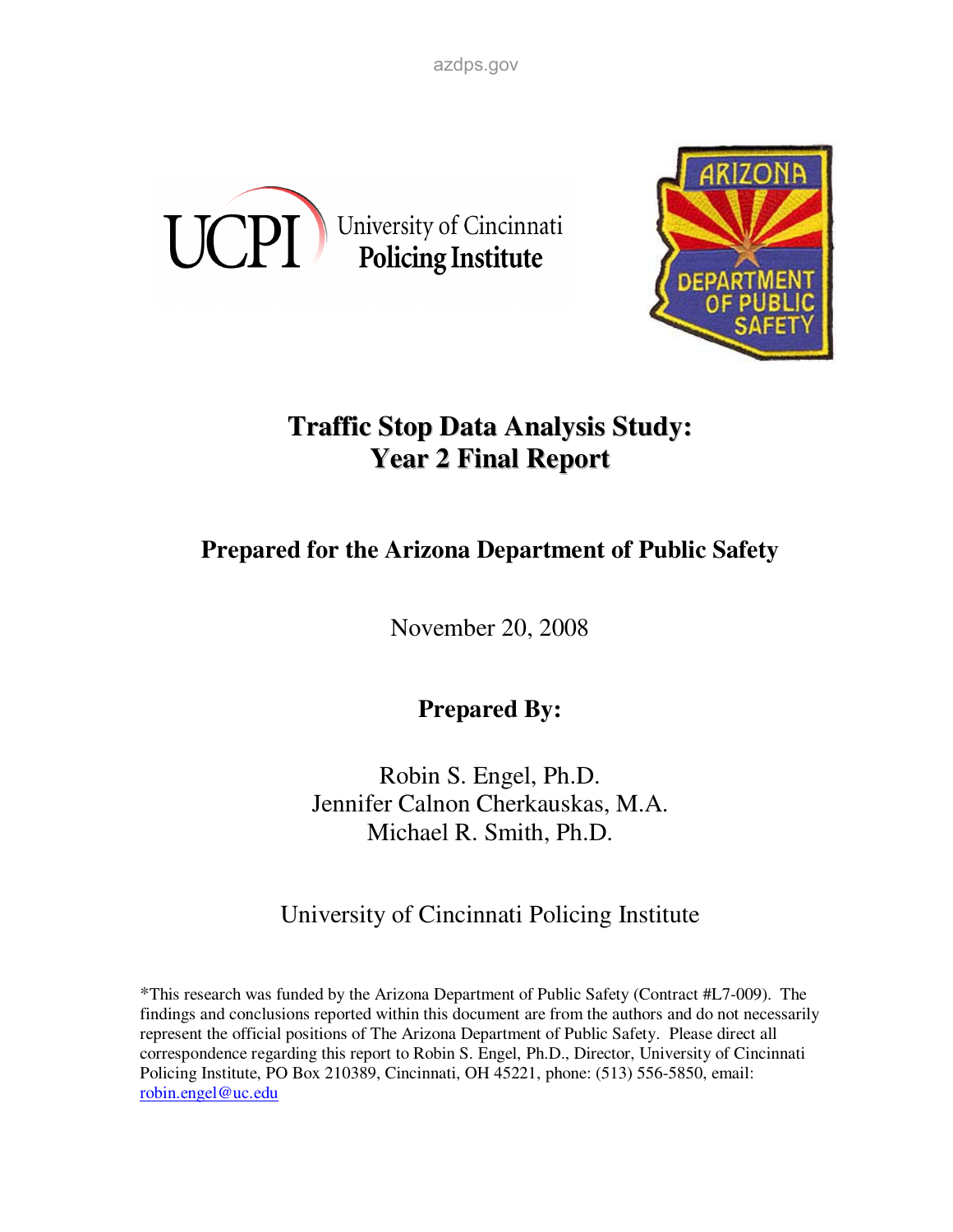# **TABLE OF CONTENTS**

| 3. |  |
|----|--|
|    |  |
|    |  |
|    |  |
|    |  |
|    |  |
|    |  |
|    |  |
|    |  |
|    |  |
|    |  |
|    |  |
|    |  |
|    |  |
|    |  |
|    |  |
| 4. |  |
|    |  |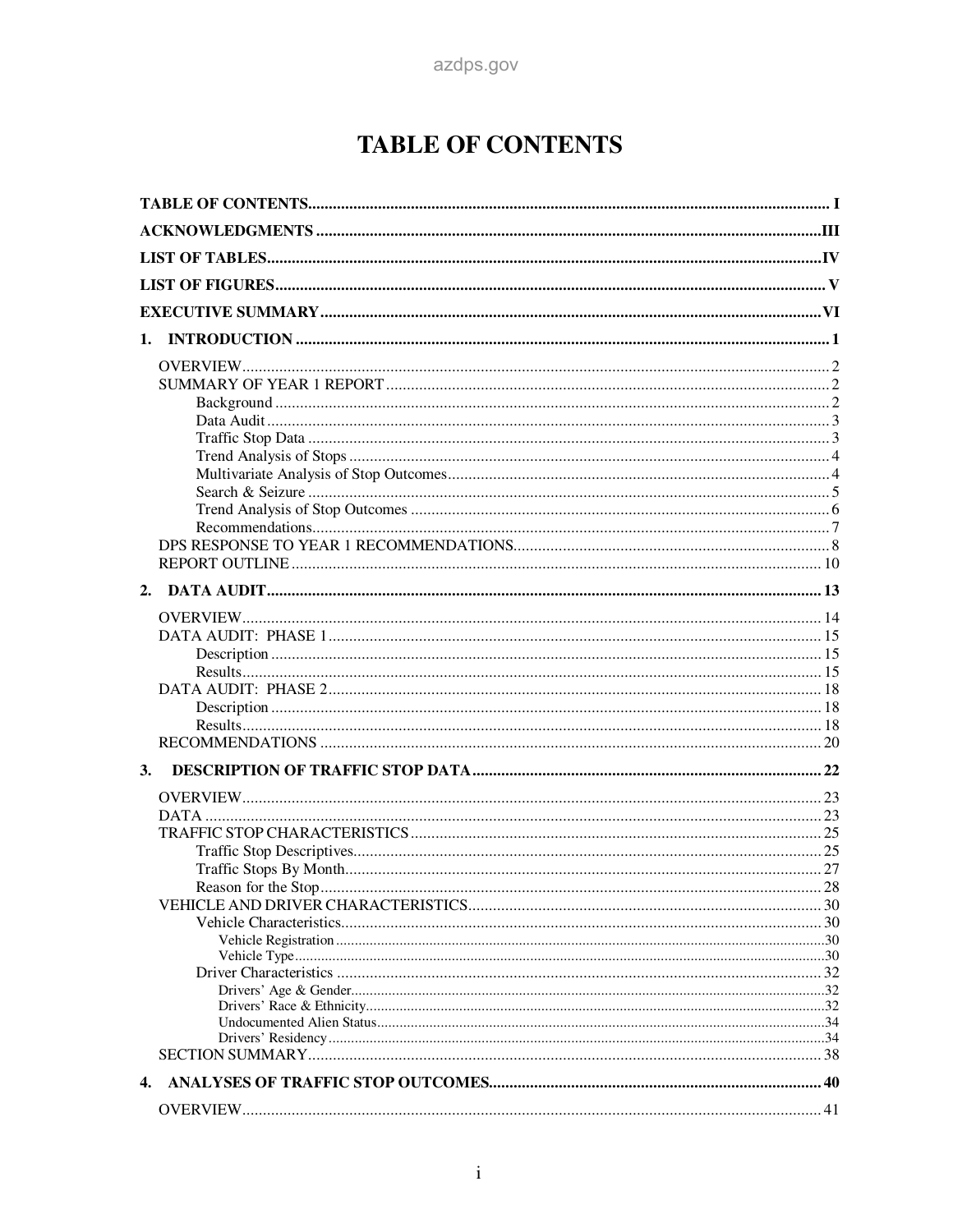| Racial/Ethnic Differences in Warnings, Repair Orders, Citations, Arrests & Searches53 |  |
|---------------------------------------------------------------------------------------|--|
|                                                                                       |  |
|                                                                                       |  |
|                                                                                       |  |
|                                                                                       |  |
|                                                                                       |  |
|                                                                                       |  |
|                                                                                       |  |
|                                                                                       |  |
|                                                                                       |  |
| 5.                                                                                    |  |
|                                                                                       |  |
|                                                                                       |  |
|                                                                                       |  |
|                                                                                       |  |
|                                                                                       |  |
|                                                                                       |  |
|                                                                                       |  |
|                                                                                       |  |
|                                                                                       |  |
|                                                                                       |  |
|                                                                                       |  |
|                                                                                       |  |
|                                                                                       |  |
|                                                                                       |  |
| 6.                                                                                    |  |
|                                                                                       |  |
|                                                                                       |  |
|                                                                                       |  |
|                                                                                       |  |
|                                                                                       |  |
|                                                                                       |  |
|                                                                                       |  |
|                                                                                       |  |
|                                                                                       |  |
| 7.                                                                                    |  |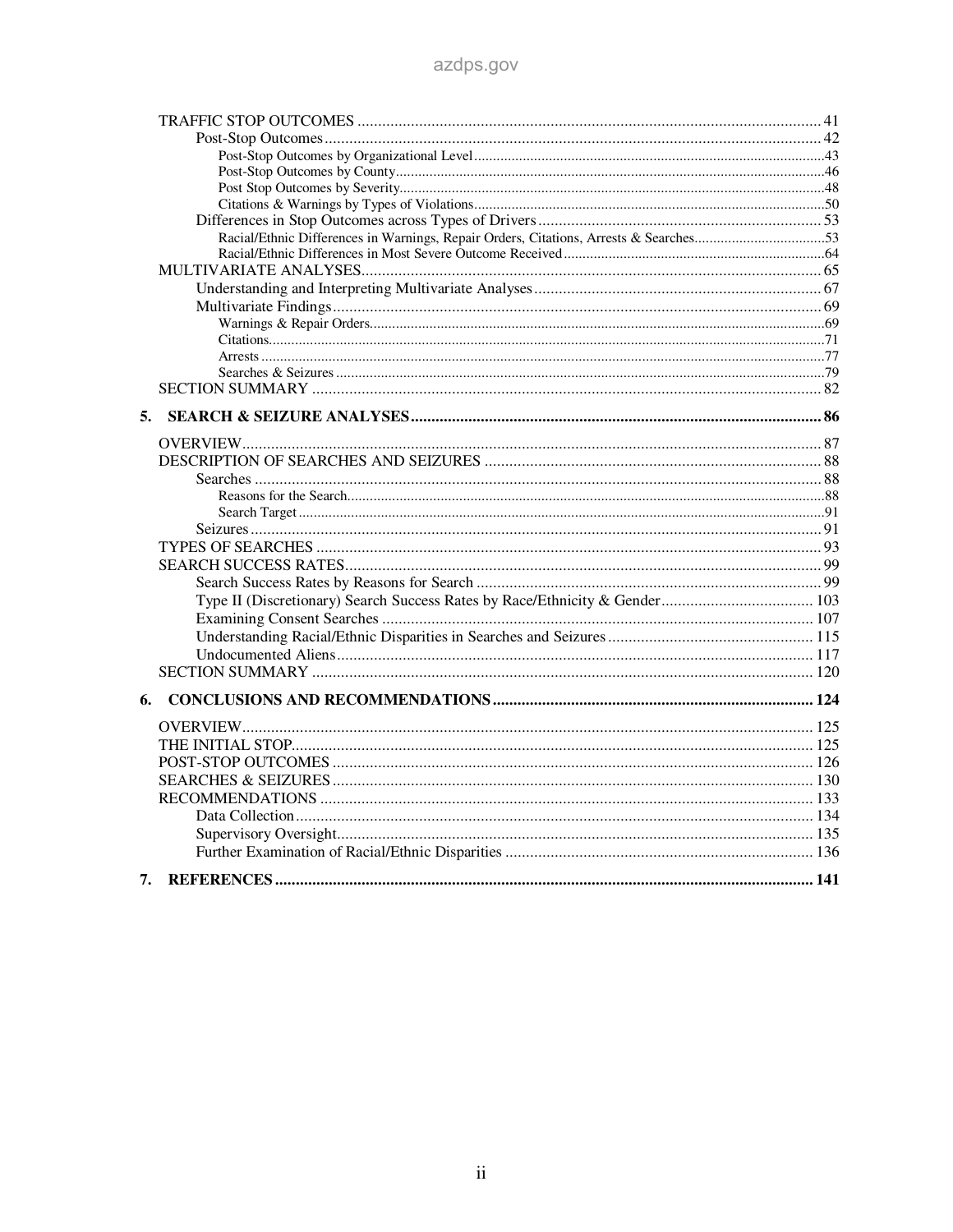## **ACKNOWLEDGMENTS**

We thank the men and women of the Arizona Department of Public Safety for their dedication and hard work. It is a pleasure to work with DPS on such an important study. We are especially appreciative of the contributions and support of the department's administration, specifically Director Roger Vanderpool, Deputy Director Pennie Gillette-Stroud, Chief Jack G. Lane, Chief Mikel Longman, Chief David Denlinger, Chief Georgene Ramming, and Chief of Staff Lu Himmelstein. In addition, we are grateful for the dedication and hard work of our project director, Sergeant Mike Prochko. Finally, we extend our appreciation to members of the University of Cincinnati Policing Institute who contributed to this report, including Katie Donovan, Davin Hall, and Amy Whalen.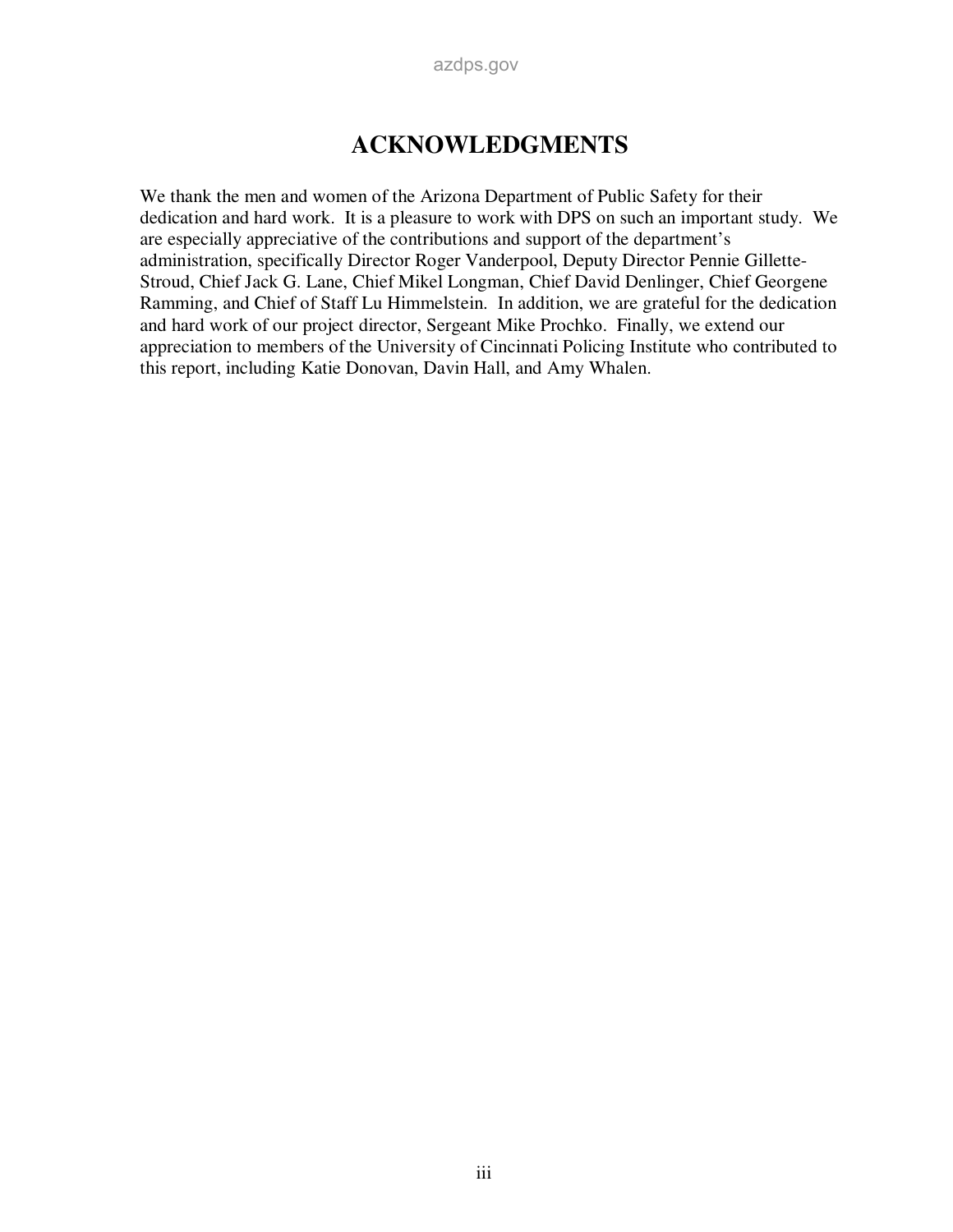# **LIST OF TABLES**

| TABLE 2.1: ANALYSIS OF MISSING DATA & LOGICAL INCONSISTENCIES FROM ALL 2007         |  |
|-------------------------------------------------------------------------------------|--|
| TABLE 2.2: COMPARISON OF NUMBER OF STOPS IN ACTIVITY LOGS AND ELECTRONIC DATA       |  |
|                                                                                     |  |
|                                                                                     |  |
|                                                                                     |  |
| TABLE 3.2: 2007 TRAFFIC STOP CHARACTERISTICS - STATEWIDE, DIVISION, BUREAUS, &      |  |
| TABLE 3.3: 2007 TRAFFIC STOPS BY MONTH - STATEWIDE, DIVISIONS, BUREAUS, &           |  |
|                                                                                     |  |
| TABLE 3.4: REASONS FOR THE 2007 TRAFFIC STOPS - STATEWIDE, DIVISION, BUREAUS, &     |  |
|                                                                                     |  |
| TABLE 3.5: VEHICLE CHARACTERISTICS OF 2007 TRAFFIC STOPS - STATEWIDE, DIVISIONS,    |  |
|                                                                                     |  |
| TABLE 3.6: CITIZEN CHARACTERISTICS OF 2007 TRAFFIC STOPS - STATEWIDE, DIVISION,     |  |
|                                                                                     |  |
|                                                                                     |  |
| TABLE 4.1: 2007 TRAFFIC STOP OUTCOMES - STATEWIDE, DIVISION, BUREAUS, &             |  |
|                                                                                     |  |
|                                                                                     |  |
| TABLE 4.3: 2007 MOST SEVERE TRAFFIC STOP OUTCOME RECEIVED - STATEWIDE, DIVISION,    |  |
|                                                                                     |  |
| TABLE 4.4: 2007 VIOLATIONS FOR CITATIONS ISSUED - STATEWIDE, DIVISION, BUREAUS, &   |  |
|                                                                                     |  |
| TABLE 4.5: 2007 VIOLATIONS FOR WARNINGS ISSUED - STATEWIDE, DIVISION, BUREAUS, &    |  |
|                                                                                     |  |
| TABLE 4.6: 2007 STOP OUTCOMES BY RACE AND GENDER FOR DEPARTMENT, DIVISION, AND      |  |
|                                                                                     |  |
| TABLE 4.7: 2007 STOP OUTCOMES BY RACE AND GENDER FOR DISTRICTS/SHIFTS  59           |  |
| TABLE 4.8: MULTIVARIATE LOGISTIC ANALYSES PREDICTING WARNINGS AND REPAIR            |  |
|                                                                                     |  |
| TABLE 4.9. MULTINOMIAL LOGISTIC ANALYSES PREDICTING CITATIONS DURING OFFICER-       |  |
|                                                                                     |  |
| TABLE 4.10 MULTIVARIATE LOGISTIC ANALYSES PREDICTING ARRESTS DURING OFFICER-        |  |
|                                                                                     |  |
| TABLE 4.11: MULTIVARIATE LOGISTIC ANALYSES PREDICTING SEARCHES AND SEIZURES         |  |
|                                                                                     |  |
| TABLE 5.1: REASONS FOR 2007 TRAFFIC STOP SEARCHES - STATEWIDE, DIVISION, BUREAUS, & |  |
|                                                                                     |  |
| TABLE 5.2: 2007 TRAFFIC STOP SEIZURES - STATEWIDE, DIVISION, BUREAUS, &             |  |
|                                                                                     |  |
| TABLE 5.3: REASONS FOR SEARCH BY DRIVER CHARACTERISTICS FOR DEPARTMENT AND          |  |
|                                                                                     |  |
| TABLE 5.4: SEARCH SUCCESS RATES BY REASONS FOR SEARCH FOR DEPARTMENT, DIVISION,     |  |
|                                                                                     |  |
| TABLE 5.5: TYPE II SEARCH SUCCESS RATES BY DRIVER CHARACTERISTICS FOR               |  |
|                                                                                     |  |
| TABLE 5.6: MULTIVARIATE LOGISTIC ANALYSES PREDICTING TYPE III (CONSENT ONLY)        |  |
|                                                                                     |  |
| TABLE 5.7: TYPE III SEARCH SUCCESS RATES BY DRIVER CHARACTERISTICS FOR              |  |
|                                                                                     |  |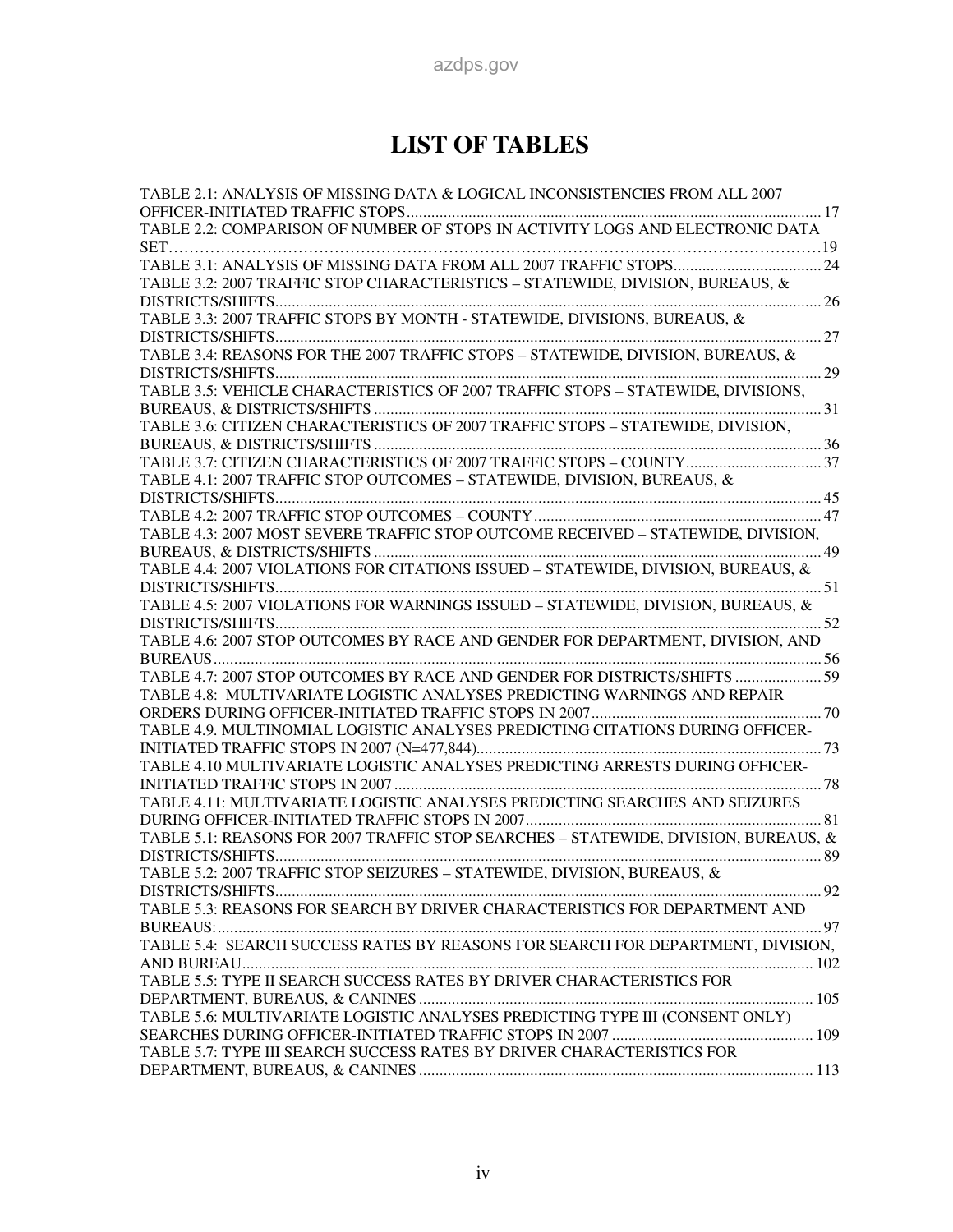# **LIST OF FIGURES**

| 34. FIGURE 4.1: PERCENTAGE OF TRAFFIC STOPS RESULTING IN VARIOUS OUTCOMES: 2007 (N=485,183)  43 |  |
|-------------------------------------------------------------------------------------------------|--|
|                                                                                                 |  |
|                                                                                                 |  |
|                                                                                                 |  |
|                                                                                                 |  |
|                                                                                                 |  |
|                                                                                                 |  |
|                                                                                                 |  |
|                                                                                                 |  |
|                                                                                                 |  |
| Figure 5.6: Search Success Rates by Reason for Search (n=24,302 searches) 100                   |  |
| FIGURE 5.7: TYPE II (DISCRETIONARY) SEARCH SUCCESS RATES BY ORGANIZATIONAL UNIT  103            |  |
| FIGURE 5.8: RACIAL/ETHNIC DIFFERENCES IN TYPE II (DISCRETIONARY) SEARCH SUCCESS RATES  104      |  |
|                                                                                                 |  |
| FIGURE 5.10: RACIAL/ETHNIC DIFFERENCES IN REFUSAL TO CONSENT TO SEARCH (N=4,752)  108           |  |
| FIGURE 5.11: TYPE III (CONSENT ONLY) SEARCH SUCCESS RATES BY ORGANIZATIONAL UNIT 111            |  |
| FIGURE 5.12: RACIAL/ETHNIC DIFFERENCES IN TYPE III (CONSENT ONLY) SEARCH SUCCESS RATES  112     |  |
|                                                                                                 |  |
|                                                                                                 |  |
| FIGURE 5.15: DIFFERENCES IN TYPES OF SEARCHES FOR LEGAL RESIDENTS AND UNDOCUMENTED ALIENS 119   |  |
| FIGURE 5.16: DIFFERENCES IN SEARCH SUCCESS RATES FOR LEGAL RESIDENTS AND UNDOCUMENTED ALIENS    |  |
|                                                                                                 |  |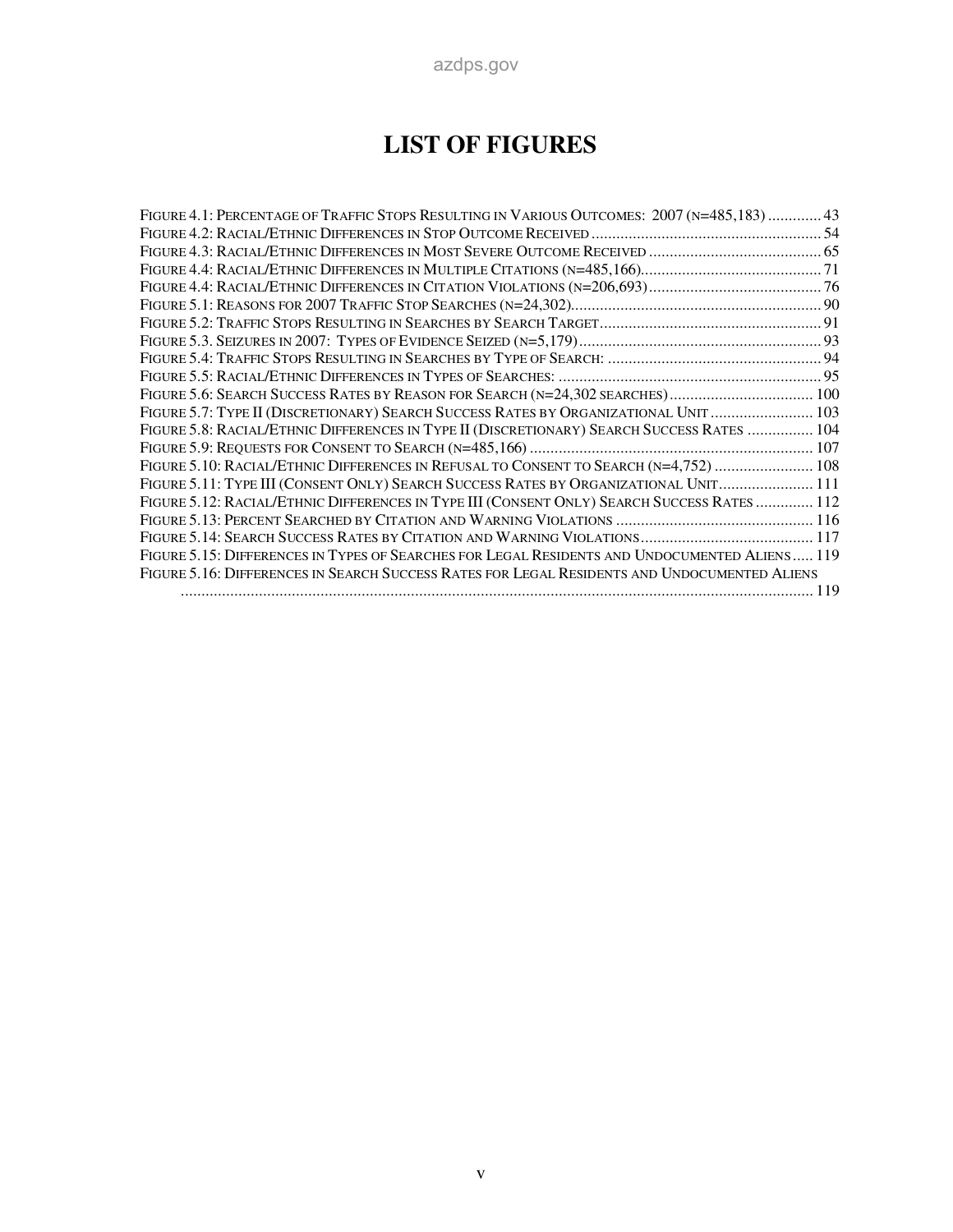#### vi

# **EXECUTIVE SUMMARY**

azdps.gov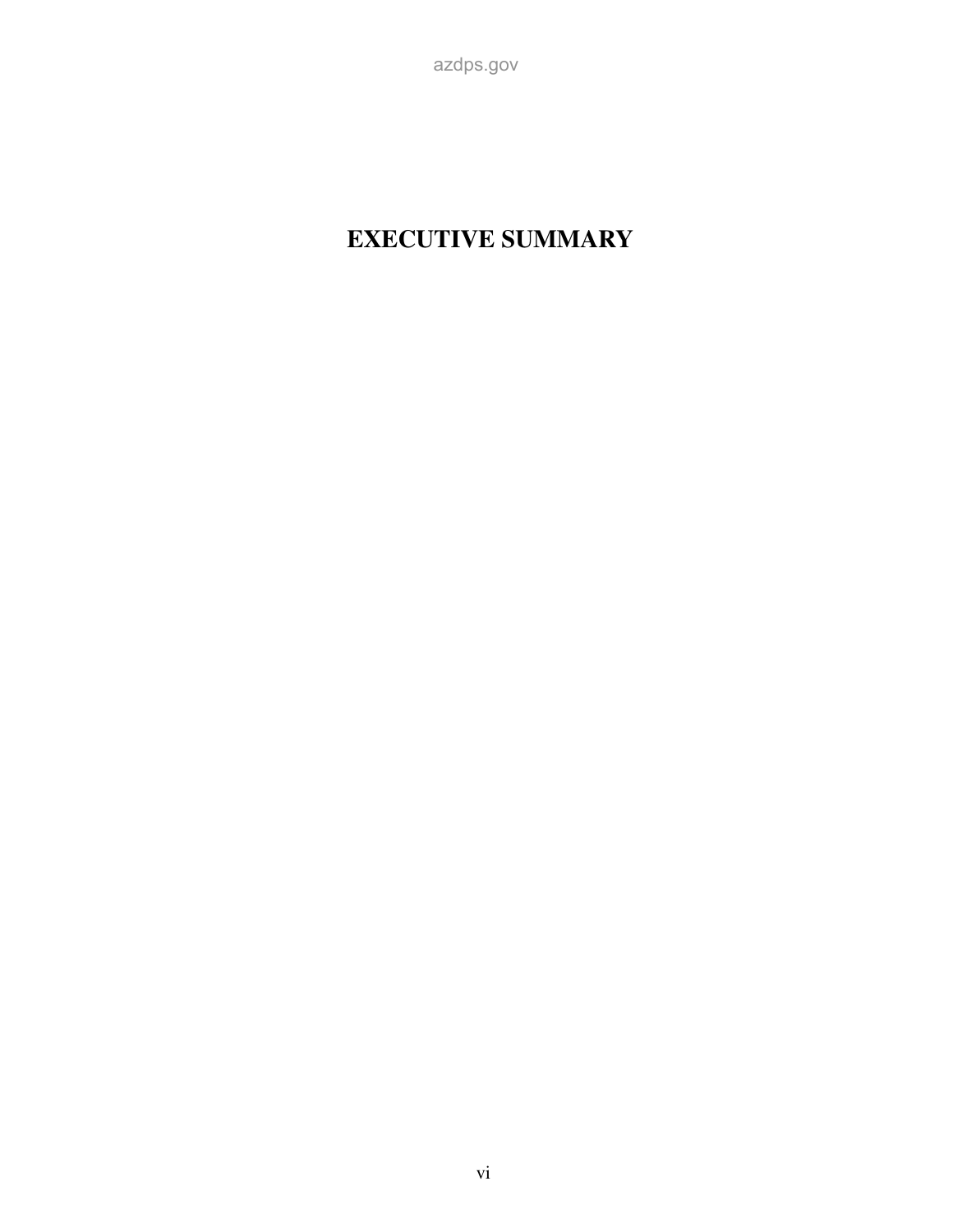## **OVERVIEW**

In November 1979, the Arizona Department of Public Safety (DPS) enacted its first Bureau Order prohibiting the use of race or ethnicity as a predictor of criminal activity or as a factor for stopping, detaining or searching vehicles traversing Arizona's roadways. In November 1999, the DPS enacted its first General Order addressing the issue of racial profiling. The General Order entitled "Racial or Ethnic Profiling in Traffic Enforcement" renewed DPS' commitment to unbiased policing, and clarified the only circumstances in which officers can consider race/ethnicity when making law enforcement decisions.

In January 2003, DPS began voluntarily collecting data regarding traffic and pedestrian stops. In 2006, as part of a settlement agreement in a class-action lawsuit, DPS agreed to conduct a comprehensive evaluation of stop data being collected by Officers. The DPS contracted with Dr. Robin Engel and the University of Cincinnati Policing Institute to conduct this analysis over a three year period. In November 2007, the UCPI research team released its first of several reports: *Traffic Stop Data Analysis Study: Year 1 Final Report,*  which analyzed data from officer-initiated traffic stops between January 1, 2006 and December 31, 2006 and offered data collection, training, and policy recommendations to the DPS based on the findings.

Based on these findings and recommendations, the DPS made numerous and widespread improvements to the data collection and training procedures related to the Traffic Stop Data Analysis Study. Specifically, the DPS took the following actions:

- 1. The findings from the *Year 1 Final Report* were made publicly available and the entire document was posted on the DPS website (http://www.azdps.gov/agreement/agreement.asp).
- 2. The DPS Executive Staff as well as other supervisory and management personnel across the department were advised of the statistical findings relevant to their areas during presentations by Dr. Engel, and were also informed of the UCPI research team's recommendations based on the research.
- 3. The DPS explored options for a more effective and efficient method of data collection, and ultimately decided on an electronic data system. The new system was developed in direct consultation with the UCPI team and pilot-tested by officers and supervisors. The DPS voluntarily added and made revisions to a number of data fields recommended by the UCPI research team that may shed some light on alternative explanations for currently reported racial/ethnic disparities. The use of the redesigned electronic data collection form department-wide began October 1, 2008.
- 4. The electronic capture of these data is a dramatic improvement over the use of scannable forms for validity, accuracy and consistency. Specifically, it will eliminate logical inconsistencies and missing data due to the inclusion of error checks/validation tests prior to the submission of data. The accuracy and consistency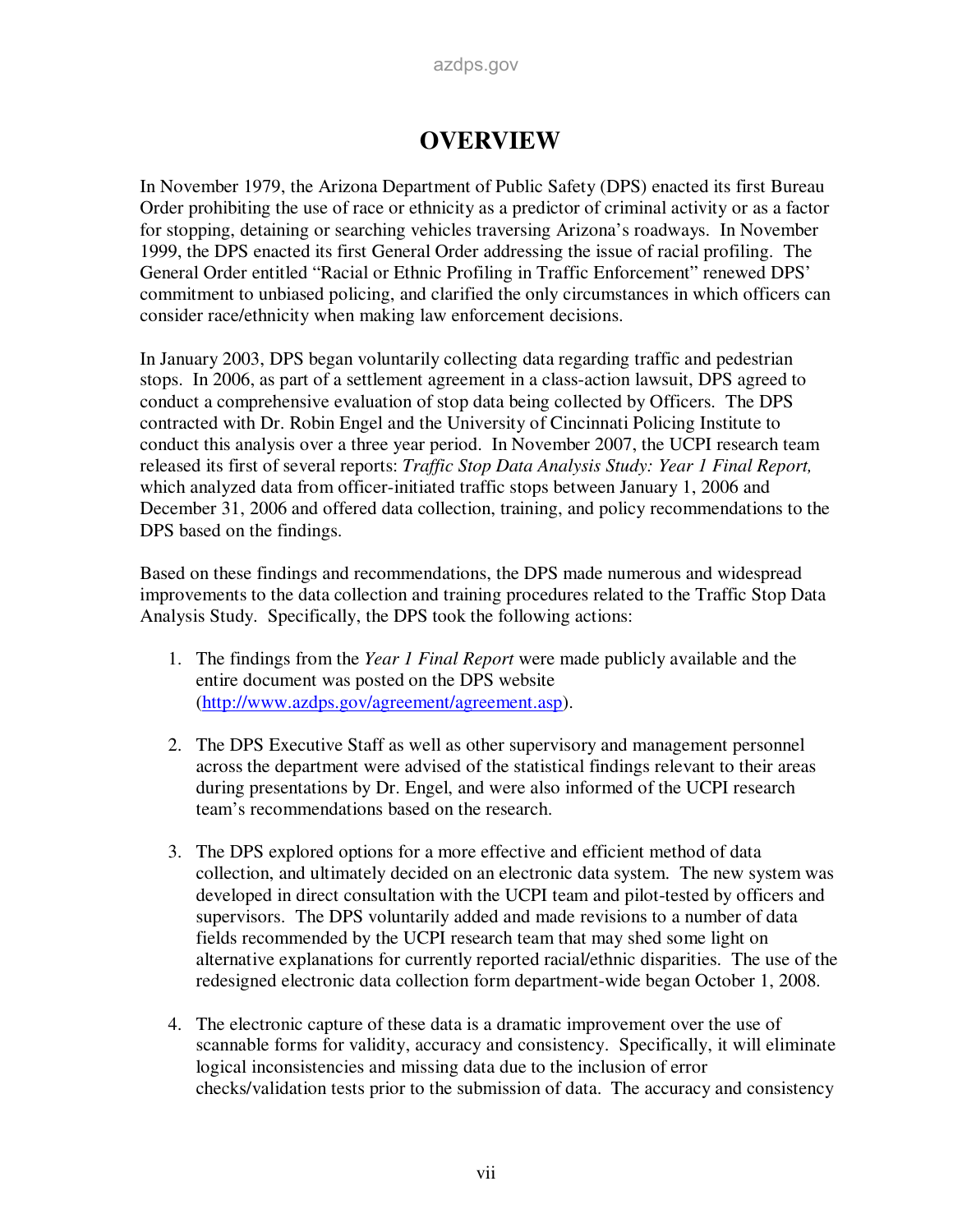of the data should also be improved by the presence of a help menu option for each of the included data fields, which provides immediate access to the established department training guidelines for filling out individual data fields. The development of the new electronic data collection system also allows the DPS to institute quality assurance measures to ensure DPS Officers are completing the data collection form for every contact.

5. Prior to the implementation of the new electronic data collection, all officers viewed a video training program developed to ensure accuracy and consistency across the state with data collection. Specifically, officers were reminded of the background of this data collection effort and the department's commitment against bias-based policing, and instructed on the proper procedures needed to utilize the new software and complete the redesigned data collection form.

The current report documents the findings from statistical analyses of data collected during all officer-initiated traffic stops conducted by the Arizona Department of Public Safety from January 1, 2007 through December 31, 2007, which represent the second year of data analysis for the *Traffic Stop Data Analysis Study*. As noted throughout this report, it is impossible with these data to determine the motivating factors behind traffic stops conducted by individual DPS officers. Rather, this data collection effort and subsequent data analyses can only examine patterns and trends in traffic stops and post-stop outcomes to determine if racial disparities exist after considering a host of additional legal and extralegal factors that might influence officer decision making. While it cannot be determined if DPS officers are engaging in the behavior commonly referred to as "racial profiling," analyses can demonstrate if patterns of racial disparities exist in stop and post-stop outcomes that warrant further scrutiny.

This Executive Summary provides a brief description of the data collected, the analyses conducted, and the major findings included within this report. The findings from this report can be generally examined as three separate, but related issues: 1) the initial stopping decision, 2) post-stop outcomes received by motorists (e.g., warnings, repair orders, citations, arrests, and searches), and 3) specific examinations of searches and seizures. Regarding the initial stopping decision, no department-wide conclusions can be drawn regarding whether racial/ethnic disparities in stopping behavior exist. Regarding post-stop outcomes, it is the conclusion of this report that, even after controlling for other explanatory factors, racial/ethnic disparities exist for warnings, repair orders, citations, arrests, and searches. The levels of unexplained racial/ethnic disparities are greatest for the most intrusive outcomes – arrests and searches. Further analyses of searches and seizures illustrate that although Hispanic, Black, and Native American drivers are significantly more likely to be searched compared to Whites, Hispanics (and to a lesser degree Native Americans) are significantly less likely than Whites to be found in possession of contraband. Following the review of findings, the UCPI research team's recommendations related to data collection, policy and training for DPS consideration are summarized.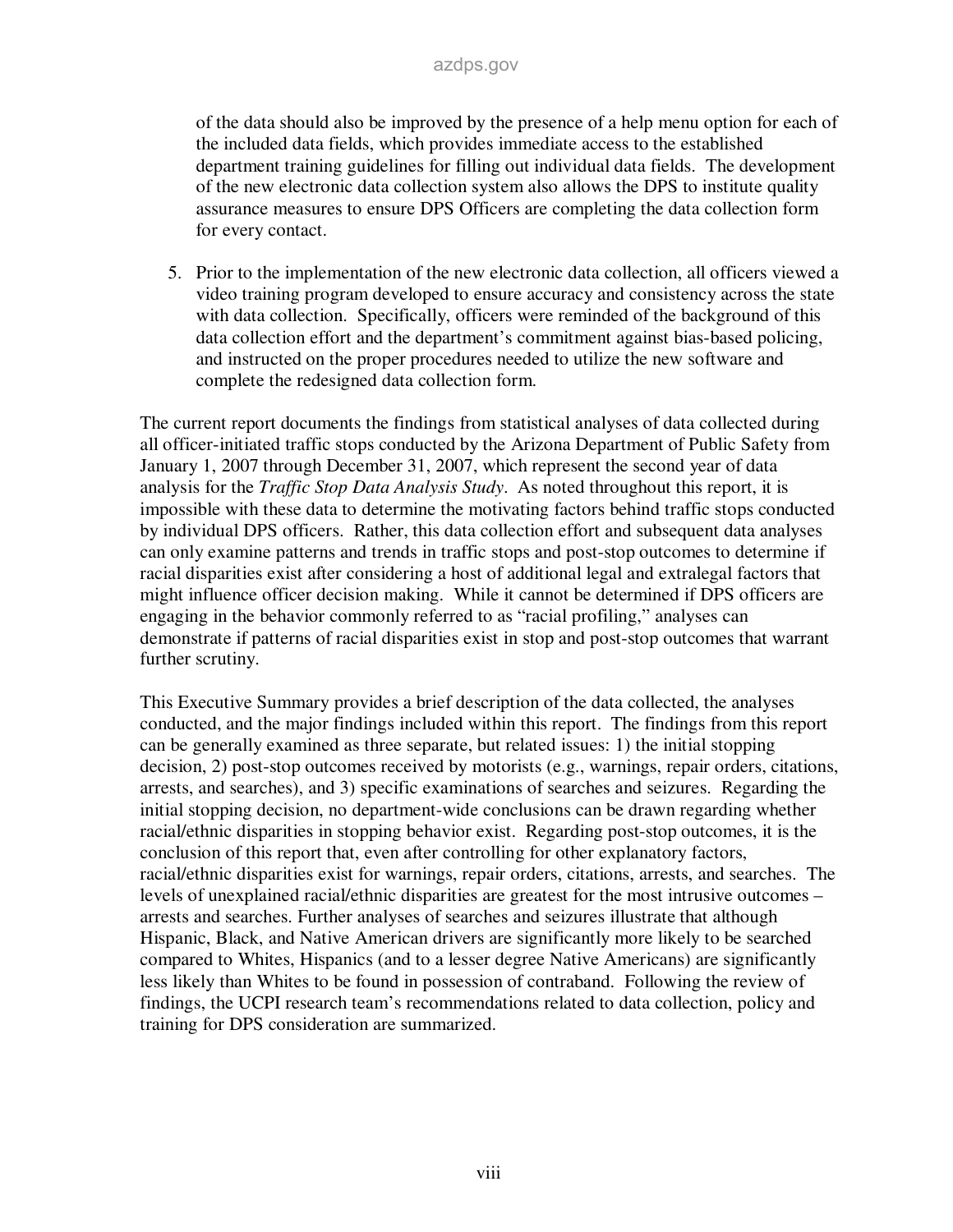# **DATA AUDIT**

Data "auditing" is an important oversight mechanism to maintain data quality and integrity. To assess the current status of the DPS data collection process, the UC research team conducted a two-phase data audit to assess the validity of the 2007 data. Phase 1 of the Year 1 Data Audit involved a manual comparison of 1,000 paper copies of traffic stop forms with information in the electronic database to determine the extent of errors due to the data transfer process. Of the sampled forms, 26.5% had at least one field with an error where the scan form simply did not match the electronic copy. Given the known inconsistencies in the data from the 2006 data review, and that no changes in the data collection system were made prior to the collection of 2007 data, there is no reason to believe the 2007 data analyzed in this report are any more reliable or valid compared to those reported in 2006. Therefore, the same type of data audit was not necessary for 2007 data.

Phase 1 of the 2007 data audit assesses the missing data and logical inconsistencies within the electronic data for all traffic stops conducted by DPS officers from January 1, 2007 – December 31, 2007. An overall error rate was created based on the rate of missing data (i.e., no information entered by the officer) and logical inconsistencies within the data (i.e., fields with missing and/or incorrect entries that contradict other fields). The overall error rate calculated for Phase 1 of the data audit is 10.4%.

Phase 2 of the data audit examines the data accuracy by comparing the content of the electronic data to other independent sources of information and addressing the question of whether all stops recorded in external sources of information are represented in the electronic data. This type of audit determines the extent to which officers are completing data collection forms for all stops. Discussions with DPS personnel determined that the most appropriate comparison data for comparison purposes were officers' activity logs. The results of this analysis indicate that in 11 of the 19 districts/shifts, there were greater numbers of stops in the activity logs compared to the electronic data set, while in the other 8 districts/shifts, there were greater numbers of stops in the electronic data set compared to the activity logs. The Police Executive Research Forum (Fridell, 2004, 54) suggests that "correspondence of 90 percent or more between the two sources of information is quite acceptable." Using this standard, the results of this audit are positive. All nineteen of the districts/shifts fall within the parameter of 10% error in either dataset, with nearly half of the districts/shifts demonstrating a difference of 1% or less between the two datasets.

In addition to the availability of the activity log data, additional comparison data are available for contacts in which a citation or warning was issued. Unfortunately, these comparisons suggested two widespread types of inconsistencies that question the validity of the traffic stop data. In some cases, a citation or warning in the violation file was not accompanied by information in the stop data. Conversely, in other cases, citations and warnings in the original stop data that did not have corresponding violation information in the violation data file. These discrepancies in the data indicate that the DPS data collection and analysis study needs to focus on improving data accuracy to ensure that recommendations regarding policy and training changes are made based on the highest quality data possible.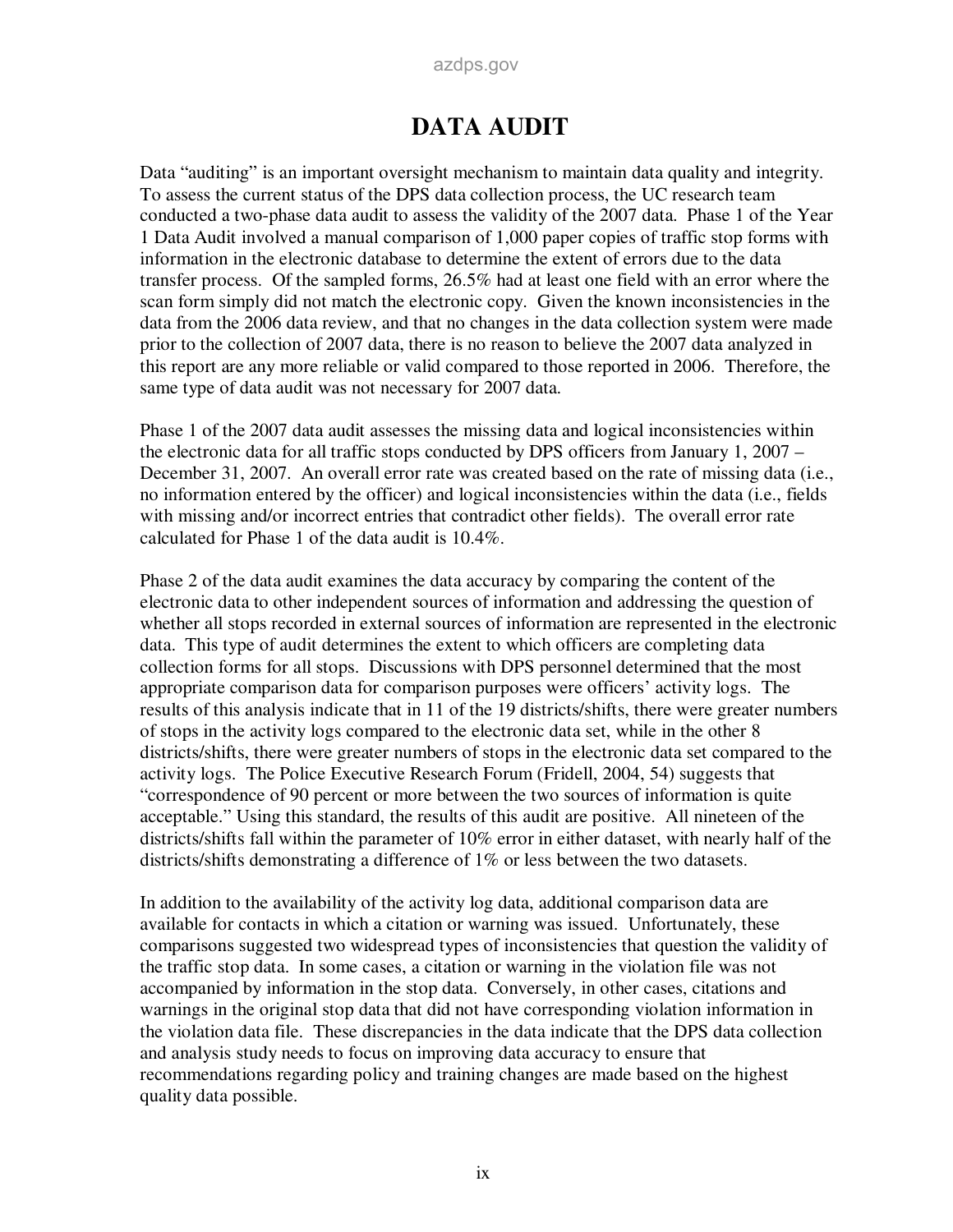The Police Executive Research Forum recommends less than a 10% error rate for traffic stop data (Fridell, 2004). Our research team recommends a more stringent standard of under 5%, with a goal of 2% missing/incorrect data. This analysis produced an error rate of  $10.4\%$ based on the fields listed in Table 2.1. While this is an improvement from the Year 1 error rate of 14.1%, it still indicates a need for steps to be taken to reduce the overall error rate. Furthermore, although comparisons between electronic stop data and activity logs indicate officers are generally recording information on the traffic stop forms when required, additional analyses examining the citation and warning violation data uncovered large discrepancies between violation data and traffic stop data. The reasons for these inconsistencies across data sources are unknown.

Based on similar findings in Year 1, the UCPI research team made a number of recommendations designed to reduce data collection errors, including strategies that have been effective in other departments in improving data quality (see Engel et al., 2004, 2005; Engel, Frank, Tillyer & Klahm, 2006). As described above, the DPS has taken significant action on these recommendations and the UCPI team is optimistic that data quality will be enhanced by the DPS's actions. Because the data utilized to conduct this year's data audit were collected prior to these changes by the DPS, the UCPI team will await results from analyses of the 2008 data before determining whether further recommendations are necessary.

## **THE INITIAL STOP**

During 2007 there were 485,183 valid member-initiated traffic stops recorded by DPS Officers. Department-wide, approximately 61.3% of the drivers stopped were White, while 25.4% were Hispanic, 5.2% Native American, 4.8% Black and 3.3% Other (Asian, Middle Eastern, other or unknown). The rate of stops for particular racial and ethnic groups varied dramatically across divisions, bureaus, districts/shifts, and counties. Some variation, however, is to be expected given residential patterns related to race/ethnicity, along with racial/ethnic differences in travel patterns on interstates, highways, and major thoroughfares. The percentages of drivers stopped within particular racial/ethnic categories are extremely similar to those reported in the Year 1 Report.

The crux of interpreting data regarding officers' initial decisions to conduct a traffic stop is dependent upon comparison data. That is, a racial/ethnic group's representation in traffic stops is only meaningful when compared to the same group's "expected" representation in traffic stops given no officer bias. Estimates of minority groups' expected representation in traffic stops given no officer bias are based on alternative data other than the traffic stop data collected by officers – referred to as a benchmark. Unfortunately, all available external benchmarks have severe limitations that restrict the level of confidence in the results of comparisons to traffic stop data. Internal benchmarking – which compares the racial/ethnic breakdown of traffic stops across officers assigned to the same location, assignment and shift – is also not feasible with these data given the size and deployment patterns of DPS that leads to small number of officers that have such similarities. In addition, internal comparisons through trend analysis are not advisable based on the data quality issues with previous years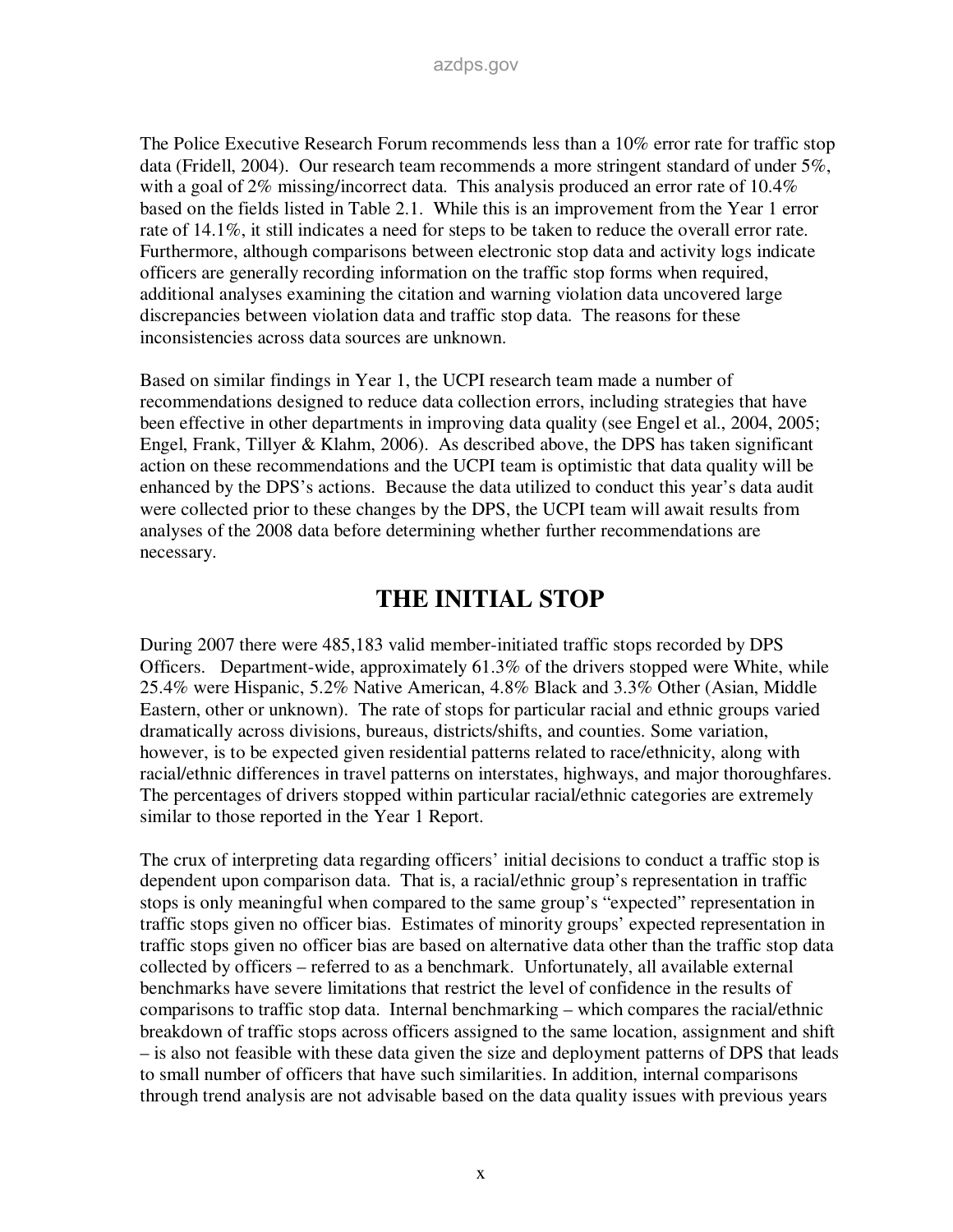of DPS traffic stop data. Given these limitations, no statistically valid analyses of the initial traffic stop decision are available. Therefore, department-wide conclusions cannot be drawn regarding whether racial/ethnic disparities in stopping behavior exist. Instead, this report focuses on whether racial/ethnic disparities exist for traffic stop outcomes.

# **TRAFFIC STOP OUTCOMES**

Citations were the most frequent stop outcome for drivers in 2007 (45.2% of all stopped drivers received at least one citation). In addition, 41.3% of drivers stopped were issued at least one warning, while 15.3% were issued repair orders. Slightly more than 5% of drivers were issued DVERs. Stops resulting in field interviews and tribal orders were statistically infrequent events across the department, and were not examined in detail within this report. Occurring rarely were the most serious stop outcomes – specifically, arrests (2.5% of drivers stopped), warrant arrests (0.5%), and searches of the drivers, occupants, or vehicles (5.0% of the stops; note that this percentage includes searches conducted for mandatory reasons including vehicle inventories and searches incident to arrest).

Analyses of post-stop outcomes are an important consideration of any data collection effort because the potential exists for differential treatment based on the drivers' characteristics *after* the initial stop has been made. Bivariate and multivariate analyses of post-stop outcomes examined racial/ethnic differences in warnings, repair orders, citations, arrests, searches, and seizures of contraband.

#### **Bivariate Analyses:**

Initially, bivariate analyses demonstrated that, across the department, post-stop outcomes differed across racial/ethnic groups. As illustrated in Figure 1, racial/ethnic differences were reported for the most severe outcome received. Specifically, Hispanics were significantly less likely than other racial/ethnic groups to have a warning be the most severe outcome received. Hispanics and Native Americans were significantly more likely than Whites and Blacks to have repair orders or DVERs as the most severe outcome received. Hispanics and Blacks were significantly more likely than Whites and Native Americans to have a citation as the most severe outcome received. Finally, for the most severe outcome—arrest—Hispanics, Native Americans, and Blacks were all significantly more likely than Whites to have arrest as the most serious outcome received.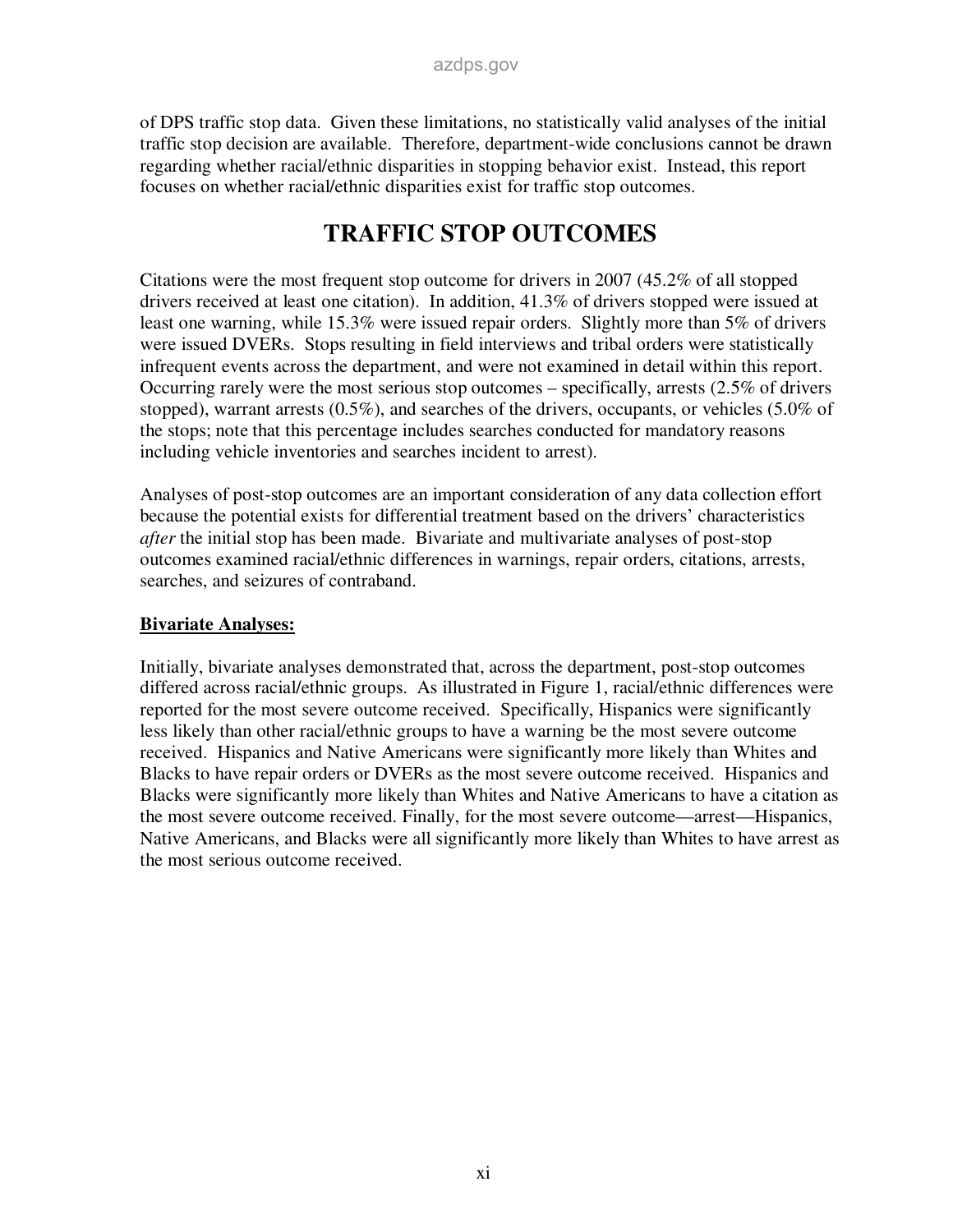

**Figure 1: Racial/Ethnic Differences in Most Severe Outcome Received** 

In addition, racial/ethnic differences were found across all outcomes (regardless of the most severe). Measures include whether or not any outcome was received, regardless of its severity compared to other outcomes during the same stop. As illustrated by Figure 2, at the department level, Hispanic drivers were the least likely to be issued warnings, Native Americans were the most likely to be issued repair orders, Hispanics and Blacks received the highest percentages of citations, and Hispanic, Native American and Black drivers were all significantly more likely than White drivers to be arrested and searched.



**Figure 2: Racial/Ethnic Differences in Stop Outcome Received**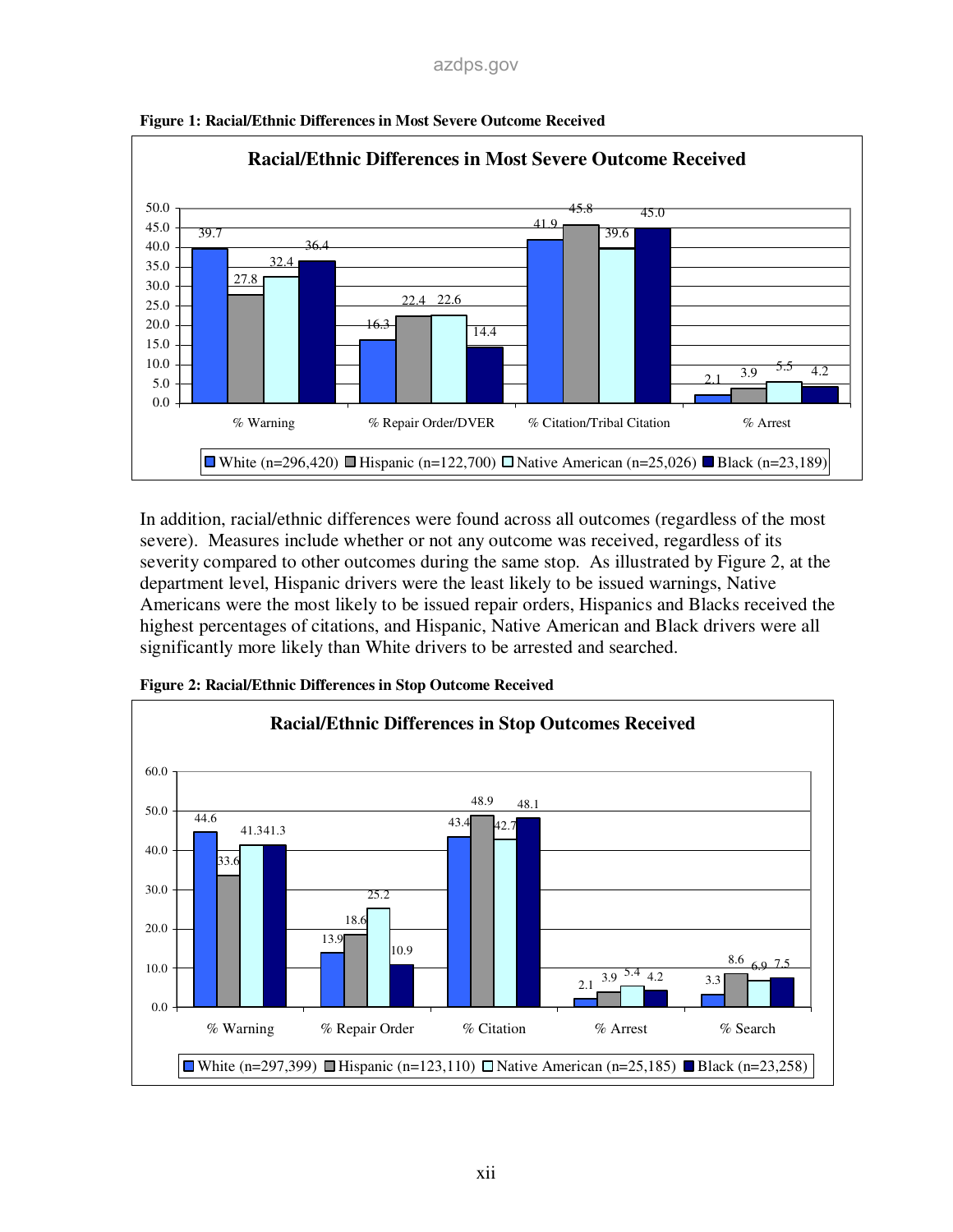Statistically significant differences in the *types* of violations for which citations are issued were also evident by race/ethnicity:

- $\circ$  White drivers were significantly more likely to be issued citations for speeding violations compared to Hispanic, Native American, and Black drivers.
- o Hispanic drivers were significantly more likely than other racial/ethnic groups to be issued citations for violations related to drivers' license, seat belts/child restraints, required equipment, and insurance.
- o Native American drivers were significantly more likely than other racial groups to be issued citations/arrested for DUI/reckless driving, while White drivers were least likely.
- o Black drivers were significantly more likely than other racial/ethnic groups to be issued citations for speeding over 85 mph and for violations related to vehicle registration and/or license plate.

These results suggest that minority drivers were more likely to be issued citations for violations that are indirectly linked to income. In addition, the severity of offenses was not evenly distributed across racial/ethnic groups (e.g., Black drivers were more likely to be stopped for speeding at the highest levels over the limit, and Native American drivers were more likely to be stopped for DUI / reckless driving). This provides support for the proposition that officers make enforcement decisions based on drivers' behaviors rather than their demographic characteristics – and demonstrates the need to perform multivariate statistical analyses.

#### **Multivariate Analyses:**

Multivariate analyses were modeled to better estimate the independent effect of drivers' racial/ethnic backgrounds in relation to the post-stop outcomes after taking into account other legal and extralegal factors known to influence officer decision making. As a result, multivariate analyses provide a more thorough understanding and interpretation of the data.

Results from the multivariate analyses demonstrated that, even after controlling for some other explanatory factors measured in these data (e.g., other driver characteristics, vehicle characteristics, stop characteristics, and legal variables), racial/ethnic disparities exist for warnings, repair orders, citations, arrests, and searches.

- Warnings: The strongest predictors of whether or not drivers receive warnings were the legal reasons for the stop.
	- o Hispanic, Black, and drivers of other race/ethnicity were significantly *less* likely compared to Whites to receive warnings.
	- o Compared to White drivers, Hispanic, Black, and Other drivers were 1.3, 1.1, and 1.3 times *less* likely, respectively, to receive warnings.
	- o The odds ratios of these coefficients indicate that all of these relationships, though statistically significant, are substantively *not* strong.
- Repair Orders: Drivers stopped for equipment violations were 120 times *more* likely to receive a repair order compared to those stopped for moving violations.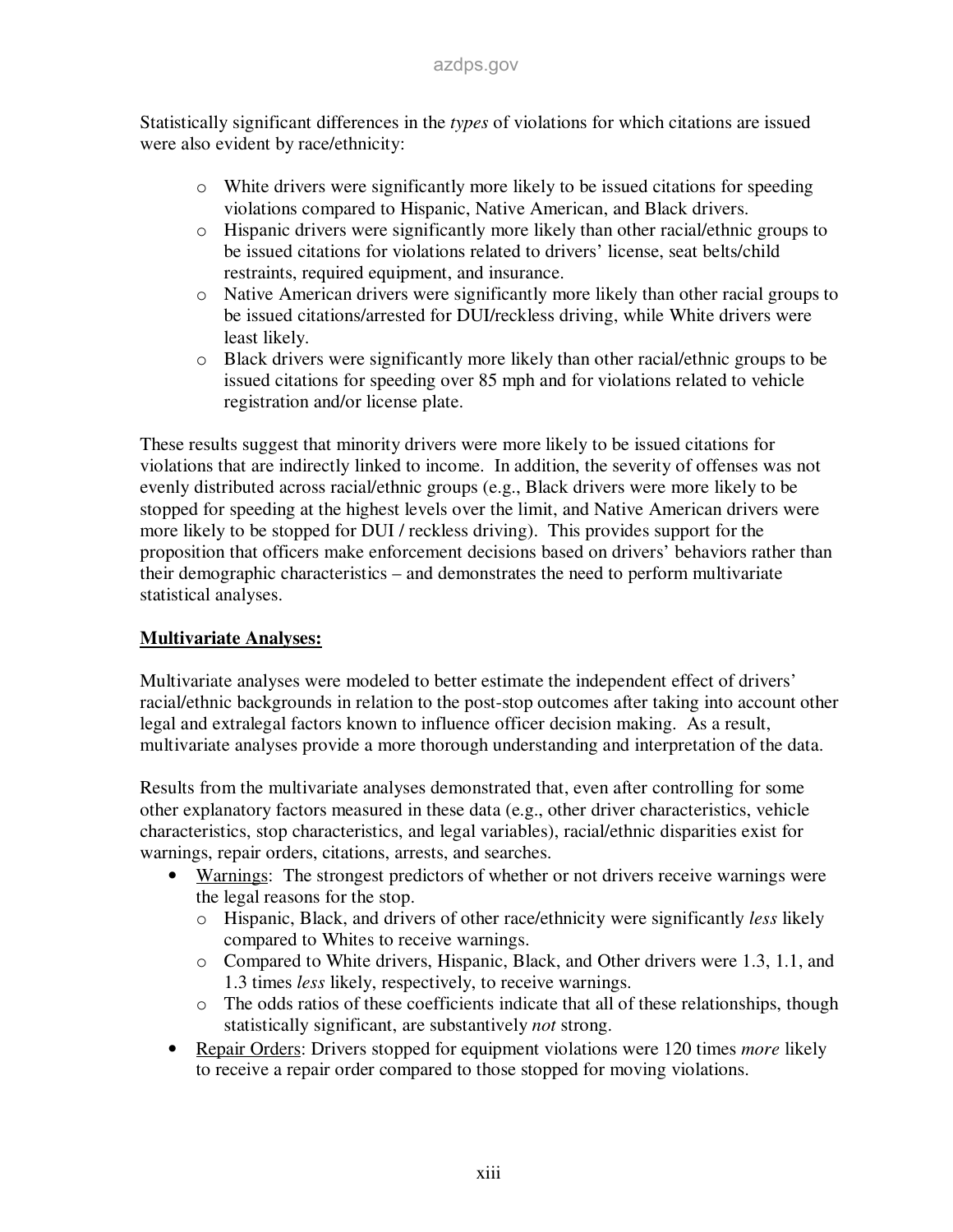- o Drivers of trucks/tractor trailers were 15 times *more* likely to be issued repair orders compared to drivers of cars.
- o Hispanic, Black, and drivers of other races were significantly *less* likely, while Native Americans were significantly more likely, compared to Whites to be issued repair orders.
- o The strength of these race/ethnicity relationships range between 1.2 to 1.5 times more/less likely, indicating they are not very strong explanatory factors.
- Citations: The strongest predictors of the number of citations issued to drivers were legal reasons. As the number of citations issued increased, the importance of these legal variables also increased.
	- $\circ$  Traffic stops where evidence was found were 1.7 times more likely to result in one citation issued, but 12.7 times more likely to result in three or more citations issued.
	- o The impact of drivers' race/ethnicity also increased as the number of citations increased.
	- $\circ$  While Hispanic drivers were only 1.1 times more likely than White motorists to receive one citation, they were 3.4 times more likely to receive three or more citations.
	- o Similarly, Black motorists were only 1.1 times more likely than Whites to be issued one citation, but 1.9 times more likely to receive three or more citations.
	- o The reasons for the reported racial/ethnic disparities in multiple citations, however, cannot be determined with these data.
- Arrests: The strongest factor associated with arrest is the discovery of contraband drivers with contraband were 65 times *more* likely to be arrested compared to drivers without contraband.
	- $\circ$  It is important to estimate the influence of drivers' race/ethnicity on the likelihood of arrest after legal variables (such as reason for the stop and evidence seized) are taken into consideration.
	- o Hispanic, Native American, and Black drivers were 1.7, 2.7, and 1.7 times significantly more likely to be arrested, compared to Whites.
- Searches: The search model though weak in predictive power– indicated that the reason for the stop and other legal variables were the strongest predictors of the likelihood of a search.
	- o Racial/ethnic disparities also existed in whether or not searches were conducted.
	- o Compared to White drivers, Hispanic, Black, and Native American drivers are 2.5, 2.2, and 2.2 times *more* likely to be searched given similar reasons for the stop, vehicle and stop characteristics.

In summary, important racial and ethnic disparities in traffic stop outcomes were found even after taking into consideration other legal and extra-legal factors known to influence police decision making during traffic stops. In comparison to findings reported in the Year 1 Report (based on data from 2006), these bivariate and multivariate results based on data from 2007 are very similar, with only minor variation in the strength of relationships, but no substantive differences in the racial/ethnic disparities discovered.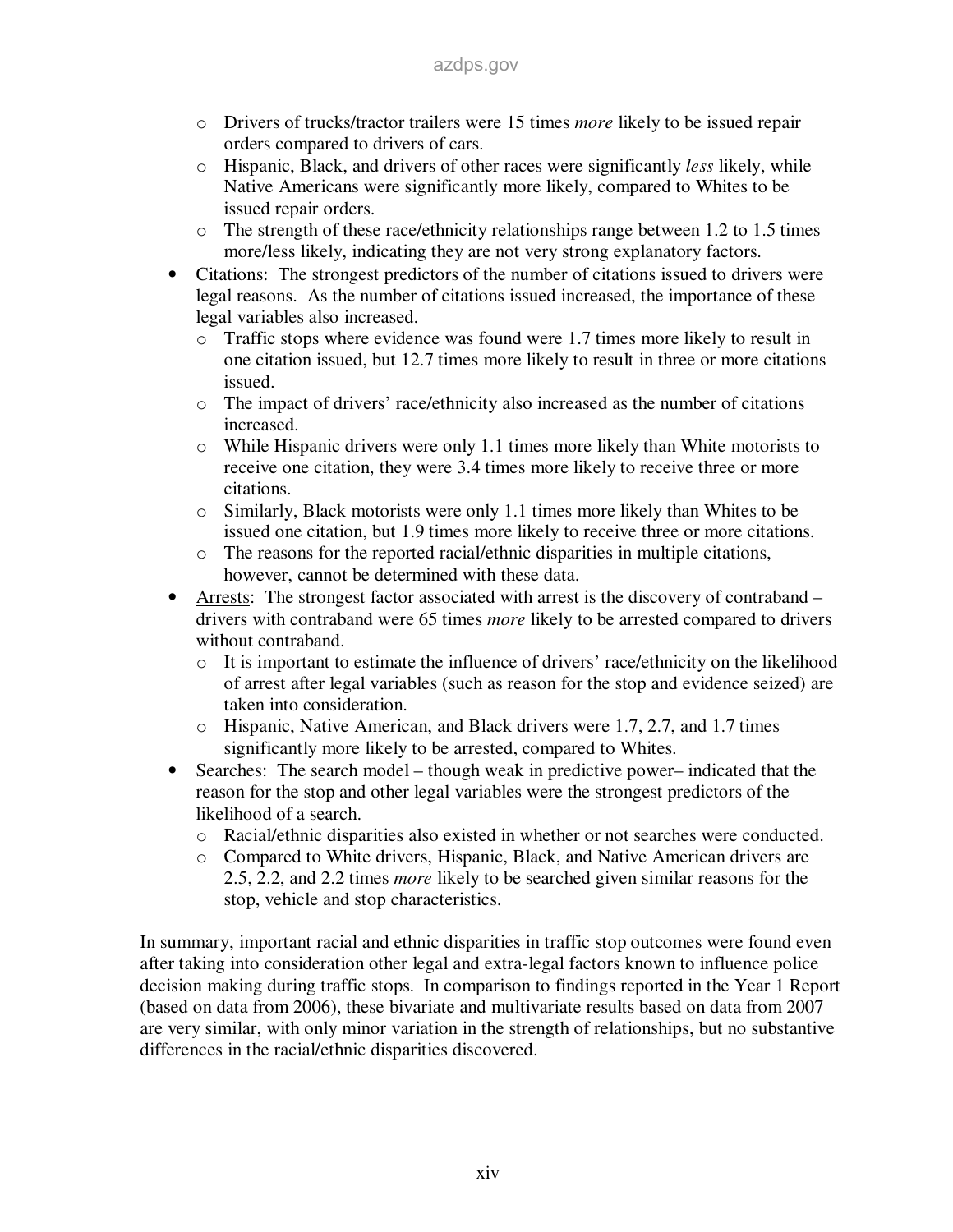It is important to note, however, that racial/ethnic differences in post-stop outcomes may be explained by other characteristics that are also believed to potentially influence officer decision making, but were not included in the current data collection system at this time (e.g., more specific measures of the severity of traffic offenses, motorists' compliance with officer requests, drivers' socioeconomic status, officers' characteristics, organizational characteristics, etc.). Because of the potential influence of unmeasured variables, the reasons for the racial/ethnic disparities in post-stop outcomes cannot be determined with these data. Therefore, no definitive conclusions regarding the reasons for the observed racial/ethnic disparities in traffic stop outcomes can be made.

# **SEARCHES & SEIZURES**

Although the reasons for the stop were the strongest predictors of decisions to search, some differences in the likelihood of conducting searches are still attributable to drivers' characteristics (most notably, drivers' race and ethnicity). Therefore, additional analyses were conducted to better understand the racial/ethnic disparities in officers' search decisions during traffic stops.

Across the DPS in 2007, officers reported 24,302 searches of drivers, vehicles, and/or passengers during officer-initiated traffic stops. These searches were classified as belonging in one of three categories based on their lowest level of discretion):

- Type  $I =$  Mandatory; required by departmental policy; little to no discretion (e.g., incident to arrest, inventory, plain view)
- Type II = Discretionary; guided by case law and/or legal statue; low/medium discretion (e.g., probable cause, canine alert, Terry)
- Type  $III =$  Consent only, high discretion

The majority of searches conducted were classified as Type I (low discretion) searches (70.2%), while 15.3% and 14.5% were Type II (guided by case law/legal statute) and Type III (solely consent) searches, respectively. Figure 3 shows the types of search by race/ethnicity. As shown, statistically significant racial and ethnic disparities in searches exist across all three search type categories. Specifically, Black drivers were *least* likely to be searched for low discretion reasons (Type I), while Native Americans were *most* likely to be searched for these reasons. For Type II (discretionary) searches, the opposite is true; Blacks were significantly more likely, and Native Americans significantly less likely, to be subject to Type II searches. In the case of solely consent searches (Type III searches), Black and Hispanic motorists were significantly more likely to be searched based solely on consent compared to Whites and Native Americans.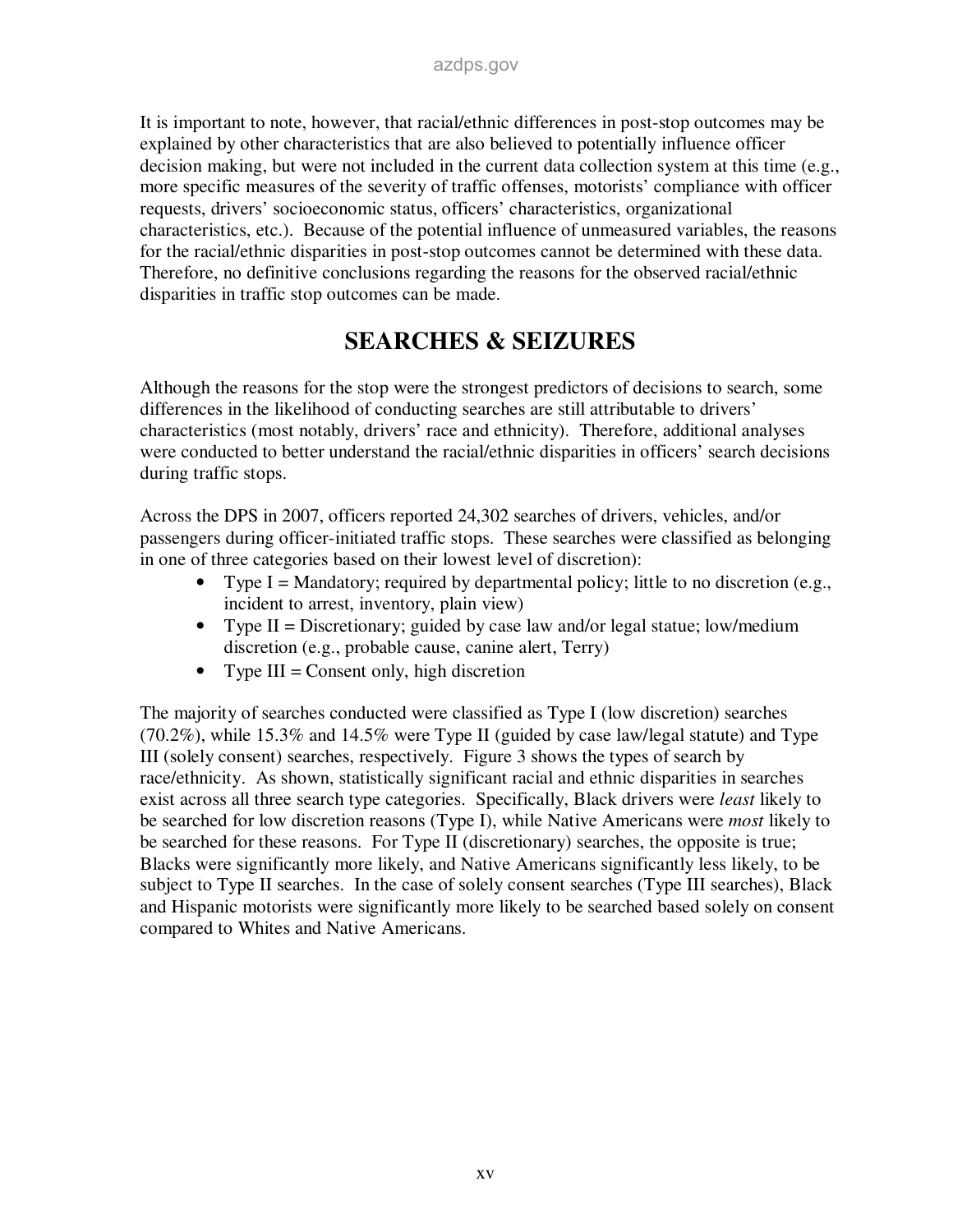

**Figure 3: Racial/Ethnic Differences in Types of Searches** 

Of the 24,302 searches, DPS officers successfully seized contraband during 5,179 searches; thus, the overall search success rate is 21.3%. As shown in Figure 4, search success rates across the department varied considerably by the reason for the search. Probable cause and canine alert searches were the most productive, while searches based solely on consent are the least productive in terms of contraband seizures. As detailed within the report, search success rates also varied dramatically across organizational unit.



**Figure 4: Search Success Rates by Reason for Search**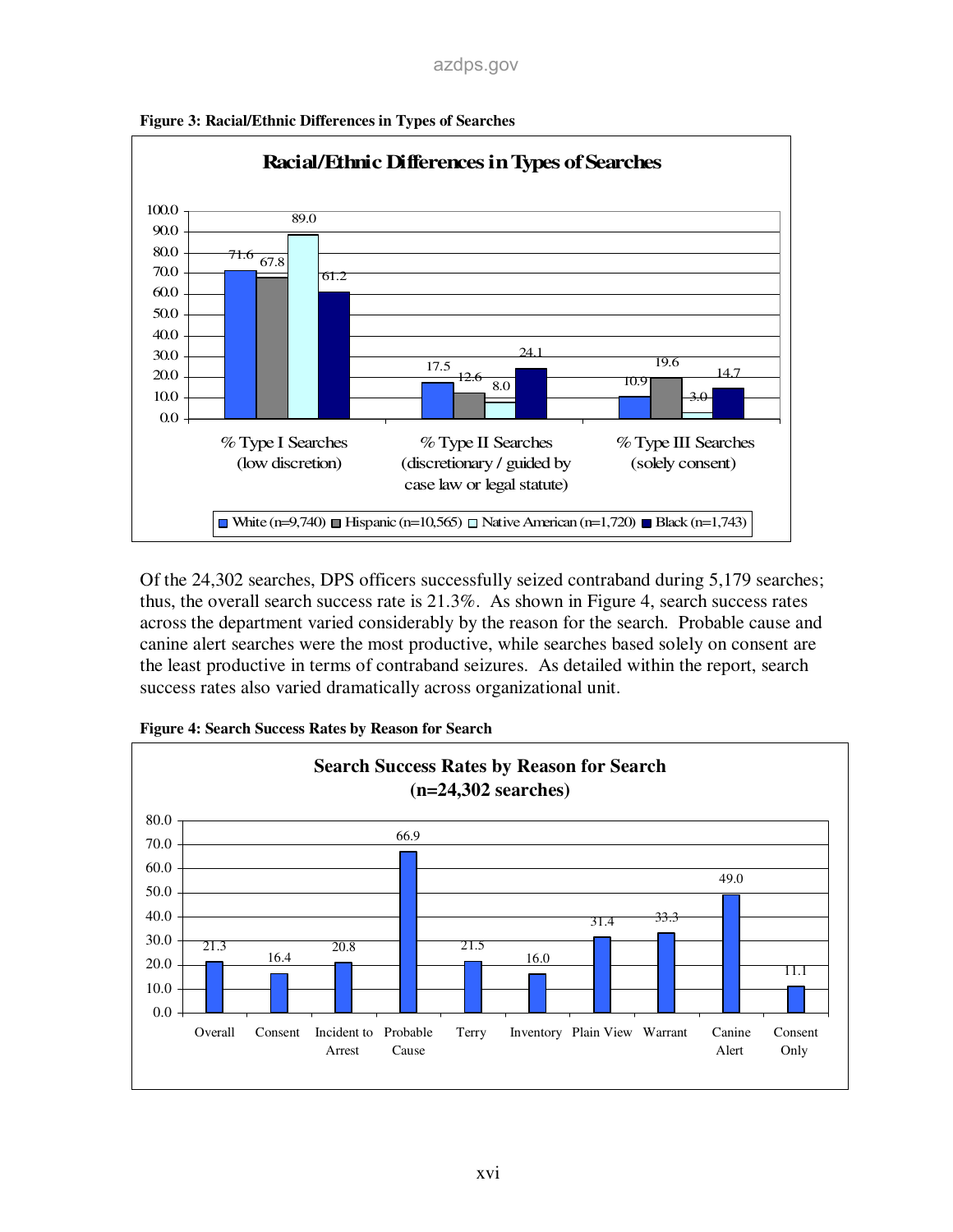The overall Type II (discretionary / guided by legal statue and case law) search success rate for DPS was 45.7%, but, as shown in Figure 5, success rates varied significantly by race/ethnicity. Specifically, Type II (discretionary) searches of Hispanic drivers were the least likely to be successful in the discovery of contraband, compared to all other racial/ethnic groups. Native Americans, Blacks and Whites had higher and fairly similar search success rates, when compared to Hispanics and drivers of other races/ethnicities.





Analyses of consent searches also revealed racial/ethnic differences in those asked for consent to search as well as refusals to consent:

• Specifically, Hispanics were significantly more likely than other racial/ethnic groups to be asked for consent to search, and significantly less likely than members of other racial/ethnic groups to refuse consent to search.

A multivariate model predicting consent searches revealed that, although this model is weak in predictive power, statistically significant racial/ethnic disparities exist in whether or not consent searches are conducted.

• Hispanic and Black drivers were 3.9 and 2.9 times more likely to be searched based on consent compared to Whites, given the same reasons for the stop, and vehicle/stop characteristics that can be measured with these data.

The weak overall ability of this model to predict the likelihood of consent searches indicates that this model is likely misspecified. That is, other factors more central to explaining whether or not drivers are searched based on consent have likely not been included in the data collection (e.g., driver and passengers' behaviors, cues of suspicion, compliance with officers' requests, etc.). The inclusion of this type of information could demonstrate that the reported racial/ethnic disparities in consent searches are based on motorists' behavior that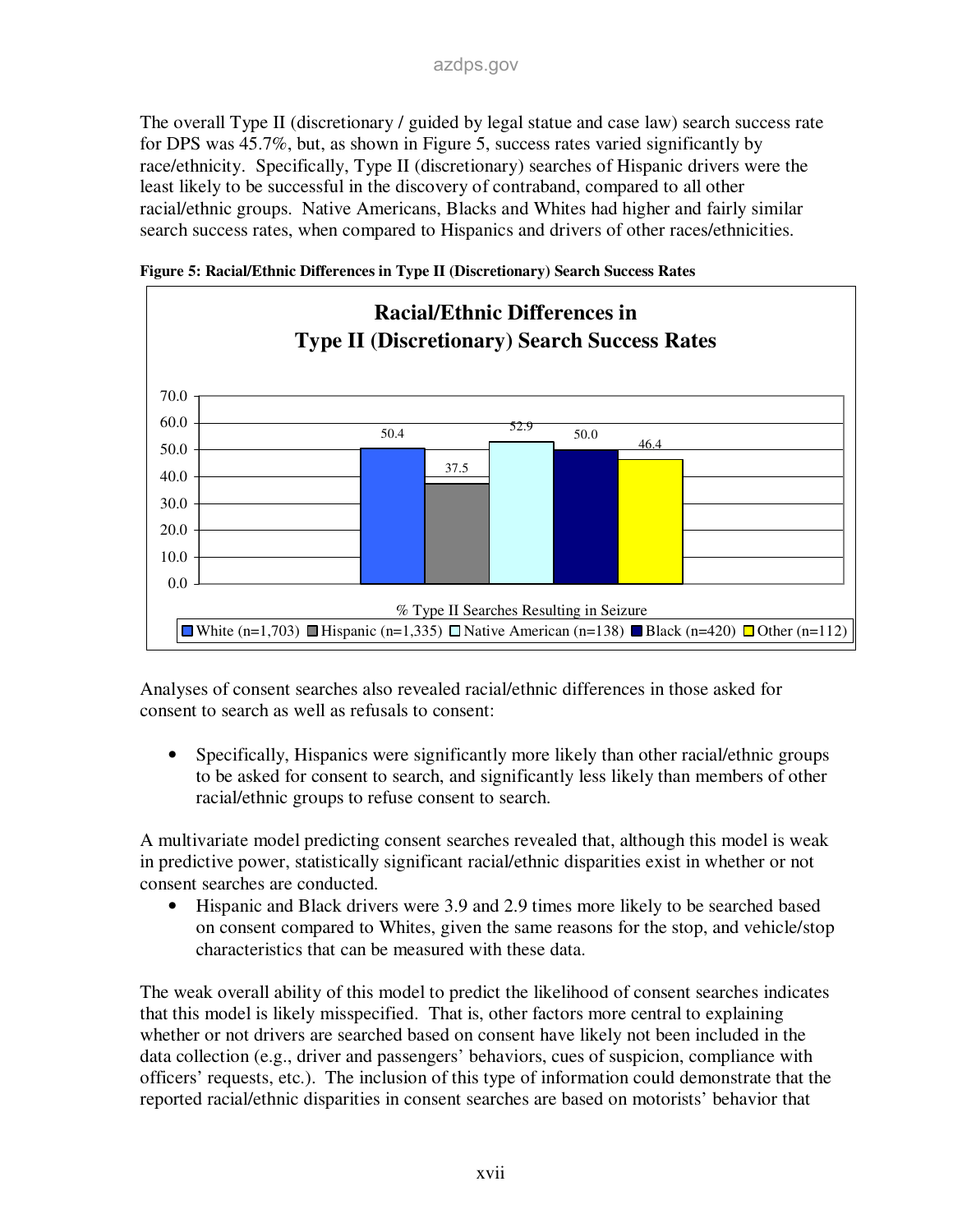may be correlated with race/ethnicity. This explanation was further explored during focus groups with DPS Officers heavily involved in criminal interdiction activities. Officers participating in the focus groups noted several plausible alternative explanations for these racial/ethnic disparities that simply cannot be tested with the traffic stop data currently available. The redesigned electronic data collection form now in use for the last quarter of 2008 data collection, however, does include additional data field designed to capture some of this information.

Because consent searches are not solely dependent on officer's discretion (i.e., a citizen may refuse), analyses of consent search success rates are not recommended. They were, however, conducted, at the request of DPS administrators. As shown in Figure 6, results indicated statistically significant racial/ethnic differences. Specifically, consent searches of Native American drivers were the most likely to be successful in the discovery of contraband, Blacks and Whites had similar consent search success rates, while consent-only searches of Hispanic drivers were the least likely to be successful in the discovery of contraband. In summary, Hispanic motorists were the most likely racial/ethnic group to be asked for consent to search, the least likely group to refuse consent when asked, and the least likely group to be found in possession of contraband when searched.



**Figure 6: Racial/Ethnic Differences in Type III (Consent Only) Search Success Rates** 

Finally, undocumented aliens (the majority of whom are Hispanic) were significantly more likely to be searched than those with legal residency status.

- During Type II (discretionary) searches, undocumented aliens were significantly less likely to be found in possession of contraband compared to legal residents. In contrast, during consent-only searches, undocumented aliens were significantly more likely than legal residents to have searches result in seizure contrabands.
- When considering undocumented aliens as a form of contraband, both the Type II and III search success rates for Hispanics increase, though they remain below the rates of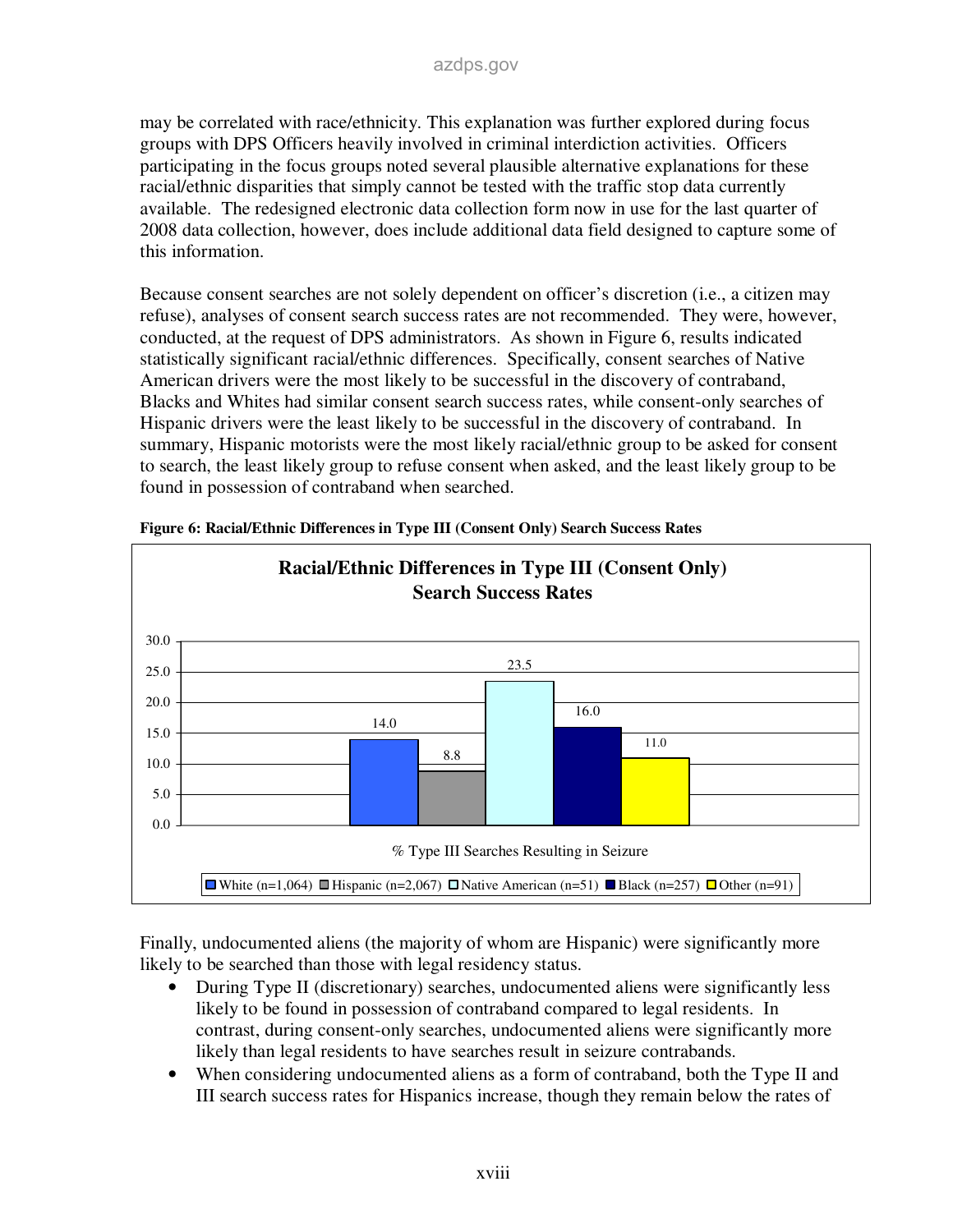White drivers. These search success rates would likely increase further if information regarding undocumented alien passengers was also collected on the form. This change has been made for the 2008 data collection.

Based on these findings, it is the conclusion of this report that some racial and ethnic disparities exist for searches and seizures conducted during officer-initiated traffic stops. Again, these results are substantively similar to those reported in the *Traffic Stop Study Year 1 Report,* issued in November 2007. These findings, however, do not address the legality of individual searches. The data collected and reported within this document only examine patterns and trends in racial/ethnic disparities and cannot address questions of whether or not individual searches conducted by DPS Officers were legally justified. Further, given the limitations of the available data, and the plausibility of several explanations for these racial/ethnic disparities reported during the focus group research with DPS Officers, the UCPI research team cannot determine if officers are engaging in racial biased practices.

## **RECOMMENDATIONS**

In summary, it is the conclusion of this report that, even after controlling for some other explanatory factors, racial/ethnic disparities exist for warnings, repair orders, citations, arrests, and searches. The levels of unexplained racial/ethnic disparities are greatest for the most intrusive outcomes – arrests and searches. Further analyses of searches and seizures illustrate that Hispanic, Black, and Native American drivers were significantly more likely to be searched compared to Whites. For discretionary searches, Hispanics were significantly less likely than Whites to be found in possession of contraband. It is important to reiterate, however, that statistical data alone cannot determine whether or not officers are engaging in racial profiling. This limitation of standard traffic stop data collection served as an impetus for conducting additional focus group research with DPS officers and redesigning the DPS data collection form to gather more relevant information. Officers participating in the focus groups were able to provide invaluable context and alternative explanations for findings that are simply beyond the capability of statistical analyses. Although it is unlikely that any traffic stop data collection protocol can accurately capture all possible explanations for disparities, the additional data fields DPS has incorporated into data collection as of October 1, 2008, should allow for analyses in the *Year 3 Report* (due in November 2009) that can shed additional light on the reported racial/ethnic disparities in stop outcomes received by drivers stopped by the DPS. With these limitations in mind, and based on the findings presented in this report, a series of recommendations to DPS administrators related to data collection, training and policy are provided below.

### **Data Collection**

#### **Recommendation #1: The UCPI team recommends that the established video training on the data collection protocol be incorporated into academy training and/or the FTO time period.**

The data audit conducted for the 2007 data confirms the same types of data collection inconsistencies and errors reported in the Year 1 Report based on 2006 data. The recurring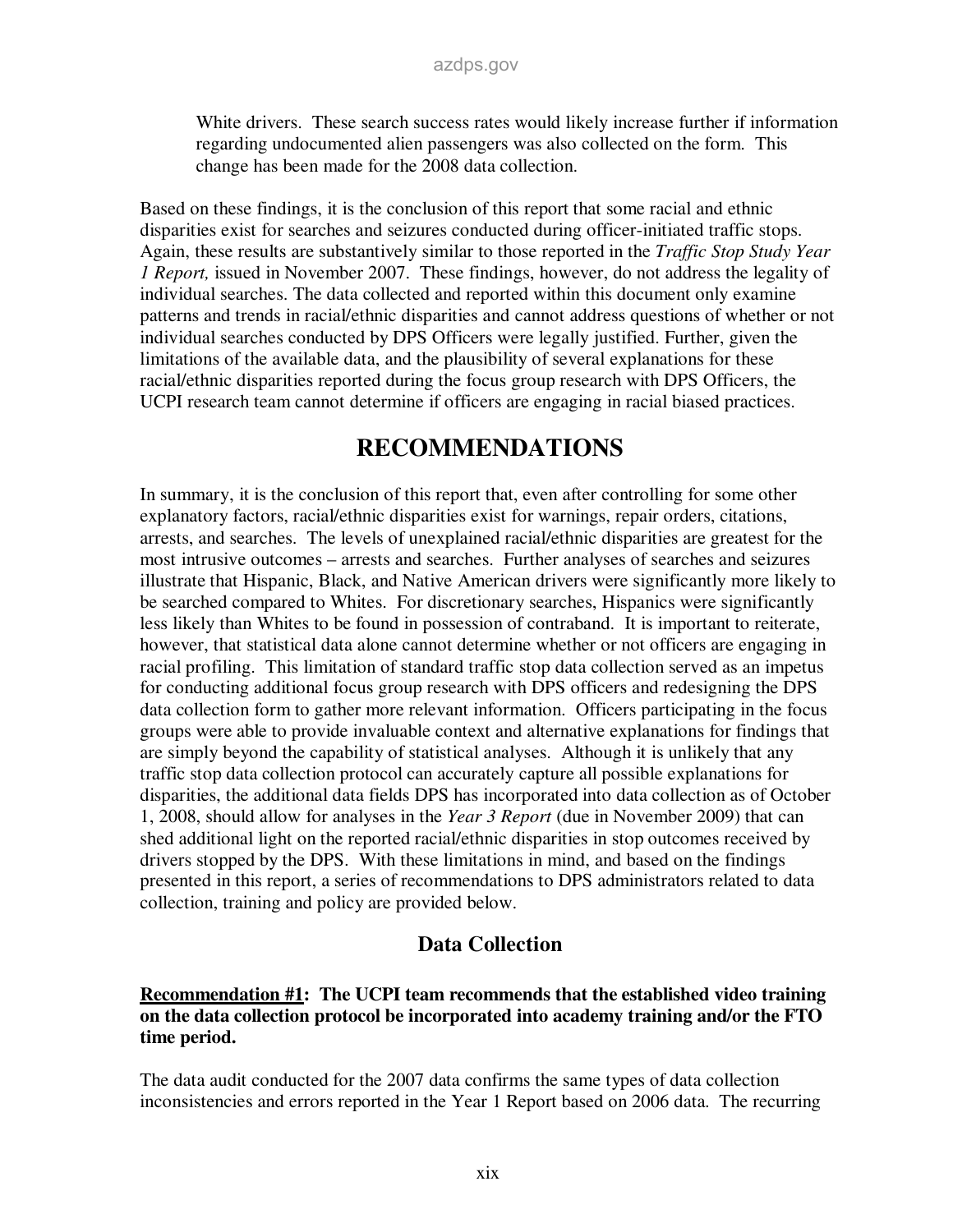nature of these problems reinforces the need for DPS to transition to an electronic data collection system that will eliminate the majority of errors associated with the previous scan system. Although DPS already required all current officers to view the training video associated with the new data collection form and method of collection, it will be critical to ensure that new officers are systematically trained on the data collection protocol as well.

#### **Recommendation #2: It is recommended that the field supervisors be held directly accountable for ensuring the proper collection of traffic stop data by their subordinates. Further it is recommended that a standardized tracking procedure be utilized to confirm that all field supervisors are actively monitoring subordinates' data collection.**

Continual supervisory oversight and routine data audits are necessary to ensure the accuracy and validity of these data. Although the electronic data capture will eliminate data entry errors, it will not ensure that officers are completing the form during every traffic stop. As described in Section 1, the supervisory oversight process in place should allow for any errors of this kind to be detected through a weekly comparison of electronic data and activity logs.

#### **Recommendation 3: It is recommended that DPS administrators prioritize the full implementation of the electronic data collection system in the districts/shifts where it is still incomplete. In addition, it is recommended that DPS explore handheld options that would allow officers assigned to Metro Motors to collect information electronically.**

During 2008, DPS began the transition from collecting all information regarding traffic stops on scannable paper forms into an electronic system via MDCs. Based on information from DPS regarding the implementation of this electronic system, approximately 100 Highway Patrol officers remain without patrol cars that are MDC equipped. In addition, officers assigned to the Metro Motorcycle District do not use MDCs because they patrol in motorcycles rather than patrol cars. During stops, officers without MDC capability record the traffic stop data on a data collection worksheet (the content of which is identical to the electronic data capture system) and later enter the data into a computer.

The data collection changes instituted by the DPS in the past year have resulted in one of the most comprehensive data collection systems currently in use by any state police agency. This effort should be applauded, but also continually supported. The continued collection and monitoring of traffic stops for better understandings of the existence and reasons for racial/ethnic disparities will demonstrate that the Arizona Department of Public Safety is a progressive leader for professional state police agencies across the country to model.

### **Supervisory Oversight**

**Recommendation #4: It is recommended that DPS continue to focus on supervisory oversight for traffic stops and specifically discretionary searches, which is necessary to ensure officer compliance with existing departmental rules and regulations.**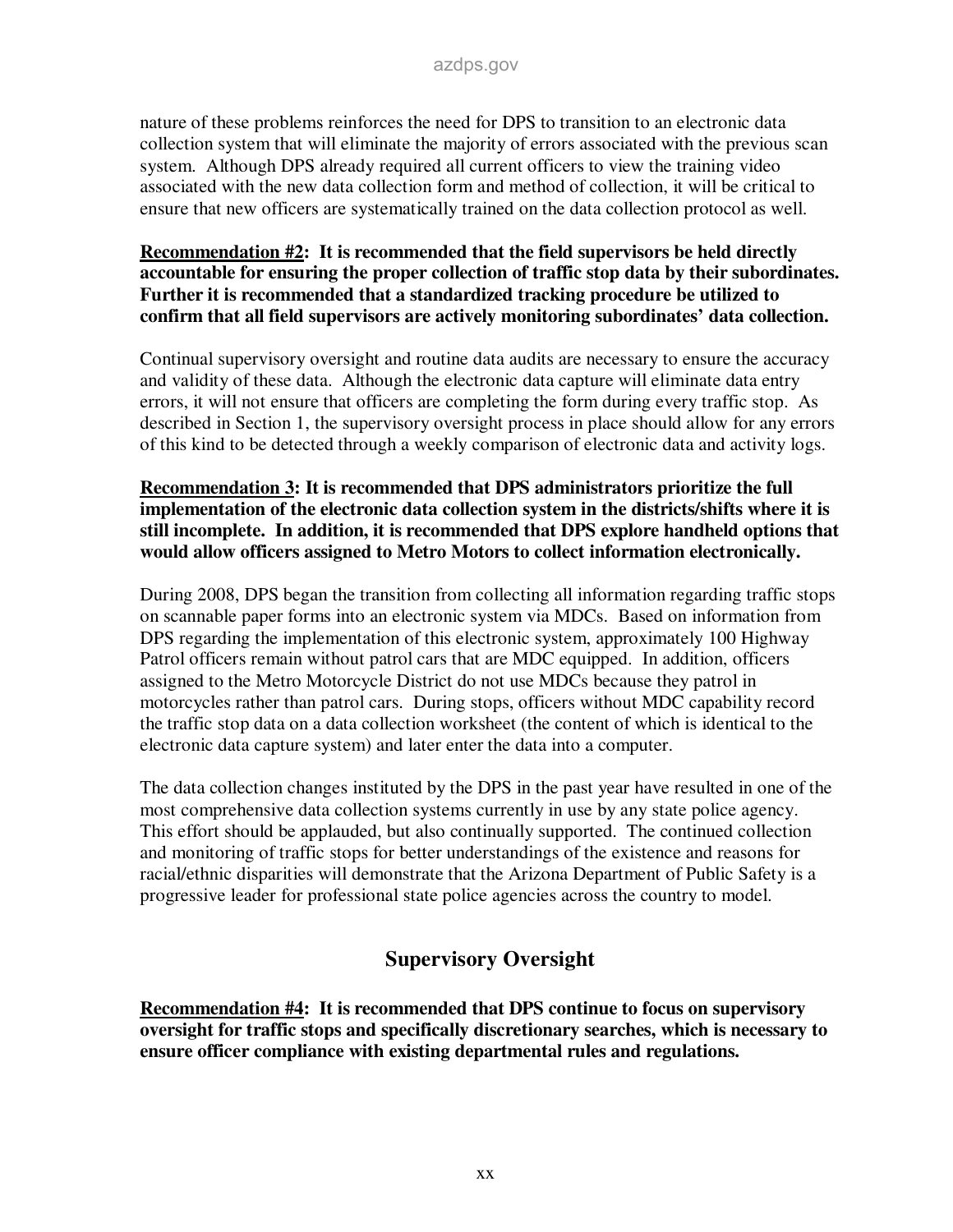Field supervisory oversight is a key component for police organizations striving to provide legitimate, unbiased, and effective police services to the public. Effective field supervision is critical for the successful monitoring and provision of police services. Comments regarding best practices for criminal interdiction and traffic stops made during focus groups with DPS officers suggested that they perceived several supervisory-related impediments to criminal interdiction work. For example, officers suggested that some supervisors focused on the quantity of traffic stops, rather than the quality of those stops. It was also suggested that some supervisors' encouraged their subordinates to engage in specific types of stops that match their personal enforcement preferences rather than the priorities of the department. Finally, it was repeatedly noted that there was inconsistent supervisory support for criminal interdiction. Some participants perceived strong support from their supervisors while others indicated little support, and most participants agreed that due to the amount of discretion afforded to supervisors, there was little consistency across supervisors in terms of support for interdiction. These inconsistencies across field supervisors should be addressed by DPS officials. More uniformity in field supervision will result if field supervisors are held accountable for ensuring their officers' compliance with existing rules and regulations.

#### **Recommendation #5: The UCPI team also recommends that DPS make some modifications to the current process of supervisory oversight of the video recordings of traffic stops. The UCPI team also recommends prioritizing the purchase and installation of video recording equipment in all patrol cars as soon as fiscally possible.**

To provide enhanced supervisory oversight of officer-initiated traffic stops, it is important that supervisors be required to *systematically* examine recordings that are *randomly* selected, a system which DPS already has in place. Specifically, the current DPS policy for supervisory review of videotapes of traffic stops allows for supervisors to review recordings for evaluation, training, or administrative purposes at their discretion. Furthermore, at least quarterly, each supervisor is required to review each officer's use of the mobile camera equipment, and review a minimum of three randomly recorded events submitted by the officers. Following the review, the supervisor is required to complete the Mobile Video Program Supervisor Review form and submit it on a quarterly basis to the commander/manager. The UCPI team recommends expanding the current Supervisor Review form to allow for a more in-depth audit of officers' compliance with department policies and procedures. For example, the form might include a checklist of items related to: 1) courteous treatment of motorists (e.g., explaining the reason for the stop and the action to be taken, officer demeanor, etc.), 2) officer safety (e.g., approach of vehicle, safe road position, etc.), and 3) proper search protocol if applicable (e.g., use of required written consent form).

Currently, in Highway Patrol, approximately 32% of the patrol vehicles assigned to officers full-time are equipped with video cameras. The UCPI team recommends that DPS prioritize the purchase and installation of video recording equipment in all patrol cars as soon as fiscally possible. The financial implications of this commitment are beyond the purview of the research team. Video records of traffic stops, however, are an invaluable tool for officer accountability and supervisory oversight and should be a priority for the DPS.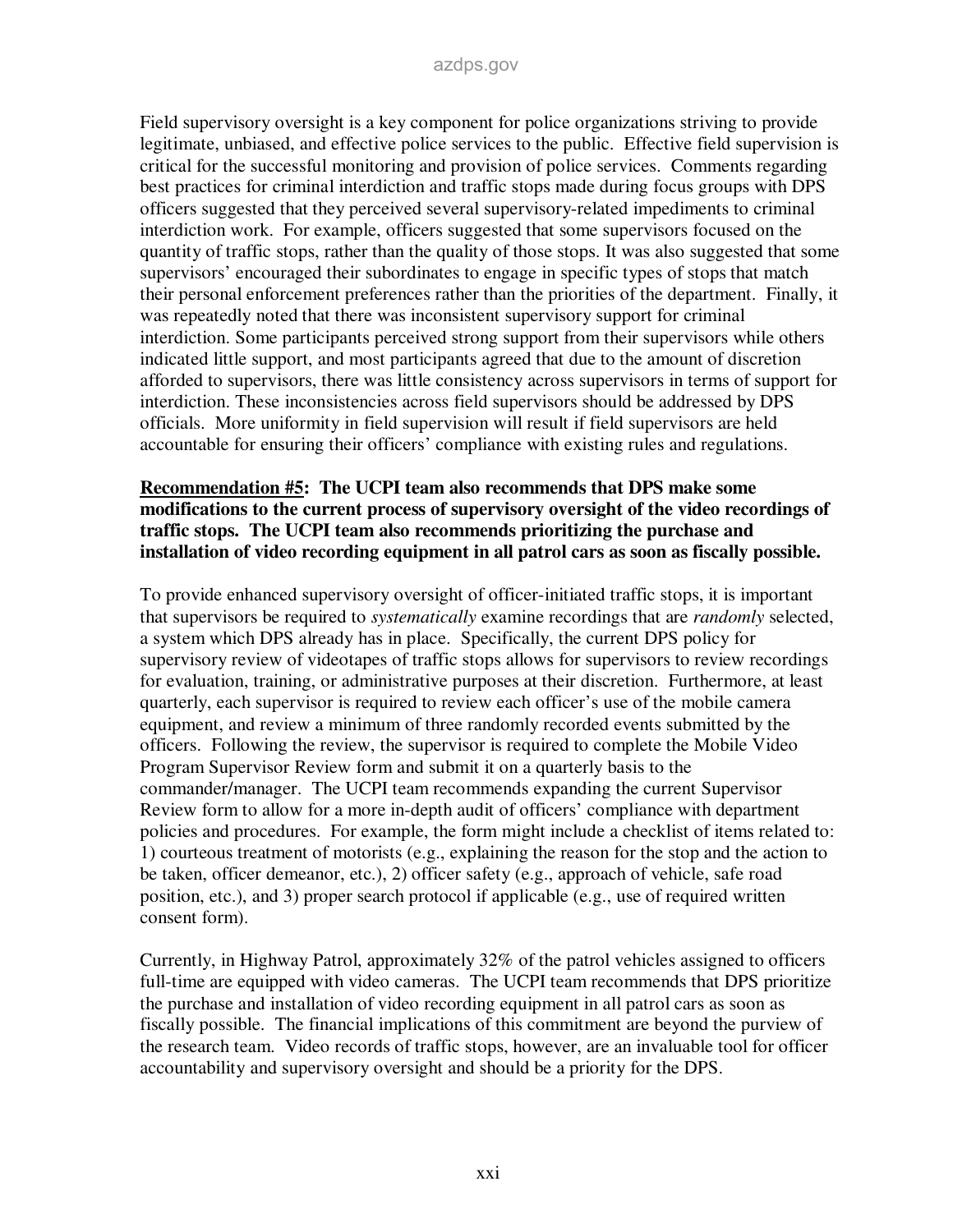#### **Recommendation #6: It is recommended that the specific findings documented in this report be disseminated immediately to DPS supervisory personnel with a very clear mandate to begin exploring the reasons for the racial/ethnic disparities reported, and attempt to reduce them if believed to be based on illegitimate factors.**

Better understanding of the racial/ethnic disparities in post-stop outcomes is necessary to ultimately reduce these disparities. The racial/ethnic disparities in citations, arrests, and searches cannot be explained by factors currently collected on the current data forms. It continues to be important for DPS administrators to better understand and examine these trends. Field supervisory staff must be made aware of racial/ethnic disparities in citation, arrest, search, and seizure rates within their jurisdictions. There are several possible explanations for these elevated rates that can only be determined based on local knowledge of the area and additional information that is not included in the data collection. In addition, racial/ethnic disparities in outcomes may be explained by other factors that were not included on the 2007 data collection form, but are now being collected as part of the redesigned electronic data collection system. Analyses in the Year 3 report may shed additional light on the reasons for the existence of these racial/ethnic disparities.

### **Further Examination of Racial/Ethnic Disparities**

**Recommendation #7: The UCPI team does not make any specific recommendations related to the racial/ethnic disparities in search success rates until more complete analyses are able to be performed with the data collected in 2008 under the new data collection process. However, 2008 data collection will only include 3 months of data collected under the changed system. Therefore it is the recommendation of the UCPI team that data analyses be continued beyond the three year period required by the current contract.** 

In an effort to better understand racial/ethnic disparities in search and seizure rates, the UC research team conducted focus groups with canine handlers and officers assigned to the Highway Division that are actively engaged in search and seizure activity. The purpose of these focus groups was to provide a better understanding and context for criminal interdiction work in which to interpret the statistical findings related to searches and seizures.

Despite the high degree of confidence that focus group participants described in their ability to detect criminal activity, actual contraband seizure rates vary from approximately 50% or higher for searches initiated due to probable cause and canine alerts to less than 20% for searches conducted partially or solely based on consent. Focus group participants offered a number of possible explanations for this disparity between their perceived success in detecting criminal activity and the actual success in recovering contraband. One such explanation was the prevalence of undocumented aliens, who might exhibit similar cues of suspicion as drug traffickers or other criminals based on nervousness related to their illegal immigration status. The revised data collection system should include the ability to document the presence of *all* undocumented aliens (whether driver or passengers).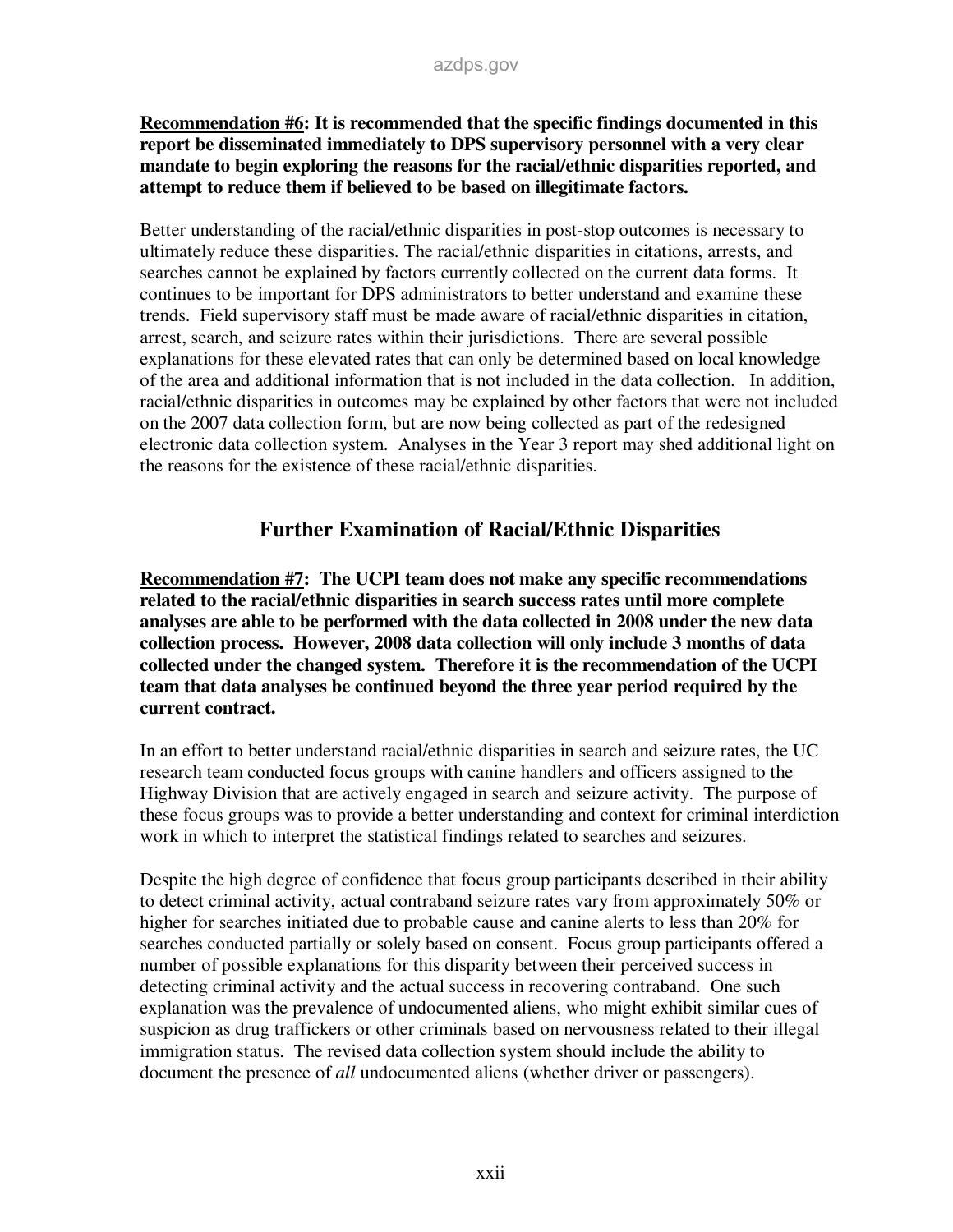Documenting the presence of any undocumented aliens will allow for more thorough analyses and a better understanding of racial/ethnic disparities in search success rates.

Although next year's analysis will include data from the redesigned electronic data collection system, it will only be for a 3 month period of 2008. Continuing the data collection analyses by an external research team after 2009 will allow for analyses of data that should be of higher quality and will include additional relevant variables that may explain the observed racial/ethnic disparities in post-stop outcomes. Additionally, ongoing data collection and analysis will allow for an assessment of the relative effectiveness of any policies, procedures, and training related to bias-based policing.

#### **Recommendation #8: The UCPI team recommends that the DPS consider empirically investigating the predictive power of indicators of suspicion that officers utilize.**

Another possible alternative explanation for the disconnect between actual contraband seizure rates and the focus group participants' confidence in their ability to detect criminal activity is the use of ineffective indicators of suspicion. Several participants indicated that it is not effective criminal interdiction to make a stop or initiate a search based on one indicator. Instead, focus group participants considered the totality of the circumstances (e.g., multiple indicators of suspicion) as paramount in determining whether to conduct a search. The predictive power of individual indicators of suspicion, either singularly or in combination with other indicators, however, is largely based on anecdotal evidence. A systematic examination of the predictive power of indicators of suspicion could develop empirical support for what indicators are the most successful and what combinations of indicators are the most powerful predictors of contraband seizures. A study of this nature would not necessarily involve new data collection, but could be conducted retrospectively. That is, archived DPS search reports (of non-mandatory searches) could be systematically coded for: pre-stop indicators present, during-the-stop indicators present, whether the search resulted in a contraband seizure, and the type and amount of contraband seized. The results of this research could be invaluable in future criminal interdiction training by developing empirical support for the most effective indicators of suspicion and the combinations of indicators that are most likely to produce successful searches.

#### **Recommendation #9: The UCPI team recommends that the DPS consider requiring officers heavily involved in criminal interdiction (e.g., Canine handlers) to systematically record any search situations where no contraband is seized but criminal activity is detected.**

Many focus group participants lamented that often searches justified by the circumstances (e.g., multiple indicators of suspicion) do not result in contraband seizures even when evidence of other criminal activity is detected. Participants described several situations that they argued justified the search, despite the lack of contraband seized. For example, participants suggested it is fairly common to encounter situations where a motorist admits illegal behavior or has drug debris or paraphernalia in the vehicle. Participants expressed frustration at having no place to indicate "admission of illegal activity" on the data collection form. If a motorist admits using drugs in the vehicle, but there is no contraband, this search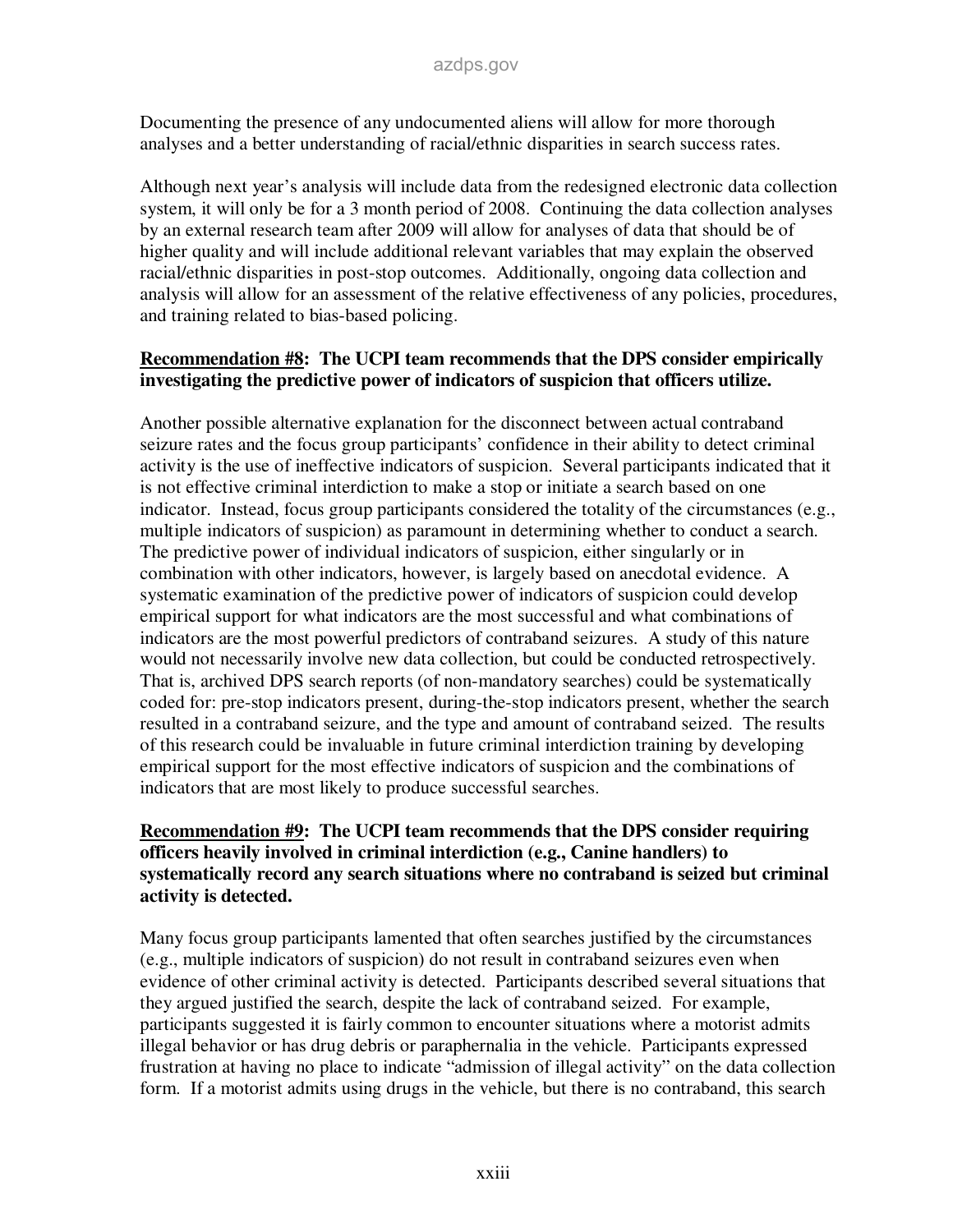is recorded as "unsuccessful" in terms of a seizure, despite having evidence that criminal activity was verified (and that officers' interpretations of the cues of suspicion were accurate). In addition, a few participants also noted that searches might be unsuccessful due to organized decoy vehicles. Participants explained that sometimes organized drug traffickers employ the use of a decoy vehicle with some drug odor to attract the attention of law enforcement and divert their attention from the vehicles carrying drugs. Although officers are aware of this tactic by drug traffickers, they indicated that sometimes they still end up in these scenarios.

It is recommended that officers heavily involved in criminal interdiction be required to systematically record the specific types of criminal activity detected that did not result in the discovery of contraband (e.g., admission, drug debris, etc.). With this type of information available, this possible explanation of the racial/ethnic disparities in searches and seizures can be empirically examined.

#### **Recommendation #10: Based on the continuing trends of racial/ethnic disparities in search success rates, the UCPI team reiterates its recommendation based on the focus group findings that the DPS institute changes in training related to educating officers about the complexities of interactions with members of different racial/ethnic groups.**

Focus group participants also offered possible explanations for racial/ethnic disparity in search success rates. In particular, they were asked to describe factors that may contribute to the comparatively lower Hispanic search success rates that were reported in Year 1 and are replicated in this Year 2 report. One of these explanations focused on the cultural differences in behavior that might lead to misinterpretation of indicators of suspicion. Specifically, the UCPI research team recommends that officers receive training in at least survival Spanish, if not more advanced language training. Furthermore, based on officer experiences and empirical research that supports the existence of cultural differences in behavior (for review, see Engel & Johnson, 2006), it is recommended that DPS consider developing training curricula that directly addresses cultural and racial differences in verbal and nonverbal behaviors, and the impact that these differences may have on the accuracy of indicators of suspicion and/or deception. Changes in training to address this issue, however, must be carefully considered by DPS personnel. There are a number of concerns surrounding training curriculum that identifies behavioral differences across racial/ethnic groups. It is critical that changes in criminal interdiction training designed to address these divergences provide accurate information regarding the potential differences in behaviors across racial/ethnic groups through descriptions regarding how these behavioral differences are best interpreted, as well as the use of tactics that provide more effective, efficient, and equitable services during traffic stops with all racial/ethnic groups.

**Recommendation #11: The UCPI team reiterates its recommendations based on the focus group findings that DPS administrators review the manner in which members of the canine unit are trained and supervised. It is the specific recommendation of the UCPI research team that the procedures followed by canine handlers assigned to the northern unit should be used as the model for the other canine handlers in the central and south regions***.*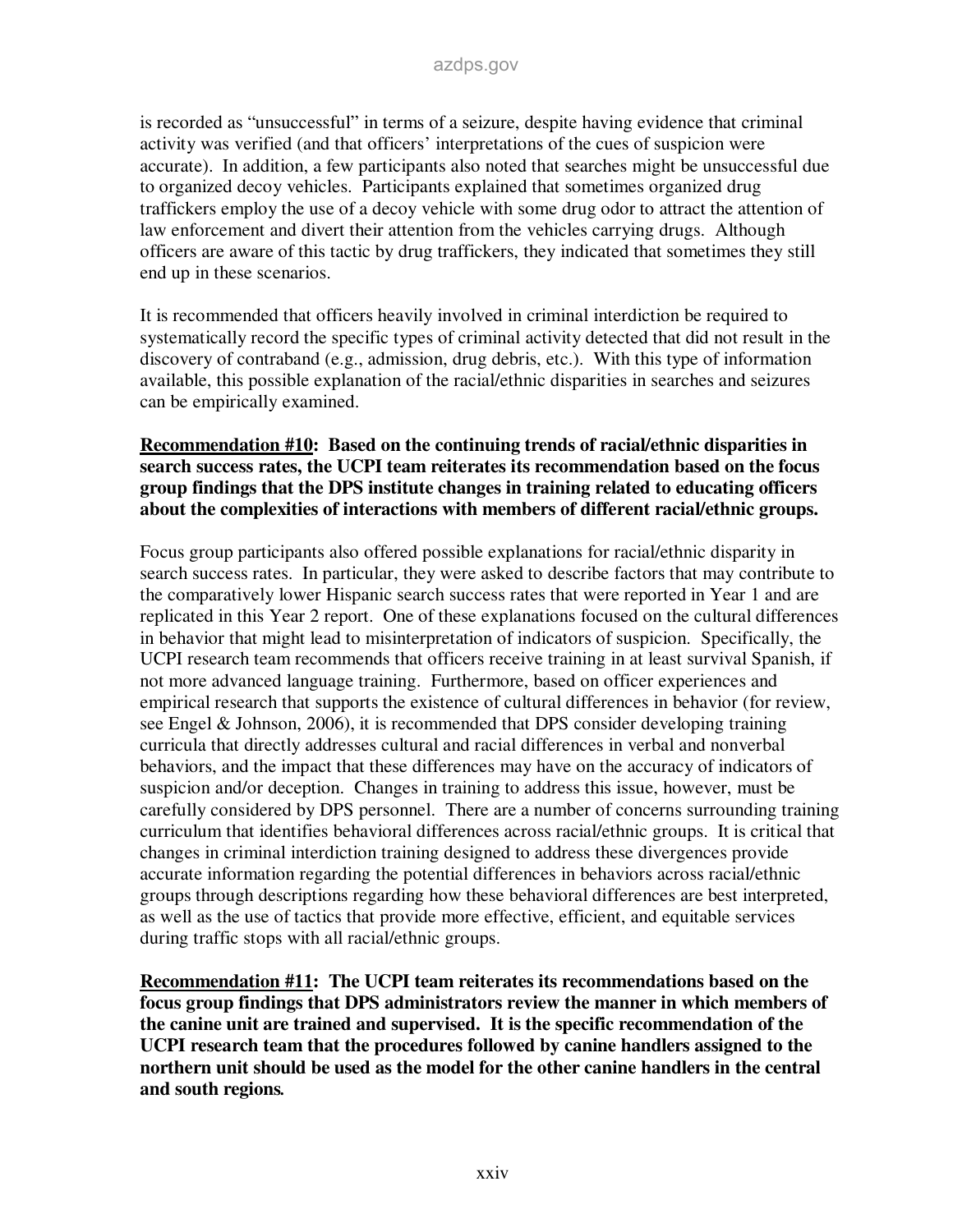DPS administrators must closely examine the differences in searches and search success rates across divisions, bureaus and district/shifts and attempt to determine if these differences are due to legitimate factors. Of particular note are the obvious differences within the Canine District that were described by canine handlers in the focus group sessions but are also evident in the statistical findings documented in this report.

It was clear from the focus groups with canine officers assigned to different geographic areas that there are differences in the criminal interdiction philosophies of the field supervisors of this unit. Most importantly, these philosophical differences result in different procedures followed by canine officers. These differences in procedures are evident in the statistical analyses of searches and seizures conducted by this unit. Given the high profile and liability of the canine unit, it is essential that instruction and procedures be consistently followed across the state. It is essential that both the procedures used in canine deployment and other interdiction practices by canine handlers be uniform. Further these procedures must conform to the known best practices in criminal interdiction work and law enforcement more generally. Based on information from the focus groups as well as the UCPI research team's experience riding along with members of the Canine unit across the state, the northern canine squad's procedures are the most consistent with best practices in criminal interdiction used in other agencies across the country.

In conclusion, the racial/ethnic disparities in traffic stop outcomes reported within this document are very consistent with findings from other jurisdictions across the country. This issue is not unique to the DPS – law enforcement agencies across the country have reported reoccurring and consistent racial/ethnic disparities in traffic stop outcomes, particularly searches and seizures. As demonstrated by their ongoing data collection and responsiveness to the UCPI research team's recommendations from the *Year 1 Report*, DPS officials remain committed to both the data collection effort and the larger goals of reducing racial/ethnic disparities in traffic stops and post-stop outcomes, as well as providing legitimate and unbiased policing services to Arizona citizens. The willingness of the DPS to explore alternative data sources to better understand these racial/ethnic disparities should serve as a progressive and professional model for other law enforcement agencies across the country. Expedient implementation of the new recommendations provided above will further these goals. An update to this report will be delivered in November 2009, based on the statistical analyses of data collected during traffic stops in 2008, including a comparison of three months of data from the redesigned and expanded electronic data collection system. It is expected that this new data collection effort will lead to a better understanding of the racial/ethnic disparities in traffic stop outcomes, and further will enable DPS administrators to make changes in procedures and training that will continue to reduce these disparities over time.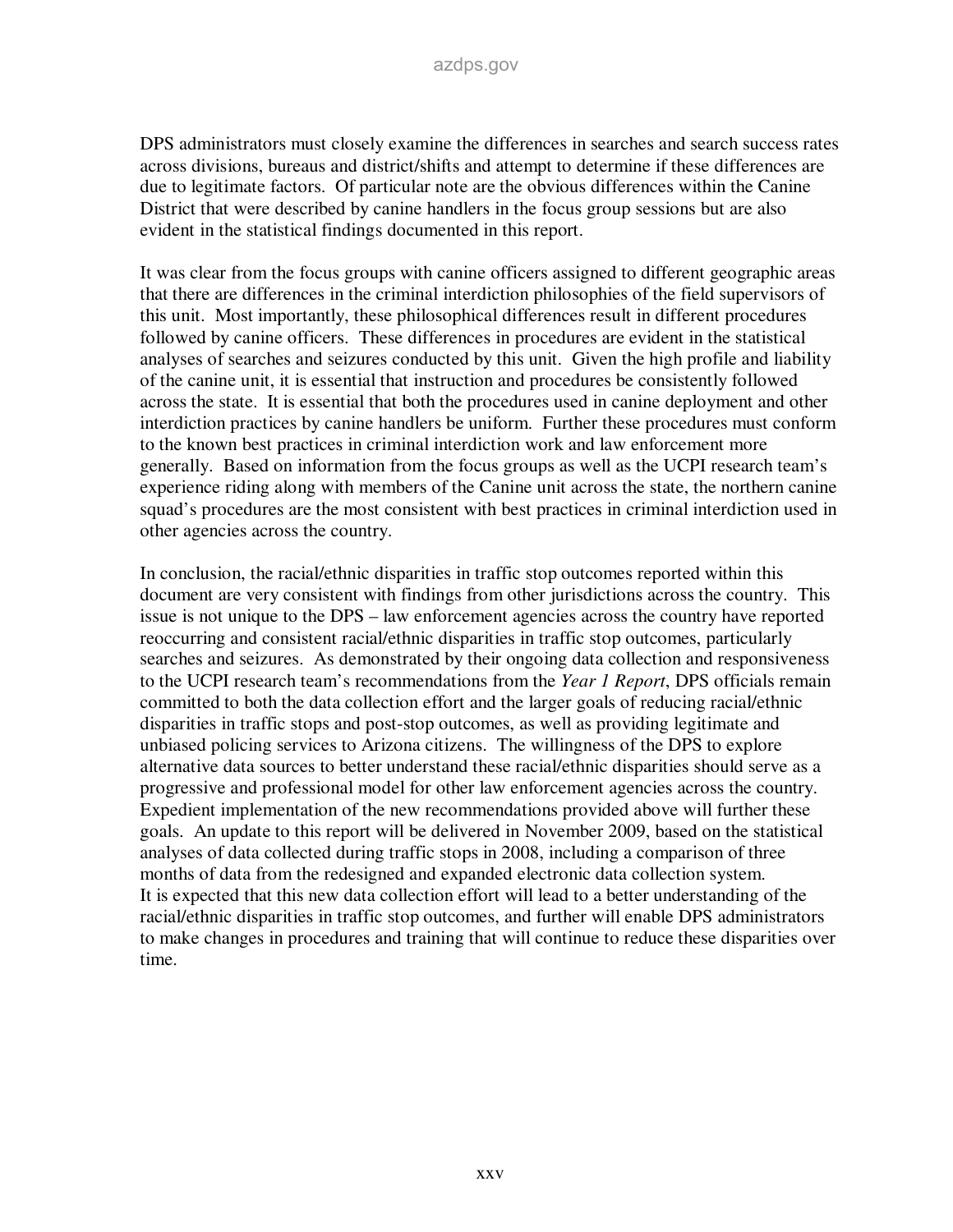# **1. INTRODUCTION**

azdps.gov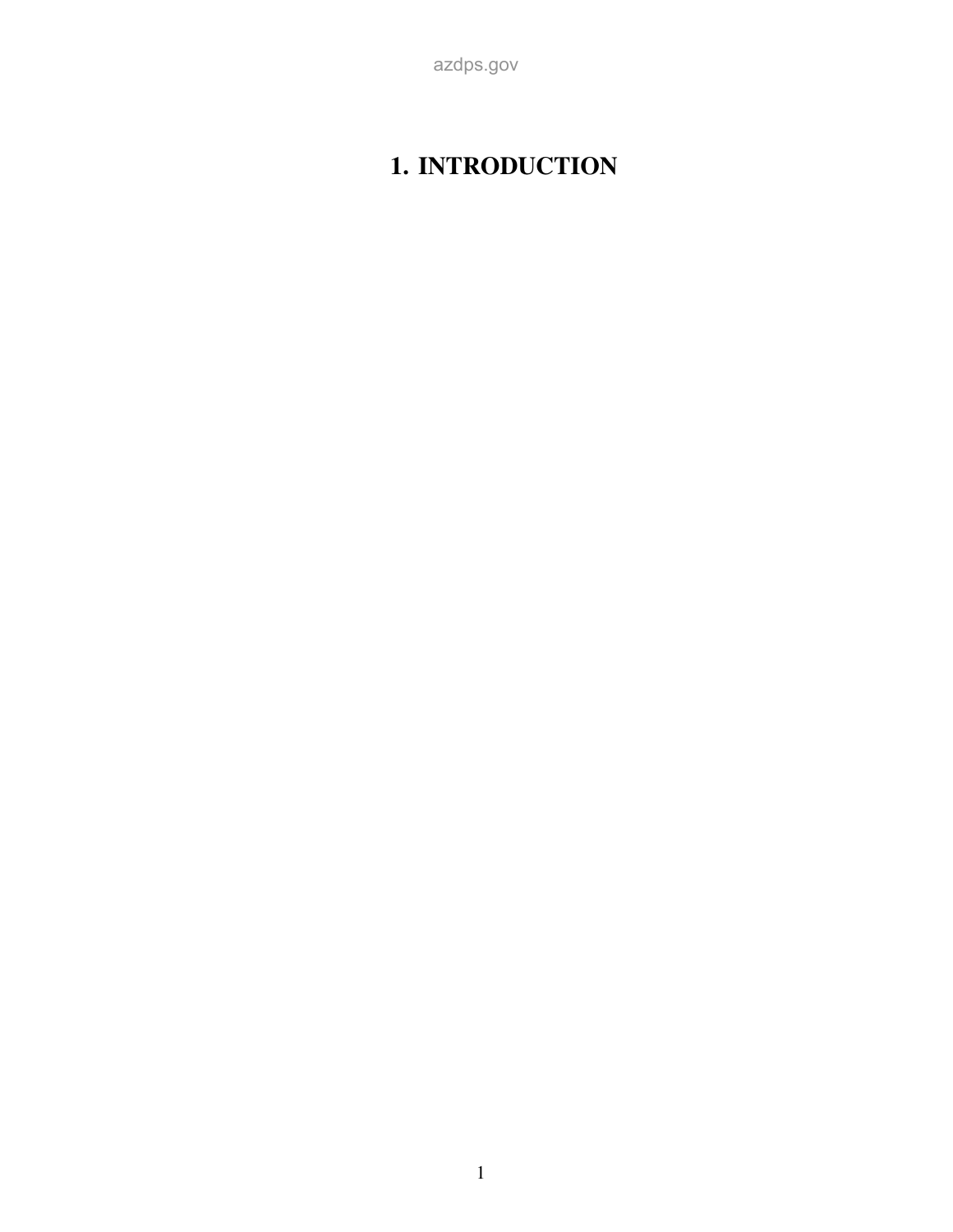## **OVERVIEW**

This report documents the findings from statistical analyses of data collected during all officer-initiated traffic stops by the Department of Public Safety from January 1, 2007 – December 31, 2007. Although data collection was voluntarily initiated by DPS in 2003, as part of the 2006 settlement agreement in the class-action civil lawsuit *Arnold, et al. v. Arizona Department of Public Safety*, DPS agreed to conduct a comprehensive evaluation of stop data collected by DPS officers. Specifically, the settlement agreement required that DPS contract with an outside research team to analyze the collected traffic stop data for a period of three years. The data analyzed for this report represent the second year of data being collected as part of that three-year contract with the University of Cincinnati Policing Institute (hereafter, UCPI).

In addition to an annual comprehensive analysis of DPS traffic stop data, the DPS voluntarily contracted with the UCPI to conduct additional research methodologies to examine and provide context for the actions of DPS officers when interacting with minority racial/ethnic groups. Specifically, recognizing that there are a number of other, legitimate reasons that might account for racial/ethnic disparities in stop outcomes, DPS agreed to have the UCPI research team conduct focus group sessions with canine handlers, Highway Patrol officers who are actively engaged in search and seizure activity, and GIITEM officers. The purpose of these focus groups was to provide a better understanding and context in which to interpret the statistical findings, particularly the findings related to searches and search success rates. Topics discussed included the reasons why DPS officers conduct searches, the verbal, nonverbal, and behavioral cues perceived by officers as the most effective in predicting criminal behavior, impediments to criminal interdiction work, and perceptions of the usefulness and accuracy of the training received. The findings from that research that assist in understanding the statistical results presented here are highlighted where relevant.

The remainder of this introductory section summarizes the Year 1 Report as well as the progress the DPS has made on recommendations from that report, and concludes with an overview of the current report.

# **SUMMARY OF YEAR 1 REPORT**

### **Background**

In November 1979, the Arizona Department of Public Safety (DPS) enacted its first Bureau Order prohibiting the use of race or ethnicity as a predictor of criminal activity or as a factor for stopping, detaining or searching vehicles traversing Arizona's roadways. In November 1999, the DPS enacted its first General Order addressing the issue of racial profiling. The General Order entitled "Racial or Ethnic Profiling in Traffic Enforcement" renewed DPS' commitment to unbiased policing, and clarified the only circumstances in which officers can consider race/ethnicity when making law enforcement decisions.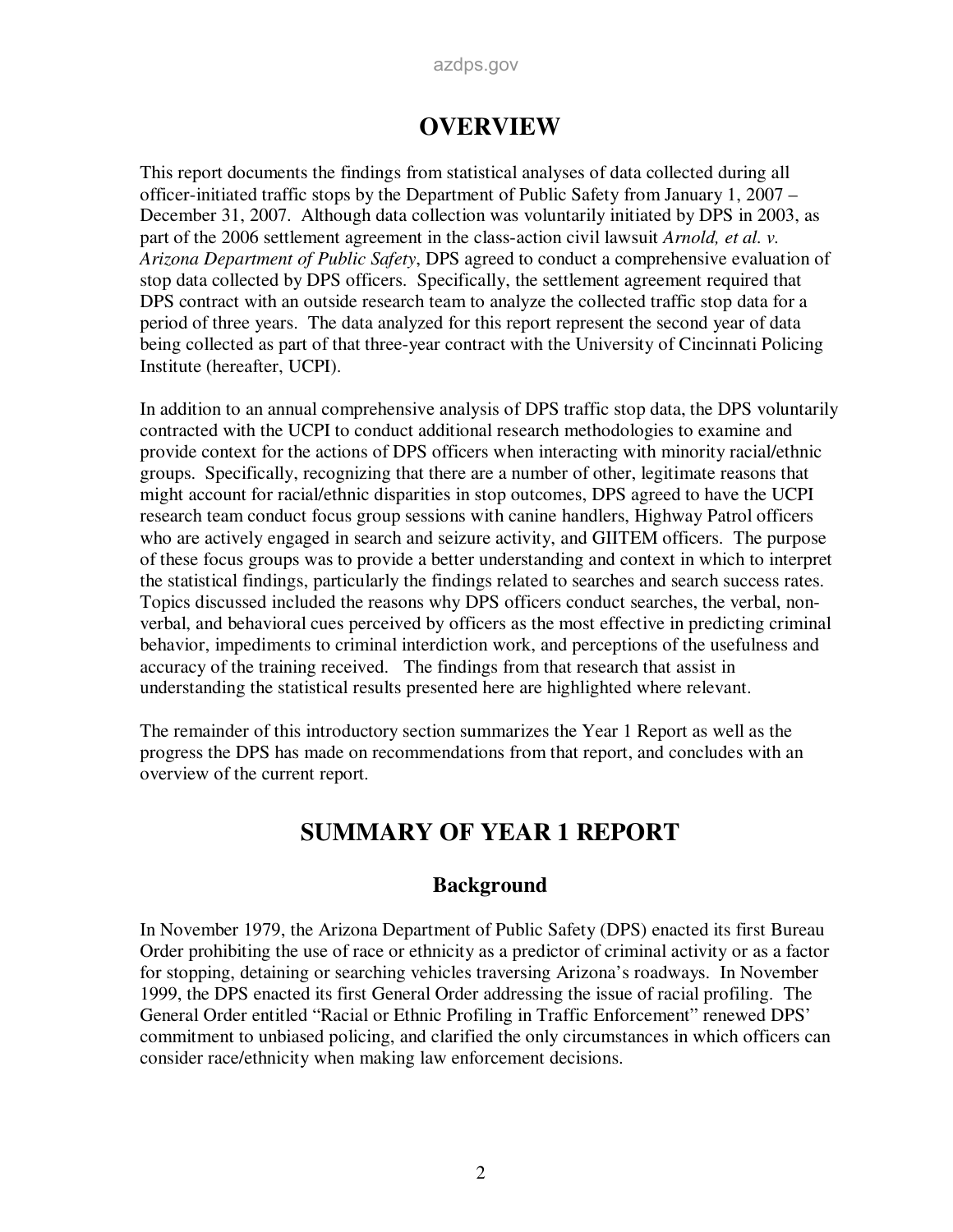In January 2003, DPS began voluntarily collecting data regarding traffic and pedestrian stops. In 2006, as part of a settlement agreement in a class-action lawsuit, DPS agreed to conduct a comprehensive evaluation of stop data being collected by Officers. The DPS contracted with Dr. Robin Engel and the University of Cincinnati Policing Institute to conduct this analysis over a three year period. In November 2007, the UCPI research team released its first of several reports, *Traffic Stop Data Analysis Study: Year 1 Final Report*.

The *Year 1 Final Report* was based on data from traffic stops conducted from January 1, 2006 – December 31, 2006. This report summarized the current status of the data collection effort, provided descriptive statistics of the initial stop and stop outcomes, utilized multivariate analysis of post-stop outcomes, compared 2006 data with three previous years of DPS traffic stop data, and specifically examined search and seizure rates (see Engel, Tillyer, Cherkauskas, & Frank, 2007). Highlights of these findings are summarized below.

### **Data Audit**

The UCPI conducted a three-phase audit of the DPS traffic stop data to determine the accuracy and reliability of their current data collection system. The results of this data audit raised some concerns. The first phase of the data audit revealed that the text recognition software in use in 2006 was a major source of errors. Specifically, in 1000 randomly selected forms, 26.5% had at least one field with an error, the majority of which were situations where the scan form did not match the electronic copy. Second, the research team assessed the missing data and logical inconsistencies within the electronic data for all traffic stops conducted by DPS officers from January 1, 2006 – December 31, 2006; an overall error rate of 14.1% was calculated for this portion of the audit. Finally, the third phase of the data audit, designed to examine the data accuracy by comparing the number of stops in the electronic data with the number of stops in officers' activity logs, revealed that 18 of 19 districts/shifts fell within a desired parameter of 10% error in either dataset. In addition to the activity log data, additional comparison data were available for contacts in which a citation or warning was issued. Specifically, stop data were compared to violation data. Unfortunately, these comparisons suggested two consistent and problematic errors. In 6,694 stops, citations or warnings in the violation file were not recorded as resulting in a citation or warning in the stop data. Conversely, in 13,793 cases, citations and warnings in the stop data did not have corresponding violation information in the violation data file. Based on these findings, a series of recommendations regarding data collection were made to the DPS. These recommendations are summarized on page 7.

### **Traffic Stop Data**

During 2006, 460,545 officer-initiated traffic stops were recorded by DPS officers. Department-wide, approximately 62.4% of the drivers stopped were White, while 24.6% were Hispanic, 5.2% Native American, 4.4% Black and 3.4% Other (Asian, Middle Eastern, other or unknown). The rate of stops for particular racial and ethnic groups varied dramatically across divisions, bureaus, districts/shifts, and counties. Some variation is to be expected given residential patterns related to race and travel patterns along interstates, highways, and major thoroughfares.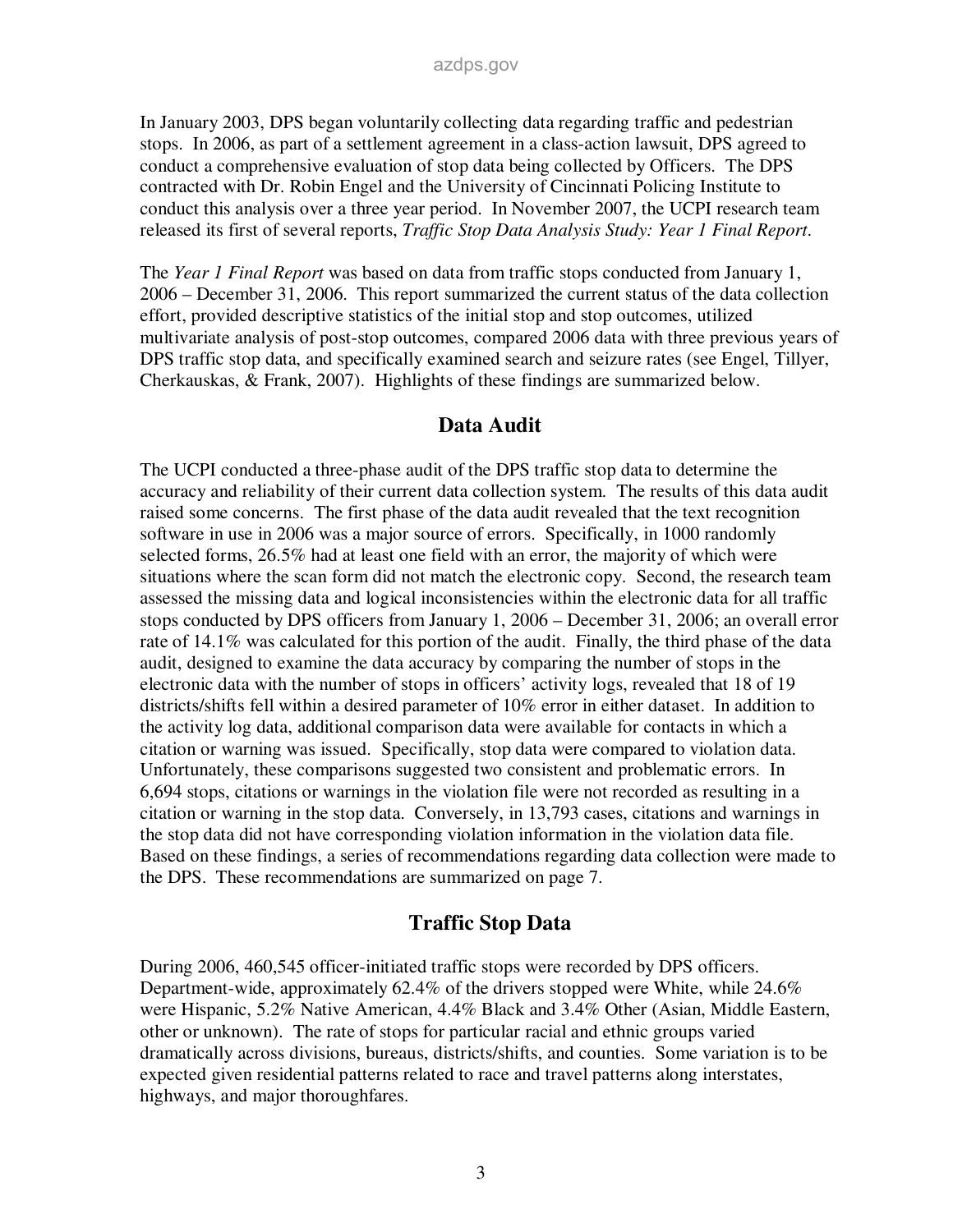The crux of interpreting data regarding initial traffic stop behavior is dependent upon comparison data. That is, a group's representation in traffic stops is only meaningful when compared to the same group's "expected" representation in traffic stops, based on alternative data. Unfortunately, all available external benchmarks have limitations that restrict the level of confidence in the results. These limitations coupled with the availability of four years worth of data led to a decision to not utilize specific benchmarks for comparisons to traffic stop data. Rather, comparisons through trend analysis of the percentages of racial/ethnic groups stopped, warned, issued repair orders, cited, arrested, and searched by DPS officers over the course of four years of data collection were utilized.

### **Trend Analysis of Stops**

The trend analysis revealed some fluctuation in stopping patterns over time. Specifically, statistical analyses identify some districts/shifts with an increase in their rate of stopping Hispanic, Native American, and Black drivers. It is possible that these changes over time are the result of a multitude of factors including: changes in the residential or driving population in those jurisdictions, changes in DPS manpower allocation and deployment, adjustments in the data collection procedures, and/or changes in officer behavior toward minority drivers. The organizational units identified with the highest amounts of fluctuation warrant increased monitoring and possible investigation by DPS to reduce potential on-going racial/ethnic disparities in traffic stops.

### **Multivariate Analysis of Stop Outcomes**

The multivariate analyses of 2006 stop data demonstrated that legal variables (e.g., reason for stop, evidence seized) were the strongest predictors of drivers' likelihood of receiving warnings, repair orders, citations, and arrests. The results, however, also documented racial/ethnic disparities in post-stop outcomes motorists received even after controlling for other explanatory factors (e.g., other driver characteristics, vehicle characteristics, stop characteristics, and legal variables). For example, Hispanic, Black and drivers of other races/ethnicities were significantly less likely to be issued warnings or repair orders, but significantly more likely to be issued citations compared to Whites. Despite the fact that these racial/ethnic disparities were statistically significant, the odds ratios (ranging from 1.1 to 1.5) of the race/ethnicity effects in the models for warnings, repair orders, and citations indicate that these relationships were not particularly strong.

When examining multiple citations, however, more substantive racial/ethnic differences were evident. Specifically, after controlling for the reason for the stop, as well as other stop, vehicle, and driver characteristics, Hispanic, Native American, and Black drivers were all more likely to receive multiple citations when compared to White drivers at the rate of 2.3, 1.4, and 1.5 times more likely, respectively. The reasons for the reported racial/ethnic disparities in multiple citations, however, could not be determined with the data available. Statistically significant bivariate differences in the types of violations for which citations are issued were evident by race/ethnicity. Therefore, these results suggested that minority drivers were more likely to be issued citations for violations that are indirectly linked to income (e.g., equipment violations, license/registration violations, insurance violations). If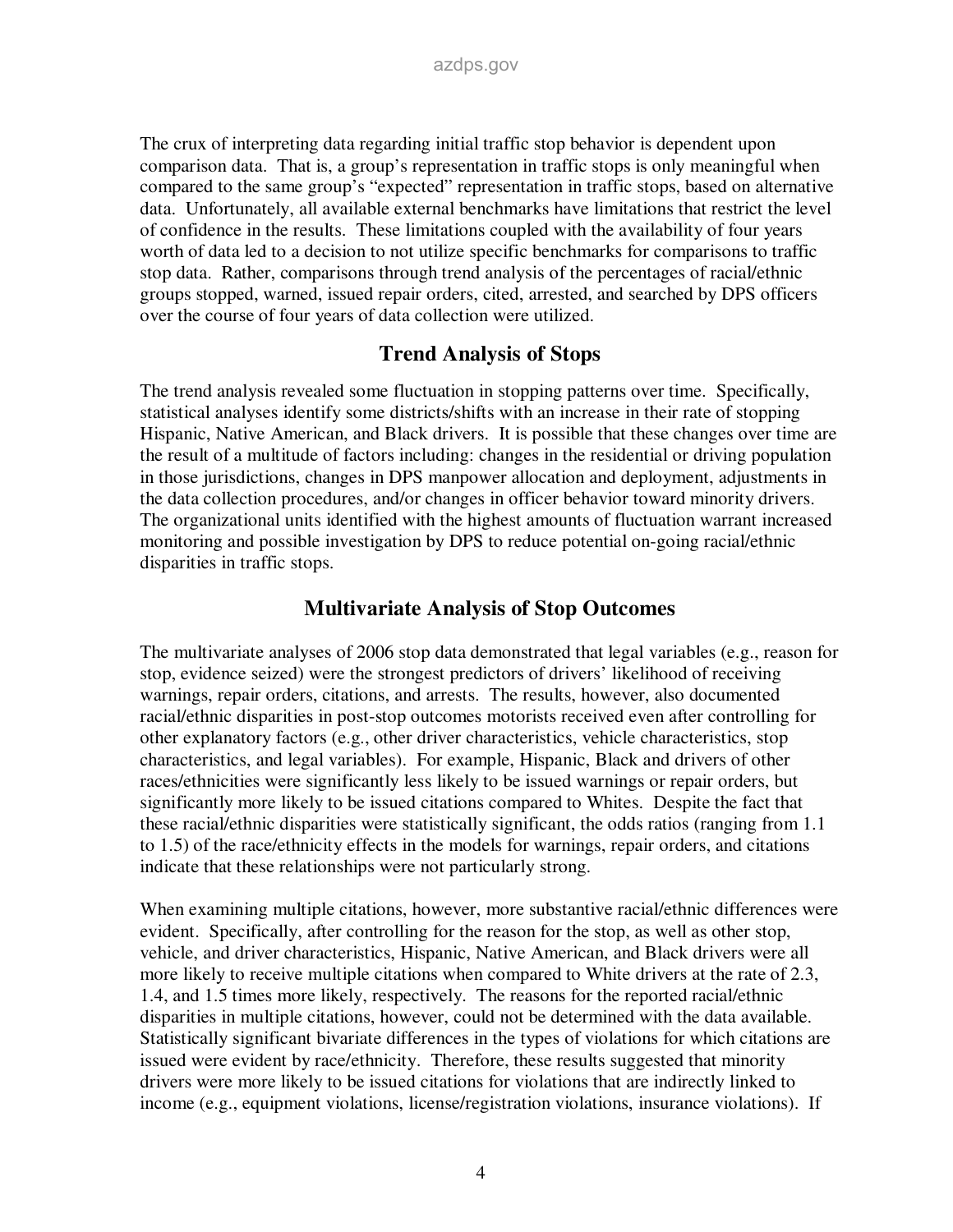true, it is disparities in wealth (correlated in our society with race/ethnicity) that increase the likelihood of receiving multiple citations during traffic stops with police. Alternatively, it could be argued that minority drivers are significantly more likely to be issued multiple citations because of police bias.

Racial/ethnic disparities were also more substantive for arrests and searches. For the arrest model, drivers with contraband were almost 63 times *more* likely to be arrested compared to drivers without contraband. Despite the strength of the predictive power of the legal variables (e.g., reason for the stop and evidence seized), after taking these variables into consideration, Hispanic, Native American, and Black drivers were still 1.7, 2.2, and 1.6 times *more* likely to be arrested, respectively, compared to Whites. The multivariate model predicting searches was weak in overall predictive power; this indicates that other factors more central to explaining whether or not drivers are searched have not been included in the model. Nevertheless, even after controlling for the reason for the stop and other stop characteristics that can be measured with these data, Hispanic, Native American, and Black drivers were all more than two times more likely to be searched compared to Whites.

#### **Search & Seizure**

To address the specific concerns of potential bias in search and seizure activity, further analyses were conducted on these post-stop outcomes. Throughout the department in 2006, DPS officers conducted 21,218 searches of drivers, vehicles, and/or passengers during officer-initiated traffic stops. At the department level, the majority of searches conducted were Type I (mandatory) searches (67.8%), while 18.8% and 13.4% were Type II (discretionary) and Type III (solely consent), respectively. Analyses based on the type of search indicate statistically significant racial and ethnic disparities in searches across all three search type categories. Blacks were least likely to be searched for mandatory reasons, while Native Americans were most likely to be searched. For Type II searches, the opposite was true; Blacks were significantly more likely, and Native Americans significantly less likely, to be subject to Type II searches. In the case of consent searches (Type III searches), Black and Hispanic motorists were significantly more likely to be searched based on consent compared to Whites and Native Americans.

Searches resulted in the discovery of contraband in 5,014 cases. The overall search success rate was 23.6% (that is, 23.6% of searches resulted in the discovery of contraband). Search success rates across the department, however, varied by the reason for the search. Searches based solely on consent were the least likely to be successful in terms of discovering contraband (12.7% of searches resulted in contraband seizures, respectively). Searches most likely to produce seizures of contraband include those based on canine alerts (search success rate  $=42.8\%$ ), plain view (56.7%), and probable cause (65.9%). The overall Type II search success rate for DPS was 44.8%, but success rates varied significantly by race/ethnicity. Type II (discretionary) searches of Hispanic drivers were the least likely to be successful in the discovery of contraband, compared to all other racial/ethnic groups. Conversely, contraband was most likely to be discovered in Type II (discretionary) searches of Blacks and Whites. Therefore, although Hispanic motorists were significantly more likely than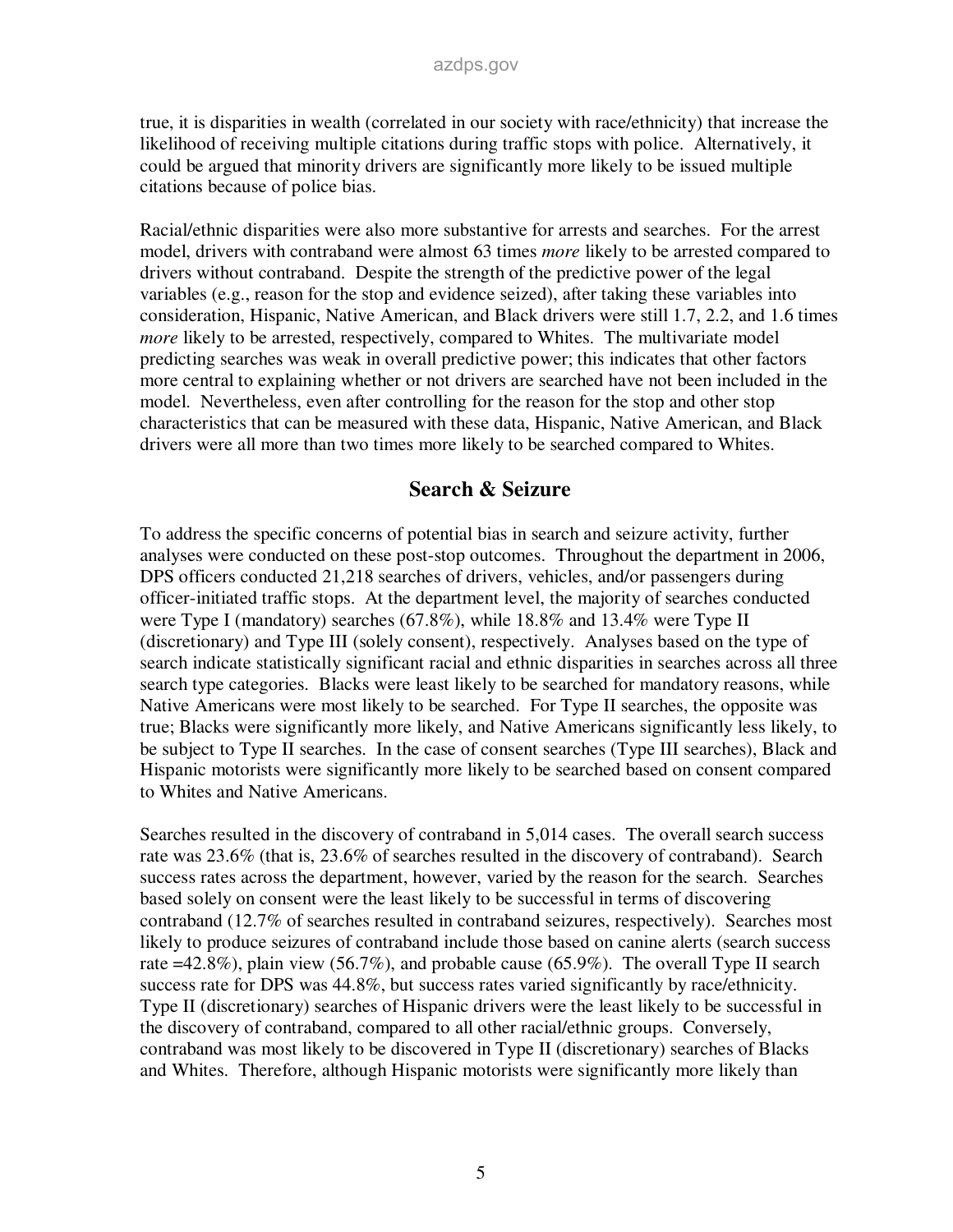Whites to be searched during officer-initiated traffic stops, they were significantly less likely to be found in possession of contraband.

Analyses of consent searches revealed racial/ethnic differences in those asked for consent to search as well as refusals to consent. Specifically, Hispanics were significantly more likely than other racial/ethnic groups to be asked for consent to search and significantly less likely than members of other racial/ethnic groups to refuse consent to search. Because consent searches are not solely dependent on officer's discretion (i.e., a citizen may refuse), analyses of consent search success rates are not recommended. They were, however, conducted at the request of DPS administrators. Results indicated that Type III (consent only) searches of Native American drivers (4.3%) and Hispanic drivers (9.4%) were less likely to be successful in the discovery of contraband, compared to Blacks and Whites (16.5% and 16.7%, respectively), when compared to Hispanics and Native Americans. It was also found that undocumented aliens (the majority of whom are Hispanic) were significantly more likely to be searched than those with legal residency status. Type II (discretionary) and Type III (consent only) searches of undocumented aliens were less likely to result in seizures of contraband than searches of those in the country legally.

Based on these findings, the UC research team concluded that racial and ethnic disparities exist for searches conducted during member-initiated traffic stops. It could not be determined with these data, however, if disparities were due to discrimination. Rather, the findings showed that racial and ethnic disparities in searches remained after statistically controlling for the legal and extralegal factors that could be measured with the available data. Findings from these analyses suggested that more advanced research was needed to understand the reported racial/ethnic disparities in search and seizure rates. This topic was directly addressed during the aforementioned focus group research.

### **Trend Analysis of Stop Outcomes**

As with the initial traffic stop, further analyses were conducted on the four years of data collection by focusing on trends in traffic stop outcomes between 2003 and 2006 for all organizational units and racial/ethnic groups. These trend analyses revealed some differences in the rate of traffic stop outcomes for specific groups. For instance, White and Native American drivers had higher rates of warnings, while Hispanic drivers had noticeably lower rates of warnings. Hispanic and Native American drivers had considerably higher rates of receiving a repair order when compared to White and Black drivers across all four years. Hispanic and Black drivers had the highest rates of citations, followed by White drivers, and Native American drivers who had noticeably lower rates of citations, and experienced a significant decline from 2003 to 2004. Native American drivers had the highest rate of arrest, followed by Hispanic and Black drivers. White drivers had noticeably lower rates of arrest. Hispanic, Native American, and Black drivers all had search rates that exceeded White drivers across all four years.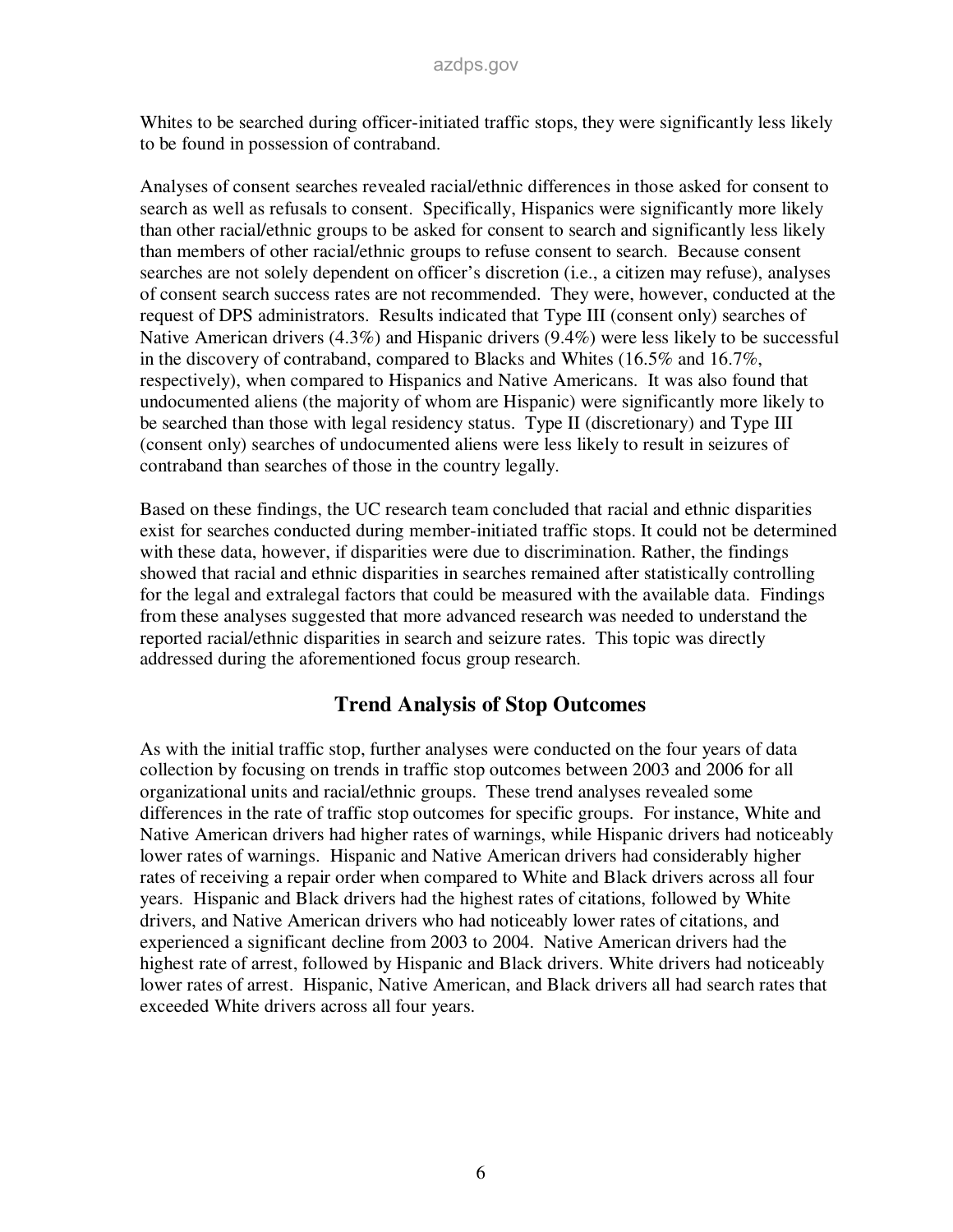### **Recommendations**

Based on these findings, in the Year 1 Report, the UCPI made a series of recommendations to DPS administrators related to data collection, training and policy, including:

- Data Collection
	- Improving Data Quality
		- o The data audit indicated a number of recurring problems with data collection. The text recognition system in use at the time was identified as the primary source of errors. Analyses of these data indicated other inconsistencies and suggest that the quality of the information gathered needs to be substantially increased.
		- o The UC research team strongly recommended that a committee within DPS be formed to discuss alternative data collection options. The proposed DPS committee would work directly with the UC research team to develop and implement changes to the current data collection process and the information gathered.
		- o It was recommended that this committee consider alternative methods of data collection and transfer including, if fiscally feasible, an electronic data capture system.
	- Consider Addition of Relevant Data Fields
		- o It was further recommended that DPS investigate modifications to data collection to improve the collection of details that might explain better the racial/ethnic disparities, and that DPS officials should reconsider the inclusion of officer data for examination.
- Training
	- Focus on Consistency across the Department
		- o Through both informal conversations with DPS officials, and data analyses of 2006 traffic stops, it became readily apparent that similar situations are coded differently on the data collection forms. That is, there was questionable consistency across officers and organizational units regarding data collection.
		- o Therefore, it was further recommended that once the data collection committee altered the data collection system and possibly the information collected, that a second committee be developed to disseminate proper training material and establish a feedback system for direct and immediate supervisory oversight. It was strongly recommended that DPS fully train every officer and supervisor responsible for collecting traffic stop data on the use of the form.
	- Reaffirm Commitment to Data Collection
		- o It was also recommended that, in conjunction with training, the DPS administration reiterate its commitment to the data collection effort. It is crucial that patrol officers and supervisors understand the importance of collecting data completely and accurately.
- Policy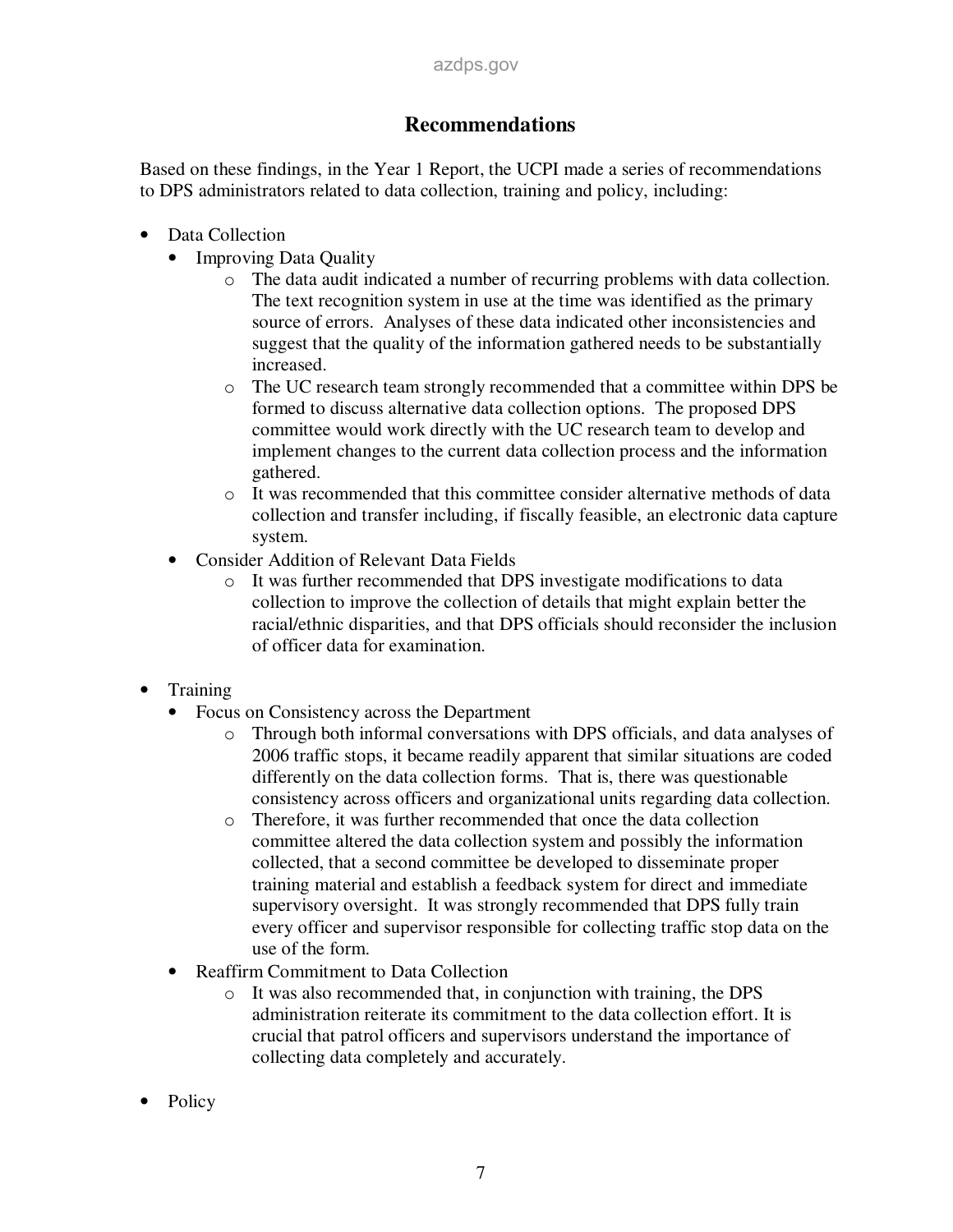- Focus on Supervisor Accountability
	- o It was recommended that the current data collection oversight mechanism be reviewed, and a new, more effective system be immediately implemented.
	- o It was considered important to disseminate specific findings to commanders and supervisors at the bureau, district/shift, and squad levels with the goal being for DPS administrators and supervisors to collaboratively explore possible explanations for reported racial/ethnic disparities in post-stop outcomes and statistically significant increases in the percentages of minority drivers stopped, cited, arrested, and searched over time.

# **DPS RESPONSE TO YEAR 1 RECOMMENDATIONS**

Based on these findings and recommendations, the DPS made numerous and widespread improvements to the data collection and training procedures. Specifically, the DPS took the following actions and implemented or altered the following programs:

- 1. The findings from the *Year 1 Final Report* were made publicly available and the entire document was posted on the DPS website (http://www.azdps.gov/agreement/agreement.asp).
- 2. Following the release of this report, Dr. Engel gave presentations to the DPS Executive Staff as well as other supervisory and management personnel across the department. These presentations provided supervisors and officers at the bureau, district, and squad levels with the results of the analysis, as well as the UCPI research team's recommendations based on the research.
- 3. The DPS formed a committee to explore new ways to collect the racial profiling data in the field. The committee, comprised of representatives from all four divisions within the Department, reviewed different formats used by other agencies as well as commercial products off the shelf to provide a more effective and efficient means of data collection. The committee recommended the department move to an electronic data collection form. Based on the recommendation of the committee, the first electronic data collection pilot program was developed. The program allowed officers in the field to use an electronic form and provide feedback on its strengths and weaknesses. Supervisors were also given the opportunity to use the system as well to monitor the officers assigned to them. The supervisors then provided information on how they would need to monitor an electronic version of the data collection forms. This feedback was instrumental in the development of the DPS's new electronic Warning/Equipment repair form, as well as the electronic data form used to capture the traffic stop data. The use of the redesigned electronic data collection form department-wide began October 1, 2008. The results from these data collected by the new software will be examined in the *Year 3 Traffic Stop Data Analysis Report*, scheduled to be released in November 2009.
- 4. Prior to the implementation of the new electronic data collection, a committee was formed to develop a training program to train officers on the proper procedures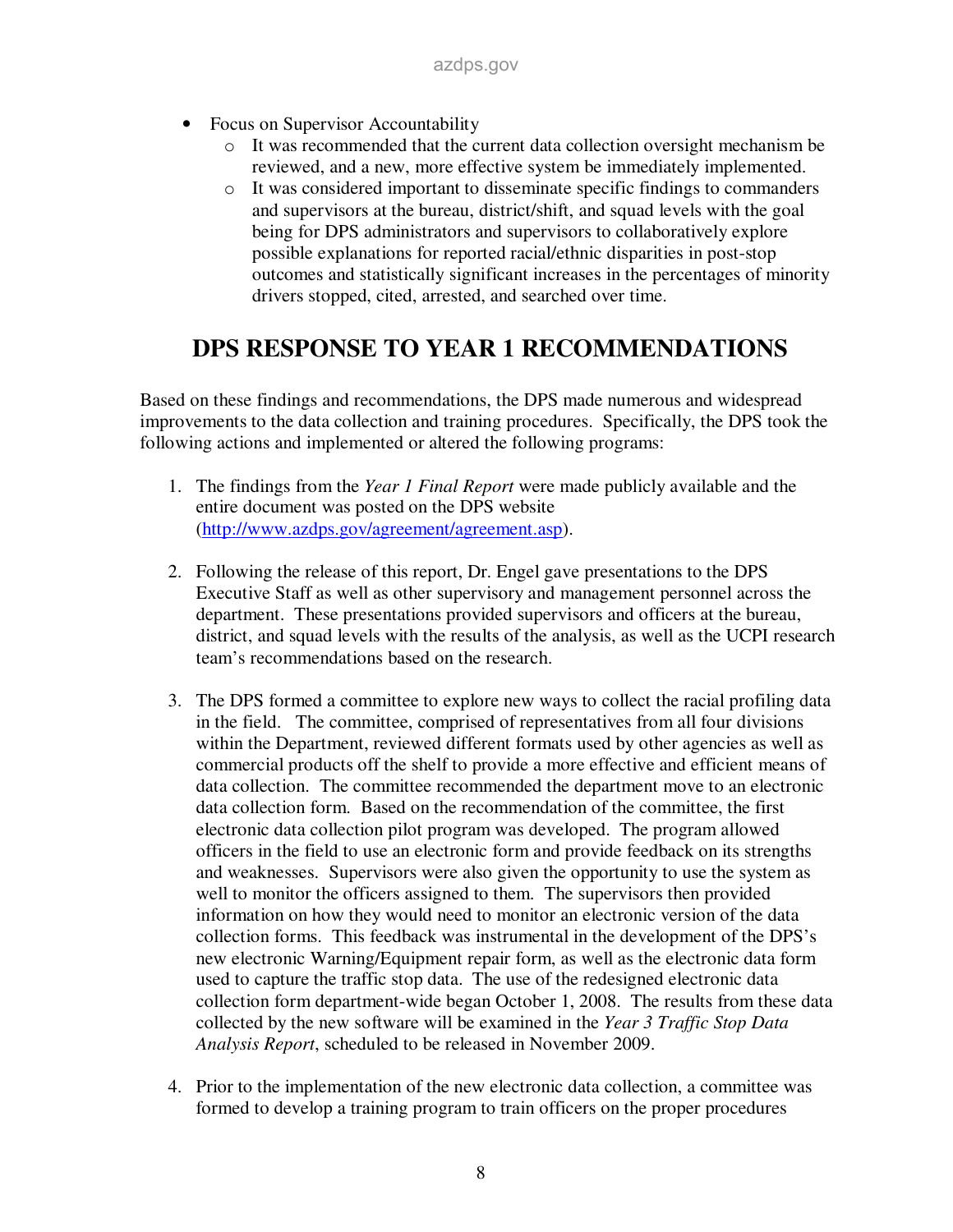needed to complete this form. This training was designed to ensure officers were selecting information based on the guidelines provided, and to ensure consistency across the state with the data collection. The committee developed a specialized training video that allowed officers from across the state to be trained in the exact same manner, and to ensure the information received by officers were both accurate and identical. The training curriculum presented in the video included the following: a review of the background of this data collection effort, a reaffirmation of the DPS commitment against bias-based policing, a renewed departmental emphasis and focus on the accuracy and importance of the data collection effort, and the specific guidelines to be used in order to properly record stop data.

- 5. The new electronic data collection will reduce the amount of errors in the data collected. With the new system, logical inconsistencies in the data will be eliminated as well. Some data fields will be locked unless prior data is inserted to unlock them. For example, officers will only be able to enter information on contraband seizures if the form indicates a search was conducted. Prior to officers receiving access to submit data forms, validation tests will need to be performed. The validation test checks all required data fields to ensure data was properly entered. If no information is provided for fields with required information, the officer will be given an error message and directed to the field(s) that need information prior to final submission. In addition, the electronic data collection software includes a help menu option for each of the included data fields. If an officer is unsure about how to record any portion of the required data collection information, he/she may utilize the help menu to immediately access the established department training guidelines for the proper procedure for filling out individual data fields. The electronic capture of these data is a dramatic improvement over the use of scannable forms for validity, accuracy and consistency.
- 6. The development of the new electronic data collection system also allows the DPS to institute quality assurance measures to ensure DPS Officers are completing the data collection form for every contact. The new system assigns a contact data number every time an officer completes a data sheet. Officers are now required to document this number in their time and activity weekly next to the primary document number. After a first line supervisor receives the officer's time and activity weekly, the supervisor can first ensure a document number is listed next to the primary document number for the stop. The supervisor can then check the database to see what was the last document number shown assigned to the officer. If the numbers do not match, the supervisor can take corrective actions on a weekly basis. Therefore, the new data collection system enhances the capability for supervisory oversight for accurate data collection.
- 7. The DPS voluntarily added additional fields recommended by the UCPI research team in addition to collecting the information electronically. Under the new electronic format, DPS will now be collecting the following data in addition to the 13 fields required by the settlement agreement. Specifically, the DPS added the following data fields: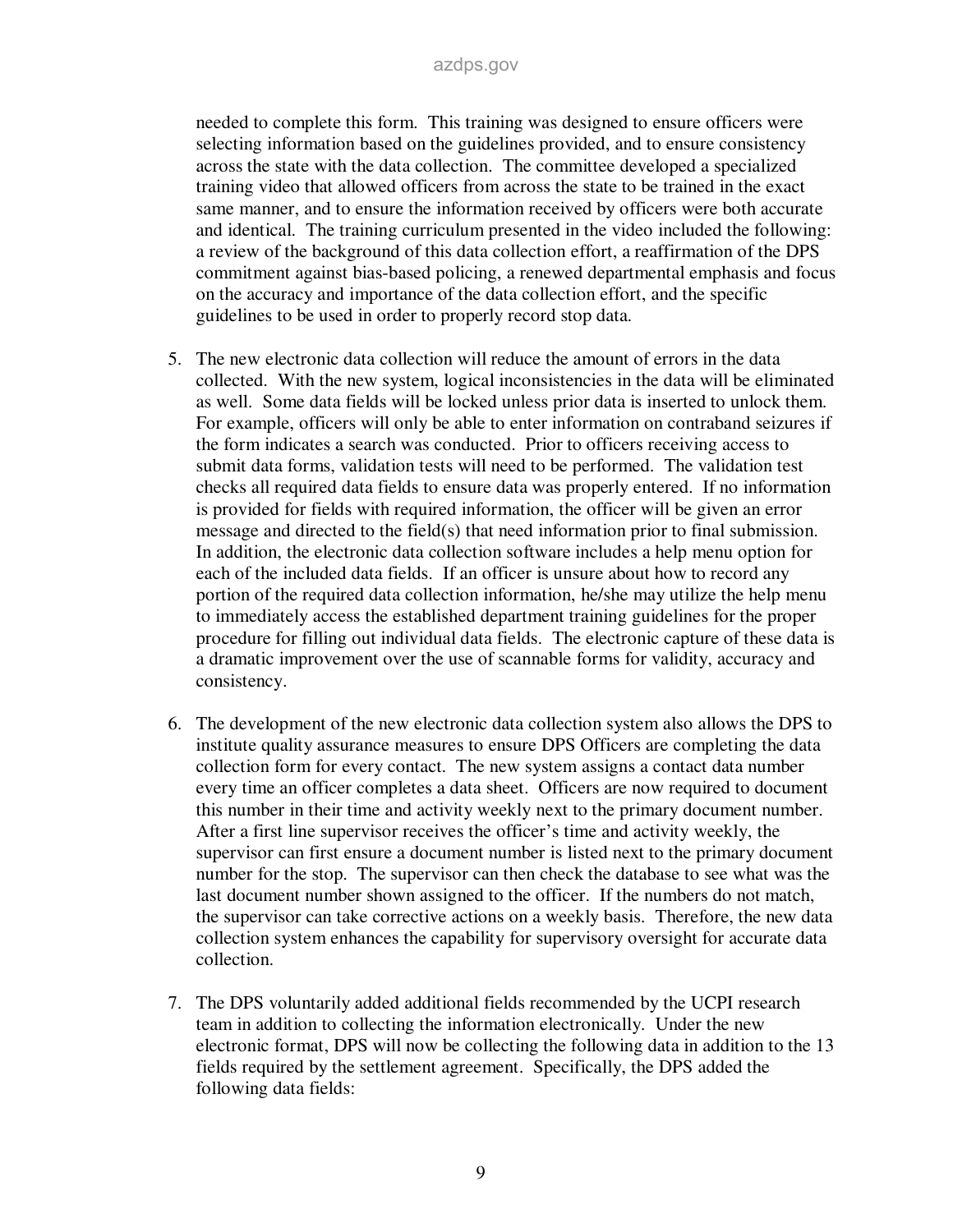- o What pre-stop indicators of criminal activity were observed
- o Vehicle year and condition
- o Whether vehicle impounded due to A.R.S. 28-3511
- o Subject demeanor
- o The number and type of violations observed prior to the stop
- o The number and type of violations resulting in a warning, repair order, citation or arrest
- o In the case of a search, if probable cause is the reason for search, the type of probable cause (e.g., K-9 alert, Plain View, Plain Smell, Admission, Search Warrant, and/or Officer Experience)
- o Drug seizure type (i.e., personal use vs. transportation).

Furthermore, a number of fields were revised to better capture information related to the stop. Specifically, the following changes were made:

- o Instead of a single category of whether a driver was an undocumented alien, this data field now includes categories for the officer to identify if the driver, passengers, both, or none were undocumented aliens.
- o Instead of a single data field for whether a search was performed (Yes, No, Refused), there are now separate data fields for whether: a consent search was requested, a consent search was accepted, if consent request granted whether the form was signed or refused, and whether the consent request was audio or video recorded.
- o The question regarding the search target (i.e., driver, vehicle, passenger, pedestrian) was expanded to include multiple data fields for each search target. Specifically, the data fields regarding whether a search was performed, the search authority, and whether contraband was seized are now available for each possible search target rather than confounded into all-encompassing data fields regarding any search that was conducted.

These additional fields allow the DPS to be more transparent in regards to the violators stopped as well as provide a more thorough analysis of the statistical data submitted by officers.

Due to the amount and types of errors with the data mentioned by the University of Cincinnati research team, the DPS Executive Staff believes the results of the new electronic data collection system and the results of the new data fields will present a clearer picture of what is occurring. The DPS Executive Staff will wait for the results of analyses that include the new data fields prior to addressing any further possible policy or procedural changes, including reconsideration of the inclusion of officer data for examination.

## **REPORT OUTLINE**

The remainder of this report examining data collected from January 1, 2007 through December 31, 2007 is organized into five sections: 1) data audit of current data collection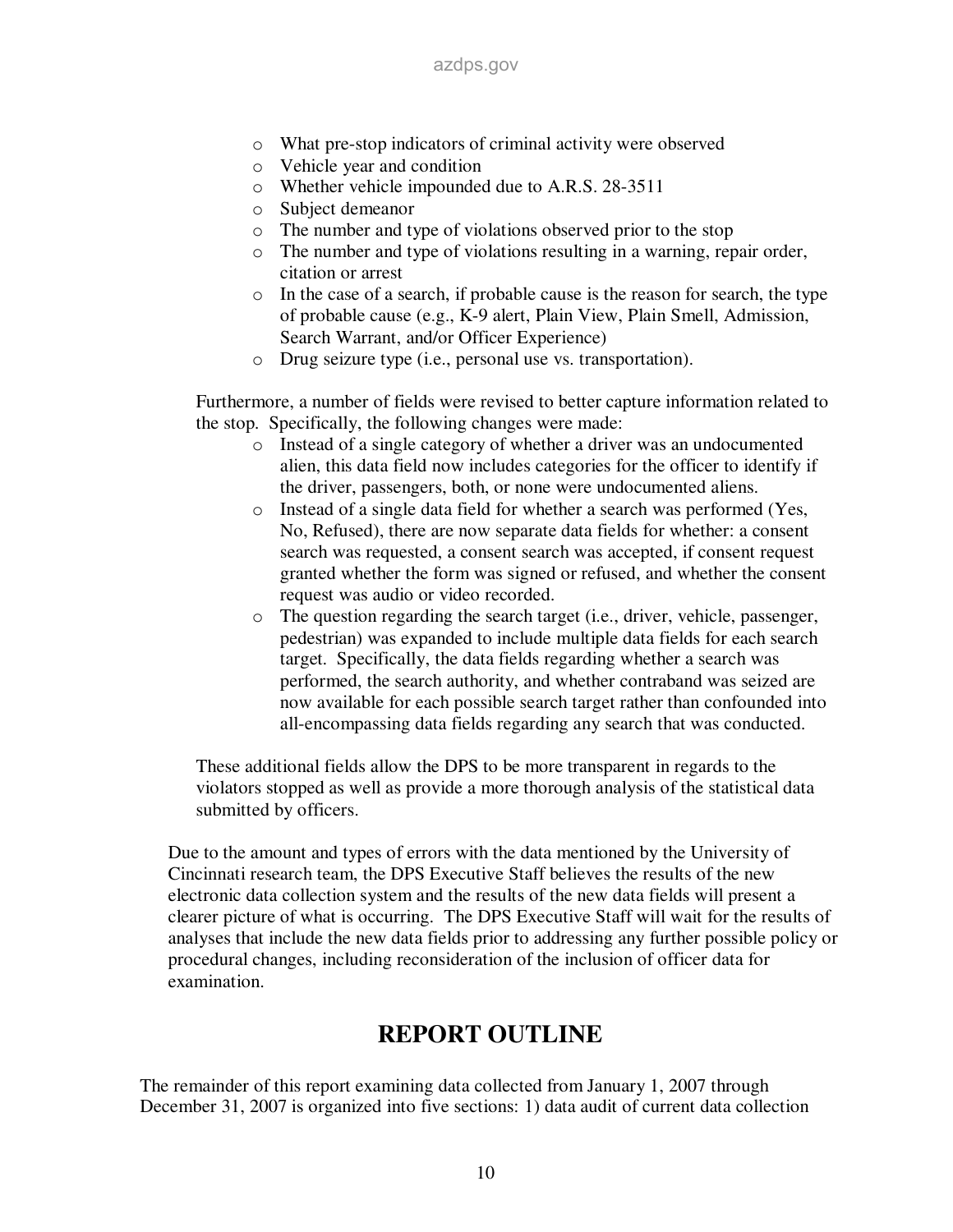effort, 2) description of traffic stop data, 3) post-stop outcomes, 4) search and seizure analyses, and 5) conclusions and policy recommendations. The general content for Sections 2 - 6 are described below.

### **Section 2**

Section 2 outlines the method and results of the two-phase data audit and provides recommendations for continued data collection and auditing techniques. Phase I examines all 2007 traffic stops to assess the missing and logical inconsistencies for each field captured during a traffic stop and provides an overall assessment of the error rate within the electronic database. Phase II examines the data accuracy by comparing the number of stops in the electronic data with other independent sources of information.

### **Section 3**

Section 3 describes the final police stop dataset that includes 485,183 officer-initiated traffic stops in 2007. Specifically, it provides descriptive statistics for the traffic stop data regarding the number of stops, characteristics of the stops (e.g., time, day, month, reason for the stop, vehicle registration, length of the stop), the reason for the stop (e.g., moving violation, equipment violation, non-moving violation, etc.), the characteristics of the vehicle (e.g., state of vehicle registration, vehicle type), and the characteristics of the drivers (e.g., gender, race, age, residency). The averages for this information are reported in tables at the department, division, bureau, district/shift levels, and in the case of drivers' racial/ethnic characteristics, the county level.

Typically descriptive statistics regarding the racial/ethnic characteristics of driver stopped are utilized in conjunction with some type of comparison data to determine whether minorities are being disproportionately stopped. That is, a group's representation in traffic stops is only meaningful when compared to the same group's "expected" representation in traffic stops, based on alternative data. Unfortunately, all available external benchmarks have limitations that restrict the level of confidence in the results of these comparisons. Internal benchmarking – which compares the racial/ethnic breakdown of traffic stops across officers assigned to the same, assignments, shifts, and districts – is also impossible with these data because of the small number of officers that have such similarities. In addition, data quality issues with previous years of DPS traffic stop data led the UCPI research team to conclude that internal comparisons through trend analysis would not be advisable either. Therefore, no department-wide conclusions can be drawn regarding whether racial/ethnic disparities in stopping behavior exist. Instead, this report focuses on whether racial/ethnic disparities are evident in post-stop outcomes.

### **Section 4**

Post-stop outcomes (e.g., warning, repair order, citation, search, seizure of contraband, and arrest) are documented in Section 4. Information examining post-stop outcomes is presented for different drivers by race and gender across all organizational units. Information examining the types of violations for which citations and warnings are issued is also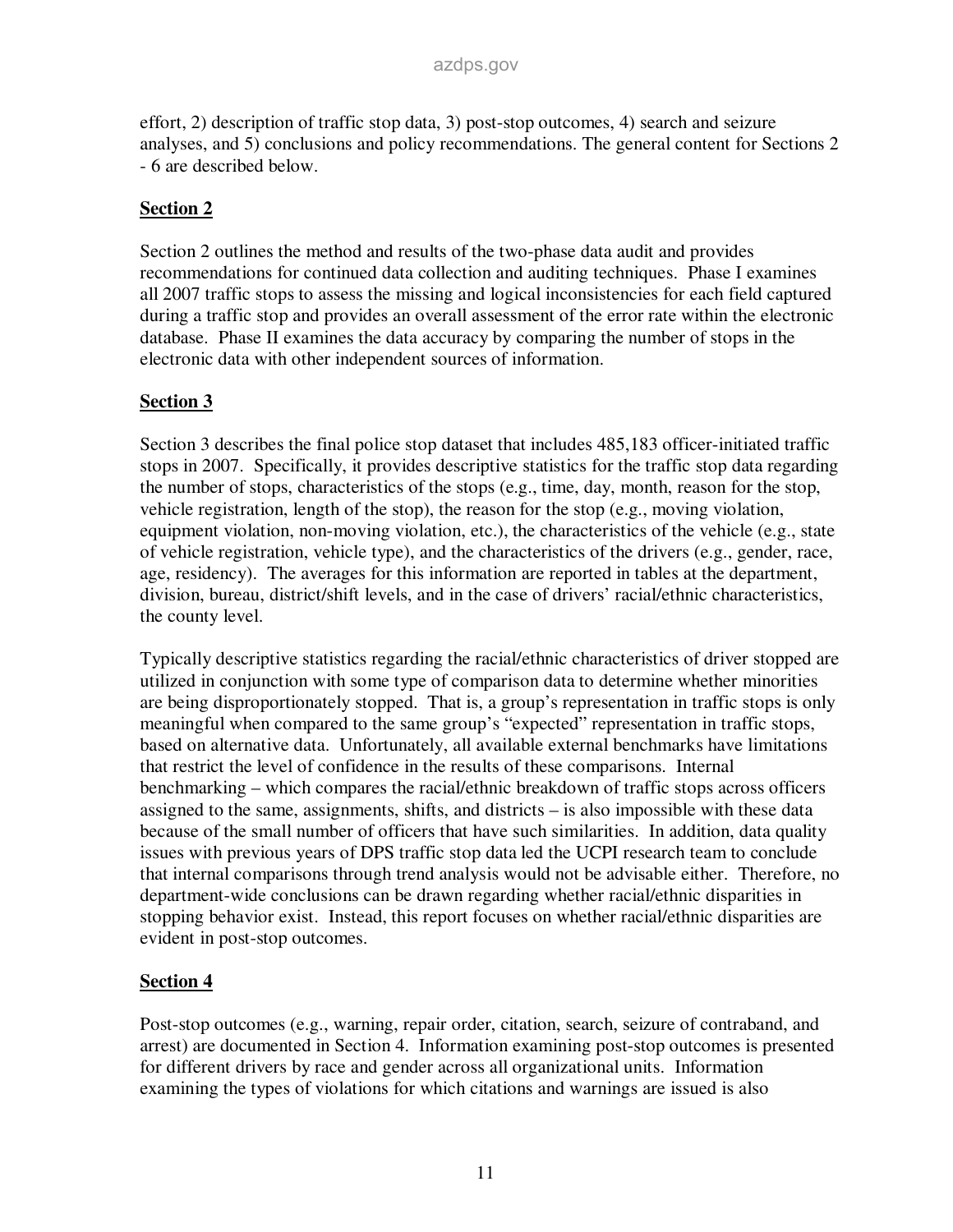presented. At the conclusion of Section 4, several multivariate analyses are presented that predict officer decision making after the traffic stop has been made. That is, Section 4 documents the outcomes drivers receive after traffic stops are made (e.g., warnings, repair orders, citations, arrests, searches, and seizures), and whether these outcomes differ significantly based on a multitude of factors.

### **Section 5**

Section 5 focuses specifically on the post-stop outcomes of searches and seizures. This section describes the types of searches and seizures at the department, division, bureau, and district/shift levels. It further documents the search rates for minority motorists compared to Whites, and describes the racial/ethnic disparities in types of searches and seizures at multiple organizational levels.

### **Section 6**

Section 6 summarizes the information presented in earlier sections of the report, and provides policy recommendations based on interpretations of the analysis of collected data. Note that the findings reported in this document must be interpreted cautiously. The data collected and presented in this report cannot be used to determine whether or not DPS officers have individually or collectively engaged in "racial profiling." In addition, the legality of prior or future individual traffic stops cannot be assessed with these data. This report is designed to give feedback to DPS administrators regarding the status of the data collection process, along with exploring trends and patterns in the data that may be utilized for training purposes.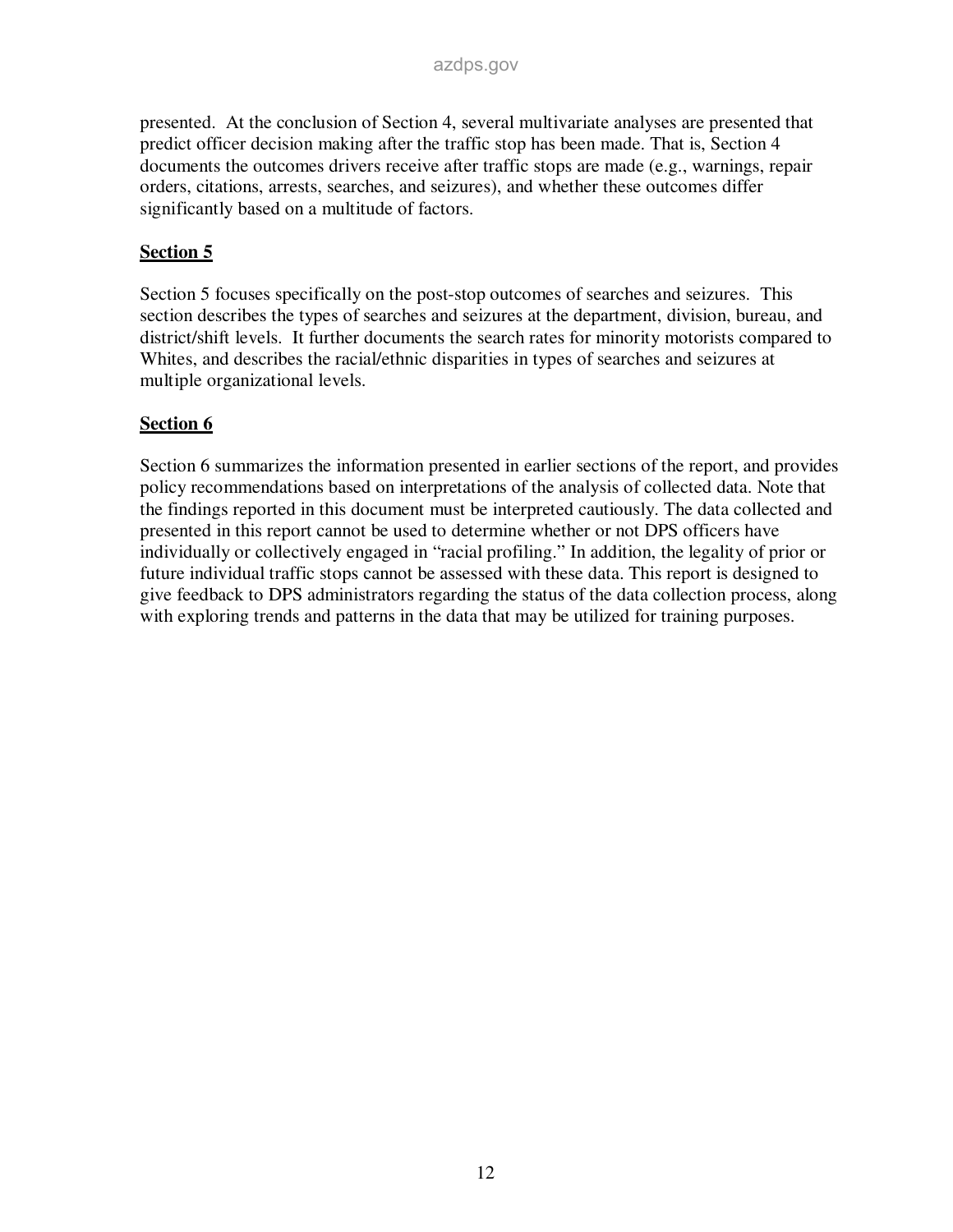# **2. DATA AUDIT**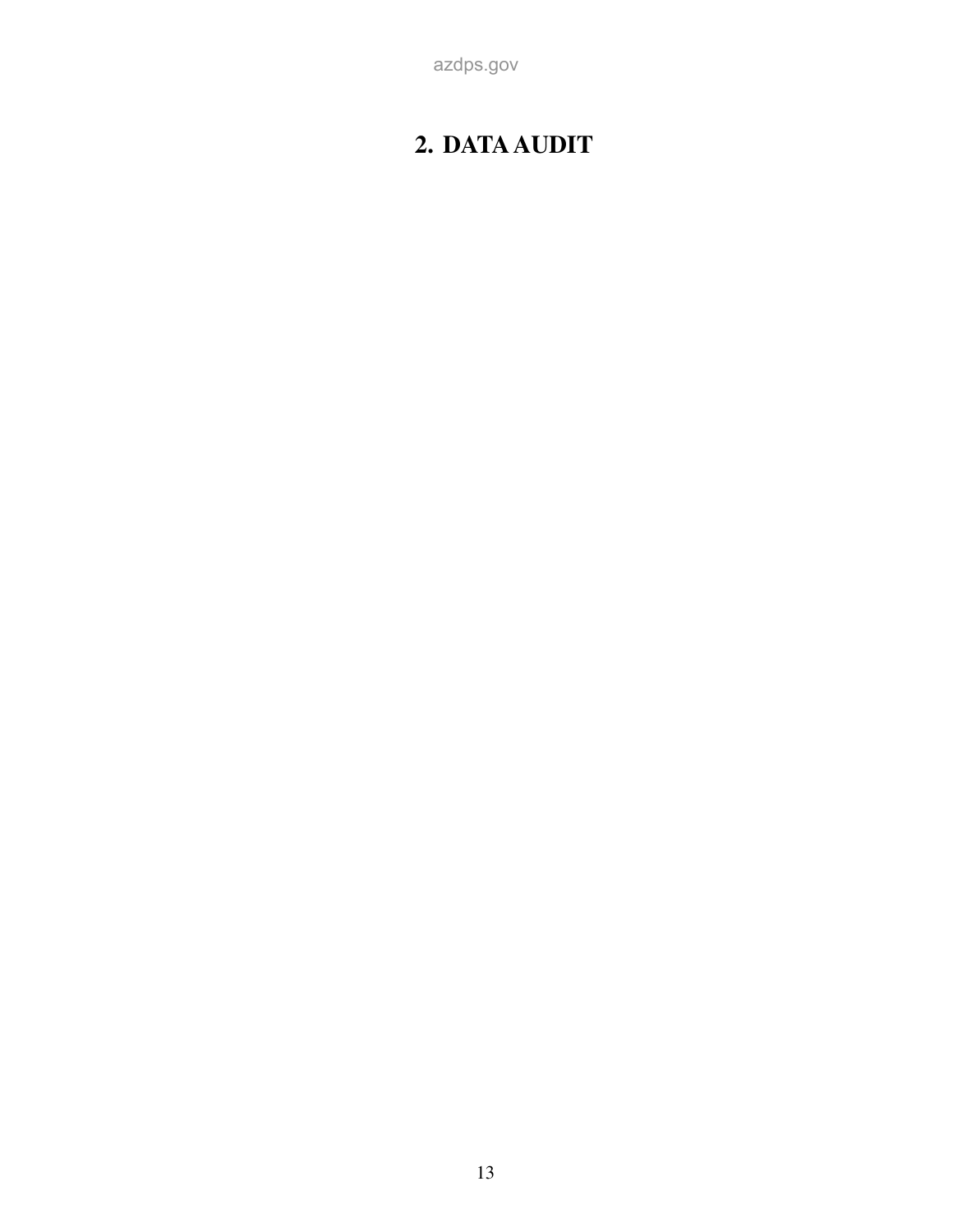## **OVERVIEW**

Data integrity is a crucial component to effective data analyses. Even the most sophisticated statistical analyses are meaningless if the data used to generate the analyses lack reliability and validity. Data "auditing" is an important oversight mechanism to maintain data quality. Improving data accuracy ensures that recommendations regarding policy and training changes are made based on the highest quality data possible. Typically data audits for traffic stop data collection efforts involve a number of different procedures to check for several types of inaccuracies. Types of traffic stop data inaccuracies include:

- Incorrect copying of information from one form to another (e.g., data transfer or entry errors)
- Missing information
- Invalid information
- Missing information on all officer-initiated stops
- Data contains misstatements of facts (e.g., Black motorist is recorded as White)

In addition to increasing data quality, a data auditing system can also help ensure officer compliance with the data collection protocol. Officers will likely be more diligent in their data collection if they know it is being reviewed for comprehensiveness and quality (Fridell, 2004).

To determine the extent of errors due to the data transfer process, Phase I of the Year 1 Data Audit (see Engel et al., 2007c) involved a manual comparison of 1,000 paper copies of traffic stop forms with information in the electronic database. These two data sources were compared for every field on the scan form to determine if information recorded by officers on the scan forms was accurately transferred to the electronic data files. Of the 1,000 traffic stops, 10 stops (1.0%) had scan forms with no corresponding electronic copies. Of the remaining 990 forms, 26.5% had at least one field with an error. The majority of errors found were "system errors" and occurred in situations where the scan form simply did not match the electronic copy. The Scantron imaging system simply does not accurately capture the information on the scan forms, and the electronic images are not properly corrected by data entry personnel. In contrast, only 0.8% of the stop forms were not readable and thus created data collection errors.

Based on the documented problems with this method of data transfer and the UCPI research team's recommendations, the DPS has revamped its entire data collection system from the scanning method to a more efficient and accurate electronic system (as described more fully in Section 1). Given the known inconsistencies in the data from the 2006 data review, and that no changes in the data collection system were made prior to the collection of 2007 data, there is no reason to believe the 2007 data analyzed in this report are any more reliable or valid compared to those reported in 2006. Therefore, the same type of data audit was not necessary for 2007 data.

Several (but not all) types of traffic stop inaccuracies were assessed in the UCPI research team's data audit of the 2007 data. This process was comprised of two phases: 1) Phase 1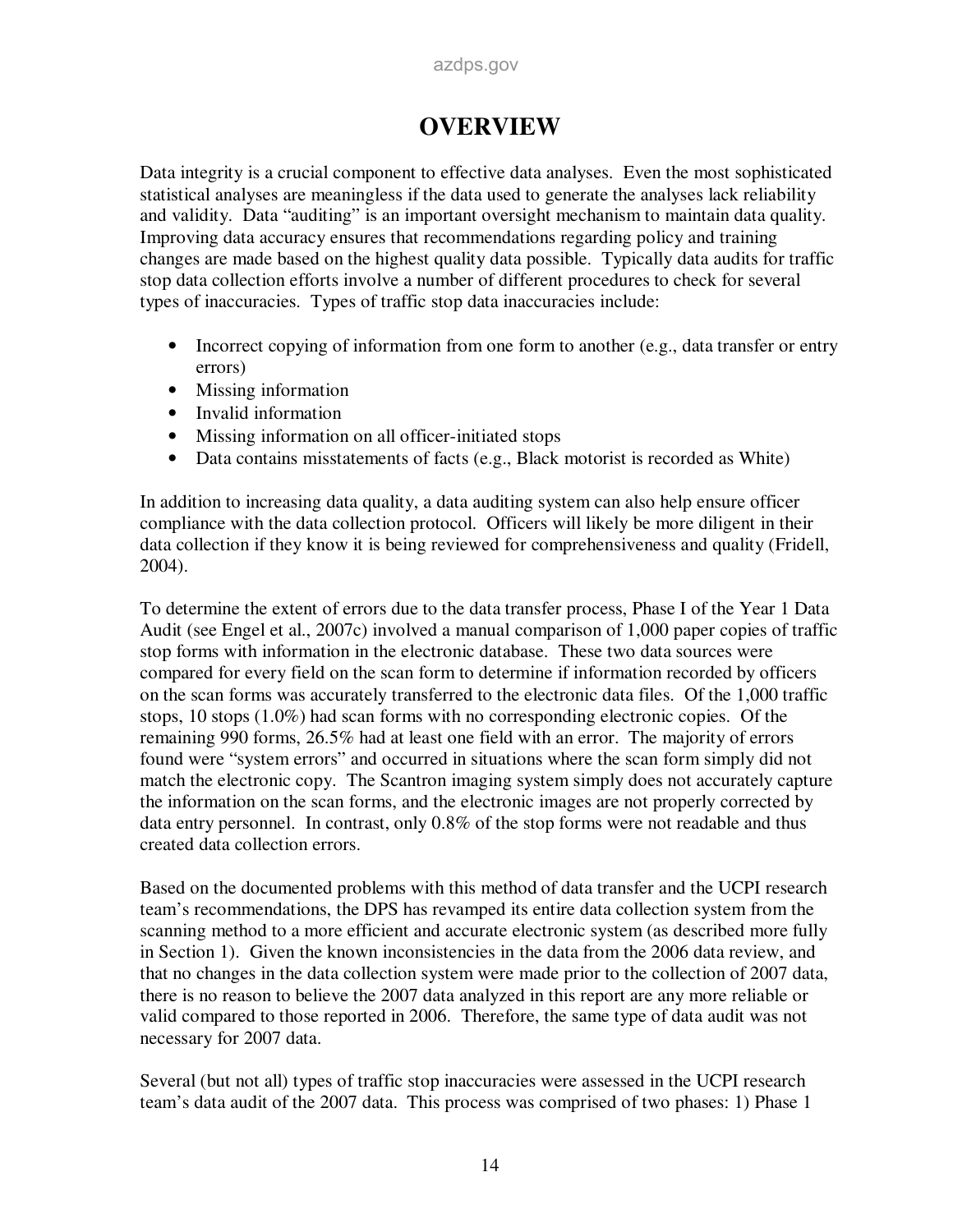assessed the missing data and logical inconsistencies within the electronic data; and 2) Phase 2 examined the data accuracy by comparing the number of stops in the electronic data with independent sources of information. This section outlines the method and results of the two phases of the 2007 data audit and provides options and recommendations for continued data collection and auditing techniques.

## **DATA AUDIT: PHASE 1**

#### **Description**

Phase 1 assessed the missing data and logical inconsistencies within the electronic data for all traffic stops conducted by DPS officers from January 1, 2007 – December 31, 2007. This phase of the data audit was comprised of two analytical components. First, the percentage of missing information for each field of interest was determined. "Missing data" simply indicates that there was no information entered on the form by the officer (or that the information was entered by the officer, but was not properly recorded by the text recognition software). The result is data fields with no information available. Second, the percentage of invalid information was determined. "Invalid data" refers to collected information that contains logical inconsistencies (e.g., no search, but contraband seized; search conducted but no search target identified) or inaccurate information (e.g., badge numbers that do not correspond to known employees). These two components – missing data and invalid data – are combined to produce an overall error rate. One limitation of this data audit is the inability to assess to what degree, if any, the error rates in Phase 1 are due to the data transfer errors previously identified and documented in the Year 1 Data Audit.

Although the total number of stops provided by the DPS to the UCPI research team for 2007 was 531,504, this phase of the data audit only examines: 1) officer-initiated traffic stops (i.e., non-traffic, pedestrian, crash, and motorist assists were eliminated), 2) only original cases (i.e., duplicate entries discovered using the primary document number were eliminated), 3) only stops that resulted in outcomes other than voided citations (per DPS requests to remove), and 4) only stops with valid data for the type of contact and reason for the stop (0.24% of the total number of stops were missing on these items). Therefore, this data audit only examines cases that were retained for later statistical analyses (n=485,183). For further details regarding the elimination of cases for analyses, see Section 3.

#### **Results**

Table 2.1 reports the missing data rates, invalid data rates, and the overall error rates for all data fields of interest. Combining the missing and invalid rates, the overall error rate is calculated and reported for individual data fields, along with a combined total. Each of the fields are categorized into stop, driver, vehicle, and officer characteristics, and their individual missing, invalid and overall error rates are reported below. All of the fields analyzed in this data audit were assessed based on a codebook provided by the DPS. If information was entered on the traffic stop form that did not match the codebook, it would appear as invalid and contributed to the overall error rate. The steps undertaken to create these fields are provided in footnotes below.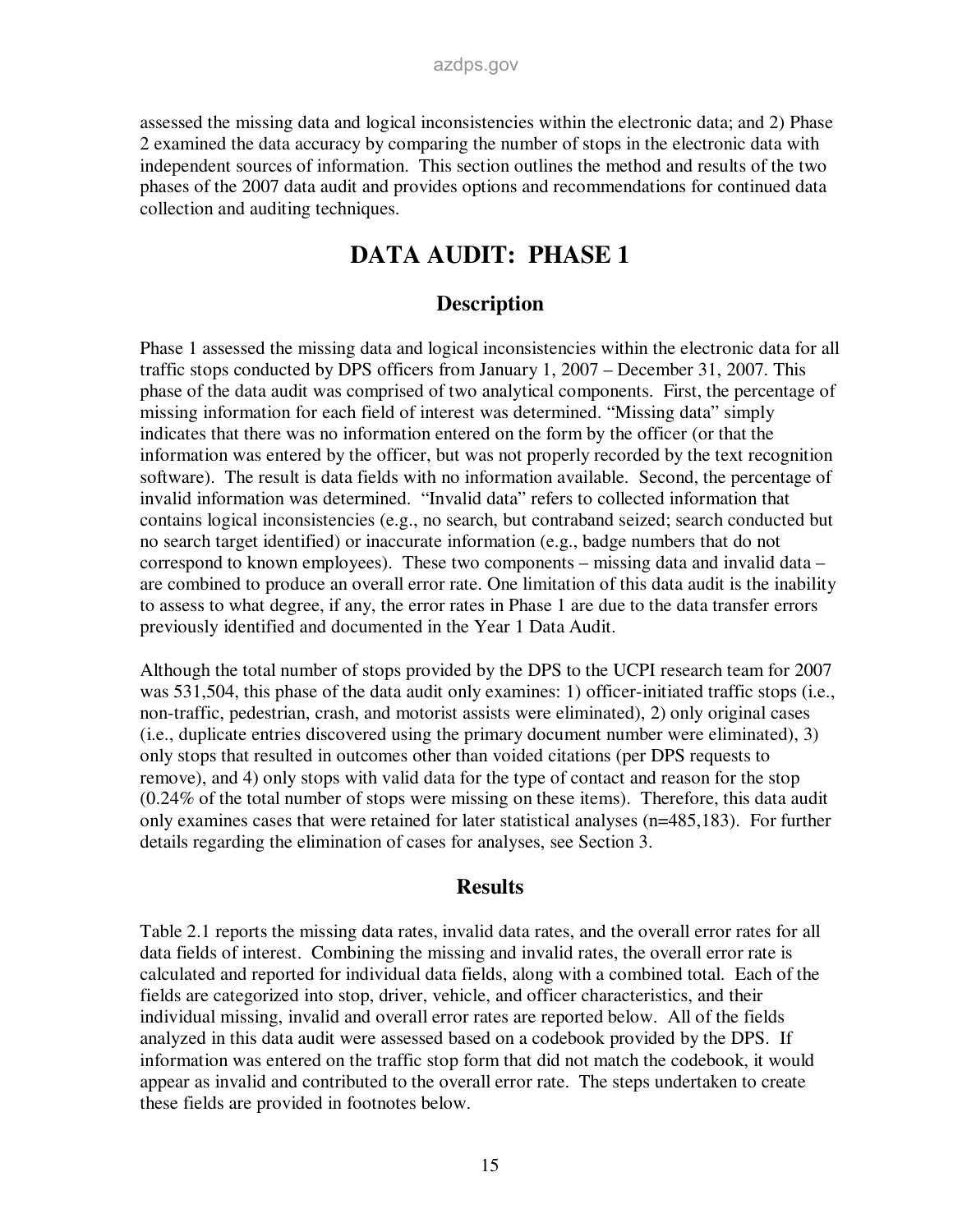The overall error rate (10.4%) calculated for Phase 1 of the data audit is based on all fields listed in the table. This error rate is smaller than the total of all individual fields due to the possibility that one form could have more than one error. In such a situation, those errors will be reflected in the individual fields, but only counted once in the overall error rate. The primary contributors to this rate are: location of the stop (5.2%), driver's zip code (4.7%), badge number (1.1%) and vehicle license plate (1.1%). In addition, while the result of contact field is not missing any information, subsequent analyses performed (documented in Phase 2 of the data audit) did demonstrate inconsistencies in this field that are not captured in the data audit reported in Table 2.1.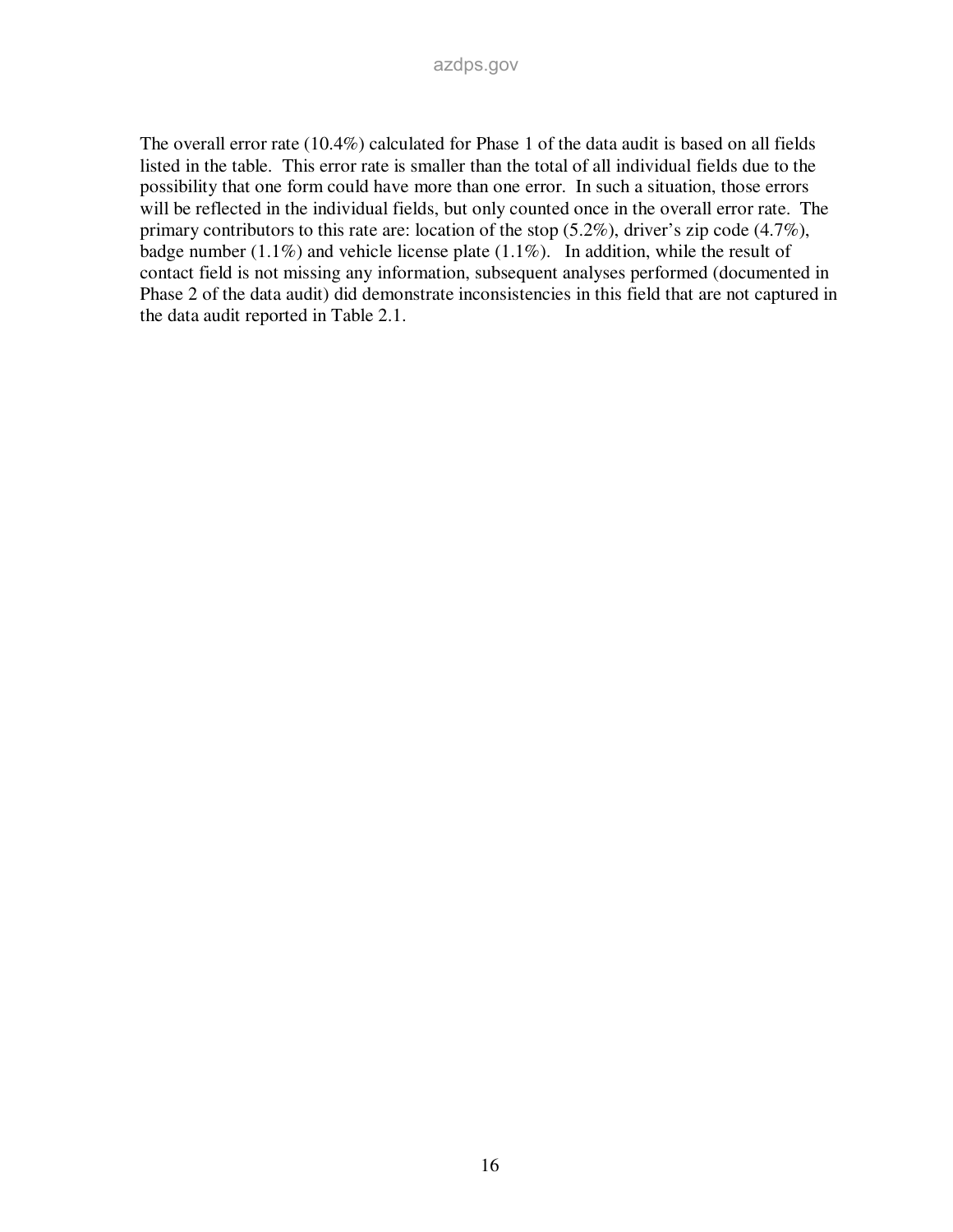|                                | $\%$           | $\%$           | % Overall         |
|--------------------------------|----------------|----------------|-------------------|
|                                | <b>Missing</b> | <b>Invalid</b> | <b>Error Rate</b> |
| Valid Forms ( $N = 485,183$ )  |                |                | 10.35             |
| <b>Stop Characteristics</b>    |                |                |                   |
| <b>Document Type</b>           | 0.00           | 0.00           | 0.00              |
| <b>Date of Contact</b>         | 0.00           | 0.00           | 0.00              |
| <b>Time of Contact</b>         | 0.00           | 0.00           | 0.00              |
| <b>Duration of Stop</b>        | < 0.01         | 0.00           | < 0.01            |
| Location of Stop <sup>1</sup>  | 2.43           | 2.80           | 5.23              |
| Type of Contact*               | 0.00           | 0.00           | 0.00              |
| <b>Reason for the Contact*</b> | 0.00           | 0.00           | 0.00              |
| <b>Result of Contact</b>       | 0.00           | 0.00           | 0.00              |
| <b>Search Refused</b>          | 0.07           | 0.00           | 0.07              |
| Valid Search <sup>2</sup>      | < 01           | 0.60           | 0.60              |
| <b>Driver Characteristics</b>  |                |                |                   |
| Date of Birth                  | 0.13           | 0.13           | 0.26              |
| <b>Gender</b>                  | 0.01           | 0.00           | 0.01              |
| Race                           | < 0.01         | 0.00           | < 0.01            |
| <b>UDA</b>                     | 0.07           | 0.00           | 0.07              |
| <b>Zip Code</b>                | < 0.01         | 4.67           | 4.67              |
| <b>Vehicle Characteristics</b> |                |                |                   |
| <b>State of Vehicle Plate</b>  | 0.89           | 0.18           | 1.07              |
| <b>Vehicle Type</b>            | 0.33           | 0.23           | 0.56              |
| <b>Officer Characteristics</b> |                |                |                   |
| <b>Badge</b>                   | 0.00           | 1.08           | 1.08              |
| <b>Locator Code</b>            | 0.00           | 0.44           | 0.44              |

|  | Table 2.1: Analysis of Missing Data & Logical Inconsistencies from all 2007 Officer-Initiated Traffic Stops |
|--|-------------------------------------------------------------------------------------------------------------|
|  |                                                                                                             |

\*As described above, the 1,286 cases with missing data on the type of contact or reason for the stop were removed prior to this analysis of missing data.

<sup>&</sup>lt;sup>1</sup> "Location of Stop" was created by combining the following fields: direction, highway, and milepost. The DPS codebook outlines the following rules that apply to these fields: 1) If direction is identified, a highway and milepost must also be identified, 2) If the highway field contains an entry, the milepost field must also be completed, and 3) If the milepost field contains an entry, the highway field must also be completed. Based on these rules, the missing rate on location of the stop reflects the rate of missing information on direction. The missing rates for highway and milepost are included in the overall invalid rate for location of stop. When analyzing the entries for highway, any "0" was considered an "off-highway" stop and considered valid for this analysis. In addition, when highway was identified as "off-highway," there was no requirement for milepost to be identified. The invalid rate on location of stop reflects any violation of the aforementioned rules. <sup>2</sup> "Valid Search" was created based on the search-related data available. Specifically, if a search was indicated, the search authority, search target, and contraband seized fields must contain a valid entry. Any deviation from these criteria resulted in an "invalid search." The missing rate for valid search reflects missing data for the "search performed" field.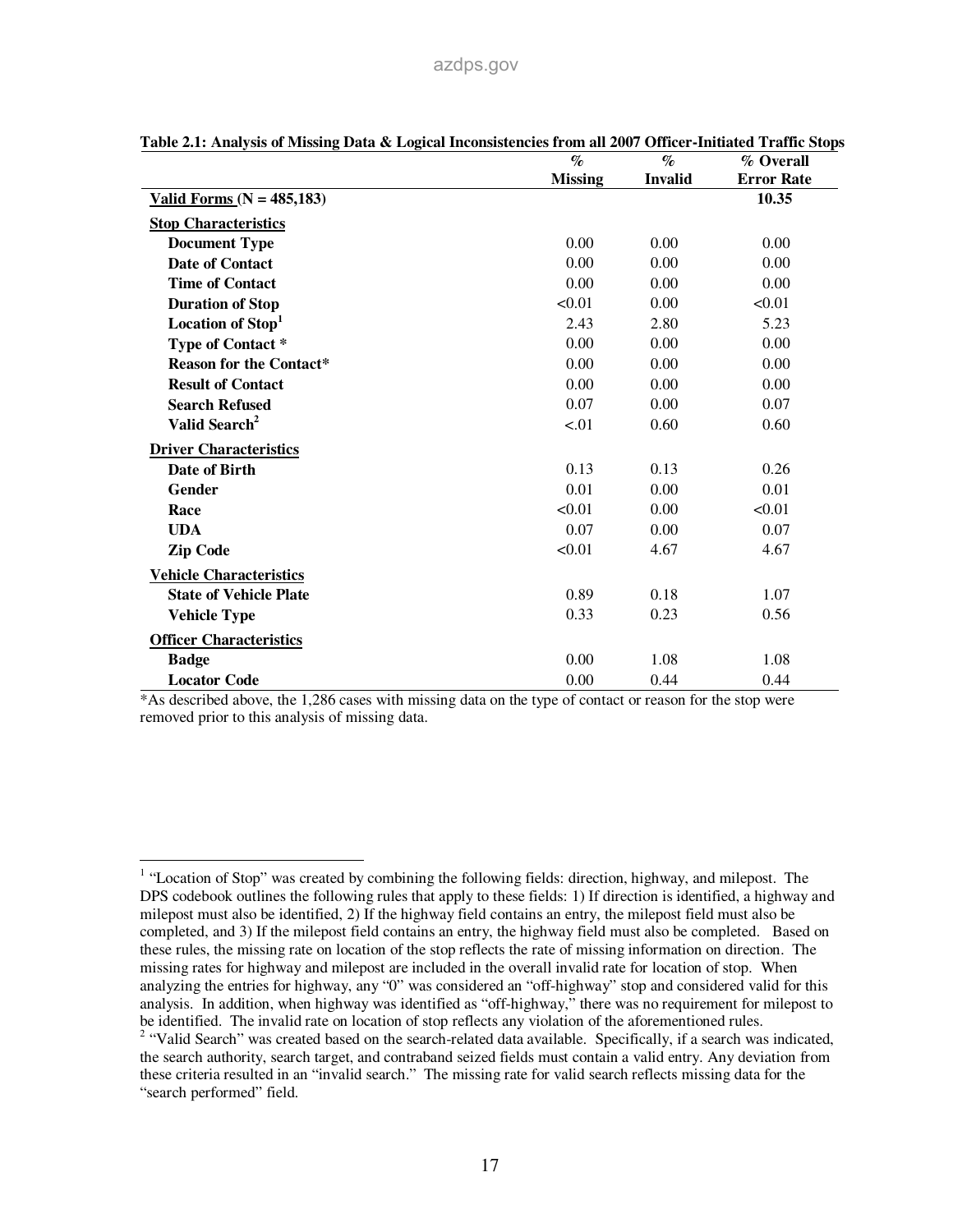## **DATA AUDIT: PHASE 2**

#### **Description**

Phase 2 examines the data accuracy by comparing the content of the electronic data to other independent sources of information and addressing the question of whether all stops recorded in external sources of information are represented in the electronic data. This type of audit determines the extent to which officers are completing data collection forms for all stops. The method and results are reported below.

To determine whether information is being recorded for all eligible traffic stops, an external data source that records the same stops is necessary. Typical second sources of data include: computer aided dispatch (CAD) data, citation data, written warning data, videotapes, or other departmental data (Fridell, 2004). Currently, the DPS records its traffic stop data directly on the citation/warning/repair order forms, so these data sources were not usable for comparison purposes. Based on discussions with DPS personnel, it was determined that the most appropriate comparison data were officers' activity logs. The reporting standards are the same for the activity logs as for the stop form data collection. This data set was provided to the UCPI research team and the aggregate totals of stops in the DPS activity logs and electronic data were compared. In order to ensure the greatest degree of comparability between the two data sets, 8,102 records were removed from the 531,504 total documents in the electronic data set (stop records resulting in only a voided citation and stop records with more than one completed document) as they would not be reflected in the activity logs.

#### **Results**

Table 2.2 compares at the Highway Patrol Division and district/shift level the raw number of traffic stops included in DPS activity logs with the raw number of traffic stops included in the electronic data set. The "percent error" column represents the percentage of traffic stops that do not match across the two data sources. Positive error rates indicate the percent of stops that appear in the electronic stop data but not on the activity logs. Negative error rates indicate the percent of stops that appear in the activity logs but not in the electronic stop data.

The results are displayed in Table 2.2. In 11 of the 19 districts/shifts, there were greater numbers of stops in the activity logs compared to the electronic data set, while in the other 8 districts/shifts, there were greater numbers of stops in the electronic data set compared to the activity logs. As noted above, the DPS data collection is somewhat different from typical traffic stop data collection efforts where the traffic stop data are typically collected separately from the other documentation of the stop (i.e., citation, warning, etc.). The results of this phase of the data audit indicate that inclusion of information about the stop on the actual citation/warning forms increases the likelihood that such data will be collected. The Police Executive Research Forum (Fridell, 2004, 54) suggests that "correspondence of 90 percent or more between the two sources of information is quite acceptable." Using this standard, the results of this audit are positive. All nineteen of the districts/shifts fall within the parameter of 10% error in either dataset, with nearly half of the districts/shifts demonstrating a difference of 1% or less between the two datasets.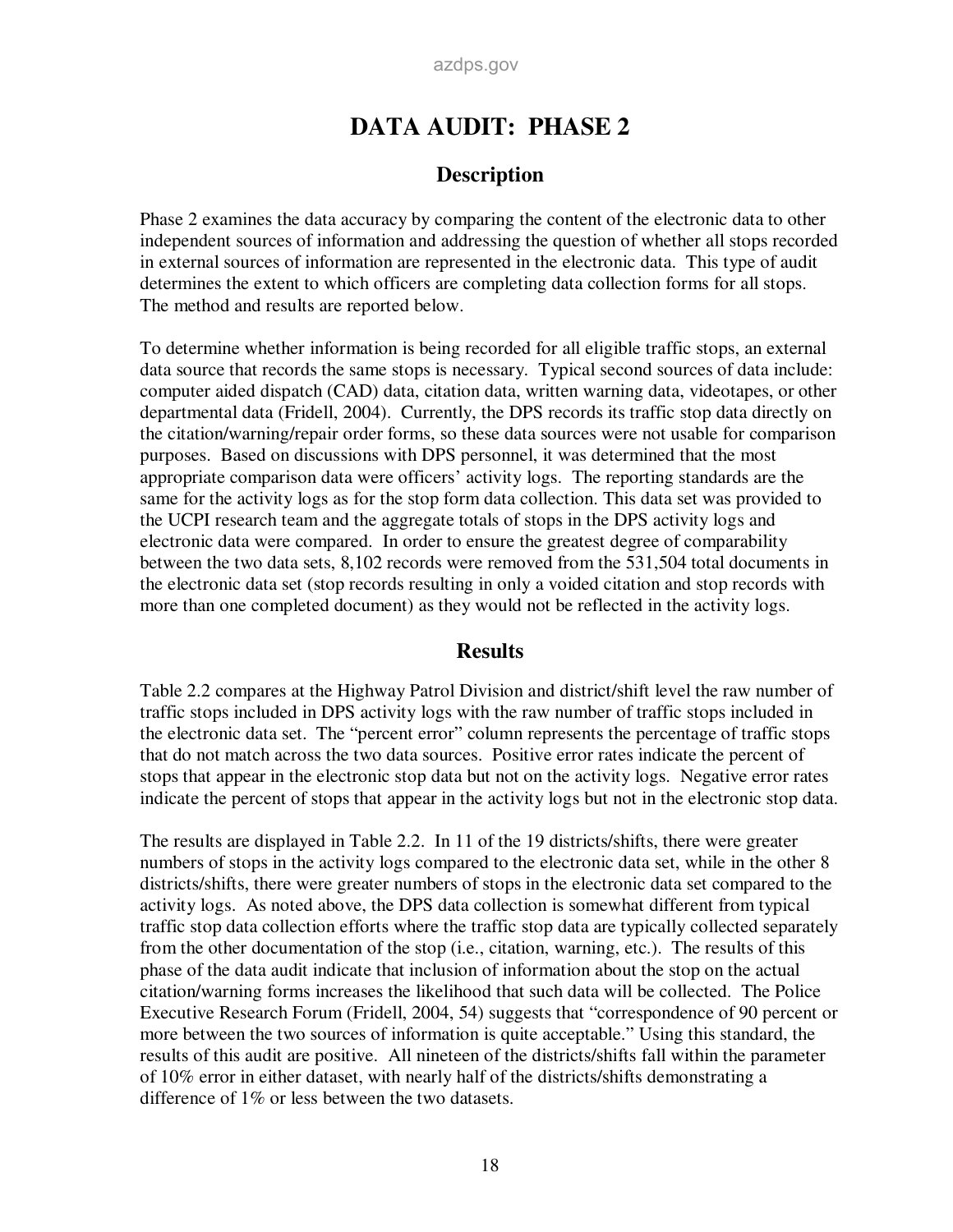|                                              |                      | <b>Total Number of Police-Citizen</b> |                  |
|----------------------------------------------|----------------------|---------------------------------------|------------------|
|                                              |                      | Interactions (2007)                   |                  |
|                                              | In DPS               | In Electronic<br>Data Set             | Percent<br>Error |
|                                              | <b>Activity Logs</b> |                                       |                  |
| <b>Highway Patrol Division</b>               | 518,069              | 517,961                               | $-0.02%$         |
| <b>Northern Bureau</b>                       |                      |                                       |                  |
| District 1-Kingman                           | 34,128               | 34,013                                | $-0.34%$         |
| District 2-Flagstaff                         | 33,374               | 33,732                                | 1.07%            |
| District 3-Holbrook                          | 44,157               | 44,093                                | $-0.14%$         |
| District 11-Globe                            | 20,623               | 20,475                                | $-0.72%$         |
| District 12-Prescott                         | 33,337               | 33,594                                | 0.77%            |
| <b>Metro West Bureau</b>                     |                      |                                       |                  |
| MW Shift 1                                   | 29,764               | 30,162                                | $1.34\%$         |
| MW Shift 2                                   | 30,895               | 31,603                                | 2.29%            |
| MW Shift 3                                   | 14,346               | 14,342                                | $-0.03%$         |
| <b>Southern Bureau</b>                       |                      |                                       |                  |
| District 4-Yuma                              | 41,446               | 41,470                                | 0.06%            |
| District 6-Casa Grande                       | 41,478               | 40,895                                | $-1.41%$         |
| District 8-Tucson                            | 44,059               | 43,750                                | $-0.70%$         |
| District 9-Sierra Vista                      | 34,476               | 34,393                                | $-0.24%$         |
| <b>Commercial Vehicle Enforcement Bureau</b> |                      |                                       |                  |
| District 15                                  | 6,443                | 6,868                                 | 6.60%            |
| District 16                                  | 17,666               | 18,000                                | 1.89%            |
| <b>Metro East Bureau</b>                     |                      |                                       |                  |
| ME Shift 1                                   | 13,113               | 12,830                                | $-2.16%$         |
| ME Shift 2                                   | 28,054               | 28,217                                | 0.58%            |
| ME Shift 3                                   | 18,406               | 18,062                                | $-1.87%$         |
| District 7-Metro Motorcycles                 | 20,874               | 20,389                                | $-2.32%$         |
| Canine                                       | 9,708                | 9,404                                 | $-3.13%$         |

|  |  |  | Table 2.2: Comparison of Number of Stops in Activity Logs and Electronic Data Set |  |
|--|--|--|-----------------------------------------------------------------------------------|--|
|  |  |  | Total Number of Delice Citizen                                                    |  |

In addition to the availability of the activity log data, additional comparison data are available for contacts in which a citation or warning was issued. In traffic stops where a citation or warning was recorded, an additional data file documenting the specific number and types of warnings and citations issued was provided to the UCPI research team. One way to further examine the traffic stop data is to compare the two data sets (i.e., stop data and violation details for the stop data) for internal consistency. Unfortunately, these comparisons suggested multiple errors in one or both data sources. These inconsistencies are documented below for traffic stops that resulted in citations and warnings:

- Citations
	- $\circ$  5,150 citations that were reported in the violation data file did not have "citation" indicated as an outcome in the original stop data file.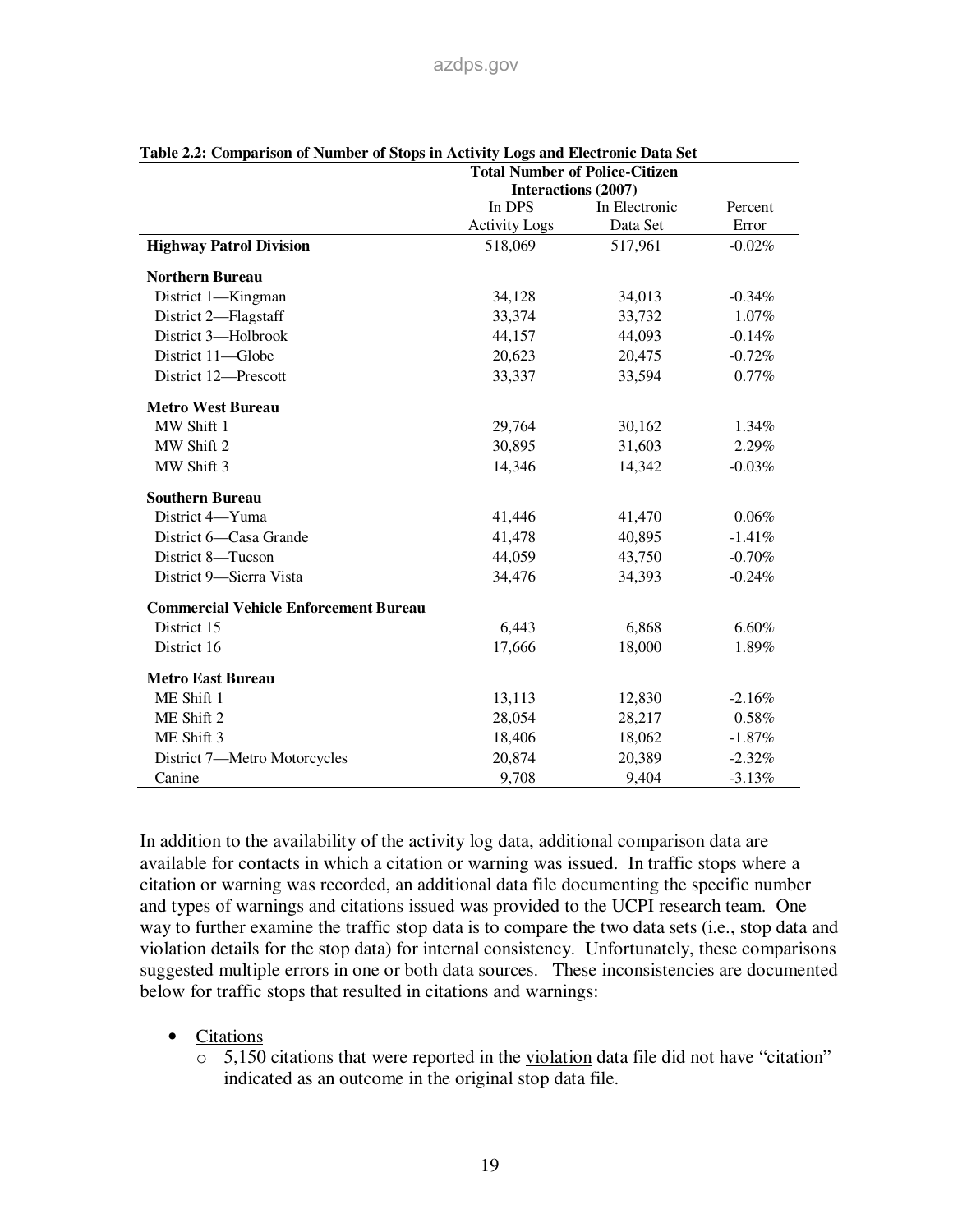- $\circ$  In contrast, 4,545 citations that were reported in the original stop data file have no corresponding citation information in the violation data.
- Warnings
	- o 3,940 warnings that were reported in the violation data file did not have "warning" indicated as an outcome in the original stop data file.
	- o In contrast, 7,701 warnings that were reported in the original stop data file have no corresponding warning information in the violation data.

The research team proceeded with data analysis based on the assumption that if a citation or warning appears in either data set, it should be treated as a valid outcome. That is, even if the stop data – used as the basis for this report – indicated that a citation or warning was not issued, but information from the violation data indicated that one (or more) citations or warnings were issued for the stop, the stop outcome was changed in the stop data file by the research team. This resulted in changing 5,150 traffic stops that originally indicated no citation was issued, to indicate that at least one citation was issued. In addition, 3,940 stops that indicated no warning was issued were altered to indicate that at least one warning was issued.

The second data problem identified above is more problematic – that is, citations and warnings in the original stop data that did not have corresponding violation information in the violation data file. After consultation with DPS officials, the UCPI research team decided to retain the original information as presented in the stop data file.

## **RECOMMENDATIONS**

The Police Executive Research Forum recommends less than a 10% error rate for traffic stop data (Fridell, 2004). Our research team recommends a more stringent standard of under 5%, with a goal of 2% missing/incorrect data. This analysis produced an error rate of 10.4% based on the fields listed in Table 2.1. While this is an improvement from the Year 1 error rate of 14.1%, it still indicates a need for steps to be taken to reduce the overall error rate. Furthermore, although comparisons between electronic stop data and activity logs indicate officers are generally recording information on the traffic stop forms when required, additional analyses examining the citation and warning violation data uncovered large discrepancies between violation data and traffic stop data. Specifically, the stop file includes citations and warnings which have no corresponding violation data, and the violation file includes stops indicating citations or warnings that were not included in the stop file.

Based on similar findings in Year 1, the UCPI research team made a number of recommendations designed to reduce data collection errors, including strategies that have been effective in other departments in improving data quality (see Engel et al., 2004, 2005; Engel, Frank, Tillyer, & Klahm, 2006). Specifically, the UCPI team recommended a shift to electronic data collection if fiscally possible, consistent training on the data collection protocol, and increased supervisory oversight. As described in Section 1, the DPS has taken significant action on these recommendations. Specifically, the department instituted an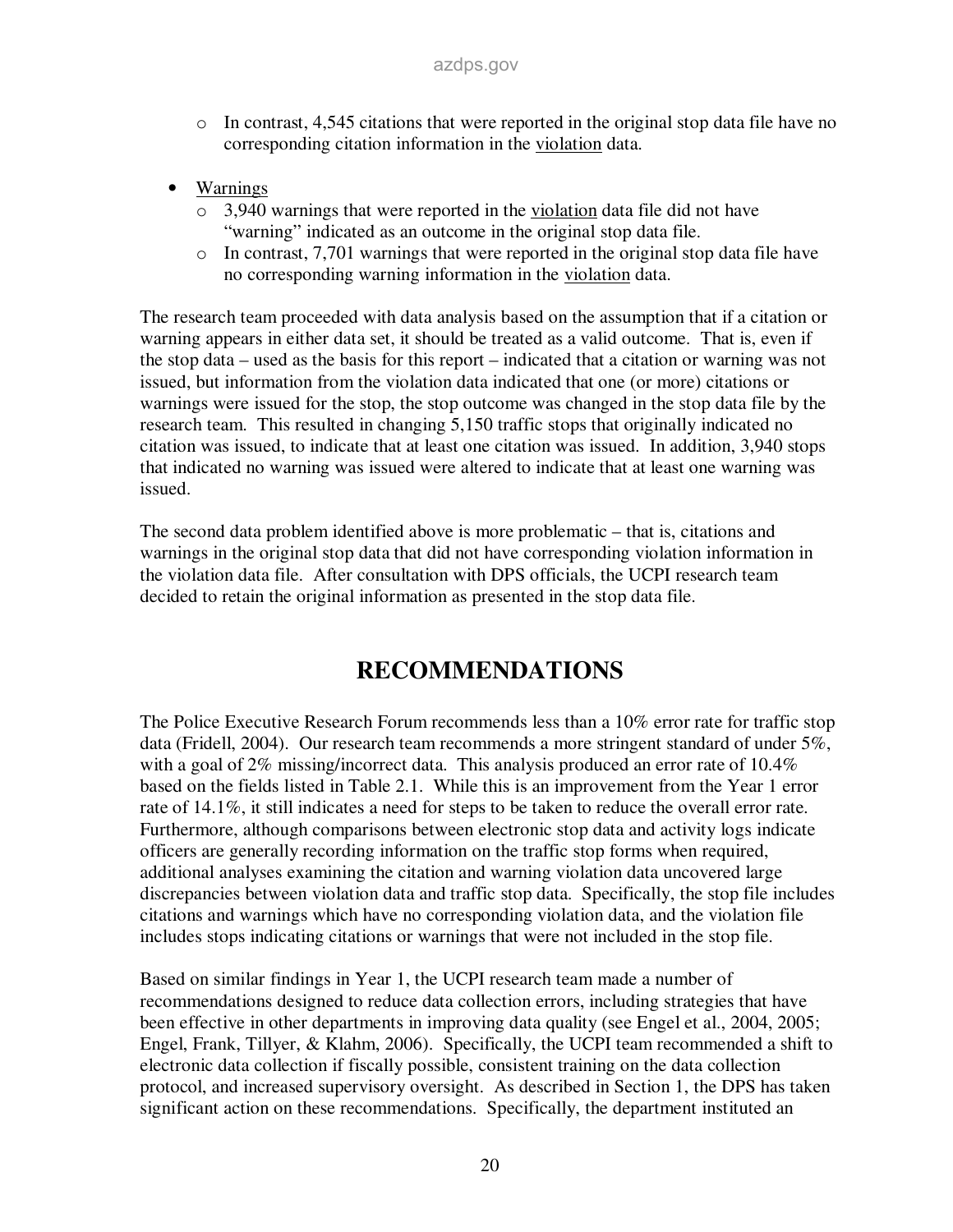electronic data collection system to replace the imaging software and paper forms in use during the 2007 data collection period. It is expected that the new electronic data collection will reduce the amount of errors with the data that is being collected. Specifically, because the new system can be designed to not accept invalid or incomplete information and alert users to problems, user-related errors should be significantly reduced.

In addition, electronic data collection provides more immediate access to data for oversight and auditing purposes. Specifically, the new electronic data collection system allows the Department to institute quality assurance measures to ensure Officers are completing the data collection form for every contact. The new system assigns a contact data number every time an officer completes a data sheet. The Officer is now required to document this number in their time and activity weekly next to the primary document number. After a first line supervisor receives the Officer's time and activity weekly, the supervisor can first ensure a document number is listed next to the primary document number for the stop. The supervisor can then check the database to see what was the last document number shown assigned to the officer. If the numbers do not match, the supervisor can take corrective actions on a weekly basis. Conducting these cross-checks between the electronic data and DPS activity logs on a routine basis should ensure that all traffic stops are being appropriately recorded by Officers. Furthermore, the internal consistency problems associated with the stop data and violation data should be improved by the simultaneous collection of violation information on the electronic stop data collection form.

Finally, as the UCPI team recommended, the DPS implemented a training program for all officers regarding the proper procedures for using the new software and completing the redesigned form. This training was designed to ensure officers were selecting information based on the guidelines provided, which should improve accuracy and consistency across the department.

The UCPI team is optimistic that data quality will be enhanced by DPS' actions and that the supervisory oversight recommendations made in the Year 1 report are addressed by the new data integrity checks undertaken by the DPS. Because the data utilized to conduct this year's data audit were collected prior to these changes by DPS, the UCPI team will await results from analyses of the 2008 data before determining whether further recommendations are necessary.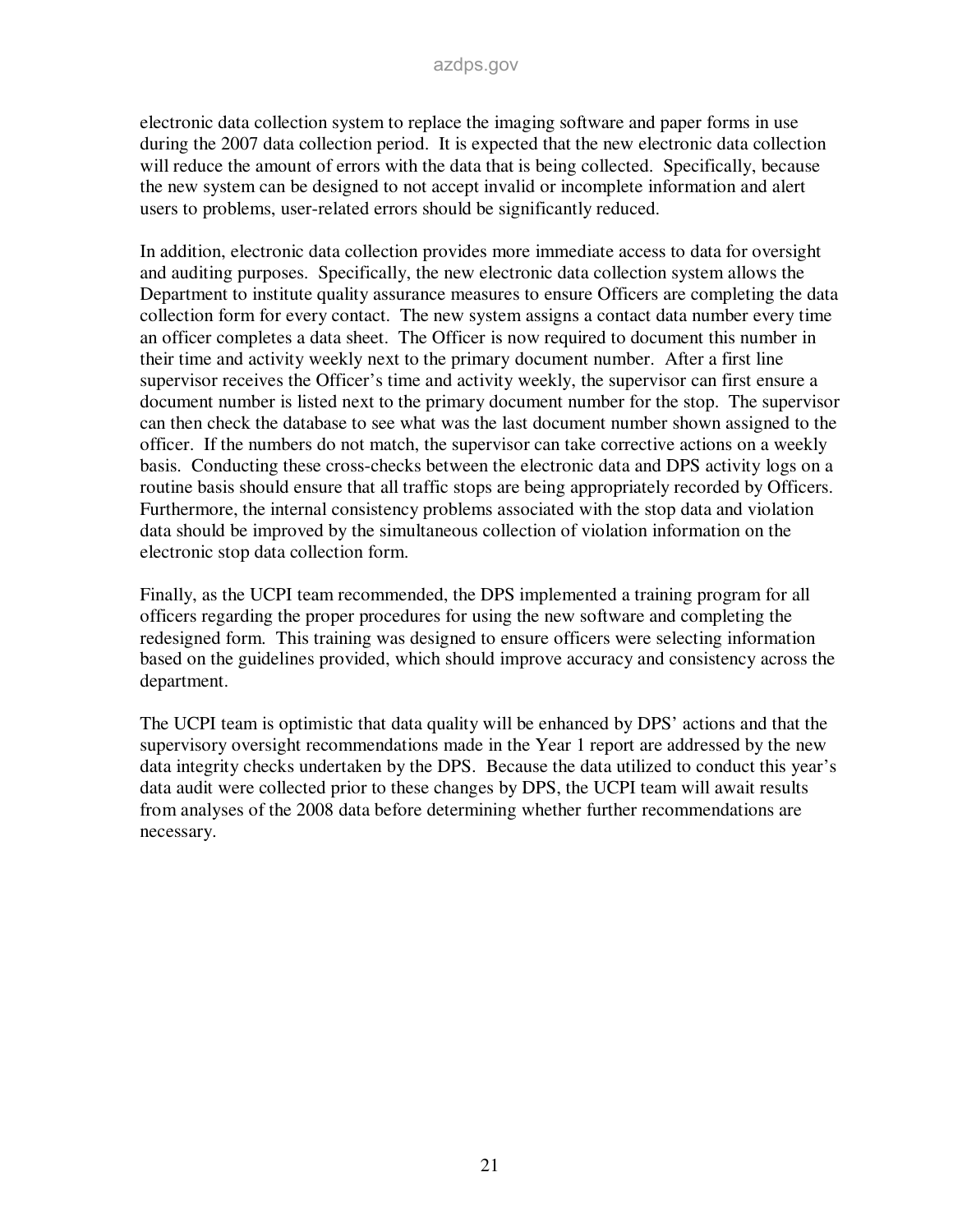# **3. DESCRIPTION OF TRAFFIC STOP DATA**

azdps.gov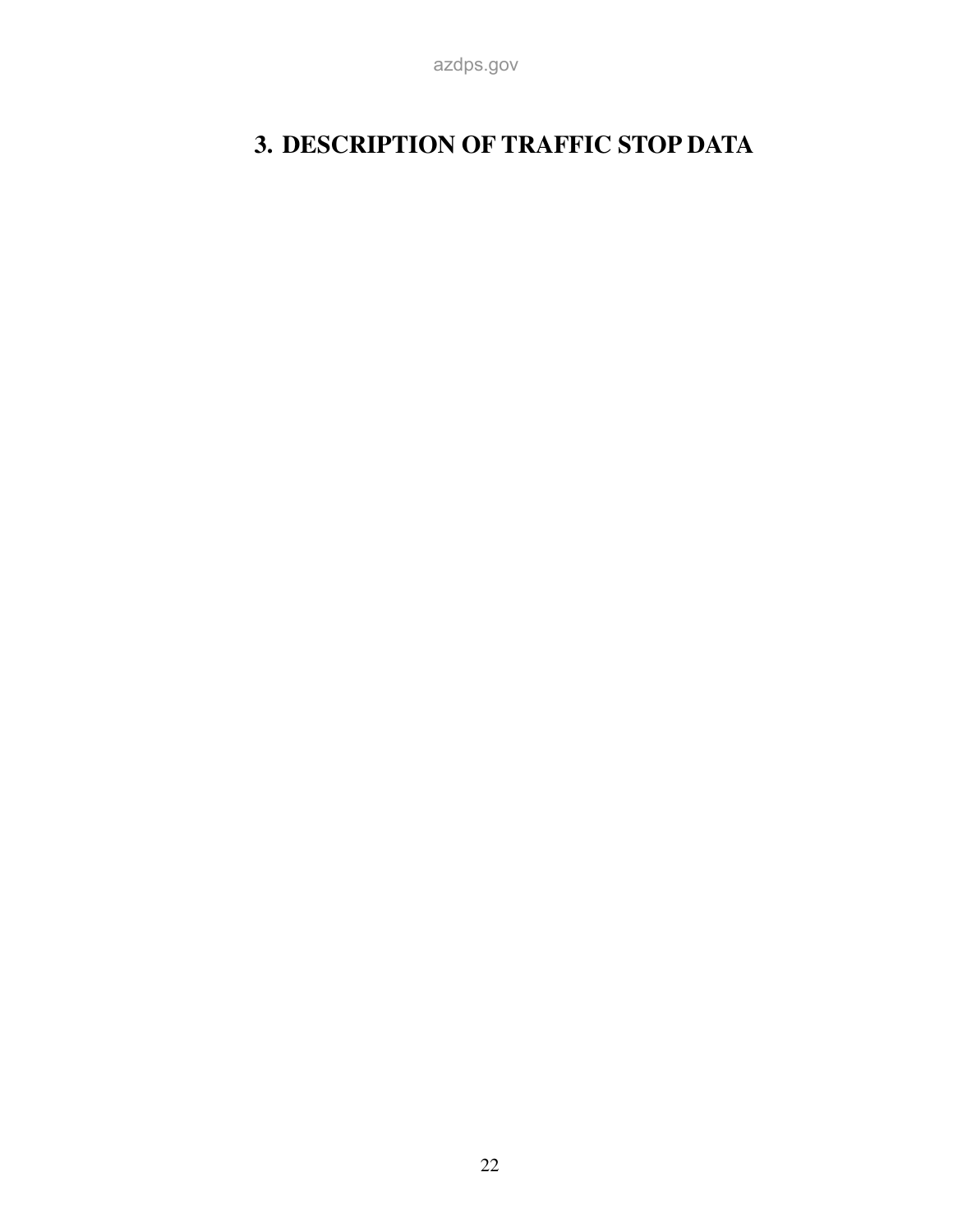## **OVERVIEW**

Section 3 describes the findings based on traffic stop data collected by DPS officers for the period of January 1, 2007 through December 31, 2007. This section is divided into three parts that report: 1) missing or invalid data for the traffic stops, 2) characteristics of traffic stops conducted in 2007, and 3) characteristics of vehicles and drivers stopped by DPS officers in 2007. The information reported is strictly descriptive in nature. This summary does not include analyses that examine causal influences, and any data presented at aggregate levels are solely for purposes of comparison across DPS organizational units.

The first section provides a summary in Table 3.1 of the percentages of missing or invalid data for each of the variables included in later analyses. The second section includes Tables 3.2 – 3.4, which report the characteristics of traffic stops for 2007 across the department, division, bureau, and district/shift levels. Table 3.2 reports the total number of stops, the percentage of stops by weekday and daytime hours, and the duration of the stop. Table 3.3 provides a monthly breakdown of traffic stops across the department, division, bureau, and district/shift levels in 2007. Table 3.4 reports the reasons for the stop across the department, division, bureau, and district/shift levels. The third section includes Tables  $3.5 - 3.7$ , which report the characteristics of vehicles (the percentage of Arizona-registered vehicles and vehicle type) and drivers (e.g., age, gender, race/ethnicity, undocumented alien status, and residency) stopped by DPS officers in 2007 across the department, division, bureau, district/shift, and county levels.

## **DATA**

Based on the data available, Arizona Department of Public Safety (DPS) officers completed 531,504 documents regarding their contacts with citizens during 2007. To properly examine issues surrounding racial/ethnic disparities, only officer-initiated traffic stops should be considered. Further, DPS collects traffic stop data on both citation and warning documents. It is imperative that only one source of information be used for each stop, so as not to duplicate stop information (i.e., one stop is entered multiple times into the data set). Therefore, the following numbers of traffic stops have been excluded from further analyses for the reasons noted:

- 14,300 non-driver or non-traffic enforcement contacts were removed
- $\bullet$  1,286 contacts with missing data on the type of contact (n=1244) or reason for the stop (n=42) were removed
- 26,005 citizen-initiated stops (specifically, 22,976 collisions and 3,029 motorist assists) were removed
- 6,938 contacts that had secondary documents issued containing duplicate information were removed $3$

<sup>&</sup>lt;sup>3</sup> If a primary document number was indicated on the form, the contact corresponds to another contact (and <sup>3</sup> therefore results in multiple entries for the same traffic stop). In some cases, the primary document number did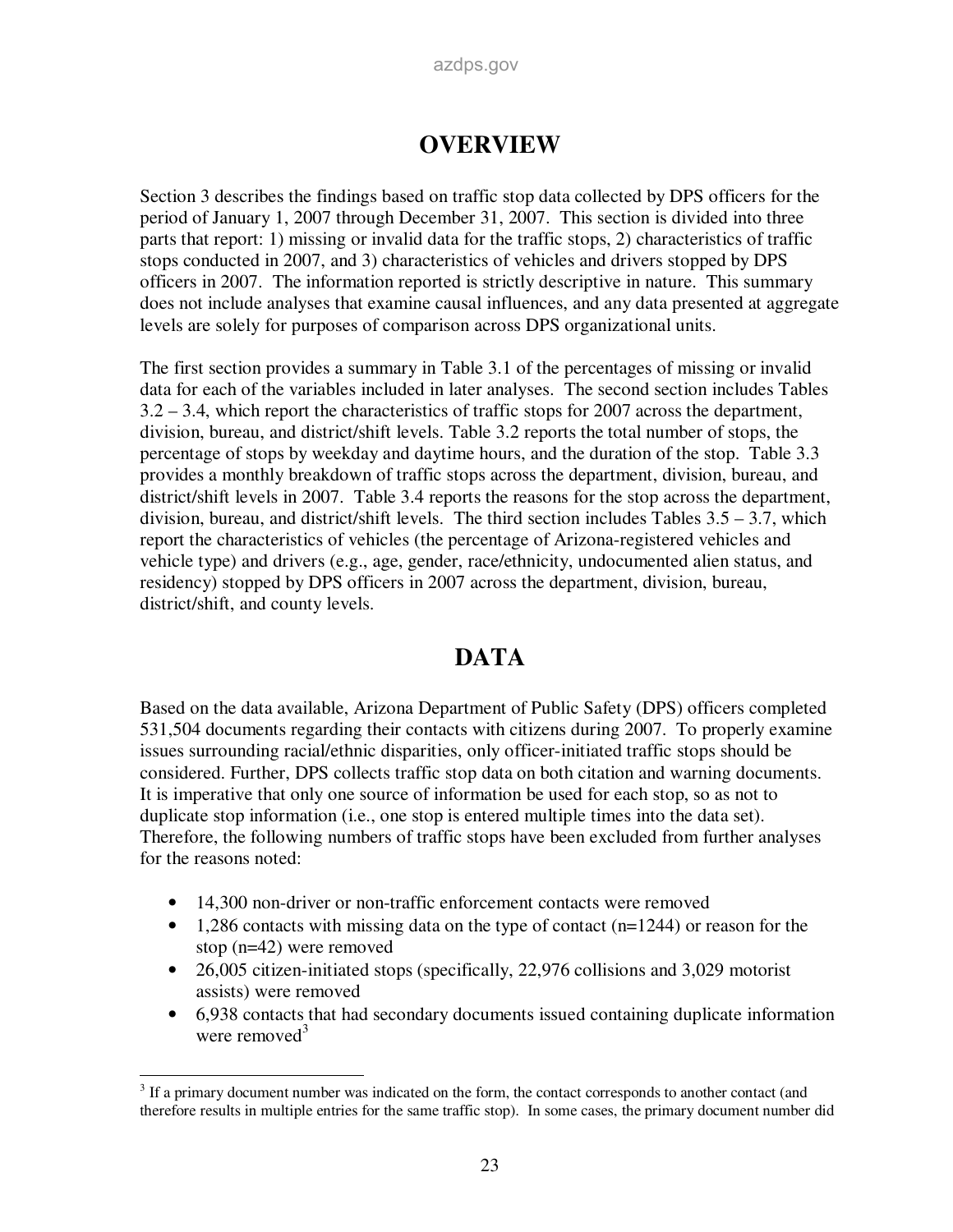• 1,164 that listed the only outcome as voided citation were removed

### Therefore, **the analyses in this report are based on 485,183 officer-initiated traffic stops of drivers conducted during 2007**. 4

Of the 485,183 officer-initiated traffic stops, Table 3.1 documents the missing data percentages for the variables used in analyses. The first column lists the variables, followed by the percent of missing or invalid data, and the remaining valid number of cases.

|                                                        | $\mathcal{O}'$  | # Valid      |
|--------------------------------------------------------|-----------------|--------------|
|                                                        | Missing/Invalid | <b>Cases</b> |
| <b>Valid Traffic Stops</b>                             |                 | 485,183      |
| <b>Stop Characteristics</b>                            |                 |              |
| Organizational Unit (division, bureau)                 | 0.35            | 483,487      |
| Organizational Unit (district/shift)                   | 0.52            | 482,674      |
| Date of Contact (month, weekday)                       | 0.00            | 485,183      |
| Time of Contact (daytime)                              | 0.00            | 485,183      |
| Location of Contact (county)                           | 8.97            | 442,132      |
| Duration of Stop                                       | < 0.01          | 485,162      |
| Reason for the Contact <sup>5</sup>                    | 0.00            | 485,183      |
| Result of Contact/Stop Outcome (warning, repair order, |                 |              |
| citation, arrest, search)                              | 0.00            | 485,183      |
| <b>Vehicle Characteristics</b>                         |                 |              |
| State of Vehicle Registration                          | 1.07            | 480,001      |
| Vehicle Type                                           | 0.57            | 482,436      |
| <b>Citizen Characteristics</b>                         |                 |              |
| Age                                                    | 0.15            | 484,458      |
| Gender                                                 | 0.01            | 485,145      |
| Race                                                   | < 0.01          | 485,166      |
| Zip Code (Arizona state residency, county residency)   | < 0.01          | 485,167      |

#### **Table 3.1: Analysis of Missing Data from all 2007 Traffic Stops**

-

As demonstrated in Table 3.1 above, the variable with the highest percentage of missing/invalid data is location of stop (8.97%), followed by state of vehicle registration (1.07%). The remaining variables to be used in analyses have less than 1.0% of cases with

not match another valid document number in the data set. In other cases, the primary document number matched multiple documents numbers. There are clearly errors associated with this item on the data collection form. Therefore, when making adjustments to correct for these errors, the UC team decided to eliminate all cases with primary document numbers under the assumption that they were double entries into the data set. Statistical analyses were initially performed with these cases included – the results with the cases excluded do not significantly differ form those when the cases were included. The results reported within this report are based on statistical analyses with these cases excluded.

<sup>&</sup>lt;sup>4</sup> The reasons for not including cases are not mutually exclusive; therefore, the total number of cases excluded is less than the total of cases eliminated for the various reasons.

 $5$  Cases that were missing reason for the contact (n=42) were removed per the description above.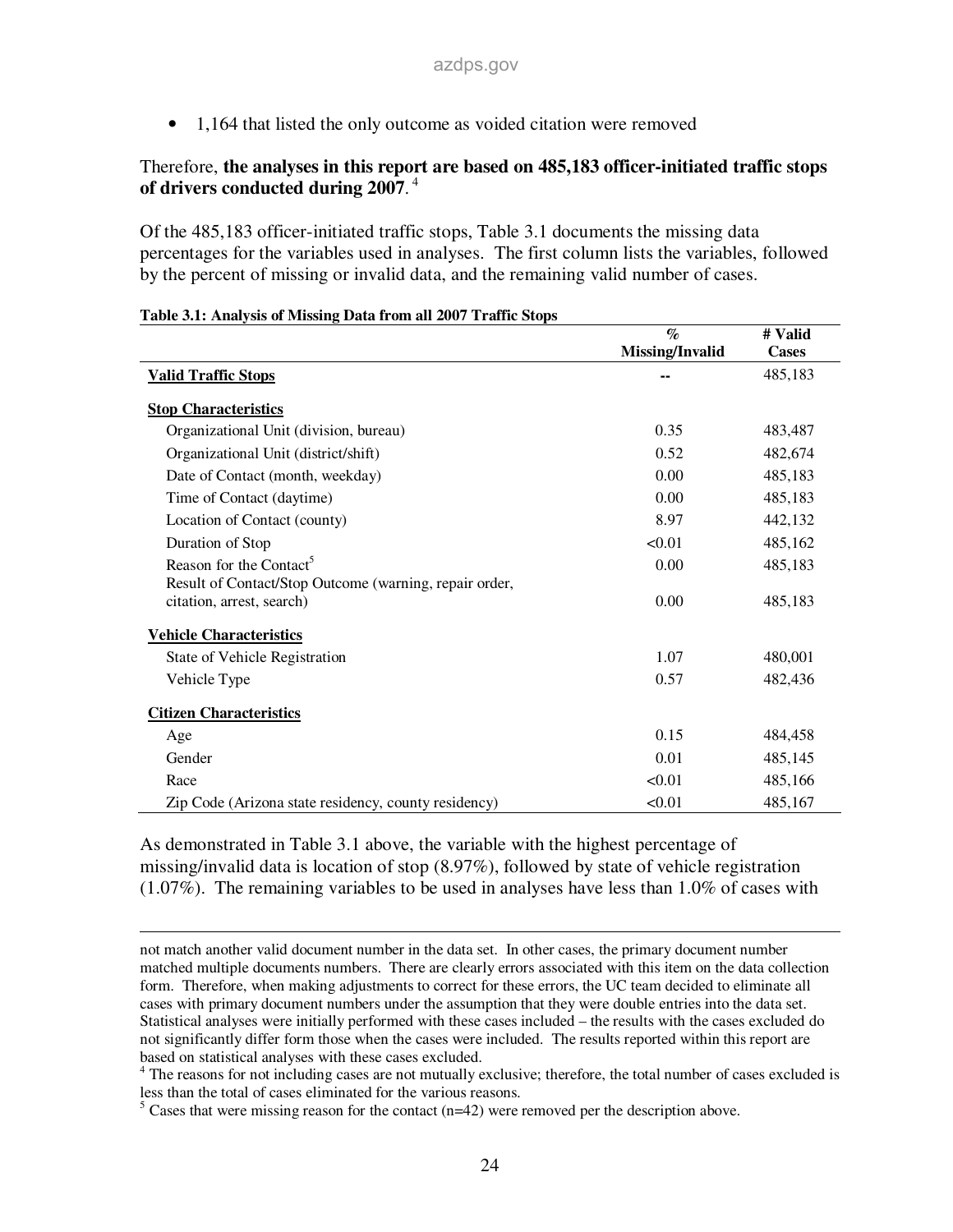missing or invalid data. Percentages provided in Tables  $3.2 - 3.7$  (and in later sections) are based on data from the number of valid cases only.<sup>6</sup>

## **TRAFFIC STOP CHARACTERISTICS**

## **Traffic Stop Descriptives**

Table 3.2 documents specific information regarding traffic stops at the department, division, bureau, and district/shift levels, including: total number of stops, percent of stops occurring on weekdays, and during daytime hours, as well as the duration of the stops.

As shown in Table 3.2, stops by Highway Patrol Division officers accounted for the overwhelming majority of all DPS stops (99%). Within the Highway Patrol Division, the Northern Bureau and Southern Bureau conducted approximately two-thirds of all 480,453 stops. At the district/shift level, District 3 (Holbrook) performed the largest number of stops (41,713), while District 15 had the fewest stops (6,442).

The majority of the 485,183 stops for the department were initiated on a weekday (73.9%) and occurred during the daytime (67.2%). The overwhelming majority of stops lasted between zero and twenty minutes (0-10 minutes 20.1%; 11-20 minutes 65.1%). These trends are fairly consistent across divisions, bureaus, and districts/shifts. For each of the categories, the variation at the district/shift level is, as expected, most pronounced. Please refer to Table 3.2 for specific variation at these organizational levels.<sup>7</sup>

<sup>&</sup>lt;sup>6</sup> In an effort to utilize as much information as possible for statistical analyses, a number of assumptions regarding these data have been made. Specifically, for 22,610 cases (4.7%) that indicated a zero for citizen zip code, these were assumed to not be Arizona residents. Therefore, these cases are included and coded as non-Arizona residents. Furthermore, for 230 cases (0.05%) that did not indicate that a search was conducted, but a search target and search authority were listed, an assumption was made that a search was conducted. Likewise, of the 24,302 searches, 147 (0.6%) did not indicate any type of seizure (including "none"); an assumption was made by the research team that these missing cases indicated no seizures. These cases remain in the analyses. Therefore, while the data audit demonstrated larger percentages of missing data for some data fields, these assumptions regarding the likely source of the errors and their subsequent correction allow the cases to be included in the analyses.

 $7$  Beginning in Table 4.2 and continuing throughout the report, the Central and South Canine squads are collectively considered based on discussions with DPS officials, who indicated that these units often work in similar geographic areas but are significantly distinct from the area patrolled by the North squad.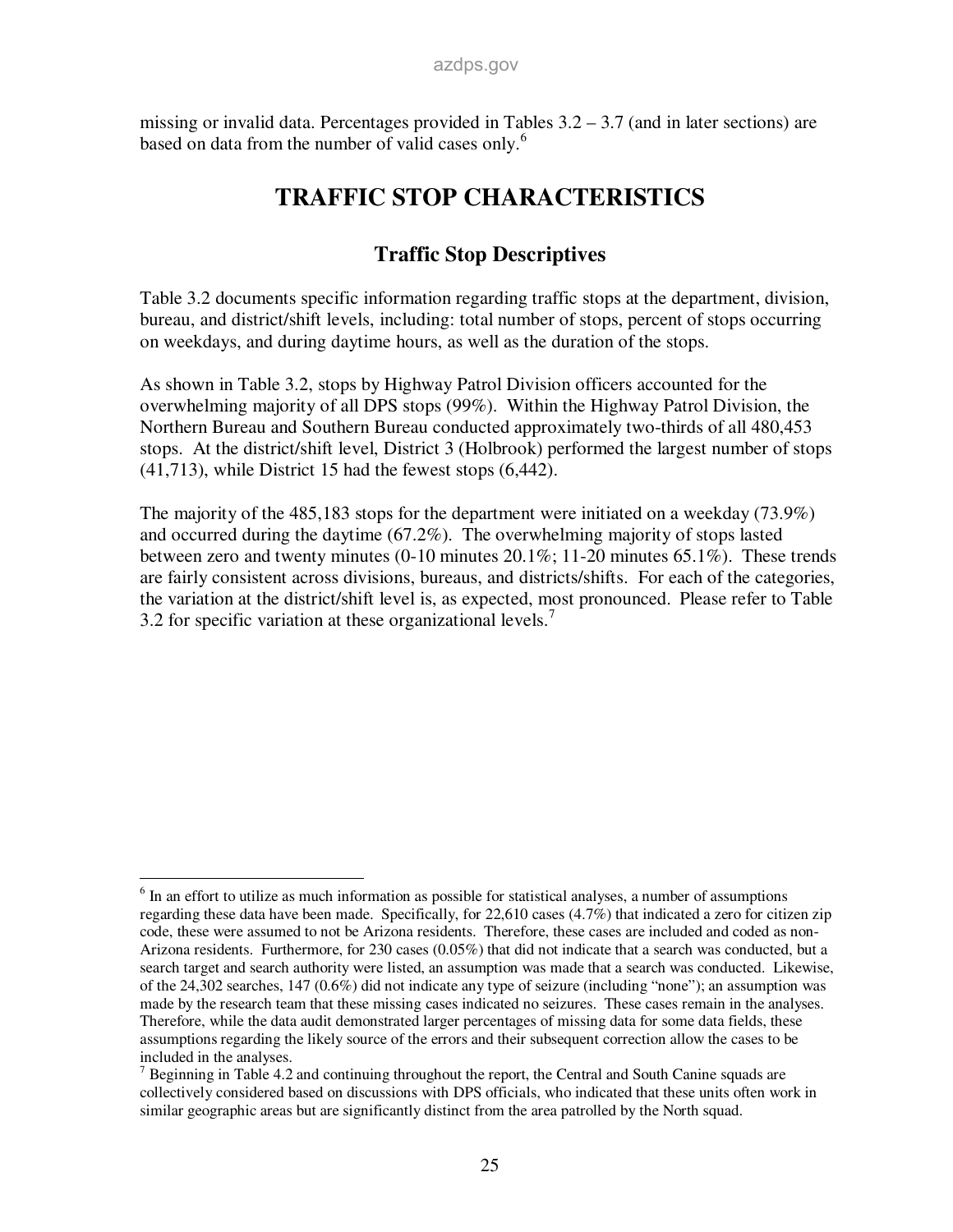|                                         |                            |                 |                        |          |          | <b>Duration of Stop (in Minutes)</b> |           |           |         |
|-----------------------------------------|----------------------------|-----------------|------------------------|----------|----------|--------------------------------------|-----------|-----------|---------|
|                                         | Total # of<br><b>Stops</b> | $\%$<br>Weekday | $\%$<br><b>Daytime</b> | $% 0-10$ | $%11-20$ | $% 21-30$                            | $% 31-45$ | $% 46-60$ | $% 60+$ |
| <b>DPS</b> Statewide                    | 485,183                    | 73.9            | 67.2                   | 20.1     | 65.1     | 7.5                                  | 2.6       | 1.7       | 3.1     |
| <b>Criminal Investigations Division</b> | 3,034                      | 67.7            | 44.6                   | 26.0     | 55.5     | 10.3                                 | 4.6       | $1.2\,$   | 2.3     |
| <b>Highway Patrol Division</b>          | 480,453                    | 74.0            | 67.3                   | 20.1     | 65.1     | 7.5                                  | 2.5       | 1.7       | 3.1     |
| <b>Northern Bureau</b>                  | 156,692                    | 70.0            | 73.9                   | 26.5     | 67.1     | 3.0                                  | 1.0       | 0.6       | 1.8     |
| D1-Kingman                              | 32,351                     | 71.7            | 72.7                   | 11.1     | 81.6     | 3.5                                  | 1.0       | 0.7       | $2.0\,$ |
| D2-Flagstaff                            | 31,662                     | 71.0            | 72.9                   | 37.7     | 55.4     | 3.3                                  | 0.8       | 0.7       | 2.1     |
| D3-Holbrook                             | 41,713                     | 69.4            | 77.2                   | 27.4     | 66.3     | 2.7                                  | 1.0       | 0.6       | 2.0     |
| D11-Globe                               | 18,854                     | 67.7            | 73.1                   | 47.4     | 46.9     | 3.1                                  | 0.6       | 0.5       | 1.4     |
| D12-Prescott                            | 31,908                     | 69.6            | 72.0                   | 17.2     | 77.0     | 2.5                                  | 1.6       | 0.6       | 1.1     |
| <b>Metro West Bureau</b>                | 66,741                     | 78.1            | 54.0                   | 5.4      | 69.9     | 17.2                                 | 2.9       | 1.2       | 3.4     |
| Shift #1                                | 25,619                     | 81.1            | 81.3                   | 6.7      | 79.6     | 9.5                                  | 1.4       | 0.7       | 2.2     |
| Shift #2                                | 27,617                     | 79.3            | 52.5                   | 4.9      | 64.5     | 21.2                                 | 4.3       | 1.7       | 3.3     |
| Shift #3                                | 13,142                     | 70.0            | 2.9                    | 3.4      | 62.1     | 24.2                                 | 3.0       | 1.2       | 6.2     |
| <b>Southern Bureau</b>                  | 153,392                    | 70.0            | 67.9                   | 27.4     | 64.9     | 4.0                                  | $1.2\,$   | 0.8       | 1.7     |
| D4-Yuma                                 | 40,294                     | 67.1            | 70.4                   | 27.2     | 64.3     | 4.4                                  | 1.4       | 0.9       | 1.7     |
| D6-Casa Grande                          | 38,975                     | 65.1            | 66.7                   | 30.5     | 63.1     | 4.0                                  | $1.0\,$   | 0.5       | 0.9     |
| D8-Tucson                               | 40,935                     | 77.0            | 64.9                   | 18.6     | 73.2     | 3.8                                  | 1.1       | 1.1       | 2.2     |
| D9-Sierra Vista                         | 32,903                     | 70.6            | 70.1                   | 34.8     | 57.4     | 3.9                                  | 1.1       | 0.7       | 2.1     |
| <b>Commercial Vehicle Bureau</b>        | 24,210                     | 88.6            | 91.4                   | 1.3      | 12.1     | 26.7                                 | 23.3      | 18.6      | 18.0    |
| District 15                             | 6,442                      | 86.7            | 95.3                   | 1.5      | 14.2     | 17.0                                 | 19.4      | 17.3      | 30.5    |
| District 16                             | 17,622                     | 89.3            | 90.0                   | 1.2      | 11.2     | 30.3                                 | 24.7      | 19.2      | 13.5    |
| <b>Metro East Bureau</b>                | 78,891                     | 81.4            | 57.0                   | 11.3     | 73.8     | 8.9                                  | 1.6       | 0.9       | 3.5     |
| Shift #1                                | 10,110                     | 84.2            | 84.2                   | 10.3     | 78.8     | 6.6                                  | 1.2       | 0.8       | 2.4     |
| Shift #2                                | 24,727                     | 78.1            | 56.6                   | 7.9      | 77.7     | 8.6                                  | 1.5       | 0.9       | 3.4     |
| Shift #3                                | 16,943                     | 68.8            | 4.3                    | 2.9      | 71.5     | 17.1                                 | 2.4       | 1.0       | 5.1     |
| Metro Motors                            | 17,778                     | 94.6            | 77.6                   | 11.9     | 79.6     | 4.5                                  | 0.9       | 0.6       | 2.6     |
| Canine                                  | 9,287                      | 84.7            | 85.0                   | 35.9     | 51.3     | 5.4                                  | 2.1       | 1.5       | 3.7     |
| Canine North                            | 3,318                      | 81.6            | 89.5                   | 28.2     | 58.2     | 3.7                                  | 2.0       | 2.4       | 5.5     |
| Canine Central & South                  | 5,951                      | 86.4            | 82.4                   | 40.2     | 47.4     | 6.3                                  | 2.2       | 1.1       | 2.8     |

#### **Table 3.2: 2007 Traffic Stop Characteristics – Statewide, Division, Bureaus, & Districts/Shifts**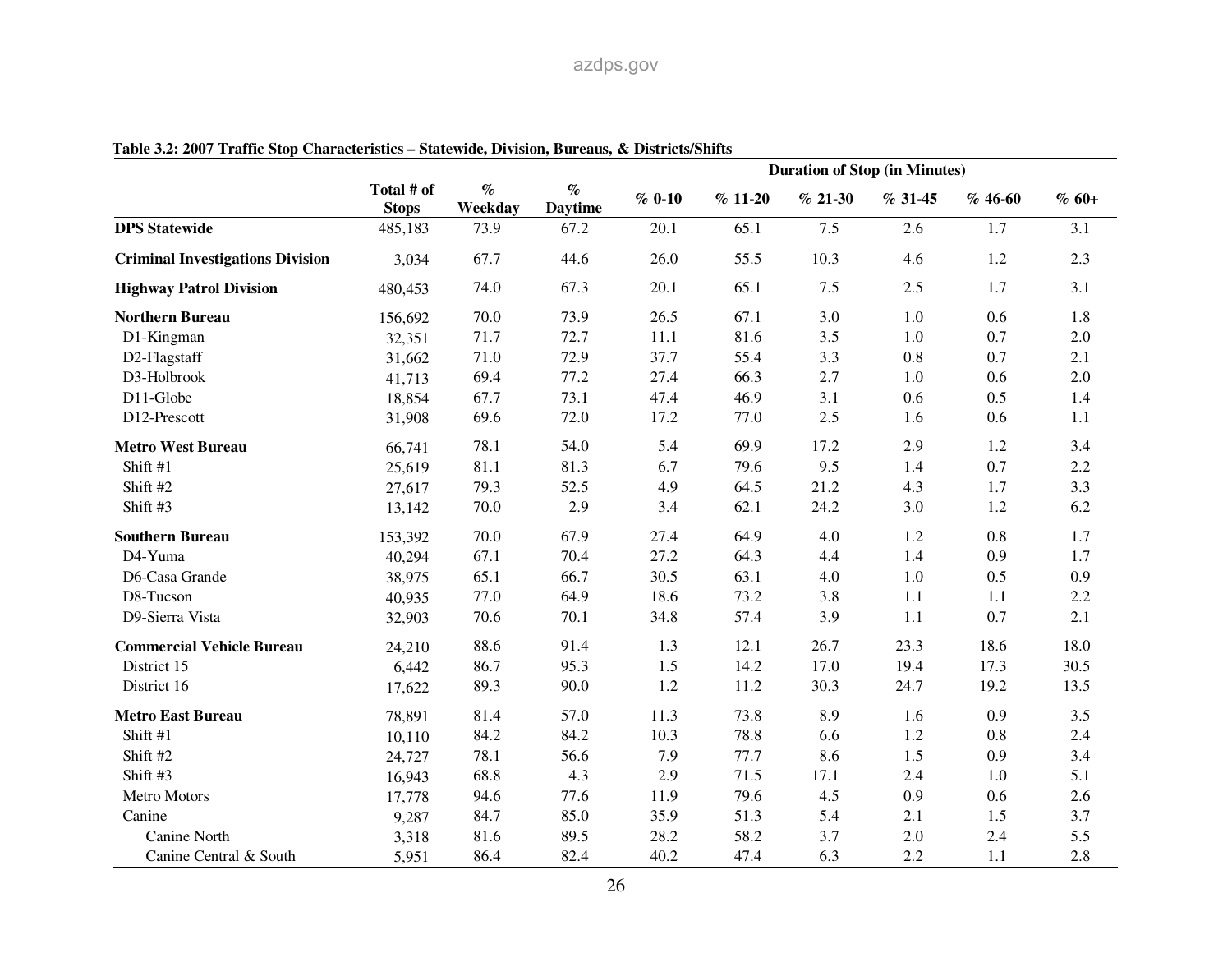## **Traffic Stops By Month**

Table 3.3 provides the temporal breakdown of traffic stop occurrences by month for 2007. At the department level, May accounted for the highest percentage of stops (9.3%), followed by July (8.6%), April, August, and November (8.4% each). The lowest percentage of traffic stops at the department level occurred in June and December (7.9% each). Overall, however, stop activity at the department level is fairly consistent across months, with a difference of only 1.4% between the busiest and slowest months. Table 3.3 also documents the slight variation in temporal trends at the division, bureau, and district/shift levels.

|                                  | $\%$ | $\%$ | $\%$ | $\%$ | $\%$ | $\%$ | $\%$ | $\%$ | $\%$       | $\%$ | $\%$       | $\%$       |
|----------------------------------|------|------|------|------|------|------|------|------|------------|------|------------|------------|
|                                  | Jan  | Feb  | Mar  | Apr  | May  | Jun  | Jul  | Aug  | <b>Sep</b> | Oct  | <b>Nov</b> | <b>Dec</b> |
| <b>DPS</b> Statewide             | 8.3  | 8.1  | 8.3  | 8.4  | 9.3  | 7.9  | 8.6  | 8.4  | 8.1        | 8.3  | 8.4        | 7.9        |
| <b>Crim. Invest. Division</b>    | 6.5  | 9.8  | 6.6  | 7.7  | 9.5  | 8.4  | 9.9  | 9.9  | 8.5        | 6.3  | 7.8        | 9.1        |
| <b>Highway Patrol Division</b>   | 8.3  | 8.1  | 8.3  | 8.4  | 9.3  | 7.9  | 8.6  | 8.4  | 8.1        | 8.3  | 8.4        | 7.9        |
| <b>Northern Bureau</b>           | 8.5  | 8.3  | 8.9  | 9.3  | 9.6  | 7.6  | 8.0  | 8.2  | 7.7        | 7.9  | 8.5        | 7.4        |
| D1-Kingman                       | 9.1  | 7.3  | 6.1  | 8.8  | 8.2  | 7.6  | 7.8  | 8.5  | 8.8        | 9.5  | 9.5        | 9.0        |
| D2-Flagstaff                     | 6.1  | 7.5  | 11.4 | 10.4 | 10.5 | 6.9  | 7.2  | 8.6  | 7.2        | 7.9  | 9.0        | 7.3        |
| D3-Holbrook                      | 9.3  | 9.8  | 9.7  | 8.9  | 9.6  | 8.2  | 8.4  | 8.0  | 7.0        | 6.7  | 7.3        | 7.0        |
| D11-Globe                        | 9.0  | 8.3  | 9.1  | 7.5  | 11.0 | 8.2  | 8.9  | 7.2  | 7.8        | 7.4  | 8.8        | 6.8        |
| D12-Prescott                     | 9.0  | 8.1  | 8.3  | 10.4 | 9.3  | 7.2  | 7.8  | 8.6  | 7.9        | 8.2  | 8.3        | 6.8        |
| <b>Metro West Bureau</b>         | 9.5  | 7.7  | 7.8  | 8.2  | 9.8  | 7.8  | 8.6  | 8.0  | 8.1        | 8.1  | 7.9        | 8.5        |
| Shift #1                         | 9.0  | 6.7  | 7.1  | 7.4  | 11.4 | 8.6  | 9.4  | 9.5  | 8.4        | 7.6  | 7.5        | 7.5        |
| Shift #2                         | 9.8  | 8.7  | 7.7  | 8.7  | 9.4  | 7.4  | 8.5  | 7.0  | 7.8        | 8.0  | 7.8        | 9.3        |
| Shift #3                         | 9.8  | 7.5  | 9.3  | 8.6  | 7.2  | 7.4  | 7.5  | 7.6  | 8.2        | 9.3  | 8.9        | 8.7        |
| <b>Southern Bureau</b>           | 7.5  | 8.1  | 7.8  | 8.1  | 9.6  | 8.7  | 9.0  | 8.9  | 8.1        | 8.2  | 8.4        | 7.8        |
| D4-Yuma                          | 7.0  | 7.1  | 7.4  | 7.0  | 8.9  | 9.8  | 8.8  | 9.7  | 8.5        | 8.9  | 9.3        | 7.7        |
| D6-Casa Grande                   | 8.2  | 9.2  | 7.7  | 9.0  | 10.6 | 9.2  | 8.4  | 8.2  | 7.6        | 7.7  | 6.8        | 7.4        |
| D8-Tucson                        | 7.4  | 7.6  | 7.4  | 8.8  | 9.6  | 8.6  | 9.9  | 8.1  | 7.4        | 8.9  | 8.6        | 7.7        |
| D9-Sierra Vista                  | 7.4  | 8.6  | 8.9  | 7.5  | 9.1  | 6.8  | 8.8  | 9.6  | 9.0        | 7.2  | 8.7        | 8.6        |
| <b>Commercial Vehicle Bureau</b> | 8.2  | 8.0  | 9.9  | 8.9  | 9.2  | 8.1  | 9.5  | 8.5  | 7.5        | 8.0  | 7.6        | 6.5        |
| District 15                      | 7.0  | 6.8  | 9.5  | 10.9 | 8.9  | 7.3  | 10.5 | 8.6  | 6.5        | 8.5  | 7.9        | 7.8        |
| District 16                      | 8.7  | 8.6  | 10.0 | 8.3  | 9.4  | 8.3  | 9.2  | 8.6  | 7.8        | 7.7  | 7.3        | 6.1        |
| <b>Metro East Bureau</b>         | 8.7  | 8.1  | 8.1  | 7.1  | 7.6  | 7.2  | 8.6  | 8.0  | 9.0        | 9.6  | 8.9        | 8.9        |
| Shift #1                         | 9.5  | 7.9  | 8.2  | 7.7  | 7.9  | 7.5  | 8.8  | 8.4  | 8.1        | 9.2  | 6.9        | 9.9        |
| Shift #2                         | 9.5  | 8.5  | 8.7  | 7.8  | 6.9  | 8.0  | 9.0  | 7.8  | 9.4        | 8.9  | 7.6        | 8.0        |
| Shift #3                         | 9.7  | 7.3  | 7.3  | 7.5  | 7.9  | 7.3  | 6.4  | 7.6  | 9.1        | 10.0 | 9.2        | 10.7       |
| Metro Motors                     | 6.6  | 9.9  | 8.1  | 4.6  | 7.1  | 5.8  | 11.7 | 9.4  | 9.1        | 8.7  | 11.1       | 7.9        |
| Canine                           | 7.8  | 5.6  | 8.2  | 8.8  | 9.9  | 6.7  | 5.7  | 6.4  | 8.5        | 13.1 | 10.1       | 9.3        |
| Canine North                     | 10.6 | 5.8  | 10.4 | 12.6 | 9.4  | 6.3  | 8.8  | 5.7  | 6.4        | 8.6  | 7.8        | 7.6        |
| Canine Central & South           | 6.2  | 5.4  | 6.9  | 6.7  | 10.1 | 7.0  | 4.0  | 6.7  | 9.8        | 15.5 | 11.4       | 10.3       |

**Table 3.3: 2007 Traffic Stops by Month - Statewide, Divisions, Bureaus, & Districts/Shifts**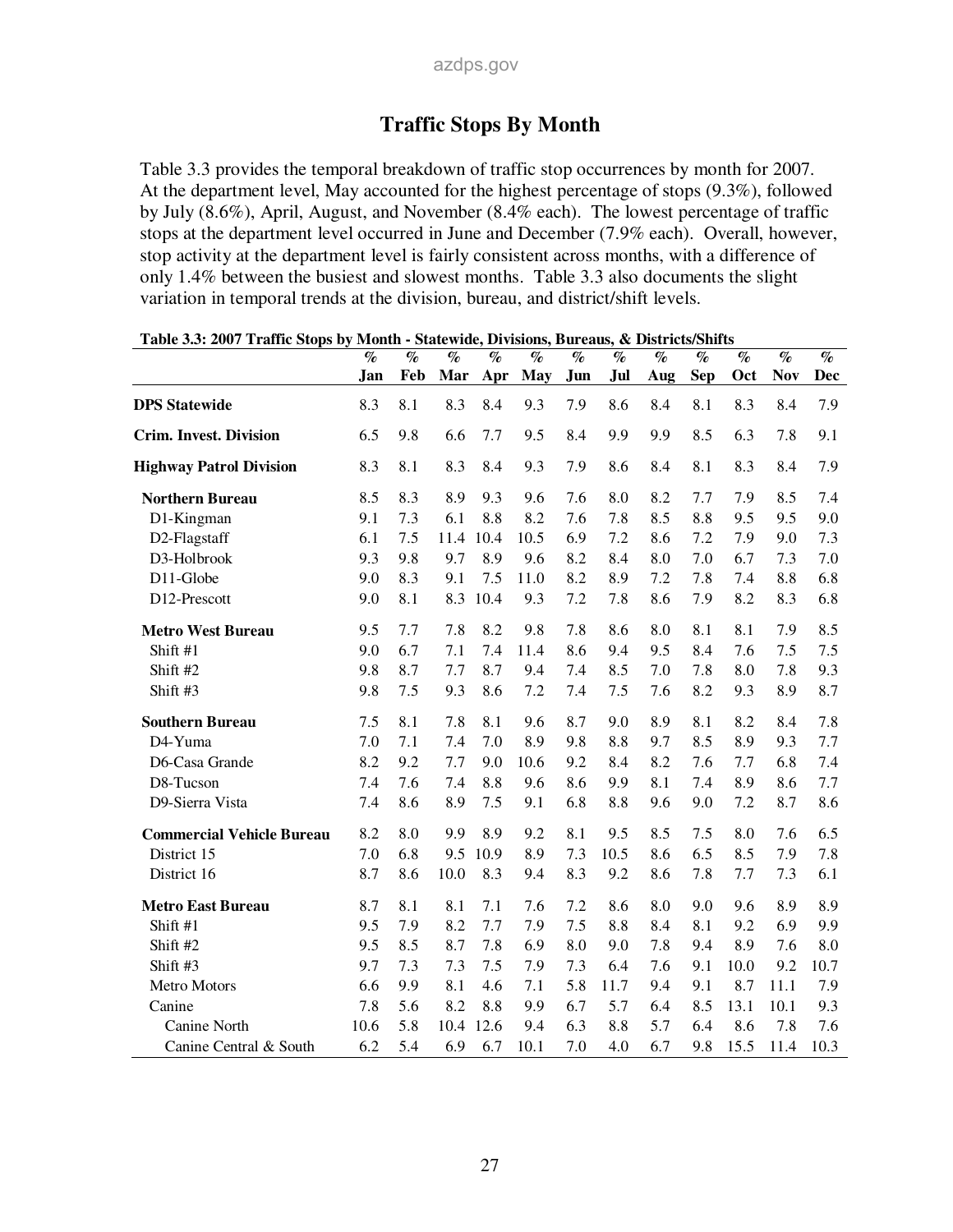### **Reason for the Stop**

Table 3.4 reports the reasons for the stops by DPS officers, including: 1) moving violations, 2) non-moving violations, 3) equipment violations, 4) investigatory stops, 5) preexisting information, and 6) criminal offenses. Information for these categories is summarized at the department, division, bureau, and district/shift levels. Across the department in 2007, the most frequent reason for the stop was a moving violation (66.4%), followed distantly by equipment violations (19.6%), and non-moving violations (11.9%).

Greater variation in the reasons for stops is evident at the bureau level. For all bureaus except the Commercial Vehicle Enforcement Bureau, moving violations are the most common reason for the stop. In the Commercial Vehicle Bureau, equipment violations are the most frequent reason for the stop (50.5%); officers in this bureau also record the highest percentage of stops for investigatory purposes (13.5%) across bureaus. In the Metro West and Metro East Bureaus, the second most common reason for the stop is a non-moving violation, while in the Northern and Southern bureaus the second most common reason for the stop is an equipment violation.

The districts/shifts also exhibit variation in reasons for stops. For example, the range of stops for moving violations at the district level varied from a high of 84.1% (District 3) to a low of 19.2% (District 16). Note, however, that of the 19 districts/shifts, 17 reported moving violations as the reason for the stop for over 50% of drivers stopped. Districts/shifts also varied considerably in the other reasons for stops. For a complete description of the various categories of reasons for the stop at the lower organizational levels, please refer to Table 3.4.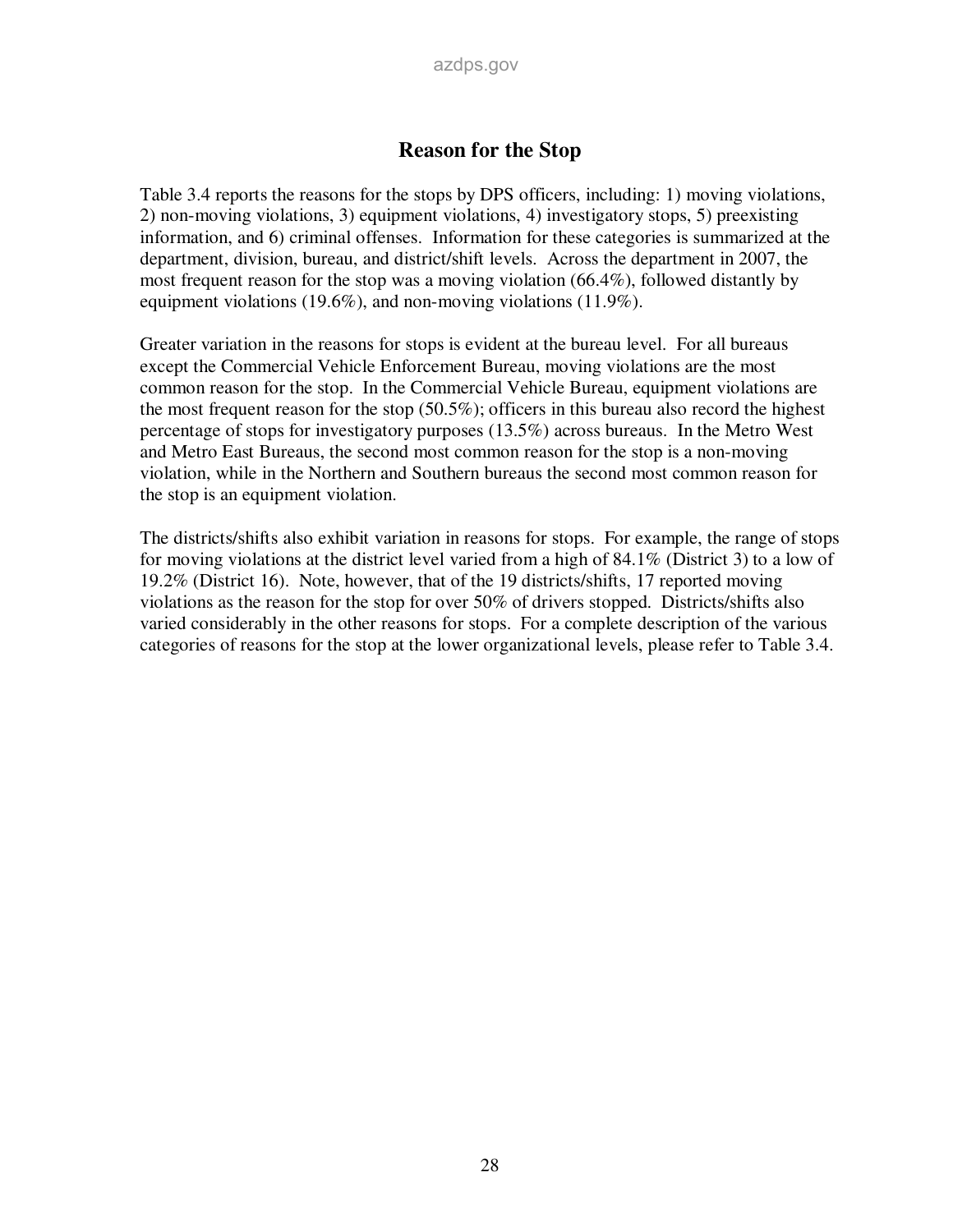| $\frac{1}{2}$                           | <b>DITIONALLY DOME</b><br>$\%$ | $\mathcal{O}_0$   | <b>DEVALLANT DELLAN</b><br>$\%$ | $\%$ | $\%$    | $\%$                                                   |
|-----------------------------------------|--------------------------------|-------------------|---------------------------------|------|---------|--------------------------------------------------------|
|                                         | <b>Moving</b>                  | <b>Non-Moving</b> | Equipment                       |      |         | <b>Investigation Preexisting Info Criminal Offense</b> |
| <b>DPS</b> Statewide                    | 66.4                           | 11.9              | 19.6                            | 1.1  | 0.4     | 0.5                                                    |
| <b>Criminal Investigations Division</b> | 61.3                           | 14.5              | 21.6                            | 1.5  | 0.3     | 0.8                                                    |
| <b>Highway Patrol Division</b>          | 66.5                           | 11.9              | 19.6                            | 1.1  | 0.4     | 0.5                                                    |
| <b>Northern Bureau</b>                  | 78.2                           | 3.9               | 16.6                            | 0.4  | 0.4     | 0.5                                                    |
| D1-Kingman                              | 77.5                           | 4.3               | 17.3                            | 0.4  | 0.4     | 0.2                                                    |
| D2-Flagstaff                            | 72.5                           | 4.0               | 22.3                            | 0.4  | 0.5     | 0.2                                                    |
| D3-Holbrook                             | 84.1                           | 2.4               | 12.2                            | 0.3  | 0.3     | 0.7                                                    |
| D11-Globe                               | 81.7                           | 3.0               | 12.8                            | 0.6  | 0.8     | $1.0\,$                                                |
| D12-Prescott                            | 74.6                           | 5.7               | 18.3                            | 0.5  | 0.2     | 0.6                                                    |
| <b>Metro West</b>                       | 59.1                           | 23.0              | 17.0                            | 0.5  | 0.2     | 0.4                                                    |
| Shift #1                                | 63.8                           | 22.8              | 12.5                            | 0.3  | 0.2     | 0.4                                                    |
| Shift #2                                | 52.7                           | 23.8              | 22.5                            | 0.6  | 0.1     | 0.3                                                    |
| Shift #3                                | 63.1                           | 21.9              | 14.0                            | 0.5  | 0.2     | 0.4                                                    |
| <b>Southern Bureau</b>                  | 65.9                           | 10.6              | 22.2                            | 0.5  | 0.5     | 0.3                                                    |
| D4-Yuma                                 | 66.8                           | 8.2               | 24.2                            | 0.2  | 0.3     | 0.2                                                    |
| D6-Casa Grande                          | 65.7                           | 10.1              | 23.0                            | 0.5  | 0.3     | 0.4                                                    |
| D8-Tucson                               | 59.2                           | 18.9              | 20.7                            | 0.4  | 0.5     | 0.2                                                    |
| D9-Sierra Vista                         | 73.4                           | 3.6               | 20.6                            | 1.1  | $1.0\,$ | 0.3                                                    |
| <b>Commercial Vehicle</b>               | 21.9                           | 12.9              | 50.5                            | 13.5 | 1.1     | 0.1                                                    |
| District 15                             | 29.1                           | 12.1              | 32.6                            | 23.5 | 2.6     | 0.1                                                    |
| District 16                             | 19.2                           | 13.2              | 57.1                            | 9.8  | 0.6     | 0.0                                                    |
| <b>Metro East</b>                       | 64.0                           | 21.0              | 13.5                            | 0.5  | 0.1     | $1.0\,$                                                |
| Shift #1                                | 64.5                           | 25.3              | 9.1                             | 0.3  | 0.1     | $0.8\,$                                                |
| Shift #2                                | 54.2                           | 29.7              | 14.2                            | 0.7  | 0.1     | 1.1                                                    |
| Shift #3                                | 66.9                           | 17.0              | 15.0                            | 0.4  | 0.1     | 0.6                                                    |
| Metro Motors                            | 73.1                           | 14.5              | 10.2                            | 0.2  | 0.1     | 1.8                                                    |
| Canine                                  | 66.8                           | 12.4              | 19.8                            | 0.7  | 0.1     | 0.1                                                    |
| Canine North                            | 78.9                           | 7.2               | 12.9                            | 0.5  | 0.2     | 0.3                                                    |
| Canine Central & South                  | 60.0                           | 15.3              | 23.7                            | 0.9  | 0.0     | 0.1                                                    |

**Table 3.4: Reasons for the 2007 Traffic Stops – Statewide, Division, Bureaus, & Districts/Shifts**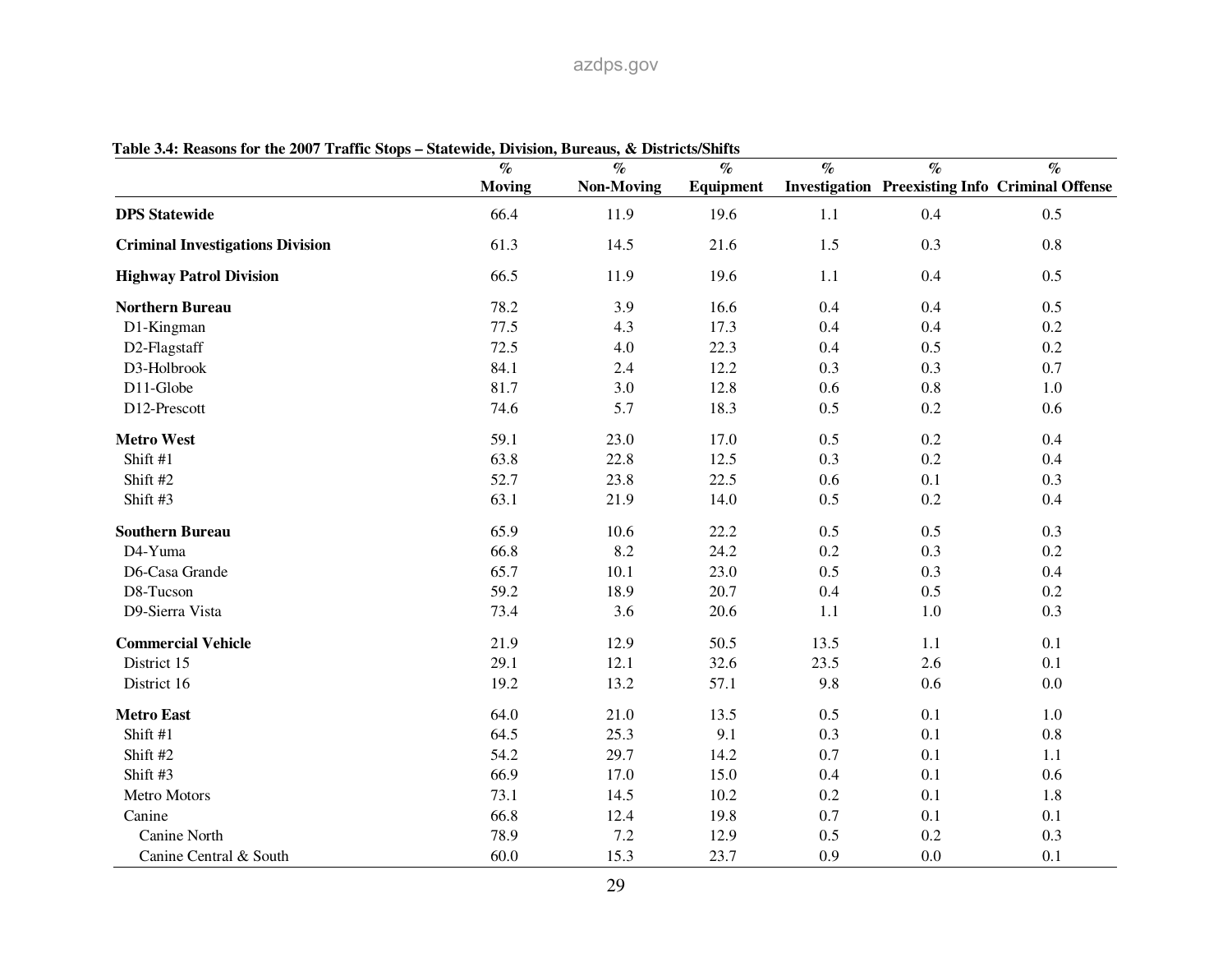## **VEHICLE AND DRIVER CHARACTERISTICS**

Tables 3.5 – 3.7 report the characteristics of vehicles and drivers stopped by DPS officers during 2007. The characteristics of the vehicle are reported at the department, division, bureau, and district/shift levels in Table 3.5 and include the percent of Arizona registered vehicles and vehicle type. The characteristics of the drivers are grouped as: 1) drivers' age and gender, 2) drivers' race/ ethnicity, and 3) drivers' residency. These characteristics are described at the department, division, bureau, and district/shift levels in Table 3.6 and at the county level in Table 3.7.

## **Vehicle Characteristics**

Table 3.5 reports the characteristics of vehicles involved in DPS traffic stops in 2007, including the percent of Arizona registered vehicles and vehicle type (e.g., car, convertible, motorcycle, van or station wagon, SUV, pickup truck, truck or tractor trailer, and other). Each of these categories is reported at the department, division, bureau, and district/shift levels.

### **Vehicle Registration**

At the department level, the majority of vehicles stopped (75.1%) were registered in the state of Arizona. The percent of Arizona-registered vehicles, however, varied considerably by bureau and district/shift. For example, at the bureau level, the percentage of Arizonaregistered vehicles ranged from a high of 88.2% (Metro East Bureau) to a low of 41.2% (Commercial Vehicle Bureau). Similar variation existed at the district/shift level, with a range from 93.3% (Metro East Shift #2) to 33.3% (District 15) of Arizona-registered vehicles. Northern Canine officers also stopped a majority of vehicles registered outside of Arizona.

### **Vehicle Type**

The most common vehicle types stopped at the department level were: cars (49.4%), followed by pickup trucks (23.4%), vans/station wagons (9.7%), SUVs (9.0%), and trucks/tractor trailers (6.7%). With the exception of the Commercial Vehicle Enforcement Bureau, these percentages are fairly similar at the bureau and district/shift level. Due to the nature of their assignment, Commercial Vehicle Enforcement Bureau officers stopped a much larger percentage of trucks and/or tractor trailers (85.5%) in comparison to officers in other bureaus.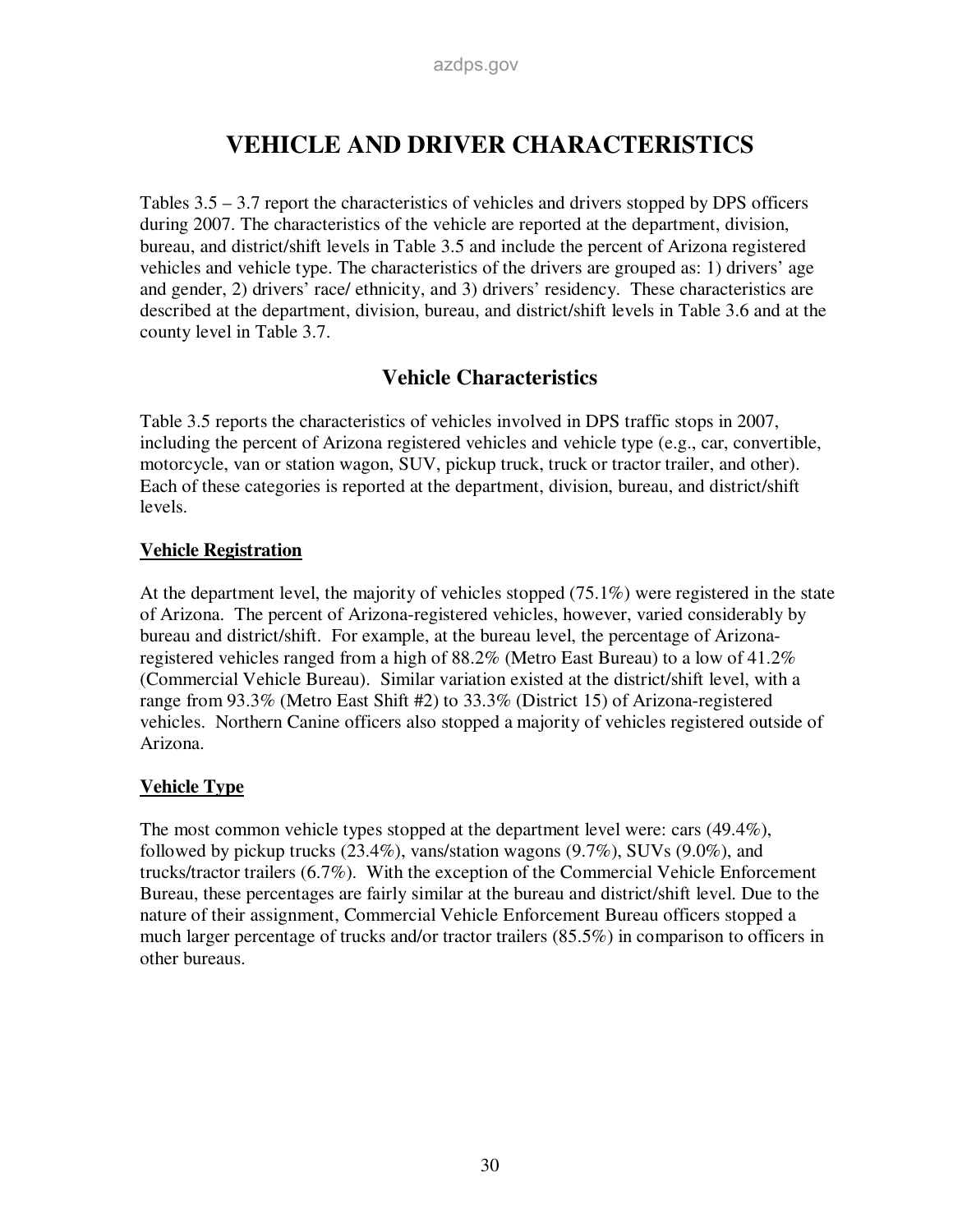|                                         |                                  |             |                     |                    | <b>Vehicle Type</b>              |                    |                             |                                      |               |
|-----------------------------------------|----------------------------------|-------------|---------------------|--------------------|----------------------------------|--------------------|-----------------------------|--------------------------------------|---------------|
|                                         | % Arizona<br><b>Registration</b> | $\%$<br>Car | $\%$<br>Convertible | $\%$<br>Motorcycle | % Van or<br><b>Station Wagon</b> | $\%$<br><b>SUV</b> | $\%$<br><b>Pickup Truck</b> | % Truck or<br><b>Tractor Trailer</b> | $\%$<br>Other |
| <b>DPS Statewide</b>                    | 75.1                             | 49.4        | 0.4                 | 1.0                | 9.7                              | 9.0                | 23.4                        | 6.7                                  | 0.3           |
| <b>Criminal Investigations Division</b> | 80.3                             | 60.0        | 0.4                 | 4.1                | 9.4                              | 5.0                | 18.0                        | 2.7                                  | 0.2           |
| <b>Highway Patrol Division</b>          | 75.0                             | 49.4        | 0.4                 | 1.0                | 9.7                              | 9.1                | 23.4                        | 6.7                                  | 0.3           |
| <b>Northern Bureau</b>                  | 64.7                             | 47.1        | 0.4                 | 0.9                | 10.6                             | 12.0               | 25.4                        | 3.2                                  | 0.3           |
| D1-Kingman                              | 50.9                             | 50.4        | 0.4                 | 1.2                | 9.6                              | 14.0               | 20.6                        | 3.4                                  | 0.4           |
| D2-Flagstaff                            | 61.4                             | 48.3        | 0.3                 | 0.4                | 12.2                             | 11.6               | 24.6                        | 2.2                                  | 0.4           |
| D3-Holbrook                             | 62.8                             | 43.5        | 0.2                 | 0.6                | 9.9                              | 13.7               | 28.4                        | 3.5                                  | 0.2           |
| D11-Globe                               | 88.1                             | 42.6        | 0.3                 | 1.4                | 13.7                             | 7.0                | 31.6                        | 3.0                                  | 0.4           |
| D12-Prescott                            | 70.6                             | 50.1        | 0.6                 | 1.3                | 9.1                              | 11.1               | 23.7                        | 3.8                                  | 0.3           |
| <b>Metro West Bureau</b>                | 86.9                             | 58.0        | 0.5                 | 1.7                | 8.4                              | 6.3                | 22.7                        | 2.2                                  | 0.3           |
| Shift #1                                | 86.0                             | 53.2        | 0.6                 | 1.9                | 9.5                              | 7.6                | 24.1                        | 2.6                                  | 0.4           |
| Shift #2                                | 85.3                             | 58.0        | 0.4                 | 1.8                | 8.0                              | 5.7                | 23.1                        | 2.5                                  | 0.3           |
| Shift #3                                | 92.2                             | 67.1        | 0.6                 | 0.8                | 7.0                              | 4.7                | 19.0                        | 0.6                                  | 0.2           |
| <b>Southern Bureau</b>                  | 78.9                             | 47.8        | 0.4                 | 0.6                | 11.2                             | 10.8               | 26.4                        | 2.5                                  | 0.3           |
| D4-Yuma                                 | 65.6                             | 48.7        | 0.5                 | 0.4                | 11.9                             | 12.3               | 23.7                        | 2.2                                  | 0.2           |
| D6-Casa Grande                          | 88.0                             | 48.6        | 0.4                 | 0.6                | 10.2                             | 11.0               | 26.2                        | 2.6                                  | 0.3           |
| D8-Tucson                               | 85.8                             | 50.0        | 0.4                 | 0.6                | 10.7                             | 9.2                | 26.6                        | 2.1                                  | 0.3           |
| D9-Sierra Vista                         | 75.9                             | 43.1        | 0.2                 | 0.7                | 12.2                             | 10.5               | 29.7                        | 3.3                                  | 0.2           |
| <b>Commercial Vehicle Bureau</b>        | 41.2                             | 6.2         | 0.0                 | 0.5                | 2.3                              | 0.9                | 3.4                         | 85.5                                 | 1.1           |
| District 15                             | 33.3                             | 9.4         | 0.1                 | 1.0                | 2.6                              | 1.7                | 4.7                         | 78.8                                 | 1.8           |
| District 16                             | 43.9                             | 4.8         | 0.0                 | 0.3                | 2.2                              | 0.6                | 2.9                         | 88.3                                 | 0.8           |
| <b>Metro East Bureau</b>                | 88.2                             | 62.8        | 0.5                 | 1.6                | 8.3                              | 4.8                | 20.3                        | 1.5                                  | 0.3           |
| Shift #1                                | 93.1                             | 57.0        | 0.6                 | 1.7                | 8.9                              | 5.8                | 23.6                        | 1.8                                  | 0.6           |
| Shift #2                                | 93.3                             | 66.0        | 0.5                 | 1.0                | 8.3                              | 2.9                | 20.8                        | 0.4                                  | 0.1           |
| Shift #3                                | 92.7                             | 68.1        | 0.6                 | 1.1                | 6.8                              | 3.9                | 18.5                        | 0.8                                  | 0.2           |
| Metro Motors                            | 92.6                             | 59.2        | 0.5                 | 3.7                | 9.4                              | 5.0                | 21.1                        | 0.8                                  | 0.2           |
| Canine                                  | 52.2                             | 57.6        | 0.0                 | 0.1                | 7.8                              | 9.9                | 17.1                        | 6.9                                  | 0.6           |
| Canine North                            | 13.4                             | 50.5        | 0.0                 | 0.2                | 8.8                              | 13.7               | 16.0                        | 9.8                                  | 0.9           |
| Canine Central & South                  | 73.6                             | 61.5        | 0.1                 | 0.1                | 7.2                              | 7.8                | 17.7                        | 5.3                                  | 0.4           |

**Table 3.5: Vehicle Characteristics of 2007 Traffic Stops – Statewide, Divisions, Bureaus, & Districts/Shifts**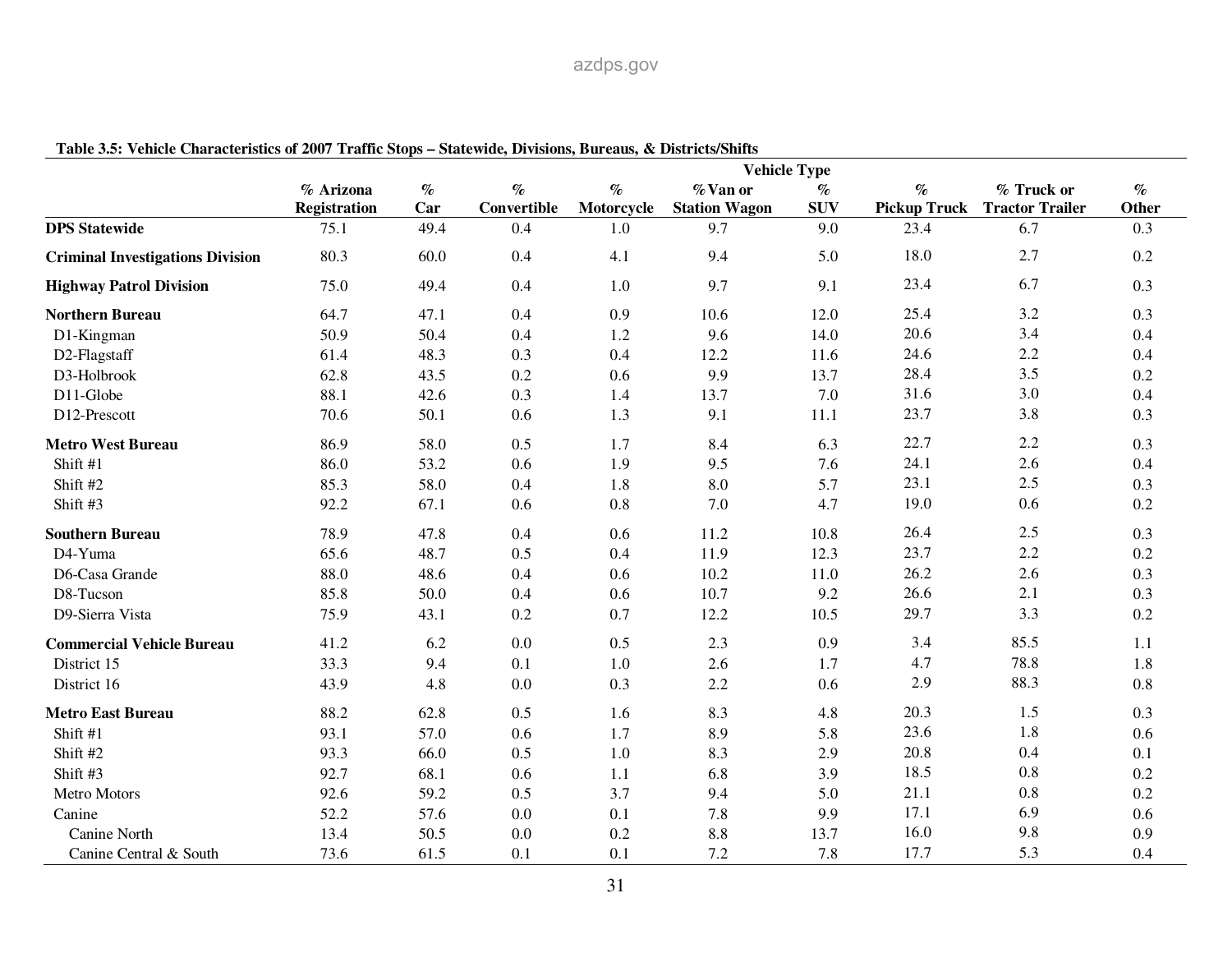## **Driver Characteristics**

Tables 3.6 – 3.7 report the characteristics of drivers stopped by DPS officers in 2007, including their average age, percent male, percent racial/ethnic groups (e.g., White, Black, Hispanic, Native American, Asian, Middle Eastern, and other), percent undocumented alien, percent motorists that reside in Arizona, and percent of motorists stopped in the county in which they reside. Table 3.6 reports this information at the department, division, bureau, and district/shift levels, while Table 3.7 presents these percentages for each of the 15 counties in Arizona.

### **Drivers' Age & Gender**

The average age of drivers and the percent of drivers who were male are reported at the department, division, bureau, and district/shift level in Table 3.6 and at the county level in Table 3.7. At the department level, the average age of drivers stopped was 36.6 years, which is similar to the individual averages at the bureau, and district/shift levels (see Table 3.6). Of note, the average age of drivers stopped by the Commercial Vehicle Enforcement Bureau (42.8 years) is older compared to other bureau averages; whereas drivers stopped in the Metro West and East Bureaus tended to be somewhat younger (34.9 and 33.8 years, respectively) compared to the department and other bureau averages. The average age of stopped drivers also varied by county (see Table 3.7), with a high of 42.4 years in Gila County, and a low of 34.8 years in Maricopa County. These age differences are likely based on traffic patterns and DPS assignments.

Also shown in Table 3.6, across the department, 71.2% of the stopped drivers were male; likewise, males were more likely than females to be stopped at all levels within the department, particularly within the Commercial Vehicle Enforcement Bureau. The percent male also varied at the county level (see Table 3.7), from a high of 75.2% of drivers stopped in Mohave County to a low of 66.6% of drivers stopped in Graham County.

### **Drivers' Race & Ethnicity**

DPS officers also recorded the racial/ethnic background of drivers. Officers visually determined the racial and ethnic composition of the drivers and these determinations were based solely on officers' perceptions. No drivers were asked for their racial or ethnic category. The reliability and validity of citizens' race involves two related concerns for data collected by the police. First, police may be reluctant to indicate drivers' race or may simply report that information inaccurately. Second, officers may "disengage," or initiate fewer traffic stops overall. Unfortunately, the validity of data collected by police officers often cannot be directly assessed.

The racial and ethnic descriptions of drivers stopped by officers are reported at the department, division, bureau, and district/shift levels in Table 3.6 and at the county level in Table 3.7. Officers recorded their perceptions of drivers' race/ethnicity in one of seven categories, with the percentage across the department indicated in parentheses: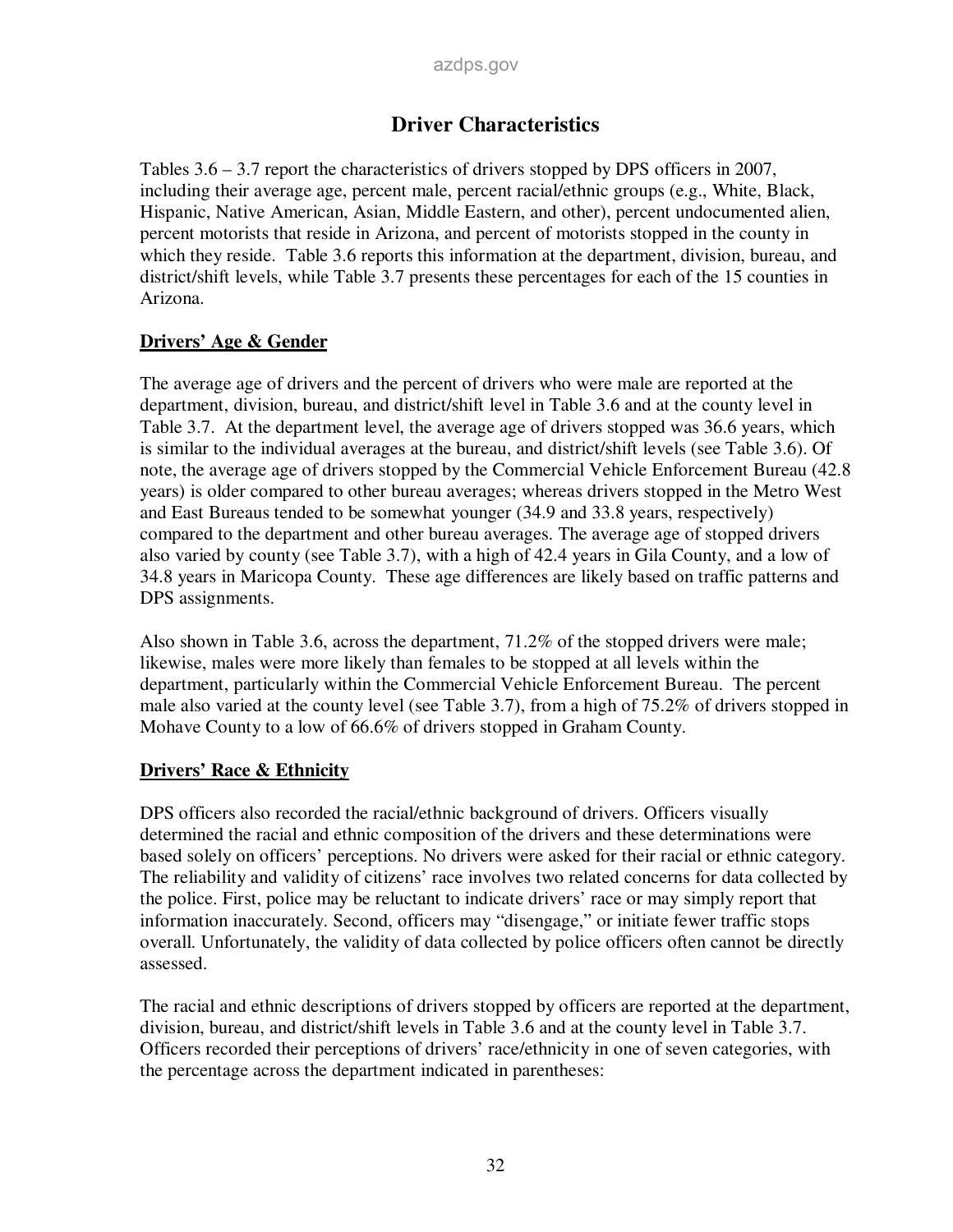- White  $(61.3\%)$
- Hispanic  $(25.4\%)$
- Native American (5.2%)
- Black  $(4.8\%)$
- Asian  $(1.8\%)$
- Middle Eastern  $(1.0\%)$
- Other/Unknown race/ethnicity (0.5%)

It should be noted that some variation in the racial and ethnic background of drivers stopped across division, bureau, and district/shift levels is to be expected due to differences in the demographic makeup of residents and travelers, as well as differences in traffic flow patterns in these locations. As shown in Table 3.6, variations in the racial/ethnic background of stopped drivers at the division, bureau and district/shift levels are evident. For example, at the division level, Criminal Investigations Division officers stop higher percentages of Hispanic and Black drivers compared to Highway Patrol Division officers. At the bureau level, the Northern Bureau reported the highest percentage of White drivers stopped (68.1%), while officers in the Commercial Vehicle Bureau stopped the lowest percent of White drivers (51.3%). Differences in racial composition of drivers stopped across bureaus are also pronounced for Hispanic, Native American, and Black drivers. For example, the largest percentages of Hispanic drivers were stopped in the Southern and Commercial Vehicle Bureaus (36.3 and 38.3%, respectively), while the lowest percent was in the Northern Bureau (11.9%). Native Americans accounted for 13.2% of drivers stopped in the Northern Bureau, but their percentage of drivers stopped in each of the other bureaus was 1.6% or smaller. Black drivers accounted for 7.2% of drivers stopped in the Metro East Bureau, compared to 2.9% of drivers in the Northern Bureau. The percentages of Asian, Middle Eastern, and other drivers stopped were extremely low across all organizational units.

As shown in Table 3.6, variations at the district/shift level in percentages of racial/ethnic groups stopped were also evident. The percentage of White drivers stopped at the district/shift level varied from a high of 79.6% in District 11 (Globe) to a low of 42.0% in the Canine District. The percentages of motorists stopped recorded as Hispanic varied from 44.7% of the stops in the Canine District, to only 10.1% of stops in District 2 (Flagstaff). Officers in District 16 (44.5%) also stopped a significantly higher percentage of Hispanic drivers. Percentages of drivers recorded as Native Americans varied from a high of 25.9% in District 3 (Holbrook), to a low of 0.3% in District 16. Finally, Black drivers represented 9.2% of stops by the Metro West Shift and 8.0% of stops by Metro East Shift 3, but only 1.7% of stops in District 11 (Globe).

Table 3.7 demonstrates these variations at the county level. The percentages of motorists recorded as Whites and Hispanics vary most dramatically. Specifically, the percentage of motorists stopped recorded as White ranged from a high of 78.7% in Gila County to a low of 18.8 in Santa Cruz County. Likewise, the percentage of motorists recorded as Hispanic varied from a high of 78.9% in Santa Cruz County, to a low of 9.0% in Apache County. Variation is also evident in the percentages of drivers recorded as Native American and Black, although to a lesser degree. Of note, Apache County, Navajo County, and Coconino County all have considerably higher percentages of Native Americans compared to other counties, while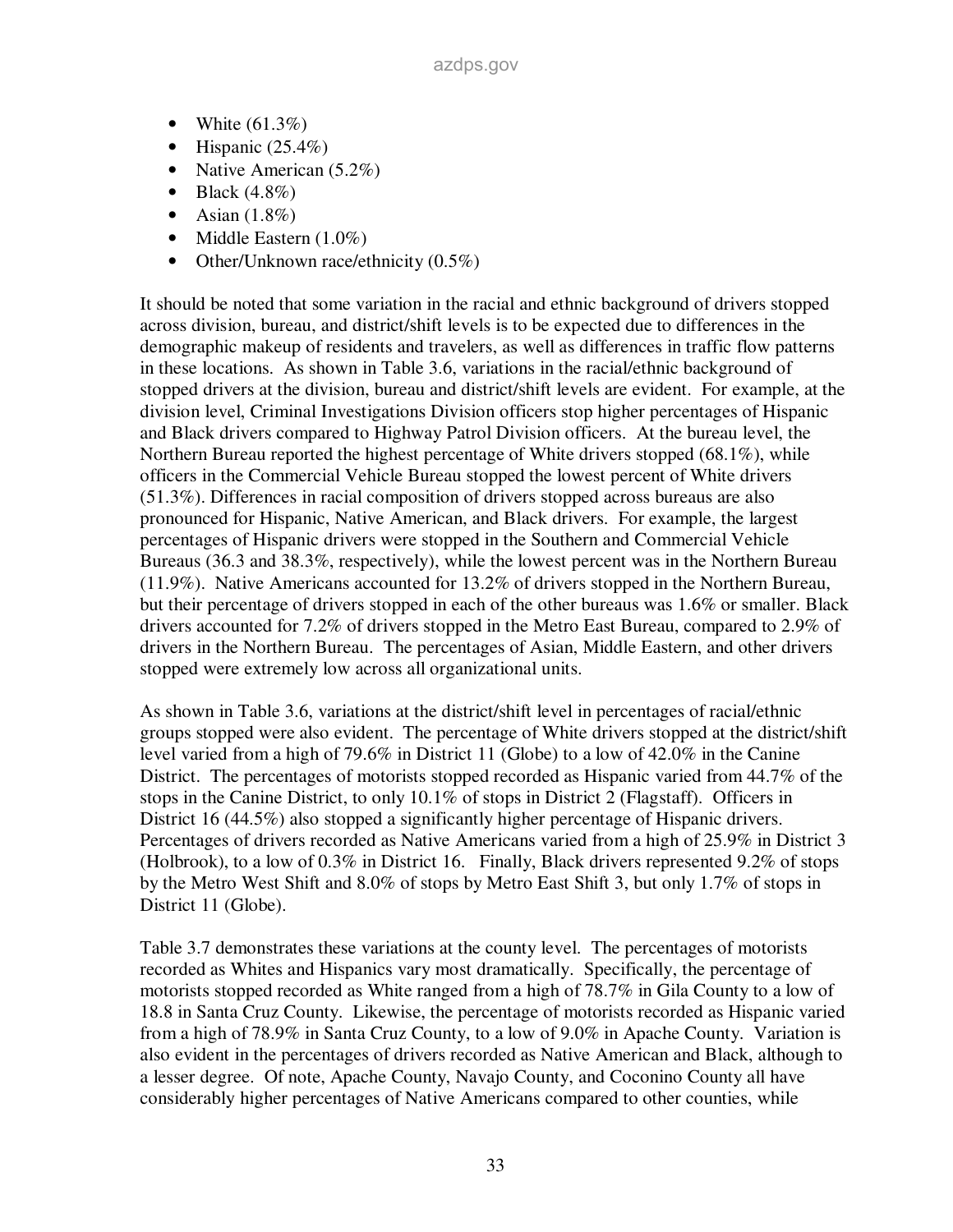Maricopa County had the highest percentages of stopped drivers recorded as Black (7.0%). The percentages of Asian, Middle Eastern, and other drivers stopped are extremely low across all Arizona counties. *It is important to note that the differences in the percentages of racial / ethnic groups stopped across counties do not necessarily indicate that DPS officers make stopping decisions based on race / ethnicity. These variations in stopping patterns may likely reflect differences in residential and driving patterns.* 

### **Undocumented Alien Status**

Tables 3.6 – 3.7 also report the percent of drivers stopped who officers indicated were of undocumented alien status. As shown in Table 3.6, DPS officers indicated that 0.6% of drivers stopped department-wide were undocumented aliens. At the bureau level, the highest percentage of undocumented aliens was stopped in the Metro East Bureau (1.3%), while the lowest percent was 0.1% in the Commercial Vehicle Bureau. At the district/shift level, Metro West Shift #3 (1.6%), Metro Motors (1.4%), and the Canine District (3.1%) all stopped larger percentages of undocumented aliens. As shown in Table 3.7, the percentage of drivers stopped who were undocumented aliens ranged from a low of 0.0% in Graham, Greenlee, and Yuma counties to a high of 0.9% in Maricopa and Mohave counties.

It is important to remember that, for the 2007 data collection period, the data field regarding undocumented aliens applied only to the driver. Therefore, this information falls short of indicating whether any passengers in the vehicle are considered by officers as being undocumented aliens. That is, situations where a legal-resident driver is transporting illegal aliens would not be captured using this method. As described in Section 1, however, one of the revisions included in the redesigned electronic data collection form now in use for 2008 data collection is an undocumented alien data field that does account for undocumented passengers. In addition, during the focus group session with DPS officers and sergeants, participants' comments suggested that the use of this data field is not uniform across the department. Many officers indicated they thought they had to choose between a racial category and the UDA data field. Therefore, it is possible that this data field is underutilized on the form even for drivers suspected to be undocumented aliens. The redesigned data collection form should allow for a more accurate representation of the frequency with which undocumented aliens are encountered by DPS officers.

### **Drivers' Residency**

Finally, Tables 3.6 – 3.7 report drivers' residency based on reported residential zip codes. For every traffic stop, drivers' zip codes were recorded to determine the percentage of stops that occurred in locations (i.e., state and county) where the drivers actually resided. This is important information to collect because benchmarks based on Census data assume that the driving population is similar to the residential population of an area. As shown in Tables 3.6 – 3.7, however, this is an inaccurate assumption for these data. Specifically, at the department level, approximately 30% of drivers stopped statewide did not reside in the state of Arizona, and over 60% of drivers stopped did not reside in the county in which they were stopped.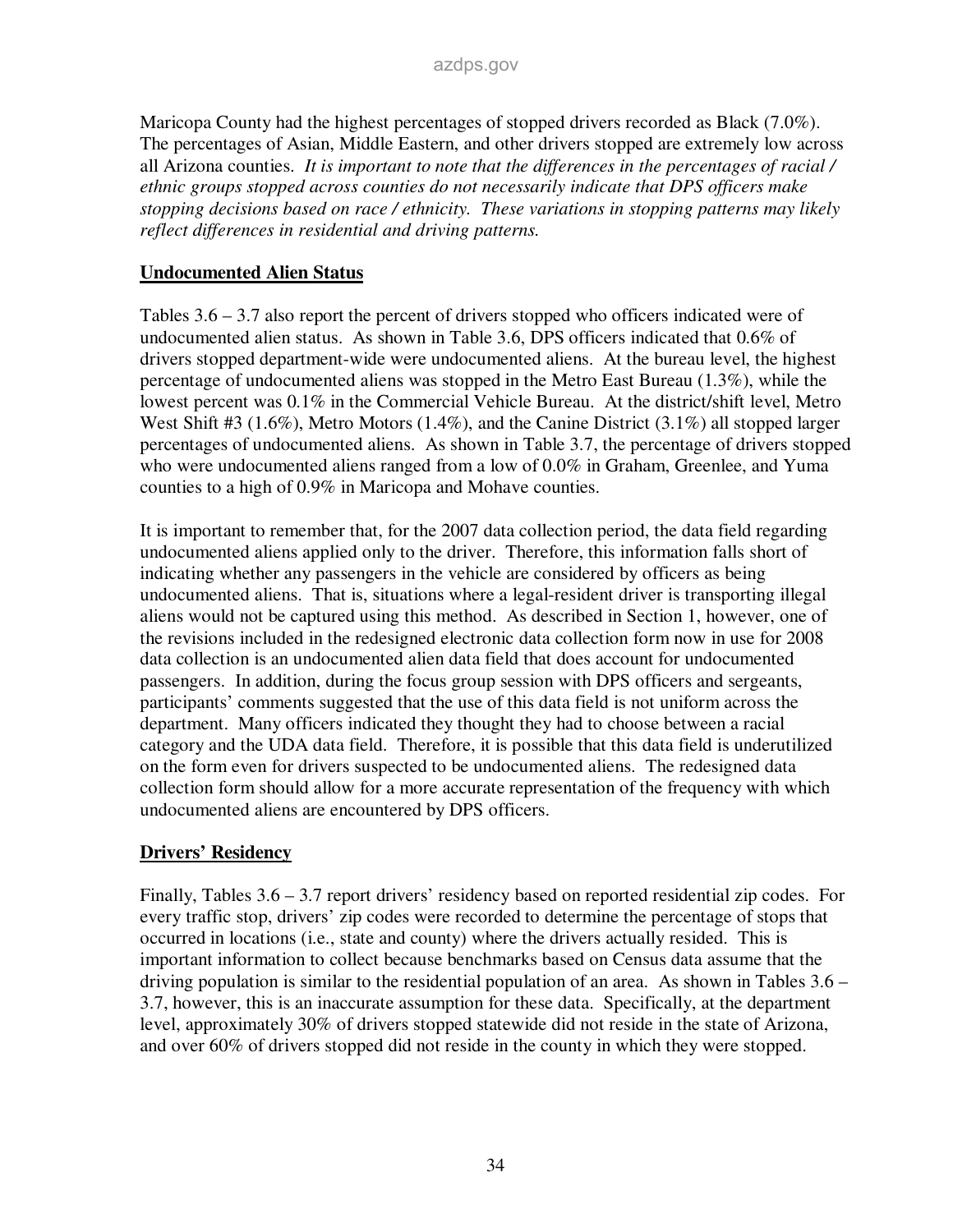The department averages of in-state (i.e., drivers who live in Arizona) and in-county residents (i.e., drivers stopped in the county in which they reside) are 72.2% and 39.9%, respectively. However, when examined at the division, bureau, and district/shift levels, it is obvious that the percentages of out-of-state residents stopped by DPS officers varied dramatically by location and assignment (see Table 3.6). For example, officers assigned to the Criminal Investigations Division stopped 76.8% Arizona residents, compared to 72.1% by officers in the Highway Patrol Division. Furthermore, Criminal Investigations Division officers are considerably less likely to stop in-county residents (10.9%) than Highway Patrol Division officers (40.0%).

Similar variation was evident at the bureau level. Officers working in Metro West and East Bureaus were more likely to stop in-state residents (86.1% and 87.0%, respectively). Of the drivers stopped by officers assigned to the Commercial Vehicle Enforcement Bureau, only 31.3% were Arizona residents. Of the geographic bureaus (i.e., excluding Commercial Vehicles), the Northern Bureau stopped the lowest percentage of Arizona residents (61.5%). Similarly, Metro West and East officers were the most likely to stop in-county residents (68.1 and 64.9%, respectively). Due to the nature of their assignment, Commercial Vehicle Enforcement Bureau officers were least likely to stop drivers in counties in which they are residents (13.6%).

At the district/shift levels, more dramatic differences in the percentages of non-residents stopped were reported. For example, the highest percentage of in-state drivers stopped at the district/shift level was in Metro East Shift #2 (93.3%), while the lowest percentage of in-state drivers was stopped in District 15 (28.8%). For the Canine squads, Canine officers in the Central and South were considerably more likely to stop Arizona residents (64.5%) compared to Canine officers in the North (only 15.5%). Similar differences exist for the percentages of drivers stopped in their county of residency. For example, officers assigned to Districts 15 and 16, as well as Canine officers, stop less than 15% in-county residents. Conversely, over 60% of drivers stopped by officers assigned to Metro West and East shifts are residents of the county in which the stop occurred.

Finally, Table 3.7 shows that variation in driver residency is also evident at the county level. Specifically, 84.2% of drivers stopped in Maricopa County were residents of Arizona, compared to 43.2% of drivers stopped in Mohave County. The differences in percentages of in-county residents were even more dramatic. For example, 74.8% of drivers stopped in Maricopa County were county residents, compared to only 3.7% of drivers stopped in La Paz County.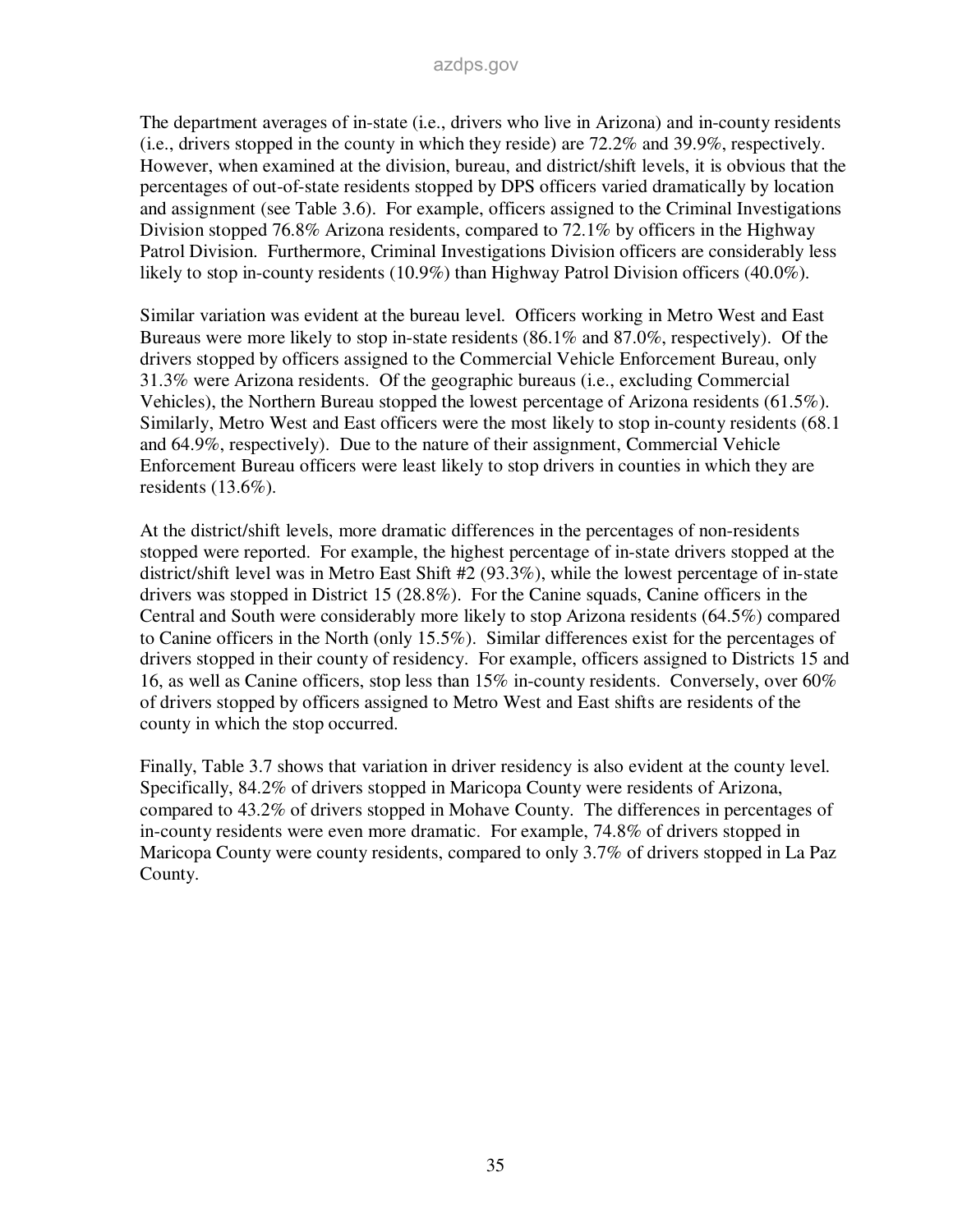| Table 5.0. Chizen Characteristics of 2007 Trainc Stops – Statewitte, Dryision, Dureaus, & Districts/Shirts | Ave.               | $\%$        | $\%$  | $\%$ | $\%$                | $\%$         | $\%$  | $\mathcal{O}_0$ | $\overline{\mathcal{C}}$ | $\%$       | $%$ AZ          | % County |
|------------------------------------------------------------------------------------------------------------|--------------------|-------------|-------|------|---------------------|--------------|-------|-----------------|--------------------------|------------|-----------------|----------|
|                                                                                                            | <b>Citizen Age</b> | <b>Male</b> | White |      | Hispanic Native Am. | <b>Black</b> | Asian | Mid. East.      | Other                    | <b>UDA</b> | <b>Resident</b> | resident |
| <b>DPS</b> Statewide                                                                                       | 36.6               | 71.2        | 61.3  | 25.4 | 5.2                 | 4.8          | 1.8   | 1.0             | 0.5                      | 0.6        | 72.2            | 39.9     |
| <b>Crim. Invest. Division</b>                                                                              | 31.7               | 78.3        | 43.3  | 43.9 | 3.7                 | 7.0          | 0.9   | 0.6             | 0.7                      | 0.9        | 76.8            | 10.9     |
| <b>Highway Patrol Division</b>                                                                             | 36.6               | 71.1        | 61.4  | 25.3 | 5.2                 | 4.8          | 1.8   | $1.0\,$         | 0.5                      | 0.6        | 72.1            | 40.0     |
| <b>Northern Bureau</b>                                                                                     | 39.6               | 70.5        | 68.1  | 11.9 | 13.2                | 2.9          | 2.2   | 1.2             | 0.5                      | 0.5        | 61.5            | 24.7     |
| D1-Kingman                                                                                                 | 40.2               | 73.1        | 74.1  | 15.3 | 1.5                 | 4.0          | 3.1   | 1.6             | 0.3                      | 0.9        | 48.7            | 12.8     |
| D2-Flagstaff                                                                                               | 38.4               | 70.0        | 59.2  | 10.1 | 22.5                | 2.6          | 3.1   | 1.5             | 1.0                      | 0.2        | 56.8            | 27.0     |
| D3-Holbrook                                                                                                | 40.2               | 68.6        | 58.4  | 10.7 | 25.9                | 2.7          | 1.3   | 0.7             | 0.3                      | 0.3        | 60.5            | 24.0     |
| D11-Globe                                                                                                  | 41.4               | 72.1        | 79.6  | 10.3 | 6.7                 | 1.7          | 0.7   | 0.6             | 0.4                      | 0.2        | 85.0            | 31.2     |
| D12-Prescott                                                                                               | 38.4               | 69.9        | 76.8  | 12.9 | 3.1                 | 2.8          | 2.4   | 1.4             | 0.6                      | 0.8        | 66.6            | 31.7     |
| <b>Metro West Bureau</b>                                                                                   | 35.2               | 70.4        | 60.8  | 27.7 | 0.9                 | 7.2          | 1.9   | 0.9             | 0.5                      | 1.0        | 86.1            | 68.1     |
| Shift #1                                                                                                   | 36.2               | 69.3        | 64.9  | 24.9 | 0.8                 | 6.2          | 1.8   | $0.8\,$         | 0.5                      | 1.0        | 85.5            | 64.5     |
| Shift #2                                                                                                   | 35.4               | 71.1        | 59.9  | 28.6 | 0.9                 | 7.2          | 1.8   | 1.0             | 0.6                      | 0.6        | 84.6            | 67.5     |
| Shift #3                                                                                                   | 32.9               | 71.0        | 54.7  | 31.4 | 1.1                 | 9.2          | 2.2   | $1.0\,$         | 0.3                      | 1.6        | 90.7            | 76.8     |
| <b>Southern Bureau</b>                                                                                     | 37.7               | 69.0        | 55.5  | 36.3 | 1.6                 | 4.2          | 1.3   | 0.7             | 0.4                      | 0.3        | 75.7            | 34.8     |
| D4-Yuma                                                                                                    | 37.6               | 69.7        | 54.0  | 37.4 | 1.0                 | 4.4          | 2.0   | 1.0             | 0.3                      | 0.2        | 64.1            | 29.0     |
| D6-Casa Grande                                                                                             | 37.9               | 69.1        | 59.3  | 30.8 | 3.0                 | 4.6          | 1.3   | 0.7             | 0.4                      | 0.6        | 84.0            | 24.1     |
| D8-Tucson                                                                                                  | 37.6               | 68.6        | 51.1  | 42.0 | 1.1                 | 3.7          | 1.1   | 0.6             | 0.5                      | 0.3        | 81.5            | 50.8     |
| D9-Sierra Vista                                                                                            | 37.8               | 68.8        | 58.4  | 34.5 | 1.4                 | 4.0          | 0.9   | 0.5             | 0.3                      | 0.2        | 72.7            | 34.6     |
| <b>Comm. Vehicle Bureau</b>                                                                                | 42.8               | 93.7        | 51.3  | 38.3 | 0.5                 | 5.3          | 1.9   | 2.0             | 0.7                      | 0.1        | 31.3            | 13.6     |
| District 15                                                                                                | 43.2               | 91.0        | 63.8  | 21.0 | 0.9                 | 6.3          | 3.7   | 3.8             | 0.5                      | 0.1        | 28.8            | 10.9     |
| District 16                                                                                                | 42.6               | 94.8        | 46.9  | 44.5 | 0.3                 | 5.0          | 1.2   | 1.3             | 0.7                      | 0.0        | 32.0            | 14.5     |
| <b>Metro East Bureau</b>                                                                                   | 33.8               | 70.2        | 63.1  | 24.3 | 1.4                 | 7.5          | 1.8   | 1.2             | 0.7                      | 1.3        | 87.0            | 64.9     |
| Shift #1                                                                                                   | 35.1               | 67.9        | 70.3  | 19.7 | 1.0                 | 6.2          | 1.4   | 1.1             | 0.3                      | 1.2        | 92.7            | 73.4     |
| Shift #2                                                                                                   | 33.4               | 68.6        | 67.2  | 20.7 | 1.4                 | 7.4          | 1.9   | 1.2             | 0.3                      | 1.2        | 93.3            | 71.9     |
| Shift #3                                                                                                   | 32.2               | 68.8        | 64.8  | 21.0 | 2.0                 | 8.0          | 2.5   | 1.2             | 0.5                      | 0.3        | 91.8            | 70.4     |
| Metro Motors                                                                                               | 33.5               | 70.4        | 62.7  | 24.2 | 1.0                 | 7.8          | 1.5   | 1.1             | 1.6                      | 1.4        | 91.1            | 71.8     |
| Canine                                                                                                     | 36.4               | 79.3        | 42.0  | 44.7 | 1.9                 | 7.9          | 1.4   | 1.2             | 0.9                      | 3.1        | 47.0            | 13.4     |
| Canine North                                                                                               | 37.0               | 80.6        | 56.4  | 25.4 | 1.5                 | 11.7         | 1.8   | 2.0             | 1.2                      | 3.8        | 15.5            | 3.5      |
| Canine Central & South                                                                                     | 34.5               | 78.5        | 34.1  | 55.3 | 2.2                 | 5.9          | 1.1   | 0.8             | 0.7                      | 2.7        | 64.5            | 18.9     |

**Table 3.6: Citizen Characteristics of 2007 Traffic Stops – Statewide, Division, Bureaus, & Districts/Shifts**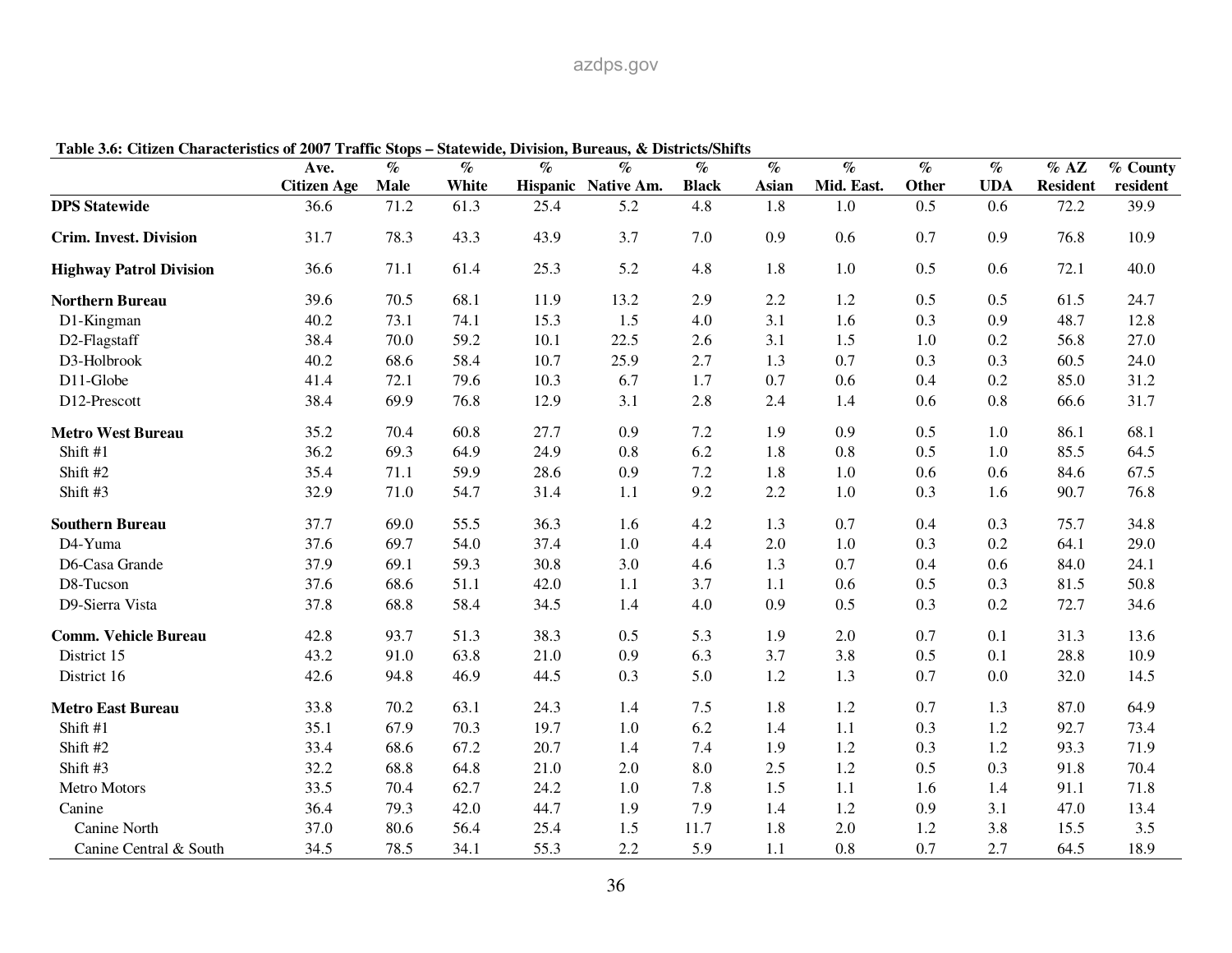| Table 3.7. Cluzen Characteristics of 2007 Trainc Stops – County | Total #  | Average | $\%$        | $\%$  | $\%$            | $\%$       | $\%$         | $\%$  | $\%$       | $\%$  | $\%$       | $%$ AZ          | % County |
|-----------------------------------------------------------------|----------|---------|-------------|-------|-----------------|------------|--------------|-------|------------|-------|------------|-----------------|----------|
|                                                                 | of Stops | Age     | <b>Male</b> | White | <b>Hispanic</b> | Native Am. | <b>Black</b> | Asian | Mid. East. | Other | <b>UDA</b> | <b>Resident</b> | resident |
| Arizona                                                         | 485,183  | 36.6    | 71.2        | 61.3  | 25.4            | 5.2        | 4.8          | 1.8   | 1.0        | 0.5   | 0.6        | 72.2            | 39.9     |
| Apache                                                          | 17,784   | 41.0    | 70.0        | 56.3  | 9.0             | 30.4       | 2.1          | 1.2   | $0.8\,$    | 0.2   | 0.1        | 58.6            | 24.7     |
| Cochise                                                         | 27.357   | 38.4    | 70.6        | 55.7  | 36.2            | $0.8\,$    | 4.9          | 1.2   | 0.7        | 0.5   | 0.2        | 67.8            | 35.3     |
| Coconino                                                        | 36,110   | 39.0    | 71.6        | 61.0  | 11.0            | 19.2       | 3.1          | 3.1   | 1.6        | 1.0   | 0.3        | 51.0            | 25.2     |
| Gila                                                            | 12,868   | 42.4    | 73.3        | 78.7  | 10.8            | 7.4        | 1.6          | 0.5   | 0.5        | 0.3   | 0.2        | 81.1            | 20.5     |
| Graham                                                          | 3,051    | 36.1    | 66.6        | 63.7  | 24.7            | 8.6        | 2.1          | 0.4   | 0.5        | 0.0   | 0.0        | 80.5            | 41.5     |
| <b>Greenlee</b>                                                 | 2,475    | 38.0    | 74.4        | 62.7  | 32.0            | $2.5$      | 2.2          | 0.2   | 0.3        | 0.0   | $0.0\,$    | 70.0            | 29.3     |
| La Paz                                                          | 17,847   | 39.7    | 73.4        | 65.0  | 25.2            | 1.1        | 4.6          | 2.4   | 1.1        | 0.5   | 0.4        | 52.6            | 4.4      |
| Maricopa                                                        | 133,119  | 34.8    | 70.6        | 63.4  | 25.0            | 1.3        | 7.0          | 1.8   | 1.0        | 0.6   | 0.9        | 87.0            | 77.4     |
| <b>Mohave</b>                                                   | 25,691   | 39.8    | 75.2        | 70.2  | 16.9            | 1.5        | 5.1          | 3.7   | $2.2\,$    | 0.4   | 0.9        | 43.3            | 15.7     |
| <b>Navajo</b>                                                   | 22,092   | 39.6    | 69.6        | 61.0  | 12.8            | 19.4       | 3.8          | 1.5   | 1.0        | 0.4   | 0.7        | 58.4            | 25.4     |
| Pima                                                            | 38,167   | 38.0    | 71.3        | 54.3  | 38.2            | 1.3        | 3.8          | 1.1   | 0.6        | 0.6   | 0.5        | 78.7            | 55.1     |
| Pinal                                                           | 42,941   | 38.2    | 71.0        | 57.9  | 31.9            | $2.8\,$    | 4.9          | 1.3   | $0.8\,$    | 0.4   | 0.7        | 79.4            | 22.6     |
| <b>Santa Cruz</b>                                               | 4,360    | 38.7    | 73.0        | 18.8  | 78.9            | 0.1        | 1.0          | 0.5   | 0.6        | 0.1   | 0.1        | 70.5            | 44.6     |
| Yavapai                                                         | 35,993   | 38.7    | 71.6        | 74.3  | 14.7            | 2.8        | 3.5          | 2.7   | 1.5        | 0.6   | 0.7        | 63.6            | 29.4     |
| Yuma                                                            | 22,277   | 37.3    | 68.9        | 52.0  | 40.9            | 0.5        | 3.9          | 1.6   | $1.0\,$    | 0.1   | 0.0        | 66.7            | 39.6     |

**Table 3.7: Citizen Characteristics of 2007 Traffic Stops – County**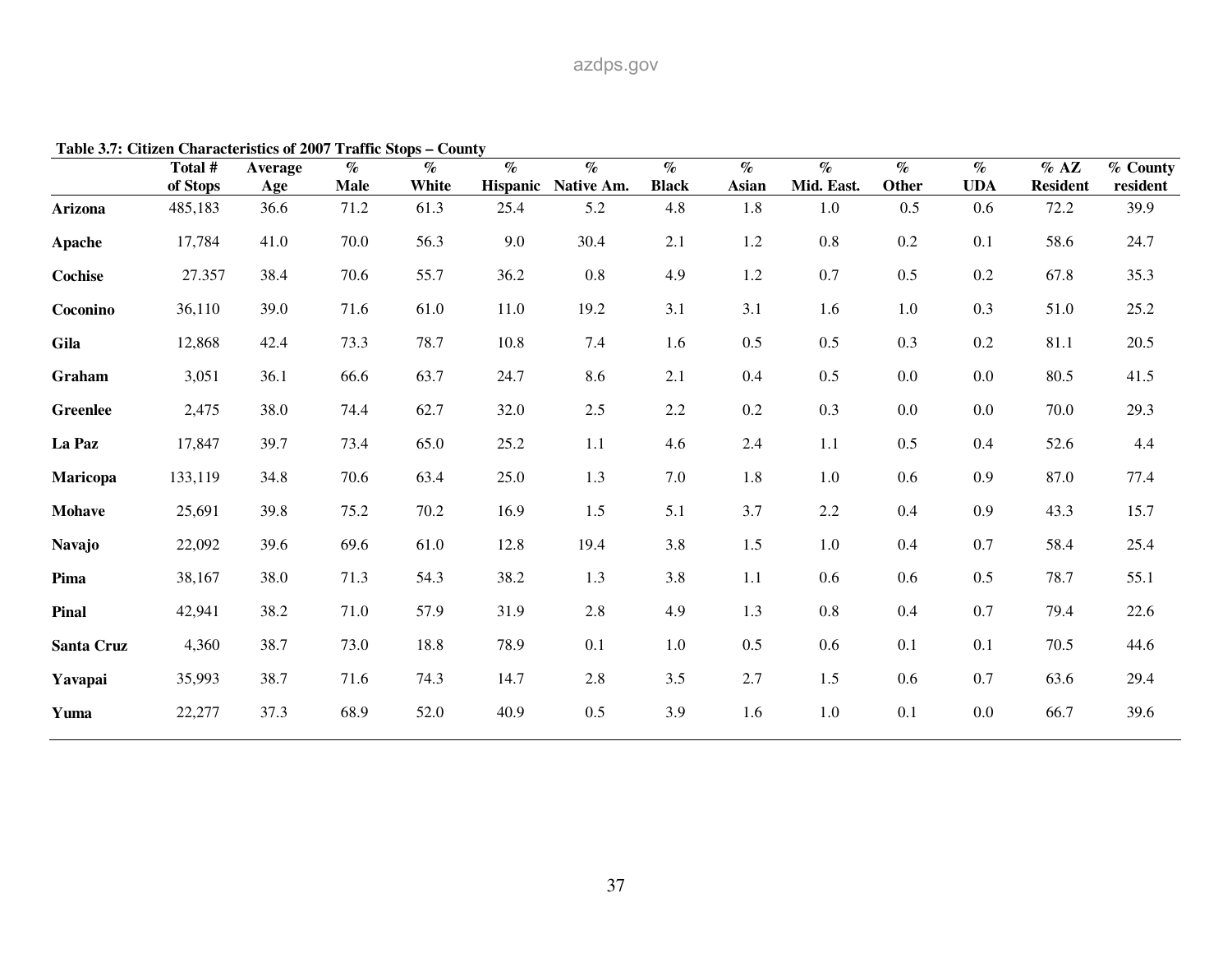# **SECTION SUMMARY**

Section 3 described the characteristics of traffic stops and stopped drivers at the department, division, bureau, and district/shift levels based on data collected from January 1, 2007 through December 31, 2007. The trends in these descriptive findings are summarized below.

- At the department level, 485,183 traffic stops were conducted in 2007. The majority of these stops had the following characteristics:
	- Conducted by Highway Patrol Division officers (99%)
	- Occurred on a weekday (73.9%)
	- Occurred during the daytime (67.2%)
	- Lasted between 0-20 minutes (0-10 minutes 20.1%; 11-20 minutes  $65.1\%$ )
	- May accounted for the largest percentage of traffic stops  $(9.3\%)$ ; overall, stop activity at the department level was fairly consistent across months, with a difference of only 1.5% between the busiest and slowest months
	- Trends were generally consistent across divisions, bureaus, and districts/shifts
- At the department level, the most frequent reasons for the stop included:
	- Moving violations (66.4%)
	- Equipment violations (19.6%)
	- Non-moving violations  $(11.9\%)$
- **•** Department-wide, DPS officers stopped vehicles and drivers with the following characteristics:
	- Vehicles:
		- o Arizona-registered vehicle (75.1%)
		- o Types of vehicles: cars (49.4%), pickup trucks (23.4%), vans/station wagons  $(9.7\%)$ , SUVs  $(9.0\%)$ , and trucks/tractor trailers  $(6.7\%)$ 
			- As expected, Commercial Vehicle Enforcement Bureau officers stopped a much larger percentage of trucks and/or tractor trailers (85.5%) compared to officers in other bureaus
	- Drivers:
		- o Average age of 36.6 years
		- o 71.2% male
		- o White (61.3%), Hispanic (25.4%), Native American (5.2%), Black (4.8%), Asian (1.8%), Middle Eastern (1.0%), Other/unknown (0.5%)
		- o 0.6% Undocumented alien status
		- o 72.2% Arizona resident
		- o 39.9% County resident
- Drivers' characteristics, particularly race and residency, varied considerably by bureau, district/shift, and county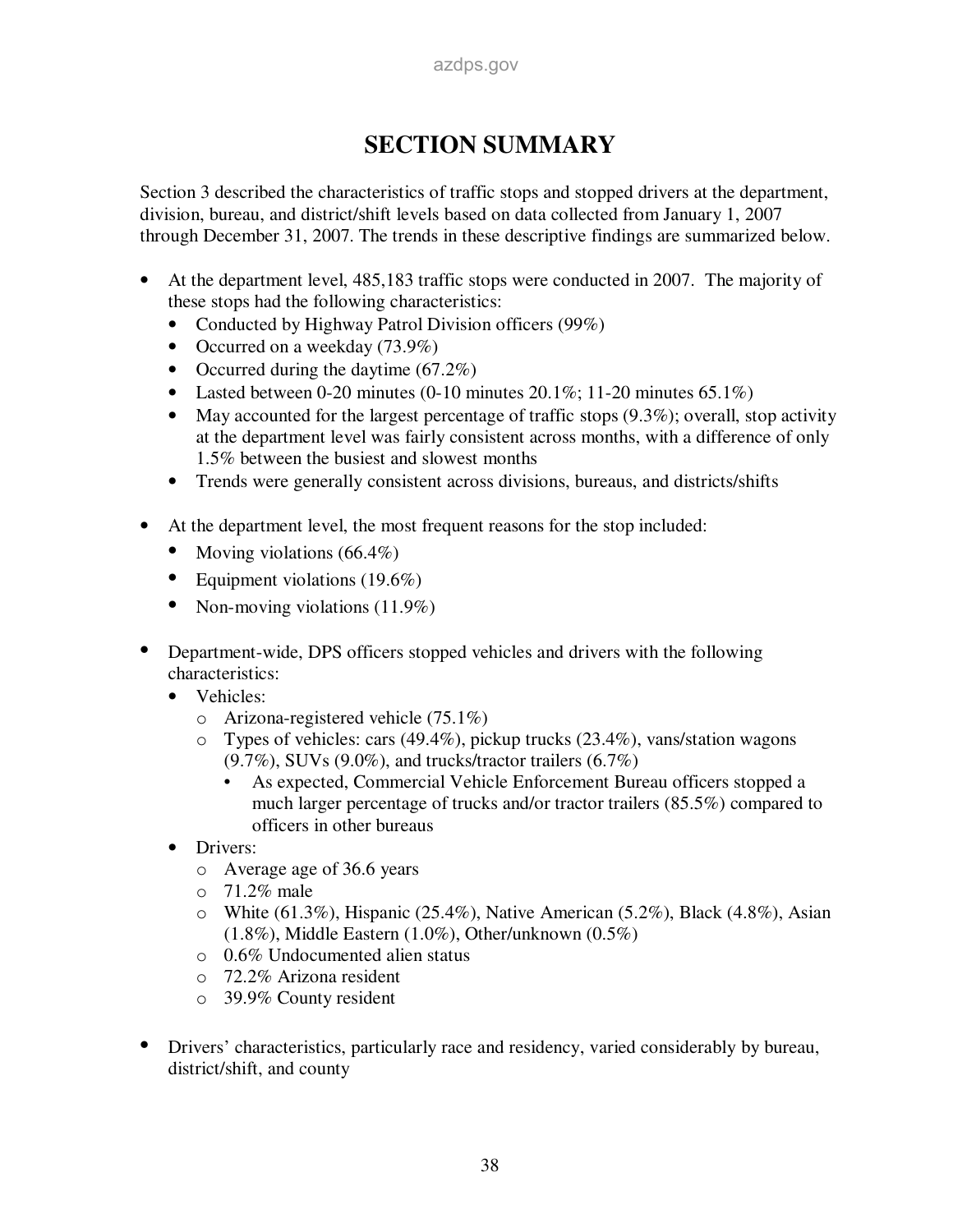- o The variation in residency of drivers stopped indicates that it is inappropriate to assume residential populations are similar to driving populations – i.e., Census data are not appropriate comparisons for benchmark analyses
- o Some variation in the racial and ethnic background of drivers stopped across bureaus, districts/shifts, and counties is to be expected due to differences in the demographic makeup of residents and travelers, along with differences in traffic flow patterns in these locations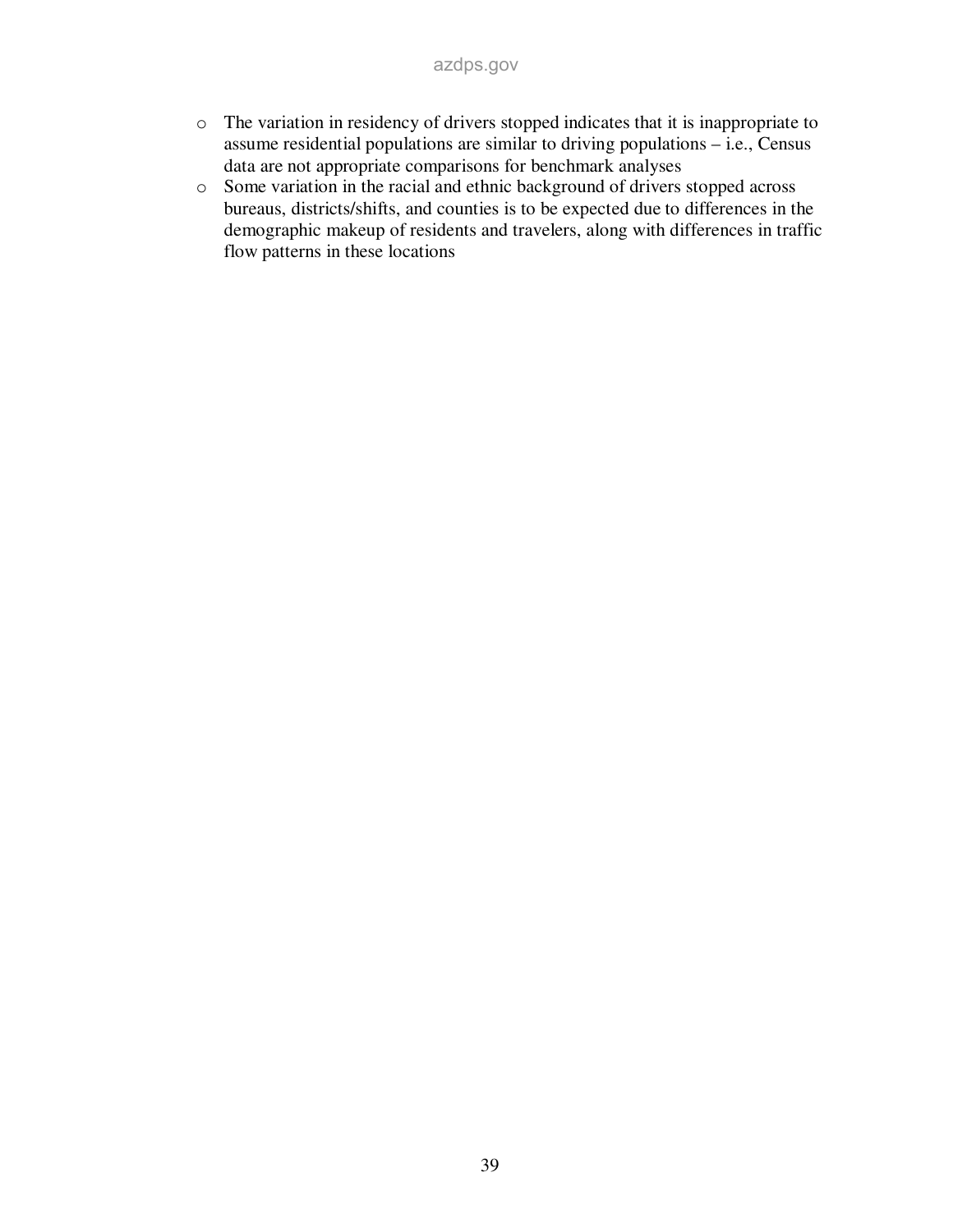# **4. ANALYSES OF TRAFFIC STOP OUTCOMES**

azdps.gov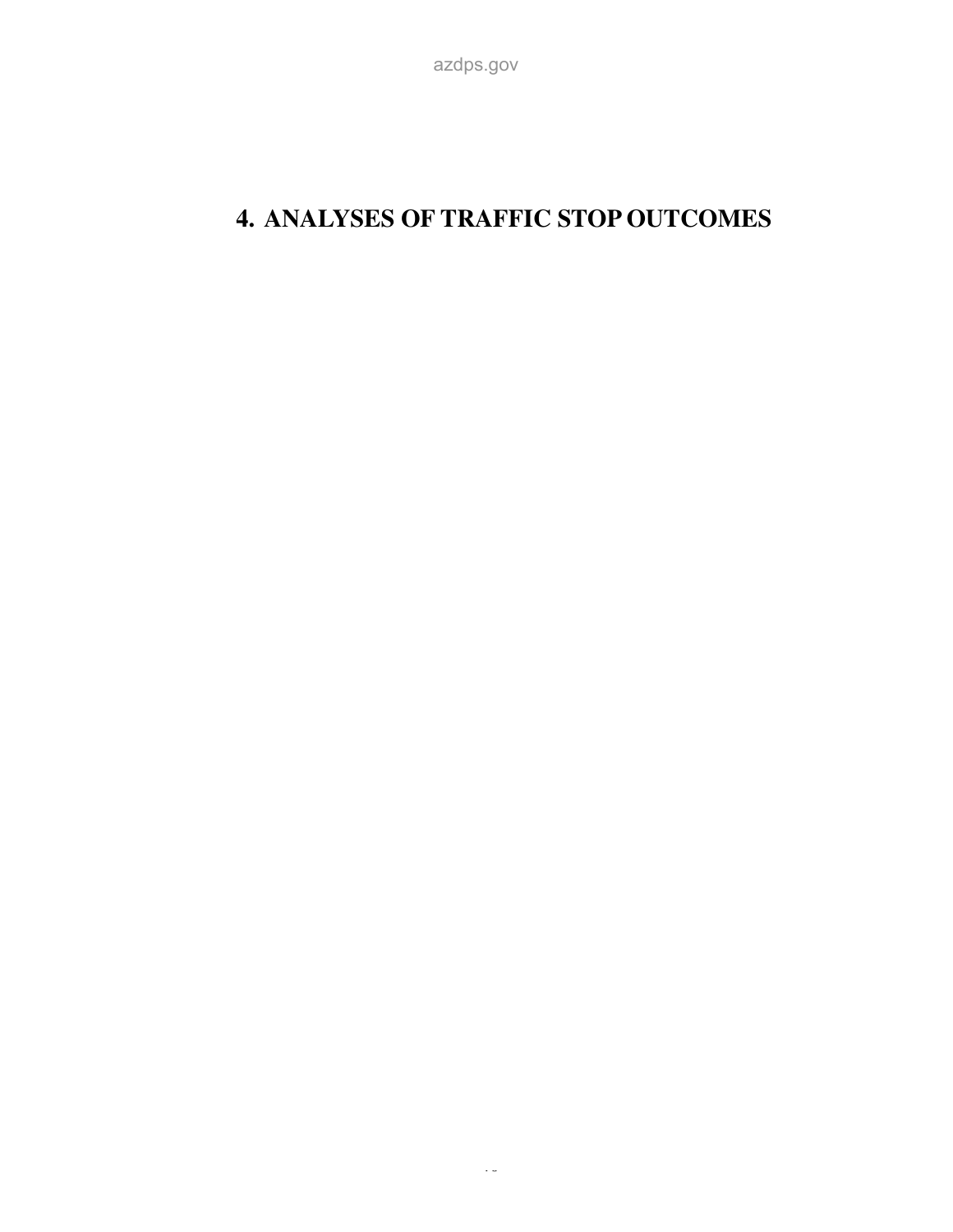## **OVERVIEW**

In this section, differences in post-stop outcomes (e.g., warnings, citations, arrests, and searches) are examined in greater detail. Specifically, Section 4 includes: 1) a descriptive overview of traffic stop outcomes across DPS organizational units and Arizona counties, as well as by severity of outcomes, 2) a descriptive overview of the types of violations for which citations and warnings are issued, 3) differences in post-stop outcomes across types of drivers, and 4) multivariate statistical analyses predicting post-stop outcomes.

Initially, Figure 4.1 and Table 4.1 report the percent of each type of stop outcome at the department, division, bureau, and district/shift levels for 2007. Table 4.2 reports the same information at the county level. Table 4.3 displays the percentages of each of the most severe stop outcomes for motorists. Tables 4.4 and 4.5 report the percentages of the types of violations for which citations and warnings are issued. Thereafter, post-stop outcomes for officer-initiated traffic stops conducted during 2007 are examined by drivers' race/ethnicity and gender at the department, division, bureau, and district/shift levels. Figure 4.2 and Tables 4.6 and 4.7 document statistically significant differences across racial/ethnic and gender groups for warnings, citations, arrests, and searches across all organizational units. Figure 4.3 displays the racial/ethnic differences in most severe outcome received. These relationships are then further explored in multivariate statistical analyses presented in Tables 4.8 – 4.11. These multivariate analyses are designed to examine the independent effect of drivers' race/ethnicity over the likelihood of receiving warnings, repair orders, citations, arrests, searches, and seizures. A description of the multivariate analyses is provided, and the findings are explained that predict these officer actions. Further analysis of racial/ethnic differences in citations is provided by examining the racial/ethnic differences in the number of citations received (Figure 4.4) as well as differences in types of violations for which citations are issued (Figure 4.5).

## **TRAFFIC STOP OUTCOMES**

Analyses of post-stop outcomes are an important consideration of any data collection effort because the potential exists for differential treatment based on the drivers' race, ethnicity, gender, and/or age *after* the initial stop has been made. Therefore, in addition to comparisons of traffic stop data, analyses of post-stop outcomes must be conducted. These analyses should examine racial/ethnic differences in outcomes and include warnings, citations, arrests, searches and/or seizures of contraband (Fridell, 2004, 2005). A major advantage of examining post-stop outcomes is that, unlike traffic stops where the comparison population is unknown and can only be estimated, the comparison population for post-stop outcomes is known (i.e., all stopped drivers). When examining post-stop outcomes, benchmark comparison are unnecessary if information is collected on all stopped drivers regardless of the outcomes they received. Because the comparison population (all stopped drivers) is known, more rigorous statistical and methodological techniques can be applied to understanding disparity in post-stop outcomes.

Within social science, studying a behavior, condition, or outcome invariably involves the collection of multiple pieces of information. Often several data sources are used in an effort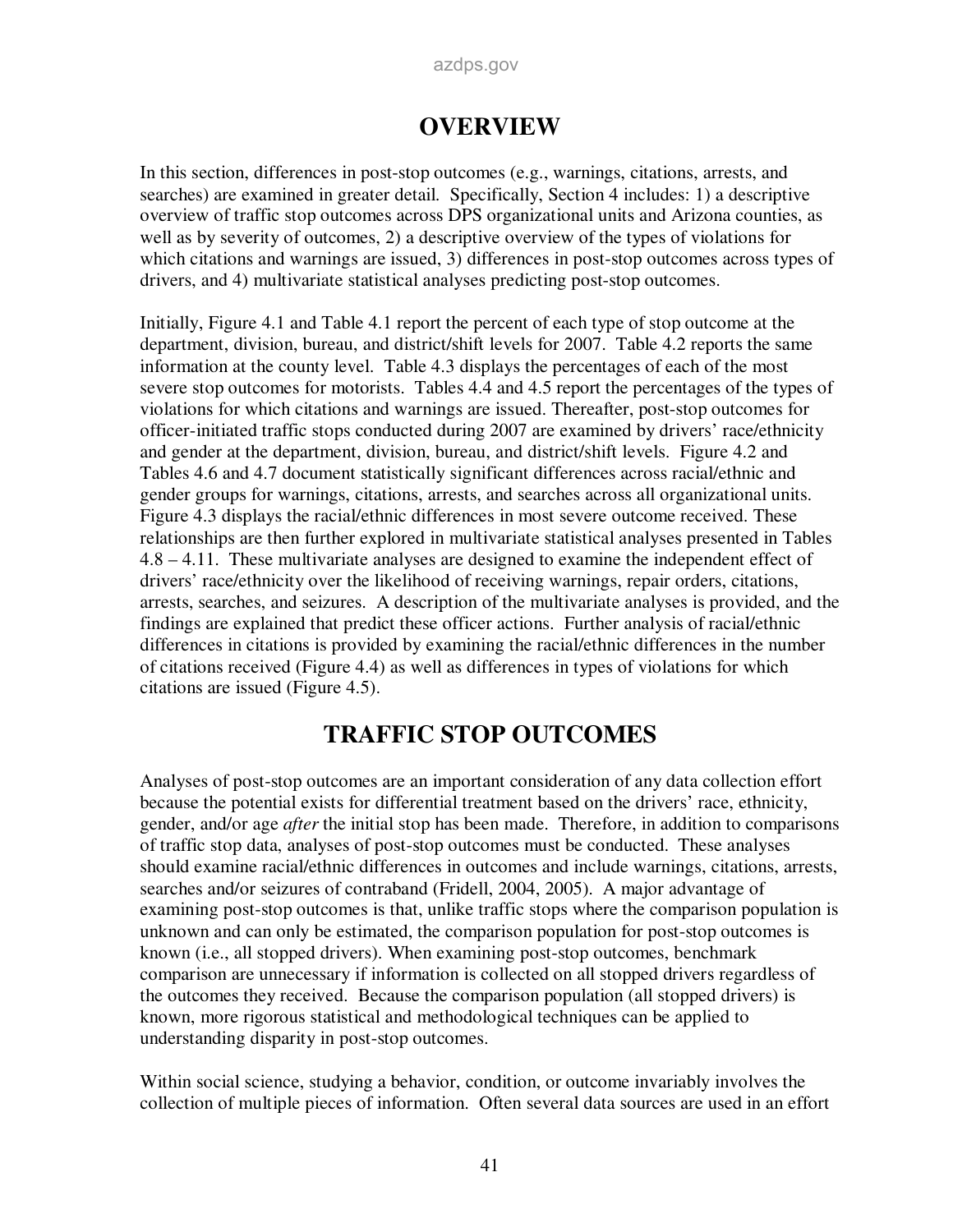to collect as much information as possible regarding the topic of study with the assumption that more information on the topic will provide greater understanding. Regardless of the topic of study, it is believed that any outcome is the product of numerous factors/variables coalescing to produce the result. This approach to studying post-stop outcomes is grounded in the scientific method. In short, to understand a phenomenon, all potential, reasonable explanations need to be examined and factors that could contribute to the outcome need to be represented in the analysis.

Upon the discovery of a racial disparity in outcomes, several explanations could exist for such a scenario, including but not limited to racial bias. Just as with disparity in traffic stops, a number of other reasons beyond officer bias toward minorities could explain disparate outcomes. For each stop that occurs, there are a multitude of characteristics or variables that can be measured, such as the outcome of the stop (e.g., warning, citation, search, and/or arrest), the characteristics of the driver (e.g., race/ethnicity of the driver, age of the driver, etc.), legal considerations (e.g., the reason for the stop, seriousness of the offense, discovery of contraband, etc.), the characteristics of the officer (e.g., length of service, education level, etc.) and the characteristics of the geographic location where the stop occurred (e.g., crime rate of the neighborhood, racial composition of the neighborhood, etc.). Each of these factors has the potential to have some explanatory power in understanding the complex nature of police-citizen interactions and specifically, post-stop outcomes.

There are several methods for assessing post-stop outcomes described in *Traffic Stop Data Analysis Study Report: Final Literature Review and Review of Other Jurisdictions* (Engel et al., 2007a) including: multivariate analyses, outcome tests, propensity scores, trend analyses, spatial analyses, and hierarchical linear modeling. Due to data limitations, only multivariate analyses and outcome test analyses are conducted for this report. This section describes the use of multivariate analyses. Prior to these analyses, the frequency of post-stop outcomes and bivariate analyses of outcomes by racial/ethnic groups are presented.

## **Post-Stop Outcomes**

As with previous analyses, the examination of post-stop outcomes is based on 485,183 officer-initiated traffic stops conducted in 2007. As described in Phase 2 of the data audit (Section 2), however, changes were made by the UC research team for some stops based on additional information from the violation data file. Specifically, 5,150 traffic stops that originally indicated no citation was issued were changed to indicate that at least one citation was issued. In addition, 3,940 stops that indicated no warning was issued were altered to indicate that at least one warning was issued. It is believed that these changes accurately reflect the outcomes for these stops. Note, however, that results reported for the multivariate statistical models (described in detail at the end of this section) did not significantly differ when these cases were altered.

Table 4.1 reports at the department, division, bureau, and district/shift level the percentage of *drivers* receiving each of the following stop outcomes: 1) DVER (Driver Vehicle Examination Report, used to inspect trucks/commercial carriers/drivers), 2) field interview, 3) repair order, 4) tribal order, 5) warning, 6) citation, 7) arrest, 8) warrant arrest, and 9)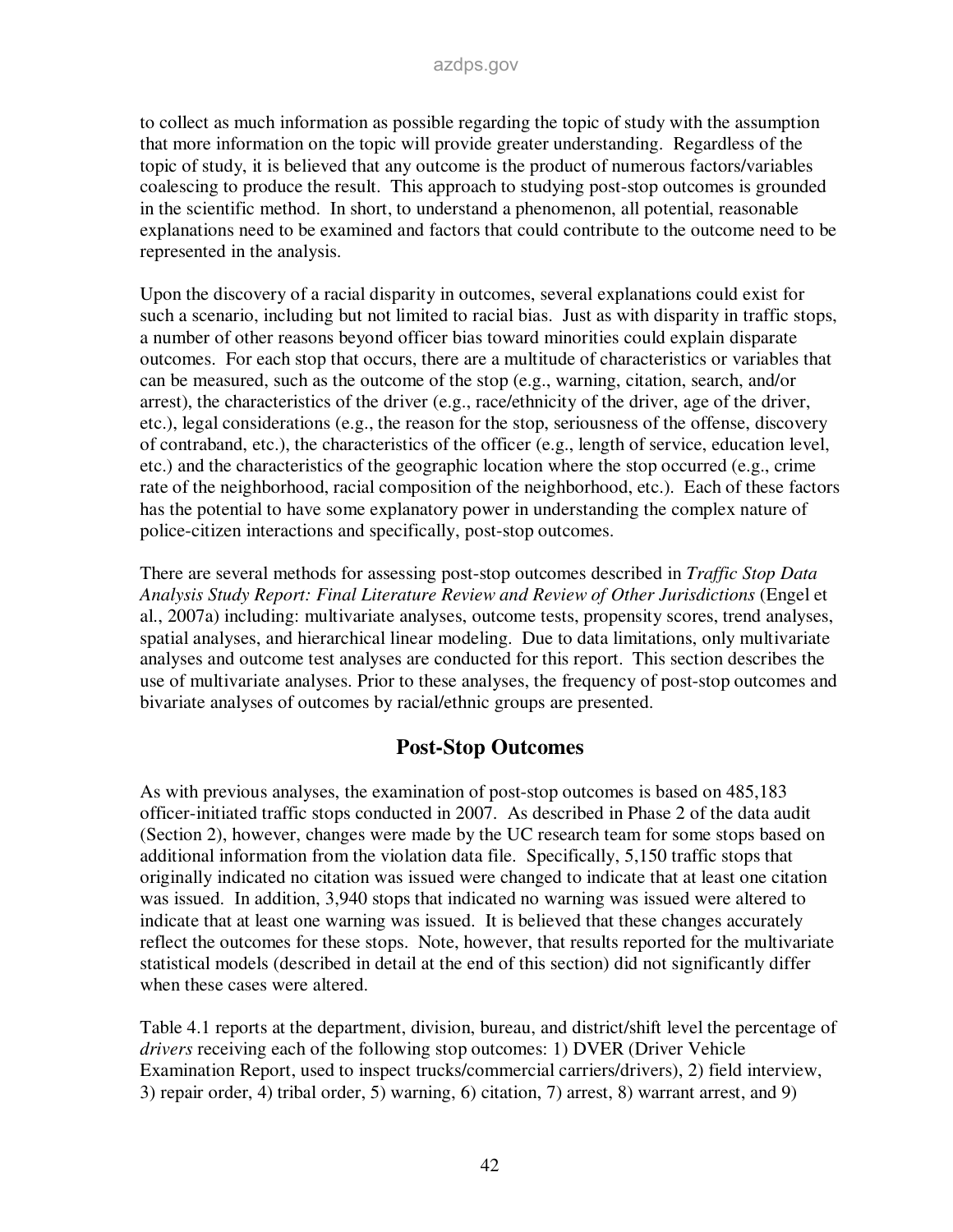search. Table 4.2 documents the same information at the county level. Note that drivers may receive multiple outcomes (e.g., warnings and citations) during a single traffic stop. Therefore, the percentages across stop outcome categories may exceed 100%.

Tables 4.1 and 4.2, as well as Figure 4.1 report that the most frequent outcome for stopped drivers in 2007 was citations (45.2% of all drivers received at least one citation). In addition, 41.3% of drivers stopped were issued at least one warning, while 15.3% were issued repair orders. Occurring rarely were the most serious stop outcomes – specifically, arrests (2.5% of drivers stopped), warrant arrests (0.5%), and searches of the drivers, occupants, or vehicles (5.0% of the stops). A little over 5% of drivers were issued DVERs. Stops resulting in field interviews and tribal orders were statistically infrequent events across the department, and are not examined in detail within this report. Figure 4.1 displays the percentage of stops in 2007 that resulted in each of these outcomes.





## **Post-Stop Outcomes by Organizational Level**

Table 4.1 provides information about the outcomes of officer-initiated traffic stops at the division, bureau, and district/shift level. At the division level, officers assigned to the Criminal Investigations Division were more likely to issue repair orders and warnings, and more likely to conduct arrests, warrant arrests, and searches, while officers assigned to the Highway Patrol Division were more likely to issue citations and DVERs. At the bureau level, the Southern Bureau issued the highest percentage of repair orders (21.3%), while the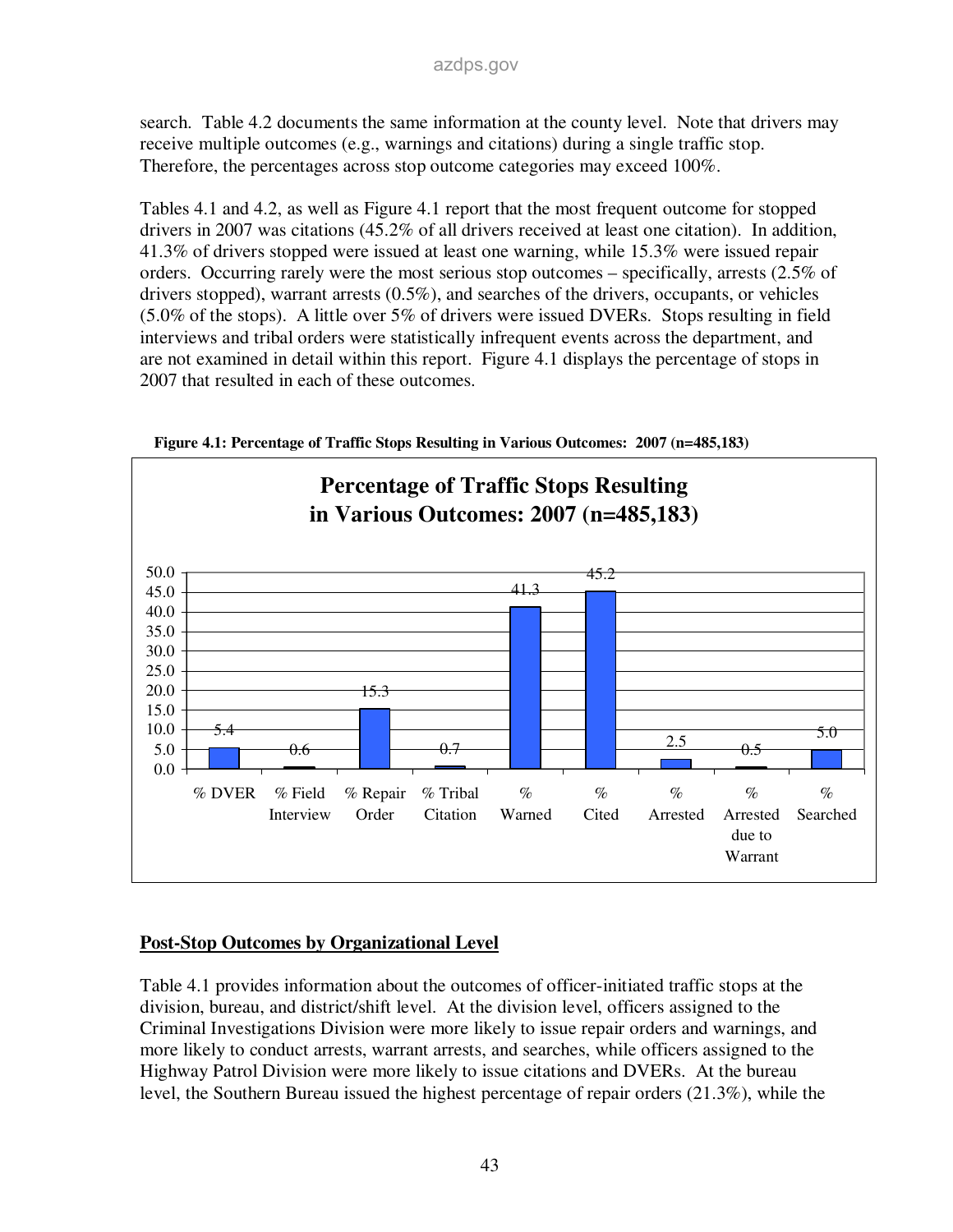Commercial Vehicle Bureau issued the fewest (2.0%). At the bureau level, the Northern Bureau issued the highest percentage of warnings (46.2%), while the Commercial Vehicle Enforcement Bureau issued the fewest (6.1%). There was also variation at the bureau level in the percentages of drivers that were issued citations. Metro East had the highest percentage with 53.0% of stops resulting in citations, while the Commercial Vehicle Enforcement Bureau had the lowest, with 29.8% of stops resulting in a driver citation. These lower percentages of repair orders, warnings, and citations for the Commercial Vehicle Enforcement Bureau are likely due to their high percentage of stops resulting in DVERs  $(86.2\%)$ .

When compared to the bureau level, traffic stop outcomes at the district/shift level demonstrated greater variation, with warnings ranging from a high of 82.3% of stops by the Canine Unit to a low of only 4.0% of stops in District 16. The range of repair orders issued is narrower, with a high of 22.8% in District 6 (Yuma) and a low of 1.6% in District 15. Finally, the percentage of citations issued varies widely, with a range from 73.9% by Metro Motors to a low of 4.4% by the Canine Unit.

Table 4.1 also reports the percent of traffic stops that resulted in arrests and searches across organizational units. At the division level, Table 4.1 demonstrates noticeable differences in the patterns of arrest and searching between the Criminal Investigations and Highway Patrol Divisions. Most likely due to the nature of their assignment, officers assigned to the Criminal Investigations Division were at least three times as likely to arrest drivers they stopped, and over four times as likely to search drivers they stopped compared to Highway Patrol Division officers. At the bureau level, the Metro East Bureau conducted the highest percentages of arrests and searches (4.0% and 7.8%, respectively), while the Commercial Vehicle Bureau conducted the fewest (0.6% and 2.9%, respectively).

At the district/shift level, Metro East Shift #3 performed the highest percentage of arrests (6.6%), while the Canine unit performed the highest percentage of searches (18.4%). District 16 conducted the fewest number of arrests and searches (0.4% and 1.0%, respectively).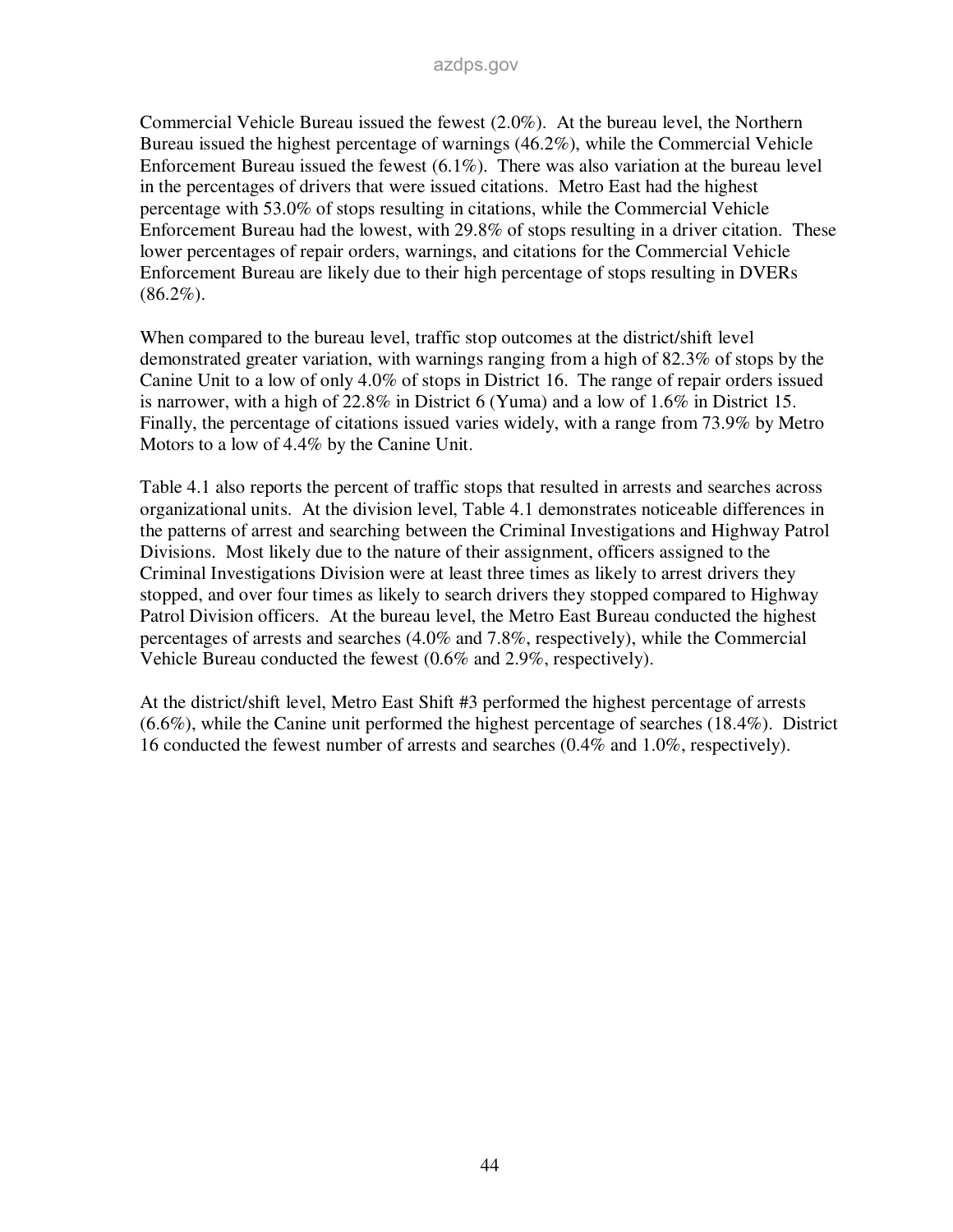|                                         | Total #<br>of Stops | $\%$<br><b>DVER</b> | % Field<br><b>Interview</b> | % Repair<br>Order | % Tribal<br>Order | $\%$<br>Warned | $\%$<br><b>Cited</b> | $\%$<br><b>Arrested</b> | % Arrested<br>due to<br>Warrant | $\%$<br><b>Searched</b> |
|-----------------------------------------|---------------------|---------------------|-----------------------------|-------------------|-------------------|----------------|----------------------|-------------------------|---------------------------------|-------------------------|
| <b>DPS Statewide</b>                    | 485,183             | 5.4                 | 0.6                         | 15.3              | 0.7               | 41.3           | 45.2                 | 2.5                     | 0.5                             | 5.0                     |
| <b>Criminal Investigations Division</b> | 3,034               | 1.3                 | 1.6                         | 16.7              | 0.0               | 53.4           | 32.9                 | 7.9                     | 1.5                             | 20.4                    |
| <b>Highway Patrol Division</b>          | 480,453             | 5.4                 | 0.6                         | 15.3              | 0.7               | 41.2           | 45.3                 | 2.5                     | 0.5                             | 4.9                     |
| <b>Northern Bureau</b>                  | 156,692             | 1.4                 | 0.9                         | 15.6              | 2.2               | 46.2           | 43.7                 | 2.1                     | 0.4                             | 3.6                     |
| D1-Kingman                              | 32,351              | 1.4                 | 0.6                         | 15.5              | 0.0               | 41.7           | 49.1                 | 2.4                     | 0.4                             | 3.4                     |
| D2-Flagstaff                            | 31,662              | 0.6                 | 1.1                         | 21.1              | 1.7               | 49.6           | 36.2                 | 2.4                     | 0.6                             | 4.0                     |
| D3-Holbrook                             | 41,713              | 1.5                 | 1.3                         | 13.3              | 6.9               | 46.4           | 45.5                 | 1.8                     | 0.4                             | 3.3                     |
| D11-Globe                               | 18,854              | 1.7                 | 0.8                         | 12.1              | 0.1               | 49.4           | 43.0                 | 1.2                     | 0.2                             | 2.0                     |
| D12-Prescott                            | 31,908              | 1.8                 | 0.7                         | 15.3              | 0.1               | 45.2           | 43.8                 | 2.4                     | 0.3                             | 4.6                     |
| <b>Metro West Bureau</b>                | 66,741              | 0.9                 | 0.4                         | 13.1              | 0.0               | 39.7           | 51.4                 | 3.5                     | 0.7                             | 6.5                     |
| Shift #1                                | 25,619              | 0.7                 | 0.2                         | 11.2              | 0.0               | 39.6           | 53.8                 | 1.9                     | 0.8                             | 4.2                     |
| Shift #2                                | 27,617              | 1.5                 | 0.5                         | 15.9              | 0.0               | 34.9           | 52.9                 | 2.9                     | 0.6                             | 6.2                     |
| Shift #3                                | 13,142              | 0.2                 | 0.7                         | 10.7              | 0.0               | 50.3           | 43.5                 | 7.8                     | 0.7                             | 11.6                    |
| <b>Southern Bureau</b>                  | 153,392             | 1.3                 | 0.5                         | 21.3              | 0.0               | 43.1           | 42.6                 | 1.9                     | 0.6                             | 4.4                     |
| D4-Yuma                                 | 40,294              | 1.2                 | 0.3                         | 22.8              | 0.0               | 44.3           | 42.0                 | 1.7                     | 0.2                             | 3.4                     |
| D6-Casa Grande                          | 38,975              | 1.3                 | 0.8                         | 21.6              | 0.0               | 49.2           | 34.2                 | 1.6                     | 0.5                             | 4.4                     |
| D8-Tucson                               | 40,935              | 0.6                 | 0.3                         | 19.0              | 0.0               | 42.9           | 44.0                 | 2.3                     | 1.1                             | 5.9                     |
| D9-Sierra Vista                         | 32,903              | 2.2                 | 0.7                         | 21.9              | 0.0               | 34.6           | 51.6                 | 2.0                     | 0.4                             | 3.9                     |
| <b>Commercial Vehicle Bureau</b>        | 24,210              | 86.2                | 0.2                         | 2.0               | 0.0               | 6.1            | 29.8                 | 0.6                     | 0.2                             | 2.9                     |
| District 15                             | 6,442               | 80.2                | 0.4                         | 1.6               | 0.0               | 11.4           | 38.1                 | 1.2                     | 0.1                             | 7.8                     |
| District 16                             | 17,622              | 88.9                | 0.2                         | 2.0               | 0.0               | 4.0            | 26.9                 | 0.4                     | 0.2                             | 1.0                     |
| <b>Metro East Bureau</b>                | 78,891              | 0.2                 | 0.4                         | 9.3               | 0.0               | 39.7           | 53.0                 | 4.0                     | 0.8                             | 7.8                     |
| Shift #1                                | 10,110              | $0.2\,$             | 0.1                         | 6.1               | 0.0               | 39.0           | 57.0                 | 2.5                     | 1.1                             | 5.1                     |
| Shift #2                                | 24,727              | 0.1                 | 0.3                         | 8.1               | 0.0               | 35.8           | 57.5                 | 3.8                     | 1.1                             | 6.0                     |
| Shift #3                                | 16,943              | 0.1                 | 0.7                         | 12.5              | 0.0               | 40.8           | 48.8                 | 6.6                     | 0.7                             | 9.7                     |
| Metro Motors                            | 17,778              | 0.2                 | 0.2                         | 5.8               | 0.0               | 22.4           | 73.9                 | 3.2                     | 0.4                             | 4.6                     |
| Canine                                  | 9,287               | 0.3                 | 0.4                         | 17.1              | 0.1               | 82.3           | 4.4                  | 3.0                     | 0.3                             | 18.4                    |
| Canine North                            | 3,318               | 0.3                 | 0.4                         | 11.7              | 0.1               | 86.2           | 5.7                  | 3.3                     | 0.2                             | 13.5                    |
| Canine Central & South                  | 5,951               | 0.3                 | 0.4                         | 20.2              | 0.1               | 80.3           | 3.7                  | 2.9                     | 0.3                             | 21.2                    |

#### **Table 4.1: 2007 Traffic Stop Outcomes – Statewide, Division, Bureaus, & Districts/Shifts**

**NOTE:** Stops may result in multiple outcomes; therefore the percentages across categories may exceed 100%.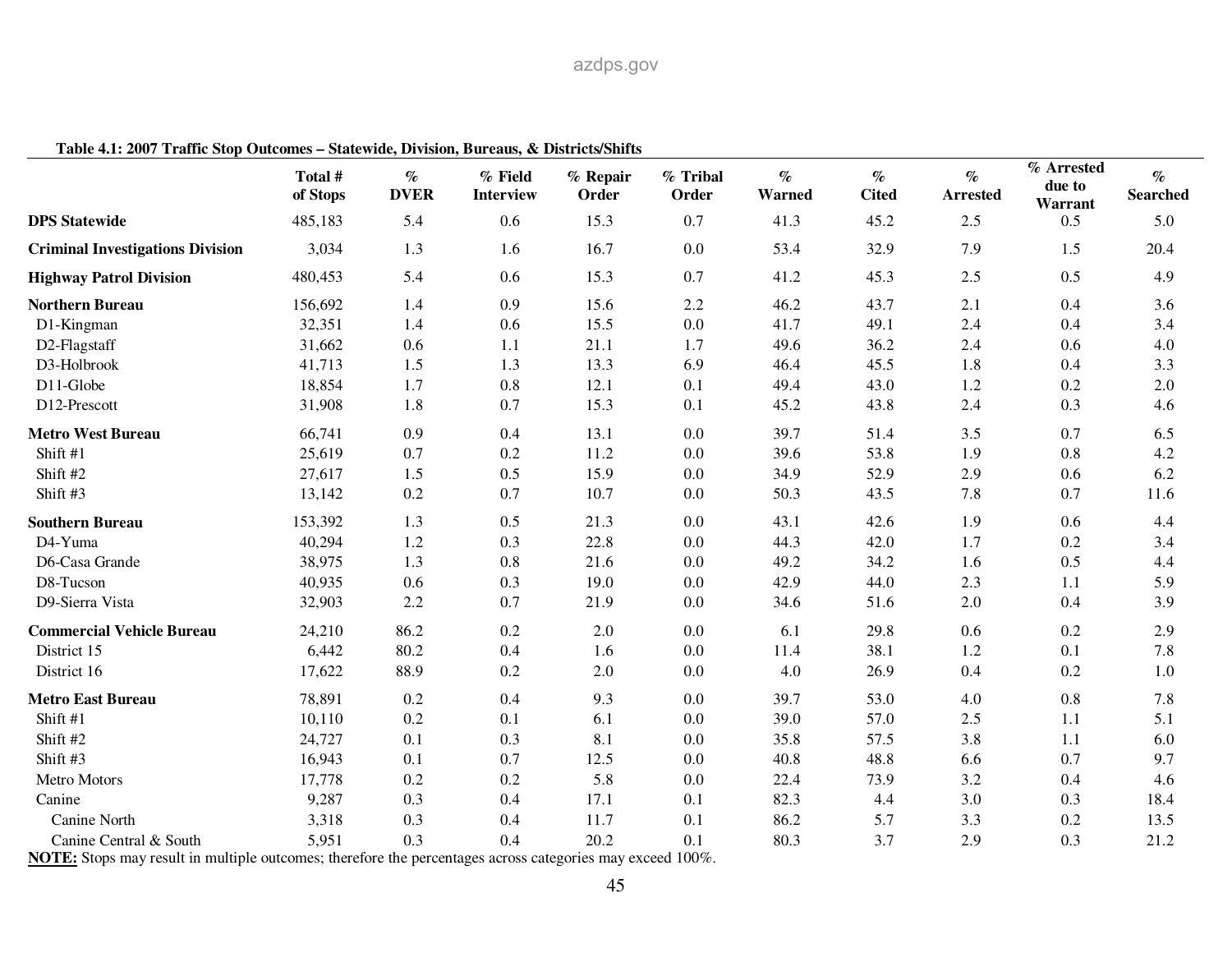#### **Post-Stop Outcomes by County**

Table 4.2 documents the percentage of traffic stops that resulted in particular outcomes across 15 Arizona counties. At the county level, the percentage of particular post-stop outcomes varied dramatically. The percentage of stops resulting in repair orders ranged from a high of 27.7% in Santa Cruz County, to a low of 11.0% in Maricopa County. At the county level, Apache County had the highest percentage of drivers that were issued warnings (51.3%), while Greenlee County had the fewest (31.0%). The percentage of stops resulting in citations varied at the county level from a high of 58.1% in Greenlee County and a low of 32.0% in Pinal County. Likewise, arrests varied from a high of 3.2% in Maricopa County to a low of 1.1% in Yuma County. Finally, the percentage of searches conducted was highest in Santa Cruz County (7.2%), while the lowest percentage was 2.0% in Gila County.

It is important to note that some variation across geographic areas is to be expected based on spatial differences in traffic patterns and criminality. These analyses cannot determine whether or not the reported differences across counties reflect or exceed these expectations. That is, these analyses cannot determine whether the differences in post-stop outcomes across geographic areas are due to normal variations in driver behavior, or represent differential responding patterns across DPS organizational units.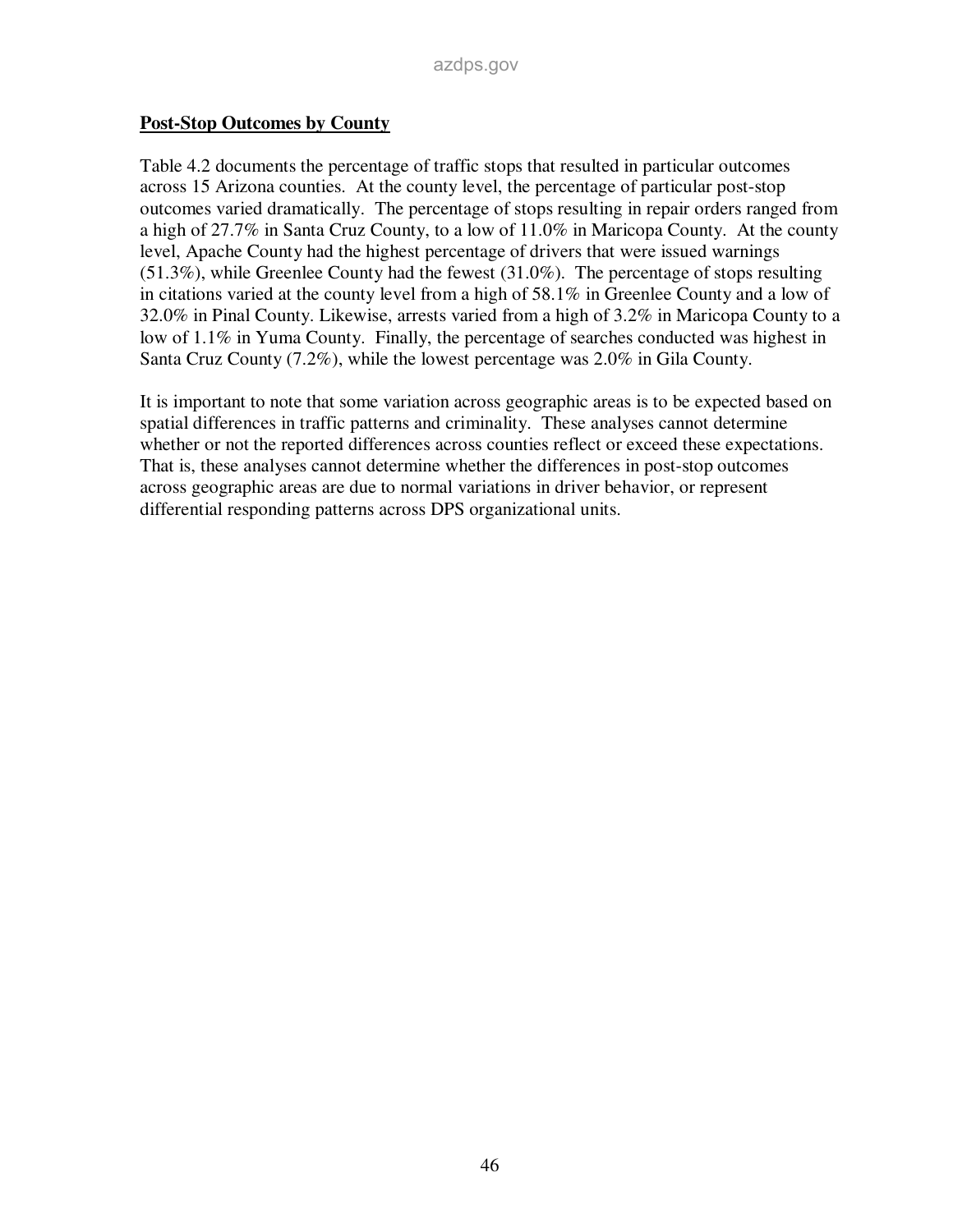| rable $\pm 2.2$ over Frank Stop Outcomes – County | Total #<br>of Stops | $\%$<br><b>DVER</b> | $%$ Field<br><b>Interview</b> | % Repair<br>Order | % Tribal<br>Order | $\%$<br>Warned | $\%$<br><b>Cited</b> | $\%$<br><b>Arrested</b> | % Arrested<br>due to<br>Warrant | $\%$<br><b>Searched</b> |
|---------------------------------------------------|---------------------|---------------------|-------------------------------|-------------------|-------------------|----------------|----------------------|-------------------------|---------------------------------|-------------------------|
| <b>Arizona</b>                                    | 485,183             | 5.4                 | 0.6                           | 15.3              | 0.7               | 41.3           | 45.2                 | 2.5                     | 0.5                             | 5.0                     |
| Apache                                            | 17,784              | 4.0                 | 1.2                           | 13.7              | 11.2              | 51.3           | 38.1                 | 1.3                     | 0.4                             | 2.4                     |
| <b>Cochise</b>                                    | 27,357              | 8.2                 | 0.6                           | 21.1              | 0.1               | 32.2           | 50.4                 | 1.6                     | 0.4                             | 3.4                     |
| Coconino                                          | 36,110              | 3.8                 | 1.0                           | 18.1              | 1.4               | 48.4           | 38.0                 | $2.2\,$                 | 0.5                             | 4.3                     |
| Gila                                              | 12,868              | 5.3                 | $0.7\,$                       | 14.0              | $0.2\,$           | 49.7           | 39.6                 | 1.2                     | 0.2                             | 2.0                     |
| Graham                                            | 3,051               | 2.9                 | 0.4                           | 16.3              | 0.1               | 40.7           | 48.4                 | $2.5\,$                 | 0.6                             | 5.0                     |
| <b>Greenlee</b>                                   | 2,475               | 4.8                 | 0.6                           | 13.4              | $0.0\,$           | 31.0           | 58.1                 | $2.0\,$                 | 0.4                             | 3.3                     |
| La Paz                                            | 17,847              | 3.8                 | $0.2\,$                       | 21.3              | 0.1               | 48.2           | 40.6                 | $2.3\,$                 | 0.3                             | 4.8                     |
| Maricopa                                          | 133,119             | 3.3                 | 0.4                           | 11.0              | 0.0               | 35.7           | 55.0                 | 3.2                     | 0.7                             | 5.7                     |
| <b>Mohave</b>                                     | 25,691              | 6.7                 | 0.6                           | 13.7              | $0.0\,$           | 38.6           | 48.0                 | $2.2\,$                 | 0.3                             | 3.6                     |
| <b>Navajo</b>                                     | 22,092              | 3.2                 | 1.0                           | 12.5              | 2.3               | 42.7           | 48.5                 | $2.0\,$                 | 0.5                             | 4.4                     |
| Pima                                              | 38,167              | 7.2                 | 0.3                           | 17.6              | $0.0\,$           | 42.5           | 39.4                 | 2.1                     | 0.9                             | 6.1                     |
| Pinal                                             | 42,941              | 6.4                 | 0.7                           | 19.7              | 0.0               | 48.3           | 32.0                 | $1.5$                   | 0.4                             | 4.9                     |
| Santa Cruz                                        | 4,360               | 7.6                 | 0.9                           | 27.7              | $0.2\,$           | 36.5           | 38.3                 | 1.3                     | 0.3                             | 7.2                     |
| Yavapai                                           | 35,993              | 4.9                 | 0.6                           | 14.0              | 0.0               | 45.4           | 43.3                 | 2.1                     | 0.3                             | 4.7                     |
| Yuma                                              | 22,277              | 7.5                 | 0.3                           | 19.0              | $0.0\,$           | 41.9           | 41.7                 | 1.1                     | $0.2\,$                         | 2.3                     |

**Table 4.2: 2007 Traffic Stop Outcomes – County** 

**NOTE:** Stops may result in multiple outcomes; therefore the percentages across categories may exceed 100%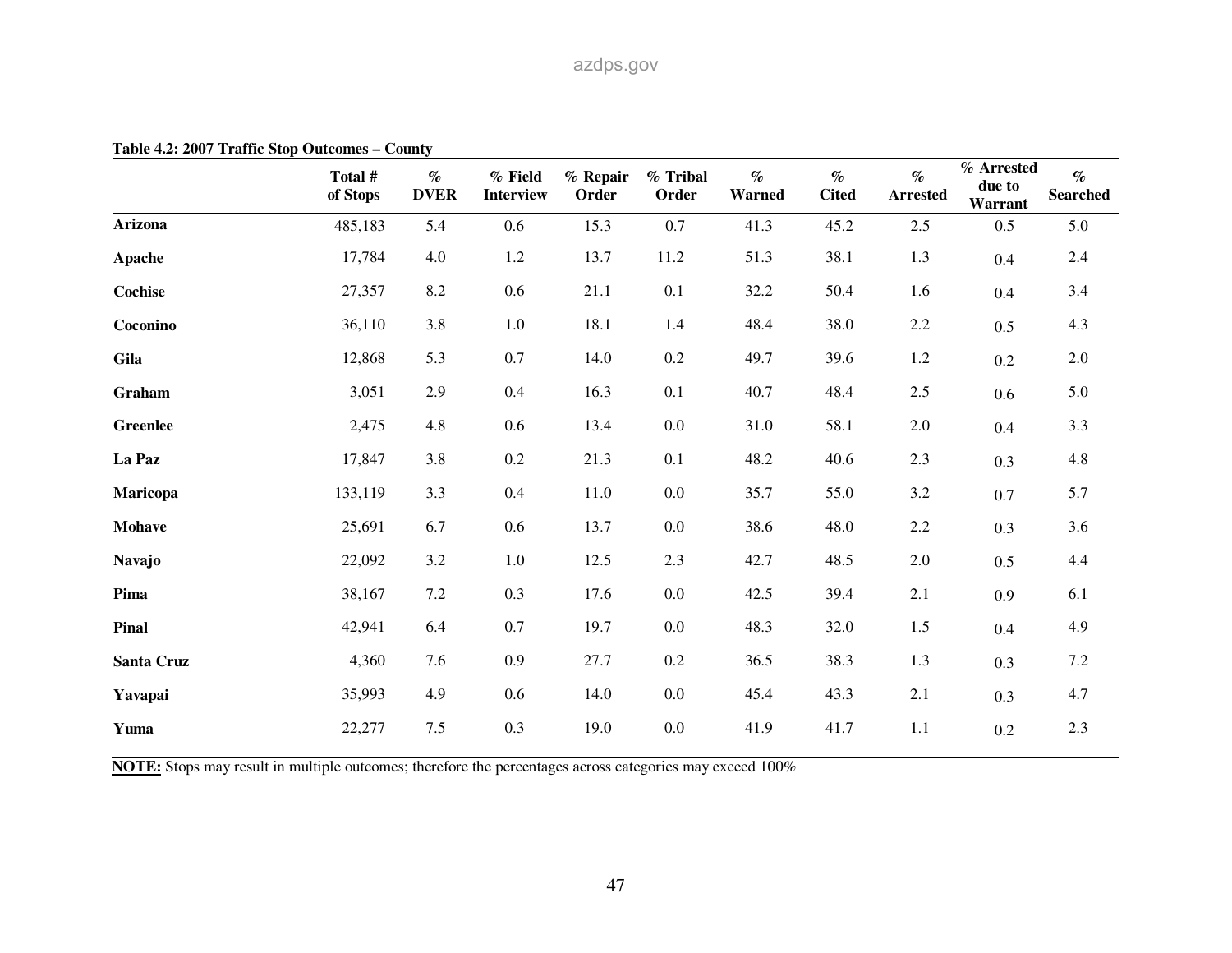#### **Post Stop Outcomes by Severity**

As noted previously, a single traffic stop often results in multiple outcomes. In terms of official sanctions by DPS, it is important to consider traffic stop outcomes as rank ordered by severity. In this section, the categories of outcomes described are rank ordered and the categories are mutually exclusive.<sup>8</sup> Each traffic stop is categorized based on the *most severe sanction* received by the motorist. The rank ordering is as follows (from least severe to most severe):

- Level 1: Warning
- Level 2: Repair Order or DVER
- Level 3: Citation or Tribal Order
- Level 4: Any Arrest

For example, if a driver received both a warning and a citation, they would be included in the citation category. Table 4.3 below displays the total number of traffic stops and the percentages of each of the most severe consequences for motorists. As documented, at the department level, for 36.0% a warning was the most severe outcome received. For 17.9% of all traffic stops, a repair order or DVER was the most severe outcome received. For 43.2% of stops, a citation was the most severe outcome a motorist received. Finally, 2.9% of all stops resulted in an arrest being the most severe outcome.

At the division level, a higher percentage of drivers stopped by the CID received a warning  $(47.5\%)$  as the most severe outcome, as compared to citations  $(26.5\%)$ , whereas for drivers stopped by HPD officers, 43.2% were issued citations compared to 36.0% who were issued warnings. In addition, during stops by CID officers, over twice the percentage of drivers were arrested (8.9%) as the most severe outcome when compared to 2.8% by Highway Patrol Division. The overall department trends are fairly consistent at the bureau and district level with the exceptions of the Commercial Vehicle Bureau and Canine District. Specifically, the majority of stops (65.8%) by the Commercial Vehicle Bureau resulted in a repair order or DVER as the most severe outcome. The majority of stops by the Canine District (75.7%) resulted in a warning being the most severe outcome issued.

 $\frac{8}{1,657}$  contacts (0.3%) resulting only in field interviews were excluded due to their statistical infrequency. Therefore, the total number of stops analyzed for severity of outcomes is 483,526, rather than 485,183.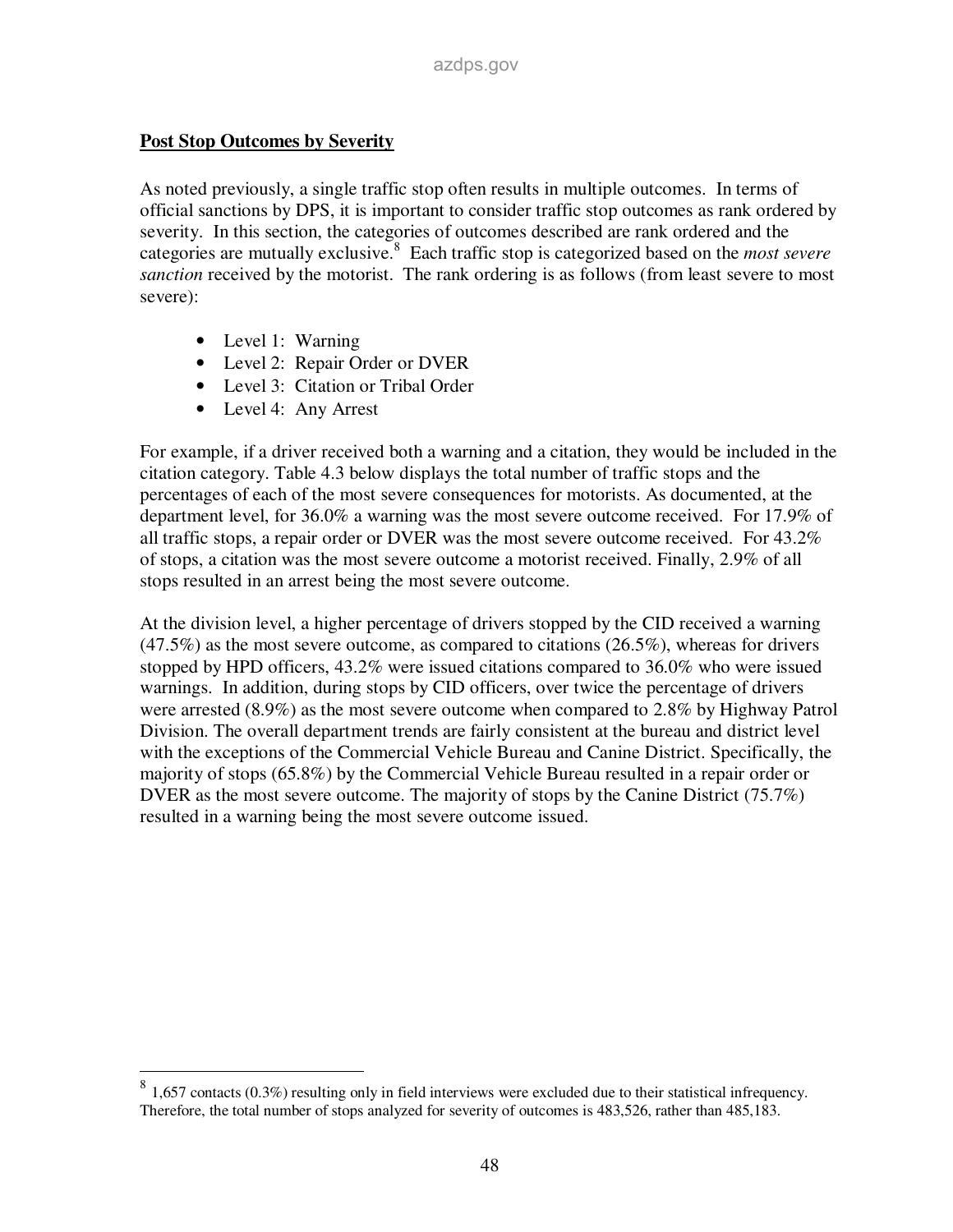|                                         | Total #<br><b>Stops</b> | $\%$<br><b>Warning</b> | $\mathcal{O}_0$<br><b>Repair Order or</b><br><b>DVER</b> | $\%$<br><b>Citation or Tribal</b><br>Order | $\%$<br><b>Arrest</b> |
|-----------------------------------------|-------------------------|------------------------|----------------------------------------------------------|--------------------------------------------|-----------------------|
| <b>DPS</b> Statewide                    | 483,526                 | 36.0                   | 17.9                                                     | 43.2                                       | 2.9                   |
| <b>Criminal Investigations Division</b> | 3,006                   | 47.5                   | 17.0                                                     | 26.5                                       | 8.9                   |
| <b>Highway Patrol Division</b>          | 478,831                 | 36.0                   | 18.0                                                     | 43.2                                       | 2.8                   |
| <b>Northern Bureau</b>                  | 155,984                 | 40.3                   | 15.1                                                     | 42.3                                       | 2.3                   |
| D1-Kingman                              | 32,236                  | 35.6                   | 14.7                                                     | 47.1                                       | 2.6                   |
| D2-Flagstaff                            | 31,493                  | 43.4                   | 19.5                                                     | 34.4                                       | 2.7                   |
| D3-Holbrook                             | 41,543                  | 40.2                   | 12.9                                                     | 44.7                                       | 2.1                   |
| D11-Globe                               | 18,749                  | 43.8                   | 12.5                                                     | 42.3                                       | 1.4                   |
| D12-Prescott                            | 31,760                  | 40.1                   | 15.3                                                     | 42.0                                       | 2.6                   |
| <b>Metro West Bureau</b>                | 66,539                  | 35.3                   | 12.7                                                     | 48.1                                       | 4.0                   |
| Shift #1                                | 25,585                  | 34.8                   | 10.9                                                     | 51.8                                       | 2.5                   |
| Shift #2                                | 27,504                  | 30.9                   | 15.6                                                     | 50.1                                       | 3.4                   |
| Shift #3                                | 13,087                  | 45.5                   | 9.9                                                      | 36.4                                       | 8.1                   |
| <b>Southern Bureau</b>                  | 152,918                 | 36.5                   | 20.2                                                     | 41.0                                       | 2.3                   |
| D4-Yuma                                 | 40,232                  | 36.3                   | 21.3                                                     | 40.6                                       | 1.8                   |
| D6-Casa Grande                          | 38,805                  | 43.1                   | 21.8                                                     | 33.1                                       | 2.0                   |
| D8-Tucson                               | 40,843                  | 37.3                   | 18.0                                                     | 41.6                                       | 3.0                   |
| D9-Sierra Vista                         | 32,753                  | 27.8                   | 19.8                                                     | 50.1                                       | 2.3                   |
| <b>Commercial Vehicle Bureau</b>        | 24,175                  | 4.1                    | 65.8                                                     | 29.4                                       | 0.7                   |
| District 15                             | 6,431                   | 7.8                    | 53.8                                                     | 37.2                                       | 1.3                   |
| District 16                             | 17,600                  | 2.5                    | 70.4                                                     | 26.6                                       | 0.5                   |
| <b>Metro East Bureau</b>                | 78,688                  | 36.8                   | 9.2                                                      | 49.6                                       | 4.4                   |
| Shift #1                                | 10,100                  | 36.7                   | 5.9                                                      | 54.2                                       | 3.2                   |
| Shift #2                                | 24,666                  | 33.9                   | 8.0                                                      | 53.6                                       | 4.5                   |
| Shift #3                                | 16,867                  | 37.4                   | 12.5                                                     | 43.3                                       | 6.9                   |
| Metro Motors                            | 17,751                  | 20.1                   | 5.6                                                      | 70.9                                       | 3.4                   |
| Canine                                  | 9,258                   | 75.7                   | 16.8                                                     | 4.1                                        | 3.3                   |
| Canine North                            | 3,308                   | 79.4                   | 11.6                                                     | 5.4                                        | 3.5                   |
| Canine Central & South                  | 5,932                   | 73.7                   | 19.8                                                     | 3.3                                        | 3.2                   |

**Table 4.3: 2007 Most Severe Traffic Stop Outcome Received – Statewide, Division, Bureaus, & Districts/Shifts**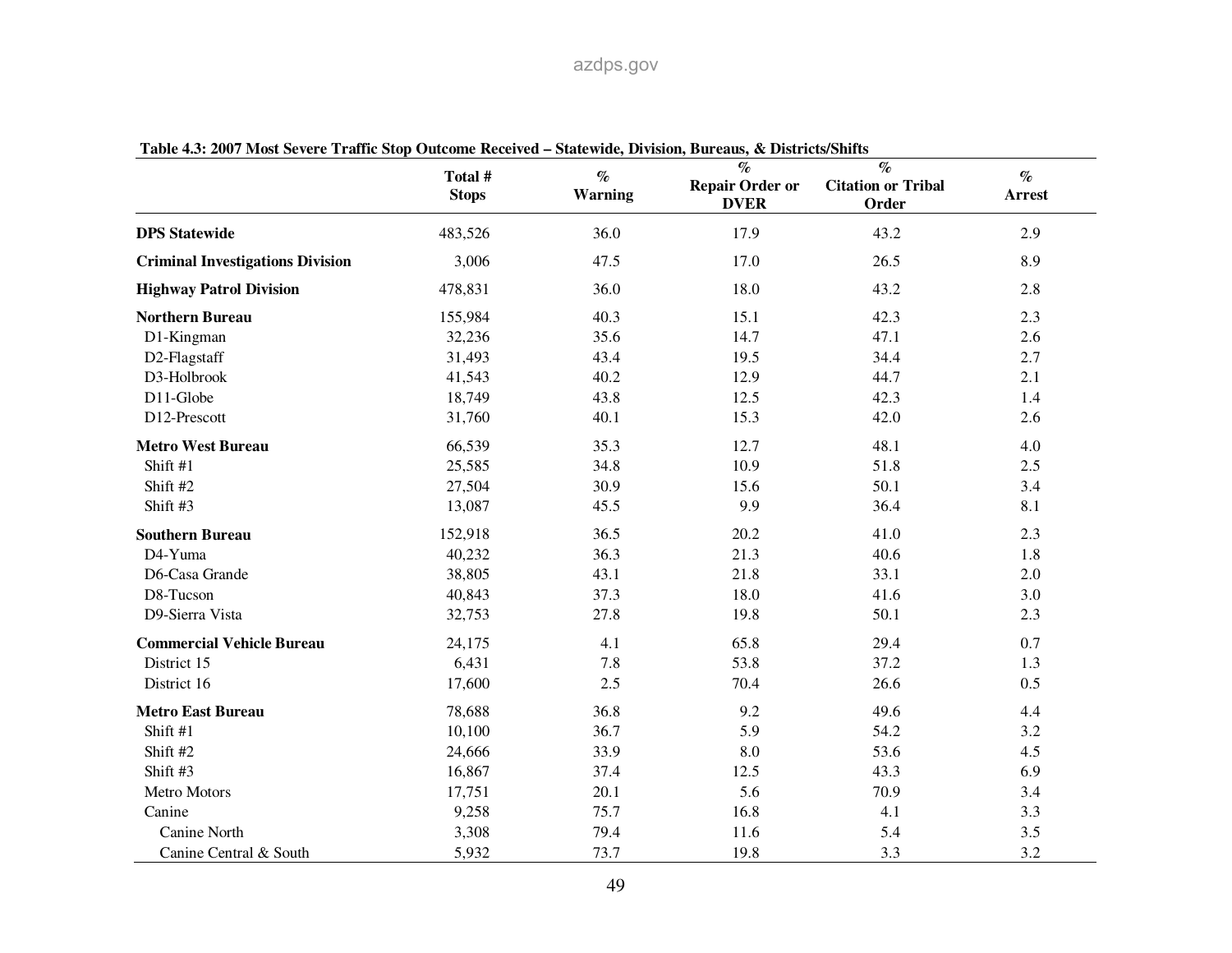#### **Citations & Warnings by Types of Violations**

In addition to data regarding the traffic stop, if a citation or warning was issued, information linking to the original stop regarding the number of citations/warnings issued and the specific violations was collected. Tables  $4.4 - 4.5$  report the percentages of the types of violations for which citations (Table 4.4) and warnings (Table 4.5)<sup>9</sup> are issued. The types of violations included are not an exhaustive list of all possible violations; rather they represent the most frequent types of violations for which citations and warnings are issued. Furthermore, multiple violations may be included on citation and warning forms. Therefore, the percentages across violation categories may exceed 100%.

As shown in Table 4.4, at the department level, there are 214,879 citations for which we have corresponding violation data. The most common types of violations were speeding (53.9%), insurance (21.0%), and drivers' license (15.4%). These were the three most common types of violations across most organizational units.

As shown in Table 4.5, at the department level, there are 192,520 warnings for which we have corresponding violation data. Over half of all violations were for speeding (57.1%), 18.2% were for registration/license plate violations, and violations related to drivers' license and insurance violations were 2.9% and 2.8%, respectively.

The following violations were excluded from the warning table due to less than 0.1% of department-wide warnings being issued for those violations: speeding greater than 85 mph, DUI or reckless driving, and drug offenses.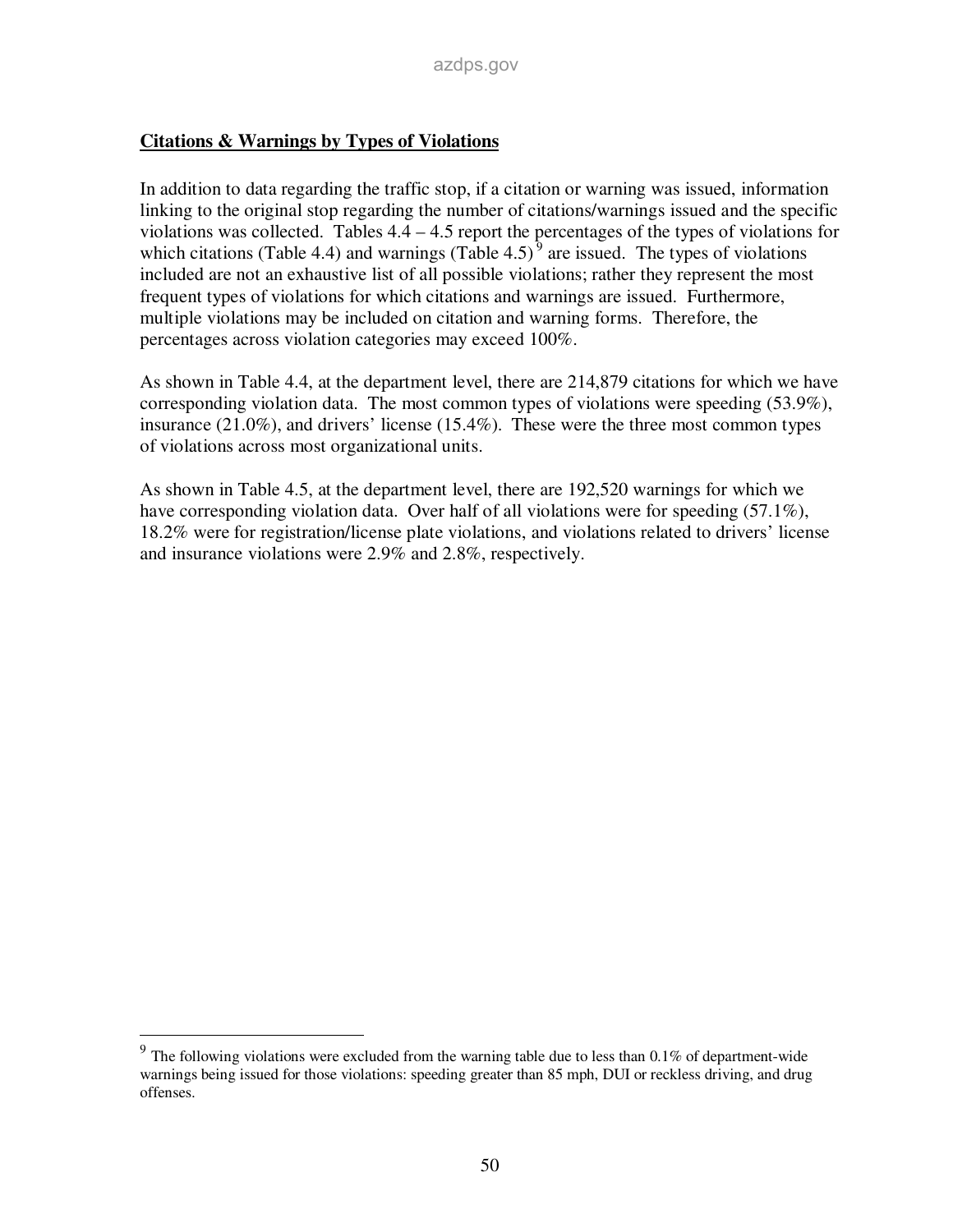| <u>violations for Chattons issued – blan muc, Dryiston, Durcaus, &amp; Districts/binris</u> | Total #<br>of Citation<br><b>Violations</b> | $\%$<br><b>Speeding</b> | % Speeding<br>over 85 mph | $\%$<br><b>Registration</b> /<br><b>License Plate</b> | % Drivers<br>License | % Seat belt /<br><b>Child</b><br>restraint | $\%$<br><b>Required</b><br>Equipment | $\%$<br><b>Insurance</b> | $%$ DUI /<br><b>Reckless</b><br>driving | % Drug<br>offense |
|---------------------------------------------------------------------------------------------|---------------------------------------------|-------------------------|---------------------------|-------------------------------------------------------|----------------------|--------------------------------------------|--------------------------------------|--------------------------|-----------------------------------------|-------------------|
| <b>DPS</b> Statewide                                                                        | 214,879                                     | 53.9                    | 8.2                       | 10.0                                                  | 15.4                 | 8.1                                        | 1.3                                  | 21.0                     | 2.0                                     | 0.3               |
| <b>Criminal Investigations Division</b>                                                     | 971                                         | 14.8                    | 1.9                       | 11.5                                                  | 43.3                 | 7.1                                        | 0.8                                  | 29.2                     | 4.0                                     | 7.1               |
| <b>Highway Patrol Division</b>                                                              | 213,005                                     | 54.1                    | 8.3                       | 10.0                                                  | 15.3                 | 8.1                                        | 1.3                                  | 20.9                     | 2.0                                     | 0.3               |
| <b>Northern Bureau</b>                                                                      | 67,196                                      | 68.1                    | 10.9                      | 3.4                                                   | 9.7                  | 5.8                                        | 0.5                                  | 12.7                     | 1.3                                     | 0.5               |
| D1-Kingman                                                                                  | 15,604                                      | 64.8                    | 4.8                       | 3.4                                                   | 9.0                  | 7.4                                        | 0.3                                  | 12.3                     | 1.0                                     | 0.5               |
| D2-Flagstaff                                                                                | 11,190                                      | 63.4                    | 14.4                      | 4.0                                                   | 12.6                 | 4.8                                        | 0.4                                  | 16.8                     | 1.2                                     | 0.9               |
| D3-Holbrook                                                                                 | 18,683                                      | 69.6                    | 12.2                      | 2.3                                                   | $7.2\,$              | 5.1                                        | 0.2                                  | 7.6                      | 1.1                                     | 0.2               |
| D11-Globe                                                                                   | 7,979                                       | 82.8                    | 5.1                       | 3.3                                                   | 7.7                  | 5.8                                        | 0.3                                  | 9.6                      | 1.0                                     | 0.0               |
| D12-Prescott                                                                                | 13,670                                      | 65.3                    | 16.7                      | 4.4                                                   | 13.0                 | 5.7                                        | 1.5                                  | 18.4                     | 2.3                                     | 0.8               |
| <b>Metro West Bureau</b>                                                                    | 33,506                                      | 38.5                    | 6.6                       | 19.8                                                  | 24.9                 | 6.1                                        | 3.2                                  | 32.3                     | 3.3                                     | $0.0\,$           |
| Shift #1                                                                                    | 13,531                                      | 46.0                    | 8.5                       | 18.7                                                  | 20.0                 | 6.0                                        | 2.5                                  | 27.8                     | 0.9                                     | 0.0               |
| Shift #2                                                                                    | 14,223                                      | 34.6                    | 5.6                       | 20.4                                                  | 26.9                 | 7.6                                        | 4.4                                  | 34.2                     | 2.0                                     | $0.0\,$           |
| Shift #3                                                                                    | 5,551                                       | 30.1                    | 4.8                       | 21.5                                                  | 32.1                 | 2.4                                        | 2.0                                  | 38.2                     | 12.3                                    | $0.0\,$           |
| <b>Southern Bureau</b>                                                                      | 63,561                                      | 64.0                    | 9.2                       | 7.4                                                   | 11.8                 | 10.6                                       | 0.6                                  | 19.4                     | 1.5                                     | 0.4               |
| D4-Yuma                                                                                     | 16,242                                      | 65.2                    | 14.7                      | 5.0                                                   | 9.3                  | 9.1                                        | 1.1                                  | 19.9                     | 1.2                                     | 0.4               |
| D6-Casa Grande                                                                              | 13,154                                      | 65.3                    | 5.1                       | 6.0                                                   | 14.5                 | 9.7                                        | 0.4                                  | 16.5                     | 1.6                                     | $0.0\,$           |
| D8-Tucson                                                                                   | 17,487                                      | 47.9                    | 2.7                       | 14.6                                                  | 15.6                 | 14.5                                       | 0.6                                  | 27.0                     | 2.1                                     | 0.7               |
| D9-Sierra Vista                                                                             | 16,537                                      | 79.0                    | 13.8                      | 3.3                                                   | 8.2                  | 8.7                                        | 0.3                                  | 13.1                     | 1.1                                     | 0.4               |
| <b>Commercial Vehicle Bureau</b>                                                            | 7,133                                       | 18.4                    | 3.5                       | 5.0                                                   | 5.8                  | 17.2                                       | 0.8                                  | 8.0                      | 0.4                                     | 0.2               |
| District 15                                                                                 | 2,422                                       | 12.7                    | 1.9                       | 3.3                                                   | 4.8                  | 17.1                                       | 0.8                                  | 6.6                      | 0.7                                     | 0.5               |
| District 16                                                                                 | 4,673                                       | 21.0                    | 4.3                       | 5.9                                                   | 6.4                  | 17.3                                       | 0.8                                  | 8.6                      | 0.3                                     | 0.0               |
| <b>Metro East Bureau</b>                                                                    | 41,316                                      | 34.7                    | 4.5                       | 17.5                                                  | 23.6                 | 8.1                                        | 2.0                                  | 29.8                     | 3.1                                     | 0.1               |
| Shift #1                                                                                    | 5,681                                       | 32.6                    | 2.1                       | 22.9                                                  | 22.8                 | 4.4                                        | 1.8                                  | 36.3                     | 1.4                                     | 0.0               |
| Shift #2                                                                                    | 14,089                                      | 25.6                    | 3.4                       | 22.1                                                  | 27.7                 | 10.3                                       | 1.9                                  | 33.2                     | 2.4                                     | $0.0\,$           |
| Shift #3                                                                                    | 8,193                                       | 45.3                    | 7.4                       | 11.7                                                  | 23.6                 | 7.7                                        | 2.1                                  | 25.1                     | 8.2                                     | $0.0\,$           |
| Metro Motors                                                                                | 12,946                                      | 39.2                    | 4.8                       | 14.1                                                  | 19.1                 | 7.6                                        | 2.2                                  | 26.7                     | 1.4                                     | 0.0               |
| Canine                                                                                      | 372                                         | 27.7                    | 15.1                      | 5.1                                                   | 36.8                 | 5.6                                        | 1.6                                  | 14.0                     | 2.7                                     | 10.5              |
| Canine North                                                                                | 176                                         | 38.1                    | 25.6                      | 2.3                                                   | 25.6                 | 1.1                                        | 1.1                                  | 5.7                      | 0.6                                     | 19.9              |
| Canine Central & South                                                                      | 190                                         | 18.4                    | 5.8                       | 7.9                                                   | 46.8                 | 9.5                                        | 2.1                                  | 20.5                     | 4.7                                     | 2.1               |

**Table 4.4: 2007 Violations for Citations Issued – Statewide, Division, Bureaus, & Districts/Shifts**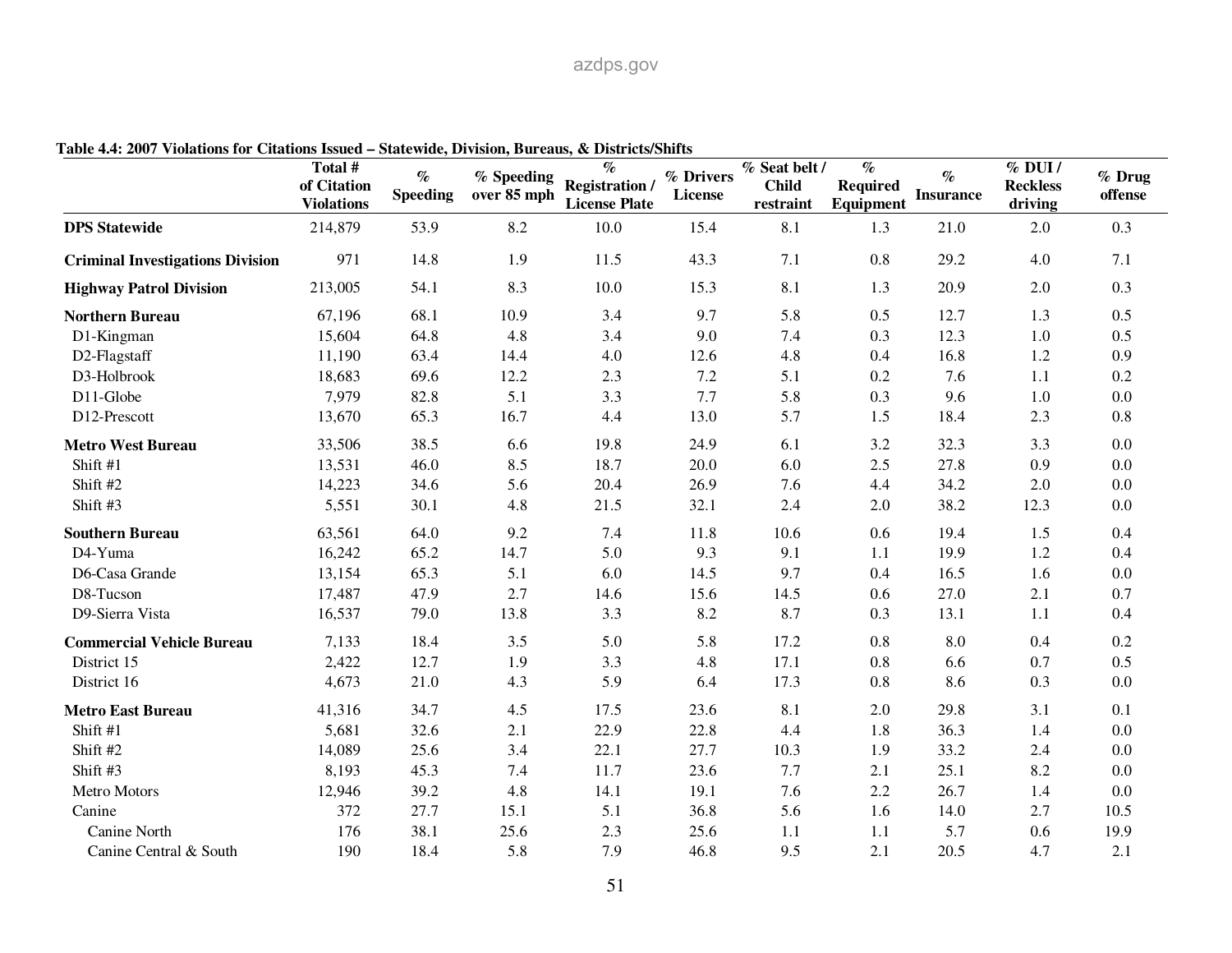| rable $\pi\omega$ , 2007 violations for vearings hours | Total #<br>of Warning<br><b>Violations</b> | $\%$<br><b>Speeding</b> | <b>Diarchiac, Division, Durcaus, &amp; Districts/Dinits</b><br>% Registration<br>/ License Plate | % Drivers<br>License | % Seat belt /<br><b>Child restraint</b> | $\overline{\mathcal{C}}$<br><b>Required</b><br>Equipment | $\%$<br><b>Insurance</b> |
|--------------------------------------------------------|--------------------------------------------|-------------------------|--------------------------------------------------------------------------------------------------|----------------------|-----------------------------------------|----------------------------------------------------------|--------------------------|
| <b>DPS</b> Statewide                                   | 192,520                                    | 57.1                    | 18.2                                                                                             | 2.9                  | 0.3                                     | 2.0                                                      | 2.8                      |
| <b>Criminal Investigations Division</b>                | 1,538                                      | 38.1                    | 15.0                                                                                             | 4.9                  | 1.0                                     | 6.7                                                      | 2.3                      |
| <b>Highway Patrol Division</b>                         | 190,427                                    | 57.2                    | 18.3                                                                                             | 2.9                  | 0.2                                     | 1.9                                                      | 2.8                      |
| <b>Northern Bureau</b>                                 | 69,633                                     | 73.5                    | 10.7                                                                                             | 2.5                  | 0.2                                     | 1.6                                                      | 1.8                      |
| D1-Kingman                                             | 12,804                                     | 66.4                    | 12.5                                                                                             | 3.0                  | 0.2                                     | 1.5                                                      | 2.6                      |
| D2-Flagstaff                                           | 15,046                                     | 75.5                    | 10.4                                                                                             | 1.7                  | 0.1                                     | 1.1                                                      | 1.5                      |
| D3-Holbrook                                            | 18,719                                     | 82.5                    | $8.8\,$                                                                                          | 3.2                  | 0.1                                     | 0.5                                                      | 1.3                      |
| D11-Globe                                              | 9,045                                      | 74.3                    | 9.1                                                                                              | 2.4                  | 0.3                                     | 3.8                                                      | 3.4                      |
| D12-Prescott                                           | 13,904                                     | 65.2                    | 12.9                                                                                             | 2.1                  | 0.1                                     | 1.9                                                      | 0.8                      |
| <b>Metro West Bureau</b>                               | 25,659                                     | 40.9                    | 29.7                                                                                             | 3.7                  | 0.3                                     | 2.2                                                      | 3.6                      |
| Shift #1                                               | 9,787                                      | 48.0                    | 27.5                                                                                             | 4.0                  | 0.3                                     | 0.7                                                      | 4.8                      |
| Shift #2                                               | 9,333                                      | 32.8                    | 34.1                                                                                             | 3.0                  | 0.2                                     | 2.8                                                      | 2.6                      |
| Shift #3                                               | 6,418                                      | 41.5                    | 26.9                                                                                             | 4.4                  | 0.2                                     | 3.6                                                      | 3.3                      |
| <b>Southern Bureau</b>                                 | 63,305                                     | 56.2                    | 19.6                                                                                             | 2.9                  | 0.3                                     | 1.7                                                      | 3.4                      |
| D4-Yuma                                                | 17,062                                     | 63.1                    | 18.6                                                                                             | 2.5                  | 0.1                                     | 2.2                                                      | 3.9                      |
| D6-Casa Grande                                         | 18,570                                     | 55.8                    | 18.5                                                                                             | 3.2                  | 0.2                                     | 1.6                                                      | 3.2                      |
| D8-Tucson                                              | 16,862                                     | 41.0                    | 26.3                                                                                             | 2.5                  | 0.6                                     | 0.9                                                      | 3.1                      |
| D9-Sierra Vista                                        | 10,695                                     | 69.4                    | 12.5                                                                                             | 3.6                  | 0.4                                     | 2.4                                                      | 3.7                      |
| <b>Commercial Vehicle Bureau</b>                       | 1,381                                      | 54.2                    | 16.4                                                                                             | 4.4                  | 2.3                                     | 1.4                                                      | 5.1                      |
| District 15                                            | 693                                        | 66.2                    | 12.3                                                                                             | 3.6                  | 1.7                                     | 0.9                                                      | 5.1                      |
| District 16                                            | 643                                        | 43.2                    | 20.1                                                                                             | 5.3                  | 3.1                                     | 1.7                                                      | 5.1                      |
| <b>Metro East Bureau</b>                               | 30,254                                     | 36.2                    | 23.3                                                                                             | 3.0                  | 0.3                                     | 3.0                                                      | 3.2                      |
| Shift #1                                               | 3,854                                      | 40.1                    | 24.4                                                                                             | 3.0                  | 0.2                                     | 0.9                                                      | 3.0                      |
| Shift #2                                               | 8,480                                      | 25.9                    | 31.0                                                                                             | 2.3                  | 0.2                                     | 4.1                                                      | 4.1                      |
| Shift #3                                               | 6,695                                      | 43.8                    | 19.7                                                                                             | 3.9                  | 0.0                                     | 5.4                                                      | 2.8                      |
| Metro Motors                                           | 3,861                                      | 32.9                    | 28.6                                                                                             | 2.1                  | 0.6                                     | 2.5                                                      | 1.7                      |
| Canine                                                 | 7,353                                      | 40.8                    | 14.3                                                                                             | 3.5                  | 0.4                                     | $1.1\,$                                                  | 3.6                      |
| Canine North                                           | 2,719                                      | 61.0                    | 12.3                                                                                             | 0.8                  | 0.1                                     | 0.7                                                      | 0.2                      |
| Canine Central & South                                 | 4,624                                      | 28.9                    | 15.4                                                                                             | 5.1                  | 0.7                                     | 1.4                                                      | 5.6                      |

**Table 4.5: 2007 Violations for Warnings Issued – Statewide, Division, Bureaus, & Districts/Shifts**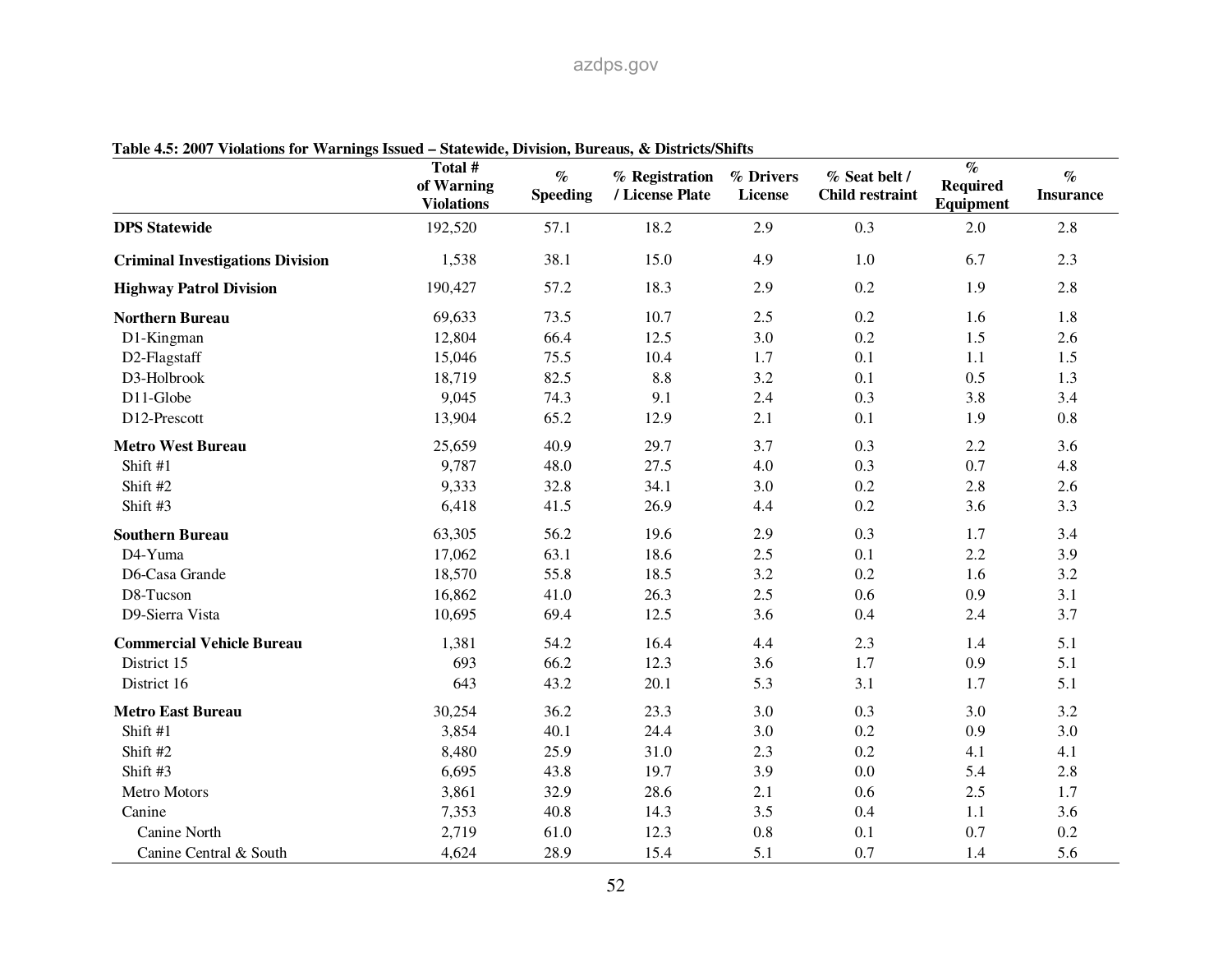## **Differences in Stop Outcomes across Types of Drivers**

Analysis of racial/ethnic differences in post-stop outcomes is an important component of any traffic stop data analysis study because the potential for racial bias in police decision-making is not limited to the initial stopping decision. Differential treatment based on the drivers' race/ethnicity *after* the initial stop must also be examined. The remainder of this subsection examines racial/ethnic differences in warnings, repair orders, citations, arrests, and searches (Figure 4.2, and Tables 4.6 – 4.7), along with the severity of outcomes (Figure 4.3). For racial/ethnic comparisons across organizational units, drivers' race is collapsed into four categories – White, Hispanic, Native American, and Black. Traffic stops where the driver's race was Asian, Middle Eastern, other or unknown, or where the race/ethnicity of the driver was not included on the data collection form  $(3.3\%$  of the cases) are excluded from these analyses because their total numbers were too small to make racial/gender comparisons across organizational units.

#### **Racial/Ethnic Differences in Warnings, Repair Orders, Citations, Arrests & Searches**

It is important to consider racial/ethnic differences in *any* outcomes received. For the comparisons reported below, the outcomes are not mutually exclusive. Drivers could receive multiple outcomes, and therefore when summed, the percentage of outcomes exceed one hundred percent. Tables 4.6 – 4.7 report the following information by organizational unit: the total number of stops, the percentage of drivers issued warnings, repair orders, and citations, as the well as the percentage of drivers arrested and searched by race/ethnicity and gender categories. $10$ 

Table 4.6 illustrates the variation in post-stop outcomes (i.e., warnings, repair orders, citations, arrests, and searches) by drivers' race and gender for the department, division, and bureau levels in 2007. At the department level (also graphically displayed in Figure 4.2), Hispanic drivers were the least likely to be issued warnings (33.6% of stops) compared to White (44.6%), Black (41.3%), and Native American (41.3%) drivers. Native Americans were the most likely to be issued repair orders (25.2% of stops) compared to Black (10.9%), White (13.9%), and Hispanic (18.6%) drivers. Hispanics received the highest percentage of citations (48.9%), followed closely by 48.1% of Blacks, while Native Americans (42.7%) and Whites (43.4%) were significantly less likely to be cited than Hispanics and Blacks. Hispanic, Native American and Black drivers were all significantly more likely than White

-

 $10$  In Tables 4.6 – 4.7, the asterisks indicate statistically significant differences in the outcomes received by racial and gender groups based on bivariate chi-square associations. Chi-square statistics are based on the differences between groups and the sample size. Because this statistical technique is sensitive to sample size, smaller differences between groups can result in statistically significant differences when the sample size is large. Therefore, depending on the sample size used in the chi-square test, statistical significance is reported at the 0.05, 0.01, or 0.001 level. For example, if the 0.05 level is used, a finding is statistically significant if we are 95% confident that the difference between groups is not due to chance; in contrast, a 0.001 level is interpreted as 99.9% confident that the result is not due to chance. Also note that these analyses are based on only the relationship between two variables (e.g., drivers' race and citations). For each chi-square test, the comparison is between one outcome (e.g., citation) and one explanatory variable (e.g., drivers' race). These analyses do not take into account any other factors that might influence the outcome of the stop.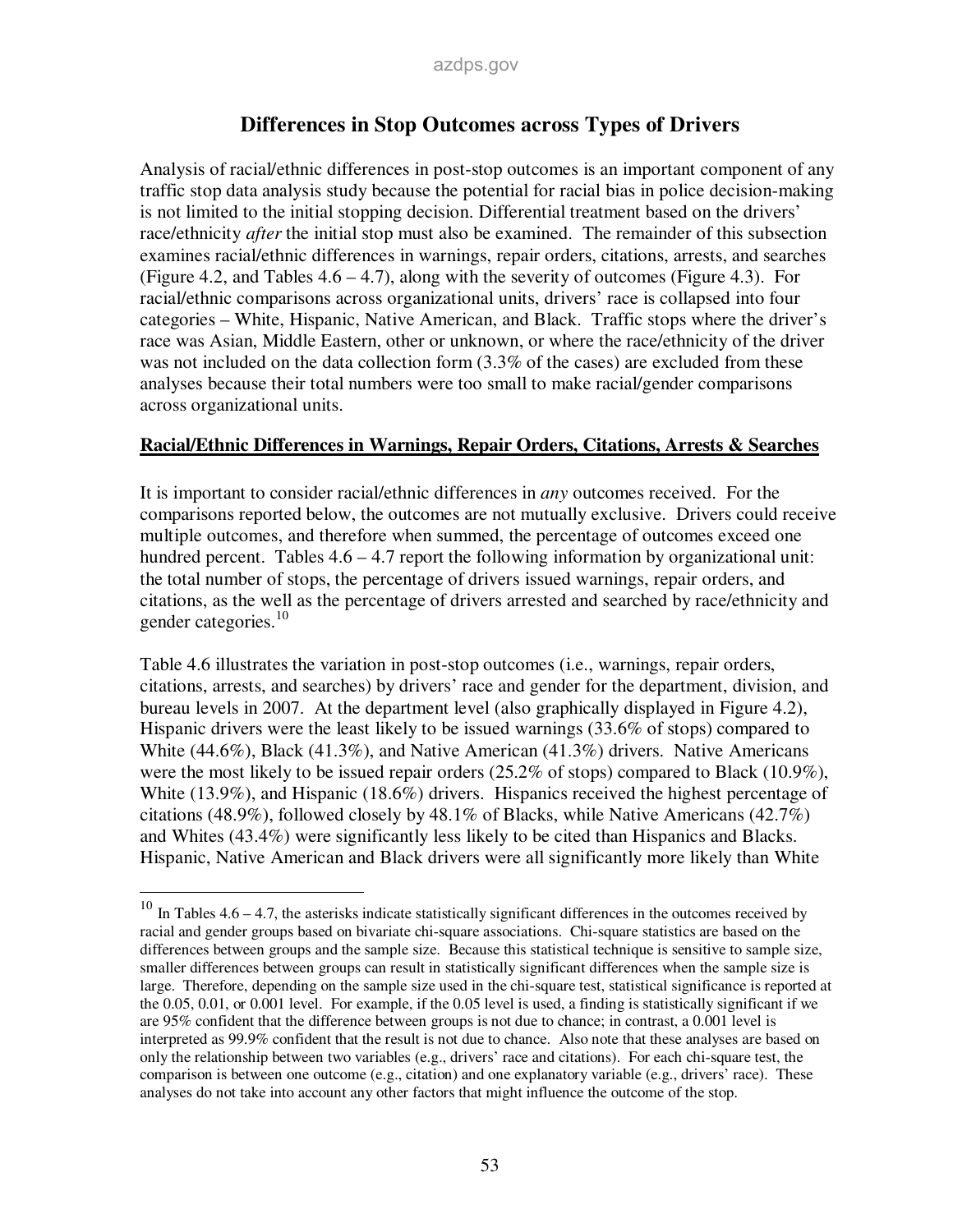drivers to be arrested and searched. Specifically, Native Americans were the most likely to be arrested (5.4%), followed by Blacks (4.2%), Hispanics (3.9%), and Whites (2.1%). Hispanics were the most likely to be searched (8.6% of stops) compared to Blacks (7.5%), Native Americans (6.9%), and Whites  $(3.3\%)$ .<sup>11</sup>





Division and bureau level differences in stop outcomes by racial/ethnic characteristics are also displayed in Table 4.6. At the division level, differences are evident between the Criminal Investigation Division and the Highway Patrol Division. Specifically, of stops conducted by CID officers, Native Americans, not Hispanics, were the least likely to be warned by CID officers. Whites, however, were still the most likely to be issued warnings by both HPD and CID officers. Whites were the least likely to be issued repair orders by CID officers, while Hispanics were the most likely. Whites were also the least likely to be

<sup>-</sup> $11$  These racial/ethnic differences in stop outcomes are statistically significant based on a 0.001 level chi-square analysis. That is, the differences noted are likely due to chance no more than 0.1% of the time. Based solely on the statistical significance, these results suggest that a difference exists in the likelihood of receiving various stop outcomes depending on the race of the driver. It is important to recognize, however, that chi-square analyses do not consider other variables when determining statistical significance. That is, the chi-square test does not measure other factors potentially associated with the likelihood of receiving particular stop outcomes; rather, it only considers the race/ethnicity of the driver. Consequently, the results of these analyses should be interpreted with caution and the multivariate models (reported later in this section) should be examined prior to reaching conclusions regarding the relationship between race of the driver and post-stop outcomes. This caution also applies to the additional findings at lower organizational units reviewed below.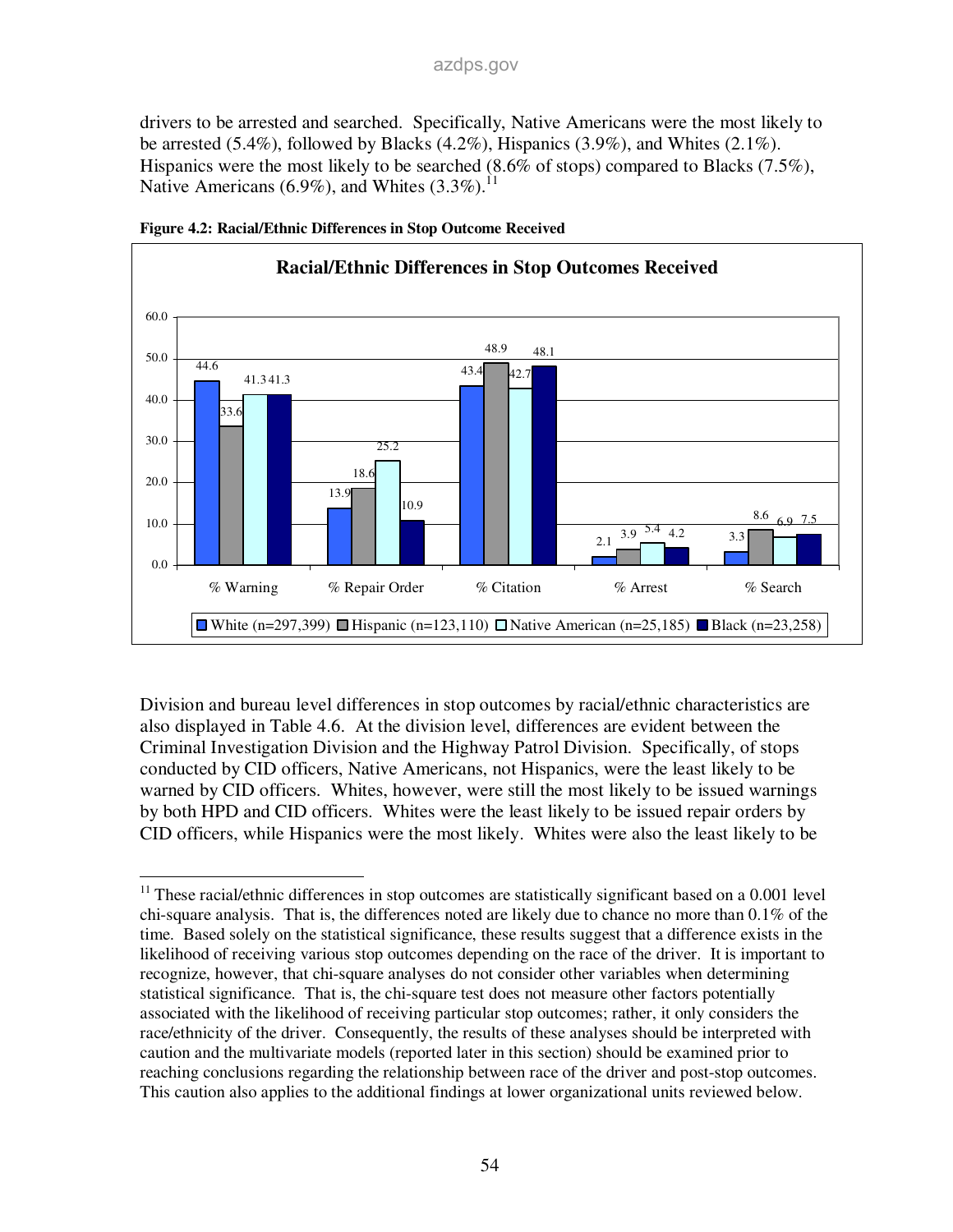issued repair orders by HPD officers, but Native Americans, not Hispanics, were the most likely to receive repair orders from HPD officers. Citations by Highway Patrol Division officers exhibit the same racial/ethnic differences as at the department level. For CID officers, however, Native Americans and Hispanics were the most likely to be issued citations. Finally, both CID and Highway Patrol officers exhibited the same trends as the department for arrests and searches of different racial/ethnic groups.

At the bureau level, Hispanics were the least likely to be warned across all five bureaus. In addition, Hispanics were the most likely to be issued citations in three of the five bureaus. Other racial/ethnic variation in warnings, repair orders, and citations at the bureau level is shown in Table 4.6. In all bureaus – except the Commercial Vehicle Bureau where the overrepresentation is limited to Blacks – the trends in racial/ethnic disparities for arrests and searches are similar to the department-wide pattern. That is, Hispanic, Native American and Black drivers were significantly more likely than White drivers to be arrested and searched. For the Commercial Vehicle Bureau, Hispanics were the least likely to be arrested and Native Americans were the least likely to be searched compared to the other racial/ethnic categories. Native Americans and Blacks, however, still had higher arrest rates, and Blacks had higher search rates than Whites.

Gender differences for 2007 stop outcomes are also displayed in Table 4.6. At the department level, male drivers were more likely to be issued repair orders (15.6% of stops), cited (45.4% of stops), arrested (3.3%), and searched (5.9%) compared to female drivers (14.6% repair orders, 44.9% cited, 1.8% arrested, and 2.9% searched). In contrast, female drivers were significantly more likely to be issued warnings (45.3%) compared to male drivers (39.6%). At the division level, the patterns in gender differences for CID and HPD were very similar to the overall department.

At the bureau level, the patterns in gender differences are quite similar to the overall department trend. That is, in each of the bureaus, male drivers were more likely to be issued repair orders, cited, arrested, and searched compared to female drivers; female drivers were more likely than males to be issued warnings. The exception to this pattern was the Commercial Vehicle Enforcement, who issued citations to more females (44.9%) than males (28.8%). In addition, the Commercial Vehicle Enforcement bureau did not exhibit any statistical significance between males and females for repair orders, arrests, or searches.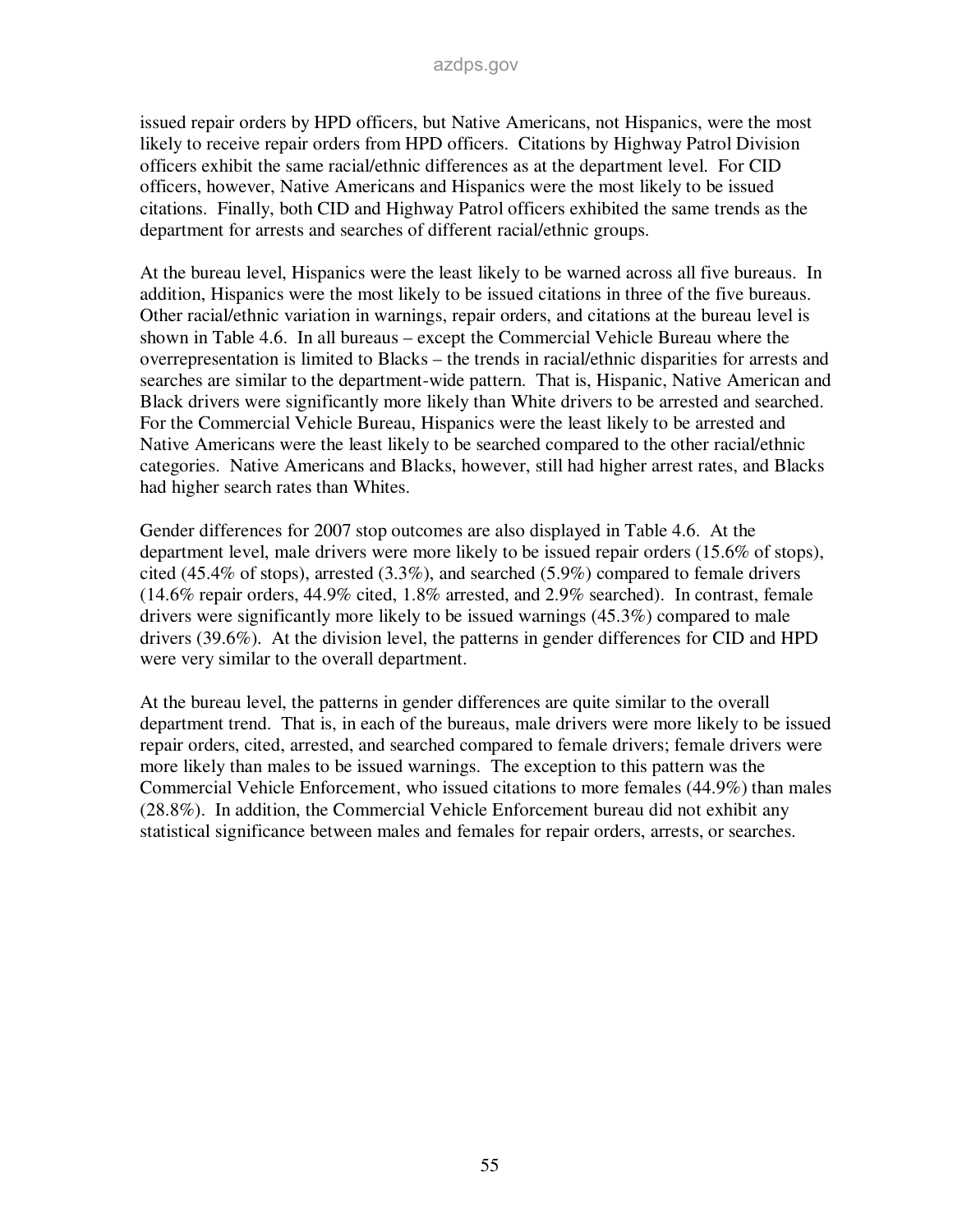|                                  | <b>Drivers</b>  | Total #<br>of stops | % drivers<br>warned | % drivers issued<br>repair order | % drivers<br>cited | % drivers<br>arrested | % drivers<br>searched |
|----------------------------------|-----------------|---------------------|---------------------|----------------------------------|--------------------|-----------------------|-----------------------|
|                                  | White           | 297,399             | 44.6***             | 13.9***                          | 43.4***            | $2.1***$              | $3.3***$              |
|                                  | Hispanic        | 123,110             | 33.6                | 18.6                             | 48.9               | 3.9                   | 8.6                   |
|                                  | Native American | 25,185              | 41.3                | 25.2                             | 42.7               | 5.4                   | 6.9                   |
| <b>DPS Dept</b>                  | <b>Black</b>    | 23,258              | 41.3                | 10.9                             | 48.1               | 4.2                   | 7.5                   |
|                                  | Male            | 345,403             | 39.6***             | $15.6***$                        | 45.4**             | $3.3***$              | $5.9***$              |
|                                  | Female          | 139,742             | 45.3                | 14.6                             | 44.9               | 1.8                   | 2.9                   |
|                                  | White           | 1,314               | $62.2***$           | 14.4**                           | $25.3***$          | $5.6***$              | $15.3***$             |
|                                  | Hispanic        | 1,332               | 45.3                | 19.4                             | 39.6               | 11.0                  | 23.3                  |
| <b>Criminal</b>                  | Native American | 111                 | 43.2                | 17.1                             | 39.6               | 14.4                  | 19.8                  |
| Investigation<br><b>Division</b> | <b>Black</b>    | 211                 | 51.2                | 17.1                             | 35.5               | 12.8                  | 35.5                  |
|                                  | Male            | 2,375               | 52.0**              | 16.5                             | 33.9*              | 9.7***                | 22.8***               |
|                                  | Female          | 659                 | 58.4                | 17.6                             | 29.3               | 5.6                   | 12.0                  |
|                                  | White           | 294,977             | 43.7***             | 13.9***                          | 43.4***            | $2.1***$              | $3.2***$              |
|                                  | Hispanic        | 121,375             | 32.6                | 18.6                             | 48.9               | 3.8                   | 8.4                   |
| Highway                          | Native American | 25,024              | 40.2                | 25.3                             | 42.7               | 5.4                   | 6.8                   |
| Patrol<br><b>Division</b>        | <b>Black</b>    | 22,968              | 40.4                | 10.9                             | 48.2               | 4.1                   | 7.2                   |
|                                  | Male            | 341,787             | 38.7***             | 15.6***                          | 45.4**             | $3.2***$              | $5.8***$              |
|                                  | Female          | 138,628             | 44.6                | 14.6                             | 44.9               | 1.7                   | 2.8                   |
|                                  | White           | 106,692             | 48.7***             | 13.9***                          | 42.0***            | $1.7***$              | $2.5***$              |
|                                  | Hispanic        | 18,698              | 37.6                | 16.6                             | 52.6               | 3.4                   | 7.8                   |
|                                  | Native American | 20,702              | 42.1                | 26.8                             | 41.3               | 4.8                   | 5.8                   |
| <b>Northern</b><br><b>Bureau</b> | <b>Black</b>    | 4,480               | 48.5                | 12.0                             | 43.2               | 3.1                   | 6.0                   |
|                                  | Male            | 110,478             | 45.5***             | $15.7**$                         | 44.2***            | $2.7***$              | 4.3***                |
|                                  | Female          | 46,204              | 48.0                | 15.1                             | 42.5               | 1.4                   | 2.0                   |

#### **Table 4.6: 2007 Stop Outcomes by Race and Gender for Department, Division, and Bureaus (p. 1 of 2)**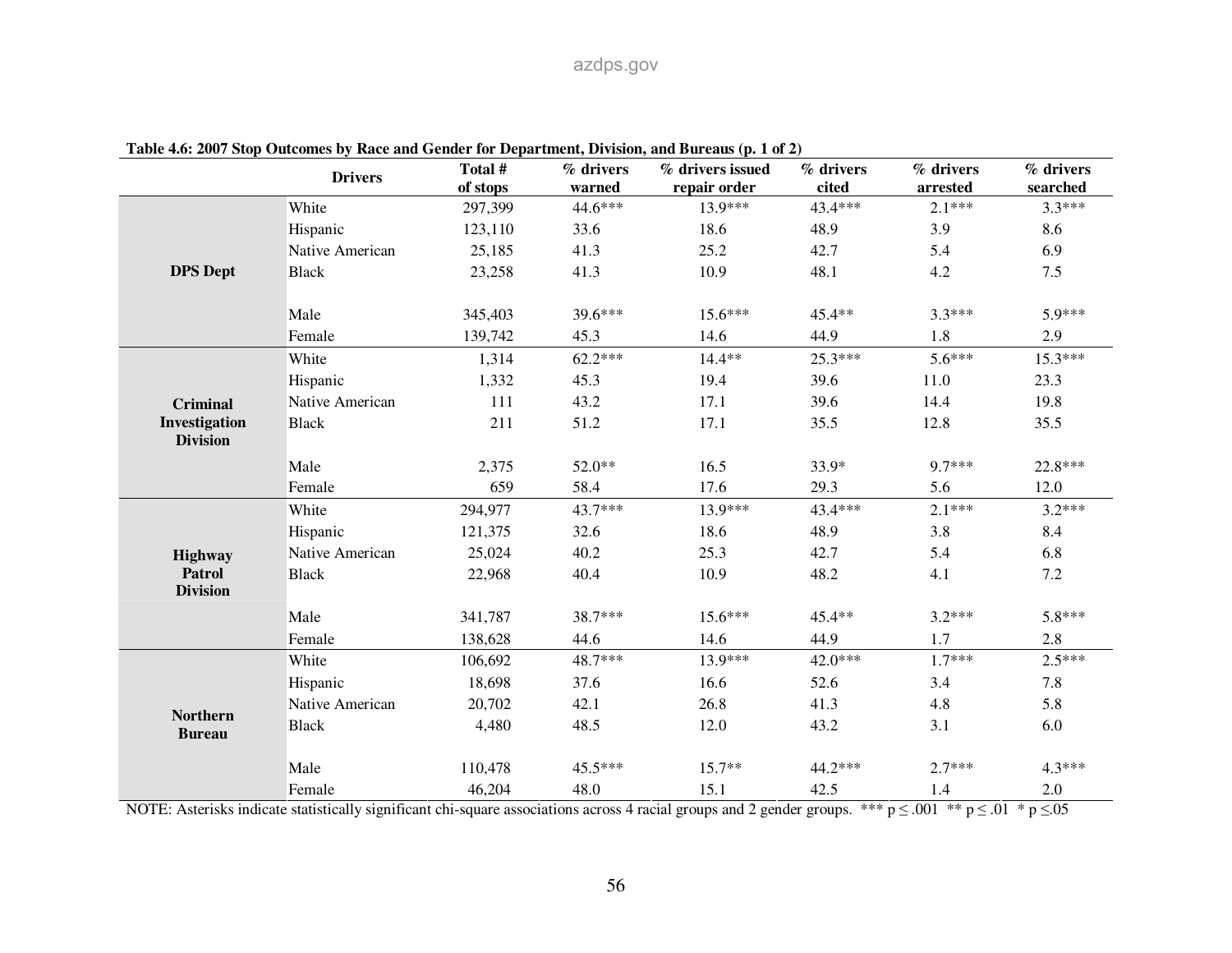| Table 4.0. 2007 Stop Outcomes by Kace and Genuer for Department, Division, and Dureaus (p. 2 or 2) | <b>Drivers</b>  | Total #<br>of stops | % drivers<br>warned | % drivers issued<br>repair order | % drivers<br>cited | % drivers<br>arrested | % drivers<br>searched |
|----------------------------------------------------------------------------------------------------|-----------------|---------------------|---------------------|----------------------------------|--------------------|-----------------------|-----------------------|
|                                                                                                    | White           | 40,576              | 43.8***             | $13.5***$                        | 46.9***            | $2.7***$              | $4.1***$              |
|                                                                                                    | Hispanic        | 18,515              | 30.2                | 13.4                             | 60.9               | 6.4                   | 11.3                  |
|                                                                                                    | Native American | 621                 | 34.0                | 12.2                             | 59.3               | 11.6                  | 15.3                  |
| <b>Metro West</b><br><b>Bureau</b>                                                                 | <b>Black</b>    | 4,816               | 41.3                | 9.5                              | 52.8               | 5.3                   | 8.7                   |
|                                                                                                    | Male            | 46,963              | 38.0***             | $13.9***$                        | 52.3***            | $4.6***$              | $7.7***$              |
|                                                                                                    | Female          | 19,771              | 43.8                | 11.0                             | 49.3               | 2.4                   | 3.6                   |
|                                                                                                    | White           | 85,172              | 46.7***             | $18.6***$                        | $40.6***$          | $1.8***$              | $2.8***$              |
|                                                                                                    | Hispanic        | 55,645              | 37.8                | 26.6                             | 44.6               | 2.8                   | 6.6                   |
|                                                                                                    | Native American | 2,436               | 39.5                | 23.2                             | 44.9               | 5.7                   | 9.9                   |
| <b>Southern</b><br><b>Bureau</b>                                                                   | <b>Black</b>    | 6,411               | 43.3                | 15.8                             | 46.4               | 3.4                   | 6.1                   |
|                                                                                                    | Male            | 105,899             | 41.9***             | 22.4***                          | $42.8*$            | $2.7***$              | $5.3***$              |
|                                                                                                    | Female          | 47,479              | 45.6                | 19.0                             | 42.2               | 1.4                   | 2.5                   |
|                                                                                                    | White           | 12,416              | $8.5***$            | $2.5***$                         | $30.5***$          | $0.7***$              | $2.8***$              |
|                                                                                                    | Hispanic        | 9,261               | 3.2                 | 1.4                              | 26.6               | 0.6                   | 2.3                   |
| <b>Commercial Vehicle</b>                                                                          | Native American | 120                 | 15.0                | 1.7                              | 40.0               | 0.8                   | 1.7                   |
| <b>Enforcement</b><br><b>Bureau</b>                                                                | <b>Black</b>    | 1,295               | 5.2                 | 1.7                              | 38.0               | 2.0                   | 5.3                   |
|                                                                                                    | Male            | 22,690              | $5.0***$            | 2.0                              | 28.8***            | 0.7                   | 2.9                   |
|                                                                                                    | Female          | 1,520               | 23.6                | 2.2                              | 44.9               | 1.0                   | 2.9                   |
|                                                                                                    | White           | 49,775              | $41.5***$           | 9.1***                           | $51.5***$          | $3.4***$              | $5.1***$              |
|                                                                                                    | Hispanic        | 19,148              | 34.7                | 10.4                             | 57.2               | 6.5                   | 14.5                  |
| <b>Metro East</b>                                                                                  | Native American | 1,135               | 35.6                | 11.9                             | 53.7               | 11.8                  | 14.6                  |
| <b>Bureau</b>                                                                                      | <b>Black</b>    | 5,936               | 41.2                | 8.0                              | 52.4               | 5.1                   | 8.8                   |
|                                                                                                    | Male            | 55,394              | 38.8***             | $9.7***$                         | $53.6***$          | $5.2***$              | $9.2***$              |
|                                                                                                    | Female          | 23,490              | 41.9                | 8.5                              | 51.6               | 2.6                   | 4.5                   |

**Table 4.6: 2007 Stop Outcomes by Race and Gender for Department, Division, and Bureaus (p. 2 of 2)**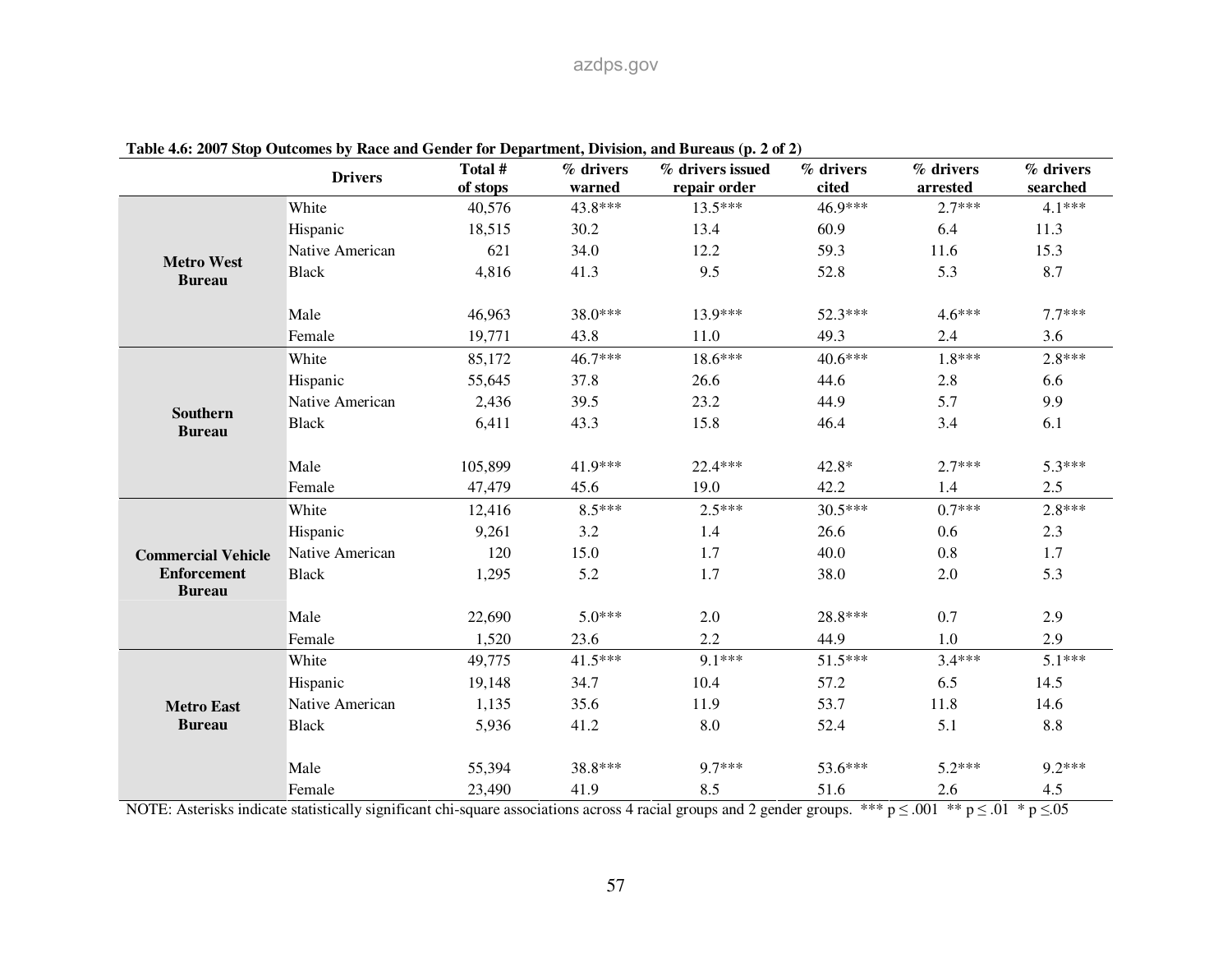Table 4.7 displays the differences in stop outcomes by driver race and gender at the district/shift level for 2007. Statistically significant differences in warnings between racial/ethnic groups were evident for all nineteen districts/shifts. For twelve of the nineteen districts/shifts, Hispanics were the least likely racial/ethnic group to be issued warnings, while in the other seven, Native American drivers received the lowest percentage of warnings.

Eighteen of the nineteen districts/shifts exhibited statistically significant differences in repair orders between racial/ethnic groups. Specifically, Black drivers were the least likely to be issued repair orders in the majority of districts (n=12 districts). Native Americans and Hispanics were the most likely to be issued repair orders in nine and six districts, respectively.

For citations, sixteen districts/shifts reported statistically significant differences between racial/ethnic groups. In nine of these sixteen districts/shifts, Hispanic drivers had the highest percentage of citations while Native Americans had the highest percentages of citations in six districts/shifts. Whites were the least likely to be cited in 12 of the 16 districts/shifts with statistically significant racial/ethnic differences.

All nineteen districts/shifts had statistically significant differences between racial/ethnic groups for percentages of drivers arrested. In sixteen of those districts, Native Americans were the most likely to be arrested, followed either by Hispanics or Blacks, while in every district but District 16, Whites were the least likely racial/ethnic group to be arrested. All nineteen districts/shifts also had statistically significant differences between racial/ethnic groups for percentages of drivers searched. In all but two of the nineteen districts/shifts (Districts 15 and 16), Whites were the least likely racial/ethnic group to be searched, while Native Americans (n=9 districts) and Hispanics (n=8 districts) were the most likely to be searched.

Table 4.7 also reports differences in stop outcomes by gender at the district/shift level. Of the nineteen districts/shifts, seventeen reported statistically significant differences in the likelihood of male and female motorists receiving warnings. Specifically, female drivers were significantly more likely than male drivers to receive warnings. In thirteen of the nineteen districts/shifts, statistically significant differences in the likelihood of male and female drivers receiving repair orders were evident. In all but two of these districts, male drivers were significantly more likely than female drivers to be issued repair orders. Twelve of the nineteen districts/shifts reported statistically significant gender differences in the likelihood of receiving a citation. In all but two of these districts (Districts 15 and 16), male drivers were significantly more likely than female drivers to be issued citations. For arrests, seventeen of the nineteen districts/shifts had statistically significant gender differences, and male drivers were more likely than female drivers to be arrested. Additionally, in eighteen of the nineteen districts/shifts, it was also significantly more likely for a search to be conducted in stops of male drivers when compared to stops of female drivers.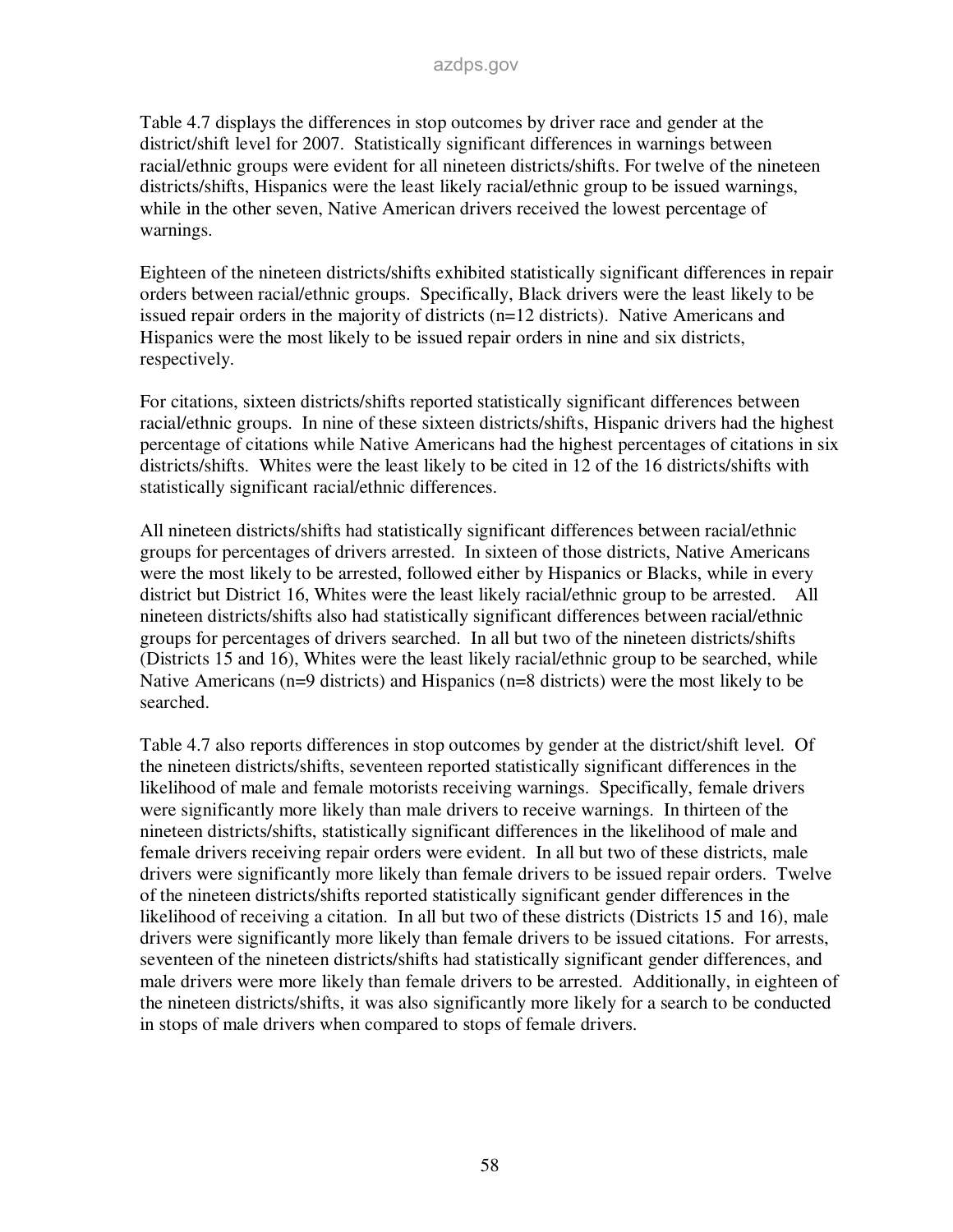|                    | <b>Drivers</b>  | Total #<br>of stops | % drivers<br>warned | % drivers issued<br>repair order | % drivers<br>cited | % drivers<br>arrested | % drivers<br>searched |
|--------------------|-----------------|---------------------|---------------------|----------------------------------|--------------------|-----------------------|-----------------------|
|                    | White           | 23,976              | $43.1***$           | $15.8***$                        | 47.5***            | $2.2***$              | $2.9***$              |
|                    | Hispanic        | 4,948               | 36.0                | 18.0                             | 53.3               | 3.9                   | 5.9                   |
| District 1         | Native American | 491                 | 35.4                | 19.1                             | 55.4               | 4.7                   | 6.1                   |
| <b>Kingman</b>     | <b>Black</b>    | 1,292               | 47.6                | 10.3                             | 47.0               | 3.4                   | 5.3                   |
|                    | Male            | 8,713               | 41.1***             | $16.0***$                        | 49.3               | $2.8***$              | 3.9***                |
|                    | Female          | 23,635              | 43.2                | 13.9                             | 48.7               | 1.9                   | 2.1                   |
|                    | White           | 18,745              | 55.0***             | $17.1***$                        | 33.0***            | $1.4***$              | $2.3***$              |
|                    | Hispanic        | 3,203               | 41.0                | 19.9                             | 47.5               | 3.5                   | 8.5                   |
| District 2         | Native American | 7,129               | 40.5                | 37.4                             | 35.0               | 5.9                   | 6.8                   |
| Flagstaff          | <b>Black</b>    | 822                 | 52.7                | 12.5                             | 39.5               | 4.7                   | 7.3                   |
|                    | Male            | 22,175              | 49.7                | 20.4***                          | $36.6*$            | $3.1***$              | $4.7***$              |
|                    | Female          | 9,484               | 49.5                | 22.6                             | 35.2               | 1.7                   | 2.3                   |
|                    | White           | 24,344              | 49.5***             | 9.7***                           | 44.2***            | $1.2***$              | $1.9***$              |
|                    | Hispanic        | 4,459               | 39.3                | 12.7                             | 54.1               | 2.1                   | 6.3                   |
| District 3         | Native American | 10,804              | 43.4                | 22.1                             | 43.9               | 4.3                   | 5.2                   |
| <b>Holbrook</b>    | <b>Black</b>    | 1,139               | 46.3                | 11.9                             | 45.6               | 2.0                   | 6.4                   |
|                    | Male            | 28,632              | 45.4***             | 13.1                             | 46.5***            | $2.4***$              | $4.1***$              |
|                    | Female          | 13,079              | 48.7                | 13.7                             | 43.3               | 1.3                   | 1.8                   |
|                    | White           | 15,012              | 50.9***             | $11.9***$                        | $41.6***$          | $1.0***$              | $1.5***$              |
|                    | Hispanic        | 1,946               | 41.9                | 13.2                             | 49.9               | 4.0                   | 6.0                   |
| <b>District 11</b> | Native American | 1,260               | 46.3                | 16.0                             | 44.9               | 2.1                   | 2.5                   |
| <b>Globe</b>       | <b>Black</b>    | 318                 | 46.2                | 10.1                             | 46.2               | 2.2                   | 1.9                   |
|                    | Male            | 13,587              | 48.3***             | 12.4                             | 43.9***            | $1.6***$              | $2.4***$              |
|                    | Female          | 5,267               | 52.3                | 11.4                             | 40.8               | 0.9                   | 1.2                   |

**Table 4.7: 2007 Stop Outcomes by Race and Gender for Districts/Shifts (p. 1 of 5)**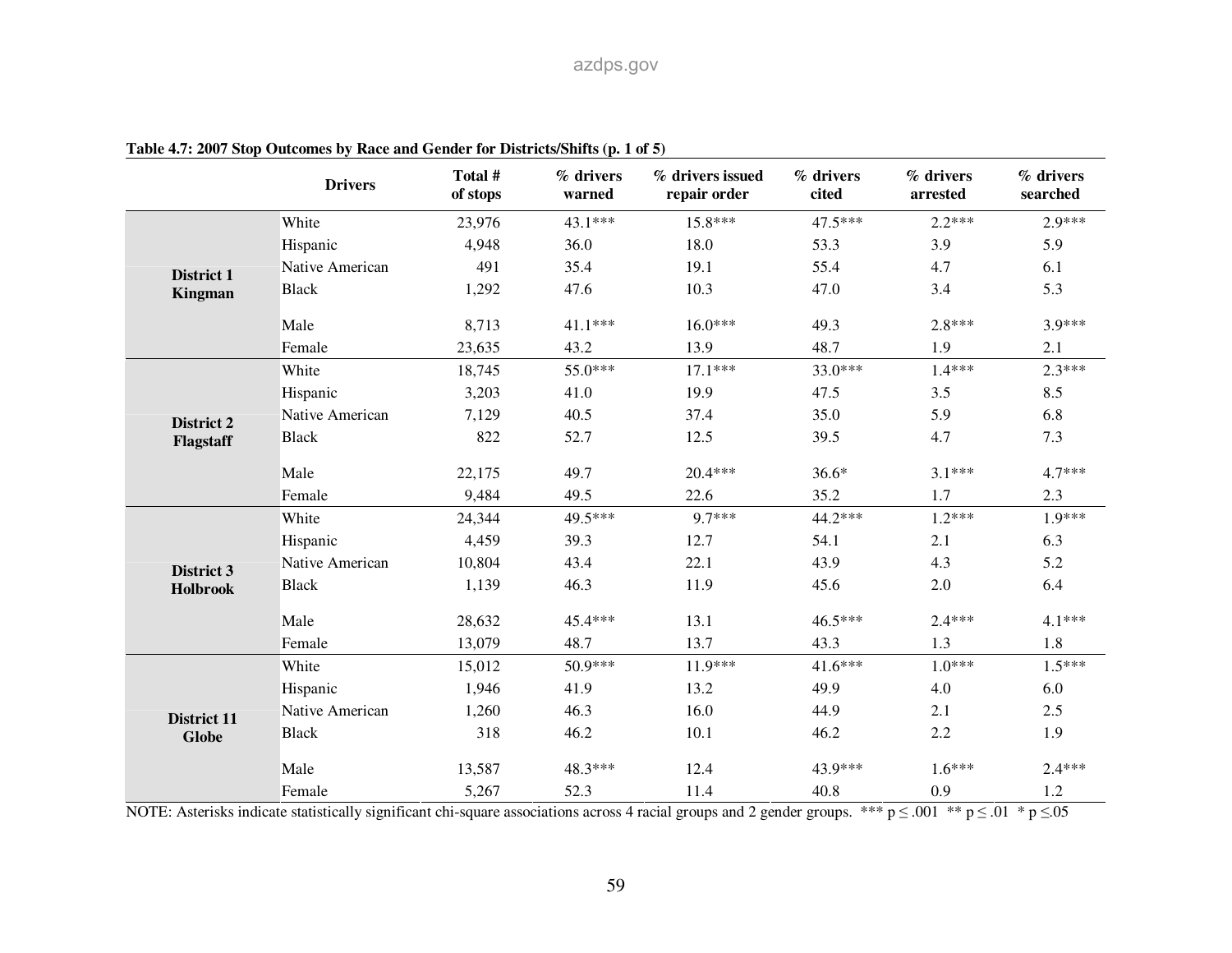|                    | <b>Drivers</b>  | Total #<br>of stops | $%$ drivers<br>warned | % drivers issued<br>repair order | % drivers<br>cited | % drivers<br>arrested | % drivers<br>searched |
|--------------------|-----------------|---------------------|-----------------------|----------------------------------|--------------------|-----------------------|-----------------------|
|                    | White           | 24,485              | $47.3***$             | $15.1***$                        | $41.8***$          | $2.4***$              | $3.4***$              |
|                    | Hispanic        | 4,109               | 33.0                  | 18.0                             | 55.5               | 3.8                   | 11.9                  |
| <b>District 12</b> | Native American | 993                 | 38.6                  | 20.1                             | 46.9               | 5.7                   | 8.1                   |
| <b>Prescott</b>    | <b>Black</b>    | 903                 | 49.7                  | 14.7                             | 36.9               | 2.8                   | 6.8                   |
|                    | Male            | 22,312              | 44.2***               | $16.3***$                        | 43.9               | $3.1***$              | $5.6***$              |
|                    | Female          | 9,594               | 47.5                  | 12.8                             | 43.7               | 1.3                   | 2.3                   |
|                    | White           | 16,621              | 42.6***               | $11.7***$                        | 50.4***            | $1.6***$              | $2.5***$              |
|                    | Hispanic        | 6,387               | 32.4                  | 11.7                             | 60.9               | 4.4                   | 7.9                   |
| <b>Metro West</b>  | Native American | 214                 | 35.5                  | 9.8                              | 59.3               | 8.9                   | 11.2                  |
| Shift #1           | <b>Black</b>    | 1,591               | 37.7                  | 6.8                              | 59.8               | 4.5                   | 7.4                   |
|                    | Male            | 17,749              | 38.7***               | $12.6***$                        | 53.8               | $2.9***$              | 4.9***                |
|                    | Female          | 7,866               | 41.8                  | 8.1                              | 53.7               | 1.6                   | 2.5                   |
|                    | White           | 16,555              | 39.5***               | $16.2***$                        | 48.0***            | $2.4***$              | $4.1***$              |
|                    | Hispanic        | 7,898               | 23.8                  | 16.8                             | 63.3               | 5.0                   | 10.5                  |
| <b>Metro West</b>  | Native American | 250                 | 30.4                  | 15.6                             | 57.6               | 8.8                   | 12.4                  |
| Shift #2           | <b>Black</b>    | 1,986               | 38.1                  | 12.6                             | 52.7               | 4.3                   | 7.7                   |
|                    | Male            | 19,629              | 32.8***               | $16.6***$                        | 54.2***            | 3.9***                | $7.4***$              |
|                    | Female          | 7,985               | 40.1                  | 14.2                             | 49.7               | 1.8                   | 3.4                   |
|                    | White           | 7,193               | 56.4***               | 11.9***                          | $36.2***$          | $5.7***$              | $7.7***$              |
|                    | Hispanic        | 4,121               | 38.9                  | 9.4                              | 56.2               | 12.2                  | 18.2                  |
| <b>Metro West</b>  | Native American | 150                 | 38.0                  | 9.3                              | 62.7               | 20.0                  | 26.0                  |
| Shift #3           | <b>Black</b>    | 1,215               | 51.6                  | 7.9                              | 43.8               | 8.1                   | 12.1                  |
|                    | Male            | 9,328               | 47.9***               | 10.9                             | 45.4***            | $9.3***$              | $13.7***$             |
|                    | Female          | 3,814               | 56.0                  | 10.2                             | 39.0               | 5.2                   | 6.4                   |

**Table 4.7: 2007 Stop Outcomes by Race and Gender for Districts/Shifts (p. 2 of 5)**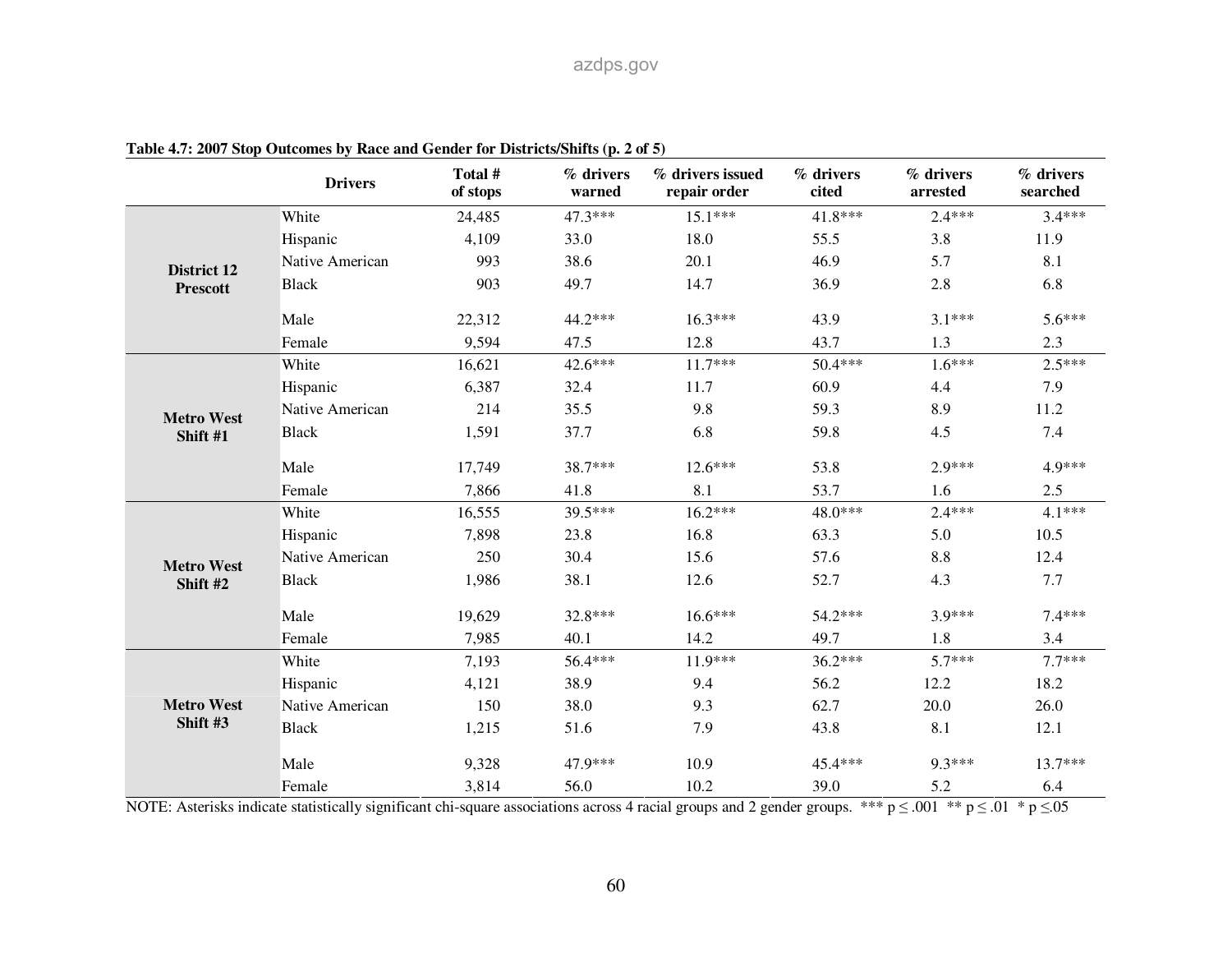|                     | <b>Drivers</b>  | Total #<br>of stops | % drivers<br>warned | % drivers issued<br>repair order | % drivers<br>cited | % drivers<br>arrested | % drivers<br>$\rm searched$ |
|---------------------|-----------------|---------------------|---------------------|----------------------------------|--------------------|-----------------------|-----------------------------|
|                     | White           | 21,773              | 48.2***             | $19.2***$                        | $40.3***$          | $1.5***$              | $2.3***$                    |
|                     | Hispanic        | 15,052              | 38.9                | 29.9                             | 42.8               | 1.9                   | 4.7                         |
| District 4          | Native American | 383                 | 38.6                | 31.6                             | 44.4               | 7.3                   | 9.1                         |
| Yuma                | <b>Black</b>    | 1,776               | 44.1                | 14.5                             | 48.5               | 3.5                   | 6.1                         |
|                     | Male            | 28,100              | 43.3***             | 24.1***                          | 42.3               | $2.1***$              | $4.1***$                    |
|                     | Female          | 12,187              | 46.5                | 19.9                             | 41.3               | 1.0                   | 1.8                         |
|                     | White           | 23,100              | 51.7***             | $19.2***$                        | 33.9               | $1.5***$              | $2.3***$                    |
|                     | Hispanic        | 11,998              | 44.3                | 26.9                             | 34.3               | 2.6                   | 7.9                         |
| District 6          | Native American | 1,153               | 45.1                | 25.2                             | 35.2               | 4.2                   | 6.9                         |
| <b>Casa Grande</b>  | <b>Black</b>    | 1,790               | 52.2                | 18.9                             | 33.3               | 3.0                   | 5.9                         |
|                     | Male            | 26,922              | 47.7***             | $22.7***$                        | $34.6*$            | $2.4***$              | $5.4***$                    |
|                     | Female          | 12,053              | 52.4                | 19.3                             | 33.3               | 1.1                   | 2.2                         |
|                     | White           | 20,903              | 47.8***             | $16.7***$                        | $40.0***$          | $2.4***$              | $3.7***$                    |
|                     | Hispanic        | 17,171              | 37.3                | 22.7                             | 48.1               | 3.6                   | 8.1                         |
| <b>District 8</b>   | Native American | 437                 | 35.2                | 19.2                             | 51.5               | 11.2                  | 19.9                        |
| <b>Tucson</b>       | <b>Black</b>    | 1,506               | 42.6                | 14.0                             | 47.9               | 4.5                   | 7.9                         |
|                     | Male            | 28,064              | 41.7***             | 20.2***                          | 44.3               | $3.5***$              | $6.9***$                    |
|                     | Female          | 12,866              | 45.5                | 16.5                             | 43.5               | 2.0                   | 3.7                         |
|                     | White           | 19,231              | $37.7***$           | $19.2***$                        | 49.7***            | $1.9***$              | $2.9***$                    |
|                     | Hispanic        | 11,337              | 30.0                | 28.1                             | 52.9               | 2.8                   | 5.5                         |
| District 9          | Native American | 459                 | 30.1                | 14.8                             | 63.6               | 2.8                   | 8.3                         |
| <b>Sierra Vista</b> | <b>Black</b>    | 1,318               | 31.0                | 15.4                             | 59.8               | 2.4                   | 4.0                         |
|                     | Male            | 22,638              | 33.6***             | $22.6***$                        | 51.3               | $2.7***$              | $4.7***$                    |
|                     | Female          | 10,265              | 36.6                | 20.6                             | 52.1               | 1.2                   | 2.3                         |

**Table 4.7: 2007 Stop Outcomes by Race and Gender for Districts/Shifts (p. 3 of 5)**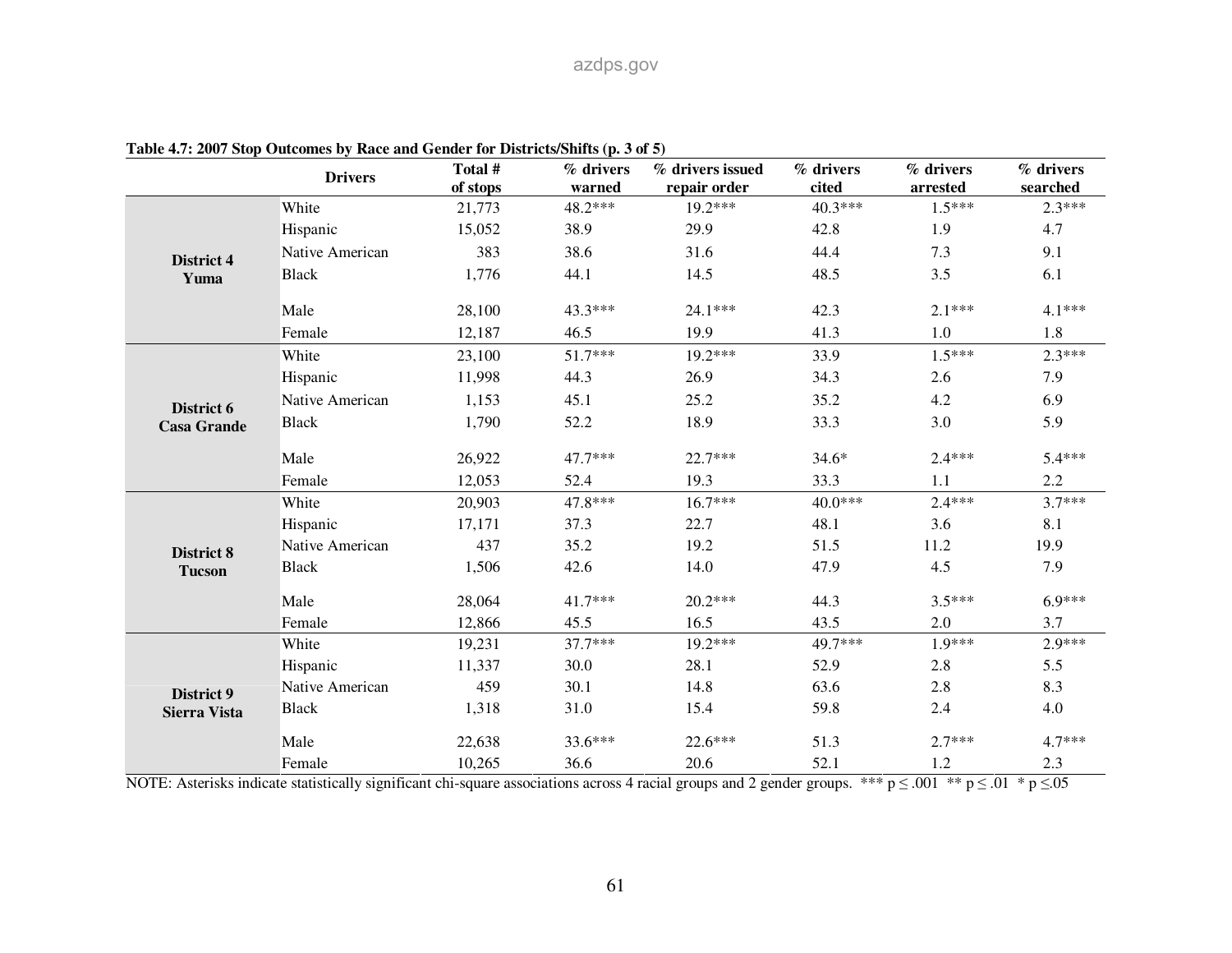|                    | <b>Drivers</b>  | Total #<br>of stops | % drivers<br>warned | $%$ drivers issued<br>repair order | % drivers<br>cited | % drivers<br>arrested | % drivers<br>searched |
|--------------------|-----------------|---------------------|---------------------|------------------------------------|--------------------|-----------------------|-----------------------|
|                    | White           | 4,111               | 13.8***             | 1.6                                | 36.7               | $1.1***$              | $6.8***$              |
|                    | Hispanic        | 1,356               | 7.0                 | 1.8                                | 39.1               | 1.3                   | 8.6                   |
|                    | Native American | 57                  | 19.3                | 1.8                                | 38.6               | 1.8                   | 3.5                   |
| <b>District 15</b> | <b>Black</b>    | 406                 | 7.6                 | $2.0\,$                            | 40.6               | 3.7                   | 11.6                  |
|                    | Male            | 5,861               | $9.2***$            | 1.6                                | 37.4***            | 1.2                   | $8.1*$                |
|                    | Female          | 581                 | 33.6                | 1.9                                | 44.9               | 1.9                   | 5.2                   |
|                    | White           | 8,256               | $5.7***$            | $2.9***$                           | 27.4***            | $0.4**$               | $0.8***$              |
|                    | Hispanic        | 7,847               | 2.3                 | 1.3                                | 24.4               | 0.4                   | 1.1                   |
|                    | Native American | 58                  | 6.9                 | 1.7                                | 43.1               | 0.0                   | 0.0                   |
| District 16        | <b>Black</b>    | 882                 | 3.7                 | 1.5                                | 36.8               | 1.2                   | 2.4                   |
|                    | Male            | 16,713              | $3.3***$            | 2.1                                | 25.8***            | 0.5                   | 1.0                   |
|                    | Female          | 909                 | 16.3                | 1.9                                | 45.8               | 0.4                   | 1.3                   |
|                    | White           | 7,103               | 42.9***             | 5.9***                             | 53.1***            | $2.4***$              | $3.1***$              |
|                    | Hispanic        | 1,994               | 27.1                | 7.9                                | 67.9               | 5.3                   | 11.4                  |
| <b>Metro East</b>  | Native American | 101                 | 25.7                | 5.0                                | 70.3               | 10.9                  | 10.9                  |
| Shift #1           | <b>Black</b>    | 624                 | 34.1                | 4.2                                | 63.5               | 3.4                   | 5.9                   |
|                    | Male            | 3,242               | 35.8***             | $7.1***$                           | 59.4***            | 3.9***                | $6.4***$              |
|                    | Female          | 6,868               | 45.8                | 3.8                                | 51.7               | 1.5                   | 2.3                   |
|                    | White           | 16,610              | 39.4***             | $8.5***$                           | 53.5***            | $3.6***$              | $4.5***$              |
|                    | Hispanic        | 5,119               | 23.2                | 6.9                                | 71.0               | 7.1                   | 11.0                  |
| <b>Metro East</b>  | Native American | 336                 | 30.1                | 6.5                                | 63.1               | 9.8                   | 11.0                  |
| Shift #2           | <b>Black</b>    | 1,827               | 37.7                | 8.0                                | 56.0               | 4.5                   | 6.2                   |
|                    | Male            | 16,960              | 33.8***             | $8.4**$                            | 59.2***            | $5.3***$              | $7.3***$              |
|                    | Female          | 7,764               | 40.2                | 7.3                                | 53.7               | 2.6                   | 3.2                   |

**Table 4.7: 2007 Stop Outcomes by Race and Gender for Districts/Shifts (p. 4 of 5)**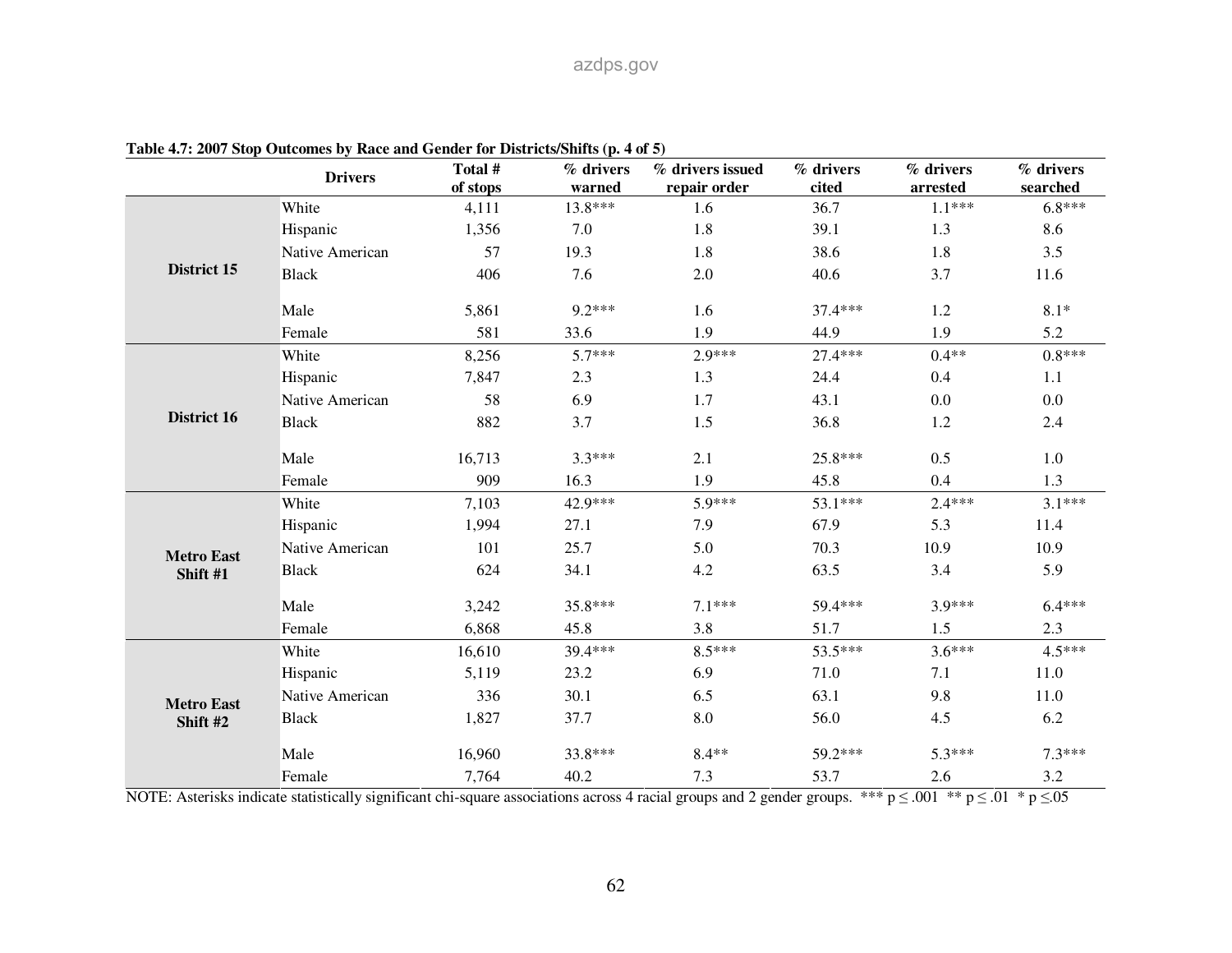|                             | <b>Drivers</b>  | Total #  | % drivers | % drivers issued | % drivers | % drivers | % drivers |
|-----------------------------|-----------------|----------|-----------|------------------|-----------|-----------|-----------|
|                             |                 | of stops | warned    | repair order     | cited     | arrested  | searched  |
|                             | White           | 10,987   | 44.1***   | $13.6***$        | 44.9***   | $5.4***$  | $8.1***$  |
|                             | Hispanic        | 3,562    | 28.8      | 10.2             | 62.1      | 10.0      | 13.1      |
| <b>Metro East</b>           | Native American | 331      | 35.6      | 13.6             | 51.1      | 20.5      | 22.7      |
| Shift #3                    | <b>Black</b>    | 1,356    | 43.7      | 10.5             | 47.0      | 8.0       | 11.1      |
|                             | Male            | 11,663   | 39.4***   | $12.0***$        | 50.3***   | $7.8***$  | $10.8***$ |
|                             | Female          | 5,279    | 43.8      | 13.8             | 45.4      | 4.7       | 7.2       |
|                             | White           | 11,143   | 25.7***   | $6.0**$          | 70.5***   | $2.3***$  | $2.8***$  |
|                             | Hispanic        | 4,310    | 13.6      | 5.9              | 82.3      | 6.1       | 9.2       |
|                             | Native American | 186      | 16.7      | 9.1              | 76.9      | 6.5       | 7.5       |
| <b>Metro Motors</b>         | <b>Black</b>    | 1,391    | 24.6      | 3.8              | 73.0      | 4.1       | 5.6       |
|                             | Male            | 12,506   | 21.2***   | $6.1**$          | 74.8***   | $4.2***$  | $5.7***$  |
|                             | Female          | 5,269    | 25.2      | 5.0              | 71.7      | 1.6       | 2.2       |
|                             | White           | 3,904    | 85.8***   | $13.3***$        | 4.4       | $2.3***$  | 9.8***    |
|                             | Hispanic        | 4,147    | 79.6      | 20.7             | 4.3       | 3.9       | 27.0      |
| <b>All</b>                  | Native American | 180      | 70.6      | 25.6             | 8.3       | 5.6       | 16.1      |
| Canine                      | <b>Black</b>    | 737      | 82.9      | 14.8             | 5.3       | 4.7       | 19.4      |
|                             | Male            | 7,363    | 82.0      | 17.5             | 4.3       | $3.6***$  | $20.0***$ |
|                             | Female          | 1,924    | 83.5      | 15.8             | 5.1       | 2.1       | 12.3      |
|                             | White           | 1,872    | 89.2***   | $8.5***$         | 5.7       | $2.9**$   | $9.6***$  |
|                             | Hispanic        | 843      | 82.9      | 16.4             | 5.6       | 3.8       | 20.0      |
| <b>Canine</b>               | Native American | 50       | 80.0      | 8.0              | 12.0      | 4.0       | 8.0       |
| <b>North</b>                | <b>Black</b>    | 388      | 83.0      | 13.4             | 5.9       | 6.4       | 20.9      |
|                             | Male            | 2,675    | 85.3**    | $12.6***$        | 5.8       | 3.5       | 14.4**    |
|                             | Female          | 643      | 89.9      | 7.6              | 5.4       | 3.6       | 9.8       |
|                             | White           | 2,029    | 82.7***   | $17.7***$        | 3.2       | $1.7***$  | 9.9***    |
|                             | Hispanic        | 3,289    | 78.9      | 21.8             | 3.8       | 4.0       | 28.8      |
| <b>Canine Central &amp;</b> | Native American | 130      | 66.9      | 32.3             | 6.9       | 6.2       | 19.2      |
| <b>South</b>                | <b>Black</b>    | 349      | 82.8      | 16.3             | 4.6       | 2.9       | 17.8      |
|                             | Male            | 4,673    | 80.3      | 20.2             | $3.3**$   | $3.7***$  | 23.3***   |
|                             | Female          | 1,278    | 80.3      | 20.0             | 4.9       | 1.3       | 13.6      |

**Table 4.7: 2007 Stop Outcomes by Race and Gender for Districts/Shifts (p. 5 of 5)**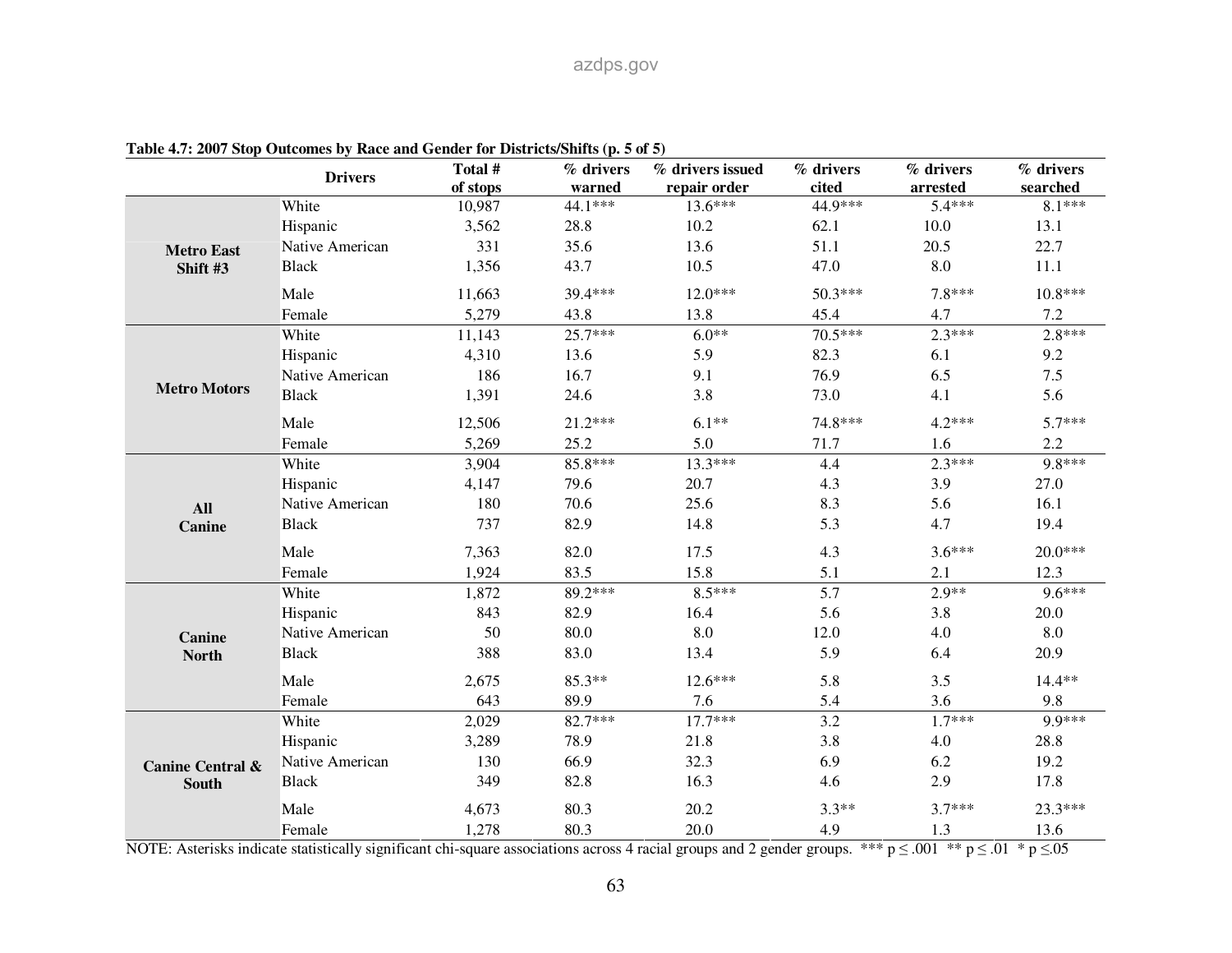Tables 4.6 – 4.7 illustrate the wide variation in outcomes across racial/ethnic and gender groups at the department, division, bureau, and district/shift levels for 2007. It is important to reiterate, however, that the relationships reported in the previous tables are bivariate in nature and thus do not statistically control for other relevant legal and extralegal factors that might influence officer decision-making. *Therefore, the information provided in Tables 4.6 – 4.7 cannot determine whether or not differences in outcomes across racial/ethnic and gender groups are due to officer bias.* 

#### **Racial/Ethnic Differences in Most Severe Outcome Received**

As noted previously, a single traffic stop often results in multiple outcomes. In terms of official sanctions by DPS, it is important to consider traffic stop outcomes as rank ordered by severity. For the analysis reported in Figure 4.3, the categories of outcomes described are rank ordered and mutually exclusive. The rank ordering is as follows (from least severe to most severe):

- Level 1: Warning
- Level 2: Repair Order or DVER
- Level 3: Citation or Tribal Order
- Level 4: Any Arrest

Figure 4.2 below displays the total number of traffic stops for each racial/ethnic group and their percentages of the most severe consequences for traffic stops. As shown, racial/ethnic differences (all of which are statistically significant) are evident across the department for the most severe outcome received. Specifically, Hispanics were significantly less likely than other racial/ethnic groups to have a warning be the most severe outcome received. Hispanics and Native Americans were significantly more likely than Whites and Blacks to have repair orders or DVERs as the most severe outcome received. Hispanics and Blacks were significantly more likely than Whites and Native Americans to have a citation as the most severe outcome received. Finally, for the most severe outcome—arrest—Hispanics, Native Americans, and Blacks were all significantly more likely than Whites to have arrest as the most serious outcome received.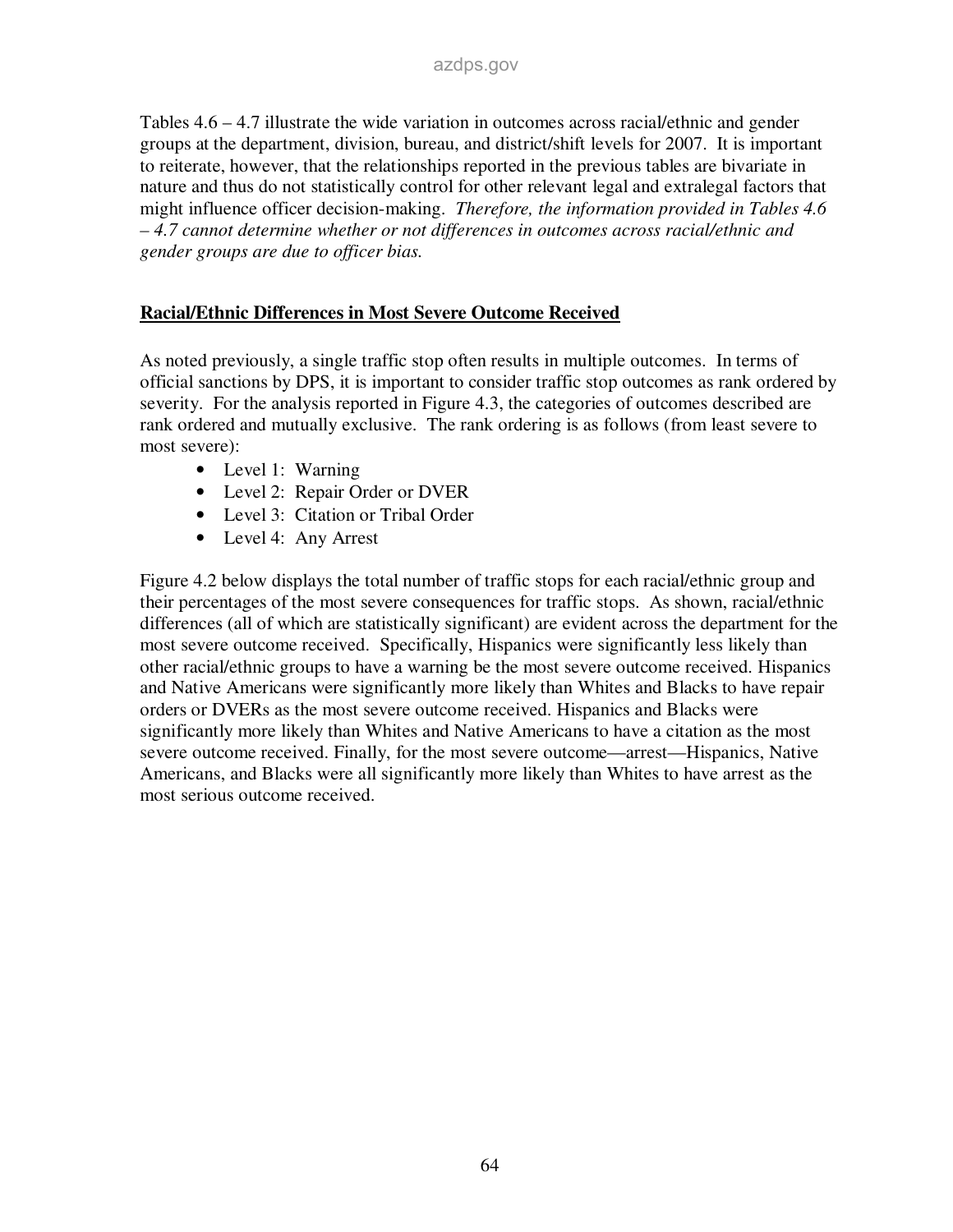

**Figure 4.3: Racial/Ethnic Differences in Most Severe Outcome Received** 

It is plausible that racial/ethnic and gender differences in post-stop outcomes exist due to legal and extralegal reasons other than race, ethnicity, and gender. To explore these possibilities, more advanced statistical analyses that control for other legally relevant variables are presented below. The information reported in Tables 4.1 - 4.7 is included in this report solely to provide details to DPS administrators regarding differences in post-stop outcomes at the department, division, bureau, and district/shift levels. Although this information will allow DPS administrators to identify potential problems and target specific districts/shifts for policy interventions, it should not be the sole information used to examine whether or not discriminatory practices exist.

# **MULTIVARIATE ANALYSES**

A multivariate statistical model is one that takes many different factors into account when attempting to explain a particular behavior. Unlike a bivariate model, which simply assesses the relationship between two variables, a multivariate model examines many variables simultaneously, and therefore provides a more thorough and accurate interpretation of the data. In other words, the individual impact of one variable on the outcome can be measured while considering all of the other variables simultaneously.

When a multivariate analysis includes other likely factors that influence stop outcomes and disparity remains, then we can have more confidence in the possibility that racial bias is at work (Fridell, 2004, 2005). Importantly, however, it still cannot be said with certainty that racial disparity in stop outcomes reflects officer bias. Although multivariate analysis is a stronger analytical strategy than traffic stop comparisons to benchmark data or bivariate analysis, it is not without its limitations. The key weakness of multivariate statistical analysis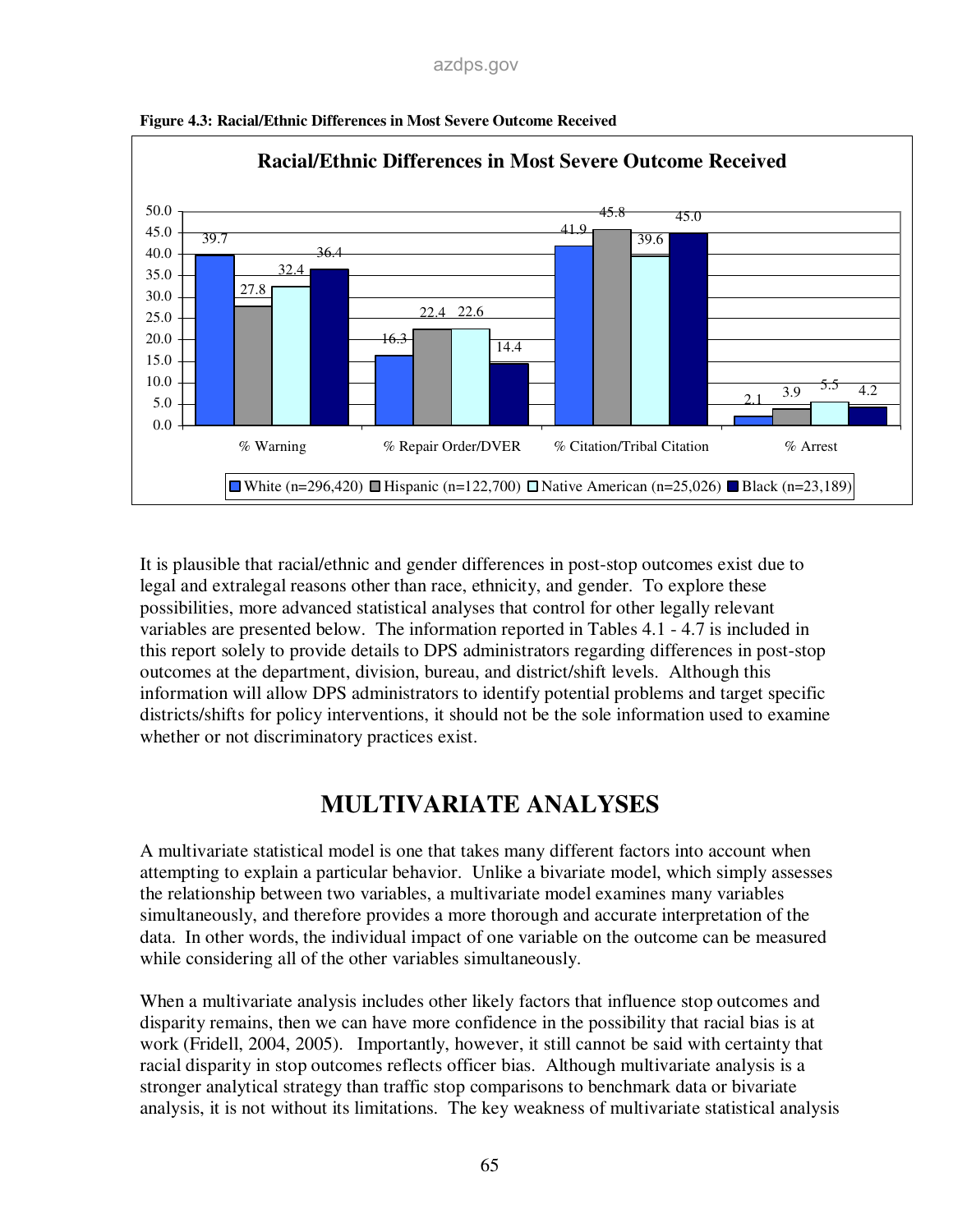is that it can only statistically control for those variables that are measured. This is called "specification error" or the error in a statistical model due to the inability to specify all of the factors that might have an influence over the outcome (in this case, officers' behavior). Due to issues associated with specification error, the results from the multivariate models must be interpreted with caution. Researchers generally note the explanatory factors that are not (or could not be) measured, and speculate about their possible impact on the results. Despite these limitations, researchers can generally be more confident in the findings of multivariate models that examine traffic stop dispositions because at least some legal and extralegal factors that contribute to officer decision-making are statistically controlled.

In Tables 4.8 - 4.11, the results of six multivariate models are presented. These multivariate analyses examine the associations between drivers' characteristics and six post-stop outcomes (i.e., warnings, repair orders, citations, arrests, searches, and seizures) when other characteristics likely associated with these outcomes are statistically controlled.

Many factors other than drivers' race/ethnicity are likely to influence officers' decision making once a traffic stop has been made. For example, other driver characteristics (e.g., drivers' gender, age, residency), vehicle characteristics (e.g., registration, type of vehicle), stop characteristics (e.g., time of day, day of the week, season), reasons for the stop (moving violations, non-moving violations, equipment violations, etc.), and other legal variables (e.g., evidence found during a search) have all been hypothesized to influence post-stop outcomes. Multivariate analyses allow the examination of the effects of each of these predictor variables, while controlling for the influence of the remaining variables.

For example, the influence of drivers' race can be examined while holding constant the predictive power of drivers' age, reason for the stop, time of day, etc.<sup>12</sup> The multivariate analyses below examine the following specific variables for their influence over post-stop outcomes:

• Driver characteristics: race/ethnicity (dichotomous variables – White, Hispanic, Native American, Black, Other; White is the excluded comparison category), gender  $(1=male)$ , age (in years), county residency where stop occurred  $(1=yes)$ , Arizona residency (1=yes).

-

 $12$  Other characteristics are also believed to potentially influence officer decision making, including officer characteristics (e.g., sex, race, experience, education, assignment), organizational characteristics (e.g., number of officers assigned to district, % canine handlers assigned to area, % minority officers assigned to district, etc.), and community characteristics where the stop occurred (e.g., residential population, poverty, factors related to traffic patterns, etc.). The inclusion of community characteristics, organizational characteristics, and individual officer characteristics in the analyses introduces additional statistical complexity with the use of data at two levels of aggregation. Therefore, the application of a specialized statistical program called hierarchical linear and nonlinear modeling (HLM) would be required. Unfortunately, due to data limitations, the UC research team is currently unable to examine these possibilities. Specifically, the UC research team does not have access to employee demographic information and organizational demographic information. Analyses using DPS data from 2003 demonstrate that these variables do lend to an explanation of racial/ethnic disparities in post-stop outcomes (Engel, 2004, 2005). The community characteristics can only currently be assessed at the county level – with only 15 counties in the state of Arizona, there are too few areas to examine statistically in a hierarchical linear model.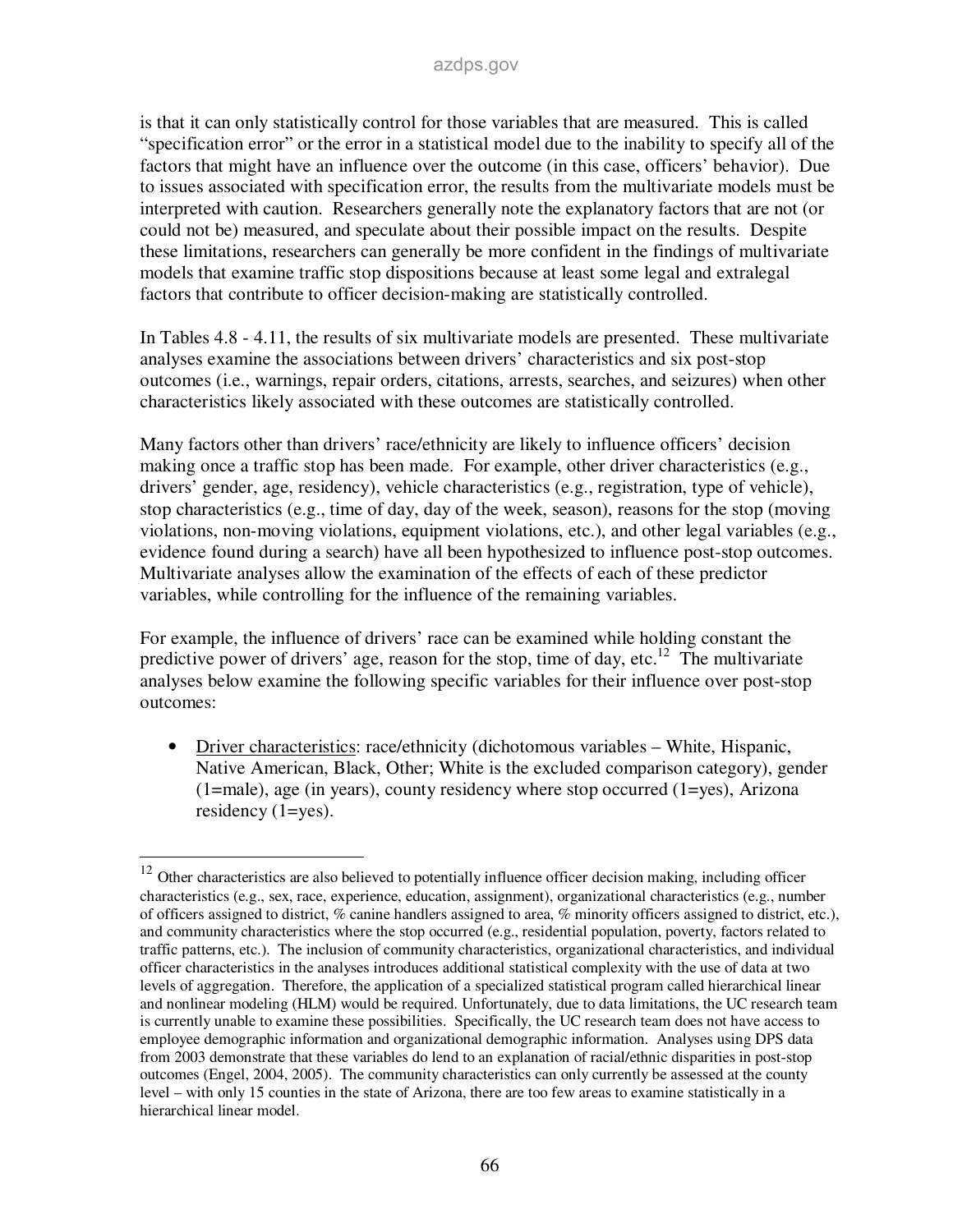- Vehicle characteristics: registration (1 = Arizona registration), type of vehicle (dichotomous variables – cars, truck/tractor trailer, van/station wagon, and other; car is the excluded comparison category)<sup>13</sup>
- Stop characteristics: time of day (1=night), day of the week (1=weekend), season (dichotomous variables – spring, summer, fall, winter; winter is excluded comparison category)
- Legal variables: reason for the stop (dichotomous variables moving violations, non-moving violations, equipment violations, investigatory stop, externally generated information stop, and criminal offense; moving violations is the excluded comparison category), evidence found during a search (evidence=1)

## **Understanding and Interpreting Multivariate Analyses**

Table 4.8 presents the results of two logistic regression models predicting warnings and repair orders issued to drivers during officer-initiated traffic stops in 2007. Table 4.9 presents results for a multinomial logistic regression analysis predicting citations (including multiple citations). Table 4.10 presents results for a logistic regression analysis predicting arrests, while Table 4.11 presents the analyses predicting searches and seizures. These models demonstrate what factors likely influence officer decision making when other factors are equal. The effects of drivers' race/ethnicity over the likelihood of being issued warnings, repair orders, citations, arrests or searches are isolated. A statistically significant finding on race/ethnicity would indicate that Hispanic, Native American, and/or Black motorists are significantly more likely to be given warnings, repair orders, citations, arrested, or searched compared to Whites in similar situations (e.g., traveling during the same times, stopped for the same initial reasons, etc.). In addition, the Exp(b) is calculated and reported as a measure of the log odds – this is loosely translated into the number of times more likely drivers with the given characteristic are to receive the particular outcome compared to others.

For each of the models reported in Tables  $4.8 - 4.11$ , several independent variables were included that could potentially influence officer actions. As shown in the left hand column, the predictor variables include: 1) driver characteristics, 2) vehicle characteristics, 3) stop characteristics, and 4) legal variables. It is believed that each of these variables has the potential to influence officer behavior, and therefore must be statistically controlled to examine our variables of interest (i.e., drivers' race/ethnicity).

Each of the independent variables is assessed relative to their effect upon the post-stop outcome being examined. It is important to note, though, that some variables are excluded from the model for comparison purposes. For example, the drivers' race is captured in the model as Hispanic, Native American, Black, and Other. White is excluded from the model for comparison purposes. That is, the influence of the other race/ethnic variables that are reported in the models is in comparison to Whites. Thus, the coefficients reported in the

<sup>-</sup><sup>13</sup> Additional vehicle characteristics (e.g., age and color) are collected on the data collection form but not currently scanned into the electronic dataset. These variables as well as vehicle condition, which can serve as a proxy for socioeconomic status are among the additional data fields included in the redesigned electronic data collection form.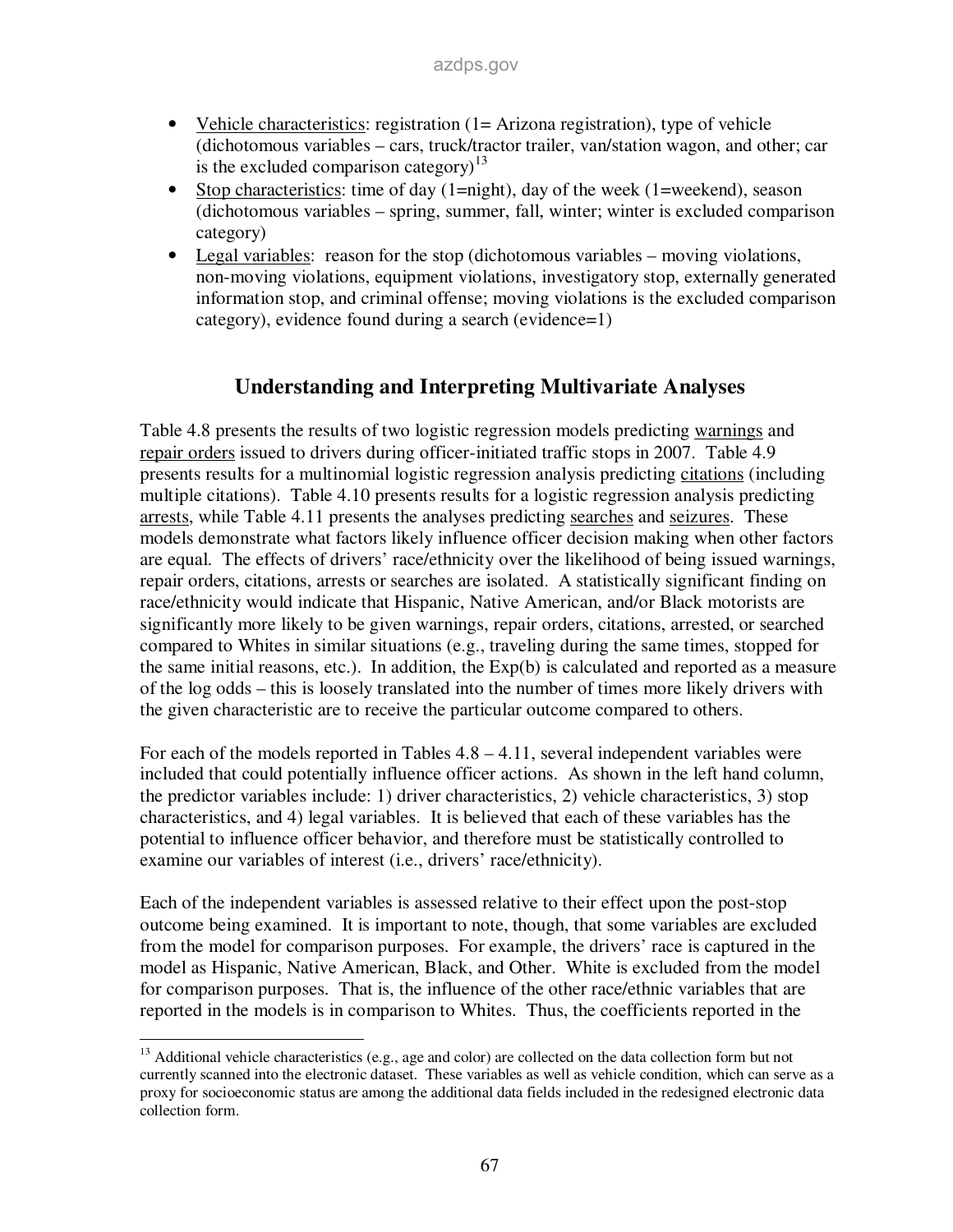models should be interpreted as compared to Whites – that is, the likelihood of Black drivers being issued a citation compared to White drivers. The other dichotomous variables in the models are simply compared against their opposite (e.g., male drivers are compared to female drivers).

The first column in each model reported in Tables  $4.8 - 4.11$  displays the variable coefficient, or predicted log-odds, for each independent variable. The coefficient represents an additive expression of a particular variable. In the "coefficient" column, there are two things to examine: 1) the presence of an asterisk following the coefficient indicating a statistically significant relationship, and 2) the presence of a negative sign preceding the number. The asterisk reveals whether or not a significant relationship exists between the independent variable (e.g., male drivers) and the dependent variable (e.g., issuing a warning). If an asterisk is not present, the relationship is not considered statistically significant. Due to the extremely large sample size, the statistical significance of the relationships is assessed at the 0.001 level. The asterisks indicate that the relationships between variables are due to chance less than 0.1% of the time. The sign of the coefficient (i.e., positive or negative) indicates the direction of the relationship. For example, a positive sign on the "driver male" variable would indicate that male drivers are *more* likely than female drivers to receive a particular outcome, while a negative sign would indicate that males are *less* likely than females to receive a particular outcome.

Because the interpretation of log-odds is not intuitively straightforward, this type of coefficient is usually exponentiated to allow for interpretation in terms of odds (Liao, 1994). The second column—the odds ratio—represents this antilog transformation of the coefficient into the multiplicative odds of the outcome variable based on the predictor variable, all else being equal. In cases where the coefficient is negative, the odds ratio is inverted by dividing by 1 for ease of interpretation. The odds ratio indicates the strength of the relationship. For example, an odds ratio of 3.0 indicates that the presence of the variable (e.g., being a male driver) leads to three times the likelihood of receiving the outcome (e.g., receiving a citation). The strength of the relationship is one of the most important considerations. Even if the relationship between variables is statistically significant, it may not be substantively important. This is due to the large sample size – that is, there is such a large number of traffic stops, even the slightest differences might be considered statistically significant, but not substantively important. That is, the strength of the relationship may not be very large, and therefore, the odds ratio is important to consider when determining the amount of influence particular factors have over the post-stop outcomes.

#### In summary:

- 1) Check the sign in the coefficient column if positive then the variable contributes positively to the outcome, if negative, the variable contributes negatively (e.g., positive sign indicates Hispanics are more likely to receive an outcome, minus sign indicates Hispanics are less likely to receive outcome).
- 2) If there is an asterisk following the coefficient, it is a statistically significant relationship (i.e., due to chance less than 0.1% of the time).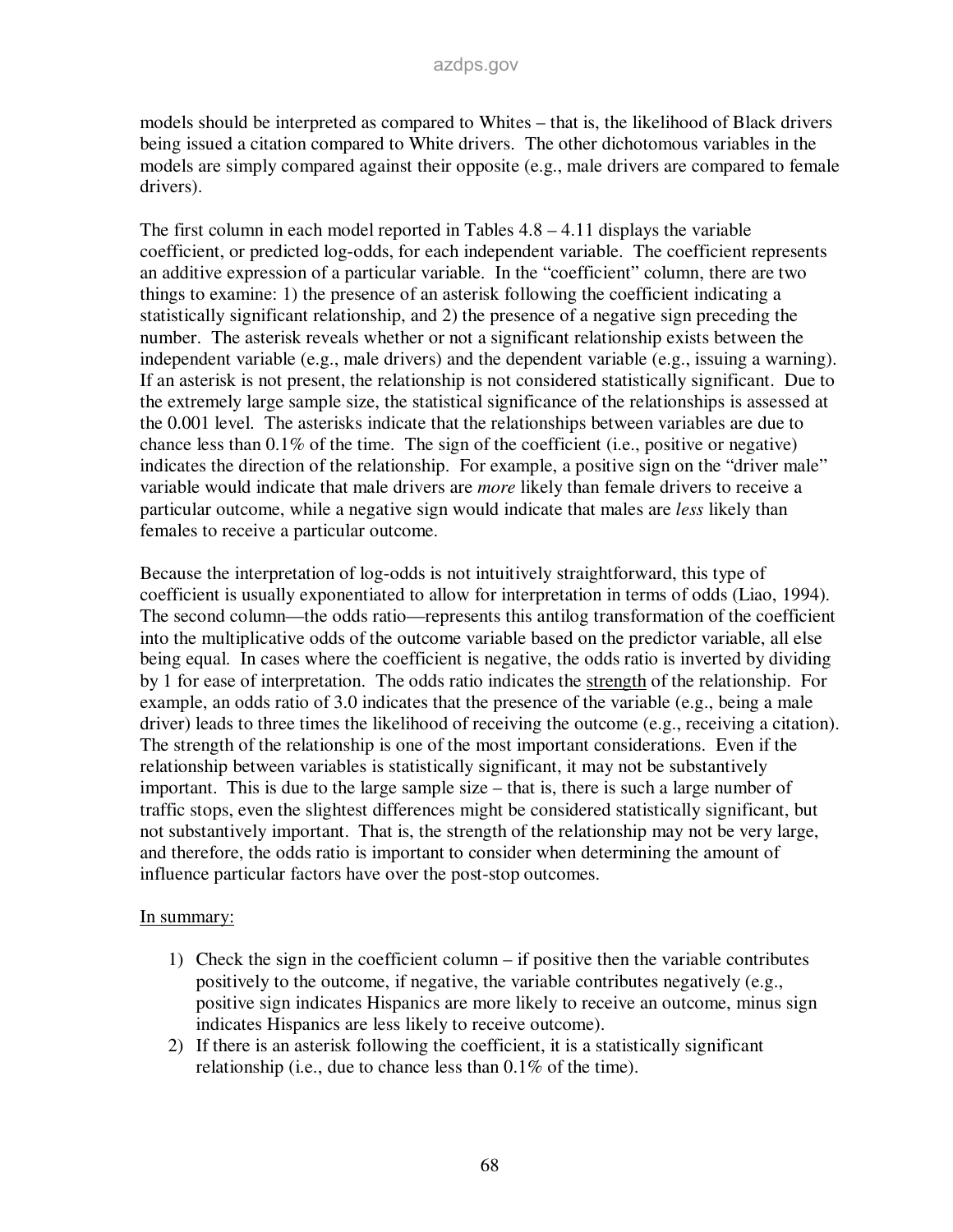3) The odds ratio indicates the strength of the relationship – 1.5 indicates Hispanics are 1.5 times more likely to receive the outcome. As a rule of thumb, with a large sample (over 450,000 traffic stops), only odds ratios over 1.5 should be considered substantively important.

# **Multivariate Findings**

#### **Warnings & Repair Orders**

-

Table 4.8 reports results for logistic regression models predicting whether or not drivers received warnings (first two columns) or repair orders (last two columns).<sup>14</sup>

The statistical model predicting warnings explains over 15% of the variance (Nagelkerke R-Square  $= 0.154$ ). That is, about 15% of the variation in whether or not drivers receive warnings can be predicted with this group of factors. Specifically, during officer-initiated traffic stops in 2007, Hispanic, Black, and drivers of other race/ethnicity were significantly *less* likely to receive warnings compared to Whites. The odds ratios of these coefficients indicate that all of these relationships, though statistically significant, are not particularly strong (odds ratios ranging from 1.1 to 1.3). Likewise, although gender, age, and residency significantly predict warnings, their influence is relatively weak. In contrast, the strongest predictors of whether or not drivers receive warnings were the legal reasons for the stop. For example, drivers stopped for criminal offenses were 20.6 times less likely to receive a warning compared to those stopped for moving violations.

The statistical model predicting repair orders is much stronger – explaining over 62% of the variance (Nagelkerke R-Square  $= 0.623$ ). The strength of this model is driven almost entirely by the reason for the stop. As expected, drivers stopped for equipment violations were 120 times more likely to receive a repair order compared to those stopped for moving violations. Likewise, drivers of trucks/tractor trailers were 15 times more likely to be issued repair orders compared to drivers of cars. In terms of racial/ethnic differences, Hispanic, Black, and drivers of other races were significantly less likely compared to Whites to be issued repair orders. In contrast, Native American drivers were significantly more likely to be issued repair orders compared to Whites. The strength of these relationships ranges between 1.2 to 1.5 times more/less likely to result in repair orders.

<sup>&</sup>lt;sup>14</sup> Forty-one percent of drivers were issued warnings. Only 36.0% of drivers, however, were issued warnings as their most severe outcome. A multivariate model exploring warnings as most severe outcome indicated no substantive differences in the effects of race/ethnicity on the likelihood of receiving a warning. Over fifteen percent of drivers were issued repair orders. Approximately 13.8% of drivers were issued repair orders as their most severe outcome. A multivariate model exploring repair orders as most severe outcome indicated no substantive differences in the effects of race/ethnicity on the likelihood of receiving a warning. These results are not presented in tabular form, but are available from the authors upon request.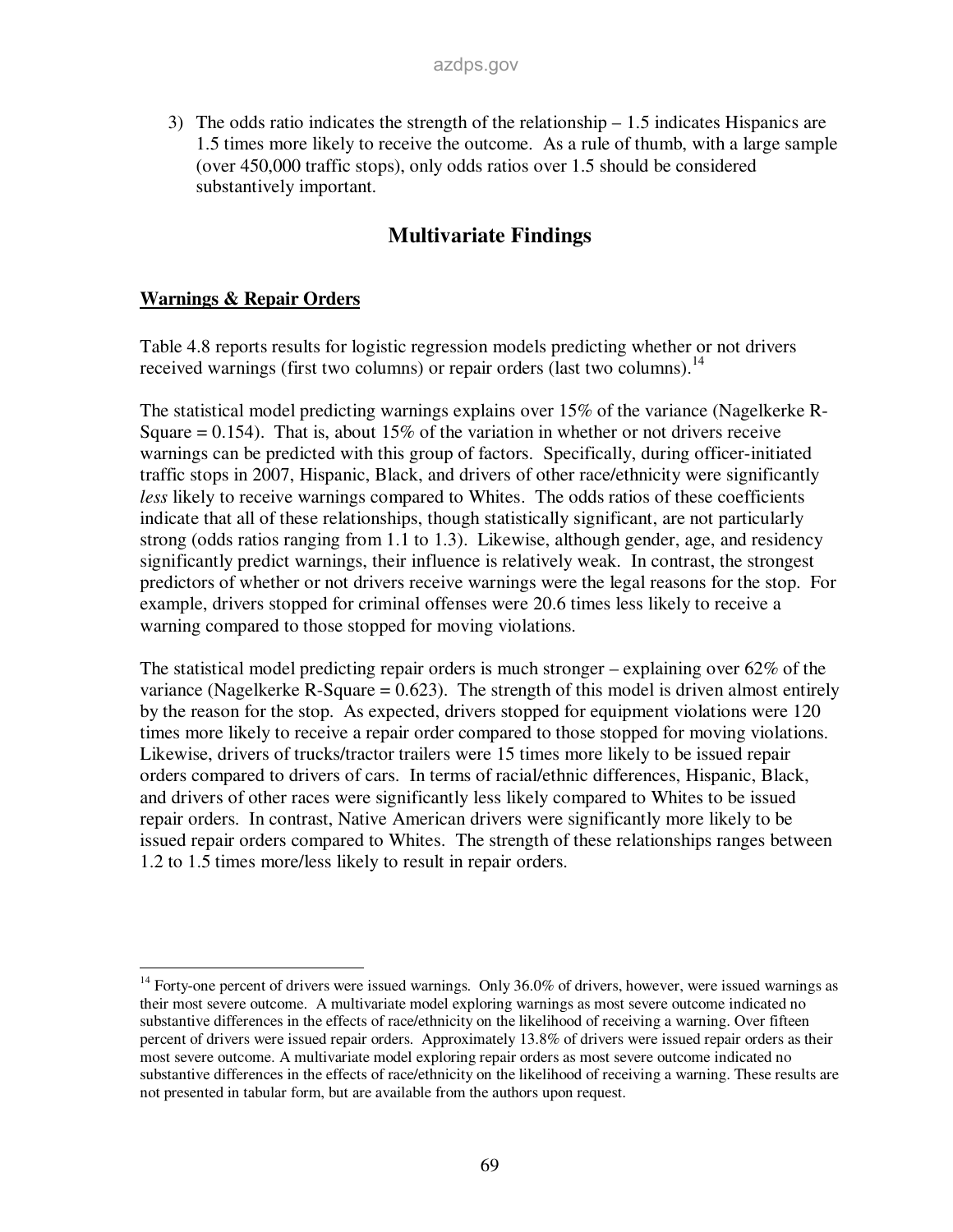| rabit 4.0. Thuilivarian logisht Anarysts i runtung veAnturob and Ner Anv ONDEND during omntr-midand iramit shops in 2007 |             | <b>WARNINGS</b> (n=477,844)                 |             | <b>REPAIR ORDERS (n=477,844)</b>            |
|--------------------------------------------------------------------------------------------------------------------------|-------------|---------------------------------------------|-------------|---------------------------------------------|
| <b>Variables</b>                                                                                                         | Coefficient | <b>Odds</b> ratio<br>$Exp(b)$ or $1/Exp(b)$ | Coefficient | <b>Odds Ratio</b><br>Exp (b) or $1/Exp$ (b) |
| Intercept                                                                                                                | $-0.42*$    | 1.50                                        | $-3.94*$    | 51.40                                       |
| <b>Driver Characteristics</b>                                                                                            |             |                                             |             |                                             |
| Hispanic                                                                                                                 | $-0.27*$    | 1.31                                        | $-0.20*$    | 1.22                                        |
| Native American                                                                                                          | 0.02        | $\mathbb{L}^{\mathbb{L}}$                   | $0.35*$     | 1.41                                        |
| <b>Black</b>                                                                                                             | $-0.09*$    | 1.09                                        | $-0.31*$    | 1.37                                        |
| <b>Other Race</b>                                                                                                        | $-0.27*$    | 1.31                                        | $-0.43*$    | 1.54                                        |
| Male                                                                                                                     | $-0.12*$    | 1.13                                        | $-0.05*$    | 1.05                                        |
| Age                                                                                                                      | $0.02*$     | 1.02                                        | $0.01*$     | 1.01                                        |
| County resident                                                                                                          | $-0.17*$    | 1.18                                        | $-0.14*$    | 1.15                                        |
| AZ resident                                                                                                              | $-0.17*$    | 1.18                                        | $0.14*$     | 1.16                                        |
| <b>Vehicle Characteristics</b>                                                                                           |             |                                             |             |                                             |
| Arizona registration                                                                                                     | $0.08*$     | 1.08                                        | $-0.11*$    | 1.12                                        |
| Truck/Tractor Trailer                                                                                                    | $-1.05*$    | 2.85                                        | $-2.71*$    | 15.03                                       |
| Van/Station Wagon                                                                                                        | 0.01        | $\overline{\phantom{a}}$                    | $-0.04$     | $-$                                         |
| Other Vehicle Type                                                                                                       | $0.27*$     | 1.31                                        | $-0.64*$    | 1.89                                        |
| <b>Stop Characteristics</b>                                                                                              |             |                                             |             |                                             |
| Night-time                                                                                                               | $0.25*$     | 1.28                                        | $0.30*$     | 1.35                                        |
| Weekend                                                                                                                  | $-0.01$     | $\overline{\phantom{a}}$                    | $0.09*$     | 1.09                                        |
| Spring                                                                                                                   | $-0.01$     |                                             | 0.03        | $\qquad \qquad -$                           |
| Summer                                                                                                                   | $0.03*$     | 1.03                                        | 0.06        | $\mathcal{L} = \mathcal{L}$                 |
| Fall                                                                                                                     | 0.02        | $\overline{\phantom{a}}$                    | $0.08*$     | 1.08                                        |
| <b>Legal variables</b>                                                                                                   |             |                                             |             |                                             |
| Reason for stop: non-moving violation                                                                                    | $0.05*$     | 1.05                                        | $0.79*$     | 2.21                                        |
| Reason for stop: equipment violation                                                                                     | $-1.59*$    | 4.88                                        | 4.79*       | 120.19                                      |
| Reason for stop: investigation                                                                                           | $-2.02*$    | 7.54                                        | $1.15*$     | 3.17                                        |
| Reason for stop: pre-existing information                                                                                | $-1.71*$    | 5.50                                        | 0.38        | $\mathcal{L}_{\mathcal{F}}$                 |
| Reason for stop: criminal offense                                                                                        | $-3.03*$    | 20.65                                       | $-1.78*$    | 5.95                                        |
| Evidence found during search                                                                                             | $-0.75*$    | 2.14                                        | $-1.38*$    | 3.98                                        |
| <b>Model Chi-square</b>                                                                                                  | 58136.61*   |                                             | 212446.49*  |                                             |
| <b>Nagelkerke R Square</b>                                                                                               | 0.154       |                                             | 0.623       |                                             |

**Table 4.8: Multivariate Logistic Analyses Predicting WARNINGS and REPAIR ORDERS during officer-initiated traffic stops in 2007** 

NOTE: Asterisks indicate statistically significant relationships  $* p \leq .001$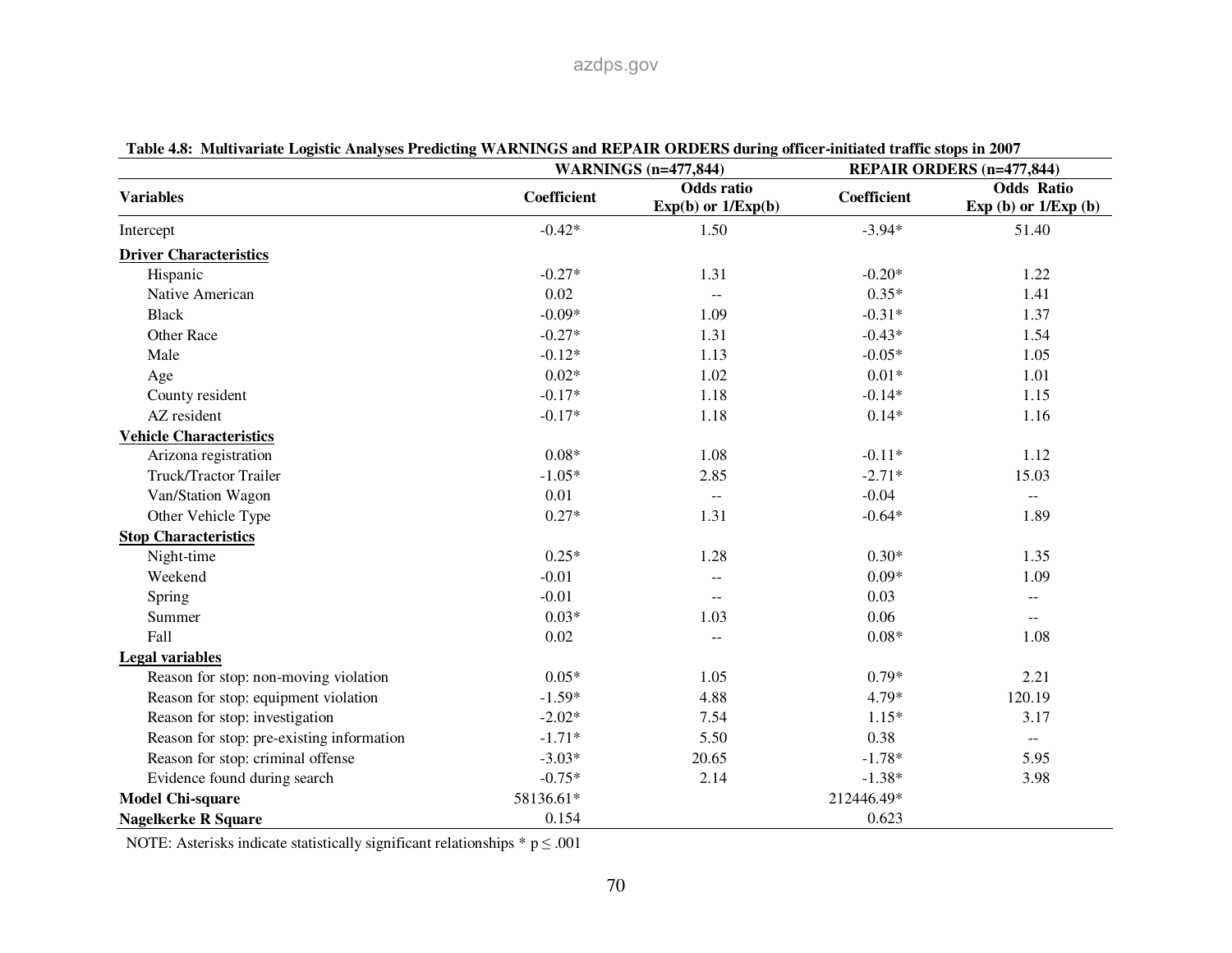### **Citations**

Prior to a multivariate analysis of citations, the *number* of citations issued during a single traffic stop was examined. The number of citations issued during an individual traffic stop ranged from zero to six citations. The majority of citizens stopped did not receive a citation  $(54.8\%)$ , followed by one citation  $(32.8\%)$ , two citations  $(8.4\%)$ , three  $(2.9\%)$ , four  $(0.8\%)$ , five  $(0.4\%)$  and six  $(< 0.001\%)$ . Collectively, 12.6% of drivers stopped by DPS officers were issued multiple citations, and 4.1% received 3 or more citations. Replicating a finding from the analysis of 2006 traffic stop data (see Engel et al., 2007c), Figure 4.4 demonstrates racial/ethnic differences in the percentages of drivers receiving multiple citations. Specifically, 19.9% of Hispanic drivers, 15.7% of Blacks, and 11.5% of Native Americans received multiple citations, compared to only 9.8% of Other minorities and 9.4% of Whites.





Based on these factors, the analysis technique for modeling citations differs from the other logistic regression models presented above because simply examining whether or not drivers received citations can mask possible racial/ethnic disparities in the severity of the outcome (measured as receiving multiple citations). Table 4.9 presents the results of a multivariate analysis using multinomial logistic regression. Multinomial logistic regression is an extension of binary logistic regression whereby the model estimates the effect of predictor variables on a dependent variable with multiple response categories (0, 1, 2, 3 or more citations) instead of a dichotomous dependent variable (0=no citation, 1=at least one citation). Therefore, instead of predicting the likelihood of simply receiving a citation or not, multinomial logistic regression predicts the likelihood of receiving one, two, and 3 or more citations, each compared to the likelihood of receiving no citation (Liao, 1994).<sup>15</sup>

<sup>-</sup><sup>15</sup> The dependent variable "Number of citations" is polytomous. That is, it includes a series of categories as possible outcomes (0 citations, 1 citation, 2 citations, and 3 or more citations). Although multinomial logistic regression predicts the likelihood of belonging to multiple categories of the dependent variable, it does not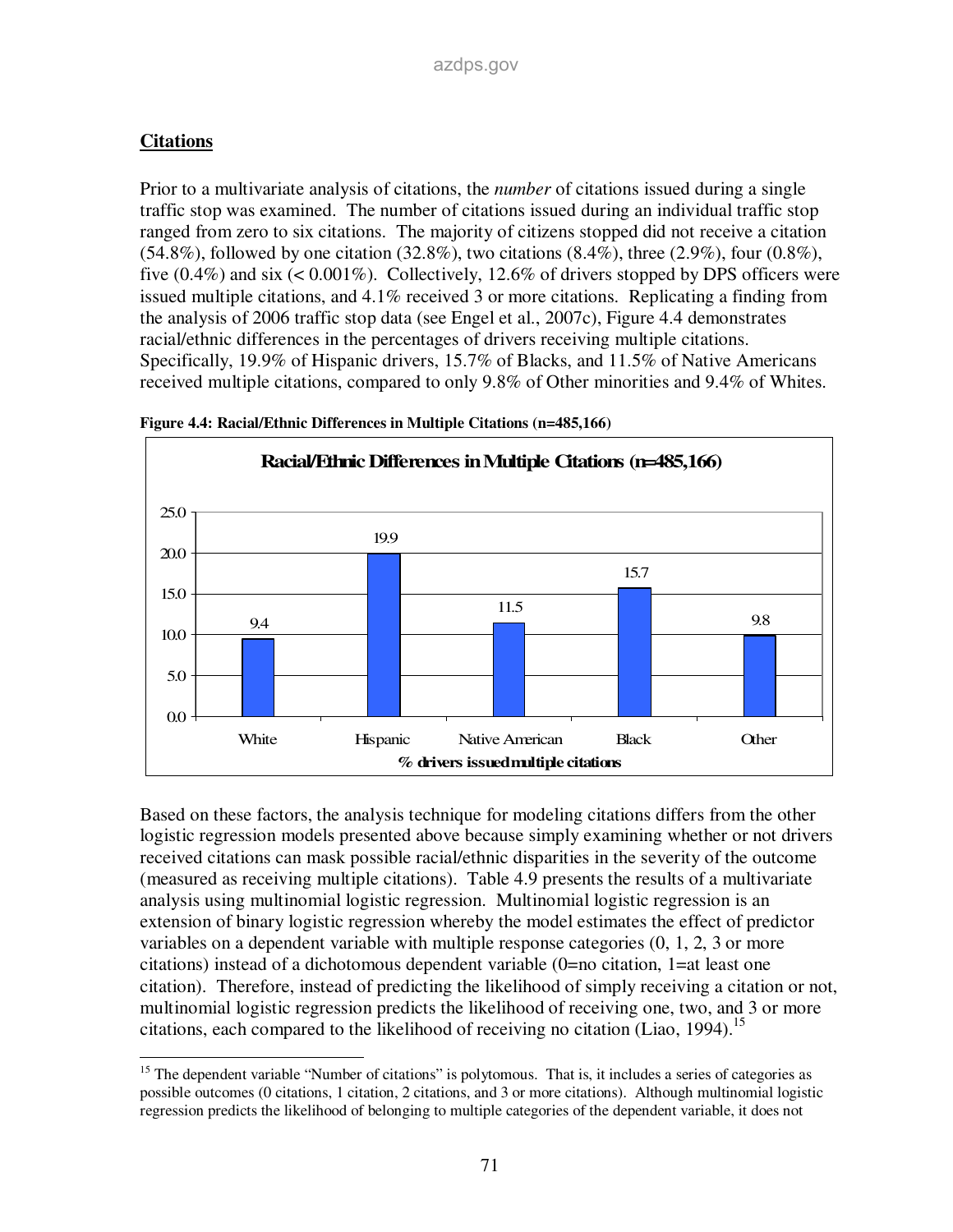The citation models presented in Table 4.9 explain 17.4% of the variance in the number of citations issued. Under Model 1, the likelihood of receiving one citation is influenced primarily by the legal reasons for the stop. Drivers stopped for criminal offenses were 7.1 times more likely to receive one citation compared to drivers stopped for moving violations, while drivers stopped for equipment violations were 4.6 times less likely to receive one citation compared to drivers stopped for moving violations. Although the coefficients for Hispanic, Black, and Other drivers are statistically significant, the size of these odds ratios indicates that the race/ethnicity variables are not substantively important predictors of the likelihood of receiving one citation compared to no citation.

Turning to Model 2, again, the strongest predictors of the likelihood of receiving two citations compared to none are the legal reasons for the stop and the seizure of evidence during a search. Drivers stopped for criminal offenses were 9.7 times more likely than drivers stopped for moving violations to receive two citations compared to none. Similarly, drivers with evidence seized were 5.3 times more likely than those without evidence seized to receive two citations compared to none. The coefficients for each of the race/ethnicity variables are statistically significant, although the size of the odds ratios indicates that only the effect of Hispanic and Black are substantively important. Specifically, Hispanics are 2.1 times more likely than Whites to receive two citations compared to none, while Blacks are 1.6 times more likely than Whites to receive two citations compared to none.

In Model 3, the strongest predictors of the probability of receiving three citations compared to none are the legal reasons for the stop and the seizure of evidence during a search. Drivers stopped for criminal offenses were 13.8 times more likely than drivers stopped for moving violations to receive three citations compared to none. Similarly, drivers with evidence seized were 12.7 times more likely than those without evidence seized to receive three citations compared to none. Even after taking into consideration the reasons for the stop and other vehicle and stop characteristics, however, important racial/ethnic effects are evident in Model 3. Specifically, Hispanic motorists were 3.4 times more likely than White motorists to receive three citations compared to none, even after taking into consideration the reason for the stop, along with vehicle and stop characteristics. Likewise, Black drivers were 1.9 times more likely than White drivers to be issued three citations compared to none. Drivers who reside in the county where stopped and Arizona residents were each 1.9 times significantly more likely than non-county and non-Arizona residents, respectively, to receive three citations compared to none.

-

account for the ordered nature of those categories. Sequential response logit models and ordinal logistic models do account for the ordered nature of outcome categories and were also used to model the probability of citations (Liao, 1994). The results (not shown), however, did not differ significantly from those produced by multinomial logistic regression. The results from the multinomial logistic regression model are presented for ease of interpretation.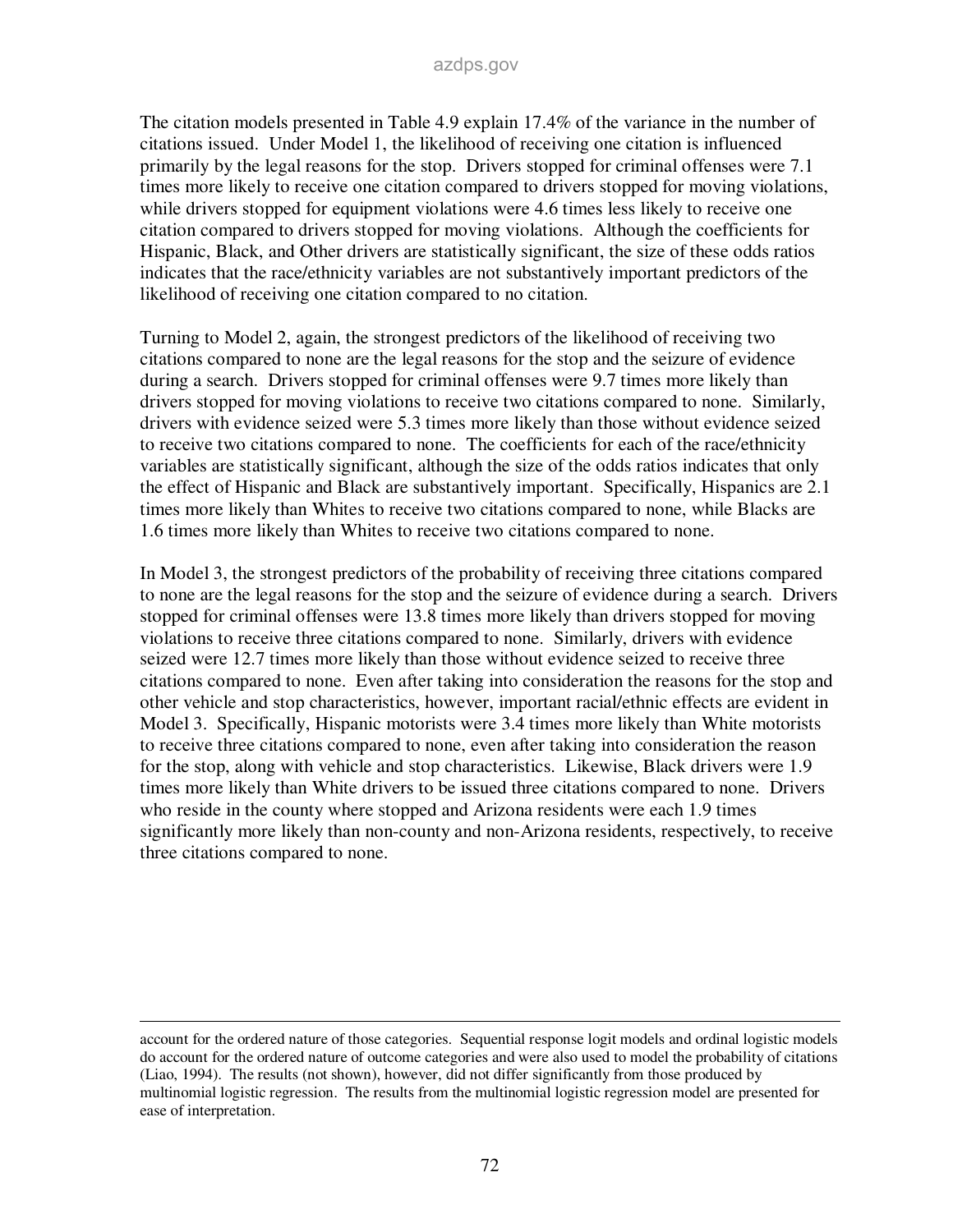| רדט, ו וויסטאט וויסטאט וויסטאר איז דער האזוויר די האזוויר שנים וויסטאר די האזוויר די האזוויר זייסטאר די האזווי | <b>MODEL 1</b><br><b>ONE CITATION</b> |                         | <b>MODEL 2</b><br><b>TWO CITATIONS</b> |                             | <b>MODEL 3</b><br>THREE OR MORE CITATIONS |            |
|----------------------------------------------------------------------------------------------------------------|---------------------------------------|-------------------------|----------------------------------------|-----------------------------|-------------------------------------------|------------|
|                                                                                                                |                                       |                         |                                        |                             |                                           |            |
| <b>Variables</b>                                                                                               | Coeff.                                | Odds ratio              | Coeff.                                 | Odds ratio                  | Coeff.                                    | Odds ratio |
| Intercept                                                                                                      | $0.35*$                               | 1.42                    | $-1.44*$                               | 4.23                        | $-2.78*$                                  | 16.08      |
| <b>Driver Characteristics</b>                                                                                  |                                       |                         |                                        |                             |                                           |            |
| Hispanic                                                                                                       | $0.09*$                               | 1.09                    | $0.73*$                                | 2.08                        | $1.22*$                                   | 3.39       |
| Native American                                                                                                | $-0.04$                               |                         | $0.21*$                                | 1.24                        | $0.38*$                                   | 1.46       |
| <b>Black</b>                                                                                                   | $0.05*$                               | 1.06                    | $0.47*$                                | 1.60                        | $0.65*$                                   | 1.91       |
| Other Race                                                                                                     | $0.30*$                               | 1.35                    | $0.30*$                                | 1.35                        | $0.24*$                                   | 1.27       |
| Male                                                                                                           | $0.09*$                               | 1.10                    | $0.30*$                                | 1.35                        | $0.53*$                                   | 1.71       |
| Age                                                                                                            | $-0.01*$                              | 1.01                    | $-0.03*$                               | 1.03                        | $-0.04*$                                  | 1.04       |
| County resident                                                                                                | $0.08*$                               | 1.08                    | $0.43*$                                | 1.54                        | $0.62*$                                   | 1.87       |
| AZ resident                                                                                                    | $0.24*$                               | 1.27                    | $0.46*$                                | 1.58                        | $0.65*$                                   | 1.93       |
| <b>Vehicle Characteristics</b>                                                                                 |                                       |                         |                                        |                             |                                           |            |
| Arizona registration                                                                                           | $-0.18*$                              | 1.20                    | $-0.03$                                | --                          | $-0.08$                                   |            |
| Truck/Tractor Trailer                                                                                          | $-0.31*$                              | 1.36                    | $-0.23*$                               | 1.25                        | $-0.03$                                   |            |
| Van/Station Wagon                                                                                              | 0.00                                  |                         | $-0.01$                                | --                          | $-0.08$                                   |            |
| Other Vehicle Type                                                                                             | $-0.51*$                              | 1.67                    | $-0.18$                                | $\mathcal{L}_{\mathcal{F}}$ | $-0.38$                                   |            |
| <b>Stop Characteristics</b>                                                                                    |                                       |                         |                                        |                             |                                           |            |
| Night-time                                                                                                     | $-0.40*$                              | 1.48                    | $-0.19*$                               | 1.20                        | $-0.07*$                                  | 1.07       |
| Weekend                                                                                                        | $0.05*$                               | 1.05                    | $-0.07*$                               | 1.08                        | $-0.06*$                                  | 1.07       |
| Spring                                                                                                         | 0.01                                  | $\overline{a}$          | 0.00                                   | $\overline{\phantom{a}}$    | 0.04                                      |            |
| Summer                                                                                                         | $-0.03$                               | $\qquad \qquad -$       | $-0.09*$                               | 1.09                        | $-0.05$                                   |            |
| Fall                                                                                                           | $-0.03$                               | $\mathbb{L} \mathbb{L}$ | $-0.10*$                               | 1.11                        | $-0.16*$                                  | 1.18       |
| <b>Legal variables</b>                                                                                         |                                       |                         |                                        |                             |                                           |            |
| Reason for stop: non-moving violation                                                                          | $-0.52*$                              | 1.68                    | $0.36*$                                | 1.43                        | $0.70*$                                   | 2.01       |
| Reason for stop: equipment violation                                                                           | $-1.53*$                              | 4.63                    | $-1.17*$                               | 3.22                        | $-1.03*$                                  | 2.79       |
| Reason for stop: investigation                                                                                 | $-1.61*$                              | 4.99                    | $-0.83*$                               | 2.30                        | $-0.53*$                                  | 1.70       |
| Reason for stop: pre-existing information                                                                      | $-0.95*$                              | 2.58                    | $-0.06$                                | --                          | $0.18*$                                   | 1.19       |
| Reason for stop: criminal offense                                                                              | $1.95*$                               | 7.06                    | $2.27*$                                | 9.67                        | $2.62*$                                   | 13.76      |
| Evidence found during search                                                                                   | $0.52*$                               | 1.69                    | $1.67*$                                | 5.33                        | $2.54*$                                   | 12.70      |
| <b>Model Chi-square</b>                                                                                        | 78835.50*                             |                         |                                        |                             |                                           |            |
| <b>Nagelkerke R Square</b>                                                                                     | 0.174                                 |                         |                                        |                             |                                           |            |

**Table 4.9. Multinomial Logistic Analyses Predicting CITATIONS during officer-initiated traffic stops in 2007<sup>16</sup> (n=477,844)** 

<sup>&</sup>lt;sup>16</sup> The excluded reference category is no citation.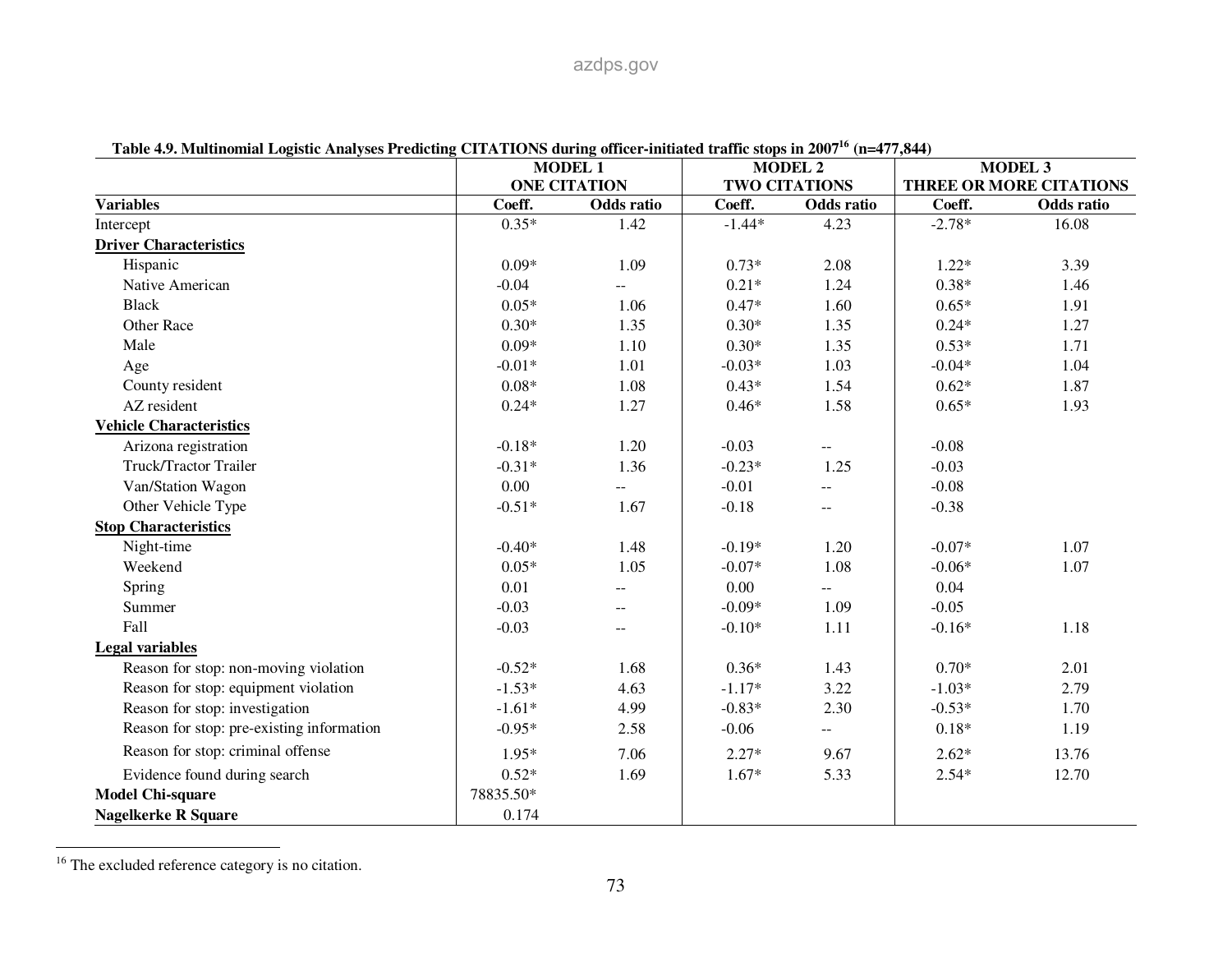In summary, across the models, the strongest predictors of the number of citations issued to drivers were legal reasons. As the number of citations issued increased, the importance of these legal variables also increased. For example, traffic stops where evidence was found were 1.7 times more likely to result in one citation issued, but 12.7 times more likely to result in three or more citations issued. Likewise, the impact of drivers' race/ethnicity increased as the number of citations increased. While Hispanic drivers were only 1.1 times more likely than White motorists to receive one citation, they were 3.4 times more likely to receive three or more citations. Similarly, Black motorists were only 1.1 times more likely than Whites to be issued one citation, but 1.9 times more likely to receive three or more citations.

The reasons for the reported racial/ethnic disparities in multiple citations cannot be determined with these data. It could be argued that Hispanic, Native American, and Black drivers – all members of racial/ethnic groups that have historically been victims of discrimination resulting in social and economic disparities – are more likely to drive vehicles that have equipment violations, have expired licenses, expired registrations, no insurance, etc. If true, it is disparities in wealth (correlated in our society with race/ethnicity) that increase the likelihood of receiving multiple citations during traffic stops with police. Alternatively, it could be argued that minority drivers are significantly more likely to be issued multiple citations because of some type of police bias (either overt or subconscious). The results of these analyses provide support for both hypotheses – it cannot, however, be determined with these analyses which (if either) hypothesis is accurate.

As noted previously, the multivariate models can only measure the influence of variables for which data is collected. There are a number of factors that may explain the racial/ethnic disparities reported in the findings from the multivariate analyses but which were not included on the data collection form in 2007. For example, the differences in citation rates may be due to socio-economic status rather than race/ethnicity per se. Drivers' socio-economic status, however, is not captured on the traffic stop forms. The closest proxy indicator of wealth routinely collected – age of vehicle – was not included in the data set for analyses. In addition, the behavior of the driver (e.g., demeanor, compliance with officer requests, suspicious indicators, etc.) is not systematically captured on the traffic stop form. *Therefore, conclusions regarding the reasons for racial/ethnic disparities in traffic stop outcomes are speculative.* As described in Section 1, however, the redesigned electronic data collection system includes new data fields that capture information regarding vehicle age and condition, driver demeanor, and indicators of suspicion. Analyses based on this data next year may shed some additional light on the reasons for racial/ethnic disparities in outcomes.

In an effort to better understand factors that influence whether or not drivers receive citations, additional analyses with the currently available data were performed. Some of the possible explanations noted above could be partially examined when citation rates were further examined across racial/ethnic groups. As noted in the second phase of the data audit in Section 2, in addition to data regarding the traffic stop, if a citation was issued, information linking to the original stop regarding the number of citations issued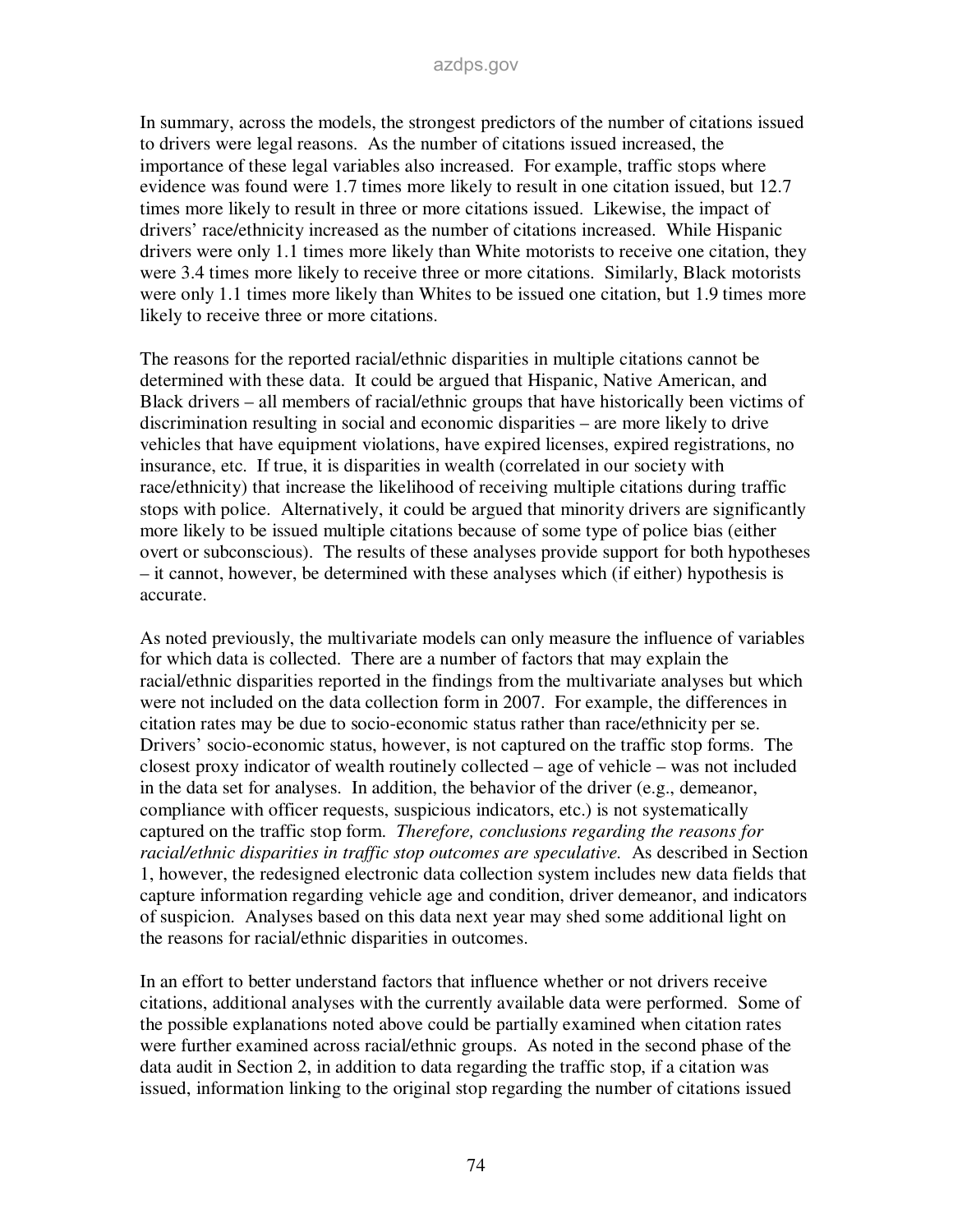and the specific violations was collected. The following analyses examine the types of citations, along with the number of citations issued to racial /ethnic groups.

Figure 4.4 below examines the *types* of violations for which citations are issued by race/ethnicity. Each of the violation categories shows statistically significant racial/ethnic differences. Specifically, Whites were significantly more likely (59.8%) to be issued citations for speeding violations compared to Hispanics (43.9%), Native Americans (33.6%), and Blacks (47.9%). Black drivers were significantly more likely (9.8%) than other racial/ethnic groups to be issued citations for speeding over 85 mph. Black drivers were also significantly more likely to be issued citations for violations related to vehicle registration and/or license plate. Alternatively, Hispanic drivers were significantly more likely than other racial/ethnic groups to be issued citations for violations related to drivers' license, seat belts/child restraints, required equipment, and insurance. Finally, Native Americans were significantly more likely than other racial groups to be issued citations for DUI/reckless driving, while Whites were least likely to be issued citations for this reason.

These results provide support for the proposition that minority drivers are more likely to be issued citations for violations that are indirectly linked to income. Infractions for registrations / license plates, drivers' licenses, equipment, and insurance all have an economic component. These results also provide support for the proposition that officers make enforcement decisions based on drivers' behaviors. Higher percentages of minority drivers issued citations for seat belt and child restraint violations are consistent with the public health literature that finds minorities are significantly less likely than Whites to use such safety devices (Braver, 2003; Everett et al., 2001; Harper et al., 2000; Lerner et al., 2001; Wells et al., 2002). Recognizing these disparities, public health officials have specifically targeted campaigns for child restraint and seatbelt usage toward minority groups (Cruz & Mickalide, 2000). Differences in DUI citation rates are also supported by some literature that suggests racial/ethnic differences in offending rates (Baker et al., 1998; Braver, 2003; Harper et al., 2000; Royal, 2000). Likewise, differences in the percentage of Black motorists receiving citations for the highest speeding infractions are supported by observational studies of speeding that have reported differential speeding offending rates for minority drivers (Engel et al., 2004, 2006; Lange et al., 2005; Smith et al., 2003).

It must also be noted, however, that the alternative hypothesis – racial bias by DPS officers – is also possible based on these findings. In an effort to try to disentangle these possibilities, the redesigned electronic data collection form has been modified to capture the primary reasons for the stop as well as subsequent violations discovered during the course of the stop for all traffic stops, regardless of the disposition imposed.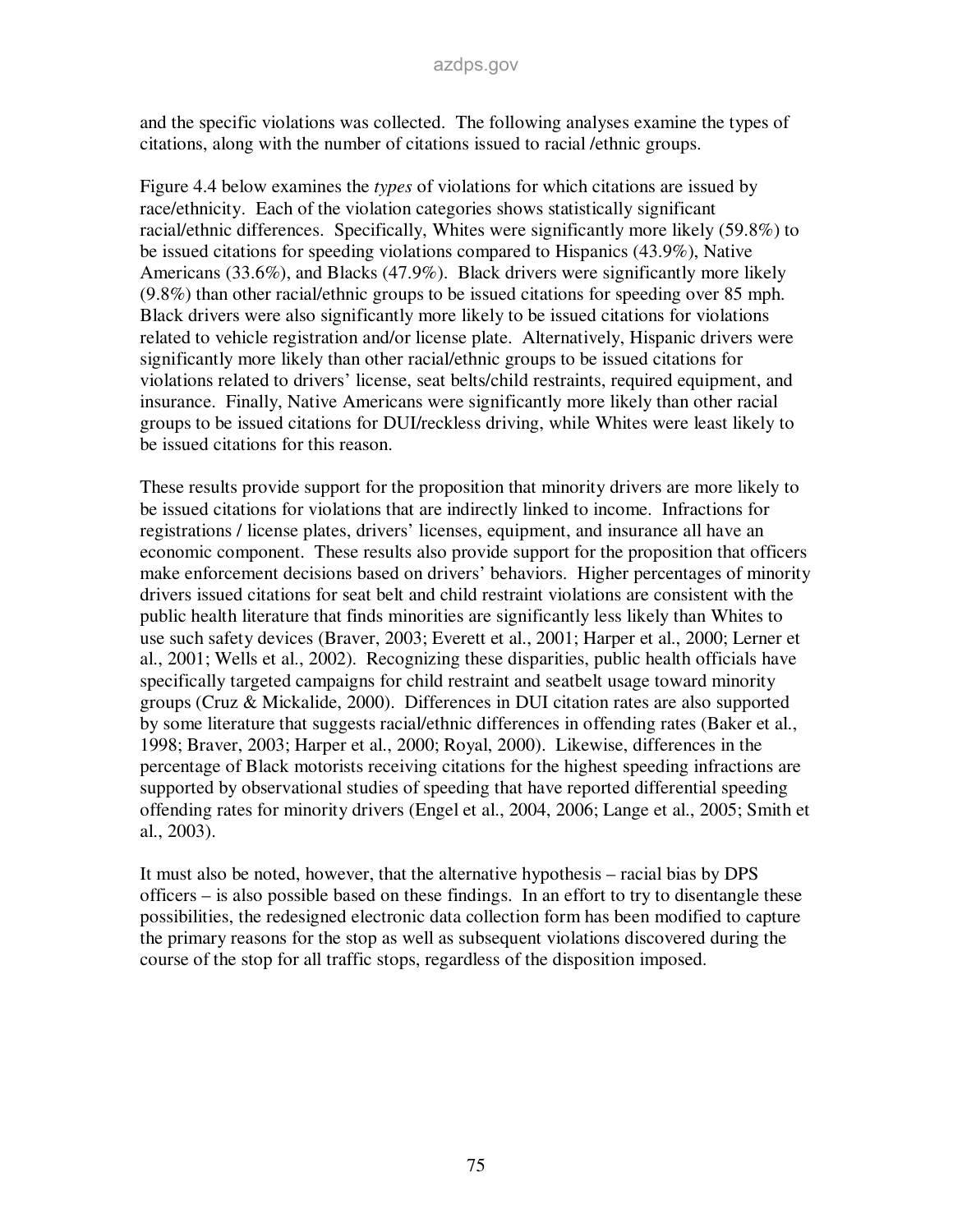



NOTE: Violations for drug offenses were excluded from this figure due to their statistical infrequency across all racial/ethnic groups.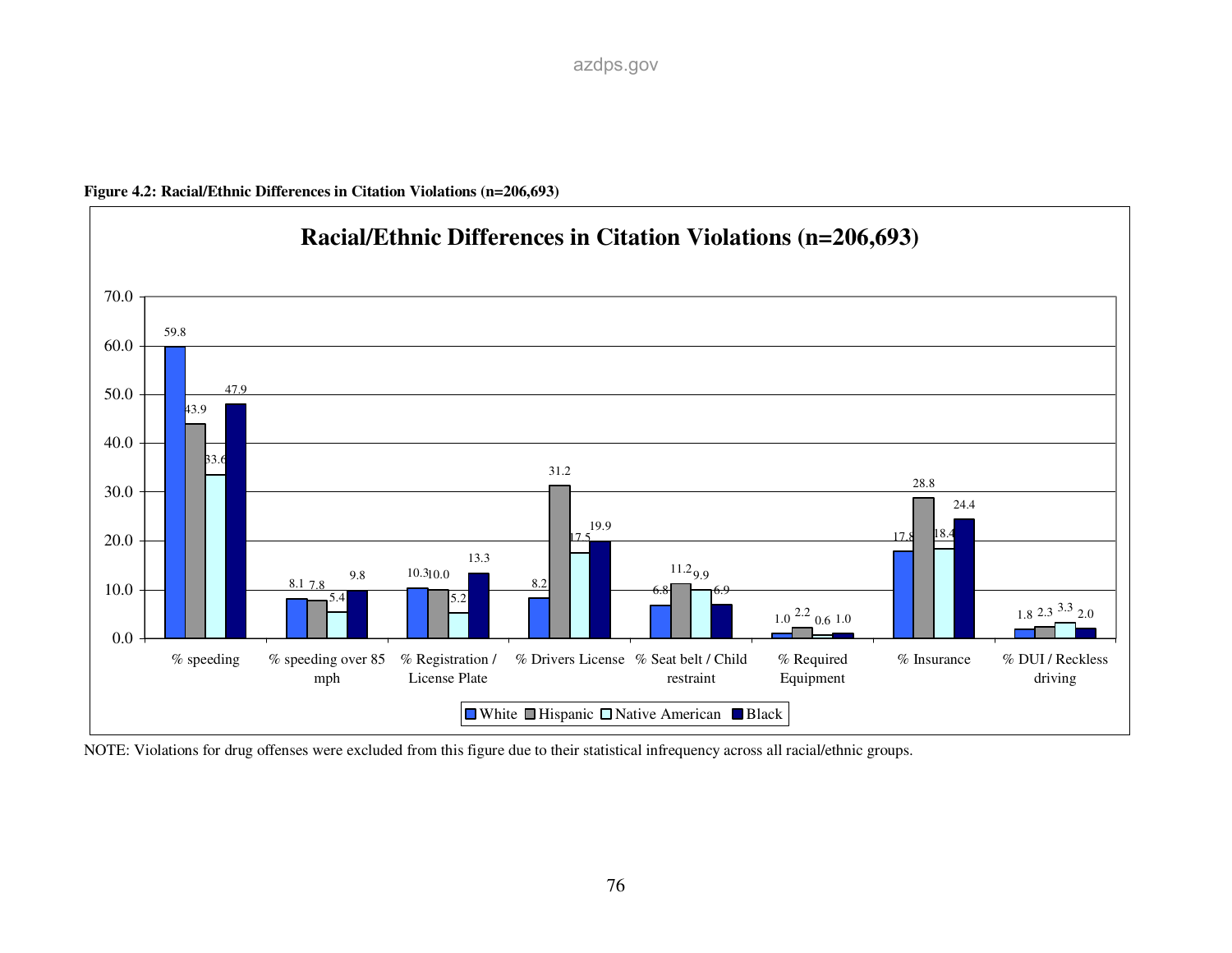#### **Arrests**

-

The arrest model displayed in Table 4.10 is a logistic regression model similar to the models reported for warnings and DVER. The arrest model demonstrates that 21.2% of the variance in arrest can be explained by the included variables. As expected, the strongest factor associated with arrest is the discovery of contraband – drivers with contraband were over 65 times more likely to be arrested compared to drivers without contraband. While this finding is intuitive, it is important to include this type of legal variable in the model predicting arrest so that the effect of other extralegal variables can be examined after this legal variable is statistically controlled. Indeed, the strength of the race/ethnicity coefficients remains even after legal variables (e.g., reason for the stop and evidence seized) are taken into consideration. Hispanic, Native American, and Black drivers were all significantly more likely to be arrested compared to White drivers given the same reasons for the stop, vehicle characteristics, and stop characteristics. Specifically, Hispanic, Native American, and Black drivers were 1.7, 2.7, and 1.7 times more likely to be arrested, respectively, compared to Whites. $17$ 

<sup>&</sup>lt;sup>17</sup> In addition to modeling the likelihood of "any arrest" we also examined a model that excluded low-discretion warrant arrests. The only notable difference between the two models was a slightly larger coefficient for seizure of evidence. In other words, in cases of non-warrant arrests, evidence seized during a search was an even stronger predictor of arrest than in the model presented in Table 4.10. There were, however, no differences in the race/ethnicity effects between the two models.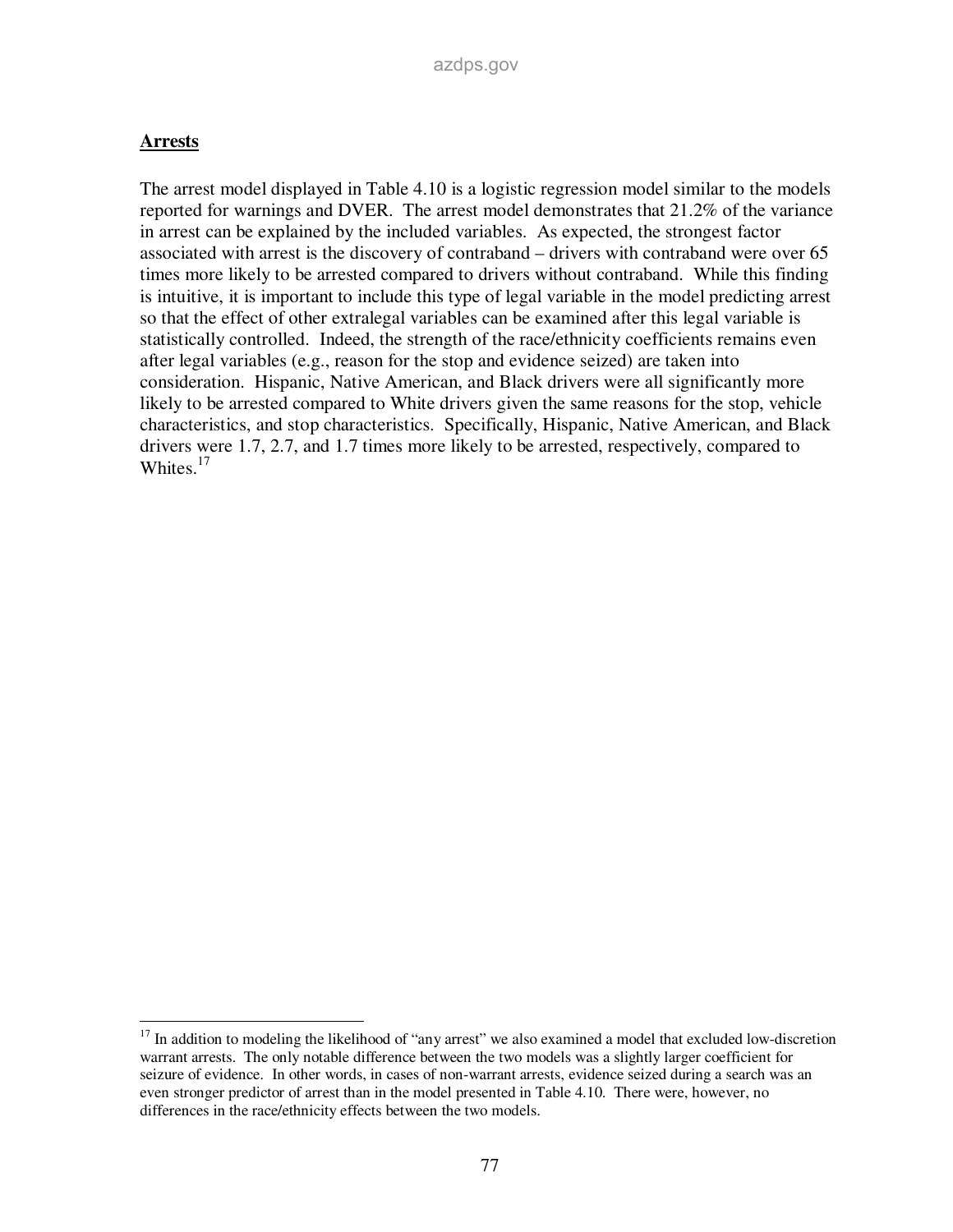|                                           | <b>ARRESTS</b> (n=477,844) |                                             |  |  |
|-------------------------------------------|----------------------------|---------------------------------------------|--|--|
| <b>Variables</b>                          | <b>Coefficient</b>         | <b>Odds Ratio</b><br>Exp (b) or $1/Exp$ (b) |  |  |
| Intercept                                 | $-5.04$                    | 155.12                                      |  |  |
| <b>Driver Characteristics</b>             |                            |                                             |  |  |
| Hispanic                                  | $0.52*$                    | 1.69                                        |  |  |
| Native American                           | $0.99*$                    | 2.70                                        |  |  |
| <b>Black</b>                              | $0.51*$                    | 1.67                                        |  |  |
| <b>Other Race</b>                         | $-0.10$                    | --                                          |  |  |
| Male                                      | $0.67*$                    | 1.95                                        |  |  |
| Age                                       | $-0.01*$                   | 1.01                                        |  |  |
| County resident                           | $0.20*$                    | 1.22                                        |  |  |
| AZ resident                               | $0.26*$                    | 1.30                                        |  |  |
| <b>Vehicle Characteristics</b>            |                            |                                             |  |  |
| Arizona registration                      | $0.32*$                    | 1.38                                        |  |  |
| Truck/Tractor Trailer                     | $-1.15*$                   | 3.17                                        |  |  |
| Van/Station Wagon                         | $-0.16*$                   | 2.27                                        |  |  |
| Other Vehicle Type                        | $-0.55$                    | --                                          |  |  |
| <b>Stop Characteristics</b>               |                            |                                             |  |  |
| Night-time                                | $0.71*$                    | 2.03                                        |  |  |
| Weekend                                   | $0.27*$                    | 1.30                                        |  |  |
| Spring                                    | $0.11*$                    | 1.11                                        |  |  |
| Summer                                    | 0.02                       |                                             |  |  |
| Fall                                      | $-0.05$                    |                                             |  |  |
| <b>Legal variables</b>                    |                            |                                             |  |  |
| Reason for stop: non-moving violation     | $0.21*$                    | 1.24                                        |  |  |
| Reason for stop: equipment violation      | $-0.25*$                   | 1.28                                        |  |  |
| Reason for stop: investigation            | $1.15*$                    | 3.15                                        |  |  |
| Reason for stop: pre-existing information | 1.83*                      | 6.24                                        |  |  |
| Reason for stop: criminal offense         | $1.62*$                    | 5.07                                        |  |  |
| Evidence found during search              | 4.18*                      | 65.38                                       |  |  |
| <b>Model Chi-square</b>                   | 23315.89*                  |                                             |  |  |
| <b>Nagelkerke R Square</b>                | .212                       |                                             |  |  |

**Table 4.10 Multivariate Logistic Analyses Predicting ARRESTS during officer-initiated traffic stops in 2007** 

Additional analyses were also performed to better understand factors that influence whether or not drivers were arrested. Some of the possible explanations for disparity noted above could be partially examined when arrest rates are examined across types of violations. As noted above, racial/ethnic differences exist in the types of violations for which drivers are issued citations. Therefore, if particular types of violations are more likely to result in arrest, and these types of violations also differ systematically by race/ethnicity, then racial/ethnic disparities in arrest rates may be partially accounted for by alternative factors. The following analyses examine arrest rates by the types of violations (as indicated on the citation and warning forms).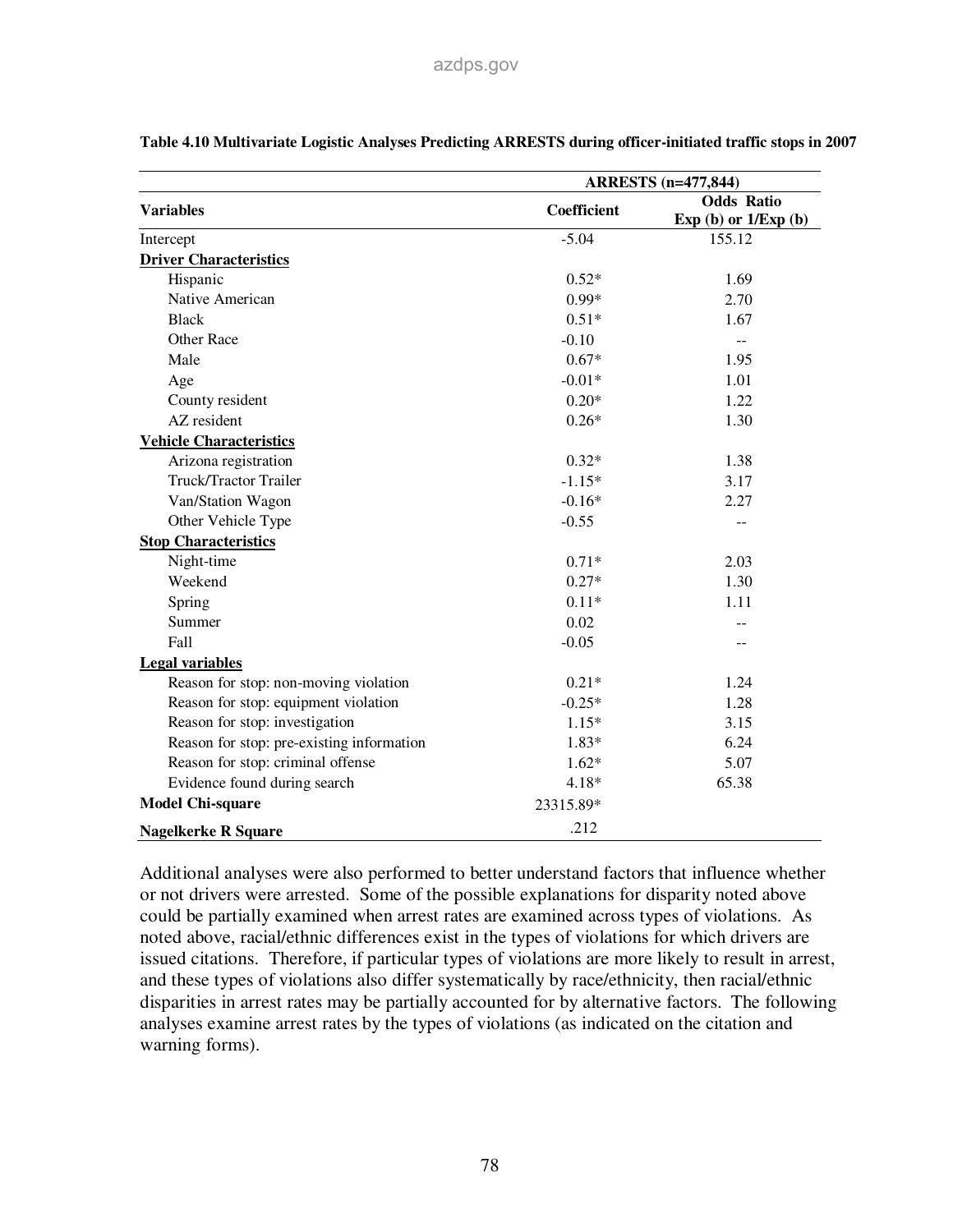Figure 4.3 shows the percent of drivers arrested by the types of violations for which they were cited or warned.<sup>18</sup> As shown, significant differences in arrest rates exist across violation types. Specifically, drivers cited or warned for violations related to drivers' license, equipment, and insurance were significantly more likely to be arrested than drivers cited or warned for speeding. For example, nearly 10% of traffic stops involving drivers' license violations resulted in arrests, compared to less than 1% of traffic stops involving speeding infractions. As noted above, Hispanics drivers were significantly more likely than Whites to have drivers' license, equipment, and insurance violations, which show the three highest arrest rates across types of violations. These results suggest that racial/ethnic disparities in arrest rates may be partially accounted for by factors related to violation type; which, in turn, are likely related to socioeconomic status.



**Figure 4.3: Arrest Rates by Violation Type** 

#### **Searches & Seizures**

Table 4.11 documents the logistic regression models predicting searches and contraband seizures. Both of these models are relatively weak and explain little overall variation in the outcomes. The search model explains only 8.6% of the variation in whether or not searches are conducted. Nevertheless, the search model – though weak – does suggest that racial/ethnic disparities exist in whether or not searches are conducted. These racial/ethnic disparities may (or may not) be explained by other factors not included in this model. Hispanic, Native American, and Black drivers were all significantly more likely to be searched during officer-initiated traffic stops compared to Whites. Specifically, Hispanic, Native American, and Black drivers were 2.5, 2.2, and 2.2 times more likely to be searched compared to Whites given the same vehicle characteristics, stop characteristics, and reasons for the stop. In addition, drivers stopped for reasons of investigation, pre-existing

<sup>-</sup><sup>18</sup> The majority of stops based on DUI or drug offense violations (88.6% and 60.5% respectively) resulted in an arrest. Therefore, these two types of violations were excluded from this analysis.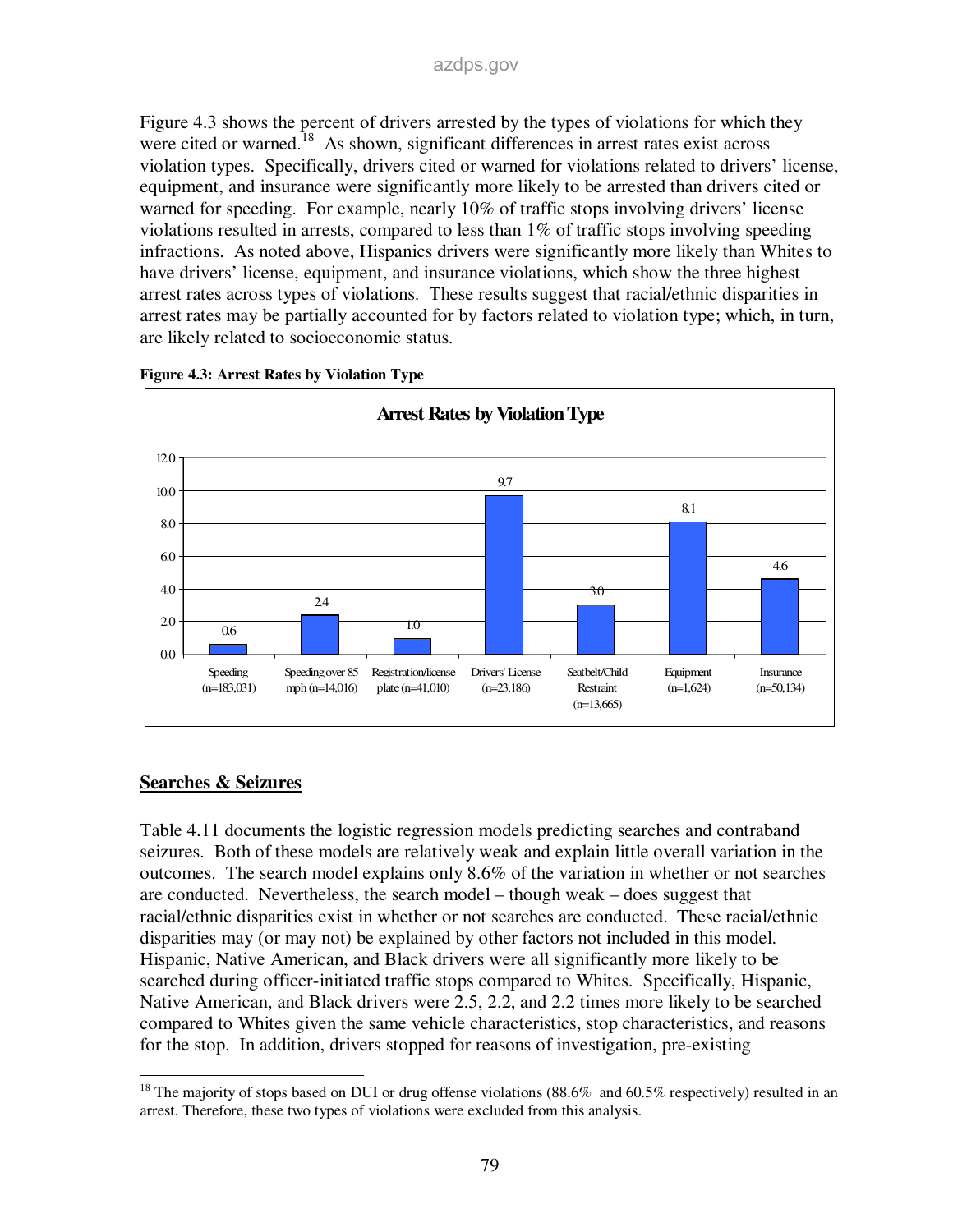information or criminal offenses, were all significantly more likely to be searched than those stopped for moving violations.

Finally, the seizure model reported in Table 4.11, which explains a very minimal (only 4.7%) amount of the variance, is simply too weak to provide any substantive interpretation. While Hispanic drivers are less likely to be discovered with contraband when compared to White drivers, and drivers stopped for criminal offenses are more likely to be discovered with contraband when compared to those stopped for moving violations, the strength of these relationships is only marginal. Indeed, none of the variables considered in the statistical model can be considered strong predictors of whether or not contraband is discovered during searches. Given the inability of the multivariate statistical models to provide a clear understanding of DPS search and seizure patterns, additional analyses examining searches and seizures are conducted and reported in Section 5.

The weak overall ability of these models to predict whether or not drivers are searched and contraband is found indicates that they are likely misspecified. It is expected that other factors more central to explaining these outcomes have not been included in the data collection. Indeed, officers who participated in the focus group sessions indicated a number of factors, not included on the data collection form, that influence their decision to search or request consent to search as well as the likelihood of finding contraband. Specifically, officers participating in the focus group session described a myriad of pre-stop and duringthe-stop indicators of criminal activity that raise their level of suspicion and interest in conducting a search. In addition, participants stressed the need to consider multiple indicators within the context of the situation and the importance of the totality of circumstances when developing their level of suspicion. Focus group participants also indicated a number of reasons that searches may not produce contraband seizures including:

- Searches conducted due to policy or officer safety that officers have little or no discretion over conducting and generally do not expect to uncover contraband
- Driver or occupants involved in other illegal behavior for which DPS officers do not have jurisdiction (i.e., undocumented aliens)
- Drug traffickers' use of sophisticated hidden compartments
- Motorist admits illegal behavior or has trace amounts of contraband that officers cannot or do not record as contraband
- Officer inexperience or misinterpretation of cues of suspicion
- Criminal activity is not current (e.g., drugs have recently been delivered and are no longer in the vehicle)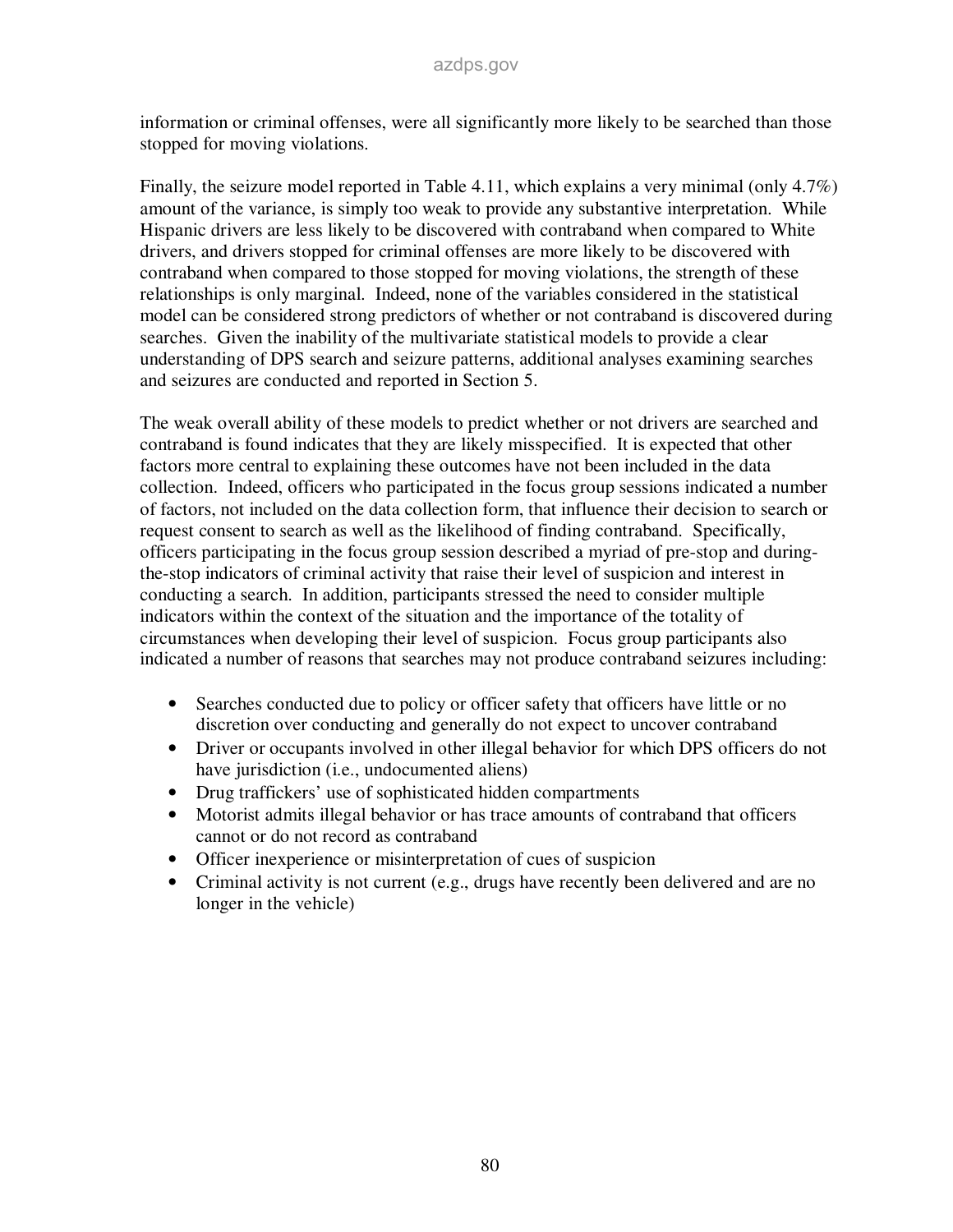|                                           |             | <b>SEARCHES</b> (n=477,844)                 | <b>SEIZURES</b> (n=23,598) |                                             |
|-------------------------------------------|-------------|---------------------------------------------|----------------------------|---------------------------------------------|
| <b>Variables</b>                          | Coefficient | <b>Odds Ratio</b><br>Exp (b) or $1/Exp$ (b) | Coefficient                | <b>Odds Ratio</b><br>Exp (b) or $1/Exp$ (b) |
| Intercept                                 | $-3.55*$    | 34.67                                       | $-0.23$                    |                                             |
| <b>Driver Characteristics</b>             |             |                                             |                            |                                             |
| Hispanic                                  | $0.90*$     | 2.46                                        | $-0.56*$                   | 1.75                                        |
| Native American                           | $0.81*$     | 2.24                                        | $-0.20$                    | --                                          |
| <b>Black</b>                              | $0.79*$     | 2.20                                        | 0.02                       |                                             |
| <b>Other Race</b>                         | $-0.04$     | $\sim$ $\sim$                               | $-0.34$                    |                                             |
| Male                                      | $0.75*$     | 2.12                                        | 0.05                       | $- -$                                       |
| Age                                       | $-0.02*$    | 1.02                                        | $-0.01*$                   | 1.01                                        |
| County resident                           | 0.00        | $-$                                         | $-0.37*$                   | 1.44                                        |
| AZ resident                               | 0.01        | $\mathbf{u}$                                | $-0.06$                    | $\overline{\phantom{m}}$                    |
| <b>Vehicle Characteristics</b>            |             |                                             |                            |                                             |
| Arizona registration                      | $0.13*$     | 1.14                                        | $-0.30*$                   | 1.35                                        |
| Truck/Tractor Trailer                     | $-0.65*$    | 1.92                                        | 0.05                       |                                             |
| Van/Station Wagon                         | $-0.17*$    | 1.19                                        | $-0.01$                    | $- -$                                       |
| Other Vehicle Type                        | $-0.30$     | $\overline{a}$                              | 0.22                       | $-$                                         |
| <b>Stop Characteristics</b>               |             |                                             |                            |                                             |
| Night-time                                | $0.43*$     | 1.53                                        | $-0.05$                    |                                             |
| Weekend                                   | $0.13*$     | 1.13                                        | $-0.03$                    |                                             |
| Spring                                    | $0.07*$     | 1.08                                        | 0.12                       |                                             |
| Summer                                    | 0.04        | $\overline{a}$                              | 0.02                       |                                             |
| Fall                                      | $0.15*$     | 1.16                                        | $-0.16$                    | 1.18                                        |
| <b>Legal variables</b>                    |             |                                             |                            |                                             |
| Reason for stop: non-moving violation     | $0.38*$     | 1.46                                        | $-0.20*$                   | 1.22                                        |
| Reason for stop: equipment violation      | $0.10*$     | 1.11                                        | $-0.09$                    | $\qquad \qquad -$                           |
| Reason for stop: investigation            | $1.44*$     | 4.20                                        | 0.25                       | $-$                                         |
| Reason for stop: pre-existing information | $2.18*$     | 8.86                                        | 0.19                       | $-$                                         |
| Reason for stop: criminal offense         | $1.76*$     | 5.83                                        | $0.54*$                    | 1.71                                        |
| <b>Model Chi-square</b>                   | 13590.70*   |                                             | 716.85                     |                                             |
| <b>Nagelkerke R Square</b>                | .086        |                                             | .047                       |                                             |

**Table 4.11: Multivariate Logistic Analyses Predicting SEARCHES and SEIZURES during officer-initiated traffic stops in 2007** 

NOTE: Asterisks indicate statistically significant relationships  $*$  p  $\leq$  .001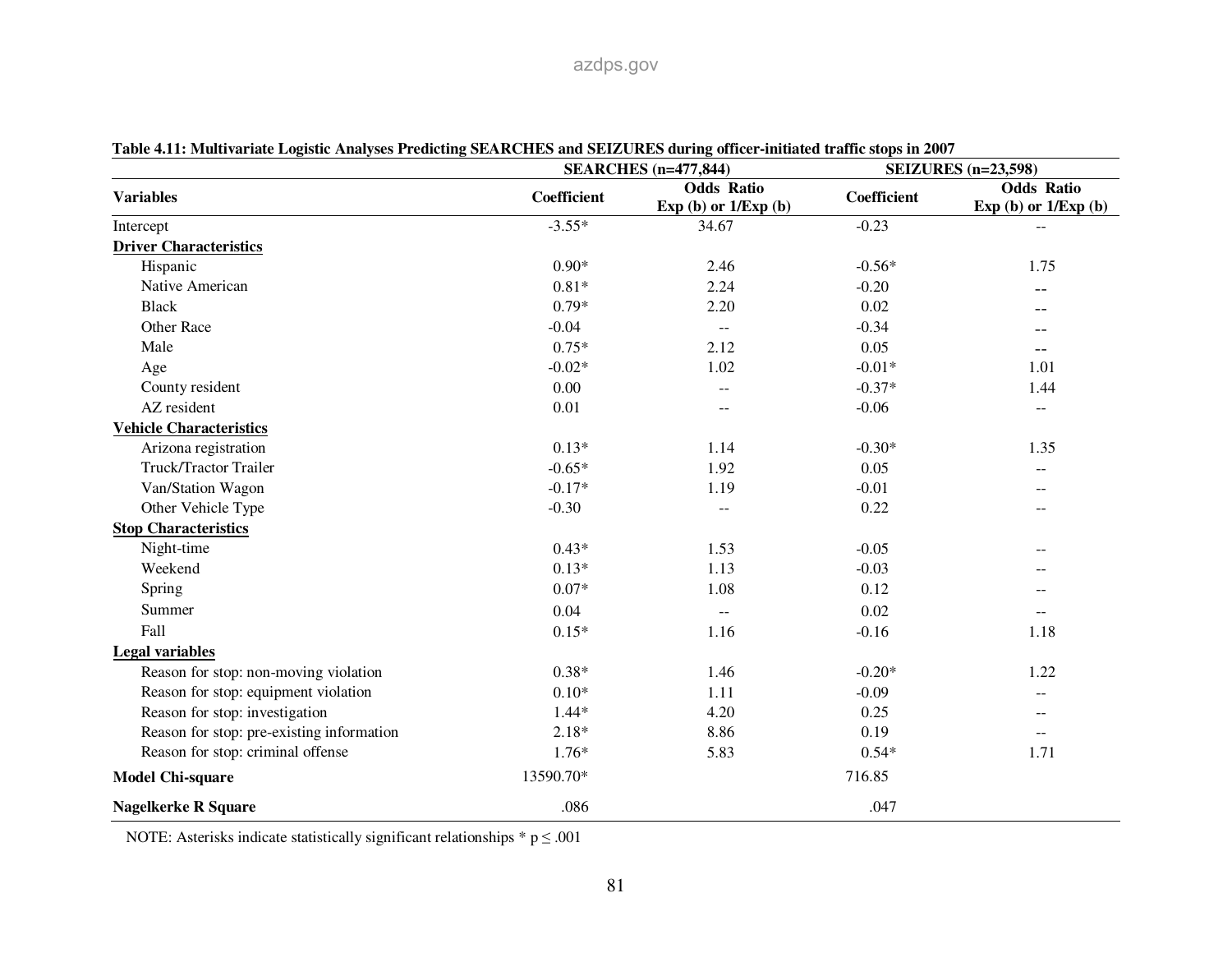# **SECTION SUMMARY**

This summary highlights the findings of racial/ethnic disparities in post stop outcomes for drivers stopped in 2007. When reviewing these results, it is important to remember that the bivariate analyses only consider two variables at a time (e.g., the race of the driver and the post-stop outcome). As a result, the interpretation of these findings should be made with caution and cannot determine the existence of racial bias. The multivariate analyses are better suited to make substantive claims about the results of the post-stop outcomes due to their consideration of more than one factor simultaneously. Nevertheless, the multivariate analyses are limited by the type and amount of data collected. Thus, multivariate analyses can demonstrate racial/ethnic disparities that exist after statistically controlling for other factors measured with these data that might influence officer decision making.

#### **Bivariate Analyses – Differences in Outcomes across Types of Drivers**

- At the department level, statistically significant racial/ethnic differences are evident for the most severe outcome received.
	- o Specifically, Hispanics were significantly less likely than other racial/ethnic groups to have a warning be the most severe outcome received.
	- o Hispanics and Native Americans were significantly more likely than Whites and Blacks to have repair orders or DVERs as the most severe outcome received.
	- o Hispanics and Blacks were significantly more likely than Whites and Native Americans to have a citation as the most severe outcome received
	- o For the most severe outcome—arrest—Hispanics, Native Americans, and Blacks were all significantly more likely than Whites to have arrest as the most serious outcome received.
- At the department level, Hispanic drivers were the least likely to be given a warning (33.6%) when compared to White (44.6%), Native American (41.3%), and Black (41.3%) drivers.
- Native Americans were the most likely to be issued a repair order  $(25.2\%)$  when compared to White (13.9%), Hispanic (18.6%), and Black (10.9%) drivers.
- Hispanics received the highest percentage of citations (48.9%), followed closely by 48.1% of Blacks, while Native Americans (42.7%) and Whites (43.4%) were significantly less likely to be cited than Hispanics and Blacks.
- Hispanic, Native American and Black drivers were all significantly more likely than White drivers to be arrested and searched.
	- $\circ$  Specifically, Native Americans were the most likely to be arrested (5.4%), followed by Blacks  $(4.2\%)$ , Hispanics  $(3.9\%)$ , and Whites  $(2.1\%)$ .
	- $\circ$  Hispanics were the most likely to be searched (8.6% of stops) compared to Blacks (7.5%), Native Americans (6.9%), and Whites (3.3%).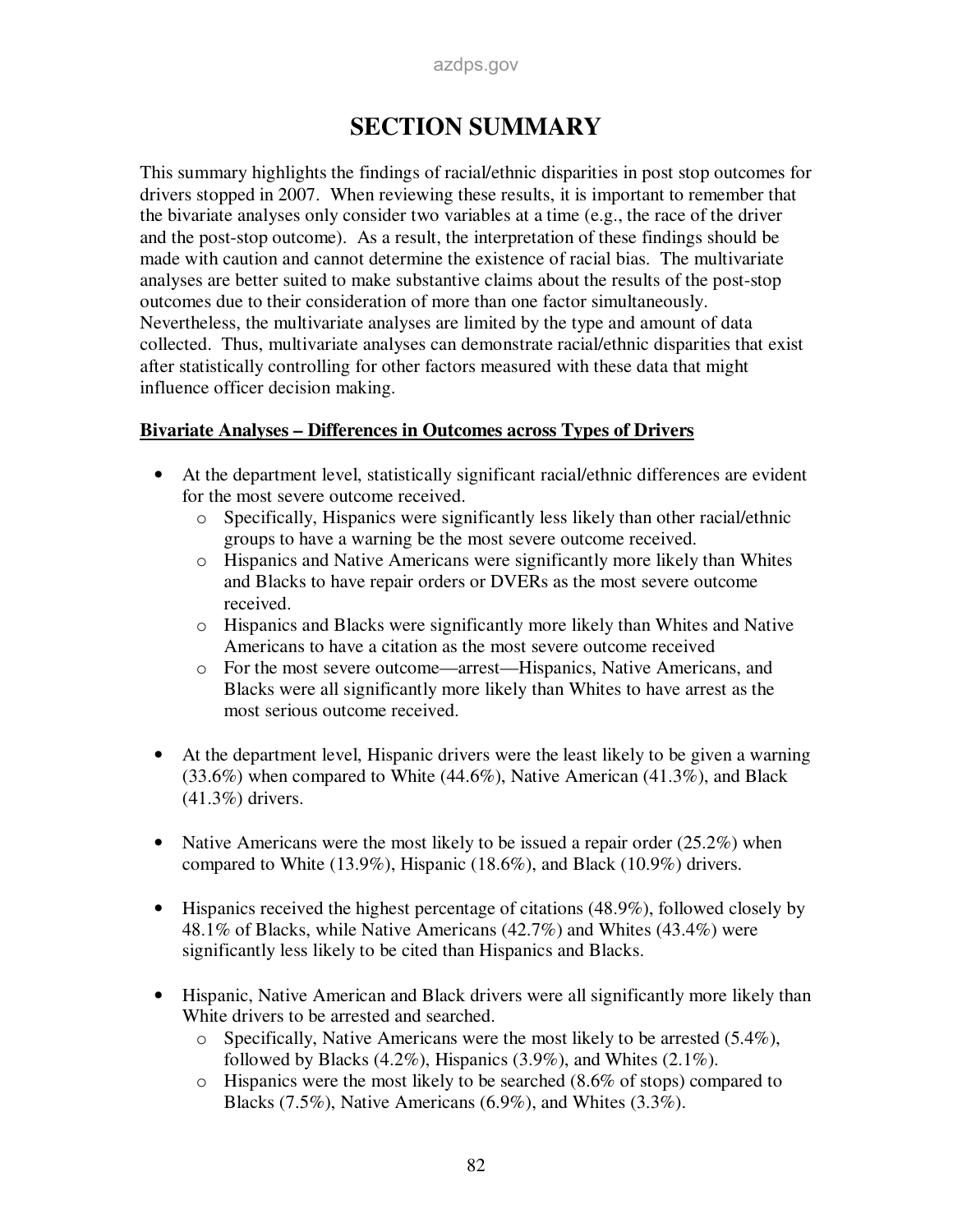- These patterns and trends varied somewhat at the bureau level and more so at the district/shift level.
- Statistically significant differences in the *types* of violations for which citations are issued are also evident by race/ethnicity:
	- o Specifically, Whites were significantly more likely to be issued citations for speeding violations compared to Hispanics, Native Americans, and Blacks.
	- o Black drivers were significantly more likely than other racial/ethnic groups to be issued citations for speeding over 85 mph and for violations related to vehicle registration and/or license plate.
	- o Alternatively, Hispanic drivers were significantly more likely than other racial/ethnic groups to be issued citations for violations related to drivers' license, seat belts/child restraints, required equipment, and insurance.
	- o Finally, Native Americans were significantly more likely than other racial groups to be issued citations for DUI/reckless driving, while Whites were least likely to be issued citations for this reason.
	- These results provide suggest that minority drivers are more likely to be issued citations for violations that are indirectly linked to income. These results also provide support for the proposition that officers make enforcement decisions based on drivers' behaviors, not their demographic characteristics.

### **Multivariate Analyses of Traffic Stop Outcomes**

- Multivariate statistical models take many different factors into account simultaneously when attempting to explain a particular behavior, and therefore provide a more thorough and accurate interpretation of the data.
- Warnings
	- o Hispanic, Black, and drivers of other race/ethnicity were significantly *less* likely compared to Whites to receive warnings.
	- o The odds ratios of these coefficients indicate that all of these relationships, though statistically significant, are substantively not particularly strong.
	- o In addition, although gender, age, and residency significantly predict warnings, their influence was relatively weak.
	- o In contrast, the strongest predictors of whether or not drivers receive warnings were the legal reasons for the stop.
- Repair Orders
	- o Drivers stopped for equipment violations were 120 times *more* likely to receive a repair order compared to those stopped for moving violations.
	- o Drivers of trucks/tractor trailers were 15 times *more* likely to be issued repair orders compared to drivers of cars.
	- o In terms of racial/ethnic differences: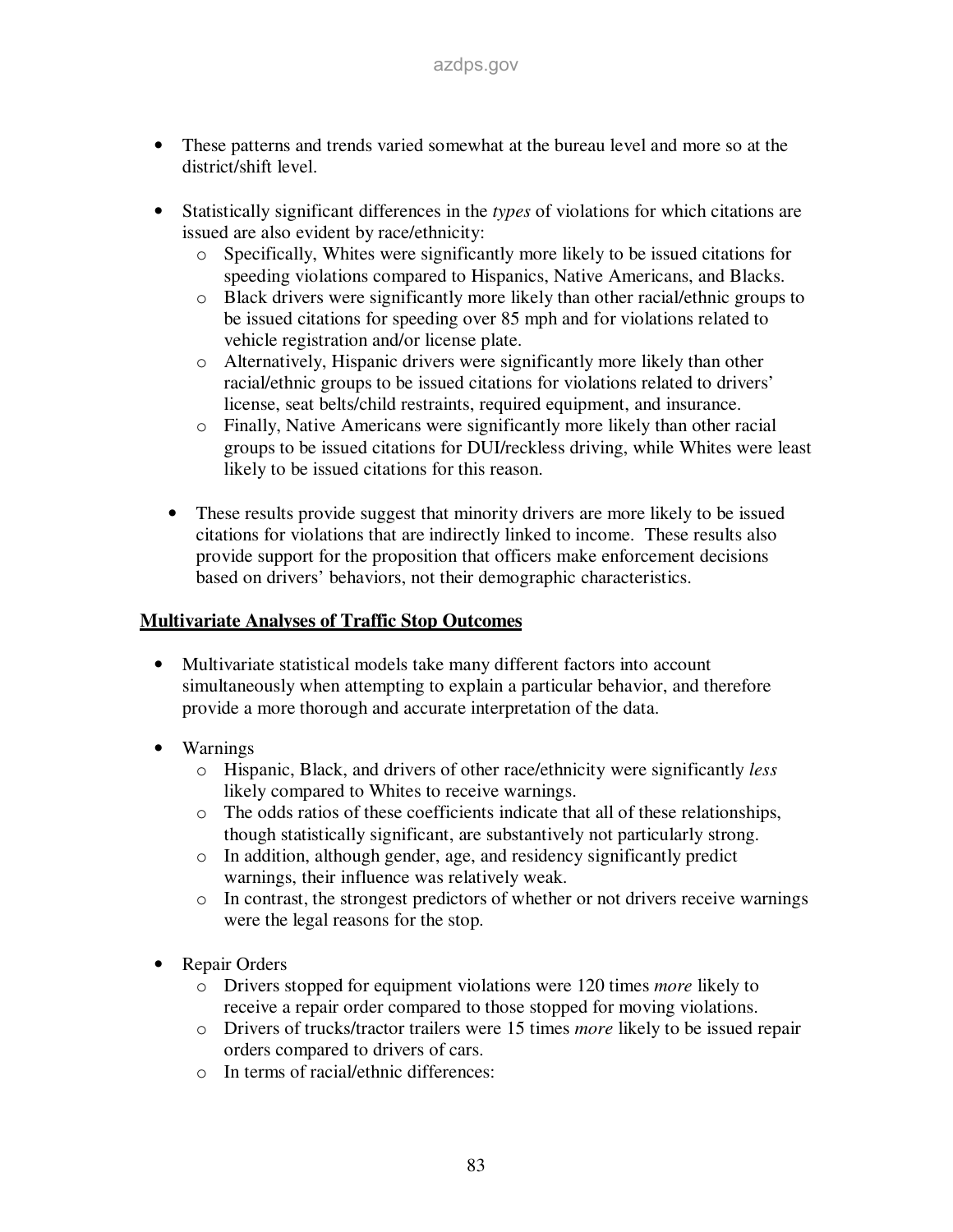- Hispanic, Black, and drivers of other races were significantly *less* likely, while Native Americans were significantly more likely, compared to Whites to be issued repair orders.
- The strength of these relationships range between 1.2 to 1.5 times more/less likely, indicating they are not very strong explanatory factors.
- Citations
	- o Bivariate analyses of race and multiple citations indicated that Hispanics, as well as Blacks and Native Americans, were significantly more likely than Whites to be issued multiple citations. Therefore, to disentangle the impact of race/ethnicity on the likelihood of receiving citations a multinomial logistic regression analysis compared the probability of receiving one, two, and 3 or more citations compared to none.
	- o The strongest predictors of the number of citations issued to drivers were legal reasons. As the number of citations issued increased, the importance of these legal variables also increased.
		- For example, traffic stops where evidence was found were 1.7 times more likely to result in one citation issued, but 12.7 times more likely to result in three or more citations issued.
	- o The impact of drivers' race/ethnicity also increased as the number of citations increased.
		- While Hispanic drivers were only 1.1 times more likely than White motorists to receive one citation, they were 3.4 times more likely to receive three or more citations.
		- Similarly, Black motorists were only 1.1 times more likely than Whites to be issued one citation, but 1.9 times more likely to receive three or more citations.
	- o The reasons for the reported racial/ethnic disparities in multiple citations, however, cannot be determined with these data.
		- It could be argued that Hispanic, Native American, and Black drivers are more likely to drive vehicles that have equipment violations, have expired licenses, expired registrations, no insurance, etc. If true, it is disparities in wealth (correlated in our society with race/ethnicity) that increase the likelihood of receiving multiple citations during traffic stops with police. Indeed, a bivariate examination of the types of violations for which citations are issued by race/ethnicity provides support for this proposition.
		- Alternatively, it could be argued that minority drivers are significantly more likely to be issued multiple citations because of police bias.
- **Arrests** 
	- $\circ$  The strongest factor associated with arrest is the discovery of contraband drivers with contraband were 65 times *more* likely to be arrested compared to drivers without contraband.
	- o More important, is the strength of the race coefficients after legal variables such as reason for the stop and evidence seized (as well as other variables related to the stop, vehicle, and driver) are taken into consideration.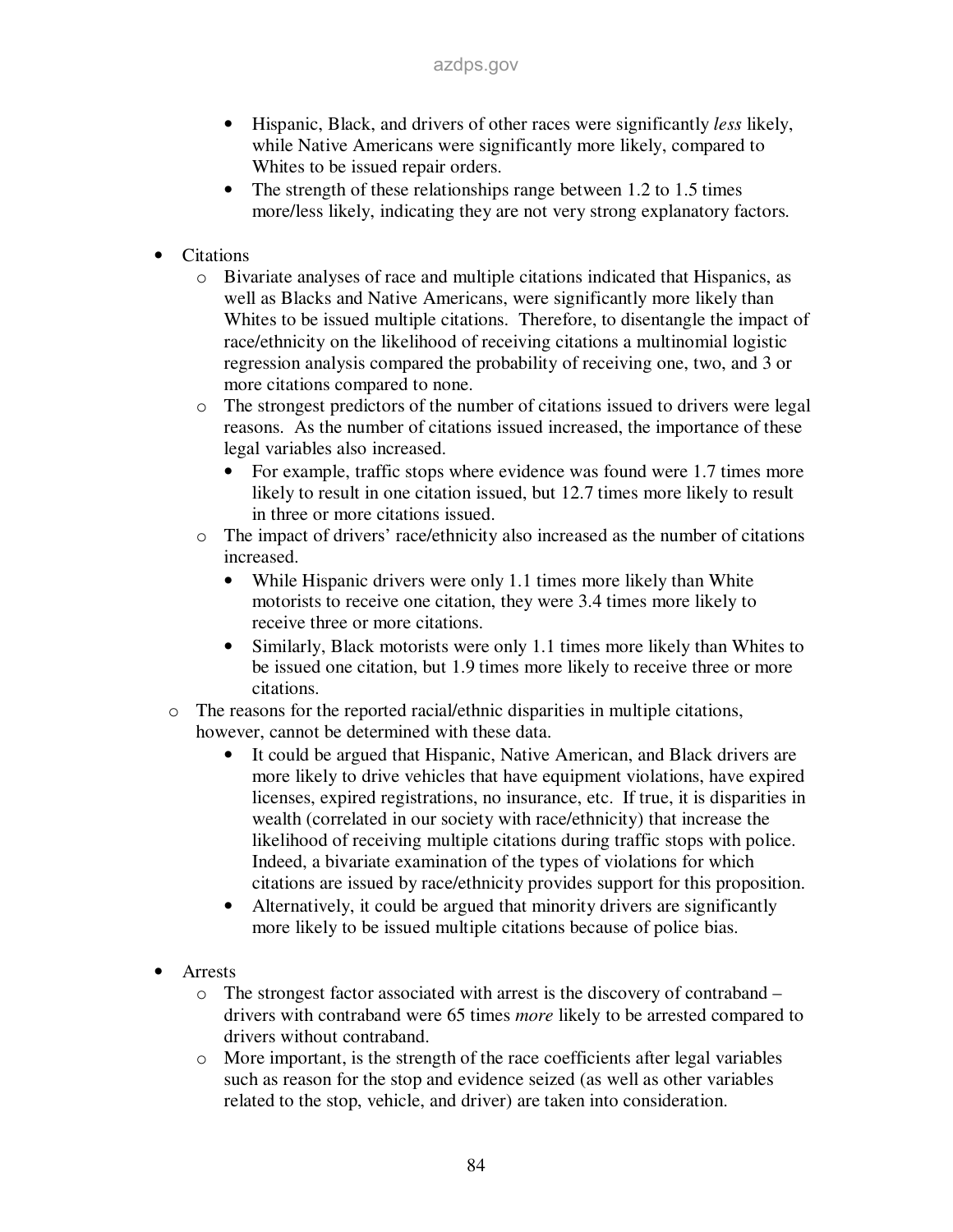- Hispanic, Native American, and Black drivers were 1.7, 2.7, and 1.7 times significantly more likely to be arrested, compared to Whites.
- Searches
	- o The search model though weak in predictive power– suggests that important racial/ethnic disparities exist in whether or not searches are conducted.
	- o Hispanic, Native American, and Black drivers are 2.5, 2.2, and 2.2 times significantly *more* likely to be searched compared to Whites given the same vehicle characteristics, stop characteristics, and reasons for the stop.
- **Seizures** 
	- o The multivariate model predicting seizure is too weak to provide any substantive interpretation.
	- o Whether racial/ethnic disparities exist for seizure rates will be explored using the outcome test in Section 5.
- Racial / ethnic differences in stop outcomes may (or may not) be explained by factors unmeasured by these data (e.g., the severity of the traffic offense, drivers' compliance with officers' requests, demeanor, indicators of suspicion, drivers' socioeconomic status, etc.) or officer bias toward specific minority groups. The reasons for the racial/ethnic disparities in stop outcomes reported cannot be determined with these data. Therefore, no definitive conclusions regarding racial/ethnic disparities in traffic stop outcomes based on the multivariate analyses should be made.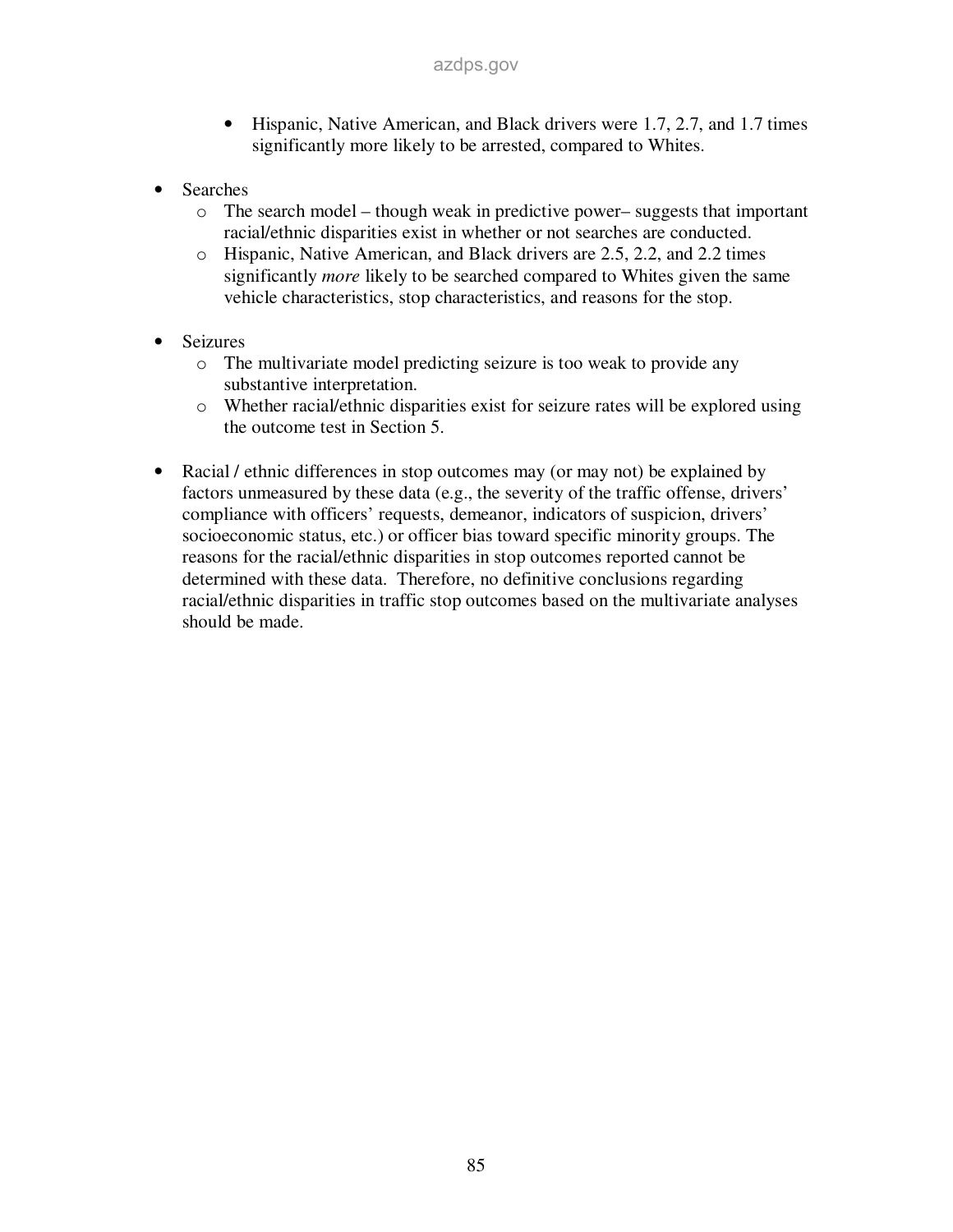azdps.gov

# **5. SEARCH & SEIZURE ANALYSES**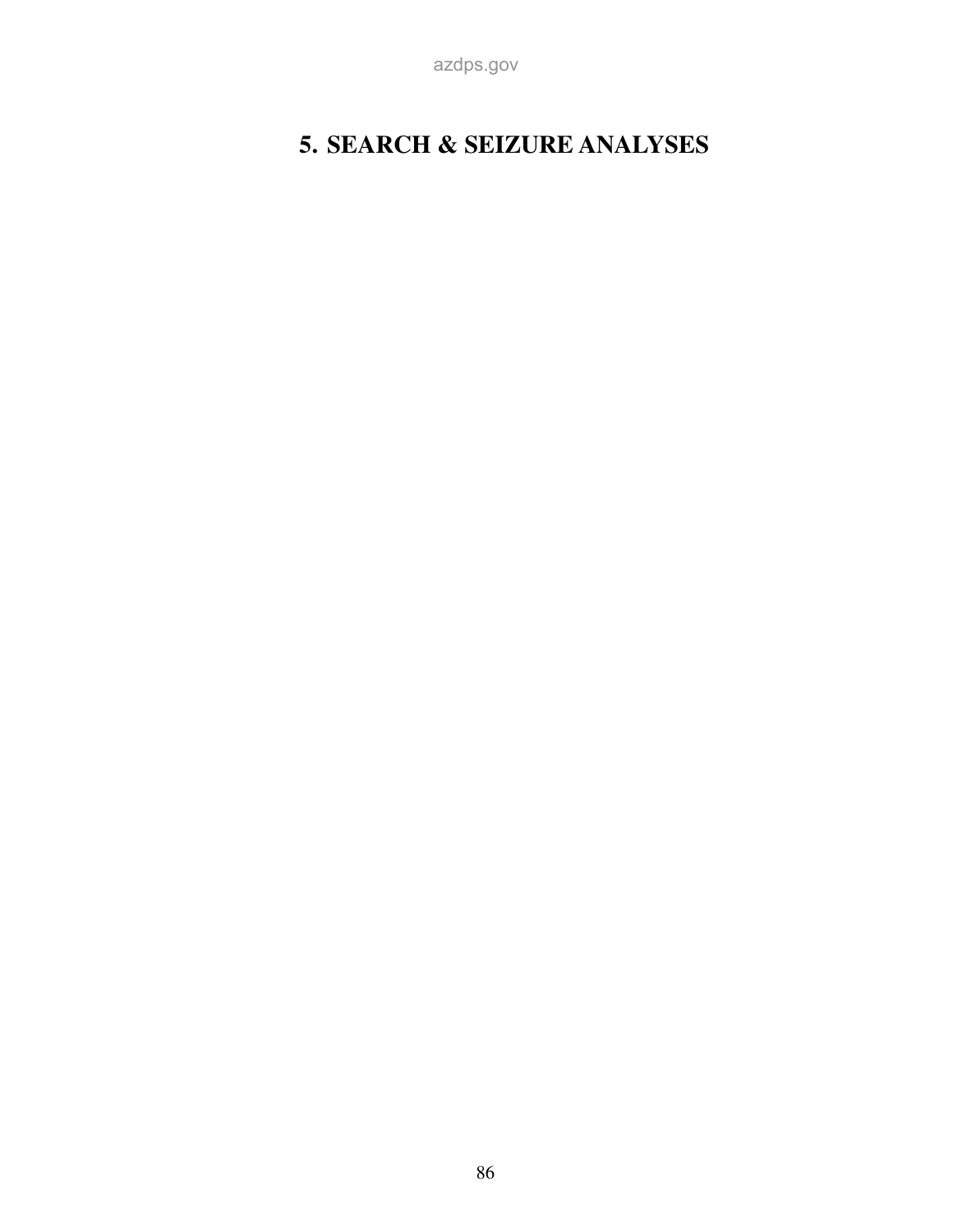#### azdps.gov

## **OVERVIEW**

The material presented in this section is focused specifically on searches conducted during officer-initiated traffic stops. As reported in Section 4, 5.0% of all member-initiated traffic stops during 2007 resulted in a search of the driver, vehicle or passenger.<sup>19</sup> Additionally, the results of the multivariate analysis in Section 4 indicate that after controlling for other relevant legal and extralegal factors captured on the data collection form, Hispanic, Black and Native American drivers are at least two times more likely than Whites to be searched. The purpose of the analyses presented in this section is to further examine searches and seizures conducted by DPS officers. Searching motorists is a statistically infrequent event; however, it involves a physical and psychological intrusion upon those subjected to searches. Therefore, these police actions merit further statistical exploration.

Section 5 begins with a description of searches and seizures at the department, division, bureau, and district/shift levels. This information is documented in Tables 5.1 – 5.2, as well as Figures 5.1 – 5.3. Thereafter, searches are categorized into three types and statistically examined. Type I searches involve little or no officer discretion. Type II searches are discretionary searches guided by case law or legal statutes. Type III searches are based solely on drivers' consent to request to search. Figure 5.4 reports the search rates for each of the three types of searches at the department and bureau level. Figure 5.5 and Table 5.3 document at the department and bureau level the racial/ethnic and gender differences in search rates by these three types of searches.

Finally, search success rates are explored in detail. Table 5.4 and Figure 5.6 report the search success rates by the reason for search at the department, division and bureau level. Search success rates for Type II searches are examined in Figures 5.7 – 5.8 and Table 5.5. Thereafter, an examination of consent searches (Type III) is provided. Racial and ethnic differences in request for consent to search and refusal to consent are examined in Figures 5.9 and 5.10. Table 5.6 reports the results of a multivariate analysis of Type III searches. Search success rates for Type III searches are examined in Figures 5.11 – 5.12 and Table 5.7. Figures 5.13 and 5.14 explore the search and search success rates based on different types of violations. Finally, Figures 5.15 and 5.16 provide an overview of search rates and search success rates for undocumented aliens. Section 5 concludes with a summary of the main findings.

-

<sup>&</sup>lt;sup>19</sup> Only searches captured on the contact forms with drivers were included for analyses. It is assumed that passengers searched would be captured on these forms. If forms for passengers were included, there would be multiple searches included in the data base for a single traffic stop. The research team assumed that if a passenger is searched and contraband is found on that passenger, this information is captured on the drivers' contact data form.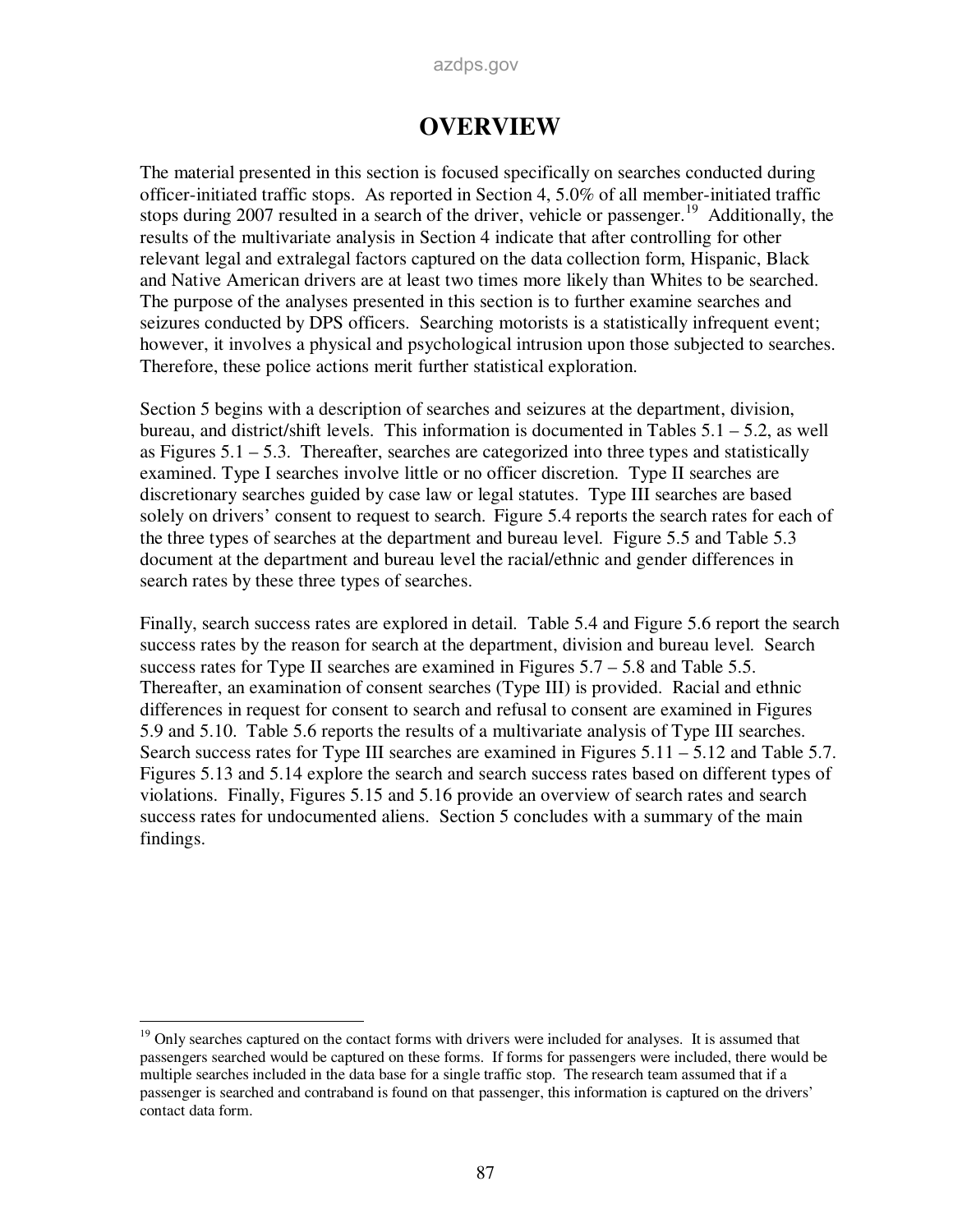## **DESCRIPTION OF SEARCHES AND SEIZURES**

### **Searches**

This section provides a descriptive overview of the searches conducted by DPS officers during traffic stops in 2007. Table 5.1 and Figure 5.1 describe the frequency of each reason for a search at the department, division, bureau, and district/shift level. Figure 5.2 displays the search targets involved in DPS searches during traffic stops.

### **Reasons for the Search**

Table 5.1 below reports the total number of traffic stops, the percentage of stops that result in a search, and the total number of searches at the department, division, bureau, and district/shift levels. This table also documents the percentage of searches for each reason indicated on the data collection forms (e.g., consent, incident to arrest, probable cause, Terry, vehicle inventory, plain view, warrant, and canine alert) by each organizational unit.<sup>20</sup>

As shown in Table 5.1, DPS officers conducted a total of 24,302 searches of drivers, vehicles, and/or passengers during officer-initiated traffic stops in 2007 (5.0% of the 485,183 officer-initiated traffic stops). Variation in these percentages is evident at the different organizational levels. Motorists stopped by the Criminal Investigations Division (20.4%) were over 4 times as likely to be searched compared to those stopped by the Highway Patrol Division (4.9%). It is important to note, however, that the overwhelming majority of searches were conducted by officers assigned to the Highway Patrol Division. At the bureau level, the Commercial Vehicle Bureau and the Metro East Bureau conducted the smallest and largest percentages of searches (2.9% and 7.8%, respectively). At the district/shift level, the percent of traffic stops resulting in searches range from a low of 1.0% in District 16 to a high of 18.4% in the Canine District.

<sup>-</sup><sup>20</sup> Officers may have indicated that a search was conducted for multiple reasons. As a result, the sum of percentages across search categories reported in Table 5.1 may exceed 100%. The last column in Table 5.1 indicates the percentage of searches that were conducted based solely on drivers' consent. This column partially duplicates information provided in the "consent" column, but excludes searches that were conducted based on consent and any other (i.e., non-consent) reason.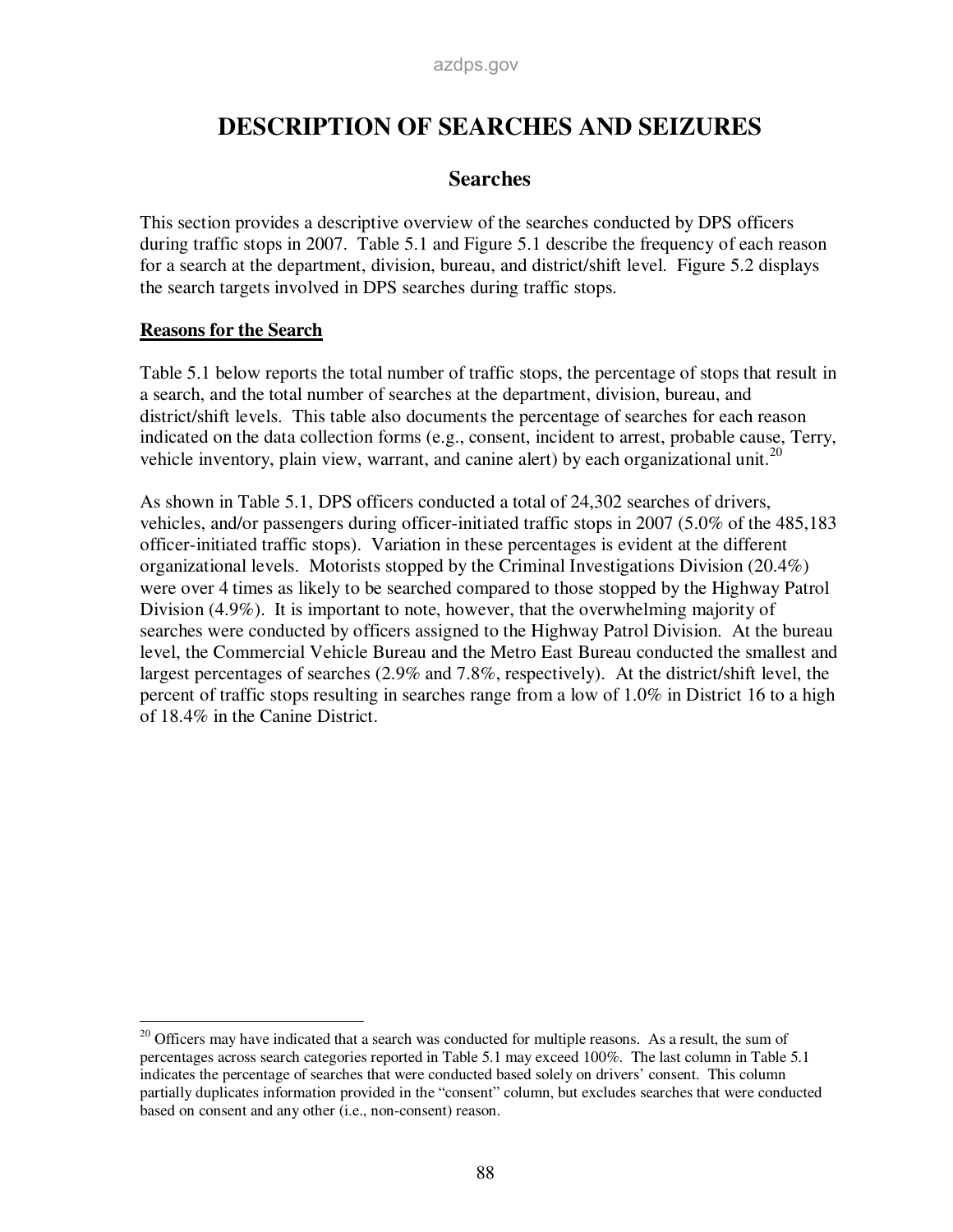# azdps.gov

| rabic viri intasons for 2007 traine stop starting — statement, Druston, Durtaus, | Total #<br>of Stops | % Stops<br>resulting in<br><b>Searches</b> | Total #<br>of<br><b>Searches</b> | $\%$<br><b>Consent</b> | $\alpha$ <i>Districts charge</i><br>$\%$<br><b>Incident</b><br>to Arrest | $\%$<br>Probable<br><b>Cause</b> | $\%$<br><b>Terry</b> | $\%$<br><b>Vehicle</b><br>Inventory | $\%$<br>Plain<br><b>View</b> | $\%$<br>Warrant | $\%$<br>Canine<br>Alert | $\%$<br><b>Consent</b><br>Only |
|----------------------------------------------------------------------------------|---------------------|--------------------------------------------|----------------------------------|------------------------|--------------------------------------------------------------------------|----------------------------------|----------------------|-------------------------------------|------------------------------|-----------------|-------------------------|--------------------------------|
| <b>DPS</b> Statewide                                                             | 485,183             | 5.0                                        | 24,302                           | 17.5                   | 49.0                                                                     | 13.0                             | 9.6                  | 35.1                                | 4.4                          | 0.3             | 3.1                     | 14.5                           |
| <b>Crim. Invest. Division</b>                                                    | 3,034               | 20.4                                       | 620                              | 37.6                   | 32.6                                                                     | 17.1                             | 11.9                 | 14.5                                | 2.6                          | 0.0             | 4.4                     | 30.6                           |
| <b>Highway Patrol Division</b>                                                   | 480,453             | 4.9                                        | 23,573                           | 17.1                   | 49.4                                                                     | 13.0                             | 9.5                  | 35.6                                | 4.4                          | 0.3             | 3.1                     | 14.1                           |
| <b>Northern Bureau</b>                                                           | 156,692             | 3.6                                        | 5,630                            | 15.6                   | 51.2                                                                     | 17.6                             | 9.8                  | 32.7                                | 3.6                          | 0.2             | $2.0\,$                 | 12.4                           |
| D1-Kingman                                                                       | 32,351              | 3.4                                        | 1,113                            | 23.1                   | 45.7                                                                     | 19.4                             | 14.0                 | 24.5                                | 2.7                          | 0.2             | 1.2                     | 17.3                           |
| D2-Flagstaff                                                                     | 31,662              | 4.0                                        | 1,255                            | 13.3                   | 57.5                                                                     | 14.0                             | 7.1                  | 31.2                                | $2.0\,$                      | 0.2             | 2.8                     | 11.3                           |
| D3-Holbrook                                                                      | 41,713              | 3.3                                        | 1,394                            | 14.0                   | 49.2                                                                     | 19.9                             | 7.0                  | 30.9                                | 3.3                          | 0.2             | 2.7                     | 12.3                           |
| D11-Globe                                                                        | 18,854              | 2.0                                        | 383                              | 19.6                   | 55.6                                                                     | 10.4                             | 2.9                  | 26.1                                | 12.8                         | 0.0             | 1.8                     | 14.4                           |
| D12-Prescott                                                                     | 31,908              | 4.6                                        | 1,476                            | 12.4                   | 50.7                                                                     | 19.2                             | 13.1                 | 43.4                                | 3.6                          | 0.3             | 1.3                     | 9.4                            |
| <b>Metro West Bureau</b>                                                         | 66,741              | 6.5                                        | 4,279                            | 6.4                    | 58.1                                                                     | 7.6                              | 12.5                 | 44.3                                | 2.9                          | 0.3             | 1.9                     | 5.1                            |
| Shift #1                                                                         | 25,619              | 4.2                                        | 1,045                            | 7.9                    | 54.4                                                                     | 12.2                             | 8.7                  | 45.6                                | 2.2                          | 0.1             | 0.7                     | 6.8                            |
| Shift #2                                                                         | 27,617              | 6.2                                        | 1,704                            | 8.3                    | 52.2                                                                     | 7.3                              | 11.3                 | 42.0                                | 4.8                          | 0.6             | 3.9                     | 6.7                            |
| Shift #3                                                                         | 13,142              | 11.6                                       | 1,513                            | 3.0                    | 67.4                                                                     | 4.7                              | 16.7                 | 46.2                                | 1.3                          | 0.0             | 0.5                     | 1.9                            |
| <b>Southern Bureau</b>                                                           | 153,392             | 4.4                                        | 6,790                            | 20.2                   | 46.1                                                                     | 11.8                             | 8.1                  | 40.3                                | 2.8                          | 0.3             | 1.9                     | 16.4                           |
| D4-Yuma                                                                          | 40,294              | 3.4                                        | 1,388                            | 23.1                   | 46.7                                                                     | 17.0                             | 18.2                 | 37.6                                | 2.7                          | 0.4             | 3.8                     | 14.4                           |
| D6-Casa Grande                                                                   | 38,975              | 4.4                                        | 1,714                            | 28.5                   | 36.5                                                                     | 11.4                             | 4.9                  | 32.0                                | 4.7                          | 0.2             | 0.8                     | 25.9                           |
| D8-Tucson                                                                        | 40,935              | 5.9                                        | 2,386                            | 15.4                   | 49.2                                                                     | 9.3                              | 6.0                  | 46.1                                | 1.5                          | 0.3             | 0.8                     | 13.3                           |
| D9-Sierra Vista                                                                  | 32,903              | 3.9                                        | 1,287                            | 15.0                   | 52.5                                                                     | 11.4                             | 5.6                  | 43.5                                | 3.0                          | 0.2             | 3.3                     | 11.4                           |
| <b>Comm. Vehicle Bureau</b>                                                      | 24,210              | 2.9                                        | 698                              | 28.9                   | 14.9                                                                     | 36.0                             | 7.4                  | 11.2                                | 9.6                          | 2.1             | 6.6                     | 25.1                           |
| District 15                                                                      | 6,442               | 7.8                                        | 502                              | 28.5                   | 11.8                                                                     | 40.0                             | 9.2                  | 10.6                                | 11.2                         | 2.2             | 5.2                     | 25.5                           |
| District 16                                                                      | 17,622              | 1.0                                        | 182                              | 27.5                   | 23.1                                                                     | 26.4                             | 2.7                  | 13.2                                | 6.0                          | 2.2             | 8.2                     | 23.6                           |
| <b>Metro East Bureau</b>                                                         | 78,891              | 7.8                                        | 6,162                            | 21.0                   | 49.2                                                                     | 11.1                             | 9.0                  | 29.9                                | 7.4                          | 0.3             | 5.7                     | 18.3                           |
| Shift #1                                                                         | 10,110              | 5.1                                        | 506                              | $2.2\,$                | 54.3                                                                     | 9.1                              | 10.7                 | 48.2                                | 7.9                          | 0.2             | 0.2                     | 1.4                            |
| Shift #2                                                                         | 24,727              | 6.0                                        | 1,492                            | 4.2                    | 68.2                                                                     | 8.0                              | 14.3                 | 49.1                                | 1.9                          | 0.3             | 0.6                     | 3.2                            |
| Shift #3                                                                         | 16,943              | 9.7                                        | 1,633                            | 1.8                    | 66.9                                                                     | 6.1                              | 8.7                  | 26.4                                | 21.6                         | 0.2             | 0.3                     | 1.4                            |
| Metro Motors                                                                     | 17,778              | 4.6                                        | 817                              | 4.4                    | 66.0                                                                     | 14.6                             | 6.0                  | 43.9                                | 2.2                          | 0.4             | 1.5                     | 3.3                            |
| Canine                                                                           | 9,287               | 18.4                                       | 1,712                            | 67.4                   | 6.3                                                                      | 17.4                             | 5.6                  | 4.4                                 | 0.9                          | 0.3             | 19.0                    | 59.9                           |
| Canine North                                                                     | 3,318               | 13.5                                       | 448                              | 56.3                   | 9.4                                                                      | 36.4                             | 15.6                 | 3.6                                 | 0.2                          | 0.0             | 32.1                    | 41.3                           |
| Canine Central & South                                                           | 5,951               | 21.2                                       | 1,261                            | 71.3                   | 5.2                                                                      | 10.7                             | 2.1                  | 4.8                                 | 1.2                          | 0.4             | 14.4                    | 66.4                           |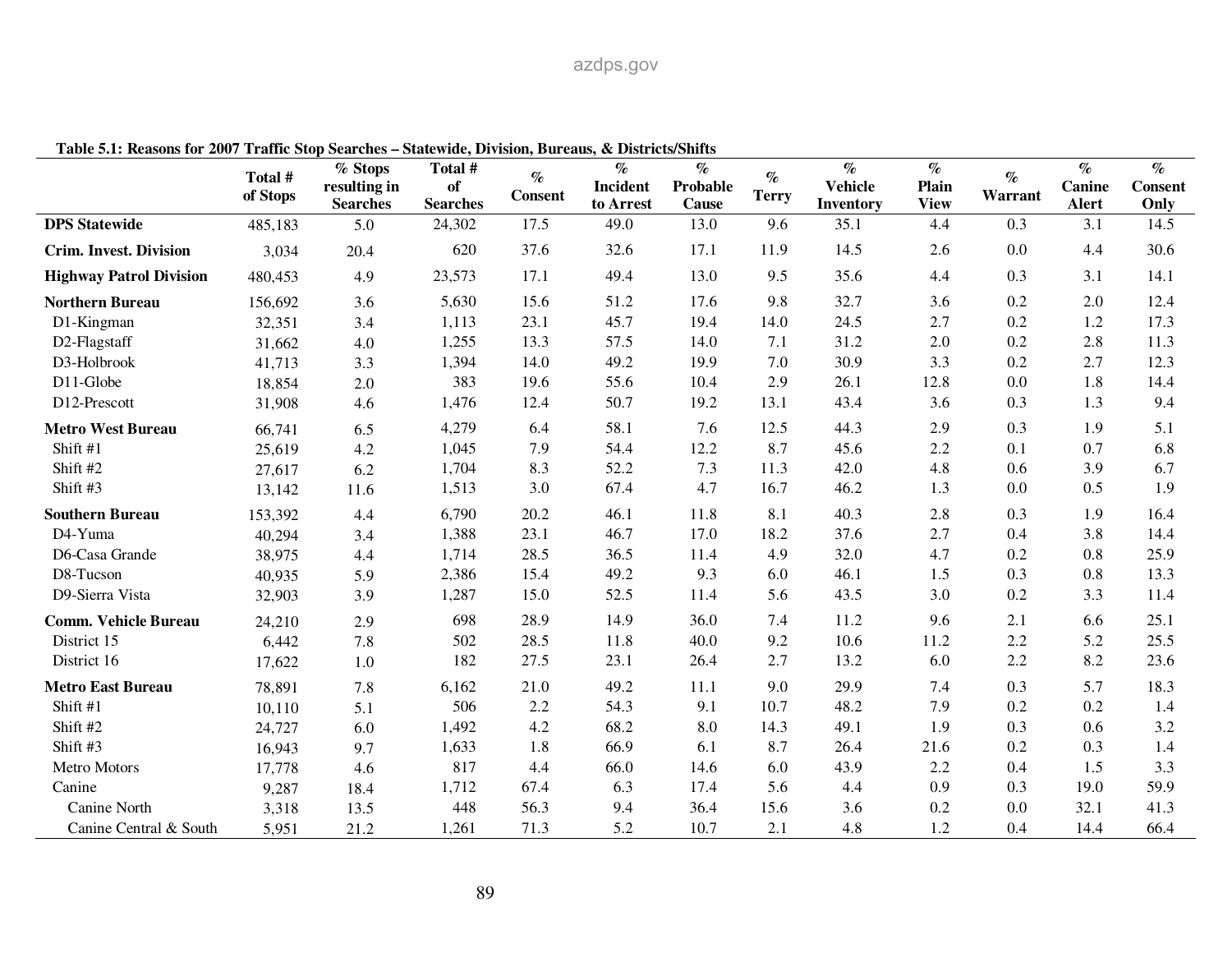As shown in Table 5.1 and graphically displayed in Figure 5.1, nearly half of all searches across the department were conducted incident to arrest (49.0%). Other slightly less common reasons for search included vehicle inventory (35.1%), consent (17.5%) consent *only* (14.5%), probable cause (13.0%) and Terry (9.6%). The least common reasons for searches included: plain view  $(4.4\%)$ , canine alert  $(3.1\%)$ , and search warrant  $(0.3\%)$ .





Table 5.1 above also illustrates the variation in the different reasons for searches across divisions, bureaus and district/shifts. For example, at the division level, consent was a more common reason for the Criminal Investigations Division (37.6%) compared to Highway Patrol (17.1%). At the bureau level, incident to arrest and vehicle inventory are the most common reasons for searches for all bureaus except the Commercial Vehicle Bureau, where the most common reason is probable cause (36.0%), followed closely by consent (28.9%). Table 5.1 provides a description of further variation at these lower organizational units.

Canine officers are examined separately in Table 5.1 due to the unique nature of their assignment. The differences between these and other officers are readily apparent. Consent is the most frequent reason for search by Canine officers; overall 67.4% of searches are conducted for this reason, and over half (59.9%) are conducted solely for this reason. The next most common reasons for searches by Canine officers were Canine alerts (19.0%) and probable cause (17.4%). There were also some differences between canine handlers assigned to the North compared to those assigned in Central/South regions. Northern canine handlers were more likely to indicate probable cause, Terry, and canine alert as reasons for searches compared to Central/South handlers. In contrast, Central/South handlers were more likely to indicate consent and only consent as reasons for searches compared to handlers assigned to the North. Differences between the squads were less substantive for searches conducted incident to arrest, vehicle inventories, and those based on plain view or a warrant.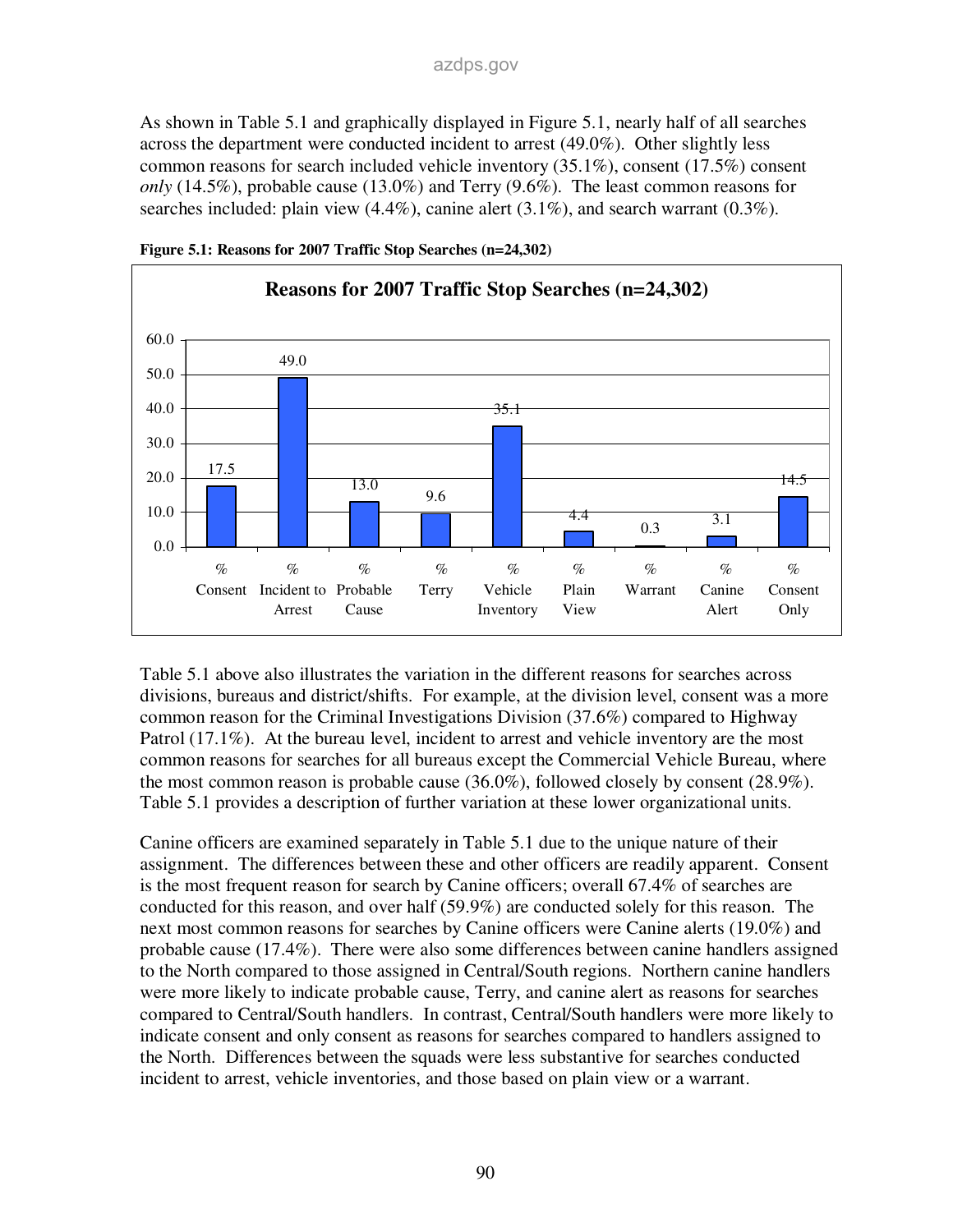### **Search Target**

Figure 5.2 below documents the percentages of drivers, vehicles, and passengers searched at the department, division, and bureau level. Searches frequently involve multiple targets; therefore, the cumulative percentages exceed 100%. At the department level, 64.6% of searches were conducted of drivers, 83.2% involved vehicles, and 10.9% were performed on passengers. These percentages are consistent across divisions and bureaus, with the exception of the Commercial Vehicle Enforcement Bureau, where 86.4% of searches involved vehicles, but only 34.1% of searches were conducted of drivers.



**Figure 5.2: Traffic Stops Resulting in Searches by Search Target** 

### **Seizures**

Table 5.2 below reports the total number of seizures at the department, division, bureau, and district/shift levels, and further documents the types of evidence and/or contraband confiscated during searches conducted by DPS officers. In 2007, there were 5,179 seizures of contraband resulting from the 24,302 conducted searches during 485,183 officer-initiated traffic stops.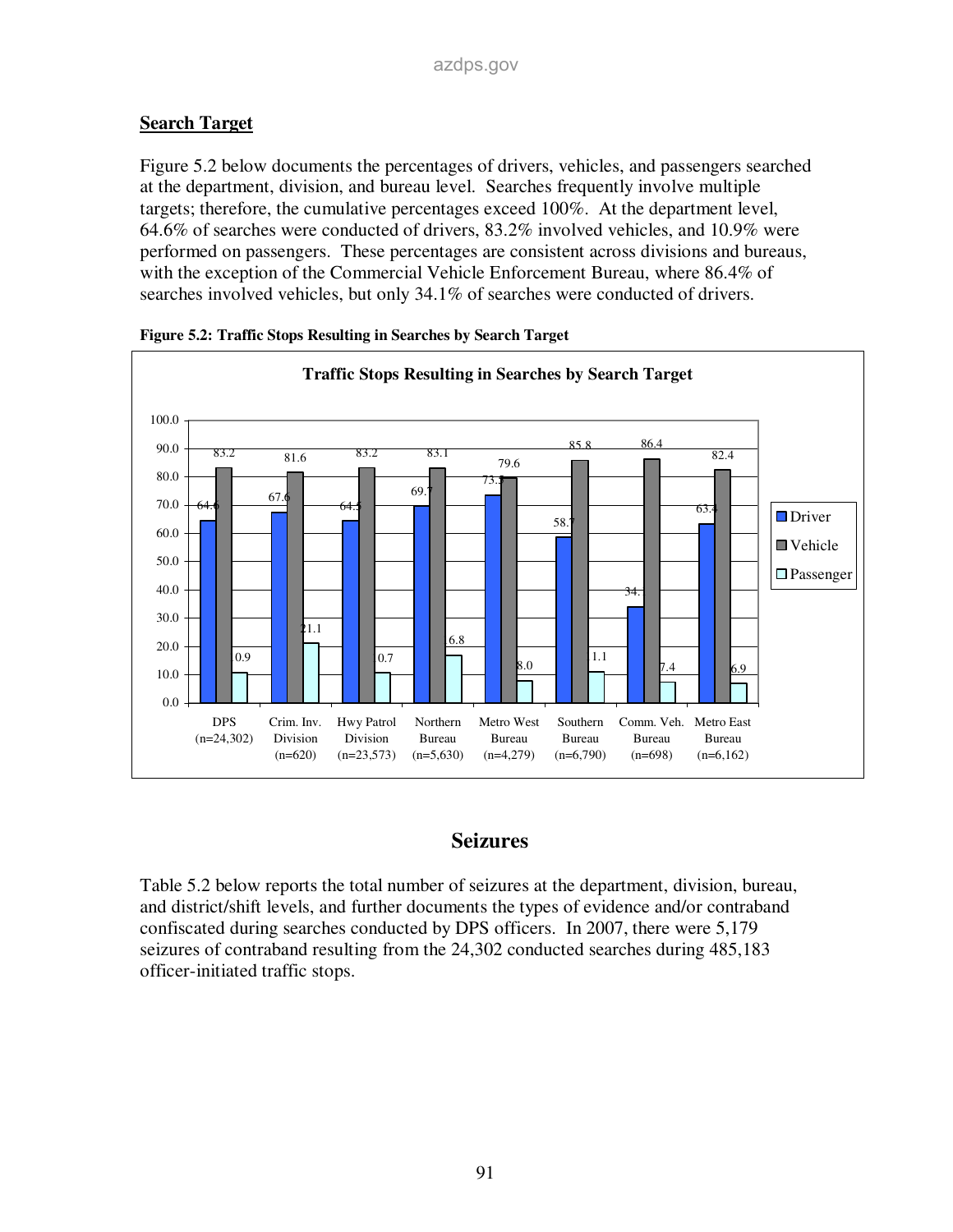### azdps.gov

| rabic $3.2$ , 2007 - Frank Stop Scizures – State whic, Dryision, Dureaus, $\alpha$ | Total # of      | $\overline{\mathcal{C}_{0}}$ | <b>DISH ICLS/DILLIS</b><br>$\overline{\mathcal{C}}$ | $\overline{\mathcal{C}}$ | $\overline{\mathcal{C}_{0}}$ | $\overline{\mathcal{C}}$ | % Other    | % Other         |
|------------------------------------------------------------------------------------|-----------------|------------------------------|-----------------------------------------------------|--------------------------|------------------------------|--------------------------|------------|-----------------|
|                                                                                    | <b>Seizures</b> | <b>Alcohol</b>               | <b>Drugs</b>                                        | <b>Vehicle</b>           | Weapon                       | <b>Currency</b>          | Contraband | <b>Property</b> |
| <b>DPS</b> Statewide                                                               | 5,179           | 21.0                         | 52.3                                                | 11.3                     | 6.4                          | 3.9                      | 32.5       | 8.5             |
| <b>Criminal Investigations Division</b>                                            | 216             | 23.1                         | 53.2                                                | 4.2                      | 10.2                         | 1.4                      | 31.9       | 4.2             |
| <b>Highway Patrol Division</b>                                                     | 4,940           | 20.9                         | 52.3                                                | 11.7                     | 6.3                          | 4.1                      | 32.4       | 8.7             |
| <b>Northern Bureau</b>                                                             | 1,509           | 26.4                         | 52.1                                                | 9.7                      | 5.2                          | 2.1                      | 34.7       | 6.4             |
| D1-Kingman                                                                         | 313             | 24.0                         | 49.5                                                | 5.8                      | 7.0                          | 2.2                      | 36.1       | 11.8            |
| D2-Flagstaff                                                                       | 324             | 20.7                         | 55.2                                                | 16.4                     | 3.4                          | 2.8                      | 32.7       | 3.4             |
| D3-Holbrook                                                                        | 404             | 34.9                         | 47.5                                                | 8.7                      | 4.0                          | 1.7                      | 33.7       | 4.2             |
| D11-Globe                                                                          | 91              | 12.1                         | 47.3                                                | 24.2                     | 8.8                          | 3.3                      | 39.6       | 8.8             |
| D12-Prescott                                                                       | 375             | 27.7                         | 57.9                                                | 4.3                      | 5.9                          | 1.6                      | 35.2       | 6.4             |
| <b>Metro West</b>                                                                  | 642             | 18.5                         | 47.4                                                | 16.4                     | 10.1                         | 4.4                      | 23.5       | 6.9             |
| Shift #1                                                                           | 132             | 13.6                         | 56.8                                                | 10.6                     | 10.6                         | 3.8                      | 27.3       | 12.1            |
| Shift #2                                                                           | 325             | 19.4                         | 39.7                                                | 21.8                     | 9.2                          | 5.8                      | 23.1       | 6.5             |
| Shift #3                                                                           | 180             | 20.6                         | 53.9                                                | 11.1                     | 11.1                         | 2.2                      | 21.7       | 3.9             |
| <b>Southern Bureau</b>                                                             | 1,498           | 23.0                         | 54.1                                                | 11.1                     | 5.1                          | 2.9                      | 33.8       | 6.4             |
| D4-Yuma                                                                            | 408             | 21.6                         | 57.6                                                | 11.8                     | 4.2                          | 2.7                      | 38.0       | 4.7             |
| D6-Casa Grande                                                                     | 315             | 19.4                         | 63.8                                                | 10.2                     | 6.0                          | 3.2                      | 24.4       | 4.8             |
| D8-Tucson                                                                          | 450             | 21.8                         | 49.6                                                | 11.8                     | 4.9                          | 3.6                      | 34.7       | 11.3            |
| D9-Sierra Vista                                                                    | 321             | 29.9                         | 46.7                                                | 10.3                     | 5.6                          | 2.2                      | 36.8       | 3.1             |
| <b>Commercial Vehicle</b>                                                          | 252             | 12.3                         | 19.0                                                | 3.6                      | 5.6                          | 2.0                      | 31.7       | 49.6            |
| District 15                                                                        | 196             | 12.8                         | 46.7                                                | 4.1                      | 7.1                          | 2.0                      | 29.1       | 54.6            |
| District 16                                                                        | 52              | 11.5                         | 19.4                                                | 1.9                      | $0.0\,$                      | 0.0                      | 42.3       | 34.6            |
| <b>Metro East</b>                                                                  | 1,033           | 13.3                         | 61.3                                                | 14.4                     | 7.2                          | 8.9                      | 32.8       | 6.8             |
| Shift #1                                                                           | 61              | 18.0                         | 44.3                                                | 8.2                      | 14.8                         | 1.6                      | 34.4       | 11.5            |
| Shift #2                                                                           | 221             | 25.8                         | 53.4                                                | 4.5                      | 6.8                          | 2.7                      | 28.1       | 7.2             |
| Shift #3                                                                           | 154             | 13.6                         | 63.6                                                | 13.6                     | 7.8                          | 2.6                      | 18.8       | 9.1             |
| Metro Motors                                                                       | 182             | 17.0                         | 57.1                                                | 10.4                     | 7.7                          | 2.7                      | 32.4       | 3.3             |
| Canine                                                                             | 415             | 4.1                          | 68.9                                                | 22.7                     | 5.8                          | 18.3                     | 40.5       | 6.5             |
| Canine North                                                                       | 221             | 2.7                          | 64.3                                                | 17.6                     | 5.4                          | 24.0                     | 60.2       | 7.2             |
| Canine Central & South                                                             | 194             | 5.7                          | 74.2                                                | 28.4                     | 6.2                          | 11.9                     | 18.0       | 5.7             |

**Table 5.2: 2007 Traffic Stop Seizures – Statewide, Division, Bureaus, & Districts/Shifts** 

**Note:** Searches may produce seizures of multiple types of contraband; therefore the percentages across the categories may exceed 100%.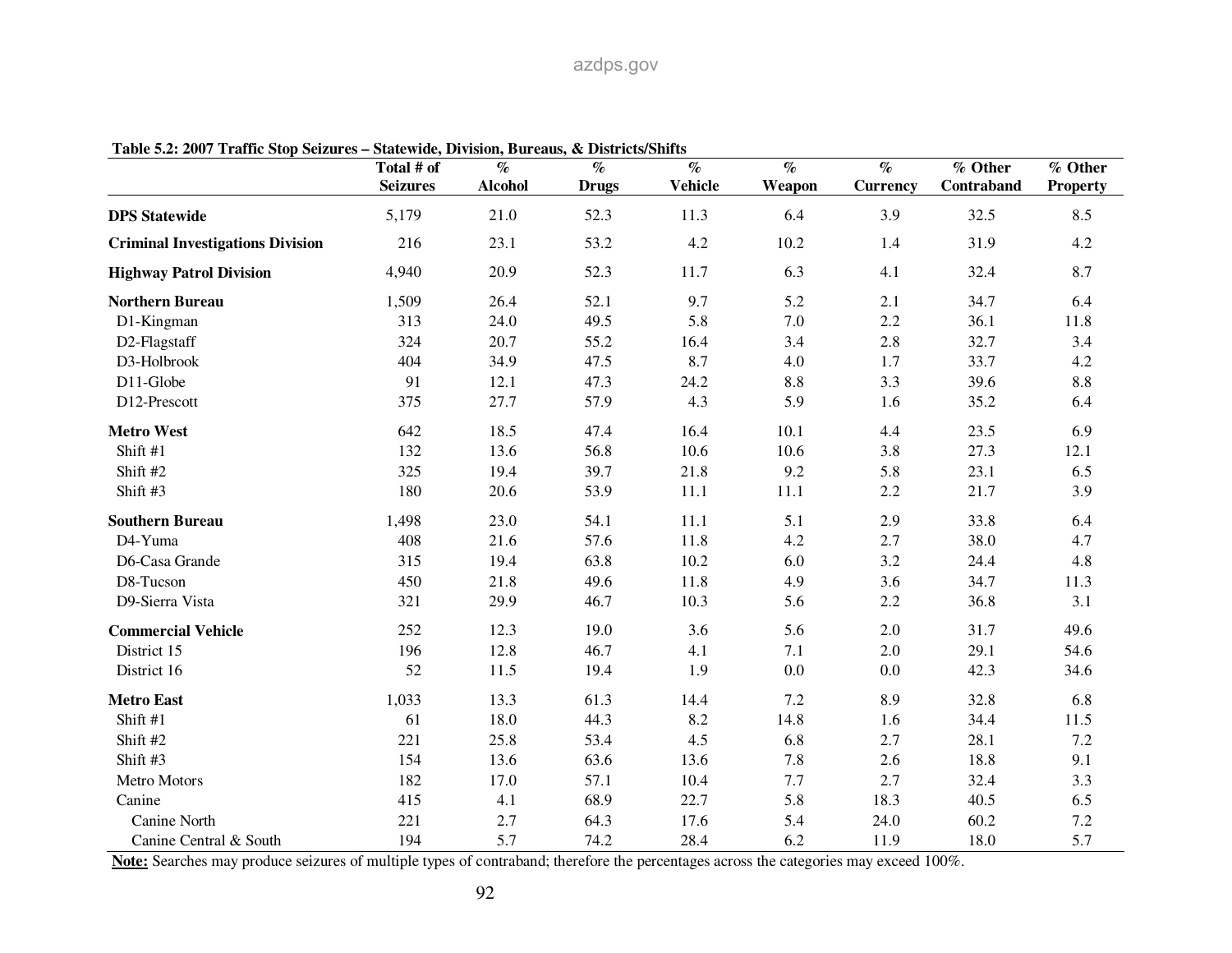As reported in Table 5.2 and graphically displayed in Figure 5.3, across the department, the most frequent type of contraband seized was drugs (52.3%). Approximately 32.5% of searches resulted in seizures categorized as "other contraband," while alcohol was seized in 21.0% of the seizures. Less common types of contraband seized were vehicle  $(11.3\%)$ , other property  $(8.5\%)$ , weapon  $(6.4\%)$ and currency (3.9%). Table 5.2 also documents the differences in the types of evidence seized across bureaus and district/shifts. The trends displayed at the department level are fairly consistent across the bureau and district/shift levels, with the exception of the Commercial Vehicle Bureau, where the most common type of contraband seized was "other property" (49.6%).



**Figure 5.3. Seizures in 2007: Types of Evidence Seized (n=5,179)** 

## **TYPES OF SEARCHES**

While examining the specific reasons for a search is instructive, this information is more easily understood when collapsed into discrete categories, or types of searches. These types of searches, although based on different reasons, have similar characteristics that warrant them being considered collectively. For the analyses reported in Figures 5.4 – 5.5 and Table 5.3 below, searches were divided into three categories based on the presumed level of officer discretion. The first search category – Type I – includes searches that involve little to no officer discretion. Specifically, Type I searches include those that are required by DPS policy (e.g., incident to arrest, vehicle inventory) or otherwise involve very little officer discretion (e.g., plain view, warrant). The second search category – Type  $II$  – includes searches that are discretionary, yet guided by case law or legal statutes. Specifically, Type II searches include those based on probable cause, Terry, or canine alert. The third search category – Type III – includes searches based solely on drivers' consent to an officer's request to search. If a search was based on multiple reasons, it was assigned to the search category with the least officer discretion (e.g., if a search is based on a canine alert [Type II]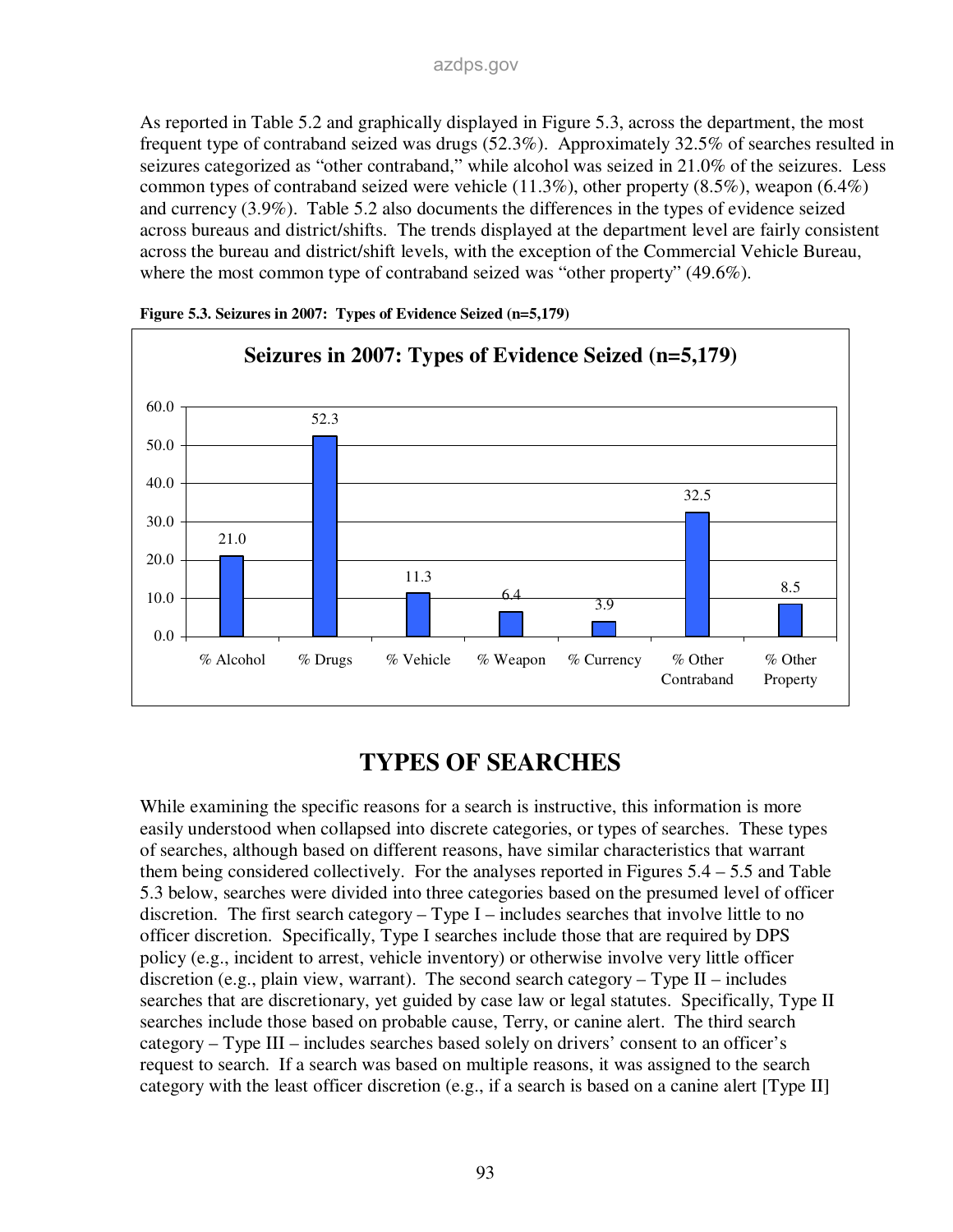and consent [Type III], it was defined as a Type II search). Therefore, the analyses below examining the search rates for Type I, II, and III searches are mutually exclusive.<sup>21</sup>

Figure 5.4 below displays the number of total searches and the search rates for each of the three types of searches at the department and bureau level. At the department level, the majority of searches conducted were Type I (low discretion) searches (70.2%), while 15.3% and 14.5% were Type II (guided by case law/legal statute) and Type III (solely consent) searches, respectively. Similar percentages of the three types of searches were reported for most of the bureaus as well. The Commercial Vehicle Enforcement Bureau, however, conducted a considerably larger percentage of Type II searches compared to the department average and other bureaus. The Canine Unit conducted over half of its searches based solely on consent, and also conducted a larger percentage of Type II searches compared to the department average and other bureaus.





While examining search rates across the types of searches is important, it is also instructive to consider differences in the types of search rates based on drivers' characteristics. Figure 5.5 and Table 5.3 below report the percentage of stops that resulted in each type of search

<sup>-</sup> $21$  These three types of searches were modified slightly from the categorization used for the Year 1 report based on discussions with DPS that suggested that some searches that were included as discretionary in Year 1 (e.g., plain view) in practice involve very little officer discretion. Type III searches remain the same.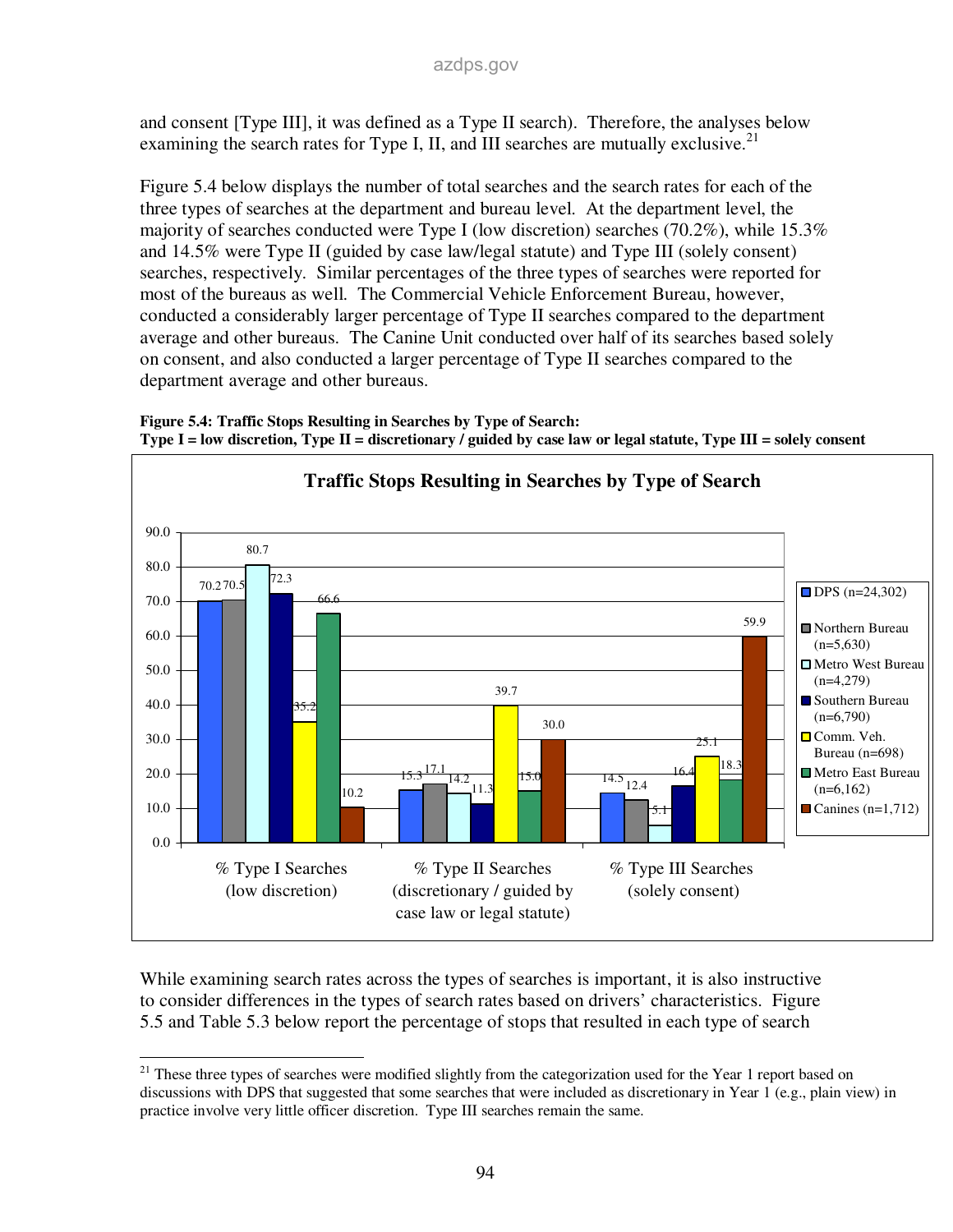across different types of drivers. Figure 5.5 graphically displays the racial/ethnic differences in the three types of search rates at the department level, while Table 5.3 reports the racial/ethnic and gender differences in the three types of search rates for drivers at the department and bureau level.

Both Table 5.3 and Figure 5.5 indicate that Blacks were least likely to be searched for Type I reasons (low discretion), while Native Americans were most likely to be searched for these reasons. For Type II searches, the opposite is true: Blacks were significantly more likely, and Native Americans significantly less likely, to be subject to Type II searches. For both Type I and Type II searches, Whites and Hispanics had similar percentages in the middle of the two extremes. In the case of solely consent searches (Type III searches), Black and Hispanic motorists were significantly more likely to be searched based on consent compared to Whites and Native Americans. As shown in Table 5.3, these patterns of racial/ethnic differences were fairly consistent for each of the bureaus and Canine District.







As shown in Table 5.3, gender differences in reasons for searches were also evident at the department level. Specifically, female drivers were significantly more likely to be searched for low discretion reasons (Type I) compared to male drivers, whereas male drivers were more often subjected to Type II and Type III searches. This pattern of gender differences is also evident for each of the bureaus as well as the Canine District, although the gender differences are not statistically significant for the Commercial Vehicle Enforcement Bureau or the Canine District. As noted in Section 4, caution must be used when interpreting these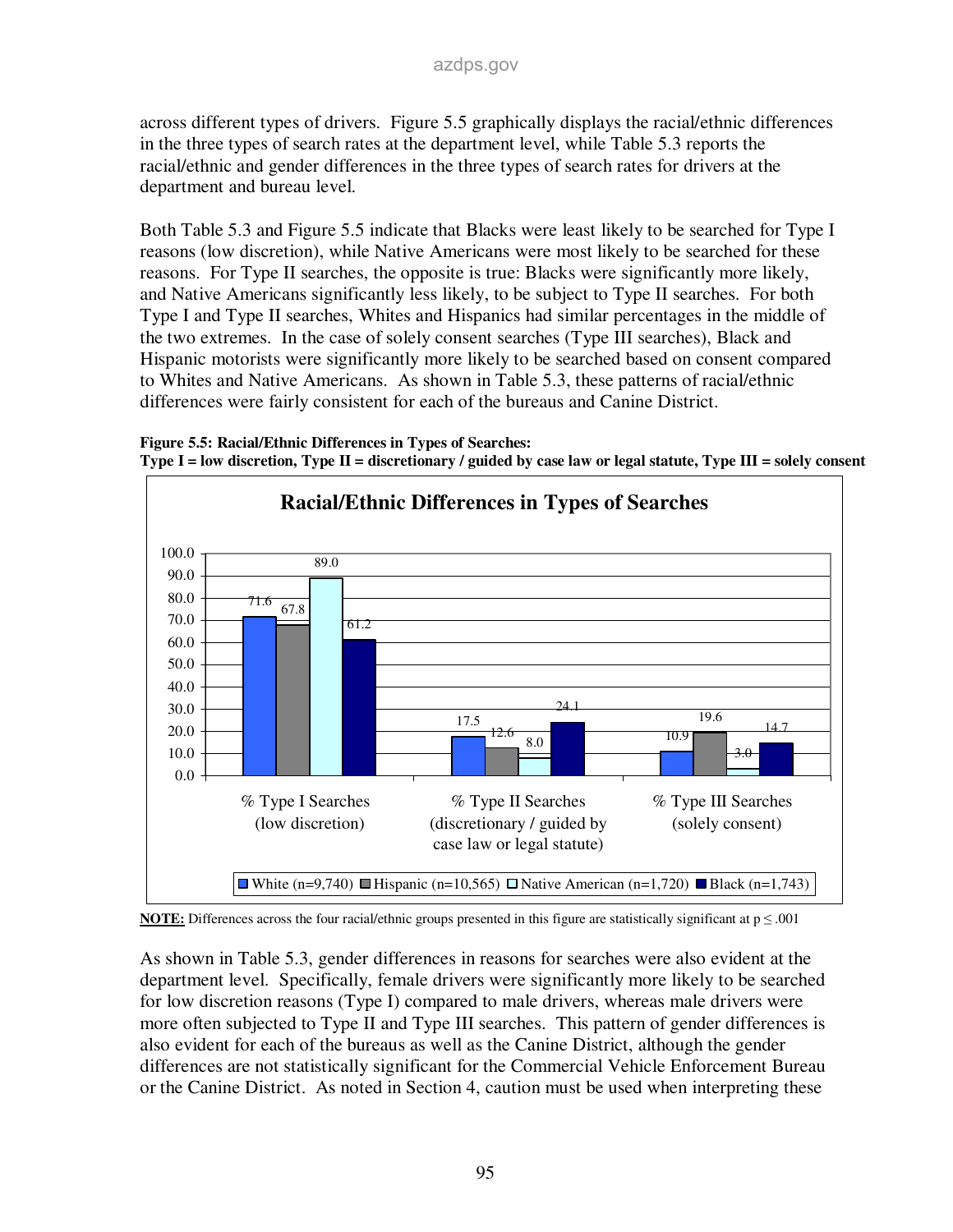findings. The findings presented are bivariate (i.e., they do not take into account other extralegal and legal factors that might have a significant influence over search decisions).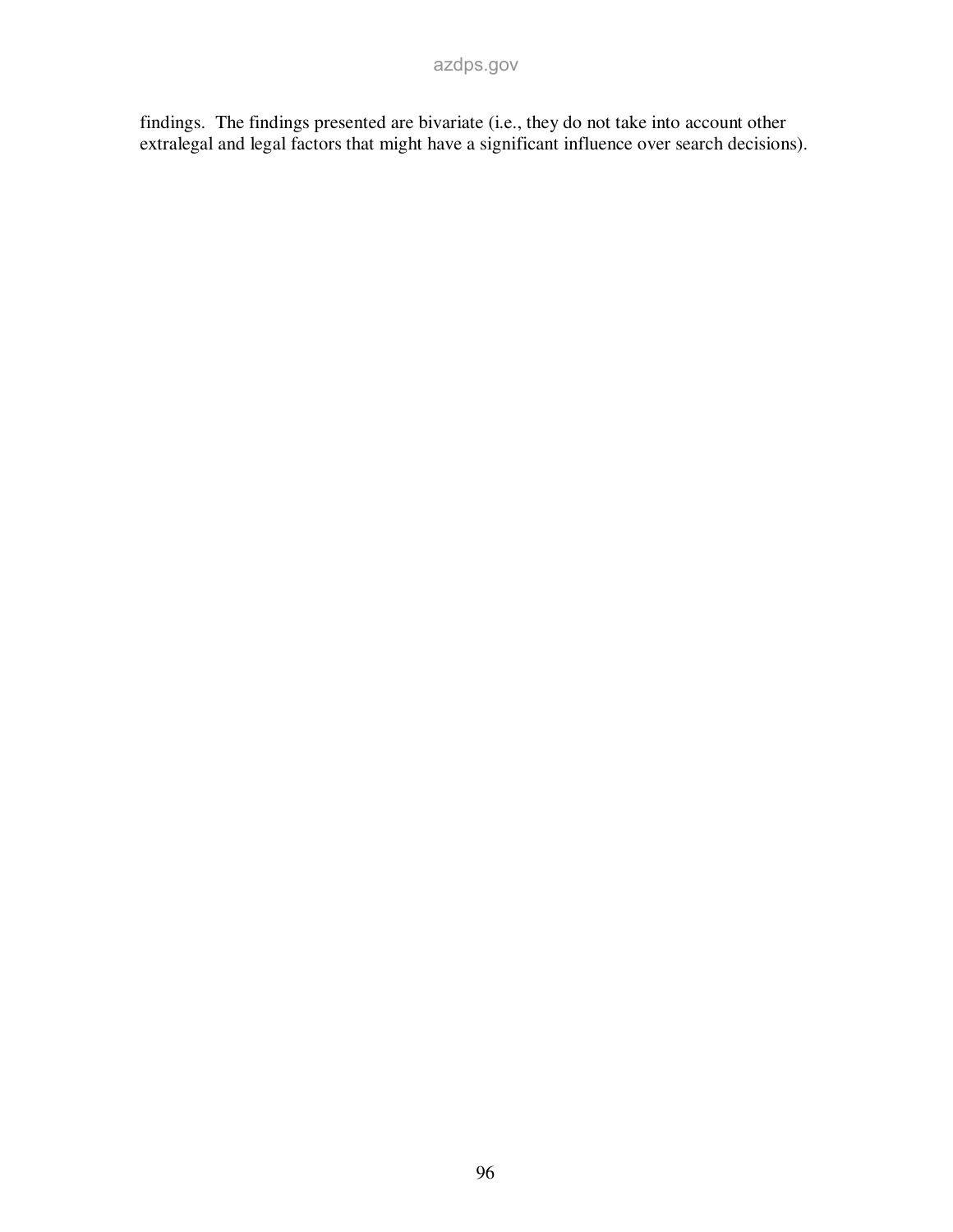|                                      |                 |                               | $\overline{\mathcal{C}}$ | $\overline{\mathcal{C}}$ | $\overline{\mathcal{C}}$ |
|--------------------------------------|-----------------|-------------------------------|--------------------------|--------------------------|--------------------------|
|                                      | <b>Drivers</b>  | Total # of<br><b>Searches</b> | <b>Type I</b>            | <b>Type II</b>           | <b>Type III</b>          |
|                                      |                 |                               | <b>Searches</b>          | <b>Searches</b>          | <b>Searches</b>          |
|                                      | White           | 9,740                         | 71.6***                  | $17.5***$                | $10.9***$                |
|                                      | Hispanic        | 10,565                        | 67.8                     | 12.6                     | 19.6                     |
|                                      | Native American | 1,720                         | 89.0                     | 8.0                      | 3.0                      |
| <b>DPS</b>                           | <b>Black</b>    | 1,743                         | 61.2                     | 24.1                     | 14.7                     |
|                                      | Male            | 20,256                        | 69.0***                  | $16.0***$                | $15.1***$                |
|                                      | Female          | 4,030                         | 76.4                     | 11.8                     | 11.9                     |
|                                      | White           | 2,632                         | 66.7***                  | $21.3***$                | $12.0***$                |
|                                      | Hispanic        | 1,452                         | 67.3                     | 13.4                     | 19.3                     |
|                                      | Native American | 1,192                         | 91.5                     | 7.5                      | 1.0                      |
| <b>Northern</b><br><b>Bureau</b>     | <b>Black</b>    | 269                           | 39.4                     | 36.1                     | 24.5                     |
|                                      | Male            | 4,707                         | 69.6***                  | 17.5                     | 12.9*                    |
|                                      | Female          | 920                           | 74.9                     | 15.2                     | 9.9                      |
|                                      | White           | 1,624                         | 78.1***                  | $17.1***$                | 4.9                      |
|                                      | Hispanic        | 2,086                         | 83.4                     | 11.4                     | 5.2                      |
|                                      | Native American | 93                            | 89.2                     | 8.6                      | 2.2                      |
| <b>Metro West</b><br><b>Bureau</b>   | <b>Black</b>    | 415                           | 75.7                     | 18.6                     | 5.8                      |
|                                      | Male            | 3,566                         | 79.5***                  | $15.0**$                 | $5.5**$                  |
|                                      | Female          | 709                           | 86.5                     | 10.6                     | 3.0                      |
|                                      | White           | 2,344                         | 74.7***                  | $12.7***$                | $12.6***$                |
|                                      | Hispanic        | 3,678                         | 70.6                     | 9.7                      | 19.8                     |
|                                      | Native American | 239                           | 83.7                     | 7.5                      | 8.8                      |
| <b>Southern</b><br><b>Bureau</b>     | <b>Black</b>    | 386                           | 69.7                     | 17.1                     | 13.2                     |
|                                      | Male            | 5,584                         | $71.1***$                | $11.7*$                  | 17.2                     |
|                                      | Female          | 1,200                         | 78.1                     | 9.5                      | 12.4 ***                 |
|                                      | White           | 345                           | 38.3                     | 41.2                     | 20.6                     |
|                                      | Hispanic        | 214                           | 32.7                     | 38.3                     | 29.0                     |
| <b>Commercial</b>                    | Native American | $\overline{2}$                | 100.0                    | 0.0                      | 0.0                      |
| <b>Vehicle</b><br><b>Enforcement</b> | <b>Black</b>    | 69                            | 37.7                     | 31.9                     | 30.4                     |
| <b>Bureau</b>                        | Male            | 655                           | 33.6***                  | 40.9**                   | 25.5                     |
|                                      | Female          | 43                            | 60.5                     | 20.9                     | 18.6                     |

| Table 5.3: Reasons for Search by Driver Characteristics for Department and Bureaus: |                                                                                                                              |
|-------------------------------------------------------------------------------------|------------------------------------------------------------------------------------------------------------------------------|
|                                                                                     | Type I = low discretion, Type II = discretionary / guided by case law or legal statute, Type III = solely consent (p.1 of 2) |

NOTE: Asterisks indicate statistically significant chi-square associations across 4 racial groups and 2 gender groups. \*\*\*  $p \le 0.001$  \*\*  $p \le 0.01$  \*  $p \le 0.05$ .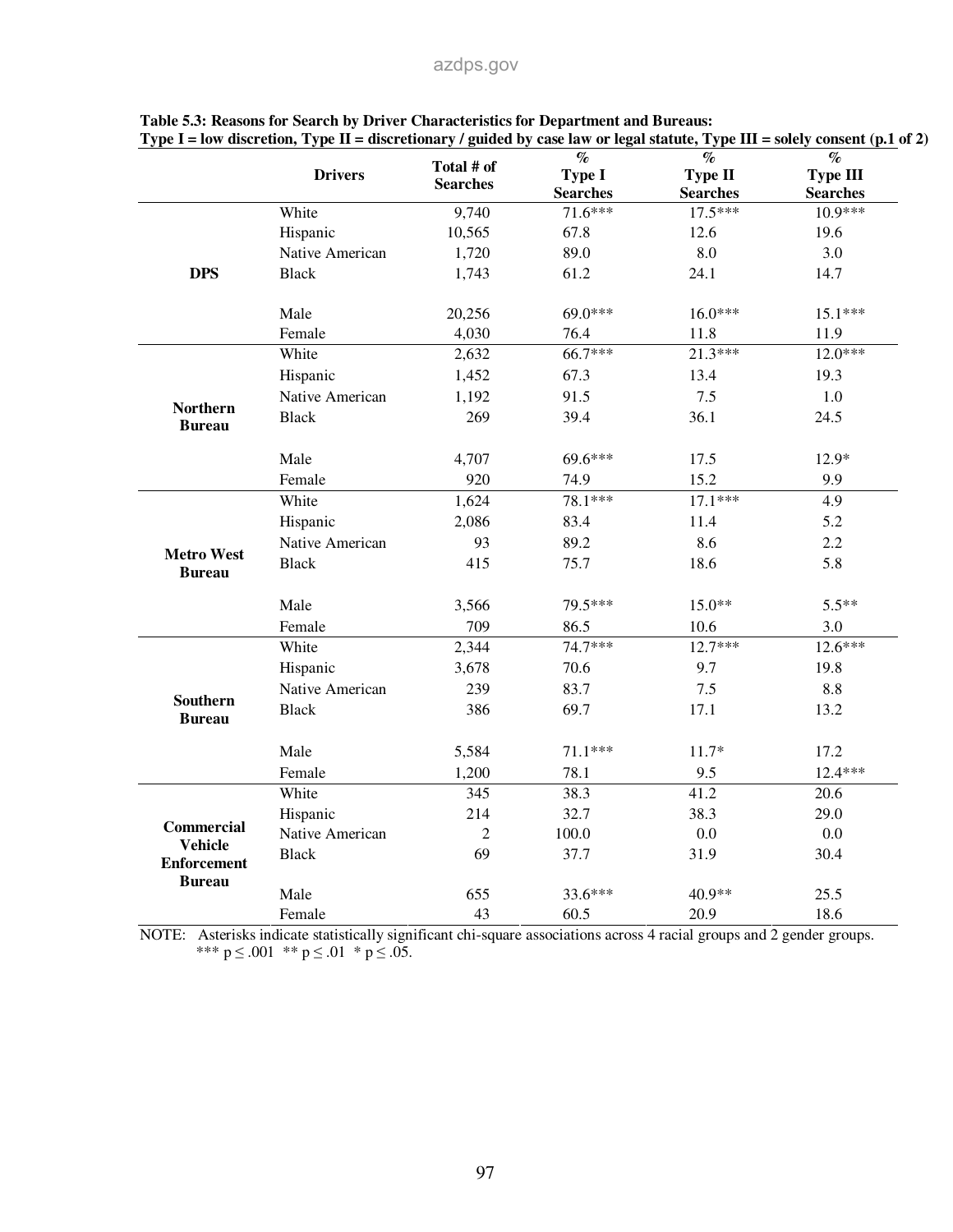|                                    | <b>Drivers</b>  | Total # of<br><b>Searches</b> | $\overline{\mathcal{C}}$<br><b>Type I</b><br><b>Searches</b> | $\overline{\mathcal{C}}$<br>Type II<br><b>Searches</b> | $\mathcal{O}_{\!\!\mathbb{O}}$<br><b>Type III</b><br><b>Searches</b> |
|------------------------------------|-----------------|-------------------------------|--------------------------------------------------------------|--------------------------------------------------------|----------------------------------------------------------------------|
|                                    | White           | 2,540                         | 76.7***                                                      | 13.9***                                                | $9.4***$                                                             |
|                                    | Hispanic        | 2,773                         | 57.2                                                         | 14.3                                                   | 28.5                                                                 |
|                                    | Native American | 164                           | 82.3                                                         | 11.0                                                   | 6.7                                                                  |
| <b>Metro East</b><br><b>Bureau</b> | <b>Black</b>    | 520                           | 60.2                                                         | 26.3                                                   | 13.5                                                                 |
|                                    | Male            | 5,103                         | 65.5***                                                      | 15.9***                                                | 18.6                                                                 |
|                                    | Female          | 1,056                         | 72.0                                                         | 11.0                                                   | 17.0                                                                 |
|                                    | White           | 381                           | 11.5                                                         | 39.1***                                                | 49.3***                                                              |
|                                    | Hispanic        | 1,120                         | 8.6                                                          | 24.1                                                   | 67.3                                                                 |
|                                    | Native American | 29                            | 20.7                                                         | 48.3                                                   | 31.0                                                                 |
| Canine                             | <b>Black</b>    | 143                           | 9.8                                                          | 49.7                                                   | 40.6                                                                 |
|                                    | Male            | 1,475                         | 10.4                                                         | 30.6                                                   | 58.9*                                                                |
|                                    | Female          | 237                           | 8.4                                                          | 25.7                                                   | 65.8                                                                 |
|                                    | White           | 180                           | 15.6                                                         | $47.2*$                                                | $37.2**$                                                             |
|                                    | Hispanic        | 169                           | 7.7                                                          | 41.4                                                   | 50.9                                                                 |
|                                    | Native American | $\overline{4}$                | 25.0                                                         | 75.0                                                   | 0.0                                                                  |
| Canine<br><b>North</b>             | <b>Black</b>    | 81                            | 11.1                                                         | 59.3                                                   | 29.6                                                                 |
|                                    | Male            | 385                           | 10.6                                                         | 47.8                                                   | 41.6                                                                 |
|                                    | Female          | 63                            | 19.0                                                         | 41.3                                                   | 39.7                                                                 |
|                                    | White           | 201                           | 8.0                                                          | 31.8***                                                | $60.2***$                                                            |
|                                    | Hispanic        | 948                           | 8.8                                                          | 21.1                                                   | 70.1                                                                 |
| Canine                             | Native American | 25                            | 20.0                                                         | 44.0                                                   | 36.0                                                                 |
| Central &<br><b>South</b>          | <b>Black</b>    | 62                            | 8.1                                                          | 37.1                                                   | 54.8                                                                 |
|                                    | Male            | 1,087                         | $10.4*$                                                      | 24.7                                                   | 64.9**                                                               |
|                                    | Female          | 174                           | 4.6                                                          | 20.1                                                   | 75.3                                                                 |

#### **Table 5.3. Reasons for Search by Driver Characteristics for Department and Bureaus: Type I = low discretion, Type II = discretionary / guided by case law or legal statute, Type III = solely consent (p.2 of 2)**

**NOTE:** Asterisks indicate statistically significant chi-square associations across 4 racial groups and 2 gender groups. \*\*\*  $p \le 0.001$  \*\*  $p \le 0.01$  \*  $p \le 0.05$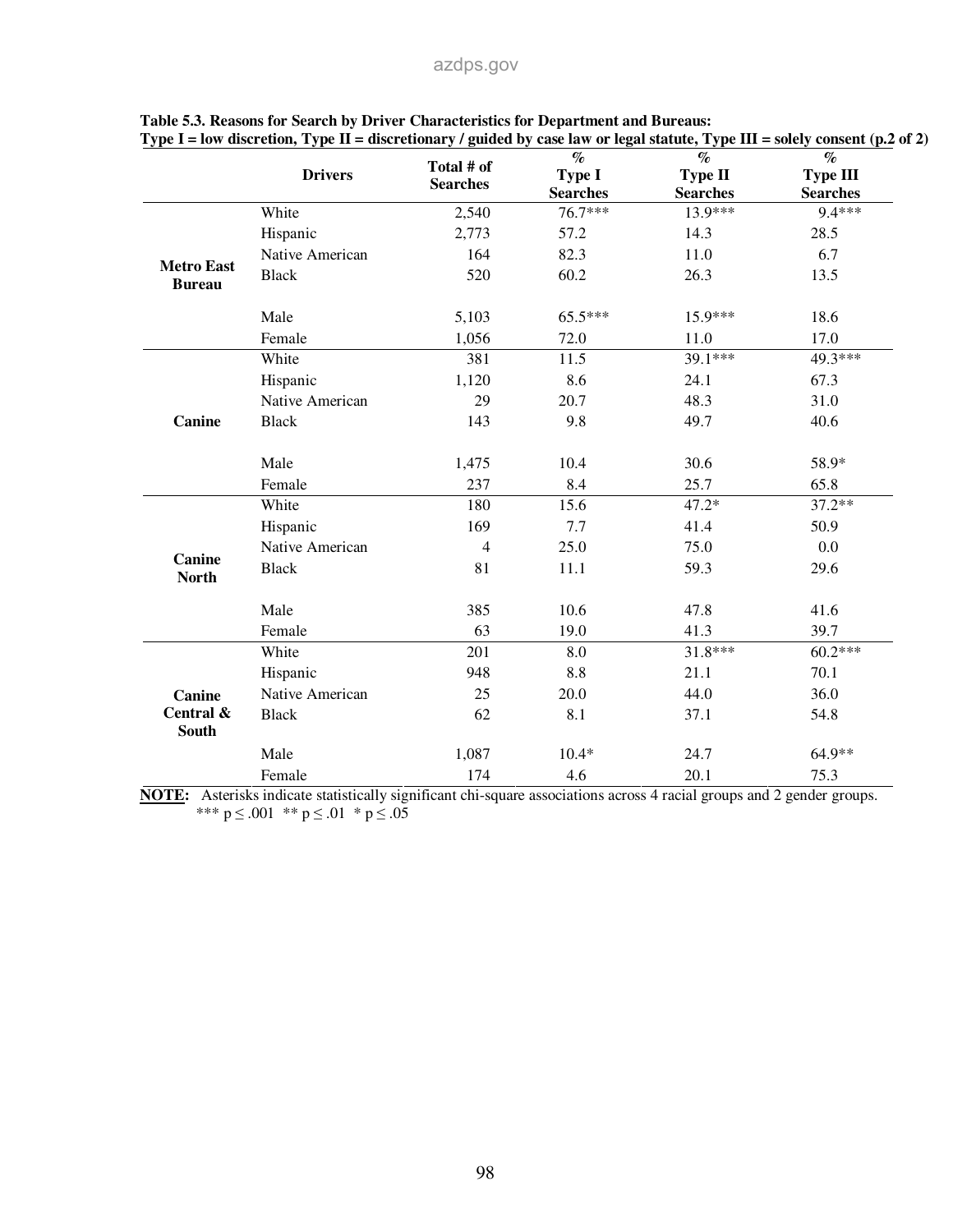#### azdps.gov

## **SEARCH SUCCESS RATES**

Although multivariate analyses (like those performed in Section 4) are the most common form of testing for disparities in stop outcomes, more recently, the discussion regarding biasbased policing has also focused on examining outcomes in the form of search "hit" rates. If drivers were searched strictly based on legal factors and suspicions unrelated to race, it has been argued that one would expect similar percentages of searches resulting in seizures across racial groups. This has been described as the "outcome test" (Knowles, Persico  $\&$ Todd, 2001; Ayres, 2001). Originally applied by Becker (1957) to examine economic disparate treatment of minorities, the basic notion of the outcome test is to analyze whether outcomes are systematically different across groups. Ayres (2001) has argued that the "outcome test" can be used to successfully examine racial disparities in police practices, including searches. When applied to police searches, the outcome test is essentially a comparison of the successfulness of those searches – or a statistical comparison of the percentage of searches that result in seizures across racial/ethnic groups. This is also referred to as a statistical comparison of "search success rates" or "hit rates." Racial/ethnic comparisons of hit rates are calculated by dividing the number of searches in which officers seize some type of contraband (e.g, drugs, illegal weapons, etc.) by the number of total searches (Fridell, 2004, 2005; Ramirez et al., 2000).

As with other analytical techniques, limitations exist which limit the conclusions that can be drawn from the outcome test (Engel, 2008; Engel & Tillyer, 2008). The outcome test is only appropriate for an analysis of traffic stops that result in a discretionary search; therefore, mandatory and consent searches should not be considered. In addition, any racial/ethnic disparities in hit rates discovered using this method do not necessarily imply officer bias. Notwithstanding the limitations of the outcome test, it does provide an alternative method to assess post-stop outcomes. Nevertheless, it is recommended that no definitive conclusions about racial bias be drawn from these comparisons based on the limitations of this technique (for details, see Engel, 2008; Engel & Tillyer, 2008).

### **Search Success Rates by Reasons for Search**

As noted above, based on DPS policies, officers have little discretion over some types of searches (e.g., vehicle inventories, searches incident to arrest, searches based on plain view or a preexisting warrant). Furthermore, it is likely that different reasons for searches might lead to varying rates of contraband seizures. Figure 5.6 and Table 5.4 explore this possibility. Specifically, Figure 5.6 illustrates the overall search success rate and the success rates for each specific type of search at the department level, while Table 5.4 reports the same information at the department, division, and bureau levels.

As shown in Figure 5.6 and Table 5.4, department-wide, the overall search success rate is 21.3% -- that is, 21.3% of all searches conducted during officer-initiated traffic stops resulted in the seizure of contraband. This rate, however, varies dramatically across search types. Figure 5.6 documents the following range: 66.9% of probable cause searches result in seizures compared to only 11.1% of searches based solely on consent. Other than probable cause, searches that were the most likely to produce seizures of contraband included those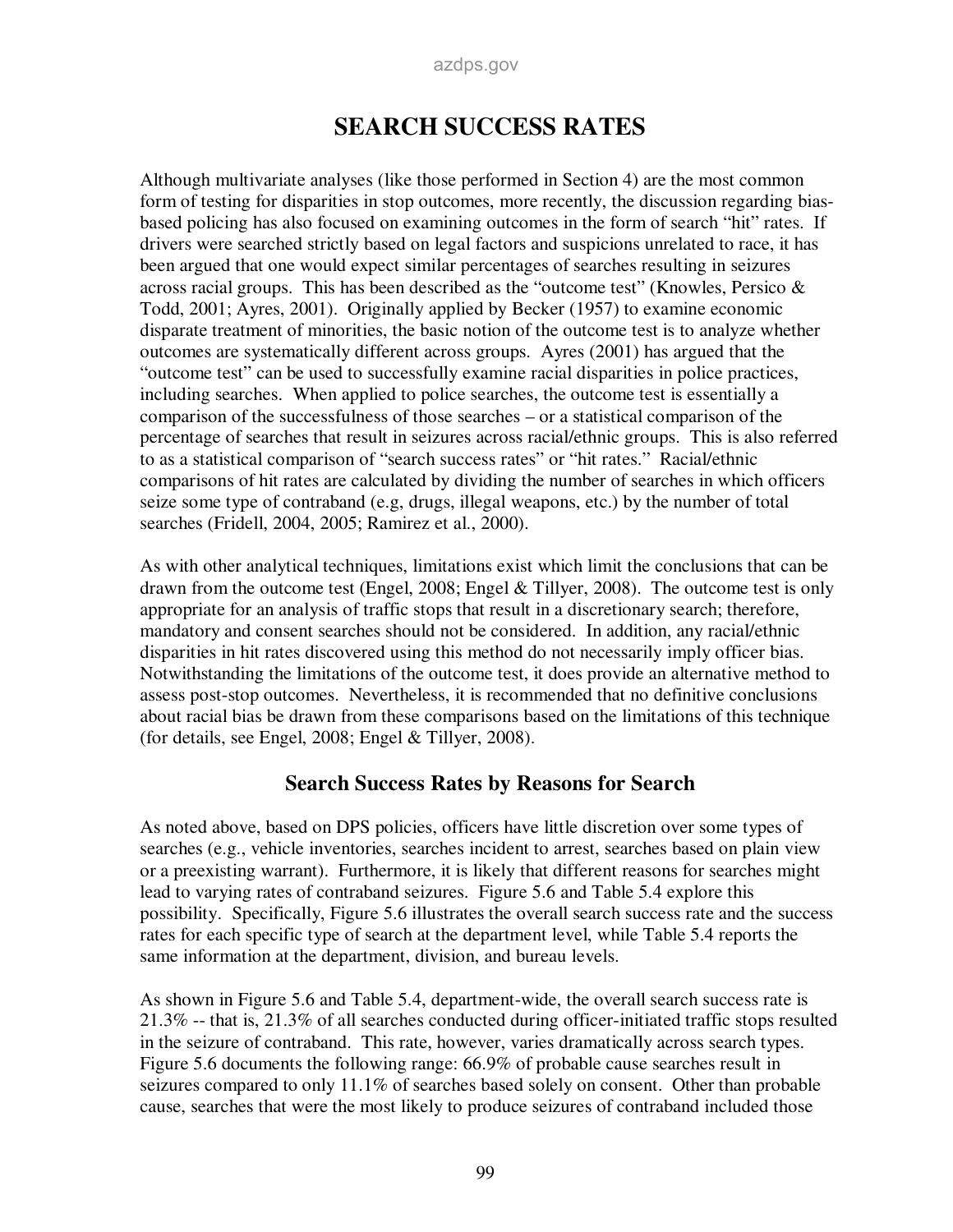based on: canine alert  $(49.0\%)$ , warrant  $(33.3\%)$ , and plain view  $(31.4\%)$ . Across the department, searches based partially or solely on consent as well as vehicle inventories were least likely to be successful in terms of discovering contraband.



**Figure 5.6: Search Success Rates by Reason for Search (n=24,302 searches)** 

As documented in Table 5.4 below, these patterns remain relatively consistent across the divisions and bureaus within the department. Notable differences are evident within the Canine District. Canine handlers working in the North varied dramatically in their search success rates from those working in the Central/South. Across all types of searches, canine handlers assigned to the North squad were significantly more likely to report contraband seizures (49.3% of all searches) compared to handlers assigned to Central/South squads (15.4% of contraband seizures). Because the search success rates vary by the reason for the search, it would seem likely that differences in search success rates within the Canine district could be due to disproportionate use of particular types of searches. However, when the search success rates are examined within search reason categories, it becomes clear that compared to handlers assigned to Central/South squads, handlers assigned to the North squad report more success in terms of contraband seizures during officer-initiated traffic stops across almost all search reasons. Of particular interest is that 75.7% of the searches based on canine alerts resulted in seizures for North canine handlers, compared to 41.2% of searches based on canine alerts for Central/South canine handlers.

Canine handlers from across the state who participated in the focus group sessions were directly asked about these differences in search success rates and offered several plausible explanations, including:

1. Participants noted that some squads have more inexperienced officers than others, and those who are still honing their interdiction skills are not likely to be as proficient in seizing contraband as more experienced officers.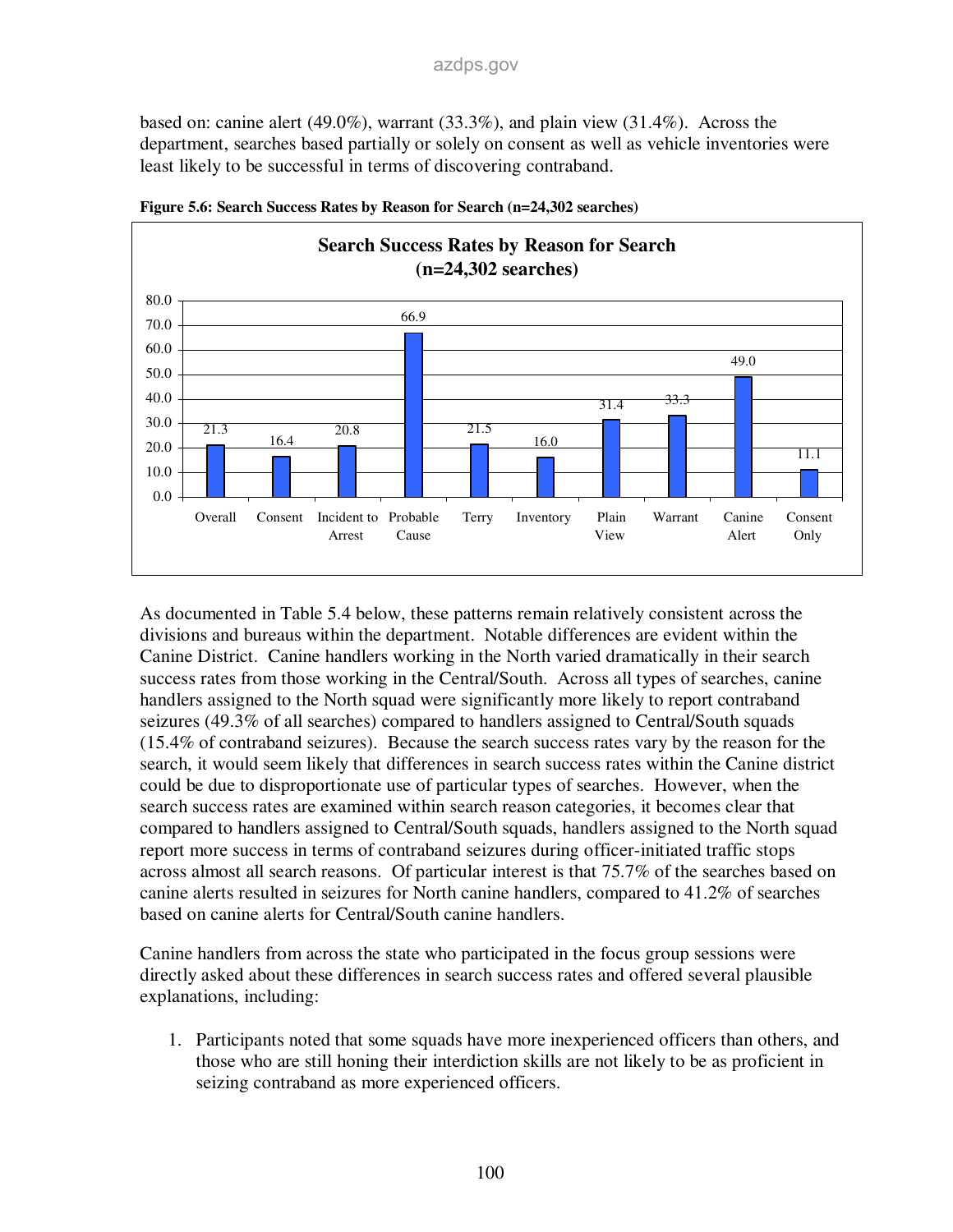- 2. Participants noted that some locations within the department have more experience with litigation and courtroom testimony than others. Furthermore, officers noted that county courts across the state operate differently in terms of what they consider prosecutable and the likelihood of plea bargaining. These participants suggested that this experience has caused them to be more cautious in their search decisions and raise the thresholds of reasonable suspicion.
- 3. Participants noted that policies and procedures related to search and seizure (e.g., documentation of trace amounts of drugs, debris, etc.) are inconsistently applied across the department and may contribute to differences in search success rates.
- 4. Participants described supervisory differences in philosophy as a potential explanation for differing search success rates across the department. In particular, participants described supervisory differences in training, preferred search authority, and canine deployment tactics.
- 5. Participants described variation in search success rates due to geographic-related differences, including differences in: population demographic characteristics; proximity to the border and frequency of encounters with undocumented aliens; points in time in the drug-trafficking process; and traffic volume.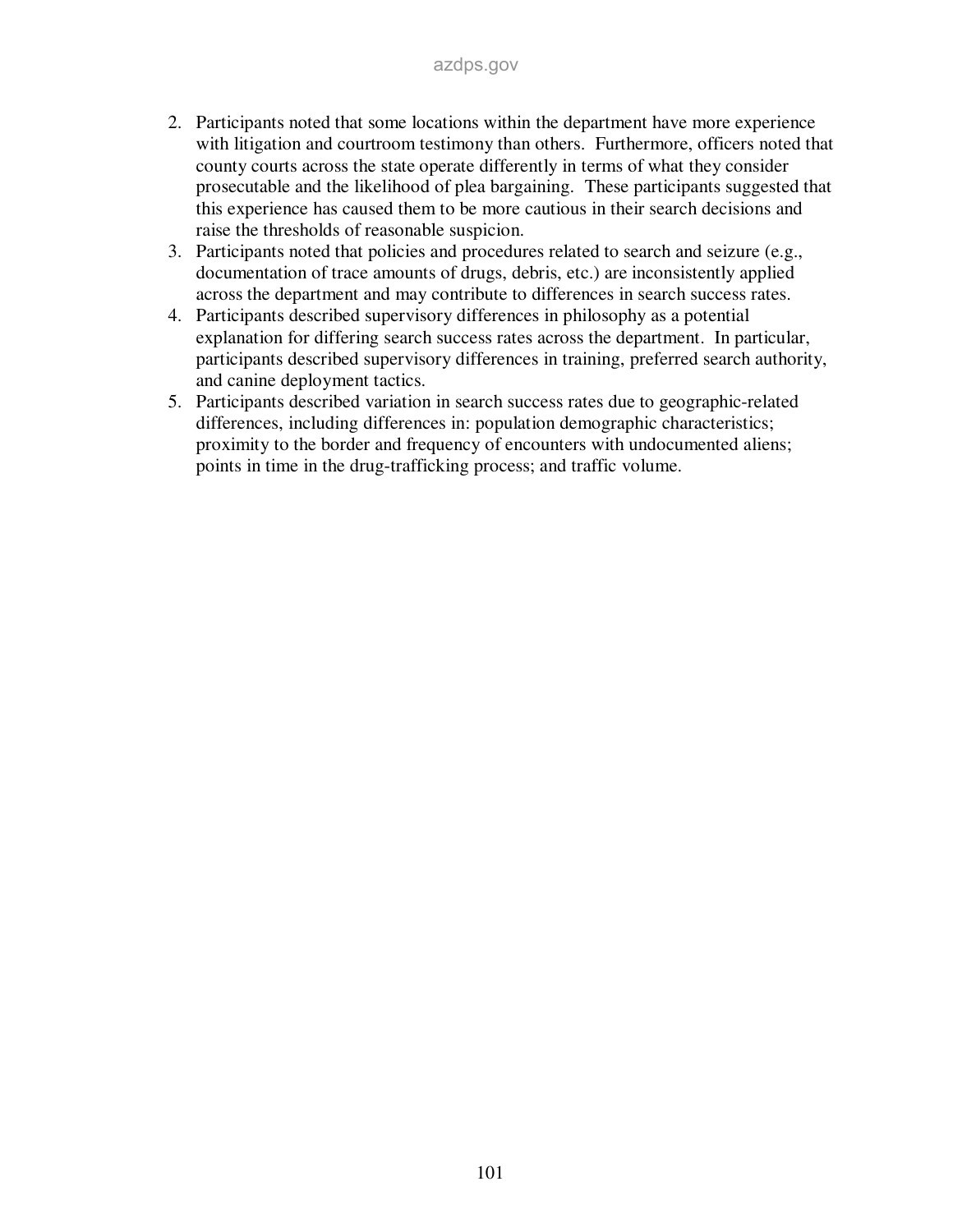|                                   | # of<br><b>Searches</b> | # of<br><b>Seizures</b> | Overall<br><b>Search</b><br><b>Success</b><br>Rate | <b>Consent</b><br><b>Success</b><br>Rate | Incident<br>to Arrest<br><b>Success</b><br>Rate | Probable<br>Cause<br><b>Success</b><br>Rate | <b>Terry</b><br><b>Success</b><br>Rate | <b>Inventory</b><br><b>Success</b><br>Rate | Plain<br><b>View</b><br><b>Success</b><br>Rate | Warrant<br><b>Success</b><br>Rate | Canine<br>Alert<br><b>Success</b><br>Rate | <b>Consent</b><br>Only<br><b>Success</b><br>Rate |
|-----------------------------------|-------------------------|-------------------------|----------------------------------------------------|------------------------------------------|-------------------------------------------------|---------------------------------------------|----------------------------------------|--------------------------------------------|------------------------------------------------|-----------------------------------|-------------------------------------------|--------------------------------------------------|
| <b>DPS</b> Statewide              | 24,302                  | 5,179                   | 21.3                                               | 16.4                                     | 20.8                                            | 66.9                                        | 21.5                                   | 16.0                                       | 31.4                                           | 33.3                              | 49.0                                      | 11.1                                             |
| <b>Crim. Invest. Division</b>     | 620                     | 216                     | 34.8                                               | 24.0                                     | 40.6                                            | 78.3                                        | 20.3                                   | 26.7                                       | $75.0*$                                        | $\overline{\phantom{m}}$          | 51.9                                      | 17.4                                             |
| <b>Highway Patrol Division</b>    | 23,573                  | 4,940                   | 21.0                                               | 16.0                                     | 20.5                                            | 66.5                                        | 21.4                                   | 15.9                                       | 30.7                                           | 33.3                              | 48.9                                      | 10.7                                             |
| <b>Northern Bureau</b>            | 5,630                   | 1,509                   | 26.8                                               | 19.6                                     | 24.1                                            | 72.4                                        | 25.9                                   | 18.9                                       | 53.7                                           | $27.3*$                           | 54.5                                      | 15.0                                             |
| <b>Metro West Bureau</b>          | 4,279                   | 642                     | 15.0                                               | 17.5                                     | 15.4                                            | 51.8                                        | 13.8                                   | 12.7                                       | 33.1                                           | $18.2*$                           | 28.4                                      | 10.6                                             |
| <b>Southern Bureau</b>            | 6,790                   | 1,498                   | 22.1                                               | 16.6                                     | 25.7                                            | 70.5                                        | 25.4                                   | 17.6                                       | 42.0                                           | 31.6                              | 52.3                                      | 10.6                                             |
| Comm. Veh. Enf. Bureau            | 698                     | 252                     | 36.1                                               | 16.3                                     | 35.6                                            | 63.7                                        | 50.0                                   | 10.3                                       | 50.7                                           | $46.7*$                           | 21.7                                      | 12.6                                             |
| <b>Metro East Bureau</b>          | 6,162                   | 1,033                   | 16.8                                               | 12.5                                     | 15.2                                            | 61.1                                        | 17.7                                   | 13.9                                       | 11.7                                           | 37.5                              | 54.1                                      | 8.0                                              |
| Canine                            | 1,712                   | 415                     | 24.2                                               | 11.9                                     | 49.1                                            | 67.4                                        | 55.2                                   | 31.6                                       | $81.3*$                                        | $60.0*$                           | 56.4                                      | 7.5                                              |
| <b>Canine North</b>               | 448                     | 221                     | 49.3                                               | 30.2                                     | 83.3                                            | 82.2                                        | 65.7                                   | 68.8*                                      | $100.0*$                                       | $\overline{\phantom{m}}$          | 75.7                                      | 18.9                                             |
| <b>Canine Central &amp; South</b> | 1,261                   | 194                     | 15.4                                               | 6.8                                      | 27.3                                            | 49.6                                        | 26.9                                   | 21.7                                       | $80.0*$                                        | $60.0*$                           | 41.2                                      | 5.0                                              |

**Table 5.4: Search Success Rates by Reasons for Search for Department, Division, and Bureau** 

Note: Search success rates are measured as the percent of searches that resulted in a seizure of contraband; thus all search success rate entries in the table are percentages.

\* Twenty or fewer searches conducted for this reason; interpret percentage with caution.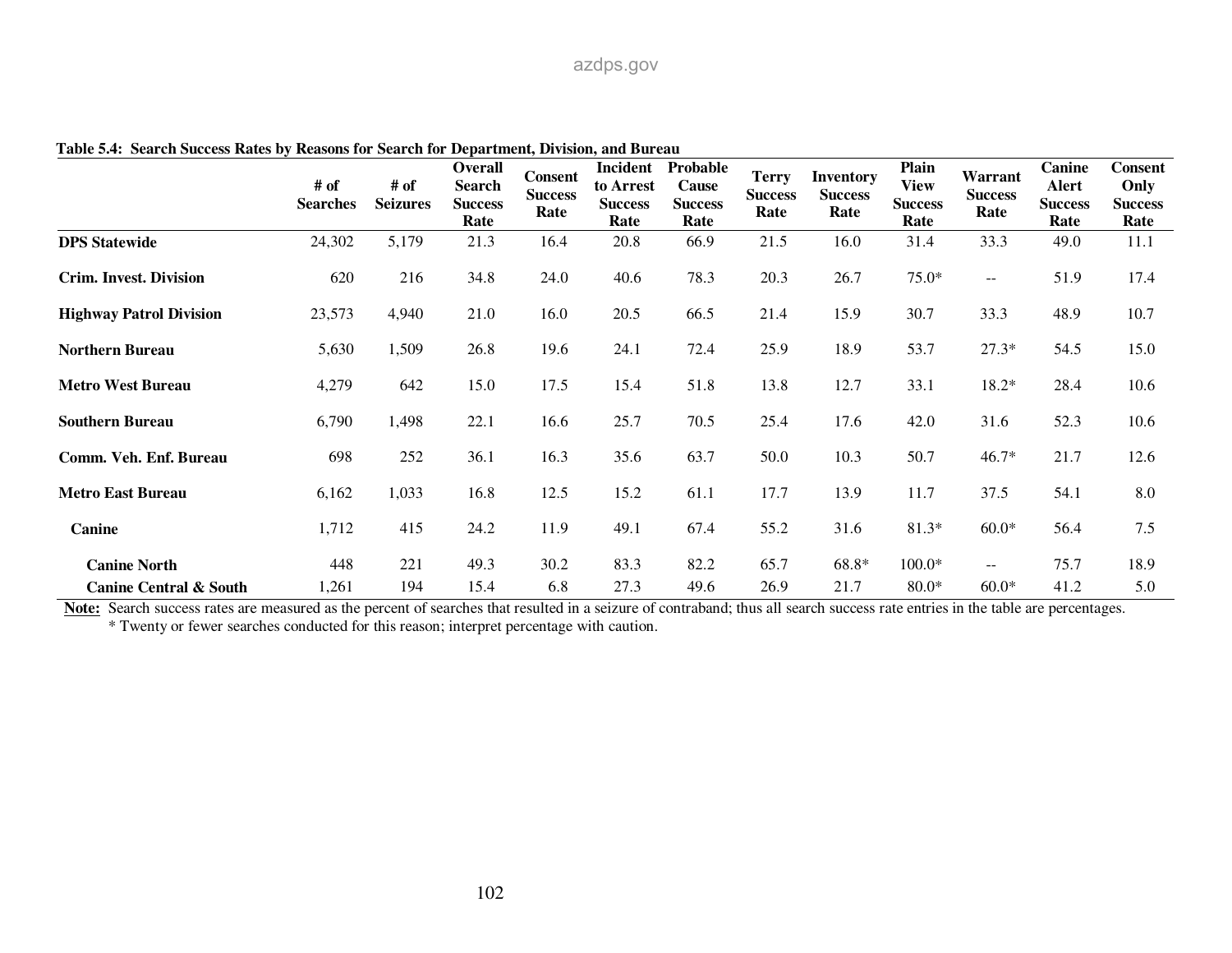### **Type II (Discretionary) Search Success Rates by Race/Ethnicity & Gender**

As noted previously, utilizing the outcome test to examine racial/ethnic disparities in search success rates requires that the analyses be limited to only non-consent discretionary searches. Therefore, information regarding the Type II (discretionary searches guided by case law or legal statutes) search success rates is further summarized below. Figure 5.7 displays the overall Type II search success rates across the department, bureaus, and canine squads. Department-wide, 45.7% of Type II searches are successful in recovering contraband. The search success rate across the bureau level is similar to or higher than the departmental average, with the exception of lower success rates in Metro West and Metro East Bureaus (25.1% and 43.7%, respectively). The Type II search success rate is significantly higher for the Canine North squad (68.6%) compared to Central and South (40.3%).





Figure 5.8 and Table 5.5 display the total number of Type II searches and the Type II search success rates based on drivers' characteristics. As shown, there were significant racial/ethnic differences in the Type II search success rates at the department and bureau level. Specifically, Type II (discretionary) searches of Hispanic drivers were the least likely to be successful in the discovery of contraband, compared to all other racial/ethnic groups. Native Americans, Blacks and Whites had higher and fairly similar search success rates, when compared to Hispanics and drivers of other races/ethnicities. Only 37.5% of Type II (discretionary) searches of Hispanics resulted in discoveries of contraband, compared to 52.9% for Native Americans, 50.4% for Whites, 50.0% of Blacks, and 46.4% of drivers of other races/ethnicities.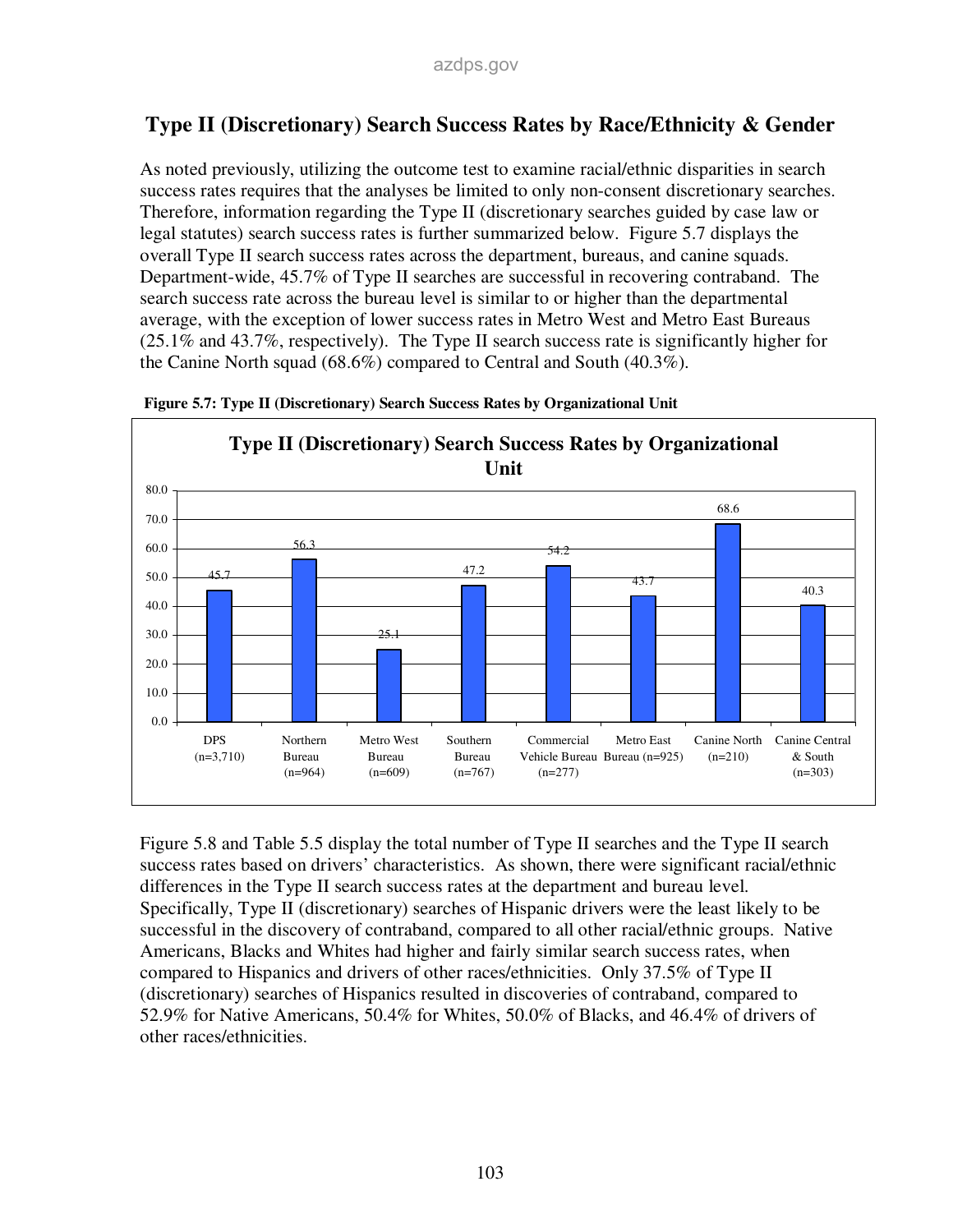

**Figure 5.8: Racial/Ethnic Differences in Type II (Discretionary) Search Success Rates** 



As shown in Table 5.5, the Type II search success rates at the bureau level show similar statistically significant racial/ethnic differences for the Northern, Southern, and Metro East bureaus. For these three bureaus, discretionary search success rates of Hispanics were significantly lower than searches of Whites, Native Americans, and Blacks. Racial/ethnic differences in the Type II search success rates in the Metro West Bureau, Commercial Vehicle Enforcement Bureau, and Canine squads are not statistically significant.

Differences in Type II search success rates for male and female drivers are also shown in Table 5.5. At the department level, discretionary searches of females (52.1%) were significantly more likely to produce seizures of contraband than searches of males (44.8%). At the bureau level, similar trends in gender differences are evident for the Northern and Metro West Bureaus, while gender differences in the other bureaus and Canine squads are not statistically significant.

Based on the results in Figure 5.8 and Table 5.5, it appears that when drivers were subjected to Type II searches, Native American, White and Black motorists were significantly more likely to be found in possession of contraband compared to Hispanics. That is, although Hispanic motorists were significantly more likely to be searched for discretionary reasons during officer-initiated traffic stops, they were significantly less likely to be found in possession of contraband compared to other racial groups.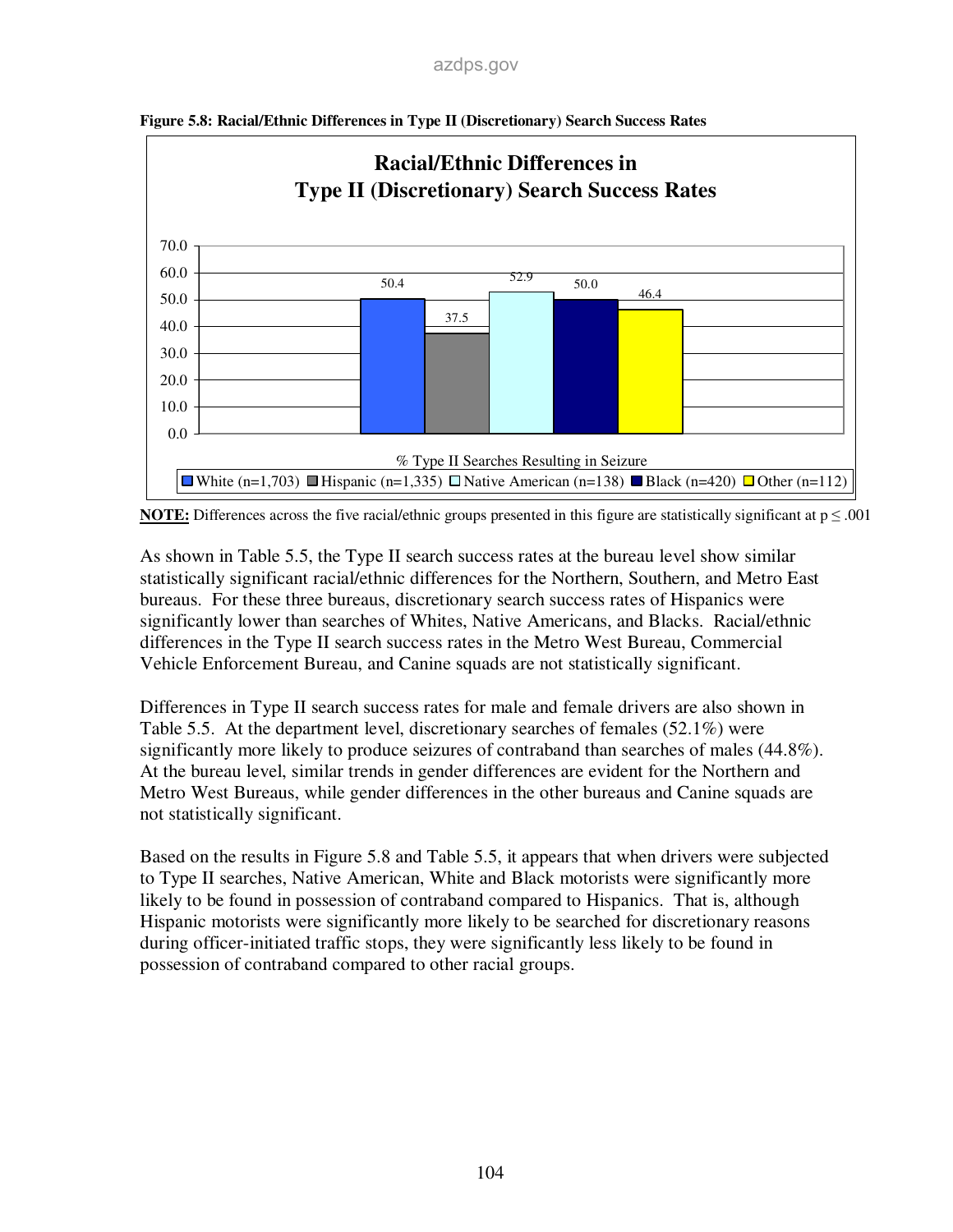|                    | <b>Drivers</b>  | Total # of      | Total # of              | <b>Type II Search</b> |
|--------------------|-----------------|-----------------|-------------------------|-----------------------|
|                    |                 | <b>Searches</b> | <b>Type II Searches</b> | <b>Success Rate</b>   |
|                    | White           | 9,740           | 1,703                   | 50.4***               |
|                    | Hispanic        | 10,565          | 1,335                   | 37.5                  |
|                    | Native American | 1,720           | 138                     | 52.9                  |
| <b>DPS</b>         | <b>Black</b>    | 1,743           | 420                     | 50.0                  |
|                    | Male            | 20,256          | 3,236                   | 44.8**                |
|                    | Female          | 4,030           | 474                     | 52.1                  |
|                    | White           | 2,632           | 561                     | $62.0***$             |
|                    | Hispanic        | 1,452           | 195                     | 41.5                  |
| <b>Northern</b>    | Native American | 1,192           | 89                      | 49.4                  |
| <b>Bureau</b>      | <b>Black</b>    | 269             | 97                      | 59.8                  |
|                    | Male            | 4,707           | 824                     | 55.0*                 |
|                    | Female          | 920             | 140                     | 64.3                  |
|                    | White           | 1,624           | 277                     | 24.9                  |
|                    | Hispanic        | 2,086           | 238                     | 25.2                  |
| <b>Metro West</b>  | Native American | 93              | 8                       | 37.5                  |
| <b>Bureau</b>      | <b>Black</b>    | 415             | 77                      | 24.7                  |
|                    | Male            | 3,566           | 534                     | 23.4**                |
|                    | Female          | 709             | 75                      | 37.3                  |
|                    | White           | 2,344           | 298                     | 53.4***               |
|                    | Hispanic        | 3,678           | 355                     | 38.9                  |
| <b>Southern</b>    | Native American | 239             | 18                      | 77.8                  |
| <b>Bureau</b>      | <b>Black</b>    | 386             | 66                      | 56.1                  |
|                    | Male            | 5,584           | 653                     | 45.9                  |
|                    | Female          | 1,200           | 114                     | 54.4                  |
|                    | White           | 345             | 142                     | 57.0                  |
| <b>Commercial</b>  | Hispanic        | 214             | 82                      | 45.1                  |
| <b>Vehicle</b>     | Nat. Amer.      | $\overline{2}$  | $\boldsymbol{0}$        | --                    |
| <b>Enforcement</b> | <b>Black</b>    | 69              | 22                      | 63.6                  |
| <b>Bureau</b>      | Male            | 655             | 268                     | 54.5                  |
|                    | Female          | 43              | 9                       | 44.4                  |

|                       | Table 5.5: Type II Search Success Rates by Driver Characteristics for Department, Bureaus, & Canines |  |  |  |
|-----------------------|------------------------------------------------------------------------------------------------------|--|--|--|
| $(p.1 \text{ of } 2)$ |                                                                                                      |  |  |  |

**NOTE:** Asterisks indicate statistically significant chi-square associations across 4 racial groups and 2 gender groups. \*\*\*  $p \le 0.001$  \*\*  $p \le 0.01$  \*  $p \le 0.05$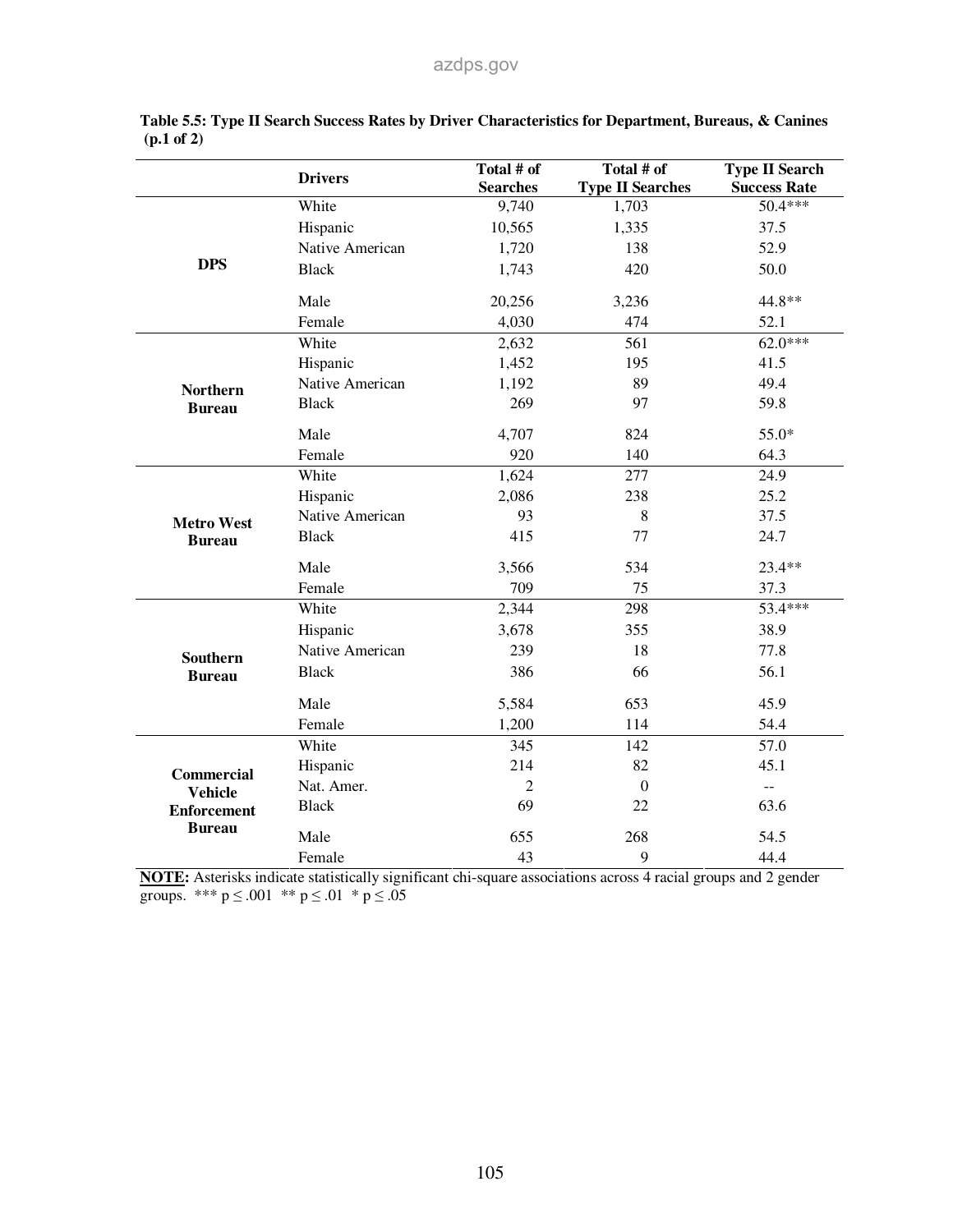|                                  | <b>Drivers</b>  | Total # of<br><b>Searches</b> | Total # of<br><b>Type II</b><br><b>Searches</b> | <b>Type II Search</b><br><b>Success</b><br>Rate |
|----------------------------------|-----------------|-------------------------------|-------------------------------------------------|-------------------------------------------------|
|                                  | White           | 2,540                         | 354                                             | $46.0*$                                         |
|                                  | Hispanic        | 2,773                         | 397                                             | 39.0                                            |
| <b>Metro East</b>                | Native American | 164                           | 18                                              | 50.0                                            |
| <b>Bureau</b>                    | <b>Black</b>    | 520                           | 137                                             | 51.8                                            |
|                                  | Male            | 5,103                         | 809                                             | 44.0                                            |
|                                  | Female          | 1,056                         | 116                                             | 41.4                                            |
|                                  | White           | 180                           | 85                                              | 67.1                                            |
|                                  | Hispanic        | 169                           | 70                                              | 61.4                                            |
|                                  | Native American | 4                             | 3                                               | 100.0                                           |
| Canine<br><b>North</b>           | <b>Black</b>    | 81                            | 48                                              | 79.2                                            |
|                                  | Male            | 385                           | 184                                             | 69.6                                            |
|                                  | Female          | 63                            | 26                                              | 61.5                                            |
|                                  | White           | 201                           | 64                                              | 43.8                                            |
|                                  | Hispanic        | 948                           | 200                                             | 38.5                                            |
|                                  | Native American | 25                            | 11                                              | 45.5                                            |
| <b>Canine Central</b><br>& South | <b>Black</b>    | 62                            | 23                                              | 43.5                                            |
|                                  | Male            | 1,087                         | 268                                             | 41.0                                            |
|                                  | Female          | 174                           | 35                                              | 34.3                                            |

|                       | Table 5.5. Type II Search Success Rates by Driver Characteristics for Department, Bureaus, & Canines |  |  |  |
|-----------------------|------------------------------------------------------------------------------------------------------|--|--|--|
| $(p.2 \text{ of } 2)$ |                                                                                                      |  |  |  |

**NOTE:** Asterisks indicate statistically significant chi-square associations across 4 racial groups and 2 gender groups. \*\*\*  $p \le 0.001$  \*\*  $p \le 0.01$  \*  $p \le 0.05$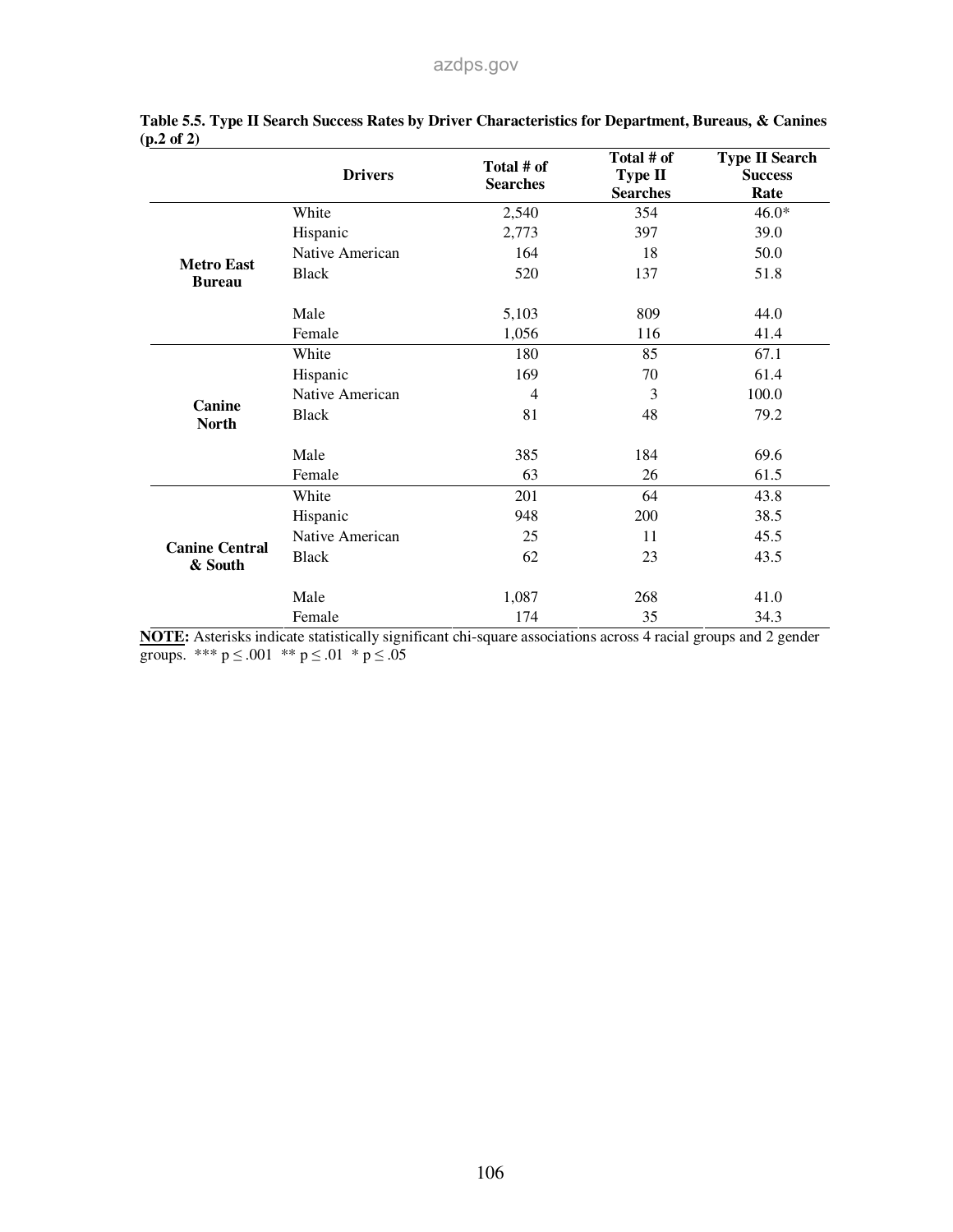### **Examining Consent Searches**

As demonstrated earlier, consent search success rates are the least successful type of search in terms of producing seizures of contraband. Examining whether these success rates vary by race/ethnicity, however, is complex. As noted above, it is ill-advised to utilize the outcome test to assess racial/ethnic bias in consent searches, because ultimately it is the citizen, not the officer who has final discretion over whether or not these types of searches are conducted. Citizens always have the right to refuse. As such, the underlying assumptions of the outcome test that officers have full discretion over whether or not to conduct searches is violated. Despite these limitations, DPS administrators have requested such comparisons for internal purposes; therefore, following an examination of racial/ethnic differences in requests for consent and refusals to consent, racial/ethnic differences in search success rates for Type III (solely consent) searches are provided with the above noted caveats.

Of the 485,166 officer-initiated traffic stops with valid race information, 1.0% of drivers  $(n=4,752)$  were asked for consent to search.<sup>22</sup> As demonstrated in Figure 5.9 below, an examination of the drivers' race/ethnicity indicates that certain racial/ethnic groups were significantly more likely than others to be asked for consent to search. Specifically, 2.1% of Hispanic drivers and 1.7% of Black drivers were asked for consent to search, compared to only 0.5% of White drivers. Native American  $(0.4\%)$  and drivers of other races  $(0.8\%)$  also showed significantly lower rates of being asked for consent to search.



**Figure 5.9: Requests for Consent to Search (n=485,166)** 



Of the 4,752 drivers with valid race information who were asked for consent to search, 406 (8.6%) refused to give consent. Again, as documented in Figure 5.10 below, the percentage

<sup>-</sup> $22$  The number of drivers asked for consent was estimated by summing the number of consent searches conducted and the number of search refusals.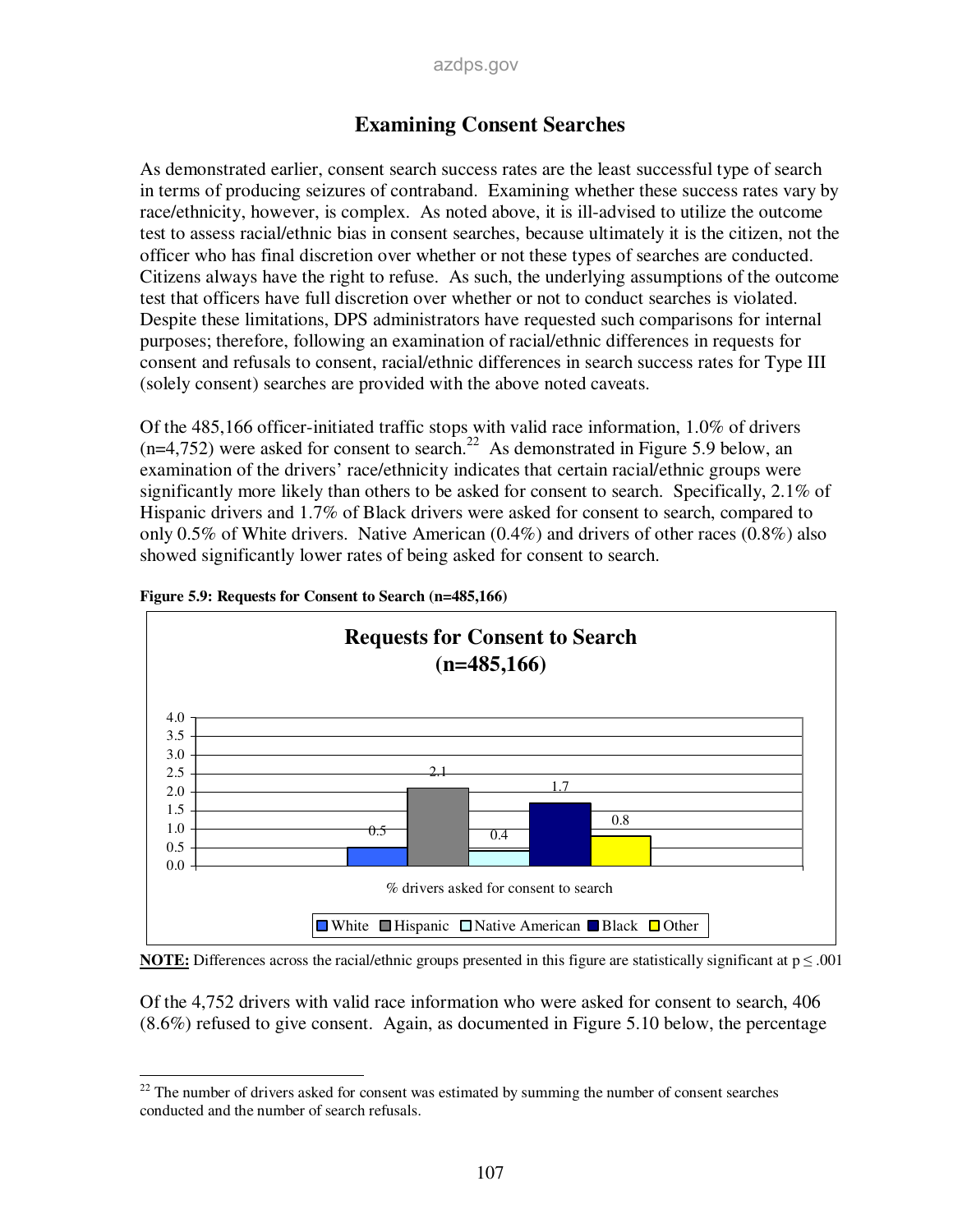of refusals varied significantly across racial/ethnic groups. Hispanic drivers were significantly less likely to refuse consent when asked, compared to all other racial/ethnic groups. That is, Hispanic motorists were significantly more likely to be asked for consent to search and significantly less likely to refuse to give consent when asked, compared to other racial/ethnic groups. Specifically, only 4.8% of Hispanic drivers asked for consent to search refused to give consent, compared to 13.5% and 12.6%, respectively, of White and Black drivers who were asked for consent and refused.

These findings are consistent with the perceptions of the focus group participants, who agreed that the rates for granting consent vary somewhat across racial/ethnic groups. Nearly all the focus group participants that commented on this topic indicated that they believed Hispanics, particularly Mexican nationals, are less likely than other racial/ethnic groups to refuse officers' requests for consent. The primary reason participants thought this was the case was due to cultural experiences with law enforcement in Mexico, where motorists can be searched without the same legal standards.







To more fully explore the racial/ethnic disparities evident in consent search rates, Table 5.6 below presents a multivariate analysis of consent searches. Like the overall search model presented in Section 4, the model for Type III searches presented in Table 5.6 is also weak in predictive power. Specifically, this model explains only 8.9% of the variation in whether or not consent searches are conducted. Although this model is weak, the results do suggest that statistically significant racial/ethnic disparities exist in whether or not consent searches are conducted. Hispanic and Black drivers were 3.9 and 2.9 times more likely to be searched based on consent compared to Whites given the same vehicle characteristics, stop characteristics, and reasons for the stop that can be measured with these data. Other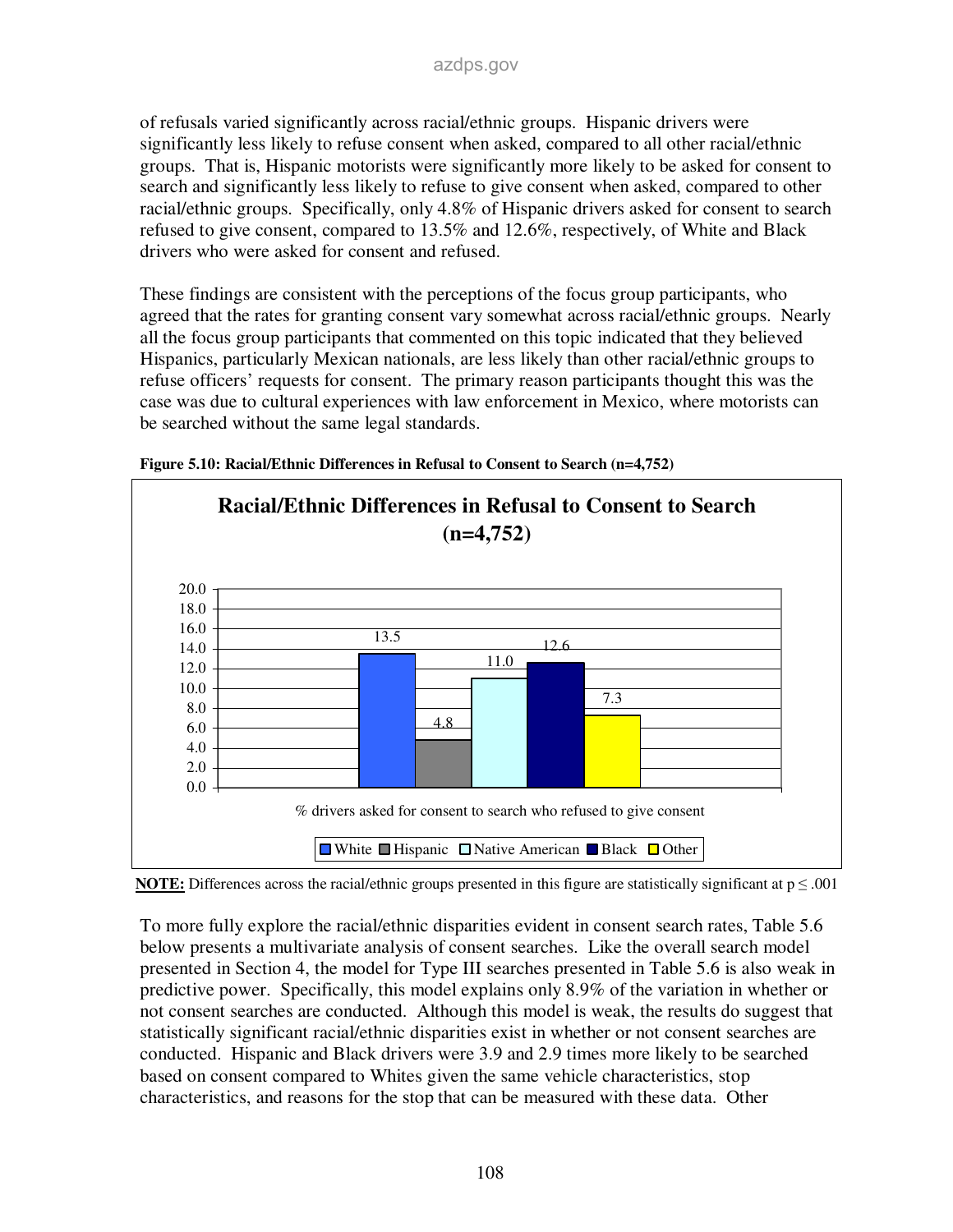variables that substantively predict the likelihood of consent searches are driver gender, county residency, and reasons for the stop. Specifically, males were two times more likely than females to be searched based on consent, while residents of the counties they were stopped in were 2.8 times less likely than non-county residents to be searched based on consent. Finally, drivers stopped for investigatory reasons or preexisting information were 2.0 and 3.7 times more likely to be searched based on consent compared to those stopped for moving violations.

|                                           |             | <b>CONSENT SEARCHES (n=477,844)</b>         |
|-------------------------------------------|-------------|---------------------------------------------|
| <b>Variables</b>                          | Coefficient | <b>Odds Ratio</b><br>Exp (b) or $1/Exp$ (b) |
| Intercept                                 | $-4.78*$    |                                             |
| <b>Driver Characteristics</b>             |             |                                             |
| Hispanic                                  | $1.37*$     | 3.93                                        |
| Native American                           | $-0.37$     |                                             |
| <b>Black</b>                              | $1.05*$     | 2.87                                        |
| <b>Other Race</b>                         | 0.22        | $- -$                                       |
| Male                                      | $0.72*$     | 2.04                                        |
| Age                                       | $-0.02*$    | 1.02                                        |
| County resident                           | $-1.03*$    | 2.80                                        |
| AZ resident                               | $-0.15$     | --                                          |
| <b>Vehicle Characteristics</b>            |             |                                             |
| Arizona registration                      | $-0.20*$    | 1.22                                        |
| <b>Truck/Tractor Trailer</b>              | $-0.50*$    | 1.65                                        |
| Van/Station Wagon                         | $-0.11$     |                                             |
| Other Vehicle Type                        | 0.05        |                                             |
| <b>Stop Characteristics</b>               |             |                                             |
| Night-time                                | $-0.37*$    | 1.45                                        |
| Weekend                                   | $-0.26*$    | 1.30                                        |
| Spring                                    | $0.19*$     | 1.20                                        |
| Summer                                    | 0.05        |                                             |
| Fall                                      | 0.15        |                                             |
| <b>Legal variables</b>                    |             |                                             |
| Reason for stop: non-moving violation     | $0.36*$     | 1.44                                        |
| Reason for stop: equipment violation      | $0.34*$     | 1.40                                        |
| Reason for stop: investigation            | $0.71*$     | 2.02                                        |
| Reason for stop: pre-existing information | $1.30*$     | 3.68                                        |
| Reason for stop: criminal offense         | 0.05        | $-$                                         |
| <b>Model Chi-square</b>                   | 3556.23*    |                                             |
| <b>Nagelkerke R Square</b>                | .089        |                                             |

| Table 5.6: Multivariate Logistic Analyses Predicting TYPE III (Consent Only) SEARCHES during |  |
|----------------------------------------------------------------------------------------------|--|
| officer-initiated traffic stops in 2007                                                      |  |

More importantly, however, the weak overall ability of this model to predict the likelihood of consent searches indicates that this model is likely misspecified. That is, other factors more central to explaining whether or not drivers are searched based on consent have likely not been included in the data collection. First and foremost, this analysis is unable to model the effect of refusal to consent, which we know varies by race/ethnicity based on the analyses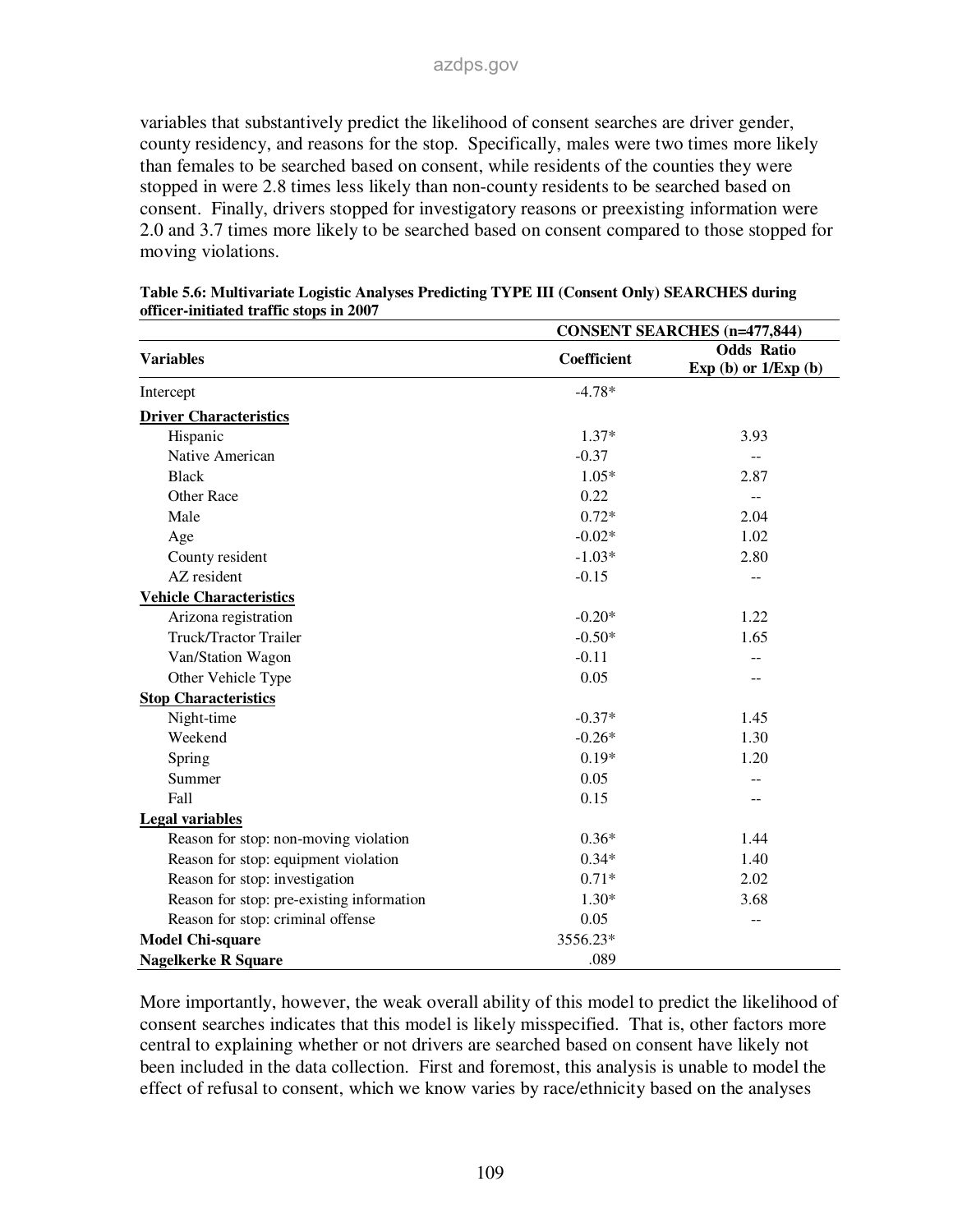presented in Figure 5.10. Specifically, Hispanics were the least likely to refuse consent when requested; therefore, it is not surprising that they are significantly more likely to be searched based on consent. Additionally, focus group participants noted a number of pre-stop and during-the-stop indicators or cues of suspicion that influenced their decision to request consent to search. These indicators, however, were not documented on the data collection form, and therefore, cannot be included in the multivariate model. The redesigned electronic data collection form that the department is now using for the last quarter of 2008 data collection does include a data field designed to capture some of this information.

As noted previously, the inclusion of consent searches in outcome test analyses is especially problematic because, as with mandatory searches, the decision of whether or not to search is not entirely based on the officers' decision (Fridell, 2004; Engel, 2008). Although officers initially decide whom to *request* a consent search from, ultimately it is citizens, not officers, who decide whether or not consent searches are conducted. Citizens have the right to refuse search requests, and if the officer has no probable cause to conduct the search, their denial of the police request must be honored. As demonstrated in Figure 5.10, rates of refusal are *not* equivalent across racial/ethnic groups. Hispanic drivers, in particular, are more likely to give consent when requested compared to other racial / ethnic groups. Despite these limitations, DPS administrators requested analyses of consent search success rates by race and gender for purposes of internal comparisons. These rates are provided below. It is important to note, however, because of the limitations described above, *no definitive conclusions about racial bias should be drawn from these comparisons*.

Figure 5.11 below displays the overall Type III (consent only) search success rates across the department, bureaus, and canine squads. Department-wide, 11.1% of consent only searches were successful in recovering contraband. The search success rates across the bureau level were fairly similar to the departmental average. The consent only search success rate was significantly higher for the Canine North squad (18.9%) compared to Canine Central/South  $(5.0\%).$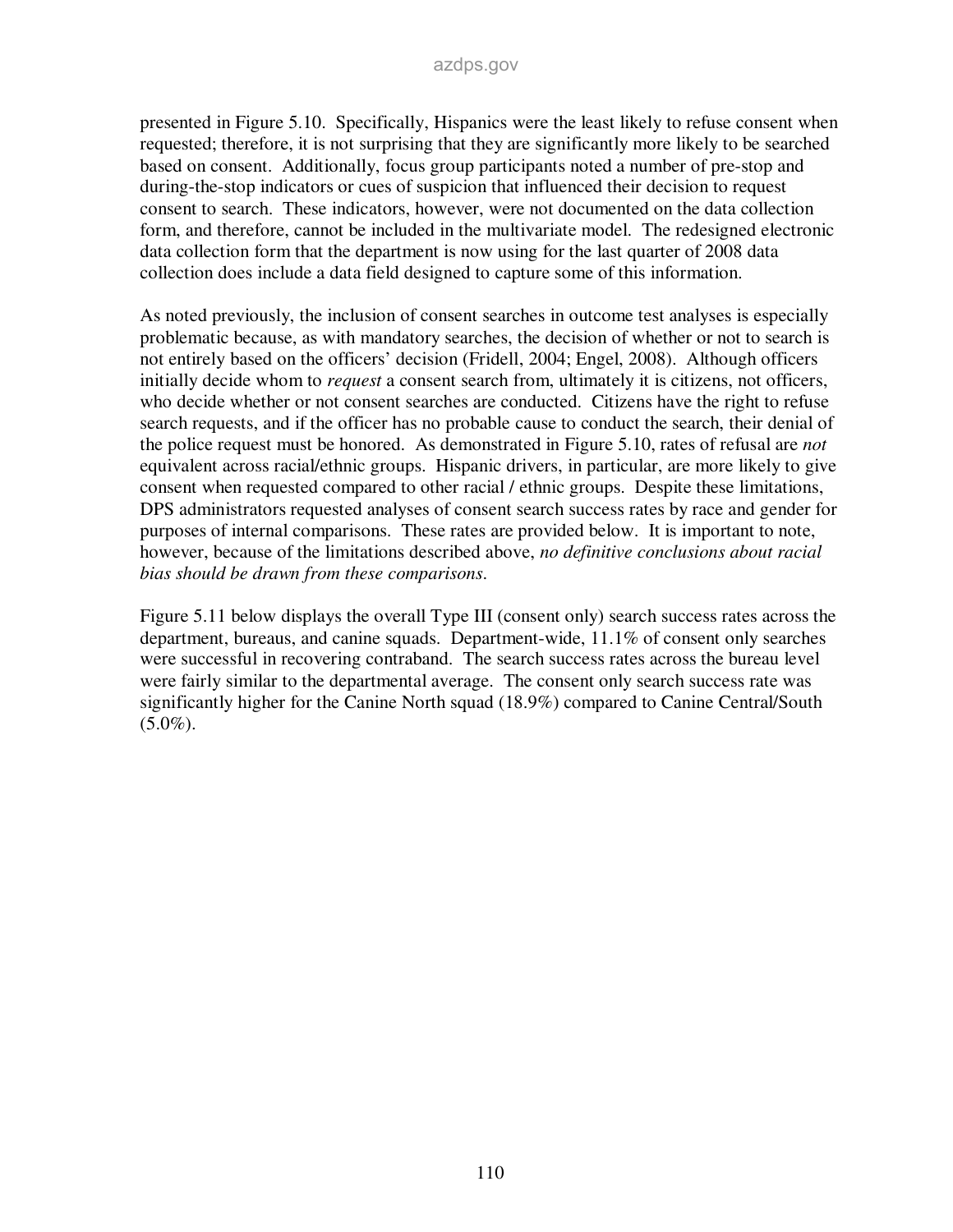

**Figure 5.11: Type III (Consent Only) Search Success Rates by Organizational Unit** 

Figure 5.12 and Table 5.7 display the total number of Type III (consent only) search success rates based on drivers' characteristics. As shown, there were significant racial/ethnic differences in the Type III search success rates at the department and bureau level. Specifically, department-wide, Type III (consent only) searches of Native American drivers (23.5%) were the most likely to be successful in the discovery of contraband, compared to all other racial/ethnic groups. Blacks and Whites have similar search success rates (16.0% and 14.0%, respectively). Consent only searches of Hispanics (8.8%), however, were the least likely to be successful in terms of recovering contraband. At the bureau level, racial/ethnic differences in Type III search success rates are only statistically significant in the Northern Bureau. While the search success rates for other bureaus also indicate racial/ethnic differences, these differences may not reach statistical significance due to the small numbers of consent searches for some racial/ethnic groups at the bureau level.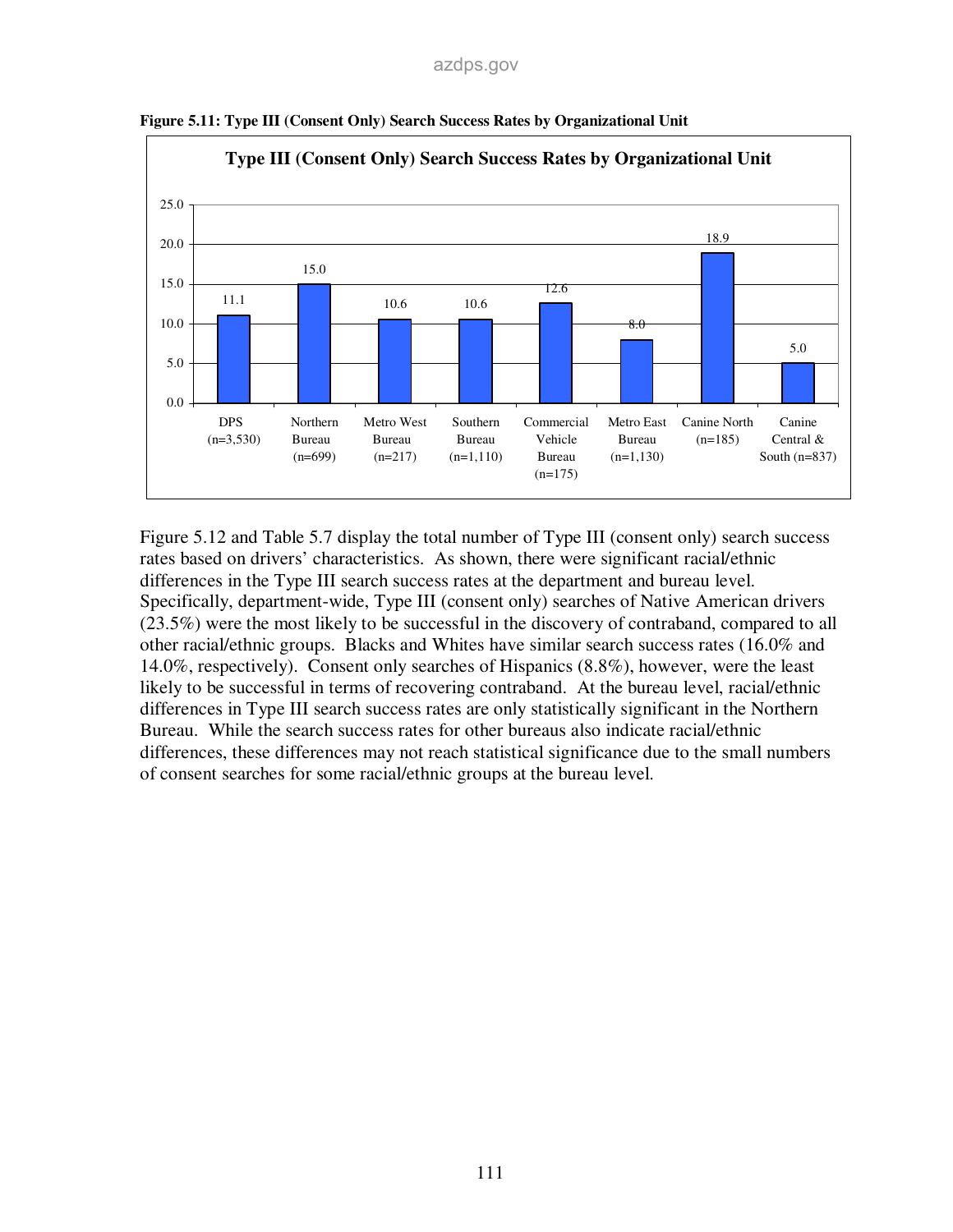

**Figure 5.12: Racial/Ethnic Differences in Type III (Consent Only) Search Success Rates** 

**NOTE:** Differences across the racial/ethnic groups presented in this figure are statistically significant at  $p \le 0.001$ 

At the request of DPS, Table 5.7 presents the total number of searches based on both consent only and any consent (i.e., consent and some other reason). The first column notes the total number of all searches for each racial/ethnic group. The second and third columns include the total number of searches based only on consent, and the search success rate for those searches, while the fourth and fifth columns include the total number of searches based on any consent and the search success rates for those searches. The department-level findings for searches based on only consent are the same as what was presented above in Figure 5.12. Due to small numbers of solely consent searches of specific racial/ethnic groups at the bureau level, however, only three of the bureaus exhibit statistically significant racial/ethnic differences in search success rates. For searches based on any consent, the overall search success rates are higher across all racial groups. Searches of Hispanics based on any consent are still significantly less likely to produce seizures of contraband than searches of Whites, Blacks, or Native Americans. As shown in Table 5.7, these racial/ethnic differences in search success rates based on any consent are also statistically significant in four of the five bureaus.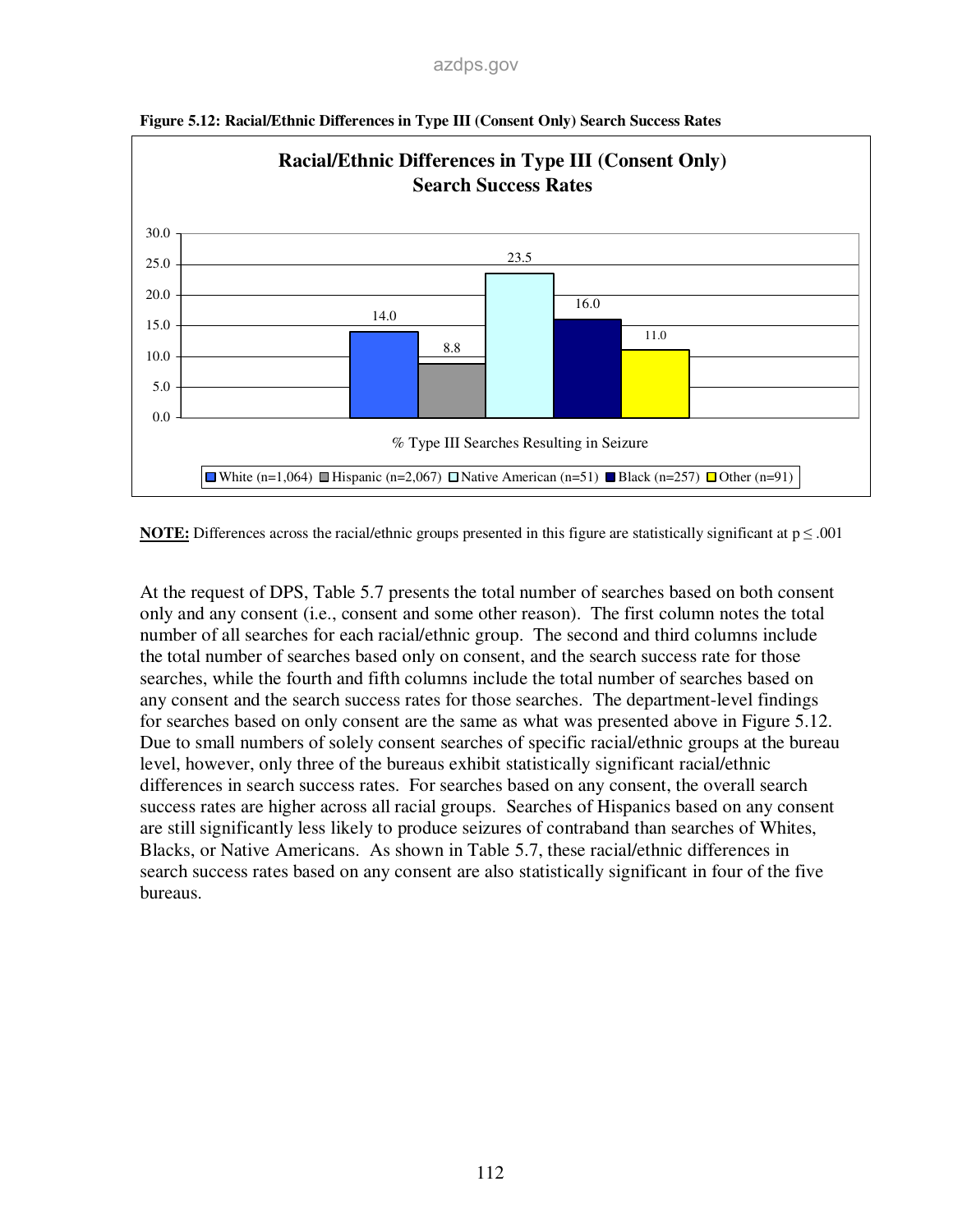|                                  | <b>Drivers</b>  | Total # of<br><b>Searches</b> | Total # of<br><b>Consent</b><br>Only<br><b>Searches</b> | <b>Consent</b><br>Only<br><b>Search</b><br><b>Success</b><br>Rate | Total # of<br>Any<br><b>Consent</b><br><b>Searches</b> | Any<br><b>Consent</b><br><b>Search</b><br><b>Success</b><br>Rate |
|----------------------------------|-----------------|-------------------------------|---------------------------------------------------------|-------------------------------------------------------------------|--------------------------------------------------------|------------------------------------------------------------------|
|                                  | White           | 9,740                         | 1,064                                                   | $14.0***$                                                         | 1,322                                                  | $21.0***$                                                        |
|                                  | Hispanic        | 10,565                        | 2,067                                                   | 8.8                                                               | 2,411                                                  | 12.6                                                             |
|                                  | Native American | 1,720                         | 51                                                      | 23.5                                                              | 76                                                     | 31.6                                                             |
| <b>DPS</b>                       | <b>Black</b>    | 1,743                         | 257                                                     | 16.0                                                              | 343                                                    | 23.9                                                             |
|                                  | Male            | 20,256                        | 3,052                                                   | $10.6**$                                                          | 3,682                                                  | 15.6***                                                          |
|                                  | Female          | 4,030                         | 478                                                     | 14.6                                                              | 579                                                    | 21.9                                                             |
|                                  | White           | 2,632                         | 315                                                     | 15.9***                                                           | 405                                                    | $22.2***$                                                        |
|                                  | Hispanic        | 1,452                         | 280                                                     | 10.0                                                              | 338                                                    | 13.3                                                             |
| <b>Northern</b>                  | Native American | 1,192                         | 12                                                      | 50.0                                                              | 24                                                     | 45.8                                                             |
| <b>Bureau</b>                    | <b>Black</b>    | 269                           | 66                                                      | 25.8                                                              | 83                                                     | 26.5                                                             |
|                                  | Male            | 4,707                         | 608                                                     | $13.7**$                                                          | 767                                                    | 18.1**                                                           |
|                                  | Female          | 920                           | 91                                                      | 24.2                                                              | 109                                                    | 29.4                                                             |
|                                  | White           | 1,624                         | 79                                                      | 13.9                                                              | 100                                                    | $23.0*$                                                          |
|                                  | Hispanic        | 2,086                         | 108                                                     | 7.4                                                               | 130                                                    | 10.8                                                             |
| <b>Metro West</b>                | Native American | 93                            | $\overline{2}$                                          | 50.0                                                              | $\overline{2}$                                         | 50.0                                                             |
| <b>Bureau</b>                    | <b>Black</b>    | 415                           | 24                                                      | 8.3                                                               | 37                                                     | 24.3                                                             |
|                                  | Male            | 3,566                         | 196                                                     | 10.7                                                              | 246                                                    | 17.1                                                             |
|                                  | Female          | 709                           | 21                                                      | 9.5                                                               | 28                                                     | 21.4                                                             |
|                                  | White           | 2,344                         | $\overline{295}$                                        | 14.6                                                              | $\overline{376}$                                       | 22.3***                                                          |
|                                  | Hispanic        | 3,678                         | 728                                                     | 9.2                                                               | 867                                                    | 13.5                                                             |
|                                  | Native American | 239                           | 21                                                      | 9.5                                                               | 29                                                     | 27.6                                                             |
| <b>Southern</b><br><b>Bureau</b> | <b>Black</b>    | 386                           | 51                                                      | 9.8                                                               | 74                                                     | 20.3                                                             |
|                                  | Male            | 5,584                         | 961                                                     | 10.0                                                              | 1,184                                                  | 184**                                                            |
|                                  | Female          | 1,200                         | 149                                                     | 14.8                                                              | 186                                                    | 43                                                               |
|                                  | White           | $\overline{345}$              | 71                                                      | 15.5                                                              | 83                                                     | $\overline{22.9}$                                                |
| <b>Commercial</b>                | Hispanic        | 214                           | 62                                                      | 9.7                                                               | 75                                                     | 10.7                                                             |
| <b>Vehicle</b>                   | Native American | $\overline{2}$                | $\mathbf{0}$                                            | $\overline{a}$                                                    | $\overline{0}$                                         | $\mathbb{L}^{\mathbb{L}}$                                        |
| <b>Enforcement</b>               | <b>Black</b>    | 69                            | 21                                                      | 19.0                                                              | 22                                                     | 22.7                                                             |
| <b>Bureau</b>                    | Male            | 655                           | 167                                                     | $11.4*$                                                           | 190                                                    | $14.7*$                                                          |
|                                  | Female          | 43                            | 8                                                       | 37.5                                                              | 12                                                     | 41.7                                                             |

|                       |  |  | Table 5.7: Type III Search Success Rates by Driver Characteristics for Department, Bureaus, & Canines |  |  |
|-----------------------|--|--|-------------------------------------------------------------------------------------------------------|--|--|
| $(p.1 \text{ of } 2)$ |  |  |                                                                                                       |  |  |

**NOTE:** Asterisks indicate statistically significant chi-square associations across 4 racial groups and 2 gender groups. \*\*\*  $p \le 0.001$  \*\*  $p \le 0.01$  \*  $p \le 0.05$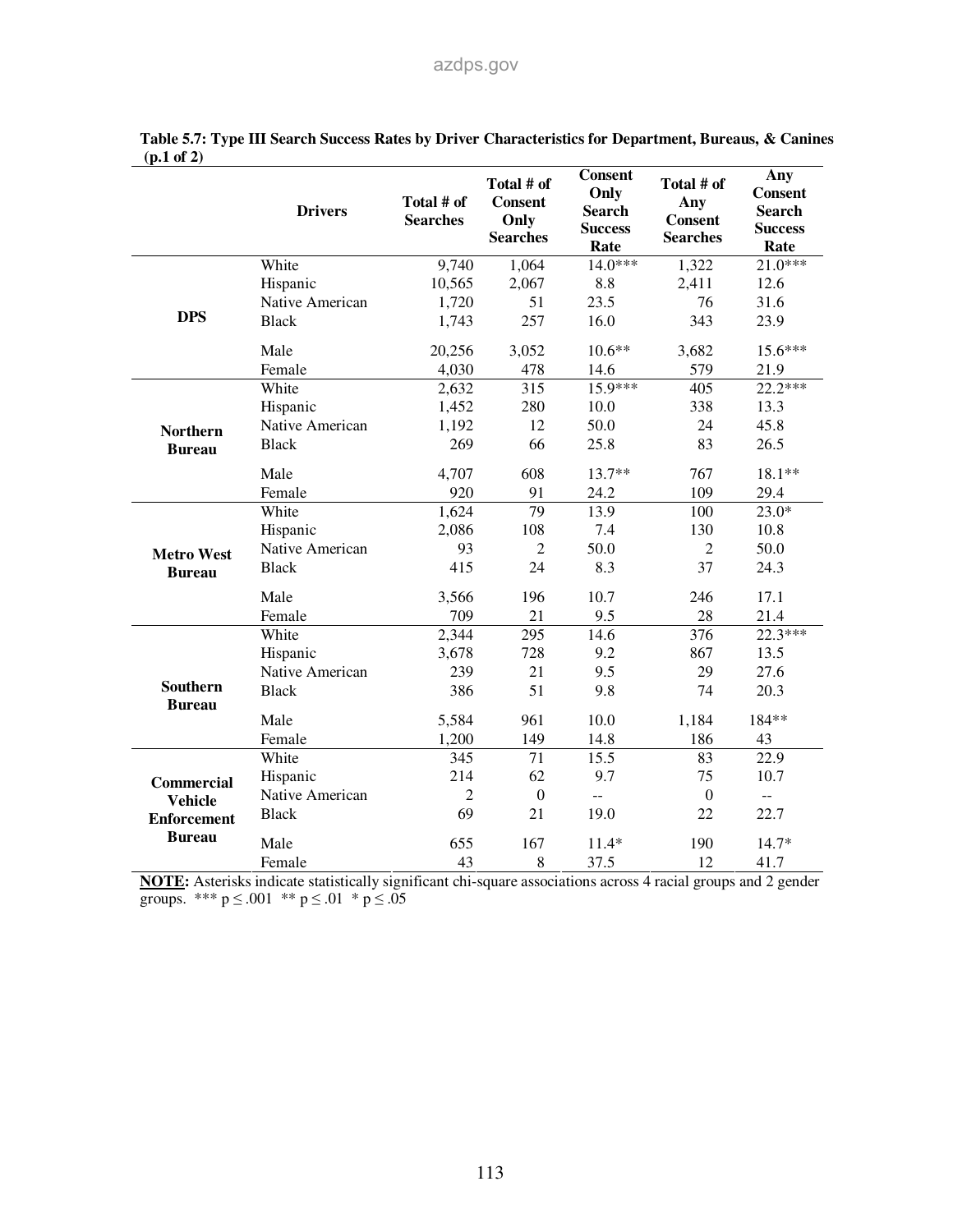|                                    | <b>Drivers</b>  | Total # of<br><b>Searches</b> | Total # of<br><b>Consent</b><br>Only<br><b>Searches</b> | <b>Consent</b><br>Only<br><b>Search</b><br><b>Success</b><br>Rate | Total # of<br>Any<br><b>Consent</b><br><b>Searches</b> | Any<br><b>Consent</b><br><b>Search</b><br><b>Success</b><br>Rate |
|------------------------------------|-----------------|-------------------------------|---------------------------------------------------------|-------------------------------------------------------------------|--------------------------------------------------------|------------------------------------------------------------------|
|                                    | White           | 2,540                         | 238                                                     | 10.5                                                              | 276                                                    | $15.2***$                                                        |
|                                    | Hispanic        | 2,773                         | 790                                                     | 6.6                                                               | 881                                                    | 10.1                                                             |
|                                    | Native American | 164                           | 11                                                      | 9.1                                                               | 14                                                     | 7.1                                                              |
| <b>Metro East</b><br><b>Bureau</b> | <b>Black</b>    | 520                           | 70                                                      | 12.9                                                              | 94                                                     | 25.5                                                             |
|                                    | Male            | 5,103                         | 950                                                     | 7.9                                                               | 1,086                                                  | 12.2                                                             |
|                                    | Female          | 1,056                         | 180                                                     | 8.3                                                               | 207                                                    | 14.0                                                             |
| Canine<br><b>North</b>             | White           | 180                           | 67                                                      | 10.4                                                              | 88                                                     | $21.6*$                                                          |
|                                    | Hispanic        | 169                           | 86                                                      | 22.1                                                              | 115                                                    | 30.4                                                             |
|                                    | Native American | 4                             | $\Omega$                                                | $-$                                                               | $\theta$                                               | $-$                                                              |
|                                    | <b>Black</b>    | 81                            | 24                                                      | 25.0                                                              | 40                                                     | 45.0                                                             |
|                                    | Male            | 385                           | 160                                                     | 18.8                                                              | 215                                                    | 29.3                                                             |
|                                    | Female          | 63                            | 25                                                      | 20.0                                                              | 37                                                     | 35.1                                                             |
|                                    | White           | 201                           | 121                                                     | 5.8                                                               | 124                                                    | 6.5                                                              |
| <b>Canine Central</b><br>& South   | Hispanic        | 948                           | 665                                                     | 4.8                                                               | 717                                                    | 6.7                                                              |
|                                    | Native American | 25                            | 9                                                       | 11.1                                                              | 10                                                     | 10.0                                                             |
|                                    | <b>Black</b>    | 62                            | 34                                                      | 5.9                                                               | 37                                                     | 8.1                                                              |
|                                    | Male            | 1,087                         | 706                                                     | 5.1                                                               | 759                                                    | 6.7                                                              |
|                                    | Female          | 174                           | 131                                                     | 4.6                                                               | 140                                                    | 7.1                                                              |

#### **Table 5.7: Type III Search Success Rates by Driver Characteristics for Department, Bureaus, & Canines (p.2 of 2)**

**NOTE:** Asterisks indicate statistically significant chi-square associations across 4 racial groups and 2 gender groups. \*\*\*  $p \le 0.001$  \*\*  $p \le 0.01$  \*  $p \le 0.05$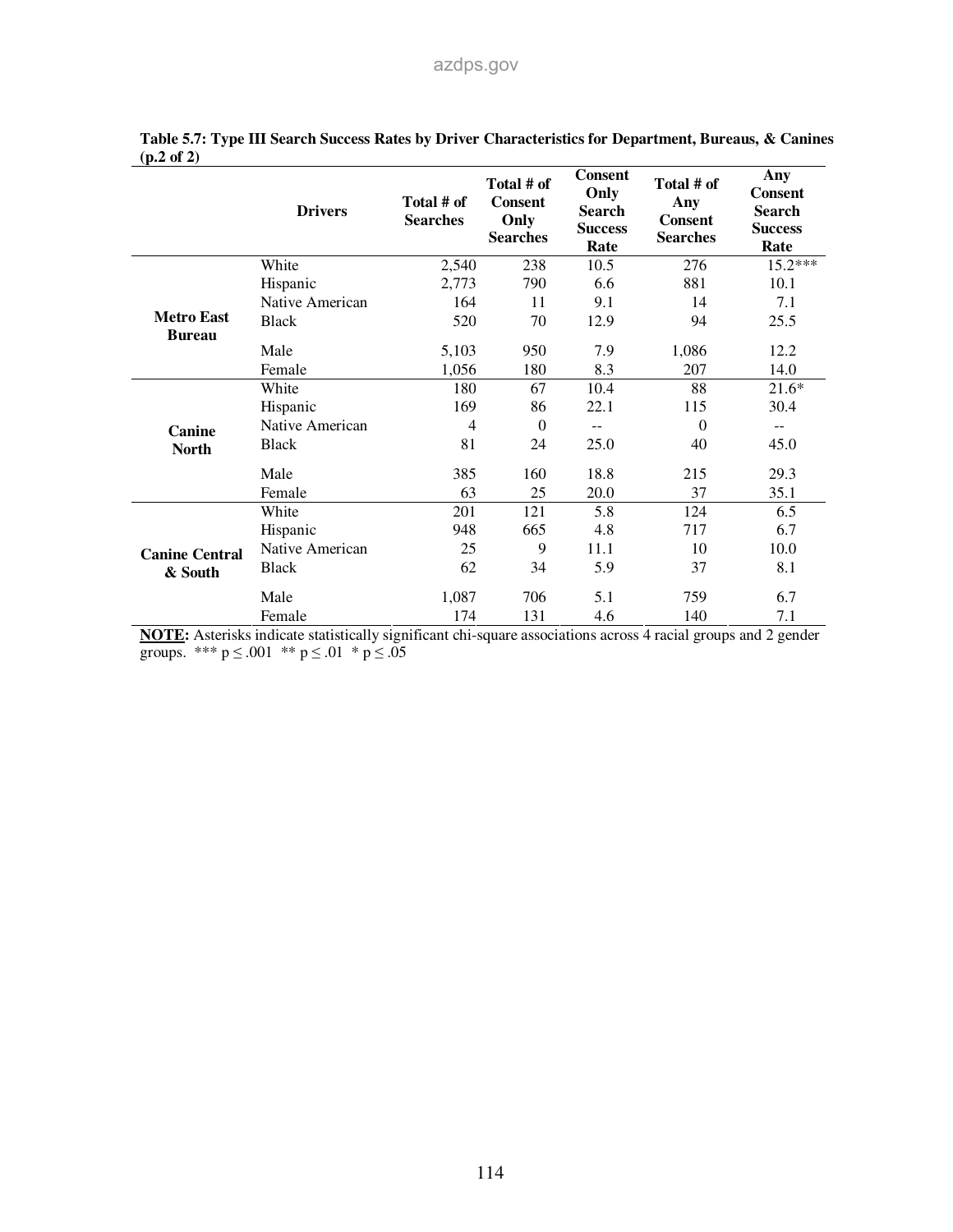### **Understanding Racial/Ethnic Disparities in Searches and Seizures**

There are a number of legitimate factors that may explain the racial/ethnic disparities reported in the findings regarding search and seizure rates. Unfortunately, the 2007 DPS data collection design does not allow for examination of some of the most intuitive explanations. For example, the differences in search rates may be due to socio-economic status rather than race/ethnicity per se. Drivers' socio-economic status, however, is not captured on the traffic stop forms. The closest proxy indicator of wealth routinely collected – age of vehicle – was not captured on the form. In addition, the behavior of the driver (e.g., demeanor, compliance with officer requests, suspicious indicators, misstatement of facts / lying to officers, etc.) is not systematically captured on the traffic stop form. Therefore, any conclusions regarding racial/ethnic disparities in searches and seizures based on the bivariate and outcome test analyses must be tempered. It is important to note that the redesigned data collection form in use for the last quarter of 2008 data collection does include data fields for vehicle condition, demeanor, and prestop indicators of suspicion. These fields will allow for a more thorough analysis of search and seizure rates in the Year 3 report.

In the interim, in an effort to better understand factors that influence whether or not drivers are searched and whether searches are successful in recovering contraband, additional analyses based on the currently available data were performed. Some of the possible explanations noted above can be partially examined by analyzing search and seizure rates across types of violations. As noted in Section 4, racial/ethnic differences existed in the types of violations for which drivers were issued citations. Most notably:

- Whites were significantly more likely to be issued citations for speeding violations, compared to Hispanics, Native Americans, and Blacks.
- Black drivers were significantly more likely than other racial/ethnic groups to be issued citations for speeding over 85 mph, and for violations related to vehicle registration and/or license plate.
- Alternatively, Hispanic drivers were significantly more likely than other racial/ethnic groups to be issued citations for violations related to drivers' license, seat belts/child restraints, required equipment, and insurance.

Therefore, if particular types of violations are more likely to prompt officers to search vehicles, and these types of violations also differ systematically by race/ethnicity, then racial/ethnic disparities in search and seizure rates may be partially accounted for by alternative factors. The following analyses examine search and seizure rates by the types of violations for which citations and warnings were issued.

Figure 5.13 shows the percent of drivers searched by the types of violations for which they were cited or warned.<sup>23</sup> As shown, significant differences in search rates exist. Specifically, drivers who were cited or warned for violations related to drivers' license,

<sup>-</sup> $23$  The overwhelming majority of stops (approximately 90% or higher) based on DUI or drug offense violations resulted in a search. Indeed, a citation for a drug offense violation is presumably contingent upon a search being conducted. Therefore, these two types of violations were excluded from these analyses.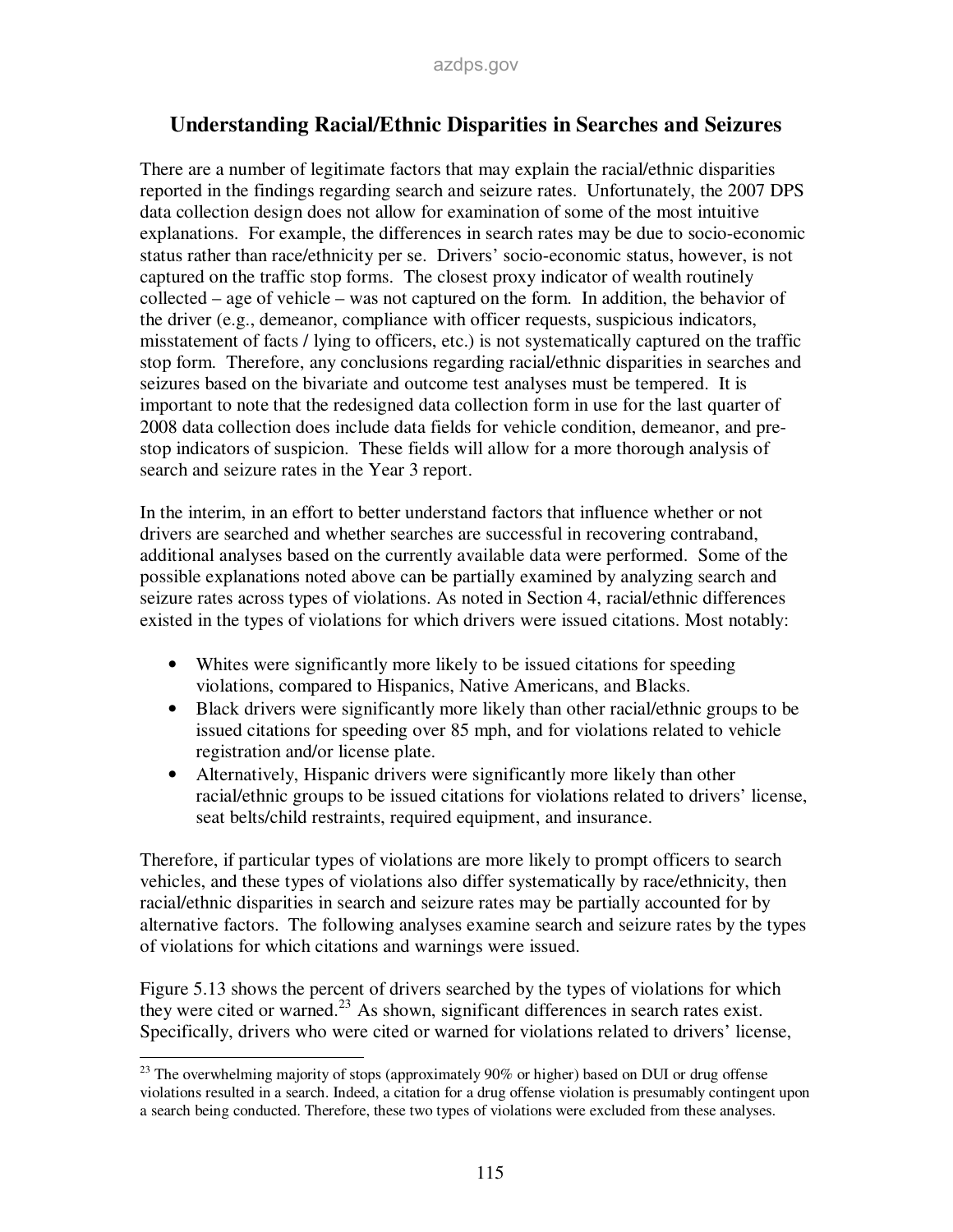equipment, insurance, and to a lesser degree seatbelt/child restraint, were significantly more likely to be searched compared to drivers who were cited or warned for speeding and registration violations. For example, 19.2% of stops that resulted in a warning or citation for a drivers' license violation resulted in searches, compared to only 1.2% of stops that resulted in a warning or citation for speeding. As noted above, analyses in Section 4 showed that Hispanics were significantly more likely than Whites to be cited for drivers' license, equipment, insurance, and seatbelt/child restraint violations. These results suggest that racial/ethnic disparities in search rates may be related to the reason for the stop and the type of violation for which they were cited or warned, which in turn may be related to socioeconomic status.



**Figure 5.13: Percent Searched by Citation and Warning Violations** 

**NOTE:** Differences across the violation types presented in this figure are statistically significant at  $p \le 0.001$ 

Figure 5.14 shows the search success rates (i.e., the percent of searches resulting in discovery of contraband) by the types of violations for which drivers were cited or warned. As shown, significant differences in search success rates exist across violation types. Specifically, stops that resulted in a citation or warning for violations related to drivers' license and insurance were significantly *less* likely to result in contraband seizures (13.1% and 14.4%, respectively) compared to searches during stops of drivers who were cited or warned for violations related to speeding, registration, seatbelts, and equipment (range =  $19\%$  to  $24\%$ ).

As noted above, analyses in Section 4 showed that Hispanic drivers were significantly more likely to be cited for violations related to drivers' license and insurance, the two lowest search success rates. Hispanics, however, were also more likely to be cited for violations related to seatbelts and equipment, which have two of the higher search success rates. Therefore, the evidence is mixed on whether differences in violation types may partially account for racial/ethnic disparities in search success rates.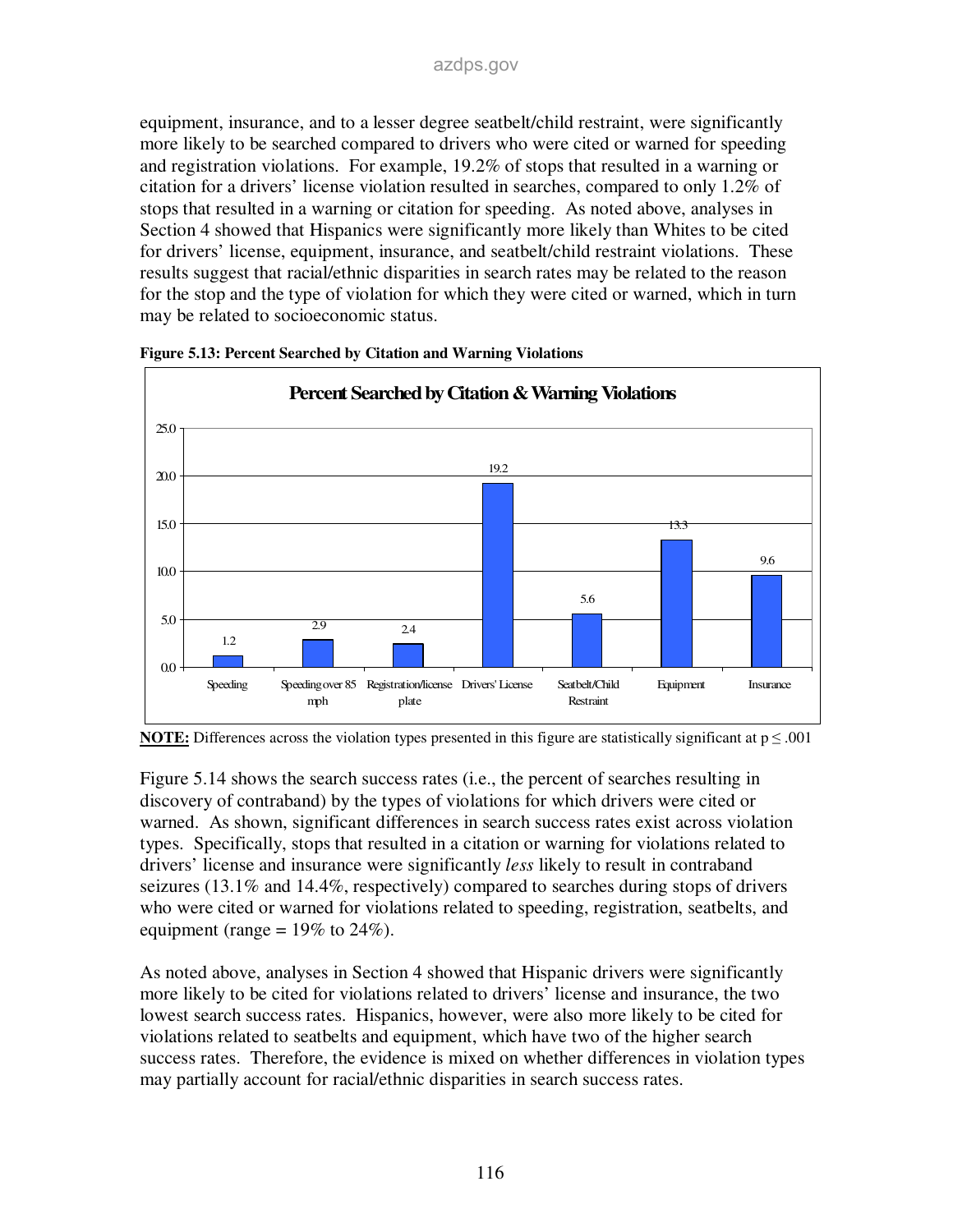#### azdps.gov



**Figure 5.14: Search Success Rates by Citation and Warning Violations** 



## **Undocumented Aliens**

Focus groups with DPS officers and sergeants, as well as troopers from other state police agencies, have suggested that racial/ethnic disparities in search success rates may be partially explained by a number of factors. For example, officers from the DPS as well as other jurisdictions have suggested that, in particular, Hispanic hit rates might be lower than White hit rates for the following reasons: 1) the use of incorrect cues of suspicion by officers, 2) a lack of officer training specific to Hispanic citizens, 3) a possible language barrier between officers and Hispanic motorists, 4) possible documentation issues on traffic stop forms that do not account for issues regarding searches of Hispanics, 5) specific types of vehicle characteristics associated with Hispanic motorists, and 6) the extensive and effective use of hidden compartments by this ethnic group (Engel et al., 2007b, Engel et al., 2008).

One of these reasons – possible documentation problems associated with traffic stop forms that do not account for issues regarding searches and seizures of Hispanic undocumented aliens – can be partially examined empirically with data collected by DPS. DPS officers and troopers in other jurisdictions have suggested that some Hispanic motorists are more likely to display cues of nervousness and deception because they are illegal immigrants. These cues of suspicion are perhaps misinterpreted by officers, resulting in searches of Hispanic motorists that are less productive in terms of contraband seizures. Officers in other jurisdictions have requested that undocumented aliens be captured on the traffic stop forms to account for this possibility.

On the DPS traffic stop form, there is a place to indicate if the person receiving the citation, warning, repair order, etc. is considered by the officer to be an undocumented alien. The analyses in this report are limited to data collected specifically on the driver,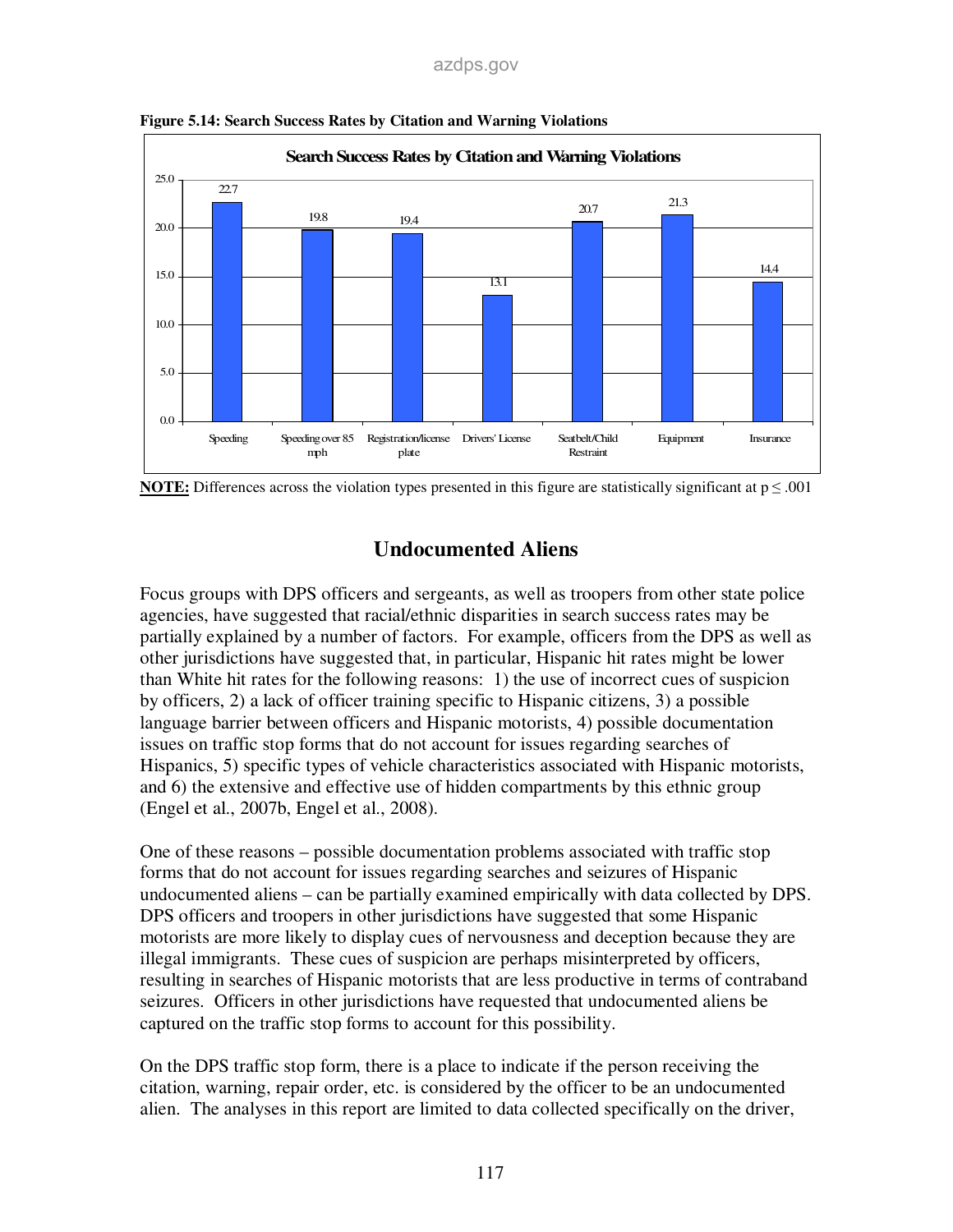and not passengers; therefore, this information falls short of indicating whether any passengers in the vehicle are considered by officers as being undocumented aliens. Situations where a legal-resident driver is transporting illegal aliens would not be captured using this method. As described in Section 1, however, one of the revisions included in the redesigned electronic data collection form now in use is an undocumented alien data field that does account for undocumented passengers. In addition, during the focus group session with DPS officers and sergeants, participants' comments suggested that the use of this data field is not uniform across the department. Many officers indicated they thought they had to choose between a racial category and the UDA box. This confusion likely has resulted in this field being underutilized on the form even for drivers suspected to be undocumented aliens. The redesigned data collection form should allow for a more accurate representation of the frequency with which undocumented aliens are encountered. Nevertheless, if officers across the country are correct in their assessment that Hispanic hit rates are significantly lower than other racial groups because Hispanic motorists demonstrate cues of suspicion due to nervousness surrounding immigration status rather than other illegal activity (but are subsequently searched by officers with no contraband found, resulting in a lower hit rate), analyses of these data should lend some support to this hypothesis.

Of the 485,183 officer-initiated traffic stops, 2,945 (0.6%) of the drivers were considered by officers to be undocumented aliens. The overwhelming majority of these individuals (96.6%) were reported as Hispanic. Of these 2,945 undocumented aliens, 963 (32.7%) were searched, compared to only 4.8% of drivers with legal resident status.

The reasons the types of searches conducted for undocumented aliens are compared to searches of legal residents in Figure 5.15 below. As demonstrated, undocumented aliens were more likely to be searched for low discretion reasons (81.3% of all searches) compared to legal residents (69.5% of all searches). In contrast, undocumented aliens were less likely to be searched for discretionary reasons (11.4% of all searches) compared to legal residents (15.6% of all searches). Likewise, searches based solely on consent represented 7.3% of the searches of undocumented aliens, compared to 14.8% of the searches of legal residents.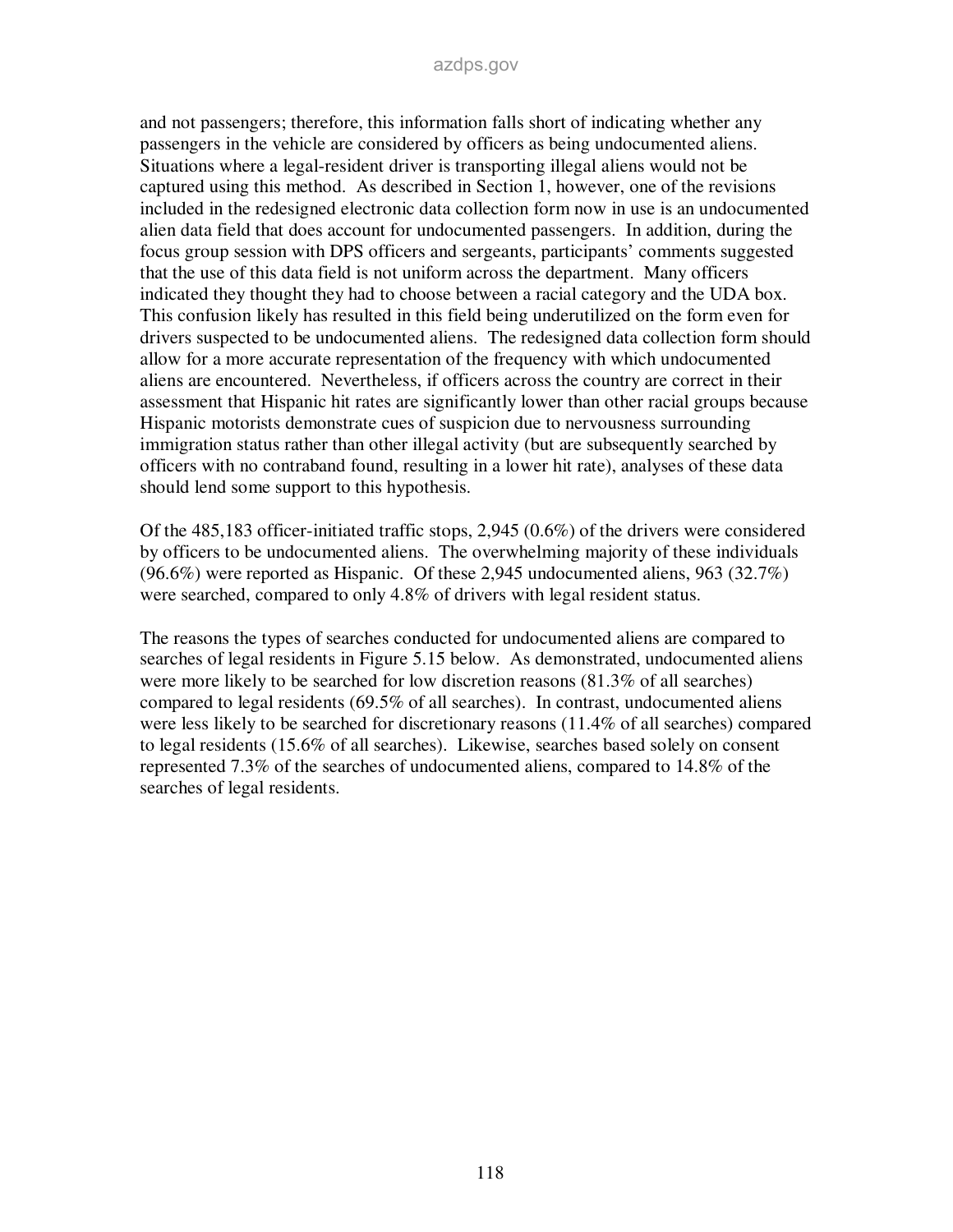

**Figure 5.15: Differences in Types of Searches for Legal Residents and Undocumented Aliens** 

Although undocumented aliens are significantly more likely to be searched for low discretion reasons compared to legal residents, when discretionary searches are examined directly, undocumented aliens are significantly less likely to be found in possession of contraband compared to legal residents. Only 28.2% of the discretionary searches of undocumented aliens resulted in contraband seizures, compared to 45.5% of discretionary searches of drivers in the country legally. These differences in search success rates across these two groups were reversed when consent only searches are examined. Specifically, 24.3% of consent only searches of undocumented aliens resulted in seizure contrabands, compared to 10.9% of consent searches of those in the country legally. These differences are documented in Figure 5.16 below.



**Figure 5.16: Differences in Search Success Rates for Legal Residents and Undocumented Aliens**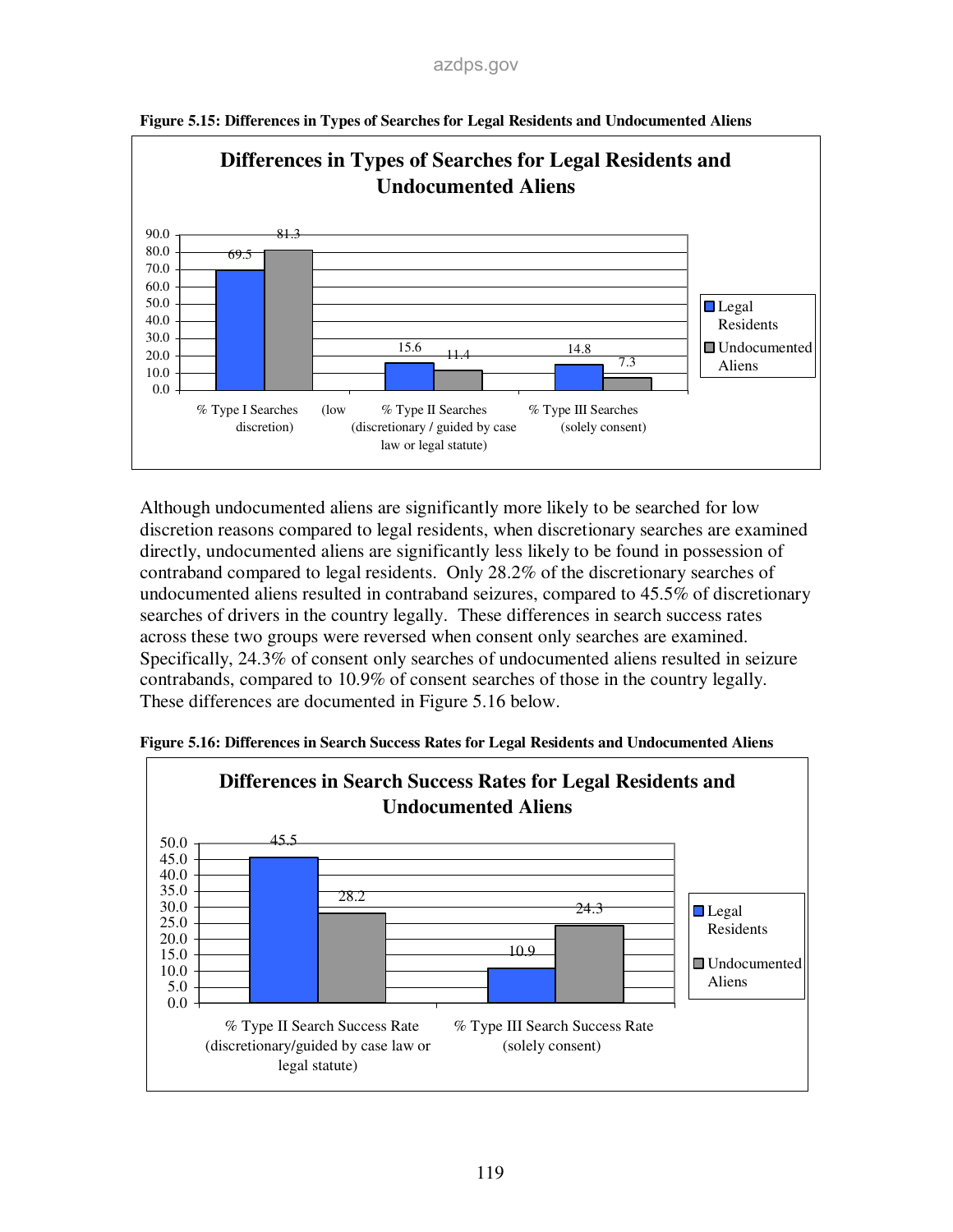Some have argued that undocumented aliens should be considered "contraband" – i.e., they are in country illegally, and therefore should be counted as a "hit" for search rates. When these individuals are included in the counts for contraband seizures, the Type II (discretionary) search success rates for Hispanic drivers increased from 37.5% to 43.3%. Likewise the consent only search success rate for Hispanic drivers increases from 8.8% to 11.3% when undocumented aliens are included as a type of contraband. These search success rates would likely increase further if information regarding undocumented alien passengers was also collected on the form, as it now is based on the 2008 data collection  $redesign.<sup>24</sup>$ 

In summary, undocumented aliens (the majority of whom are Hispanic) were significantly more likely to be searched, but, when compared to legal residents, were less likely to be found in possession of contraband when searched for discretionary reasons, yet more likely to be found in possession of contraband when searched based on consent only. When undocumented aliens are included as a "form of contraband," the Type II (discretionary) search success rate for Hispanic motorists increases by nearly 6%, but still remain about 7% below the Type II search success rate for White motorists. Likewise, the Type III (consent only) search success rate for Hispanic motorists increases by 2.5% when undocumented aliens are considered contraband, but remains about 3% below the Type III search success rate for White motorists.

### **SECTION SUMMARY**

#### • *Description of Searches and Seizures*

- Department-wide in 2007, DPS officers conducted 24,302 searches of drivers, vehicles, and/or passengers during officer-initiated traffic stops.
- Incident to arrest (49.0%) and vehicle inventory (35.1%) were the most common reasons for searches, followed by consent (17.5%), consent only (14.5%), and probable cause (13.0%).
- At the department level,  $64.6\%$  of searches were conducted of drivers,  $83.2\%$ involved vehicles, and 10.9% were performed on passengers.
- Department-wide in 2007, DPS officers successfully seized contraband during 5,179 of 24,302 searches. The most frequent type of contraband seized was drugs (52.3%), followed by other contraband (32.5%), and alcohol (21.0%).
- *Types of Searches*

<sup>-</sup><sup>24</sup> It is possible that some officers consider undocumented alien passengers as an "other" form of contraband on the data collection form, but the actual content of the "other" category is not known to the UC research team.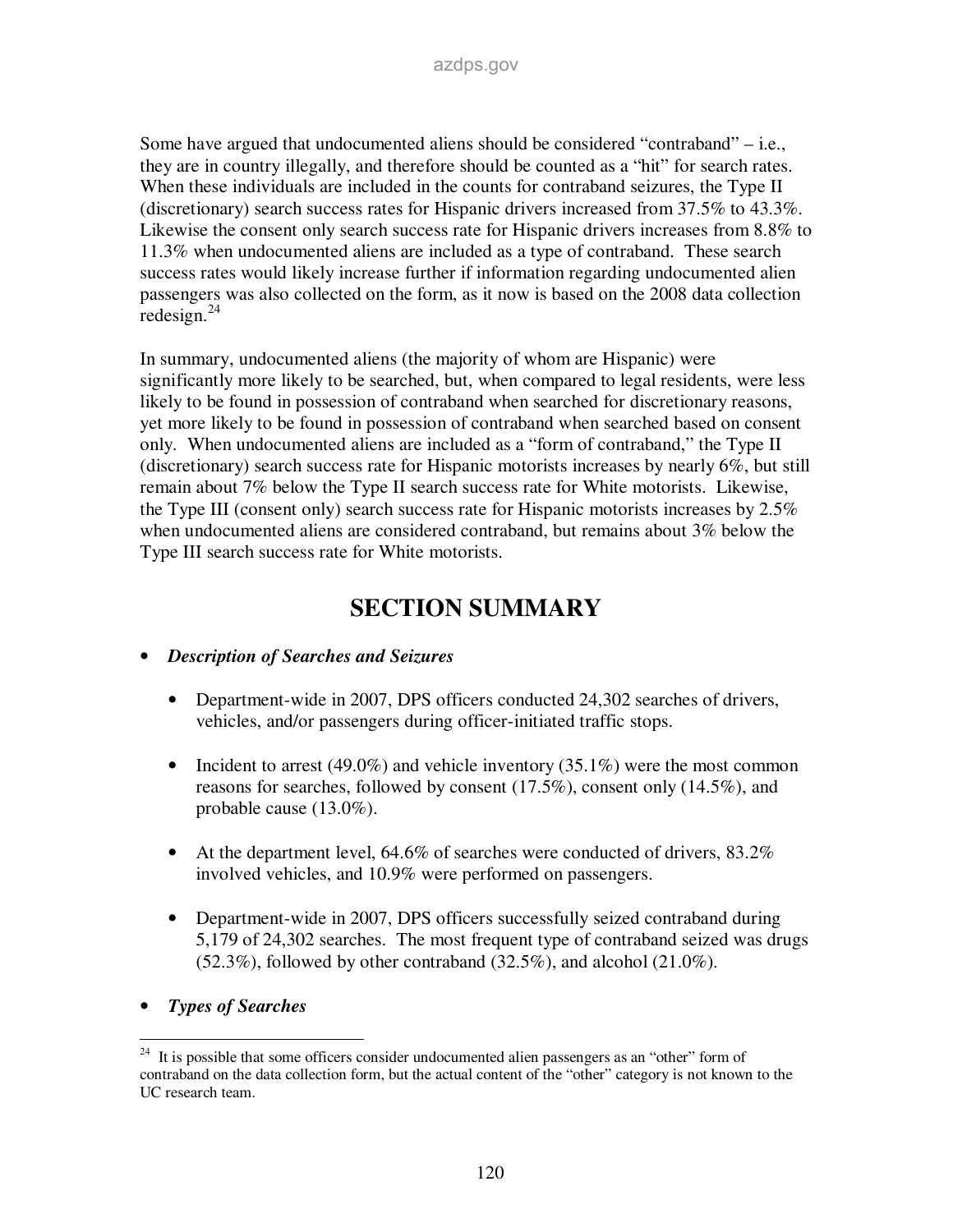- At the department level, the majority of searches conducted were Type I (low discretion) searches (70.2%), while 15.3% and 14.5% were Type II (discretionary) and Type III (solely consent), respectively.
	- o Commercial Vehicle Enforcement Bureau and Canine District conducted a considerably larger percentage of Type II searches compared to the department average and other bureaus.
	- o Canine District conducted over half of its searches based solely on consent.
- Analyses based on the type of search indicate statistically significant racial and ethnic disparities in searches across all three search type categories:
	- o Blacks were least likely to be searched for Type I reasons, while Native Americans were most likely to be searched for these reasons.
	- o For Type II searches, Blacks were significantly more likely, and Native Americans significantly less likely, to be subject to Type II searches.
	- o In the case of consent (Type III) searches, Black and Hispanic motorists were significantly more likely to be searched based on consent compared to Whites and Native Americans.
- *Search Success Rates* 
	- The overall search success was 21.3%, but varied by the reason for search:
		- $\circ$  Searches based partially (16.4%) or solely (11.1%) on consent as well as vehicle inventories (16.0%) were least likely to be successful in terms of discovering contraband.
		- o Searches most likely to produce seizures of contraband include those based on probable cause (66.9%), canine alerts (49.0%), warrant (33.3%), and plain view (31.4%).
		- o Within the Canine District, canine handlers assigned to the North squad were significantly more likely to report contraband seizures (49.3% of all searches) compared to handlers assigned to Central/South squads (15.4% of contraband seizures). This was consistent across nearly all types of searches. Of particular note, for canine alerts, 75.7% of the searches resulted in seizures for North canine handlers, compared to 41.2% for Central/South canine handlers.
- *Type II (discretionary) Searches* 
	- The overall Type II search success rate for DPS was  $45.7\%$ , but success rates varied significantly by race/ethnicity:
		- o Type II searches of Hispanic drivers (37.5%) were the least likely to be successful in the discovery of contraband, compared to Native Americans (52.9%), Whites (50.4%), and Blacks (50.0%).
- *Type III (solely consent) Searches*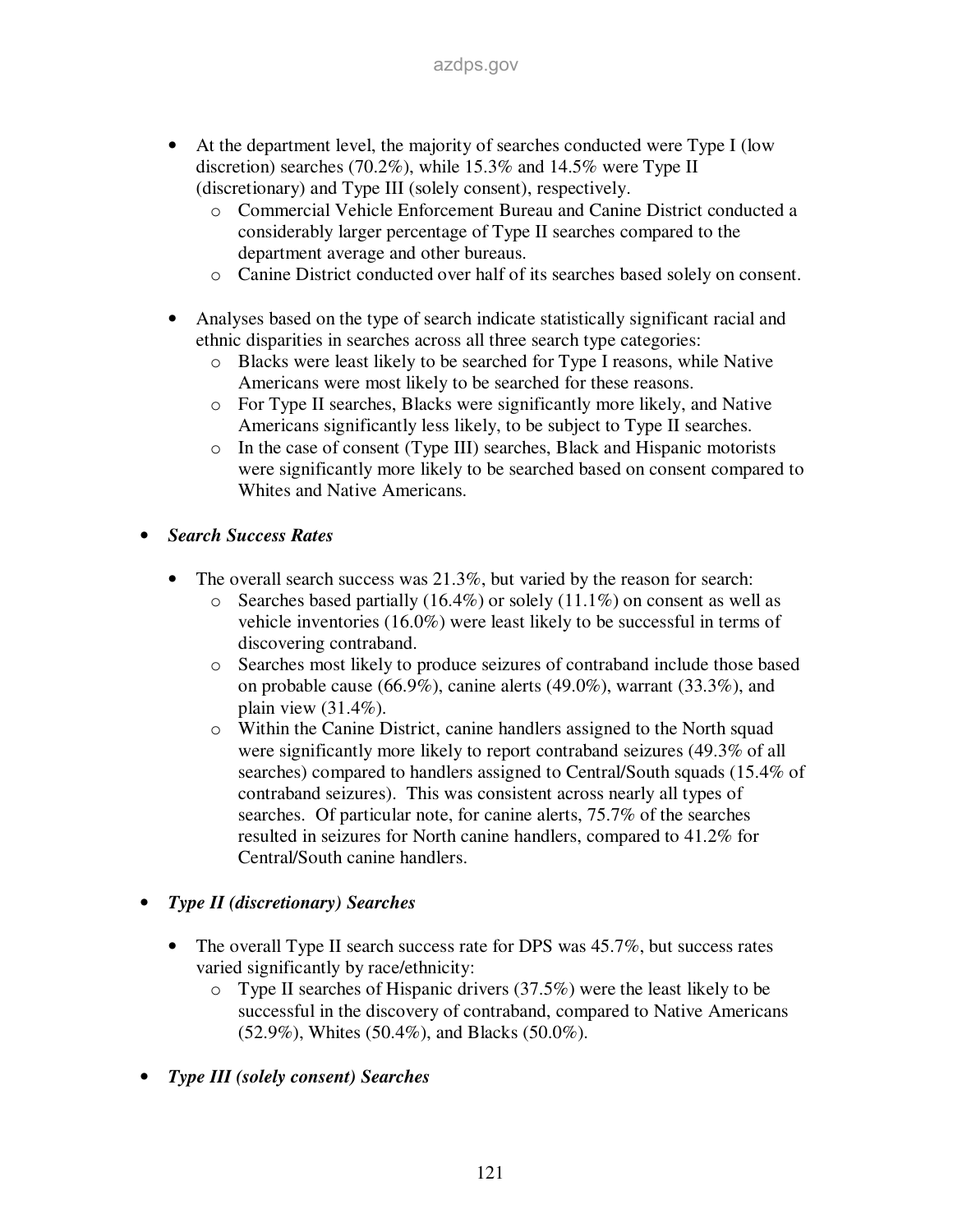- Analyses of consent searches revealed racial/ethnic differences in those asked for consent to search as well as refusals to consent:
	- o Specifically, Hispanics were significantly more likely than other racial/ethnic groups to be asked for consent to search and significantly less likely than members of other racial/ethnic groups to refuse consent to search.
- A multivariate model predicting Type III searches indicated that, although the predictive power of the model is weak, there are statistically significant racial/ethnic disparities in whether or not consent searches are conducted.
	- o Hispanic and Black drivers were 3.9 and 2.9 times more likely to be searched based on consent compared to Whites given the same vehicle characteristics, stop characteristics, and reasons for the stop.
	- o The weak overall ability of this model to predict the likelihood of consent searches indicates that this model is likely misspecified. That is, other factors (e.g., refusal to consent, demeanor, indicators of suspicion) more central to explaining whether or not drivers are searched based on consent have likely not been included in the data collection.
- Because consent searches are not solely dependent on officer's discretion (i.e., a citizen may refuse), analyses of consent search success rates are not recommended. They were, however, conducted, at the request of DPS administrators.
	- o Results indicated racial/ethnic differences:
		- Type III searches of Native American drivers (23.5%) were the most likely to be successful in the discovery of contraband, compared to all other racial/ethnic groups.
		- Blacks and Whites have similar search success rates (16.0% and 14.0%, respectively).
		- Consent searches of Hispanics (8.8%) were the least likely to be successful in terms of recovering contraband.
- One possible explanation for racial/ethnic disparities in search and seizure rates is differences in types of violations. That is, if particular types of violations are more likely to prompt officers to search vehicles, and these types of violations also differ systematically by race/ethnicity, then racial/ethnic disparities in search and seizure rates may be partially accounted for by alternative factors. The analysis show some support for this hypothesis.
- Undocumented aliens (the majority of whom are Hispanic) were significantly more likely to be searched than legal residents, but were less likely to be found in possession of contraband when searched for discretionary reasons and more likely to be found in possession of contraband when searched based on consent.
	- o When undocumented aliens are included as a "form of contraband," both the Type II and Type III search success rates for Hispanic motorists increase but still remain lower than the search success rates for White motorists.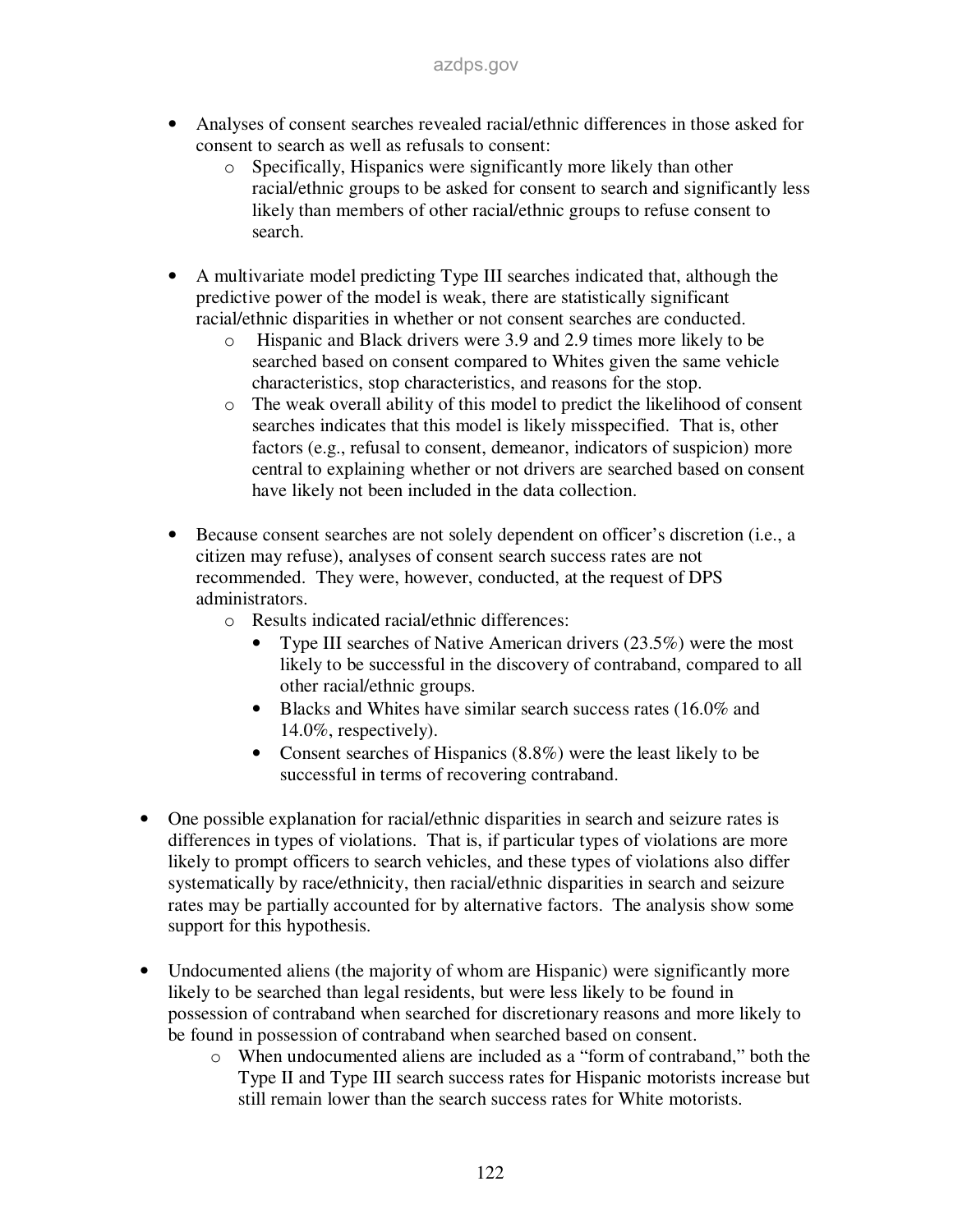- The information presented in this section cannot determine the legality of and/or the presence of discrimination in individual searches conducted by DPS officers.
- As noted above, caution must be used when interpreting the findings in this section for two reasons:
	- o Tests of statistical significance are influenced by sample size. For large samples, smaller differences are more likely to be reported as statistically significant. The strength of these relationships, however, may not be substantively meaningful despite their statistical significance.
	- o The majority of the findings presented above are bivariate in nature (i.e., they do not take into account other extralegal and legal factors that might have a significant influence over search decisions).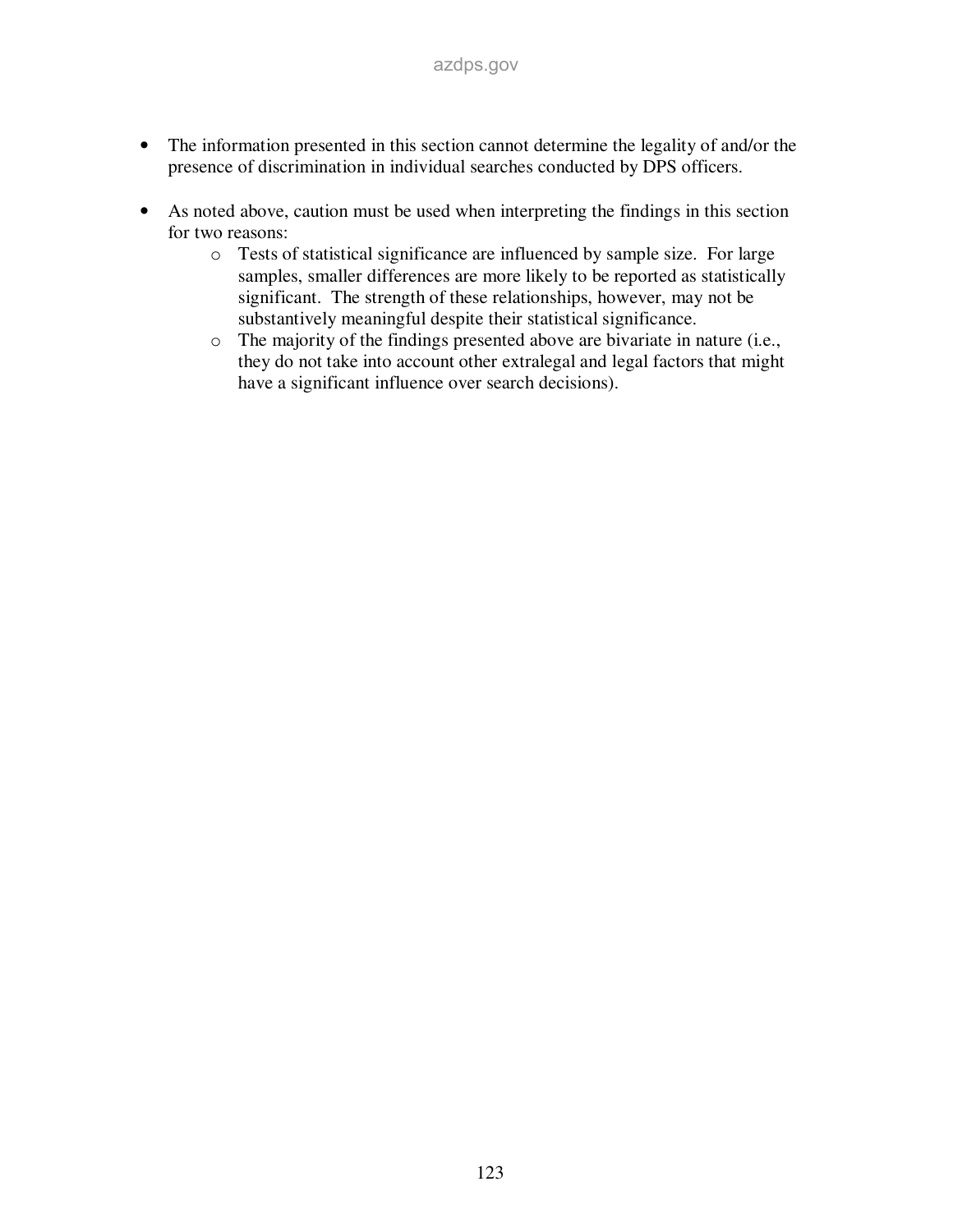# **6. CONCLUSIONS AND RECOMMENDATIONS**

azdps.gov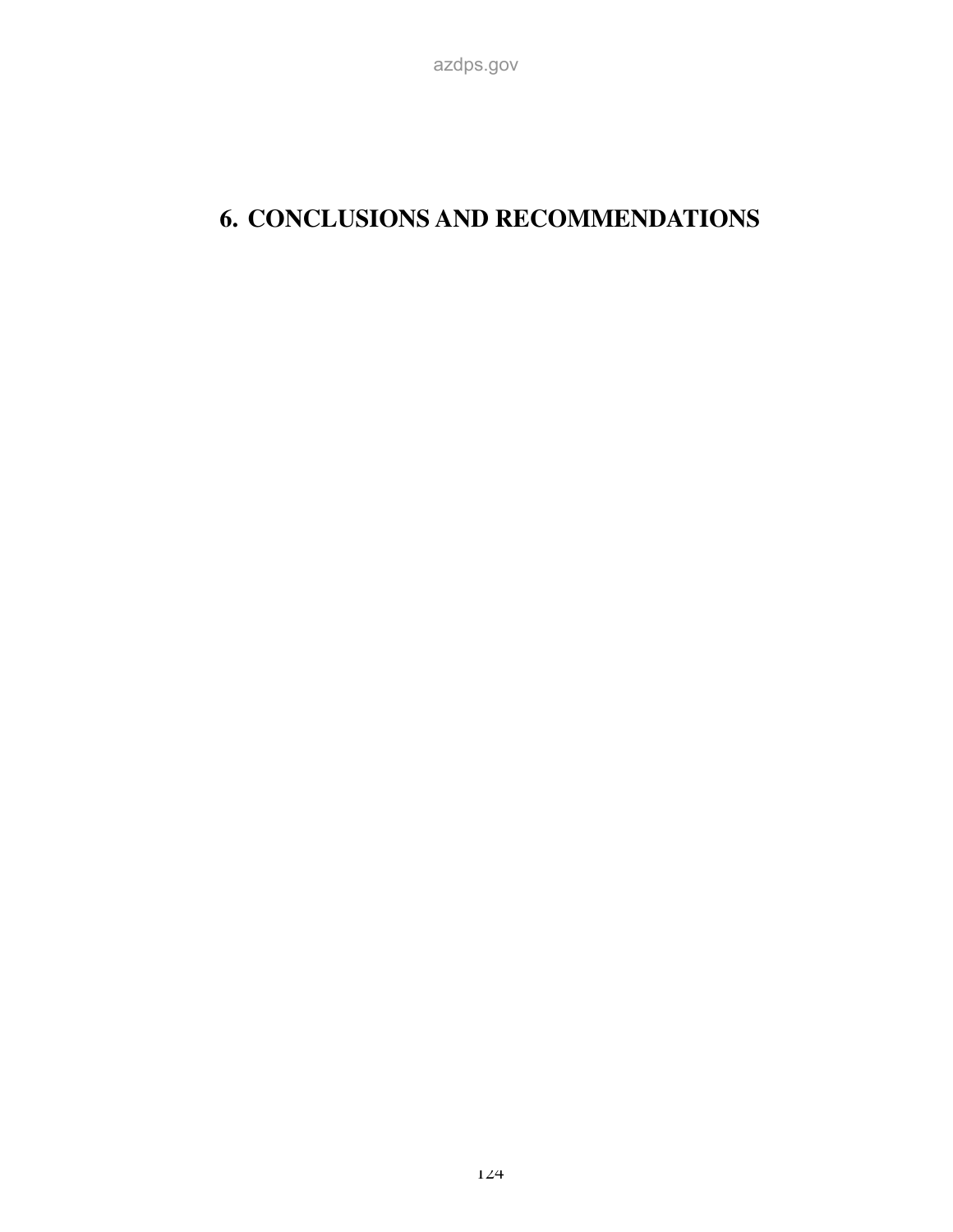#### azdps.gov

### **OVERVIEW**

This report documents the findings from statistical analyses of data collected during all officer-initiated traffic stops conducted by the Arizona Department of Public Safety from January 1, 2007 through December 31, 2007, which represent the second year of data analysis for the *Traffic Stop Data Analysis Study*. As noted throughout this report, it is impossible with these data to determine the motivating factors behind traffic stops conducted by individual DPS officers. Rather, this data collection effort and subsequent data analyses can only examine patterns and trends in traffic stops and post-stop outcomes to determine if racial disparities exist after considering a host of additional legal and extralegal factors that might influence officer decision making. While it cannot be determined if DPS officers are engaging in the behavior commonly referred to as "racial profiling," analyses can demonstrate if patterns of racial disparities exist in stop and post-stop outcomes that warrant further scrutiny.

This conclusion section first provides a review of the major findings in this report. The findings from this report can be generally examined as three separate, but related issues: 1) the initial stopping decision, 2) post-stop outcomes received by motorists (e.g., warnings, repair orders, citations, arrests, and searches), and 3) specific examinations of searches and seizures. Regarding the initial stopping decision, no department-wide conclusions can be drawn regarding whether racial/ethnic disparities in stopping behavior exist. Regarding post-stop outcomes, it is the conclusion of this report that, even after controlling for other explanatory factors, racial/ethnic disparities exist for warnings, repair orders, citations, arrests, and searches. The levels of unexplained racial/ethnic disparities are greatest for the most intrusive outcomes – arrests and searches. Further analyses of searches and seizures illustrate that although Hispanic, Black, and Native American drivers are significantly more likely to be searched compared to Whites, Hispanics (and to a lesser degree Native Americans) are significantly less likely than Whites to be found in possession of contraband. Following the review of findings, several recommendations related to data collection, policy and training are provided to DPS administrators based on these analyses.

### **THE INITIAL STOP**

During 2007, 485,183 valid member-initiated traffic stops were recorded by DPS officers. Department-wide, approximately 61.3% of the drivers stopped were White, while 25.4% were Hispanic, 5.2% Native American, 4.8% Black and 3.3% Other (Asian, Middle Eastern, other or unknown). The rate of stops for particular racial and ethnic groups varied dramatically across divisions, bureaus, districts/shifts, and counties. Some variation, however, is to be expected given residential patterns related to race/ethnicity, along with racial/ethnic differences in travel patterns on interstates, highways, and major thoroughfares. The percentages of drivers stopped within particular racial/ethnic categories are extremely similar to those reported in the Year 1 report.

The crux of interpreting data regarding initial traffic stop behavior is dependent upon comparison data. That is, a group's representation in traffic stops is only meaningful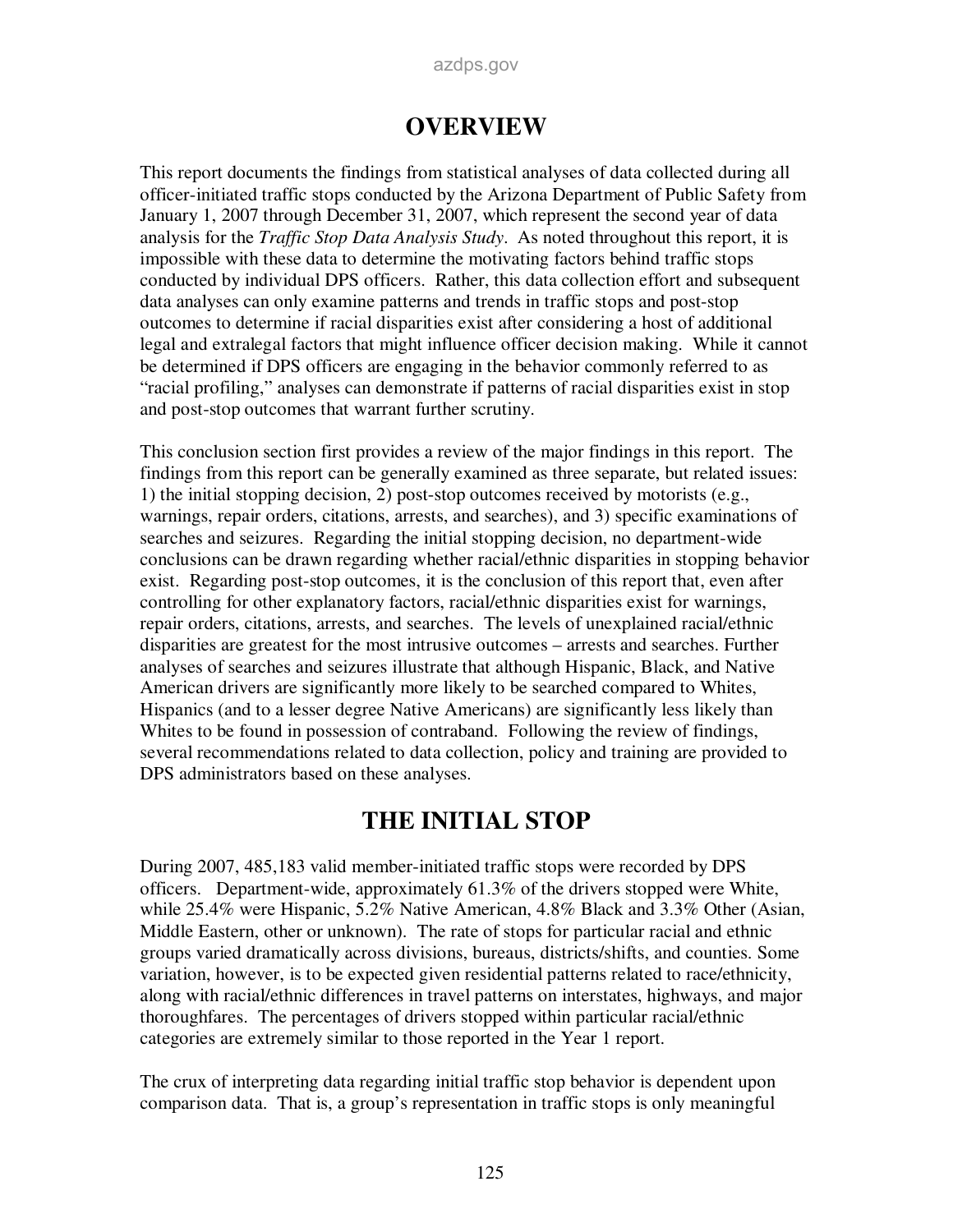when compared to the same group's "expected" representation in traffic stops, based on alternative data. Unfortunately, all available external benchmarks have limitations that restrict the level of confidence in the results of these comparisons. In addition, data quality issues with previous years of DPS traffic stop data led the UCPI research team to conclude that internal comparisons through trend analysis would not be advisable either. Therefore, no department-wide conclusions can be drawn regarding whether racial/ethnic disparities in stopping behavior exist. Internal benchmarking – which compares the racial/ethnic breakdown of traffic stops across officers assigned to the same, assignments, shifts, and districts – is also impossible with these data because of the small number of officers that have such similarities. Instead, this report focuses on whether racial/ethnic disparities are evident in post-stop outcomes.

## **POST-STOP OUTCOMES**

Citations were the most frequent stop outcome for drivers in 2007 (45.2% of all stopped drivers received at least one citation). In addition, 41.3% of drivers stopped were issued at least one warning, while 15.3% were issued repair orders. Occurring rarely were the most serious stop outcomes – specifically, arrests (2.5% of drivers stopped), warrant arrests (0.5%), and searches of the drivers, occupants, or vehicles (5.0% of the stops). Slightly more than 5% of drivers were issued DVERs. Stops resulting in field interviews and tribal orders were statistically infrequent events across the department, and were not examined in detail within this report.

Analyses of post-stop outcomes are an important consideration of any data collection effort because the potential exists for differential treatment based on the drivers' characteristics *after* the initial stop has been made. Bivariate and multivariate analyses of post-stop outcomes examined racial/ethnic differences in warnings, repair orders, citations, arrests, searches and, seizures of contraband.

#### **Bivariate Analyses:**

Initially, bivariate analyses demonstrated that post-stop outcomes differed across racial/ethnic groups. Across the department, statistically significant racial/ethnic differences were reported for the most severe outcome received.

- o Warnings: 39.7% of White drivers received a warning as the most severe outcome for the traffic stop, compared to 27.8% of Hispanic drivers, 32.4% of Native American drivers, and 36.4% of Black drivers.
- o Repair Orders: 16.3 % of White drivers received a repair order as the most severe outcome for the traffic stop, compared to 22.4 % of Hispanic drivers, 22.6% of Native American drivers and 14.4 % of Black drivers
- o Citations: 41.9% of White drivers received a warning as the most severe outcome for the traffic stop, compared to 45.8% of Hispanic drivers, 39.6% of Native American drivers and 45.0% of Black drivers.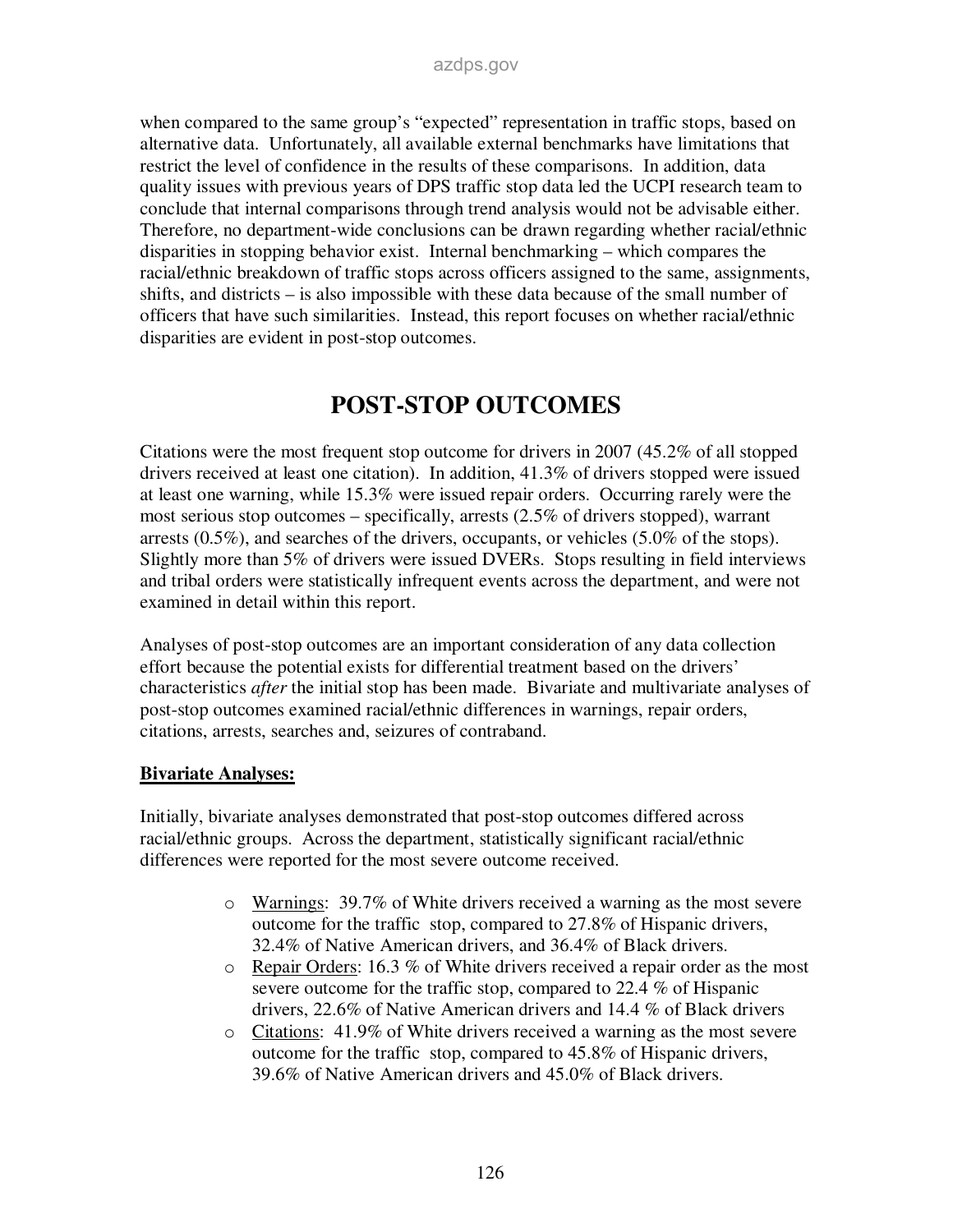o Arrests: 2.1% of White drivers were arrested (the most severe outcome during traffic stops), compared to 3.9% of Hispanic drivers, 5.4% of Native American drivers, and 4.2% of Black drivers.

In addition, racial/ethnic differences were found across all outcomes (regardless of the most severe). Measures include whether or not any outcome was received, regardless of its severity compared to other outcomes during the same stop.

- o Warnings: 44.6% of White drivers received at least one warning during traffic stops, compared to 33.6% of Hispanic drivers, 41.3% of Native American drivers and 41.3% of Black drivers.
- o Repair Orders: 13.9% of White drivers received at least one repair order during traffic stops, compared to 18.6% of Hispanic drivers, 25.2% of Native American drivers and 10.9% of Black drivers.
- o Citations: 43.4% of White drivers received at least one citation during traffic stops, compared to 48.9% of Hispanic drivers, 42.6% of Native American drivers and 48.1% of Black drivers.
- o Arrests: 2.1% of White drivers were arrested during traffic stops, compared to 3.9% of Hispanic drivers, 5.4% of Native American drivers and 4.2% of Black drivers.
- o Searches: 3.3% of White drivers were searched during traffic stops, compared to 8.6% of Hispanic drivers, 6.9% of Native American drivers, and 7.5% of Black drivers.

Statistically significant differences in the *types* of violations for which citations are issued are evident by race/ethnicity:

- o White drivers were significantly more likely to be issued citations for speeding violations compared to Hispanic, Native American, and Black drivers.
- o Black drivers were significantly more likely than other racial/ethnic groups to be issued citations for speeding over 85 mph and for violations related to vehicle registration and/or license plate.
- o Hispanic drivers were significantly more likely than other racial/ethnic groups to be issued citations for violations related to drivers' license, seat belts/child restraints, required equipment, and insurance.
- o Native American drivers were significantly more likely than other racial groups to be issued citations/arrested for DUI/reckless driving, while White drivers were least likely.

These results suggest that minority drivers are more likely to be issued citations for violations that are indirectly linked to income. In addition, the severity of offenses was not evenly distributed across racial/ethnic groups (e.g., Black drivers were more likely to be stopped for speeding at the highest levels over the limit, and Native American drivers were more likely to be stopped for DUI / reckless driving). This provides support for the proposition that officers make enforcement decisions based on drivers' behaviors rather than their demographic characteristics – and demonstrates the need to perform multivariate statistical analyses.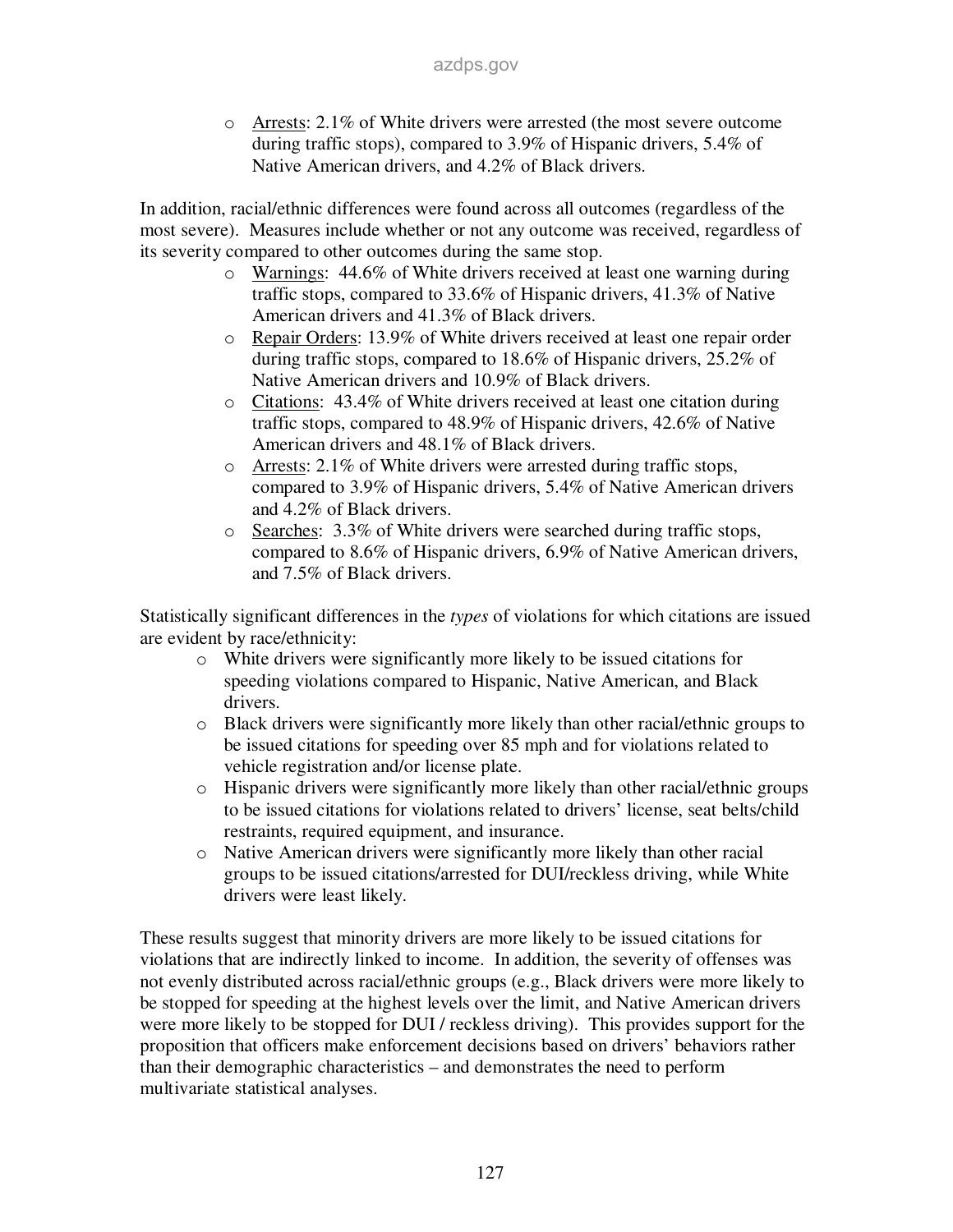#### **Multivariate Analyses:**

Multivariate analyses were modeled to understand the independent effect of drivers' racial/ethnic backgrounds in relation to the post-stop outcomes after taking into account other legal and extralegal factors known to influence officer decision making. As a result, multivariate analyses provide a more thorough understanding and interpretation of the data.

Results from the multivariate analyses demonstrated that, even after controlling for other explanatory factors (e.g., other driver characteristics, vehicle characteristics, stop characteristics, and legal variables), racial/ethnic disparities exist for warnings, repair orders, citations, arrests, and searches.

- o Warnings: The strongest predictors of whether or not drivers receive warnings were the legal reasons for the stop.
	- Hispanic, Black, and drivers of other race/ethnicity were significantly *less* likely compared to Whites to receive warnings.
	- Compared to White drivers, Hispanic, Black, and Other drivers were 1.3, 1.1, and 1.3 times *less* likely, respectively, to receive warnings.
	- The odds ratios of these coefficients indicate that all of these relationships, though statistically significant, are substantively *not* strong.
	- o Repair Orders: Drivers stopped for equipment violations were 120 times *more* likely to receive a repair order compared to those stopped for moving violations.
		- **Drivers of trucks/tractor trailers were 15 times** *more* likely to be issued repair orders compared to drivers of cars.
		- Hispanic, Black, and drivers of other races were significantly *less* likely, while Native Americans were significantly more likely, compared to Whites to be issued repair orders.
		- The strength of these race/ethnicity relationships range between 1.2 to 1.5 times more/less likely, indicating they are not very strong explanatory factors.
	- o Citations: The strongest predictors of the number of citations issued to drivers were legal reasons. As the number of citations issued increased, the importance of these legal variables also increased.
		- Traffic stops where evidence was found were 1.7 times more likely to result in one citation issued, but 12.7 times more likely to result in three or more citations issued.
		- The impact of drivers' race/ethnicity also increased as the number of citations increased.
		- While Hispanic drivers were only 1.1 times more likely than White motorists to receive one citation, they were 3.4 times more likely to receive three or more citations.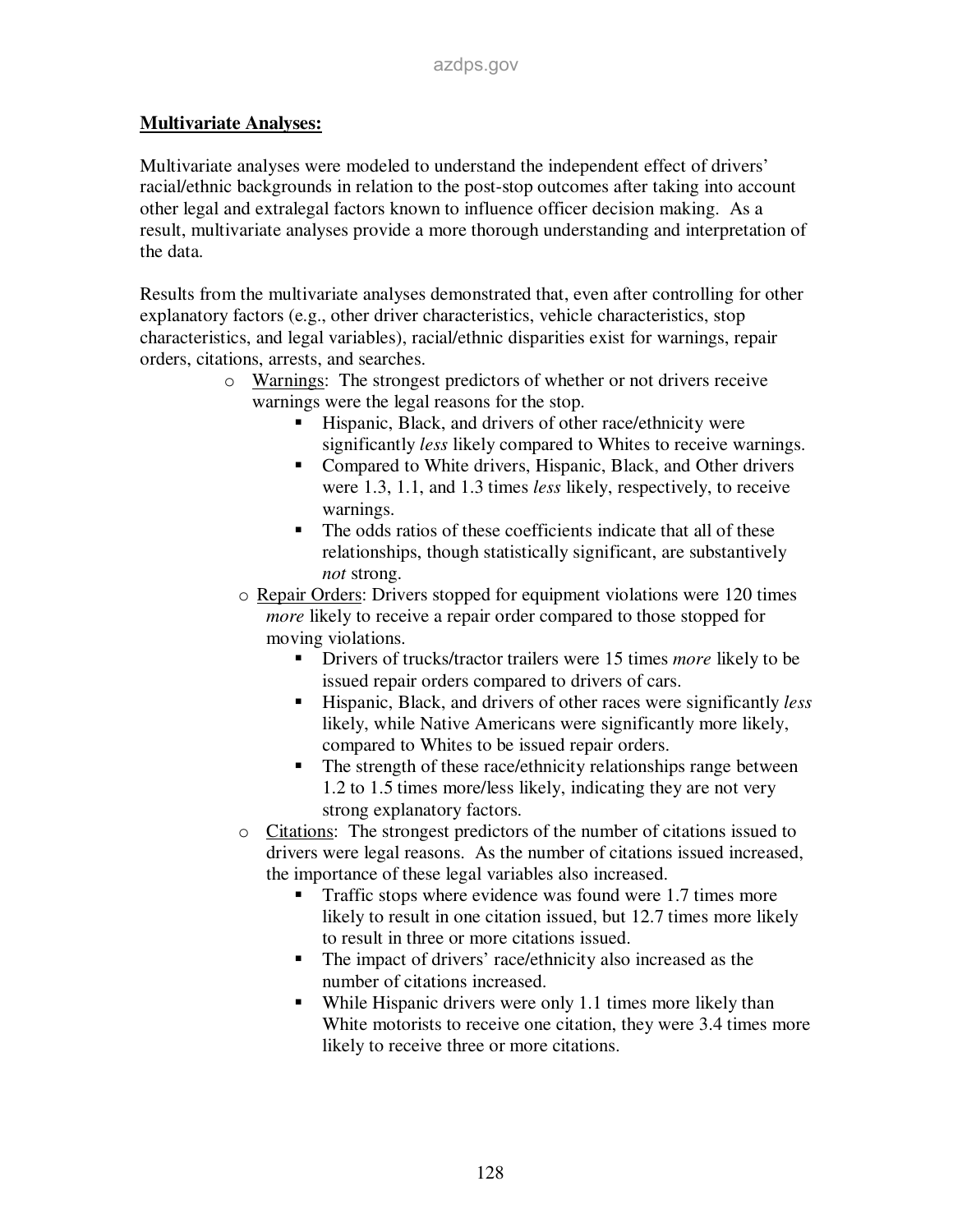- Similarly, Black motorists were only 1.1 times more likely than Whites to be issued one citation, but 1.9 times more likely to receive three or more citations.
- The reasons for the reported racial/ethnic disparities in multiple citations, however, cannot be determined with these data.
- o Arrests: The strongest factor associated with arrest is the discovery of contraband – drivers with contraband were 65 times *more* likely to be arrested compared to drivers without contraband.
	- It is important to estimate the influence of drivers' race/ethnicity on the likelihood of arrest after legal variables (such as reason for the stop and evidence seized) are taken into consideration.
	- Hispanic, Native American, and Black drivers were 1.7, 2.7, and 1.7 times significantly more likely to be arrested, compared to Whites.
- o Searches: The search model though weak in predictive power– indicated that the reason for the stop and other legal variables were the strongest predictors of the likelihood of a search.
	- Racial/ethnic disparities also existed in whether or not searches were conducted.
	- Compared to White drivers, Hispanic, Black, and Native American drivers are 2.5, 2.2, and 2.2 times *more* likely to be searched given similar vehicle characteristics, stop characteristics, and reasons for the stop.

In summary, important racial and ethnic disparities in traffic stop outcomes were found even after taking into consideration other legal and extra-legal factors known to influence police decision making during traffic stops. In comparison to findings reported in the Year 1 Report (based on data from 2006), these bivariate and multivariate results based on data from 2007 are very similar, with only minor variation in the strength of relationships, but no substantive differences in the racial/ethnic disparities discovered.

It is important to note, however, that racial/ethnic differences in post-stop outcomes may be explained by other characteristics that are also believed to potentially influence officer decision making, but were not available for analysis at this time and/or are not included in the current data collection system (e.g., more specific measures of the severity of traffic offenses, motorists' compliance with officer requests, drivers' socioeconomic status, officers' characteristics, organizational characteristics, etc.). Because of the potential influence of unmeasured variables, the reasons for the racial/ethnic disparities in post-stop outcomes cannot be determined with these data. Therefore, no definitive conclusions regarding racial/ethnic disparities in traffic stop outcomes based on the multivariate analyses should be made.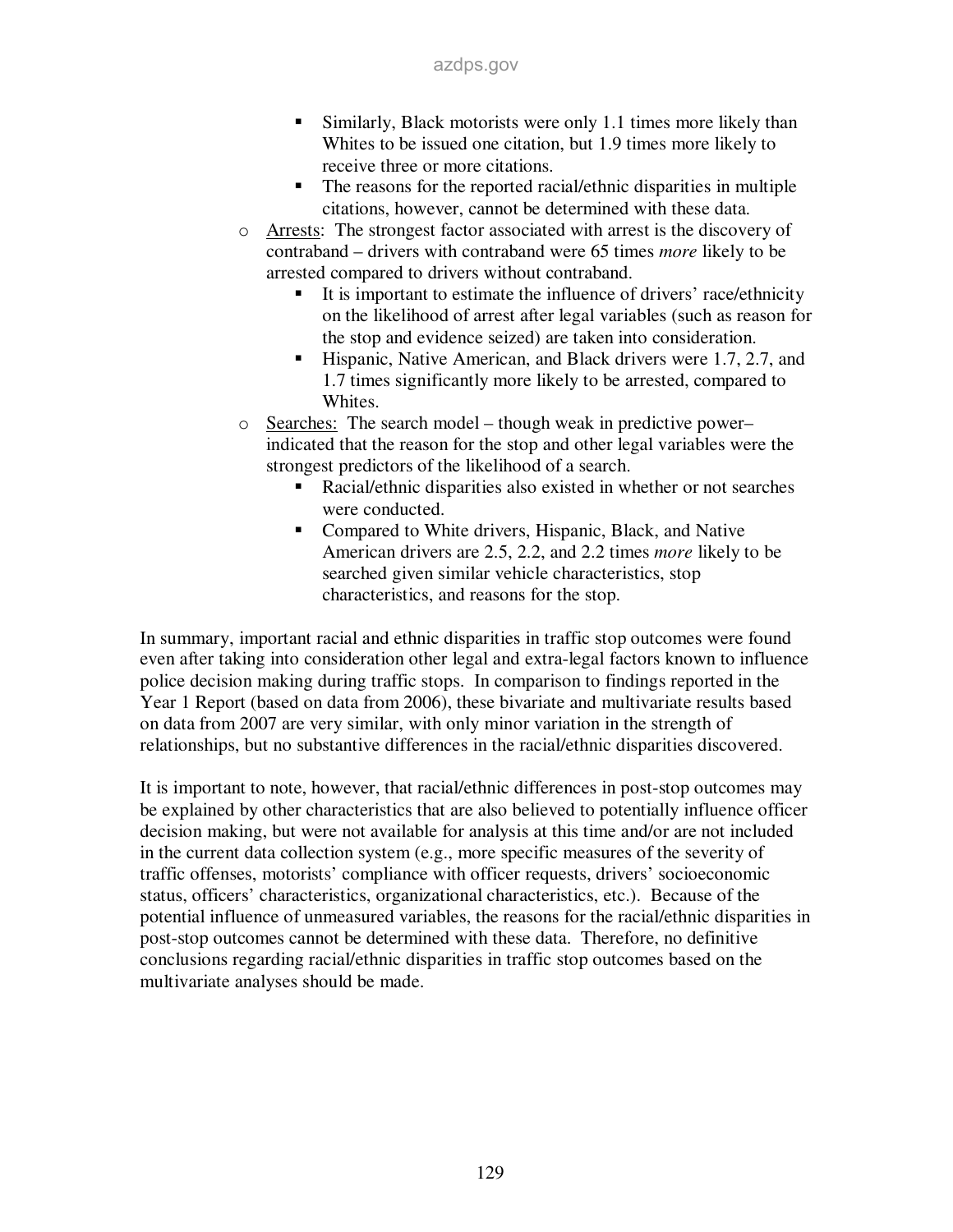## **SEARCHES & SEIZURES**

Although the reasons for the stop were the strongest predictors of decisions to search, some differences in the likelihood of conducting searches are still attributable to drivers' characteristics (most notably, drivers' race and ethnicity). Therefore, additional analyses were conducted to better understand the racial/ethnic disparities in officers' search decisions during traffic stops.

Across the DPS in 2007, officers reported 24,302 searches of drivers, vehicles, and/or passengers during officer-initiated traffic stops. These searches were classified as belonging in one of three categories based on their lowest level of discretion):

- Type  $I =$  Mandatory; required by departmental policy; little to no discretion (e.g., incident to arrest, inventory, plain view)
- Type II = Discretionary; guided by case law and/or legal statue; low/medium discretion (e.g., probable cause, canine alert, etc.)
- Type  $III =$  Consent only, high discretion

The majority of searches conducted were classified as Type I (low discretion) searches (70.2%), while 15.3% and 14.5% were Type II (guided by case law/legal statute) and Type III (solely consent) searches, respectively.

Analyses based on the type of search indicated statistically significant racial and ethnic disparities in searches across all three search type categories:

- o Of the 9,740 White drivers searched:
	- 71.6% were Type I searches
	- 17.5% were Type II searches
	- $10.9\%$  were Type III searches
- o Of the 10,565 Hispanic drivers searched:
	- 67.8% were Type I searches
	- $12.6\%$  were Type II searches
	- $19.6\%$  were Type III searches
- Of the 1,743 Black drivers searched:
	- $\blacksquare$  61.2% were Type I searches
	- $\blacksquare$  24.1% were Type II searches
	- 14.7% were Type III searches
- o Of the 1,720 Native American drivers searched:
	- $\blacksquare$  89.0% were Type I searches
	- 8.0% were Type II searches
	- 3.0% were Type III searches

In summary, Black drivers were *least* likely to be searched for low discretion reasons (Type I), while Native Americans were *most* likely to be searched for these reasons. For Type II searches, the opposite is true; Blacks were significantly more likely, and Native Americans significantly less likely, to be subject to Type II searches. In the case of solely consent searches (Type III searches), Black and Hispanic motorists were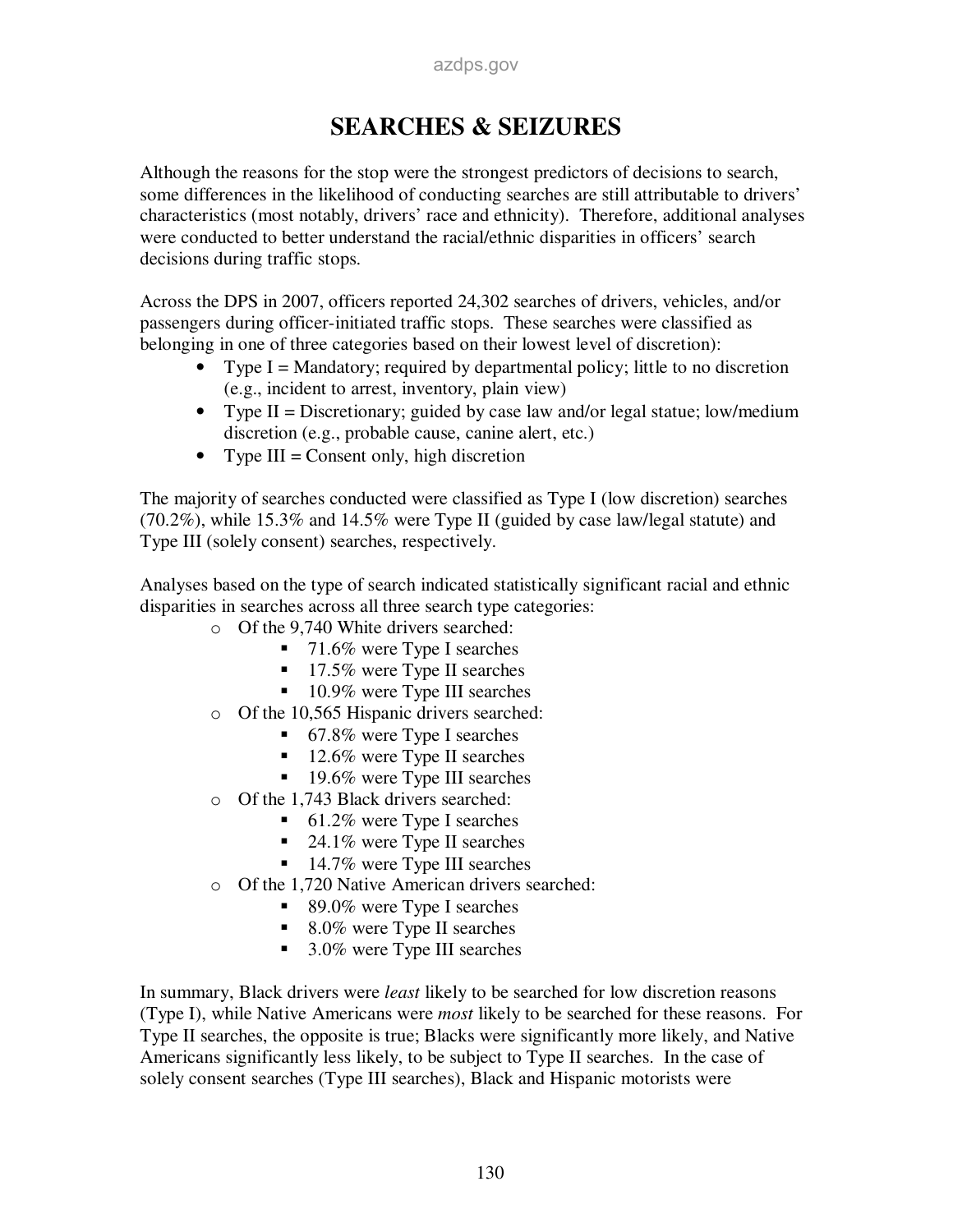significantly more likely to be searched based on consent compared to Whites and Native Americans.

Of the 24,302 searches, DPS officers successfully seized contraband during 5,179 searches; thus, the overall search success rate is  $21.3\%$ . Search success rates across the department varied considerably by the reason for the search.

 $\circ$  Search success rates by type of search (i.e., the % of searches that resulted in discoveries of contraband):

Probable Cause =  $66.9\%$ Canine Alert =  $49.0\%$ Warrant =  $33.3\%$ Plain View =  $31.4\%$  $Terry = 21.5%$ Incident to Arrest =  $20.8\%$ Consent =  $16.4\%$ Inventory =  $16.0\%$ Solely Consent =  $11.1\%$ 

Search success rates also varied by organizational unit. Of particular importance are dramatic differences in the rates of contraband seizures between canine handlers assigned to the North squad versus those assigned to the Central and South squads.

- o Across all types of searches, canine handlers assigned to the North squad were significantly more likely to report contraband seizures (49.3% of all searches) compared to handlers assigned to Central/South squads (15.4% of contraband seizures).
- o Canine handlers from across the state who participated in the focus group sessions were directly asked about these differences in search success rates and offered several plausible explanations, including differences in: officer experience, experience with litigation and courtroom testimony, policies and procedures related to search and seizure, supervisory philosophy and training, canine deployment tactics, and geographic factors (e.g., proximity to border, traffic volume, etc.).

The overall Type II (discretionary / guided by legal statue and case law) search success rate for DPS was 45.7%, but success rates varied significantly by race/ethnicity:

o Type II Outcome Test:

- White: 50.4% of Type II searches resulted in contraband seizures
- Hispanic: 37.5% of Type II searches resulted in contraband seizures
- Black: 50.0% of Type II searches resulted in contraband seizures
- Native American: 52.9% of Type II searches resulted in contraband seizures
- In summary, discretionary searches of Hispanic drivers are the least likely to result in discoveries of contraband – in contrast,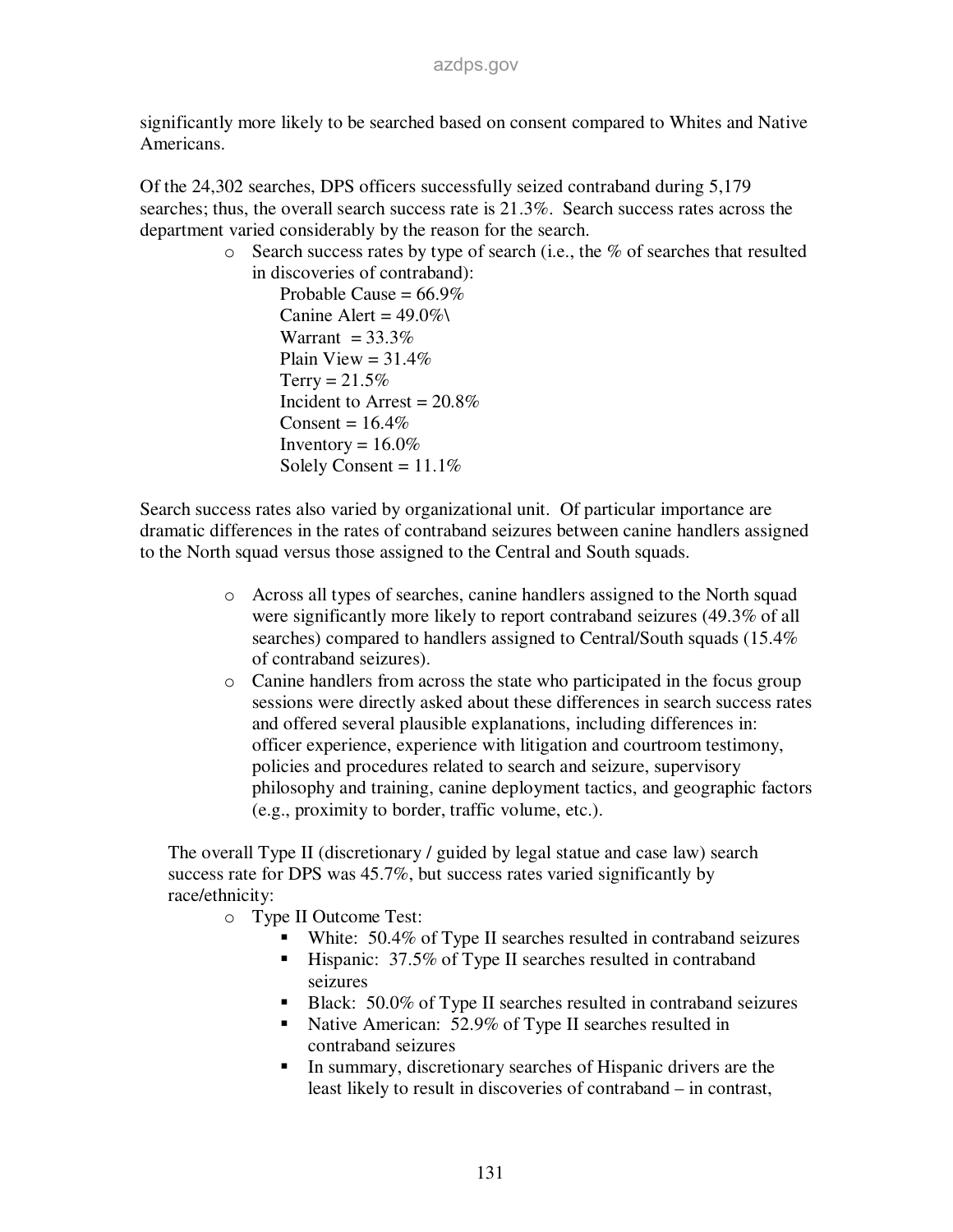contraband seizures for Whites, Blacks, and Native Americans are not statistically significantly different from one another.

- Analyses of consent searches revealed racial/ethnic differences in those asked for consent to search as well as refusals to consent:
	- o Specifically, Hispanics were significantly more likely than other racial/ethnic groups to be asked for consent to search and significantly less likely than members of other racial/ethnic groups to refuse consent to search.
- A multivariate model predicting consent searches revealed that, although this model is weak in predictive power, the results do suggest that statistically significant racial/ethnic disparities exist in whether or not consent searches are conducted.
	- o Hispanic and Black drivers were 3.9 and 2.9 times more likely to be searched based on consent compared to Whites given the same vehicle characteristics, stop characteristics, and reasons for the stop that can be measured with these data.
	- o The weak overall ability of this model to predict the likelihood of consent searches indicates that this model is likely misspecified. That is, other factors more central to explaining whether or not drivers are searched based on consent have likely not been included in the data collection (e.g., refusal to consent, which varies by race/ethnicity; pre-stop and during-thestop indicators of suspicion, etc).
	- o The redesigned electronic data collection form now in use for the last quarter of 2008 data collection does include a data field designed to capture information related to pre-stop indicators.
- Because consent searches are not solely dependent on officer's discretion (i.e., a citizen may refuse), analyses of consent search success rates are not recommended. They were, however, conducted, at the request of DPS administrators.
	- o Results indicated racial/ethnic differences. Specifically, Type III searches of Native American drivers (23.5%) were the most likely to be successful in the discovery of contraband, compared to all other racial/ethnic groups. Blacks and Whites have similar Type III search success rates (16.0% and 14.0%) respectively, while consent-only searches of Hispanic drivers (8.8%) were the least likely to be successful in the discovery of contraband
- Finally, undocumented aliens (the majority of whom are Hispanic) were significantly more likely to be searched than those with legal residency status.
	- o During Type II (discretionary) searches, undocumented aliens were significantly less likely to be found in possession of contraband compared to legal residents. In contrast, during consent-only searches,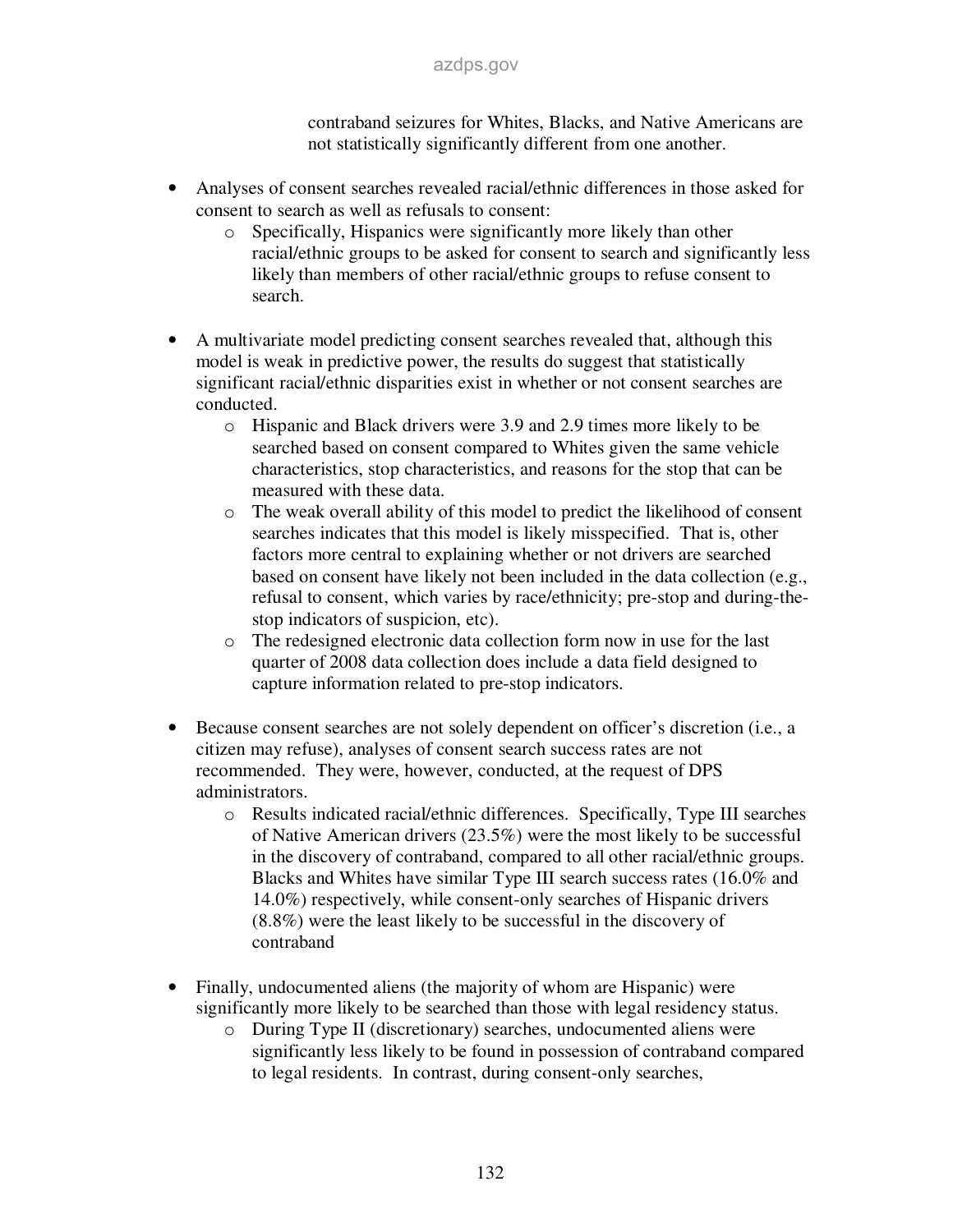undocumented aliens were significantly more likely than legal residents to have searches result in seizure contrabands.

o When considering undocumented aliens as a form of contraband, both the Type II and III search success rates for Hispanics increase, though they remain below the rates of White drivers. These search success rates would likely increase further if information regarding undocumented alien passengers was also collected on the form. This change has been made for the 2008 data collection.

Based on these findings, it is the conclusion of this report that some racial and ethnic disparities exist for searches and seizures conducted during officer-initiated traffic stops. Again, these results are comparable to those reported in the Year 1 Report, with no substantive differences in the racial/ethnic disparities discovered. These findings, however, do not address the legality of individual searches. The data collected and reported within this document only examine trends and cannot address questions of whether or not individual searches conducted by DPS officers were legally justified or based on discrimination.

## **RECOMMENDATIONS**

In summary, it is the conclusion of this report that, even after controlling for other explanatory factors, racial/ethnic disparities exist for warnings, repair orders, citations, arrests, and searches. The levels of unexplained racial/ethnic disparities are greatest for the most intrusive outcomes – arrests and searches. Further analyses of searches and seizures illustrate that Hispanic, Black, and Native American drivers were significantly more likely to be searched compared to Whites. For discretionary searches, Hispanics were significantly less likely than Whites to be found in possession of contraband. It is important to reiterate, however, that statistical data alone cannot determine whether or not officers are engaging in racial profiling. It is the limitations of this standard traffic stop data collection that served as an impetus for conducting additional focus group research with DPS officers and redesigning the DPS data collection form to gather more relevant information. Officers participating in the focus groups were able to provide invaluable context and alternative explanations for findings that are simply beyond the capability of statistical analyses. Although it is unlikely that any traffic stop data collection protocol can accurately capture all possible explanations for disparities, the additional data fields DPS has incorporated into data collection as of October 1, 2008, should allow for analyses in the Year 3 Report that can shed additional light on the reported racial/ethnic disparities in stop outcomes received by drivers stopped by the DPS. With these limitations in mind, and based on the findings presented in this report, a series of recommendations to DPS administrators related to data collection, training and policy are provided below.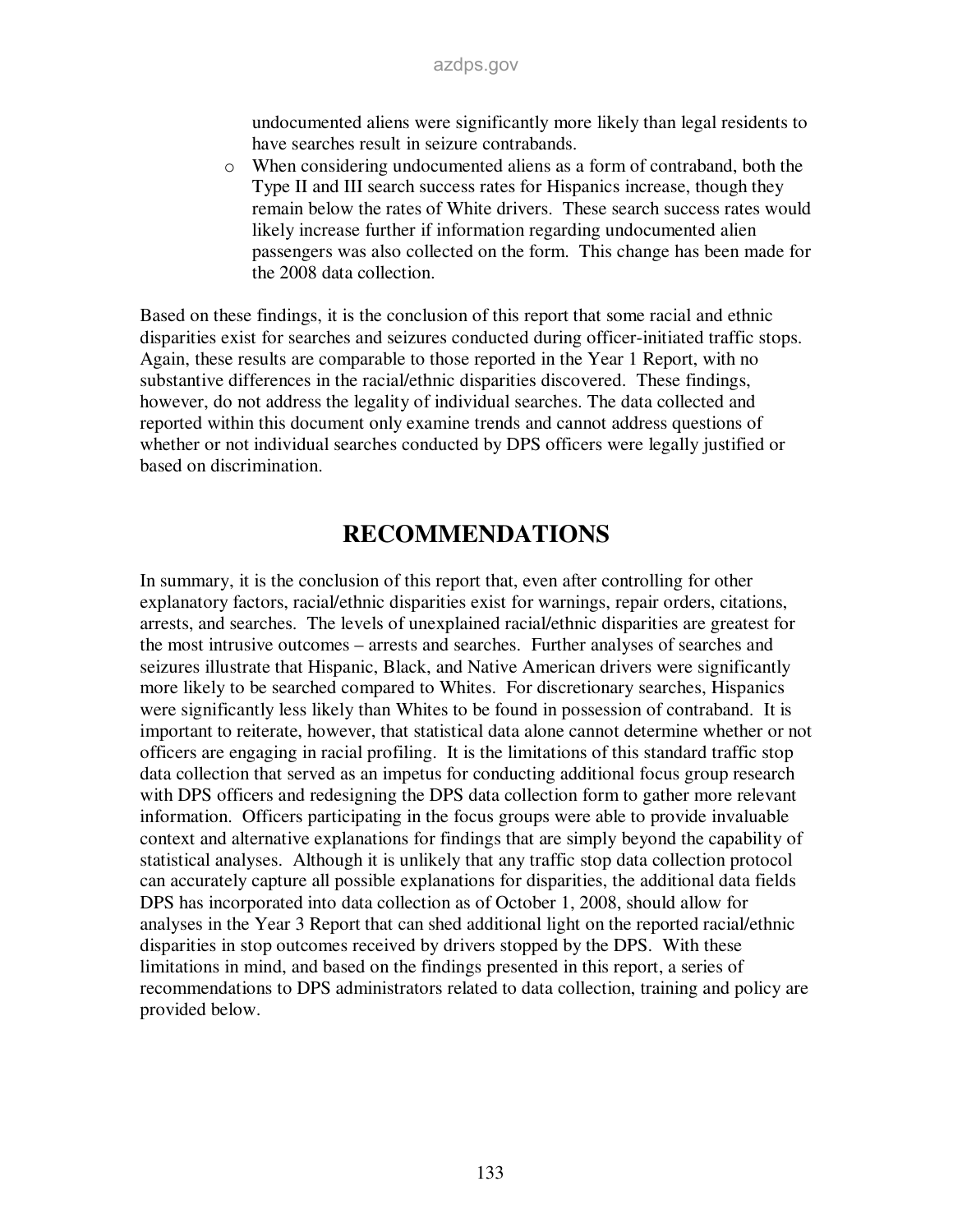### **Data Collection**

#### **Recommendation #1: The UCPI team recommends that the established video training on the data collection protocol be incorporated into academy training and/or the FTO time period.**

The data audit conducted for the 2007 data confirms the same types of data collection inconsistencies and errors reported in the Year 1 Report based on 2006 data. The recurring nature of these problems reinforces the need for DPS to transition to an electronic data collection system that will eliminate the majority of errors associated with the previous scan system. Although DPS already required all current officers to view the training video associated with the new data collection form and method of collection, it will be critical to ensure that new officers are systematically trained on the data collection protocol as well.

**Recommendation #2: It is recommended that the field supervisors be held directly accountable for ensuring the proper collection of traffic stop data by their subordinates. Further it is recommended that a standardized tracking procedure be utilized to confirm that all field supervisors are actively monitoring subordinates' data collection.** 

Continual supervisory oversight and routine data audits are necessary to ensure the accuracy and validity of these data. Although the electronic data capture will eliminate data entry errors, it will not ensure that officers are completing the form during every traffic stop. As described in Section 1, the supervisory oversight process in place should allow for any errors of this kind to be detected through a weekly comparison of electronic data and activity logs.

**Recommendation 3: It is recommended that DPS administrators prioritize the full implementation of the electronic data collection system in the districts/shifts where it is still incomplete. In addition, it is recommended that DPS explore handheld options that would allow officers assigned to Metro Motors to collect information electronically.** 

During 2008, DPS began the transition from collecting all information regarding traffic stops on scannable paper forms into an electronic system via MDCs. Based on information from DPS regarding the implementation of this electronic system, approximately 100 Highway Patrol officers remain without patrol cars that are MDC equipped. In addition, officers assigned to the Metro Motorcycle District do not use MDCs because they patrol in motorcycles rather than patrol cars. During stops, officers without MDC capability record the traffic stop data on a data collection worksheet (the content of which is identical to the electronic data capture system) and later enter the data into a computer.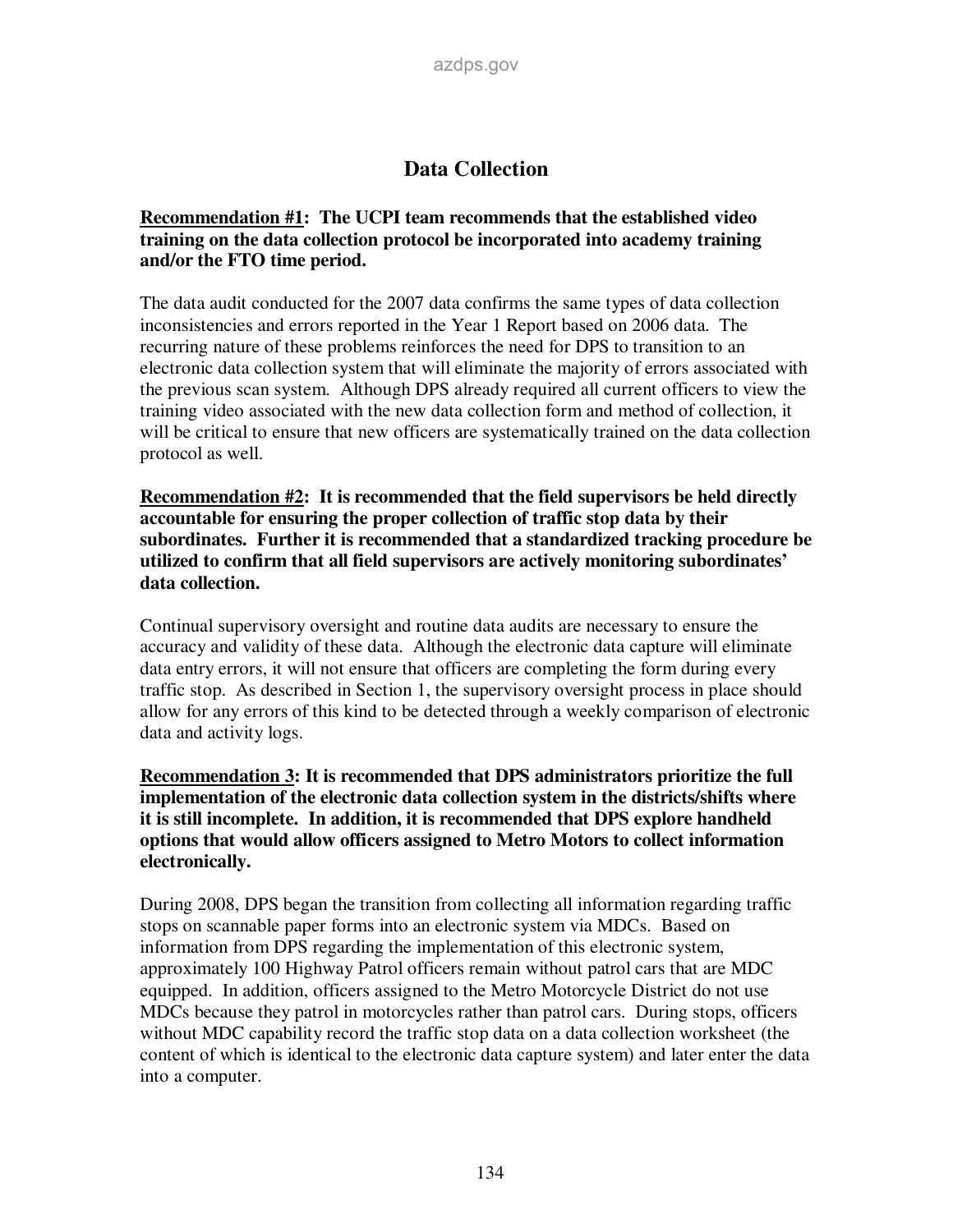The data collection changes instituted by the DPS in the past year have resulted in one of the most comprehensive data collection systems currently in use by any state police agency. This effort should be applauded, but also continually supported. The continued collection and monitoring of traffic stops for better understandings of the existence and reasons for racial/ethnic disparities will demonstrate that the Arizona Department of Public Safety is a progressive leader for professional state police agencies across the country to model.

### **Supervisory Oversight**

#### **Recommendation #4: It is recommended that DPS continue to focus on supervisory oversight for traffic stops and specifically discretionary searches, which is necessary to ensure officer compliance with existing departmental rules and regulations.**

Field supervisory oversight is a key component for police organizations striving to provide legitimate, unbiased, and effective police services to the public. Effective field supervision is critical for the successful monitoring and provision of police services. Comments regarding best practices for criminal interdiction and traffic stops made during focus groups with DPS officers suggested that they perceived several supervisory-related impediments to criminal interdiction work. For example, officers suggested that some supervisors focused on the quantity of traffic stops, rather than the quality of those stops. It was also suggested that some supervisors' encouraged their subordinates to engage in specific types of stops that match their personal enforcement preferences rather than the priorities of the department. Finally, it was repeatedly noted that there was inconsistent supervisory support for criminal interdiction. Some participants perceived strong support from their supervisors while others indicated little support, and most participants agreed that due to the amount of discretion afforded to supervisors, there was little consistency across supervisors in terms of support for interdiction. These inconsistencies across field supervisors should be addressed by DPS officials. More uniformity in field supervision will result if field supervisors are held accountable for ensuring their officers' compliance with existing rules and regulations.

#### **Recommendation #5: The UCPI team also recommends that DPS make some modifications to the current process of supervisory oversight of the video recordings of traffic stops. The UCPI team also recommends prioritizing the purchase and installation of video recording equipment in all patrol cars as soon as fiscally possible.**

To provide enhanced supervisory oversight of officer-initiated traffic stops, it is important that supervisors be required to *systematically* examine recordings that are *randomly* selected, a system which DPS already has in place. Specifically, the current DPS policy for supervisory review of videotapes of traffic stops allows for supervisors to review recordings for evaluation, training, or administrative purposes at their discretion. Furthermore, at least quarterly, each supervisor is required to review each officer's use of the mobile camera equipment, and review a minimum of three randomly recorded events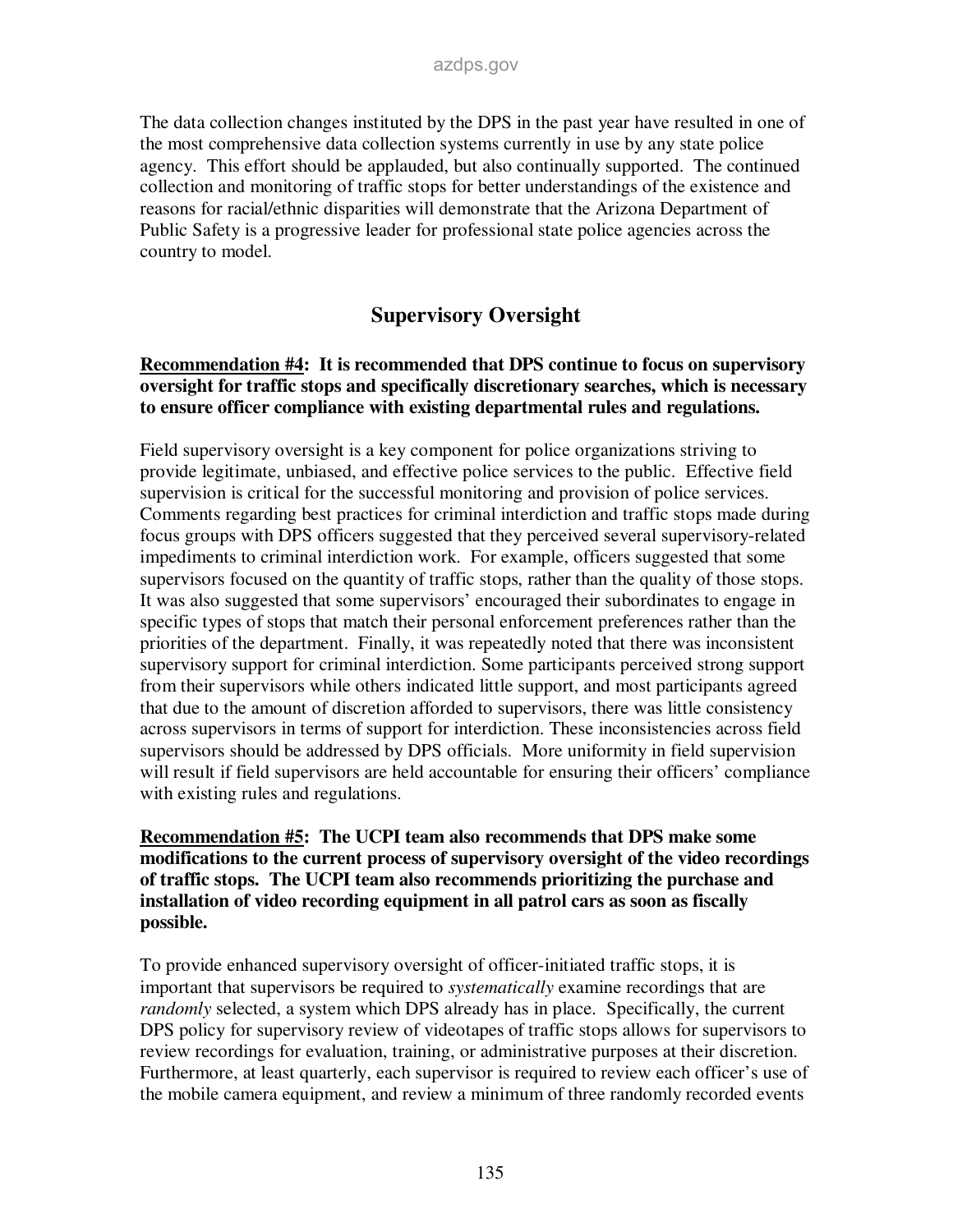submitted by the officers. Following the review, the supervisor is required to complete the Mobile Video Program Supervisor Review form and submit it on a quarterly basis to the commander/manager. The UCPI team recommends expanding the current Supervisor Review form to allow for a more in-depth audit of officers' compliance with department policies and procedures. For example, the form might include a checklist of items related to: 1) courteous treatment of motorists (e.g., explaining the reason for the stop and the action to be taken, officer demeanor, etc.), 2) officer safety (e.g., approach of vehicle, safe road position, etc.), and 3) proper search protocol if applicable (e.g., use of required written consent form).

Currently, in Highway Patrol, approximately 32% of the patrol vehicles assigned to officers full-time are equipped with video cameras. The UCPI team recommends that DPS prioritize the purchase and installation of video recording equipment in all patrol cars as soon as fiscally possible. The financial implications of this commitment are beyond the purview of the research team. Video records of traffic stops, however, are an invaluable tool for officer accountability and supervisory oversight and should be a priority for the DPS.

#### **Recommendation #6: It is recommended that the specific findings documented in this report be disseminated immediately to DPS supervisory personnel with a very clear mandate to begin exploring the reasons for the racial/ethnic disparities reported, and attempt to reduce them if believed to be based on illegitimate factors.**

Better understanding of the racial/ethnic disparities in post-stop outcomes is necessary to ultimately reduce these disparities. Across the department, Hispanic, Native American, and Black motorists are significantly more likely to be issued citations, arrested, and searched compared to Whites, even after statistically controlling for reasons for the stop, vehicle, and stop characteristics. These racial/ethnic disparities in citations, arrests, and searches cannot be explained by factors currently collected on the current data forms. It continues to be important for DPS administrators to better understand and examine these trends. Field supervisory staff must be made aware of racial/ethnic disparities in citation, arrest, search, and seizure rates within their jurisdictions.

There are several possible explanations for these elevated rates that can only be determined based on local knowledge of the area and additional information that is not included in the data collection. In addition, racial/ethnic disparities in outcomes may be explained by other factors that were not included on the 2007 data collection form, but are now being collected as part of the redesigned electronic data collection system. Analyses in the Year 3 report may shed additional light on the reasons for the existence of these racial/ethnic disparities.

### **Further Examination of Racial/Ethnic Disparities**

**Recommendation #7: The UCPI team does not make any specific recommendations related to the racial/ethnic disparities in search success rates until more complete**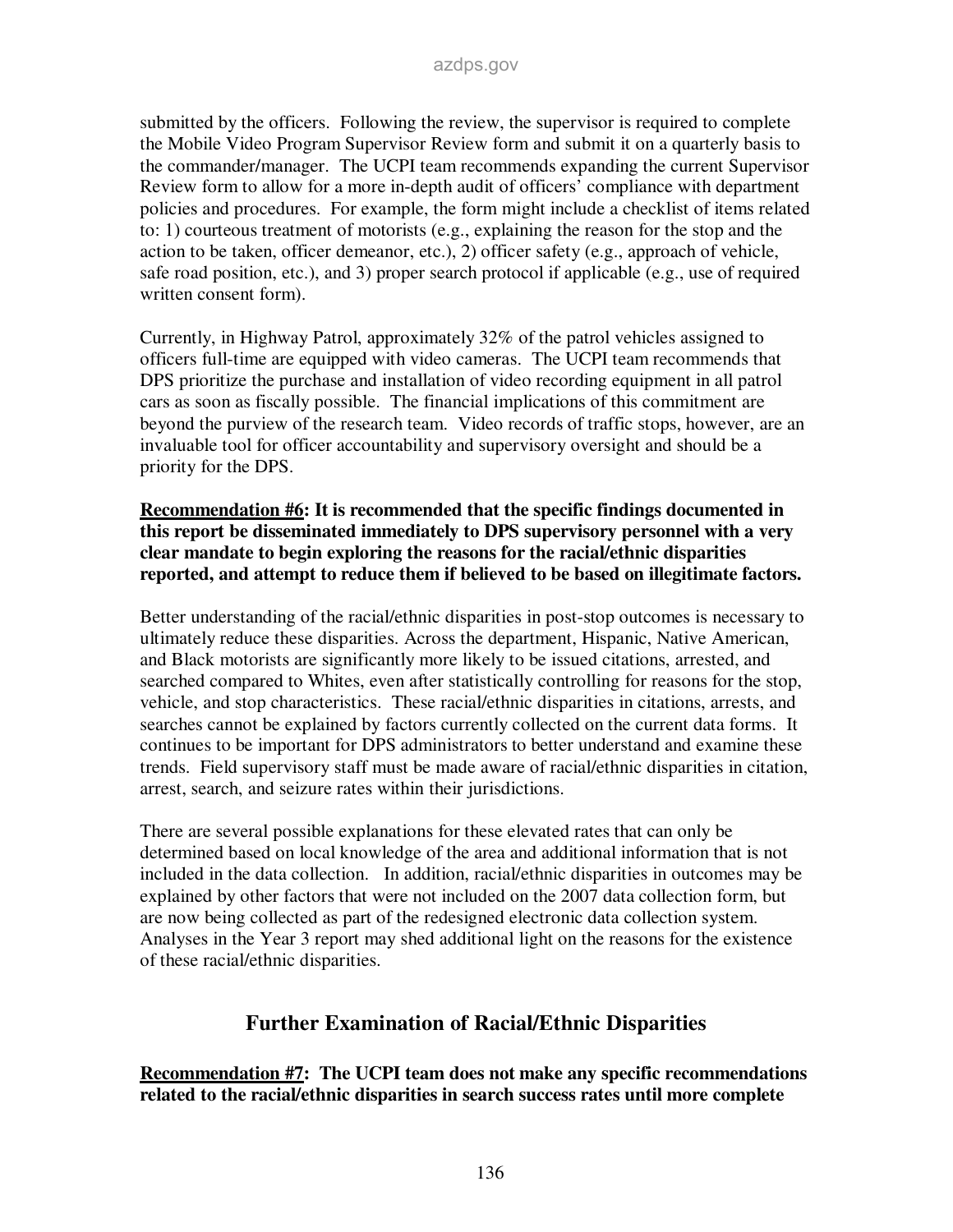**analyses are able to be performed with the data collected in 2008 under the new data collection process. However, 2008 data collection will only include 3 months of data collected under the changed system. Therefore it is the recommendation of the UCPI team that data analyses be continued beyond the three year period required by the current contract.** 

The analyses of 2007 data indicated that even after considering the reason for the stop and other stop characteristics that can be measured with these data, Hispanic, Native American, and Black drivers were all more than twice as likely to be searched compared to White drivers. The higher rates of Hispanic searches specifically, however, do not produce comparable rates of seizures. Although Hispanic motorists were significantly more likely to be searched during officer-initiated traffic stops compared to Whites, they were significantly less likely to be found in possession of contraband. There are a number of reasons that might account for these racial/ethnic disparities, including legitimate explanations, or possibly officer discrimination / bias. In an effort to better understand racial/ethnic disparities in search and seizure rates, the UC research team conducted focus groups with canine handlers and officers assigned to the Highway Division that are actively engaged in search and seizure activity. The purpose of these focus groups was to provide a better understanding and context for criminal interdiction work in which to interpret the statistical findings related to searches and seizures.

Despite the high degree of confidence that focus group participants described in their ability to detect criminal activity, actual contraband seizure rates vary from approximately 50% or higher for searches initiated due to probable cause and canine alerts to less than 20% for searches conducted partially or solely based on consent. Focus group participants offered a number of possible explanations for this disparity between their perceived success in detecting criminal activity and the actual success in recovering contraband. One such explanation was the prevalence of undocumented aliens, who might exhibit similar cues of suspicion as drug traffickers or other criminals based on nervousness related to their illegal immigration status. The revised data collection system should include the ability to document the presence of *all* undocumented aliens. Specifically, the undocumented alien data field has been modified from previously just including undocumented drivers to now refer to drivers, passengers, and any combination of the two. Documenting the presence of any undocumented aliens will allow for more thorough analyses and a better understanding of racial/ethnic disparities in search success rates.

Although next year's analysis will include data from the redesigned electronic data collection system, it will only be for a 3 month period of 2008. Continuing the data collection analyses by an external research team after 2009 will allow for analyses of data that should be of higher quality and will include additional relevant variables that may explain the observed racial/ethnic disparities in post-stop outcomes. Additionally, ongoing data collection and analysis will allow for an assessment of the relative effectiveness of any policies, procedures, and training related to bias-based policing.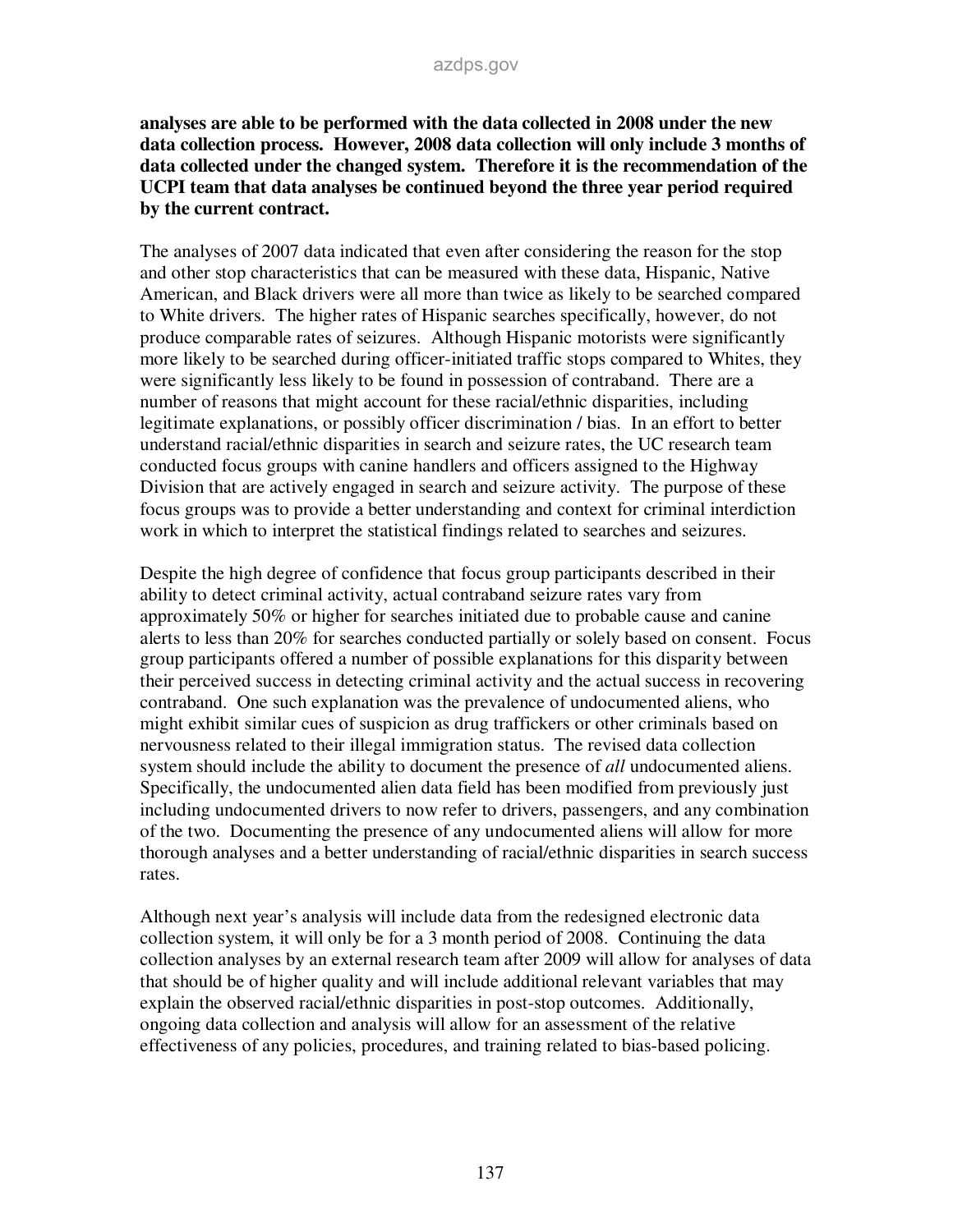#### **Recommendation #8: The UCPI team recommends that the DPS consider empirically investigating the predictive power of indicators of suspicion that officers utilize.**

Another possible alternative explanation for the disconnect between actual contraband seizure rates and the focus group participants' confidence in their ability to detect criminal activity is the use of ineffective indicators of suspicion. Several participants indicated that it is not effective criminal interdiction to make a stop or initiate a search based on one indicator. Instead, focus group participants considered the totality of the circumstances (e.g., multiple indicators of suspicion) as paramount in determining whether to conduct a search. The predictive power of individual indicators of suspicion, either singularly or in combination with other indicators, however, is largely based on anecdotal evidence. A systematic examination of the predictive power of indicators of suspicion could develop empirical support for what indicators are the most successful and what combinations of indicators are the most powerful predictors of contraband seizures. A study of this nature would not necessarily involve new data collection, but could be conducted retrospectively. That is, archived DPS search reports (of non-mandatory searches) could be systematically coded for: pre-stop indicators present, during-the-stop indicators present, whether the search resulted in a contraband seizure, and the type and amount of contraband seized. The results of this research could be invaluable in future criminal interdiction training by developing empirical support for the most effective indicators of suspicion and the combinations of indicators that are most likely to produce successful searches.

#### **Recommendation #9: The UCPI team recommends that the DPS consider requiring officers heavily involved in criminal interdiction (e.g., Canine handlers) to systematically record any search situations where no contraband is seized but criminal activity is detected.**

Many focus group participants lamented that often searches justified by the circumstances (e.g., multiple indicators of suspicion) do not result in contraband seizures even when evidence of other criminal activity is detected. Participants described several situations that they argued justified the search, despite the lack of contraband seized. For example, participants suggested it is fairly common to encounter situations where a motorist admits illegal behavior or has drug debris or paraphernalia in the vehicle. Participants expressed frustration at having no place to indicate "admission of illegal activity" on the data collection form. If a motorist admits using drugs in the vehicle, but there is no contraband, this search is recorded as "unsuccessful" in terms of a seizure, despite having evidence that criminal activity was verified (and that officers' interpretations of the cues of suspicion were accurate). In addition, a few participants also noted that searches might be unsuccessful due to organized decoy vehicles. Participants explained that sometimes organized drug traffickers employ the use of a decoy vehicle with some drug odor to attract the attention of law enforcement and divert their attention from the vehicles carrying drugs. Although officers are aware of this tactic by drug traffickers, they indicated that sometimes they still end up in these scenarios.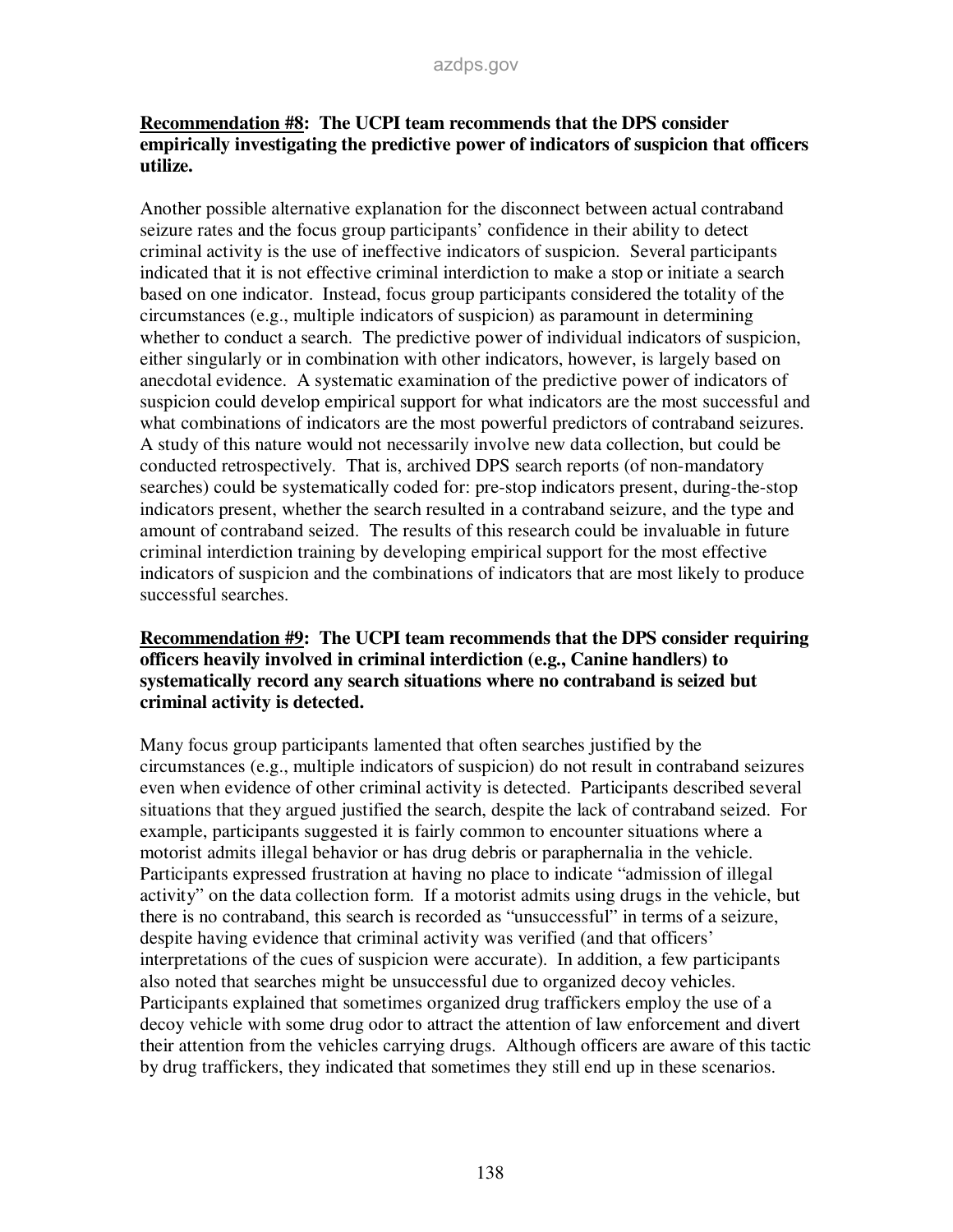It is recommended that officers heavily involved in criminal interdiction be required to systematically record the specific types of criminal activity detected that did not result in the discovery of contraband (e.g., admission, drug debris, etc.). With this type of information available, this possible explanation of the racial/ethnic disparities in searches and seizures can be empirically examined.

#### **Recommendation #10: Based on the continuing trends of racial/ethnic disparities in search success rates, the UCPI team reiterates its recommendation based on the focus group findings that the DPS institute changes in training related to educating officers about the complexities of interactions with members of different racial/ethnic groups.**

Focus group participants also offered possible explanations for racial/ethnic disparity in search success rates. In particular, they were asked to describe factors that may contribute to the comparatively lower Hispanic search success rates that were reported in Year 1 and are replicated in this Year 2 report. One of these explanations focused on the cultural differences in behavior that might lead to misinterpretation of indicators of suspicion. Specifically, the UCPI research team recommends that officers receive training in at least survival Spanish, if not more advanced language training. Furthermore, based on officer experiences and empirical research that supports the existence of cultural differences in behavior (for review, see Engel & Johnson, 2006), it is recommended that DPS consider developing training curricula that directly addresses cultural and racial differences in verbal and nonverbal behaviors, and the impact that these differences may have on the accuracy of indicators of suspicion and/or deception. Changes in training to address this issue, however, must be carefully considered by DPS personnel. There are a number of concerns surrounding training curriculum that identifies behavioral differences across racial/ethnic groups. It is critical that changes in criminal interdiction training designed to address these divergences provide accurate information regarding the potential differences in behaviors across racial/ethnic groups through descriptions regarding how these behavioral differences are best interpreted, as well as the use of tactics that provide more effective, efficient, and equitable services during traffic stops with all racial/ethnic groups.

**Recommendation #11: The UCPI team reiterates its recommendations based on the focus group findings that DPS administrators review the manner in which members of the canine unit are trained and supervised. It is the specific recommendation of the UCPI research team that the procedures followed by canine handlers assigned to the northern unit should be used as the model for the other canine handlers in the central and south regions***.*

DPS administrators must closely examine the differences in searches and search success rates across divisions, bureaus and district/shifts and attempt to determine if these differences are due to legitimate factors. Of particular note are the obvious differences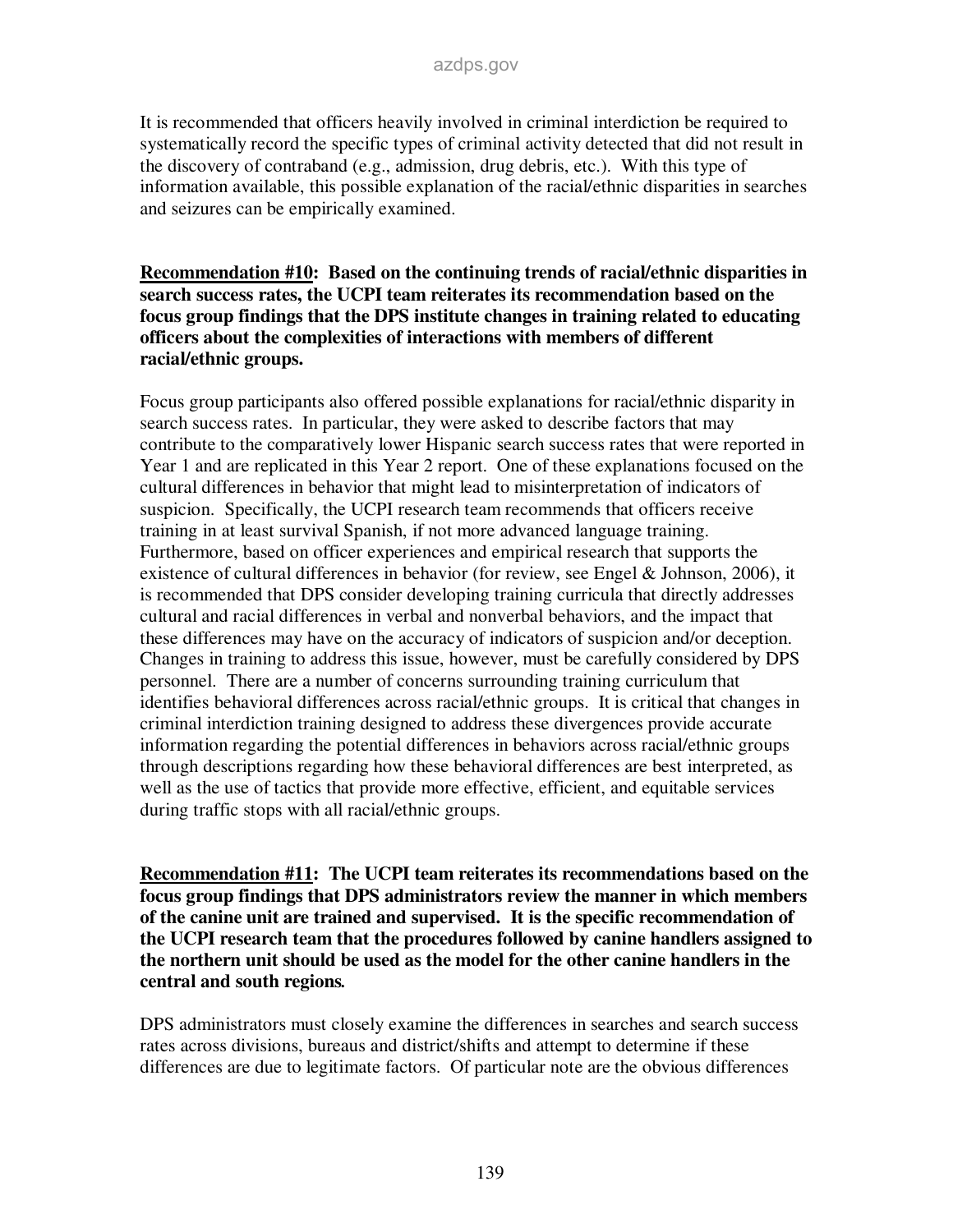within the Canine District that were described by canine handlers in the focus group sessions but are also evident in the statistical findings documented in this report.

It was clear from the focus groups with canine officers assigned to different geographic areas that there are obvious differences in the criminal interdiction philosophies of the supervisors of this unit. Most importantly, these philosophical differences result in different procedures followed by canine officers. These differences in procedures are evident in the statistical analyses of searches and seizures conducted by this unit. Given the high profile and liability of the canine unit, it is essential that instruction and procedures be consistently followed across the state. It is essential that both the procedures used in canine deployment and other interdiction practices by canine handlers be uniform. Further these procedures must conform to the known best practices in criminal interdiction work and law enforcement more generally. Based on information from the focus groups as well as the UCPI research team's experience riding along with members of the Canine unit across the state, the northern canine squad's procedures are the most consistent with best practices in criminal interdiction used in other agencies across the country.

In conclusion, the racial/ethnic disparities in traffic stop outcomes reported within this document are very consistent with findings from other jurisdictions across the country. This issue is not unique to the DPS – law enforcement agencies across the country have reported reoccurring and consistent racial/ethnic disparities in traffic stop outcomes, particularly searches and seizures. As demonstrated by their ongoing data collection and responsiveness to the UCPI research team's recommendations from the *Year 1 Report*, DPS officials remain committed to both the data collection effort and the larger goals of reducing racial/ethnic disparities in traffic stops and post-stop outcomes, as well as providing legitimate and unbiased policing services to Arizona citizens. The willingness of the DPS to explore alternative data sources to better understand these racial/ethnic disparities should serve as a progressive and professional model for other law enforcement agencies across the country. Expedient implementation of the new recommendations provided above will further these goals.

An update to this report will be delivered in November 2009, based on the statistical analyses of data collected during traffic stops in 2008, including a comparison of three months of data from the redesigned and expanded electronic data collection system. It is expected that this new data collection effort will lead to a better understanding of the racial/ethnic disparities in traffic stop outcomes, and further will enable DPS administrators to make changes in procedures and training that will continue to reduce these disparities over time.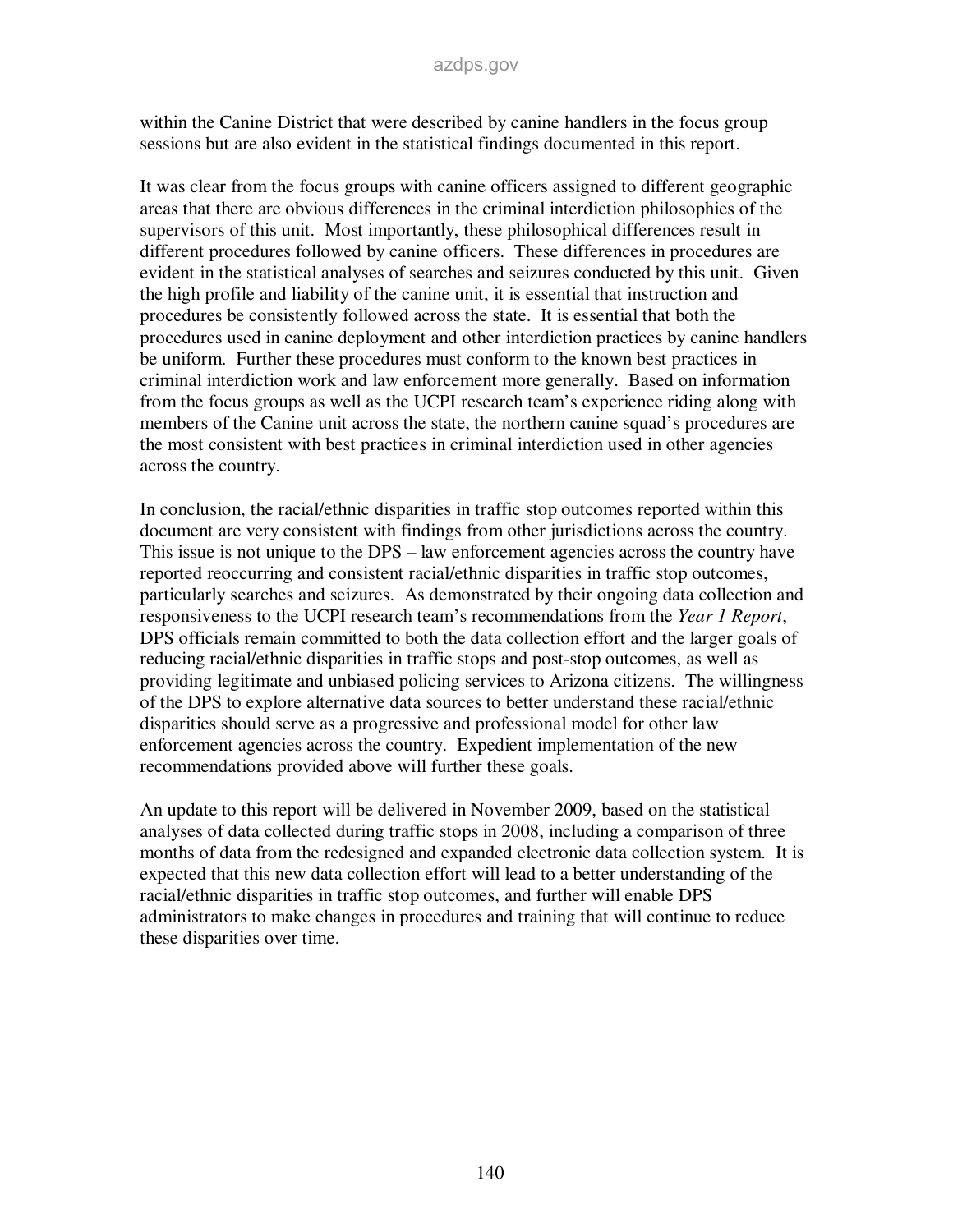azdps.gov

# **7. REFERENCES**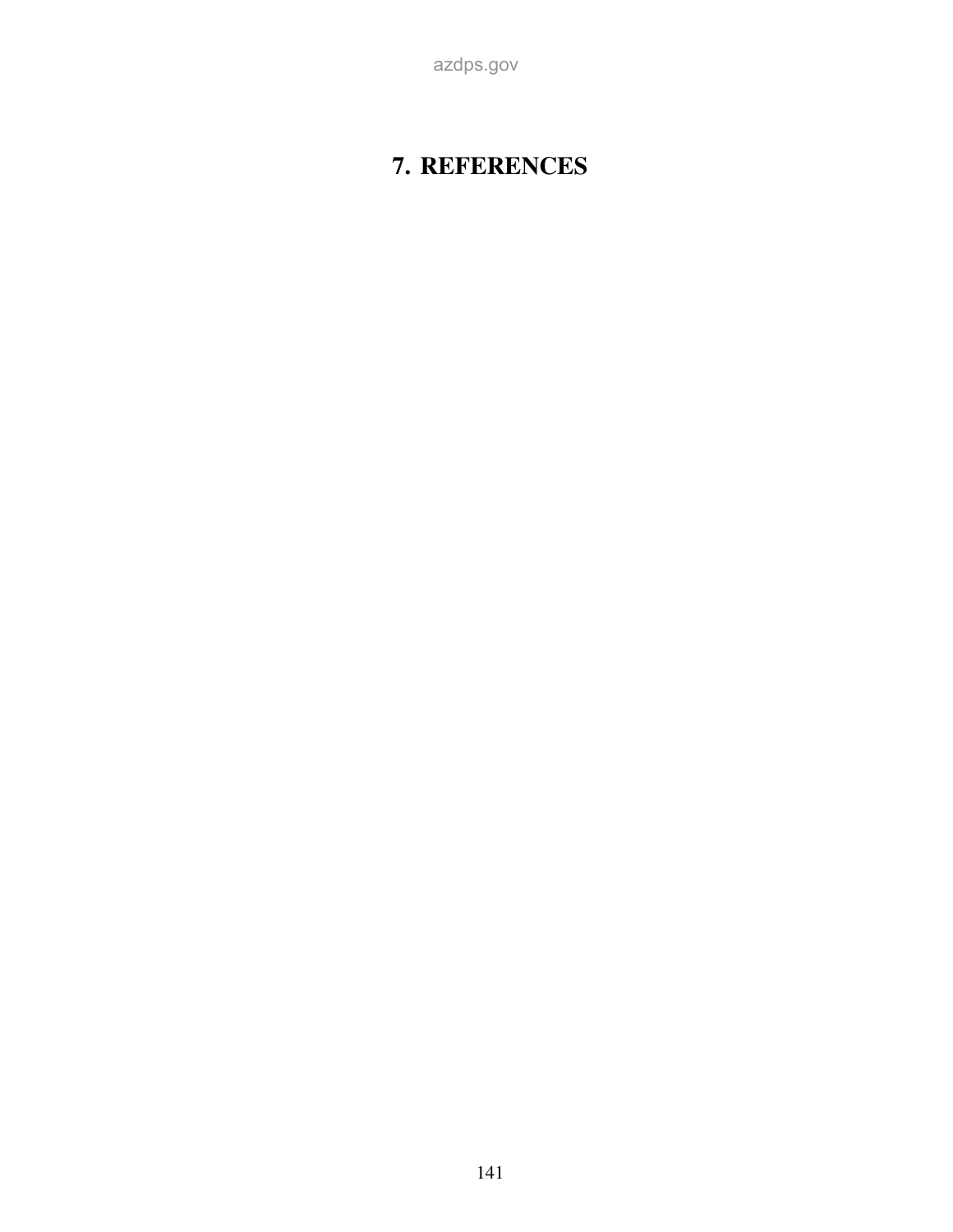- Anwar, S., & Fang, H. (2006). An alternative test of racial prejudice in motor vehicles searches: Theory and evidence. *American Economic Review*, 127-151.
- Ayres, I. (2001). *Pervasive Prejudice? Unconventional Evidence of Racial and Gender Discrimination.* Chicago: The University of Chicago Press.
- Baker, S. P., Braver, E. R., Chen, L., Pantula, J. F. & Massie, D. (1998). Motor vehicle occupant deaths among Hispanic and Black children and teenagers. *Archives of Pediatric & Adolescent Medicine, 152,* 1209-1212.
- Becker, G.S. (1957). *The Economics of Discrimination*. Chicago: University of Chicago Press.
- Braver, E. R. (2003). Race, Hispanic origin, and socioeconomic status in relation to motor vehicle occupant death rates and risk factors among adults. *Accident Analysis & Prevention*, *35,* 295-309.
- Cole, D. (1999). *No Equal Justice: Race and Class in the American Criminal Justice System.* New York: The New Press.
- Cruz, T.H. & Mickalide, A.D. (2000). The National SAFE KIDS Campaign Child Safety Seat Distribution Program: A Strategy for Reaching Low-Income, Underserved, and Culturally Diverse Populations. *Health Promotion Practice,* 1, 148-158
- Engel, R.S. (2008). A critique of the "outcome test" in racial profiling research. *Justice Quarterly, 25,* 1-36*.*
- Engel, R.S. (2005). Arizona Department of Safety Traffic Stop Data Report, January 2003- December 2003, Focus on I-17. Report submitted to the U. S. District Attorney's Office (District of Arizona) in the matter of *U.S. v. Bustamante*.
- Engel, R.S. (2004). Arizona Department of Safety Traffic Stop Data Report, January 2003 - December 2003. Report submitted to the U. S. District Attorney's Office (District of Arizona) in the matter of *U. S. v. Gayle* and the Coconino County, Arizona Prosecutor's Office in the matter of *Arizona v. Palacios*.
- Engel, R. S., Calnon, J. M., Tillyer, R., Johnson, R. R. Liu, L. & Wang, X. (2005). Project on Police-Citizen Contacts, Year 2 Final Report. Submitted to the Pennsylvania State Police, Harrisburg, PA.
- Engel, R. S., Calnon, J. M., Liu, L., & Johnson, R. R. (2004). Project on Police-Citizen Contacts, Year 1 Final Report. Report submitted to the Pennsylvania State Police, Harrisburg, PA.
- Engel, R.S., Cherkauskas, J.C., & Beck, S. (2008). Identifying Best Practices in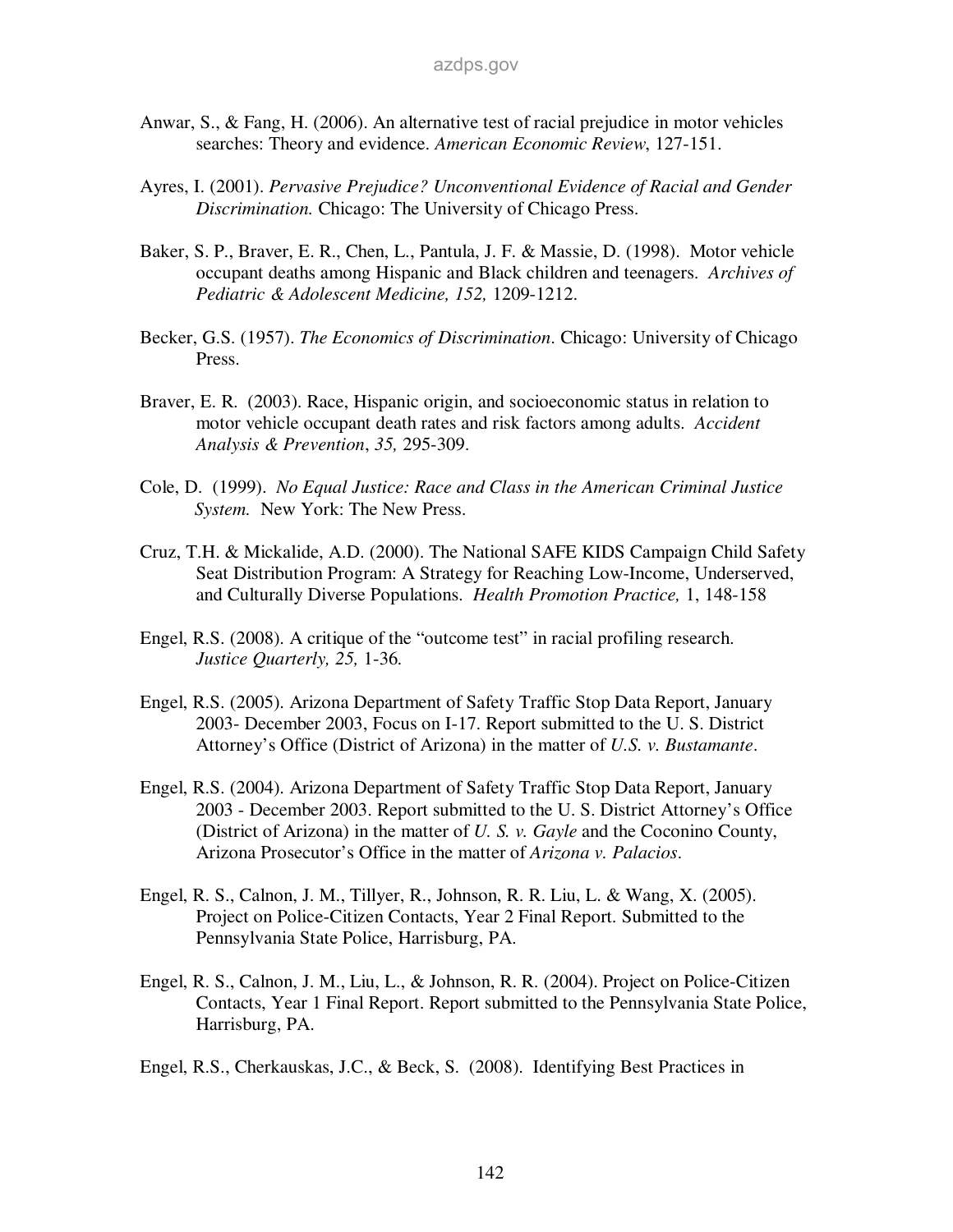Criminal Interdiction Activities for the Nebraska State Patrol. Submitted to the Nebraska State Patrol, Lincoln, NE.

- Engel, R.S., Cherkauskas, J.C., Tillyer, R. (2007a). *Traffic Stop Data Analysis Study Report: Final Literature Review and Review of Other Jurisdictions.* Submitted to the Arizona Department of Public Safety, Phoenix, AZ.
- Engel, R.S., Frank, J., Tillyer, R., Klahm, R. (2006). *Cleveland Division of Police Traffic Stop Data Study: Final Report.* Report submitted to the Cleveland Division of Police.
- Engel, R.S. & Johnson, R. (2006). Toward a better understanding of racial and ethnic disparities in search and seizure rates for state police agencies. *Journal of Criminal Justice, 34,* 605-617.
- Engel, R.S. & Tillyer, R. (2008). Searching for equilibrium: The tenuous nature of the outcome test. *Justice Quarterly, 25,* 54-71*.*
- Engel, R.S., Tillyer, R. & Cherkauskas, J.C. (2007b). *Understanding Best Search and Seizure Practices: Final Report*. University of Cincinnati, Submitted to the Ohio State Highway Patrol, Columbus, OH.
- Engel, R.S., Tillyer, R., Cherkauskas, J.C., & Frank, J. (2007c). Traffic Stop Data Analysis Study: Year 1 Final Report. Submitted to the Arizona Department of Public Safety, Phoenix, AZ.
- Everett, S. A., Shults, R. A., Barrios, L. C., Sacks, J. J., Lowry, R. & Oeltmann, J. (2001). Trends and subgroup differences in transportation-related risk and safety behaviors among high school students, 1991–1997. *Journal of Adolescent Health, 28,* 228–34.
- Fridell, L. (2005). *Understanding Race Data from Vehicle Stops: A Stakeholder's Guide.*  Washington, D.C.: Police Executive Research Forum.
- Fridell, L. (2004). *By the Number: A Guide for Analyzing Race Data from Vehicle Stops.* Washington, D.C.: Police Executive Research Forum.
- Harper, J. S., Marine, W. M., Garrett, C. J., Lezotte, D. & Lowenstein, S. R. (2000). Motor vehicle crash fatalities: a comparison of Hispanic and non-Hispanic motorists in Colorado. *Annals of Emergency Medicine, 36,* 589-596.
- Harris, D. A. (2002). *Profiles in Injustice: Why Racial Profiling cannot work.* New York: The New Press.
- Knowles, J., Persico, N., & Todd, P. (2001). Racial bias in motor vehicle searches: Theory and evidence. *The Journal of Political Economy*, *109*, 203-229.